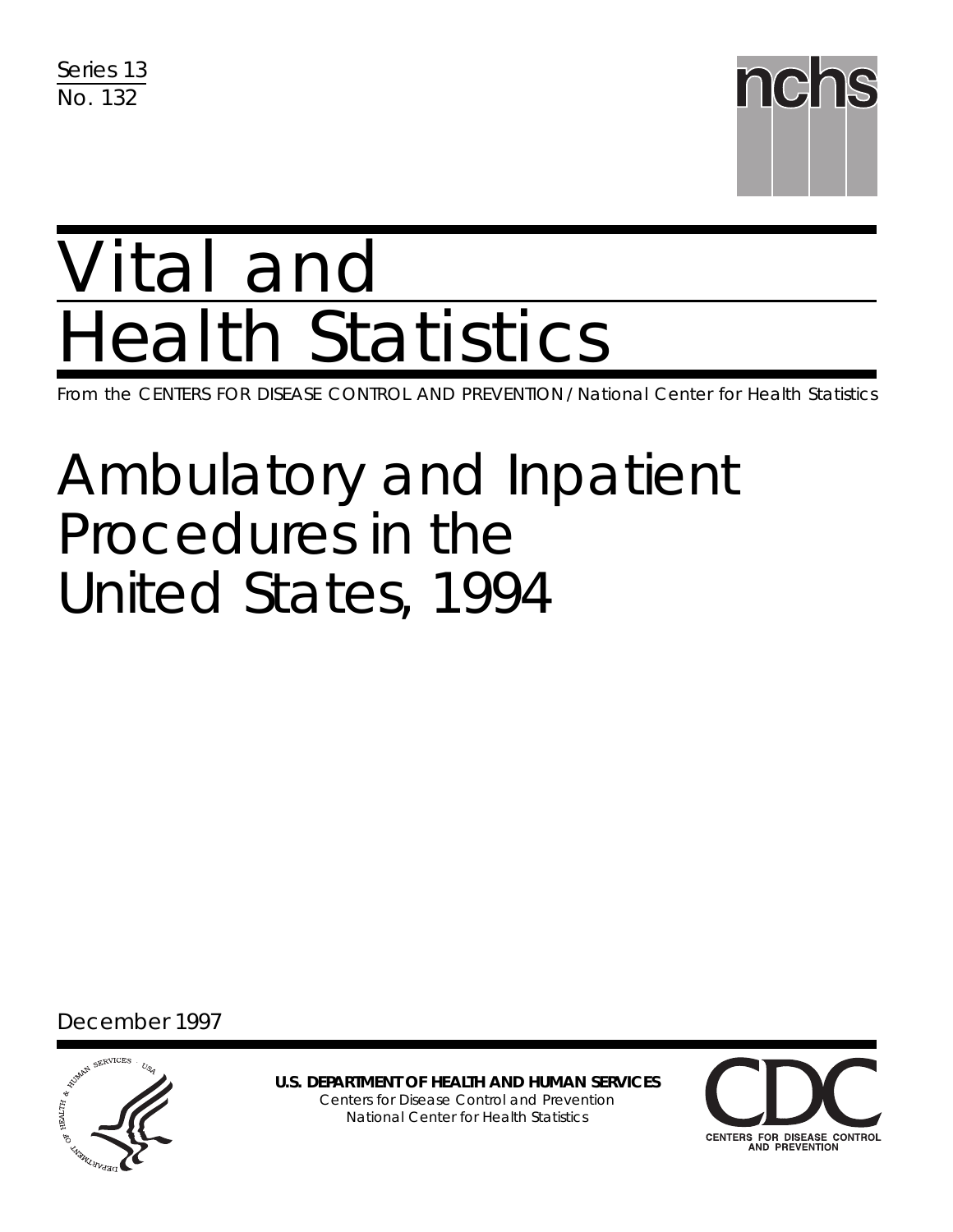#### **Copyright Information**

All material appearing in this report is in the public domain and may be reproduced or copied without permission; citation as to source, however, is appreciated.

#### **Suggested citation**

Pokras R, Kozak LJ, and McCarthy E. Ambulatory and inpatient procedures in the United States, 1994. National Center for Health Statistics. Vital Health Stat 13(132). 1997.

#### **Library of Congress Catalog Card Number 97-42743**

For sale by the U.S. Government Printing Office Superintendent of Documents Mail Stop: SSOP Washington, DC 20402-9328 Printed on acid-free paper.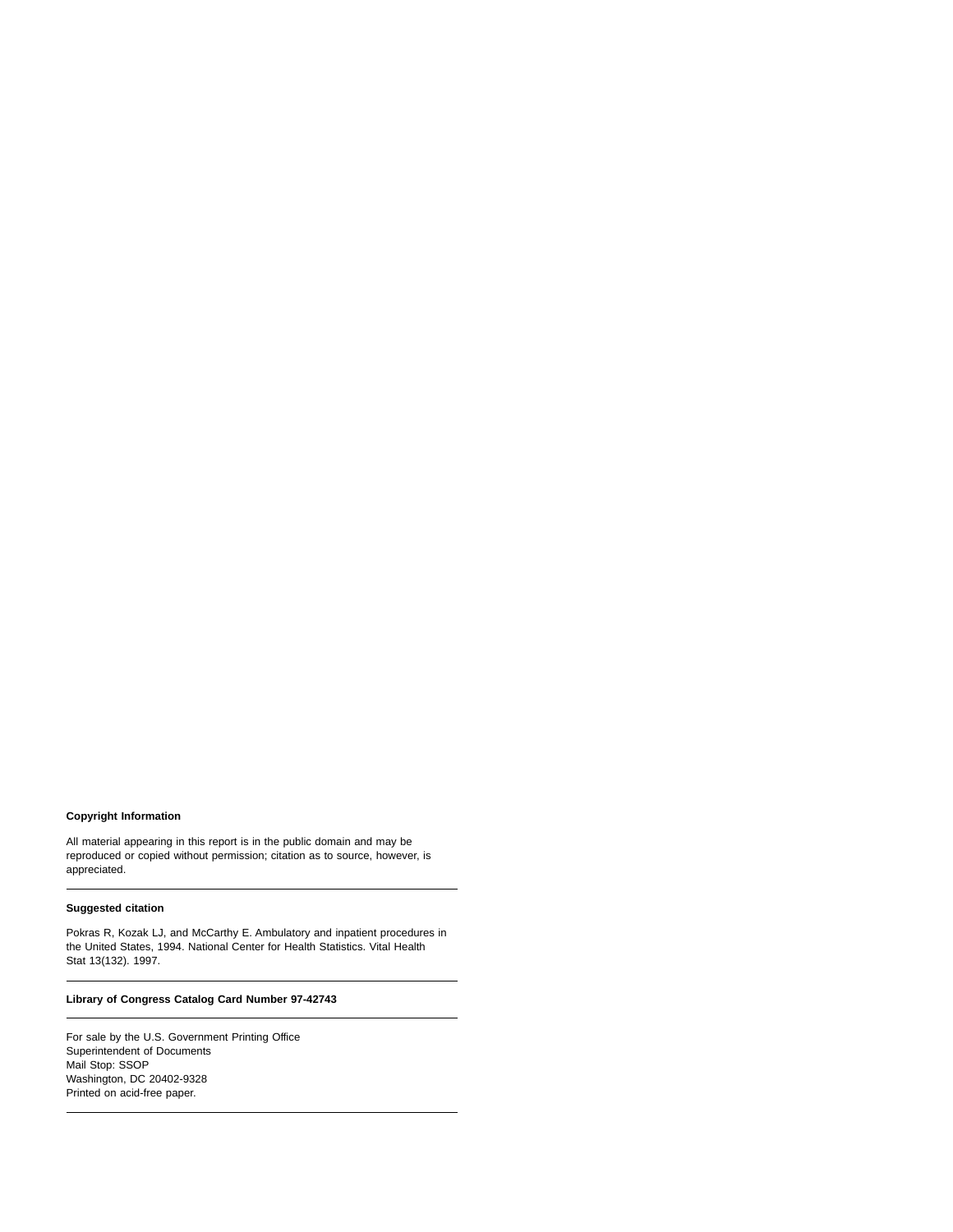# Vital and Health Statistics

# Ambulatory and Inpatient Procedures in the United States, 1994

Series 13: Data From the National Health Survey No. 132

U.S. DEPARTMENT OF HEALTH AND HUMAN SERVICES Centers for Disease Control and Prevention National Center for Health Statistics

Hyattsville, Maryland December 1997 DHHS Publication No. (PHS) 98-1793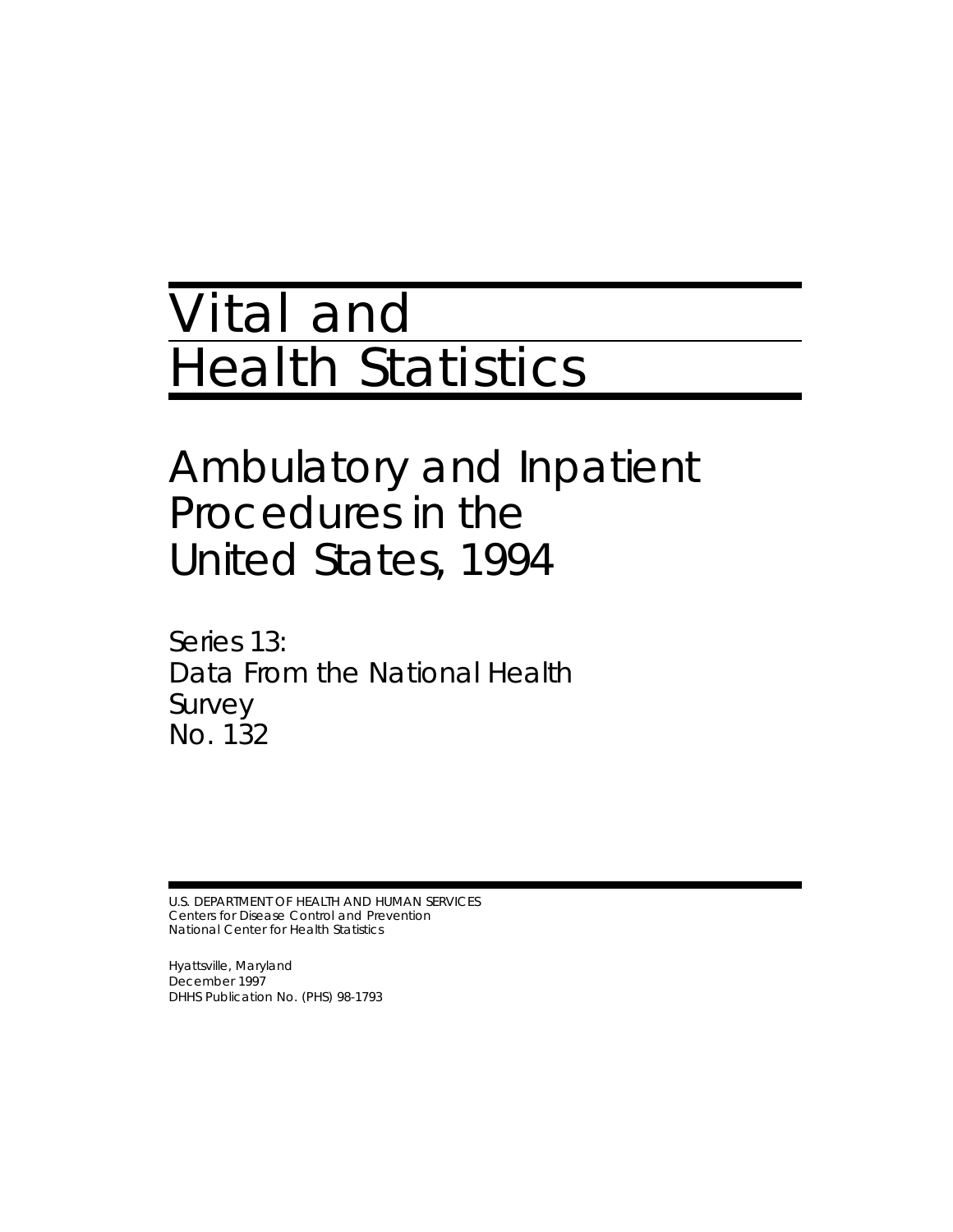#### **National Center for Health Statistics**

Edward J. Sondik, Ph.D., *Director*

Jack R. Anderson, *Deputy Director*

Jack R. Anderson, *Acting Associate Director for International Statistics*

Lester R. Curtin, Ph.D., *Acting Associate Director for Research and Methodology*

Jacob J. Feldman, Ph.D., *Associate Director for Analysis, Epidemiology, and Health Promotion*

Gail F. Fisher, Ph.D., *Associate Director for Data Standards, Program Development, and Extramural Programs*

Edward L. Hunter, *Associate Director for Planning, Budget, and Legislation*

Jennifer H. Madans, Ph.D., *Acting Associate Director for Vital and Health Statistics Systems*

Stephen E. Nieberding, *Associate Director for Management*

Charles J. Rothwell, *Associate Director for Data Processing and Services*

#### **Division of Health Care Statistics**

W. Edward Bacon, Ph.D., *Division Director* Thomas McLemore, *Deputy Director* Robert Pokras, *Chief, Hospital Care Statistics Branch*

*Cooperation of the U.S. Bureau of the Census*

Under the legislation establishing the National Health Survey, the Public Health Service is authorized to use, insofar as possible, the services or facilities of other Federal, State, or private agencies.

In accordance with specifications established by the National Center for Health Statistics, the U.S. Bureau of the Census, under a contractual arrangement, participated in planning the survey and collecting the data.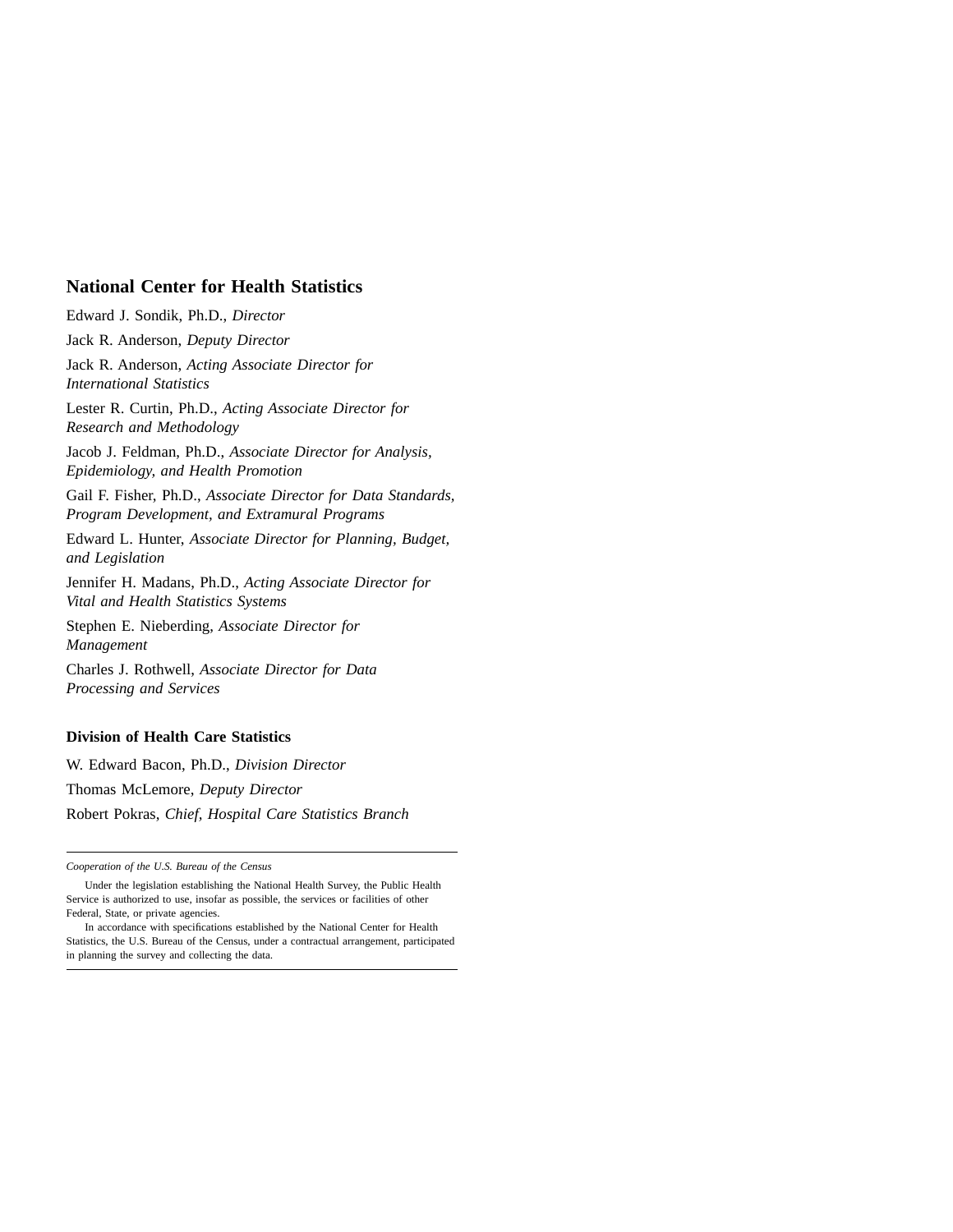# Contents

## **Text Tables**

| <b>B.</b>      |                                                                                                                   |  |
|----------------|-------------------------------------------------------------------------------------------------------------------|--|
| $\mathbf{C}$ . | Number and rate of ambulatory and inpatient procedures by selected procedure categories: United States,           |  |
|                |                                                                                                                   |  |
| D.             | Number and rate of ambulatory and inpatient surgical and nonsurgical procedures by selected procedure categories: |  |
|                |                                                                                                                   |  |
| E.             | Number and rate of ambulatory and inpatient procedures by sex and selected procedure categories: United States,   |  |
|                |                                                                                                                   |  |
| $F_{\cdot}$    | Number and rate of ambulatory and inpatient procedures by age and selected procedure categories: United States,   |  |
|                |                                                                                                                   |  |
|                |                                                                                                                   |  |

# **Text Figures**

# **Detailed Tables**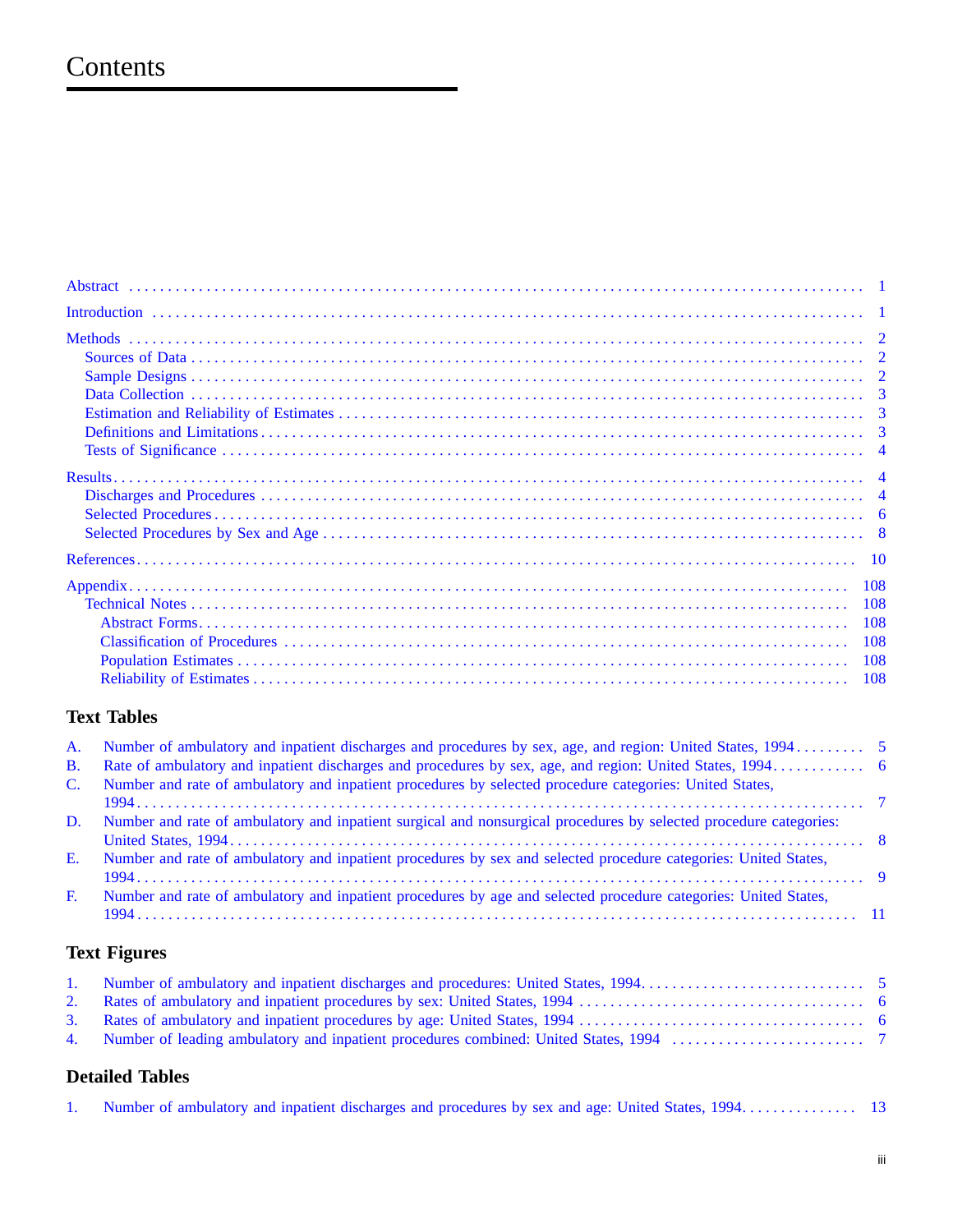| 3. Number of ambulatory and inpatient discharges and procedures by age and region: United States, 1994  15       |  |
|------------------------------------------------------------------------------------------------------------------|--|
|                                                                                                                  |  |
| 5. Number of ambulatory and inpatient procedures by procedure category and location: United States, 1994 17      |  |
| 6. Number of ambulatory and inpatient procedures by ICD–9–CM code, sex and age of patient, and geographic region |  |
|                                                                                                                  |  |

# **Appendix Tables**

| I. Code numbers for procedures considered nonsurgical in the National Survey of Ambulatory Surgery and the National      |  |
|--------------------------------------------------------------------------------------------------------------------------|--|
|                                                                                                                          |  |
|                                                                                                                          |  |
| III. Estimated parameters for relative standard error equations for estimates of ambulatory and inpatient discharges and |  |
|                                                                                                                          |  |
|                                                                                                                          |  |

# **Appendix Figures**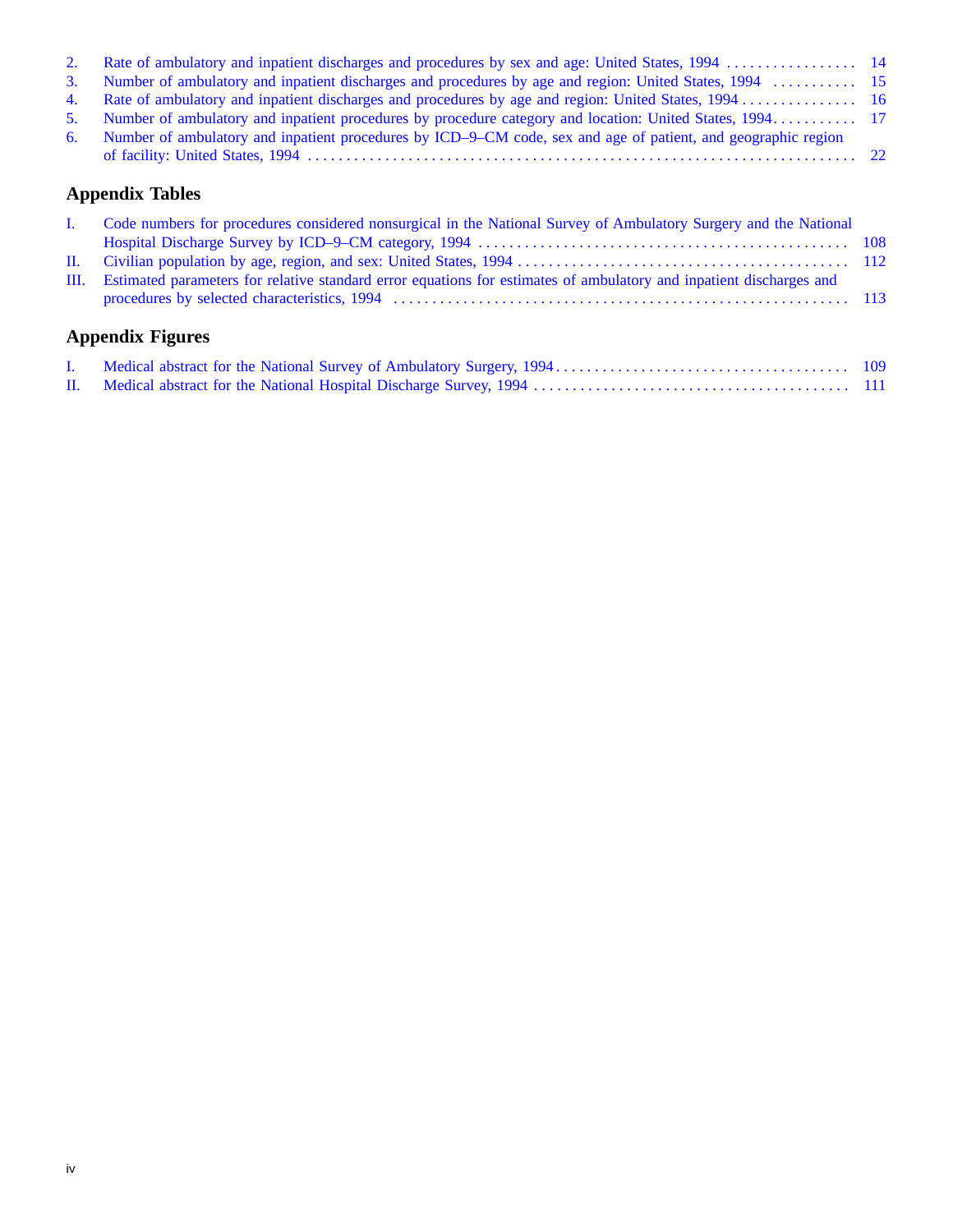### <span id="page-6-0"></span>Abstract

#### **Objectives**

This report presents estimates of surgical and nonsurgical procedures performed in the United States during 1994. Data are presented by characteristics of patients, region of the country, and procedure categories for ambulatory and inpatient procedures separately and combined.

#### **Methods**

Estimates in this report are based on data collected from the National Hospital Discharge Survey (NHDS) and the National Survey of Ambulatory Surgery (NSAS). The NHDS provides data on hospital inpatient care, and the NSAS provides data on ambulatory surgery in hospitals and in freestanding ambulatory surgery centers. For the NHDS, data were collected for approximately 277,000 discharges from 478 non-Federal short-stay hospitals (93 percent response rate). For the NSAS, data were collected for about 118,000 ambulatory surgery discharges from 494 hospitals and freestanding ambulatory surgery centers (80 percent response rate).

#### **Results**

An estimated 68.4 million procedures were performed on 38.0 million discharges from hospitals and freestanding ambulatory surgery centers during 1994: 40.7 million procedures were for inpatients, and 27.7 million were for ambulatory patients. Females had more procedures than males did and the rate of procedures increased with age in both ambulatory and inpatient settings. The leading procedures for ambulatory surgery patients and inpatients combined were endoscopy of large intestine, arteriography and angiocardiography, endoscopy of small intestine, and extraction of lens.

Keywords: surgery · ICD-9-CM · National Hospital Discharge Survey · National Survey of Ambulatory Surgery

# Ambulatory and Inpatient Procedures in the United States, 1994

*by Robert Pokras, Lola Jean Kozak, and Eileen McCarthy, Division of Health Care Statistics*

# Introduction

This report provides information on surgical and nonsurgical procedures performed in the United States by combining data from two surveys: the National Hospital Discharge Survey (NHDS) and the National Survey of Ambulatory Surgery (NSAS). The NHDS has been conducted by the National Center for Health Statistics (NCHS) annually since 1965 to provide estimates of hospital utilization by inpatients. The NSAS was first conducted by the NCHS in 1994 to collect data on procedures performed in ambulatory surgery settings.

Medical technology and health care delivery have changed dramatically during the past 15 years. One of these changes has been a shift in location for many procedures from hospital inpatient settings to ambulatory settings in hospitals and freestanding centers (1,2). The NHDS continues to provide information about inpatient utilization, and the newly implemented NSAS now provides data on ambulatory surgery. Combined data from these surveys provides information about surgical and nonsurgical procedures that had not been available prior to 1994.

Data from the NHDS have been published annually by NCHS in several reports (3–5). The first publication using data from the NSAS was published by NCHS in March 1997 (6). This is the first NCHS publication that combines data on procedures from the NHDS and NSAS, although data from both surveys have been included in recent journal articles. One article was a description of ambulatory surgery with inpatient data included for comparison (7). Another article used combined data from both surveys to examine surgical volume and the supply of surgeons in the United States (8).

This report provides general information about ambulatory and inpatient procedures performed in the United States in 1994. It is designed to present data that can be useful for a variety of planning, administrative, and evaluation activities by governmental, scientific, academic, and commercial institutions.

Data in this report include numbers and rates of procedures and of discharges with procedures for ambulatory surgery patients and inpatients by sex, age, and geographic regio[n \(tables A,](#page-10-0) [B,](#page-11-0) and  $1-4$ ). Lists of frequently performed procedures are provided for total procedures [\(table C\),](#page-12-0) surgical and nonsurgical procedures

This report was prepared in the Division of Health Care Statistics. Marni Hall of the Hospital Care Statistics Branch assisted with the development of the report. Maria Owings of the Hospital Care Statistics Branch, George Wolfe of the Technical Services Branch, and Flora Lan, under contract with the OAO Corporation, produced the estimated parameters for the relative standard error equations. Rong Cai, under contract with the OAO Corporation, created tables for the report. Michael Kogan of the Division of Vital Statistics was the peer reviewer. The report was edited by Klaudia Cox and typeset by Jacqueline M. Davis of the Publications Branch, Division of Data Services.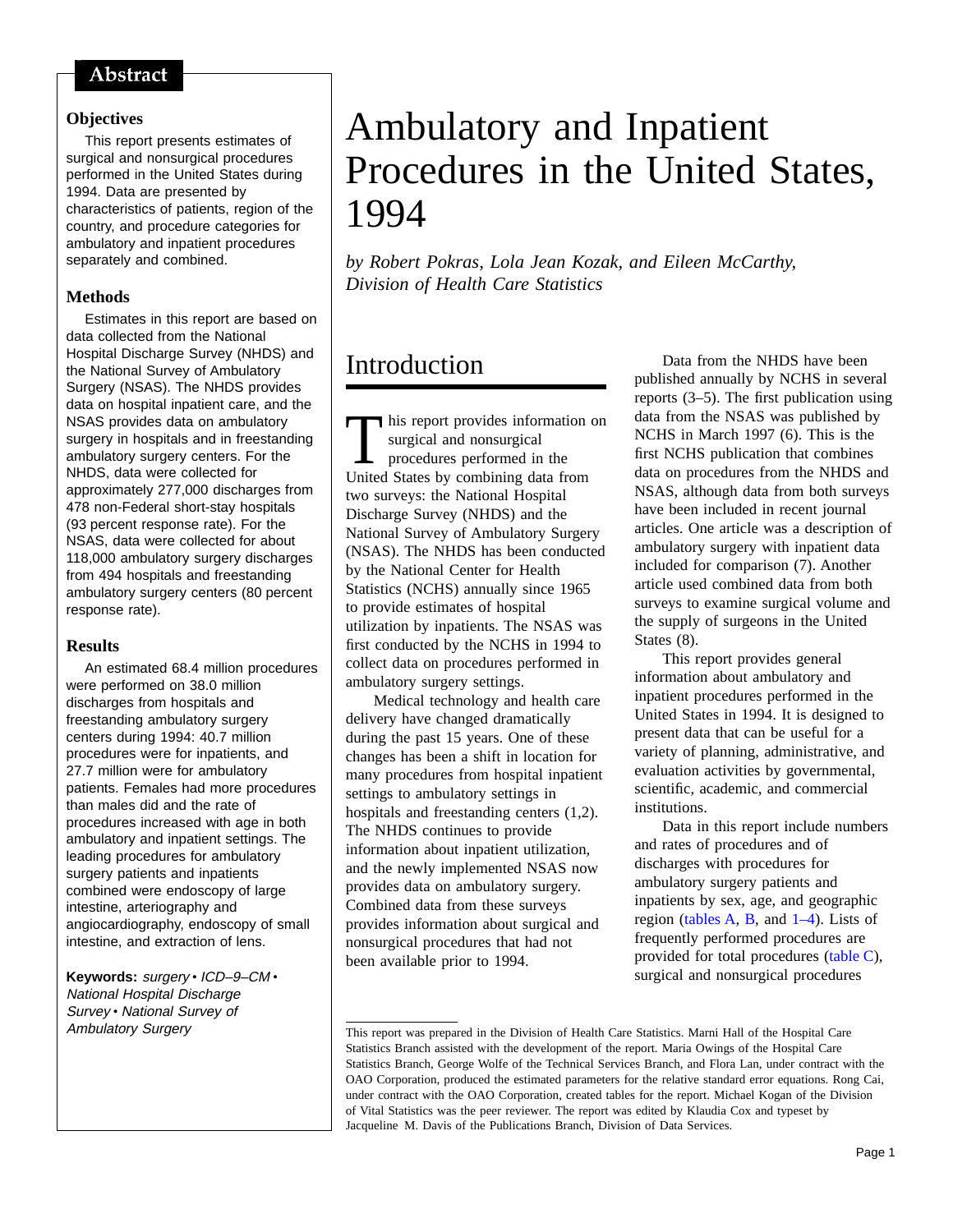<span id="page-7-0"></span>[\(table D\), m](#page-13-0)ales and females [\(table E\),](#page-14-0) and each of four age group[s \(table F\).](#page-16-0)

Data on a[ll pr](#page-27-0)ocedures are included in [tables 5](#page-22-0) and 6. [Table 5](#page-22-0) shows numbers of procedures by procedure categories and location (hospital inpatient, hospital ambulatory, and freestanding centers). [Table 6](#page-27-0) presents numbers of total, ambulatory, and inpatient procedures by sex, age, geographic region, and individual codes in the *International Classification of Diseases, 9th Revision, Clinical Modification (ICD–9–CM)*(9). [Table 6](#page-27-0) is similar in structure to the procedure tabl[e \(table 4\) in](#page-21-0) the annual NCHS report, *Detailed Diagnoses and Procedures, National Hospital Discharge Survey* (4).

# Methods

## **Sources of Data**

The NHDS has been conducted<br>annually since 1965. The NSA<br>was conducted for the first tin<br>in 1004, following a footbility study annually since 1965. The NSAS was conducted for the first time in 1994, following a feasibility study in 1988–91 and a pretest in 1993. The NHDS covers discharges from non-Federal short-stay hospitals. NSAS covers ambulatory surgery patients in hospitals and freestanding ambulatory surgery centers.

Development of NSAS included plans to combine the data with data from NHDS. Therefore, many aspects of NSAS were modeled after NHDS. The same hospital universe was chosen for use in NSAS as in NHDS, a statistical design similar to NHDS was adopted for NSAS, the data collection procedures were modeled after NHDS, and the core set of variables collected were as similar as possible. NSAS data processing, including coding, editing, and estimation, also followed NHDS precedents. There are, however, some necessary differences between the surveys in each of these areas. Major similarities and differences are outlined below.

The NHDS data are collected from a sample of inpatient records acquired from a national probability sample of hospitals. Only hospitals with an

average length of stay of fewer than 30 days for all patients, general hospitals, or children's general hospitals are included in the survey. Federal, military, and Department of Veterans Affairs hospitals, as well as hospital units of institutions (such as prison hospitals), and hospitals with fewer than six beds staffed for patient use, are excluded. Beginning in 1988, the sampling frame for hospitals has been the SMG Hospital Market Database (10–12).

The definition of the hospital universe for NSAS is the same as for NHDS. The sampling frame for the NSAS hospital universe consists of eligible hospitals listed in the 1993 SMG Hospital Market Database (13). The universe of freestanding ambulatory surgery centers includes centers listed in the 1993 SMG Freestanding Outpatient Surgery Center Database (14) and/or Medicare-certified facilities included in the Health Care Financing Administration Provider-of-Services file (15). Freestanding facilities specializing in dentistry, podiatry, pain block, abortion, family planning, or birthing are excluded.

The determination of whether an ambulatory surgery facility is a hospital or a freestanding center is based on the SMG universe from which the facility is selected. In most cases, the distinction is clear, but some facilities are not easily classified. For example, a ''freestanding'' facility may be owned by a hospital but located some distance away. If such a facility is listed separately in the 1993 SMG Freestanding Outpatient Surgery Center Database (14) and is selected for inclusion in the NSAS sample from this universe, it is considered a freestanding facility.

### **Sample Designs**

NHDS and NSAS use multistage probability designs. Independent samples of hospitals are drawn for the two surveys. In both surveys, the largest facilities are included in the sample with certainty, and noncertainty facilities are selected using a three-stage stratified cluster design.

The first stage for both surveys consists of the selection of primary

sampling units (PSU's) that comprise a probability sample of PSU's used in the 1985–94 National Health Interview Survey (16). PSU's are counties, groups of counties, county equivalents (such as parishes or independent cities), or towns and townships (for some PSU's in New England).

The second stage consists of the selection of facilities from the sample PSU's. The facilities are selected with probability proportional to discharge volume for NHDS and to ambulatory surgery volume for NSAS.

At the third stage, systematic random samples of cases within facilities are selected. For NHDS, the sample is selected from all hospital discharges. For NSAS, sampled cases are drawn from all locations within a facility where ambulatory surgery was performed, including main or general operating rooms, all dedicated ambulatory surgery rooms, cystoscopy and endoscopy units, cardiac catheterization labs, and laser procedure rooms. Locations within hospitals dedicated exclusively to abortion, dentistry, podiatry, pain block, or small procedures (sometimes referred to as ''lump and bump'' rooms) are not included. The exclusion of these specialty locations, as well as the exclusion of specialty facilities, were recommended based on the feasibility study for NSAS.

For 1994, the NHDS facility sample consisted of 525 hospitals, 13 of which were out of scope (ineligible) because they had gone out of business or otherwise failed to meet the criteria for the NHDS universe. Of the 512 in-scope (eligible) hospitals, 478 (93 percent) responded to the survey. Data were collected for approximately 277,000 patient discharges from the responding hospitals.

The 1994 NSAS facility sample included 751 hospitals and freestanding ambulatory surgery centers. Of these, 134 were found to be out of scope (ineligible) because they went out of business, performed less than 50 ambulatory procedures in the previous year, or otherwise failed to meet the criteria for NSAS. Of the 617 in-scope (eligible) facilities, 494 responded to the survey, for an overall response rate of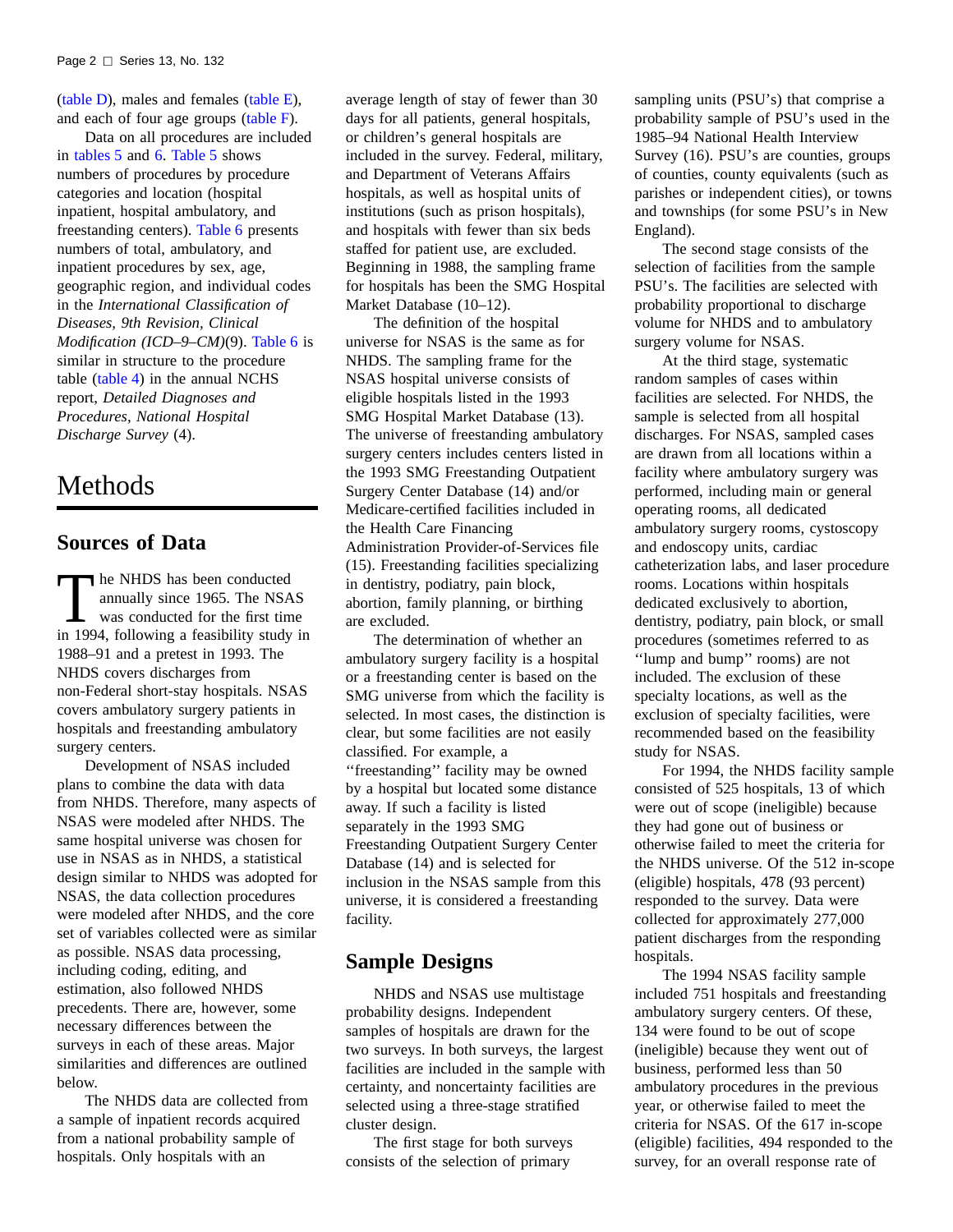<span id="page-8-0"></span>80 percent. The response rate was 88 percent for hospitals and 70 percent for freestanding facilities. These facilities provided information for approximately 118,000 ambulatory surgery discharges.

### **Data Collection**

Two data collection procedures are used for NHDS. One is a manual system in which sample selection and transcription of information from the hospital records to abstract forms are performed by the hospital's staff or by staff of the U.S. Bureau of the Census on behalf of NCHS. The other data collection procedure is an automated system in which NCHS purchases computer files containing machine-readable medical record data from commercial organizations, State data systems, hospitals, or hospital associations. Records from these files are systematically sampled by NCHS. In 1994, approximately 38 percent of respondent hospitals provided data through the automated system.

Data collection for NSAS consists entirely of manual data collection. Sample selection and abstraction of information from medical records are performed at the facilities. Facility staff did the sampling in about 45 percent of facilities that participated in the 1994 survey, and facility staff abstracted the data in approximately two-thirds of the participating facilities. In the remaining facilities, the work was performed by personnel of the U.S. Bureau of the Census on behalf of NCHS. For the manual data collection in both surveys, completed abstract forms were sent to NCHS for coding and editing.

The medical abstract forms for NHDS and NSAS are shown in the [appendix. M](#page-113-0)any of the items collected are the same in the two surveys. In both, information is collected on the personal characteristics of the patient. This includes age, sex, race, and ethnicity. Both obtain expected sources of payment and the status or disposition of the patient. In both surveys, the medical information includes up to seven diagnoses. NHDS includes up to four procedures, and NSAS includes up to six procedures. Only NHDS includes

marital status, and only NSAS includes charges, times in and out of surgery, and type and administrator of anesthesia.

In both surveys, diagnoses and procedures are coded according to the *International Classification of Diseases, 9th Revision, Clinical Modification* (9). This has long been the coding system for NHDS. It was chosen for use in NSAS so that medical data from the two surveys could be combined.

## **Estimation and Reliability of Estimates**

Statistics for NHDS and NSAS are derived by multistage estimation procedures that produce essentially unbiased national estimates. The estimation procedures have three basic components: (a) inflation by reciprocals of the probabilities of sample selection, (b) adjustment for nonresponse, and (c) population weighting ratio adjustments. These components of estimation are described in detail in previous reports on NHDS (17) and NSAS (18). Information about the standard errors of statistics from the two surveys is presented in the [appendix](#page-113-0) of this report.

Because of low reliability, certain estimates are not shown in this report, but are replaced in the tables by asterisks (\*). These are estimates of less than 5,000 from NHDS or NHDS and NSAS combined and estimates of less than 10,000 from NSAS. Rates and percents derived from these estimates are also not presented. These estimates generally have a relative standard error of more than 30 percent or are based on a sample of fewer than 30 records. Estimates of 5,000–9,999 from NHDS or NHDS and NSAS combined and estimates of 10,000–19,999 from NSAS (and the rates and percents derived from these estimates) are preceded by an asterisk to indicate that they are generally based on fewer than 60 cases and also may have low reliability.

## **Definitions and Limitations**

In this report, a discharge refers to an episode of care. In NHDS, a discharge is a completed inpatient hospitalization, and in NSAS, it is a

completed visit to a hospital or freestanding surgery center for a scheduled procedure. This report includes only the discharges with procedures. Of the 30.8 million inpatient discharges estimated in NHDS, 11.3 million are excluded because they had no reported procedures. Although all the NSAS discharges were scheduled to have a procedure, none were reported for an estimated 175,000 discharges, which are excluded from this report. In some cases, incomplete data may have been collected in the survey, but some patients would be expected to experience last-minute cancellations, for example, if they arrived at an ambulatory surgery center with a fever. Newborn infants, defined as patients admitted by birth to a hospital, are also excluded from this report.

According to NSAS, an estimated 305,000 ambulatory surgery cases with procedures were discharged to inpatient status. Of these, 298,000 (98 percent) were visits to hospitals and 7,000 (2 percent) were visits to freestanding centers. In most instances, the ambulatory procedures for these patients become part of their inpatient record. To avoid counting the ambulatory procedures in both NSAS and NHDS, these patients were excluded from the NSAS data shown in this report.

The 1994 NHDS included an estimated 583,000 discharges with procedures that were admitted and discharged alive on the same day. These discharges may be similar to ambulatory surgery patients, but if the hospital regards them as inpatients they are in scope for NHDS and not NSAS. This is not a new phenomenon. The 1980 NHDS included an estimated 533,000 inpatients with procedures who were admitted and discharged alive on the same day.

The estimates of procedures shown in this report include surgical procedures (such as extraction of lens), diagnostic procedures (such as diagnostic ultrasound), and therapeutic procedures (such as respiratory therapy). Data are shown for all-listed procedures, which are all occurrences of the procedures coded regardless of their order on the medical record.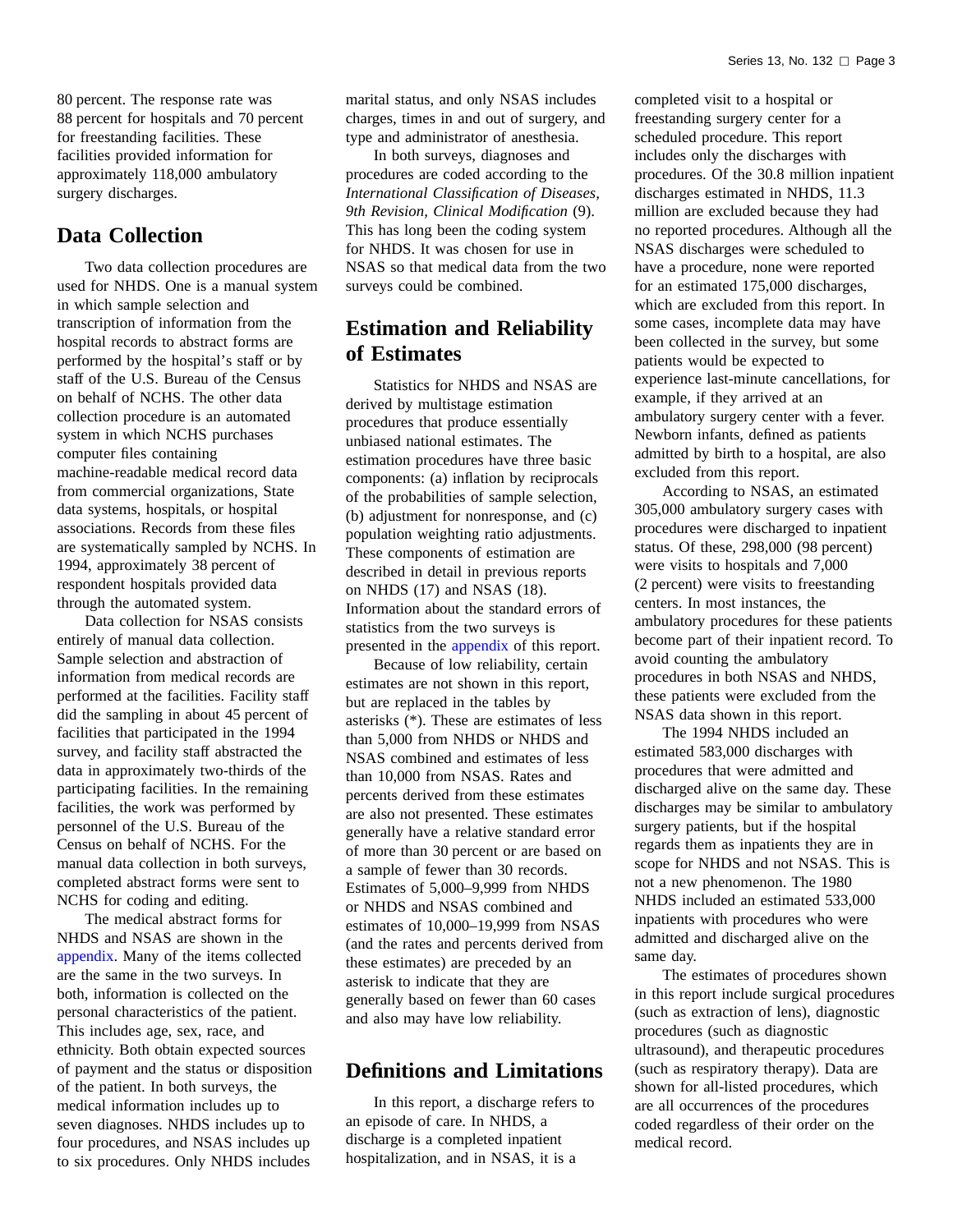<span id="page-9-0"></span>Among inpatients with procedures, 42 percent had one procedure, 42 percent had two or three procedures, and 17 percent had four or more procedures in 1994. Among ambulatory patients with procedures, 62 percent had one procedure, 35 percent had two or three procedures, and only 3 percent had four or more procedures (0.2 percent had six or more procedures) in 1994.

The estimates of numbers of procedures are counts of the number of codes from the *International Classification of Diseases, 9th Revision, Clinical Modification* (9) that were used to classify reported procedures. In some instances, more than one code is assigned to a single operation. One of the most important examples of this is coronary artery bypass graft (CABG) surgery, which frequently is assigned multiple codes: one to indicate the number of arteries bypassed and a second to indicate the type of bypass (such as mammary-coronary artery bypass). As a result, the number of CABG codes greatly exceeds the number of inpatients who had the procedure; in 1994, a total of 501,000 CABG procedures were done on 318,000 inpatient discharges with the procedure. Another operation frequently described with more than one ICD–9–CM code is excision of semilunar cartilage of the knee, which is also coded as arthroscopy of knee if an arthroscope is used. In 1994, 75 percent of ambulatory and inpatient discharges who had received an excision of semilunar cartilage of the knee also had the arthroscopy code. Similarly, 73 percent of ambulatory and inpatient discharges with arteriography and angiocardiography using contrast material had the code for cardiac catheterization in 1994.

In contrast, some ICD–9–CM codes can represent more than one procedure. For example, the two obstetrical procedures of vacuum extraction and episiotomy can be described with a single ICD–9–CM code (72.71). Tonsillectomy with adenoidectomy is assigned one ICD–9–CM code (28.3). Bilateral procedures often have one code, such as bilateral repair of inguinal hernia (ICD–9–CM code 53.1), or bilateral destruction or occlusion of

fallopian tubes (ICD-9-CM code 66.2 or 66.3).

All procedures are classified as surgical or nonsurgical. A list of the ICD–9–CM codes for nonsurgical procedures is in the [appendix.](#page-113-0) This classification was begun in 1979 for presentation of NHDS data. Before 1979, reports from NHDS did not include most obstetrical procedures, diagnostic endoscopy and radiography, radiotherapy, and certain other treatments not usually considered surgical. In general, procedures excluded from NHDS before 1979 were classified as nonsurgical beginning in 1979. The classification was revised with the 1989 NHDS data, primarily to add procedure codes that had not been used in 1979, but were included in subsequent years.

The distinction between surgical and nonsurgical procedures has become less meaningful in the last 2 decades with the development and increasing performance of minimally invasive and noninvasive procedures. Procedures classified as nonsurgical do not necessarily have less operative or anesthetic risk or require less highly trained personnel or special equipment than those classified as surgical.

Some procedures are performed in settings not covered by either NHDS or NSAS. Such settings include emergency rooms, outpatient departments, radiology units, doctors' offices, and long-term and Federal hospitals. Data are collected on procedures ordered or performed in doctors' offices through the National Ambulatory Medical Care Survey. The National Hospital Ambulatory Medical Care Survey provides information about procedures ordered or performed in hospital outpatient and emergency departments. The data from these surveys are not comparable to data from NSAS and NHDS because of differences in definitions and data collection methods. However, the procedures done in these settings are predominately nonsurgical diagnostic and therapeutic procedures. The most prevalent procedures reported for doctors' offices and outpatient departments were eye exams, pap smears, routine chest x rays, and electrocardiograms (19,20). Administration of intravenous fluids, wound care, and orthopedic care were

the most frequently mentioned procedures for emergency departments (21).

Because certain freestanding ambulatory surgical centers and specialized locations within hospitals are excluded from the NSAS design, ambulatory procedures done in some specialties are not completely measured by the survey. Excluded locations include those dedicated to the specialities of dentistry, podiatry, abortion, family planning, birthing, pain block, and small procedures. However, procedures in these specialties performed in general operating rooms or other in-scope locations, are included in NSAS and NHDS.

Estimates in the tables have been rounded to the nearest thousand. Therefore, figures within tables do not always add to totals. Rates were calculated from unrounded figures and may not agree with rates calculated from rounded data. The population estimates used in computing rates are shown in the [appendix.](#page-113-0)

## **Tests of Significance**

In this report, statistical inference is based on the two-sided *t*-test with a critical value of 1.96 (0.05 level of significance). Terms such as ''higher'' and ''less'' indicate that differences are statistically significant. Terms such as "similar" and "no difference" mean that no statistically significant difference exists between the estimates being compared. A lack of comment on the difference between any two estimates does not mean that the difference was tested and found not be significant.

# Results

## **Discharges and Procedures**

In 1994 an estimated 68.4 million<br>surgical and nonsurgical proceder<br>were performed on 38.0 million<br>ambulatory and inpatient discharges n 1994 an estimated 68.4 million surgical and nonsurgical procedures were performed on 38.0 million combine[d \(table A,](#page-10-0) [figure 1\). I](#page-10-0)n rates per 1,000 population, there were 264.1 procedures and 146.6 discharges [\(table B\). T](#page-11-0)he number of ambulatory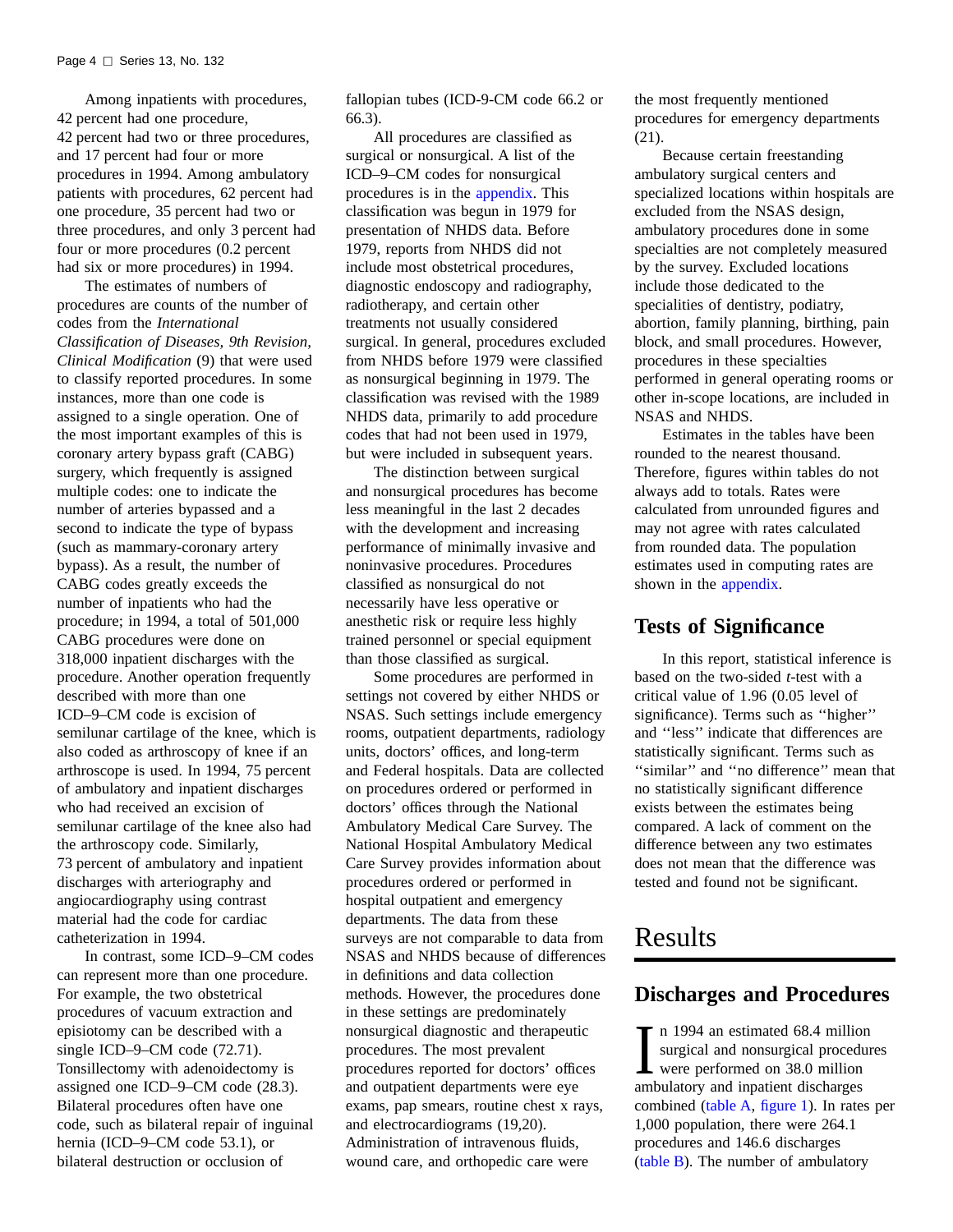#### <span id="page-10-0"></span>**Table A. Number of ambulatory and inpatient discharges and procedures by sex, age, and region: United States, 1994**

[Excludes newborn infants. Ambulatory data exclude ambulatory surgery patients who became inpatients]

|                      |        | Discharges with procedures |                        |                     | Procedures <sup>1</sup> |                        |  |
|----------------------|--------|----------------------------|------------------------|---------------------|-------------------------|------------------------|--|
| Sex, age, and region | Total  | Ambulatory <sup>2</sup>    | Inpatient <sup>3</sup> | Total               | Ambulatory <sup>2</sup> | Inpatient <sup>3</sup> |  |
|                      |        |                            |                        | Number in thousands |                         |                        |  |
| Total                | 37,956 | 18,369                     | 19,586                 | 68,392              | 27,682                  | 40,710                 |  |
| Sex                  |        |                            |                        |                     |                         |                        |  |
| Male                 | 15,386 | 7,967                      | 7,418                  | 27,929              | 12,059                  | 15,870                 |  |
| Female               | 22,570 | 10,402                     | 12,168                 | 40,463              | 15,623                  | 24,840                 |  |
| Age                  |        |                            |                        |                     |                         |                        |  |
| Under 15 years       | 2,780  | 1,752                      | 1,028                  | 4,294               | 2,410                   | 1,884                  |  |
| 15-44 years          | 13,737 | 5,877                      | 7,860                  | 24,199              | 8,824                   | 15,375                 |  |
| 45-64 years          | 8,976  | 4,809                      | 4,167                  | 16,501              | 7,327                   | 9,174                  |  |
| 65 years and over    | 12,463 | 5,931                      | 6,532                  | 23,399              | 9,122                   | 14,277                 |  |
| Region               |        |                            |                        |                     |                         |                        |  |
| Northeast            | 9,011  | 4,159                      | 4,852                  | 16,598              | 6,207                   | 10,392                 |  |
| Midwest              | 8,868  | 4,767                      | 4,101                  | 15,728              | 7,121                   | 8,607                  |  |
| South $\ldots$ ,     | 12,799 | 6,033                      | 6,766                  | 22,565              | 9,128                   | 13,436                 |  |
| West $\dots$         | 7,278  | 3,411                      | 3,867                  | 13,501              | 5,226                   | 8,275                  |  |

<sup>1</sup>Procedures estimated from the National Survey of Ambulatory Surgery and the National Hospital Discharge Survey. Not all procedures are covered by these surveys. See "Methods" section. <sup>2</sup>Data from the National Survey of Ambulatory Surgery.

<sup>3</sup>Data from the National Hospital Discharge Survey.





(18.4 million) and inpatient (19.6 million) discharges with procedures did not differ significantly, but hospital inpatients had 47 percent more procedures—40.7 million compared with 27.7 million for ambulatory patients.

Females had more discharges and procedures than males did. For ambulatory patients and hospital inpatients combined, females had 59 percent of discharges (22.6 million) and procedures (40.5 million). The discharge rate was 39 percent higher for females than for males (169.6 versus 122.3 per 1,000 population), and the rate of procedures was 37 percent higher

(304.0 versus 221.9 per 1,000 population).

Females had higher utilization rates in both ambulatory and inpatient settings [\(figure 2\).](#page-11-0) Among inpatients, females had a 48 percent higher rate of procedures than males. Obstetrical procedures, which accounted for 27 percent of the inpatient procedures for females, were a major reason for their higher rates. However, females also had a 23 percent higher rate of ambulatory surgery procedures, which included almost no obstetrical procedures.

Children under 15 years of age had the lowest number of procedures of the age groups shown in table A. Only 4.3 million procedures, 6 percent of ambulatory and inpatient procedures combined, were for children. Persons 45–64 years of age had 16.5 million procedures, or 24 percent of the total. More than two-thirds of procedures were for persons 15–44 years of age (24.2 million) and those 65 years of age and over (23.4 million). The distribution of discharges across the four age groups was similar to the distribution of procedures. Rates of discharges and procedures increased with age for the four groups. Rates per 1,000 population of ambulatory and inpatient procedures combined ranged from 74.9 for children under 15 years to 705.7 for those 65 years of age and over.

Numbers and rates of procedures were higher for inpatients than for ambulatory patients in each of the age groups except the under 15 years group, for which the differences were not statistically significa[nt \(figure 3\).](#page-11-0) Numbers and rates of discharges were higher for ambulatory patients under 15 years and 45–64 years of age, but higher for inpatients 15–44 years of age, and not significantly different for ambulatory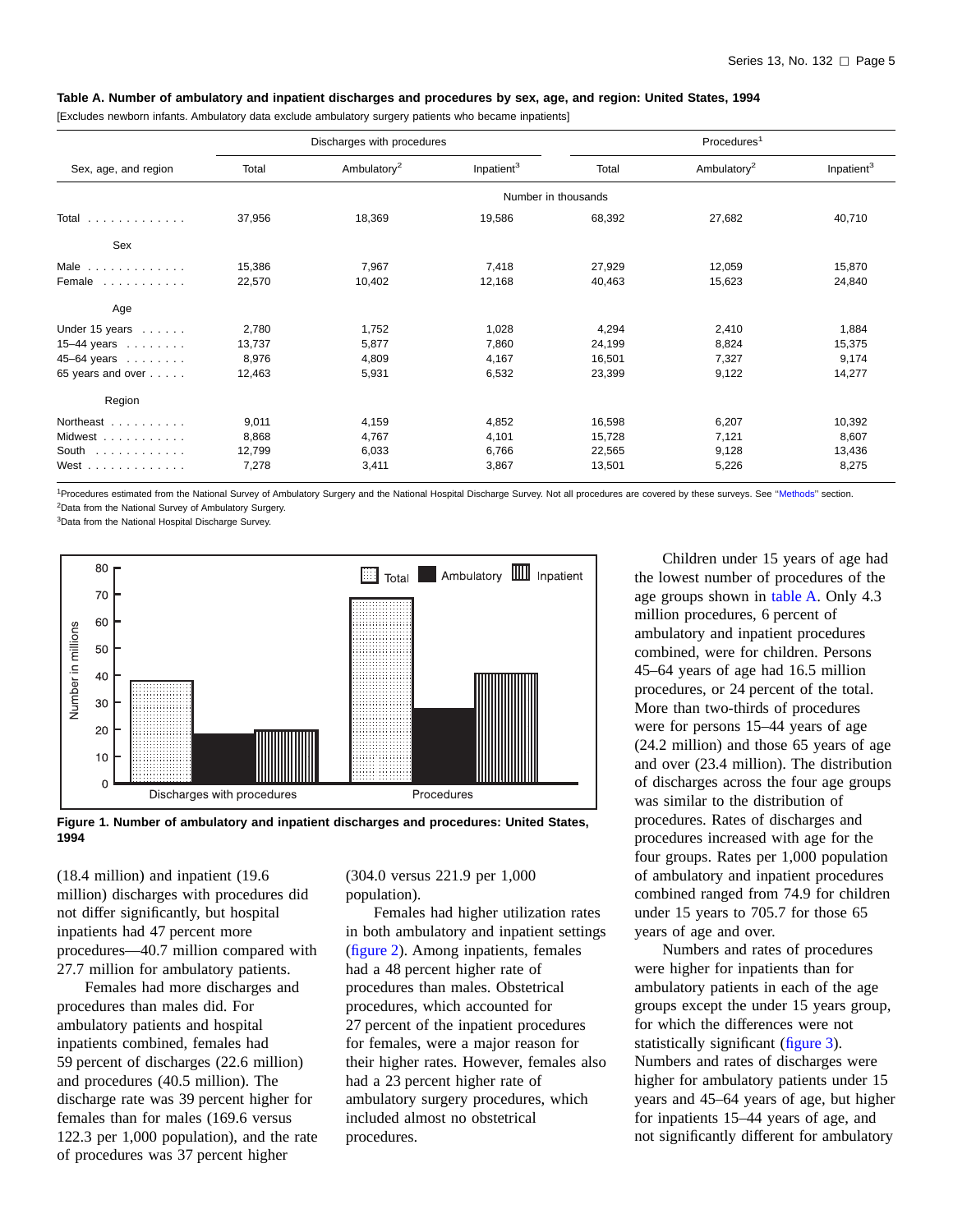#### <span id="page-11-0"></span>**Table B. Rate of ambulatory and inpatient discharges and procedures by sex, age, and region: United States, 1994**

[Excludes newborn infants. Ambulatory data exclude ambulatory surgery patients who became inpatients]

|                             |       | Discharges with procedures |                        |                           | Procedures <sup>1</sup> |                        |  |
|-----------------------------|-------|----------------------------|------------------------|---------------------------|-------------------------|------------------------|--|
| Sex, age, and region        | Total | Ambulatory <sup>2</sup>    | Inpatient <sup>3</sup> | Total                     | Ambulatory <sup>2</sup> | Inpatient <sup>3</sup> |  |
|                             |       |                            |                        | Rate per 1,000 population |                         |                        |  |
| All procedures              | 146.6 | 70.9                       | 75.6                   | 264.1                     | 106.9                   | 157.2                  |  |
| Sex                         |       |                            |                        |                           |                         |                        |  |
| Male                        | 122.3 | 63.3                       | 59.0                   | 221.9                     | 95.8                    | 126.1                  |  |
| Female                      | 169.6 | 78.2                       | 91.4                   | 304.0                     | 117.4                   | 186.6                  |  |
| Age                         |       |                            |                        |                           |                         |                        |  |
| Under $15$ years $\ldots$ . | 48.5  | 30.5                       | 17.9                   | 74.9                      | 42.0                    | 32.9                   |  |
| 15-44 years $\ldots \ldots$ | 116.8 | 50.0                       | 66.8                   | 205.8                     | 75.0                    | 130.8                  |  |
| 45-64 years $ \dots$        | 176.5 | 94.6                       | 81.9                   | 324.5                     | 144.1                   | 180.4                  |  |
| 65 years and over           | 375.9 | 178.9                      | 197.0                  | 705.7                     | 275.1                   | 430.6                  |  |
| Region                      |       |                            |                        |                           |                         |                        |  |
| Northeast                   | 175.6 | 81.0                       | 94.5                   | 323.4                     | 120.9                   | 202.5                  |  |
| Midwest                     | 144.7 | 77.8                       | 66.9                   | 256.6                     | 116.2                   | 140.4                  |  |
| South $\ldots$ , $\ldots$   | 142.3 | 67.1                       | 75.3                   | 250.9                     | 101.5                   | 149.4                  |  |
| West $\ldots$               | 129.0 | 60.5                       | 68.6                   | 239.4                     | 92.6                    | 146.7                  |  |

<sup>1</sup>Procedures estimated from the National Survey of Ambulatory Surgery and the National Hospital Discharge Survey. Not all procedures are covered by these surveys. See "Methods" section. <sup>2</sup>Data from the National Survey of Ambulatory Surgery.

<sup>3</sup>Data from the National Hospital Discharge Survey.







**Figure 3. Rates of ambulatory and inpatient procedures by age: United States, 1994**

patients and inpatients 65 years of age and over.

For ambulatory and inpatient discharges combined, the South had the largest number of procedures (22.6 million) and the West had the lowest number (13.5 million), with the Midwest and Northeast intermediate. These numbers largely reflect differences in regional population size: the South has the largest and the West the smallest population. The rates per 1,000 population of discharges and procedures for ambulatory patients and inpatients combined show a different pattern; the highest rates were found in the Northeast, and the rates in the other three regions were not significantly different. The Northeast had the highest rates of inpatient discharges and procedures with no significant differences in the rates for the other regions. For ambulatory patients, however, rates of discharges and procedures were higher in the Northeast than in the West, but otherwise were not significantly different.

## **Selected Procedures**

The leading surgical and nonsurgical procedures performed on ambulatory patients and inpatients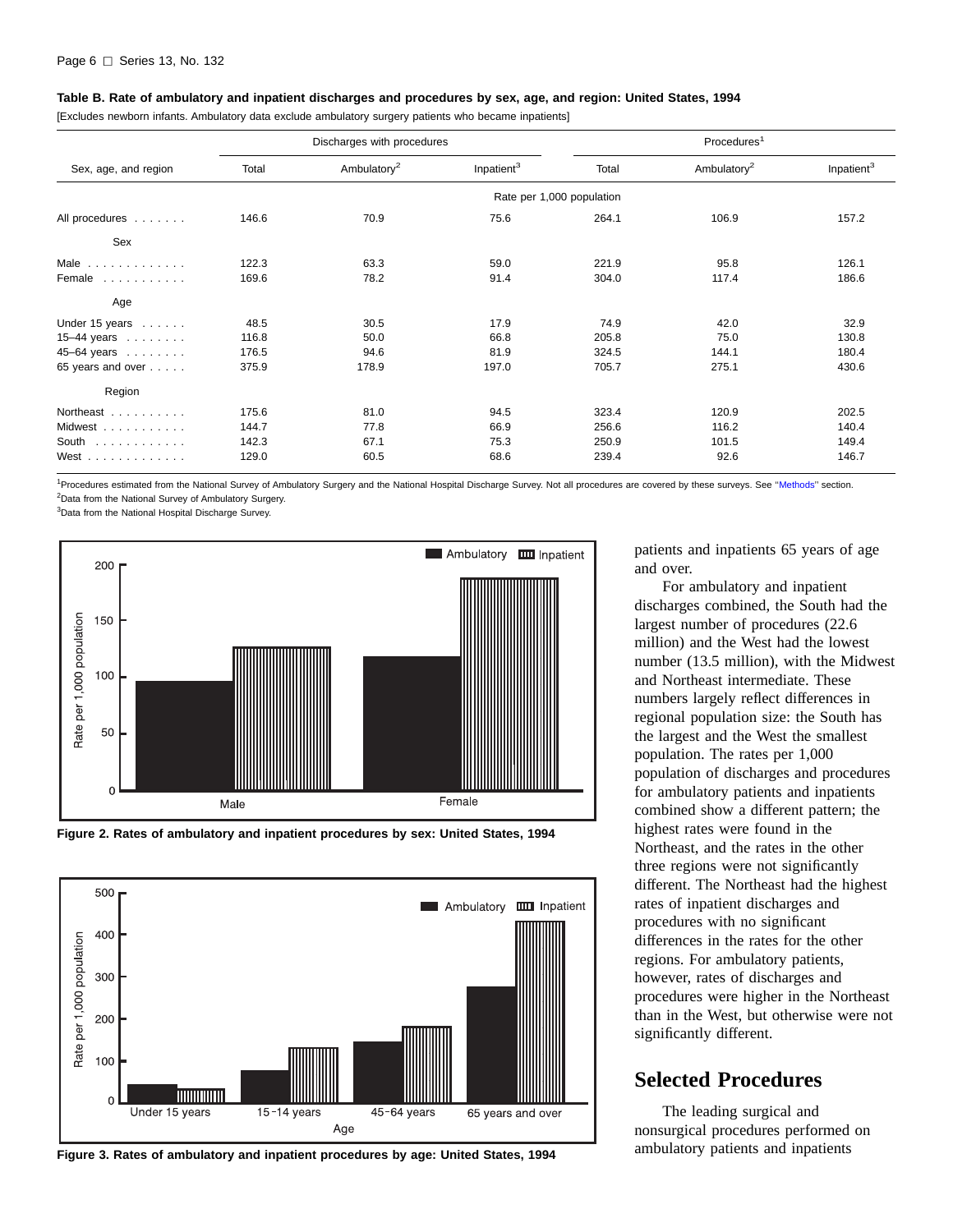<span id="page-12-0"></span>combined were endoscopy of the large intestine, arteriography and angiocardiography, endoscopy of the small intestine, and extraction of lens (table C, figure 4). These four procedures were each done more than 2 million times in 1994. Three additional procedures were each performed at least 1.5 million times in 1994. These procedures were insertion of prosthetic lens, injection or infusion of therapeutic or prophylactic substance (hereafter

referred to as ''injection of a substance''), and episiotomy. The other seven procedures shown in table C were each done at least 1 million times in 1994.

The most frequent procedures were quite different in ambulatory and inpatient settings. For ambulatory patients, extraction of lens, endoscopy of the large intestine, and insertion of prosthetic lens were the most frequent procedures, each performed at least 1.5

million times in 1994. Endoscopy of the small intestine was done more than 1 million times, and three procedures were done at least 500,000 times: excision or destruction of lesion or tissue of skin and subcutaneous tissue (hereafter referred to as ''excision of skin lesion''), cystoscopy, and arteriography and angiocardiography. For inpatients, arteriography and angiocardiography and episiotomy were each performed more than 1.5 million times, and six other

#### **Table C. Number and rate of ambulatory and inpatient procedures by selected procedure categories: United States, 1994**

[Excludes newborn infants. Ambulatory data exclude ambulatory surgery patients who became inpatients. Procedure groupings and code numbers are based on the International Classification of Diseases, 9th Revision, Clinical Modification (ICD–9–CM)]

| Procedure category and ICD-9-CM code                                                                | Total  | Ambulatory <sup>1</sup> | Inpatient <sup>2</sup> | Total   | Ambulatory <sup>1</sup>    | Inpatient <sup>2</sup> |
|-----------------------------------------------------------------------------------------------------|--------|-------------------------|------------------------|---------|----------------------------|------------------------|
|                                                                                                     |        | Number in thousands     |                        |         | Rate per 10,000 population |                        |
|                                                                                                     | 68,392 | 27,682                  | 40,710                 | 2,641.3 | 1,069.1                    | 1,572.2                |
| Endoscopy of large intestine with or without biopsy  45.21–45.25                                    | 2,374  | 1,827                   | 548                    | 91.7    | 70.5                       | 21.2                   |
| Arteriography and angiocardiography using contrast material 88.4–88.5                               | 2,315  | 511                     | 1,804                  | 89.4    | 19.7                       | 69.7                   |
| Endoscopy of small intestine with or without biospy 45.11-45.14, 45.16                              | 2,110  | 1,232                   | 878                    | 81.5    | 47.6                       | 33.9                   |
|                                                                                                     | 2,047  | 1,987                   | 60                     | 79.0    | 76.7                       | 2.3                    |
| Insertion of prosthetic lens (pseudophakos) 13.7                                                    | 1,628  | 1,573                   | 55                     | 62.9    | 60.8                       | 2.1                    |
| Injection or infusion of therapeutic or prophylactic substance 99.1–99.2                            | 1,550  | 206                     | 1,344                  | 59.9    | 8.0                        | 51.9                   |
| Episiotomy with or without forceps or vacuum extraction $\ldots$ 72.1, 72.21,<br>72.31. 72.71. 73.6 | 1,512  |                         | 1,512                  | 58.4    |                            | 58.4                   |
|                                                                                                     | 1,376  | 66                      | 1,310                  | 53.1    | 2.6                        | 50.6                   |
| Excision or destruction of lesion or tissue of skin and                                             |        |                         |                        |         |                            |                        |
|                                                                                                     | 1,348  | 892                     | 456                    | 52.0    | 34.4                       | 17.6                   |
|                                                                                                     | 1,339  | 292                     | 1,048                  | 51.7    | 11.3                       | 40.5                   |
|                                                                                                     | 1.186  | $*12$                   | 1.174                  | 45.8    | $*0.5$                     | 45.3                   |
| Fetal EKG (scalp) and fetal monitoring, not otherwise                                               |        |                         |                        |         |                            |                        |
|                                                                                                     | 1,099  |                         | 1,099                  | 42.4    |                            | 42.4                   |
| Computerized axial tomography 87.03, 87.41, 87.71, 88.01, 88.38                                     | 1,082  | 53                      | 1,028                  | 41.8    | 2.1                        | 39.7                   |
| Cystoscopy with or without biopsy 57.31-57.33                                                       | 1,050  | 774                     | 276                    | 40.5    | 29.9                       | 10.6                   |

\* Figure does not meet standard of reliability or precision.

1Data from the National Survey of Ambulatory Surgery.

<sup>2</sup>Data from the National Hospital Discharge Survey.

3All procedures estimated from the National Survey of Ambulatory Surgery and the National Hospital Discharge Survey. Not all procedures are covered by these surveys. Se[e ''Methods'' secti](#page-7-0)on.



**Figure 4. Number of leading ambulatory and inpatient procedures combined: United States, 1994**

procedures were each done more than 1 million times. These included injection of a substance, diagnostic ultrasound, respiratory therapy, fetal monitoring, cardiac catheterization, and computerized axial tomography (CAT scan).

Of the 68.4 million procedures performed on ambulatory and inpatient discharges in 1994, 43.4 million (63 percent) were categorized as surgical and 25.0 million (37 percent) were considered nonsurgical, using the classification system developed by NCHS for reporting purposes. Procedures considered nonsurgical are listed in the [appendix. A](#page-113-0)s discussed earlier, the distinction between surgical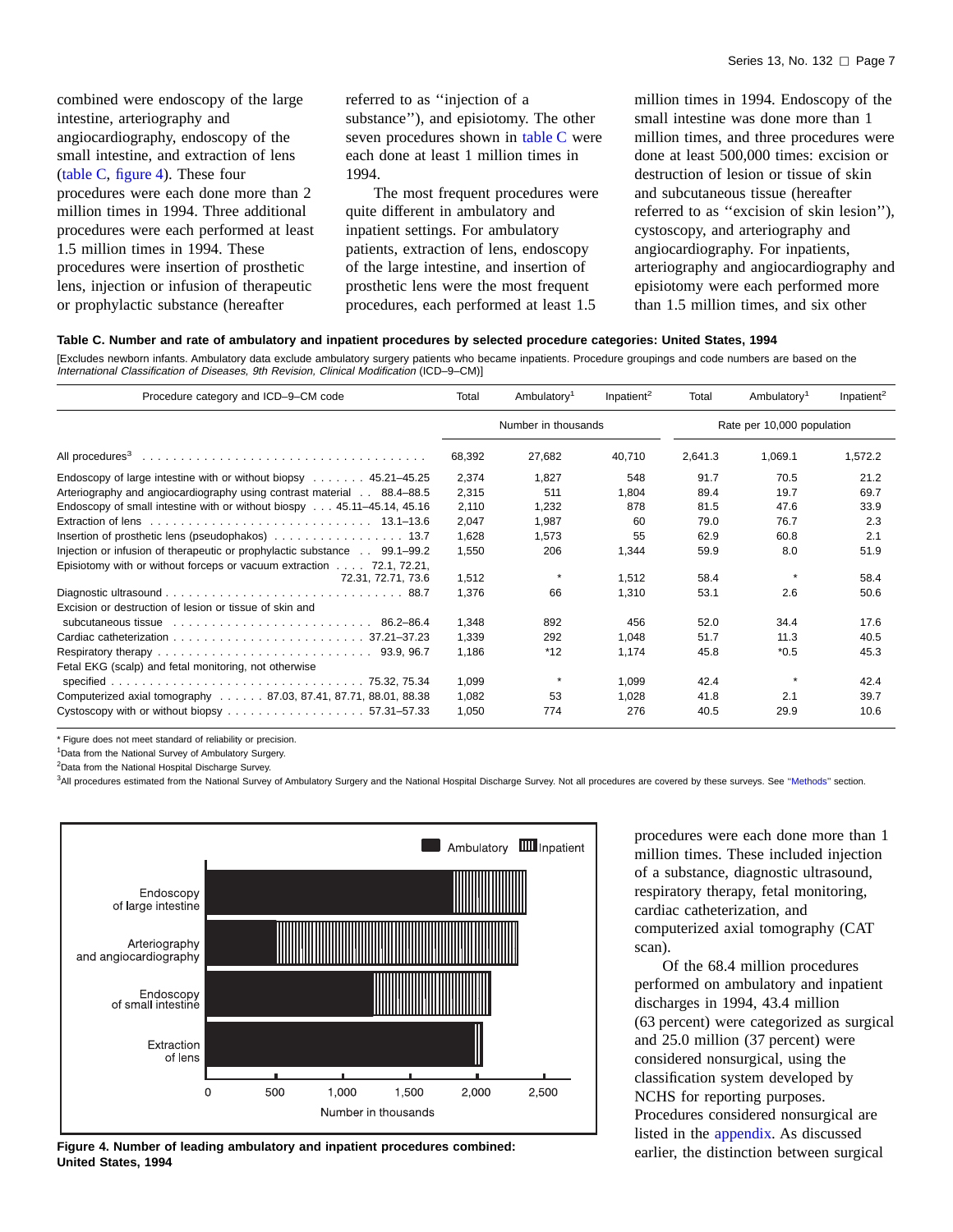<span id="page-13-0"></span>and nonsurgical procedures has become less meaningful in recent years with the development of minimally invasive procedures.

The number of surgical procedures was similar for ambulatory (20.8 million) and inpatient (22.6 million) discharges, but inpatients had substantially more nonsurgical procedures, 18.1 million compared with only 6.9 million for ambulatory patients (table D). Many of the nonsurgical procedures done on ambulatory patients are in locations, such as radiology units, that are not covered by the NSAS.

In 1994, the leading surgical procedure for ambulatory patients and inpatients combined was extraction of lens. Also frequently done were insertion of prosthetic lens, episiotomy, excision of skin lesion, and cardiac catheterization. The cataract procedures (extraction of lens and insertion of prosthetic lens) were the leading surgical procedures performed on ambulatory patients, followed by excision of skin lesion. For inpatients, episiotomy was the most frequent surgical procedure, followed by cardiac catheterization and procedures associated with delivery (repair of current obstetric laceration, cesarean section, and artificial rupture of membranes).

Arteriography and angiocardiography, performed 2.3 million times, was the leading nonsurgical procedure for ambulatory patients and inpatients combined. It was followed by endoscopy of the large intestine without biopsy and injection of a substance, each done more than 1.5 million times. As with surgical procedures, the leading nonsurgical

procedures differed in ambulatory and inpatient settings. For ambulatory patients, endoscopies dominated. The leading nonsurgical procedures were endoscopy of the large intestine, cystoscopy, and endoscopy of the small intestine (all without biopsies), and arteriography and angiocardiography. None of the endoscopies lead the list of inpatient procedures, but rather arteriography and angiocardiography, injection of a substance, diagnostic ultrasound, and respiratory therapy.

## **Selected Procedures by Sex and Age**

Frequent procedures for males and females are shown in [table E. T](#page-14-0)he leading procedure for males was arteriography and angiocardiography, done 1.4 million times in ambulatory

#### **Table D. Number and rate of ambulatory and inpatient surgical and nonsurgical procedures by selected procedure categories: United States, 1994**

[Excludes newborn infants. Ambulatory data exclude ambulatory surgery patients who became inpatients. Procedure groupings and code numbers are based on the International Classification of Diseases, 9th Revision, Clinical Modification (ICD–9–CM)]

| Procedure category and ICD-9-CM code                                                                                                                                                                                           | Total  | Ambulatory <sup>1</sup> | Inpatient <sup>2</sup> | Total   | Ambulatory <sup>1</sup>    | Inpatient <sup>2</sup> |  |
|--------------------------------------------------------------------------------------------------------------------------------------------------------------------------------------------------------------------------------|--------|-------------------------|------------------------|---------|----------------------------|------------------------|--|
|                                                                                                                                                                                                                                |        | Number in thousands     |                        |         | Rate per 10,000 population |                        |  |
|                                                                                                                                                                                                                                | 43,412 | 20,783                  | 22,629                 | 1,676.6 | 802.6                      | 873.9                  |  |
|                                                                                                                                                                                                                                | 2.047  | 1.987                   | 60                     | 79.0    | 76.7                       | 2.3                    |  |
|                                                                                                                                                                                                                                | 1,628  | 1,573                   | 55                     | 62.9    | 60.8                       | 2.1                    |  |
| Episiotomy with or without vacuum                                                                                                                                                                                              |        |                         |                        |         |                            |                        |  |
|                                                                                                                                                                                                                                | 1,512  | $\star$                 | 1,512                  | 58.4    | $\star$                    | 58.4                   |  |
| Excision or destruction of lesion or tissue of skin and                                                                                                                                                                        |        |                         |                        |         |                            |                        |  |
| subcutaneous tissue contained and subset of the container and subset of the subset of the subset of the subset of the subset of the subset of the subset of the subset of the subset of the subset of the subset of the subset | 1,348  | 892                     | 456                    | 52.0    | 34.4                       | 17.6                   |  |
|                                                                                                                                                                                                                                | 1,339  | 292                     | 1,048                  | 51.7    | 11.3                       | 40.5                   |  |
| Endoscopy of small intestine with biopsy 45.14, 45.16                                                                                                                                                                          | 1,044  | 653                     | 391                    | 40.3    | 25.2                       | 15.1                   |  |
| Repair of current obstetric laceration 75.5–75.6                                                                                                                                                                               | 911    |                         | 910                    | 35.2    |                            | 35.2                   |  |
|                                                                                                                                                                                                                                | 858    |                         | 858                    | 33.2    |                            | 33.2                   |  |
| Operations on muscle, tendon, fascia, and bursa 82-83                                                                                                                                                                          | 846    | 569                     | 277                    | 32.7    | 22.0                       | 10.7                   |  |
|                                                                                                                                                                                                                                | 797    | 184                     | 613                    | 30.8    | 7.1                        | 23.7                   |  |
|                                                                                                                                                                                                                                | 766    | $\qquad \qquad -$       | 766                    | 29.6    |                            | 29.6                   |  |
|                                                                                                                                                                                                                                | 707    | 593                     | 114                    | 27.3    | 22.9                       | 4.4                    |  |
| Nonsurgical procedures <sup>3</sup>                                                                                                                                                                                            | 24,980 | 6.899                   | 18.081                 | 964.7   | 266.4                      | 698.3                  |  |
| Arteriography and angiocardiography using contrast material 88.4-88.5                                                                                                                                                          | 2,315  | 511                     | 1,804                  | 89.4    | 19.7                       | 69.7                   |  |
| Endoscopy of large intestine without biopsy 45.21–45.24                                                                                                                                                                        | 1.759  | 1,396                   | 363                    | 67.9    | 53.9                       | 14.0                   |  |
| Injection or infustion of therapeutic or prophylactic substance 99.1–99.2                                                                                                                                                      | 1,550  | 206                     | 1,344                  | 59.9    | 8.0                        | 51.9                   |  |
|                                                                                                                                                                                                                                | 1.376  | 66                      | 1,310                  | 53.1    | 2.6                        | 50.6                   |  |
|                                                                                                                                                                                                                                | 1.186  | $*12$                   | 1,174                  | 45.8    | $*0.5$                     | 45.3                   |  |
| Fetal EKG (scalp) and fetal monitoring, not otherwise                                                                                                                                                                          |        |                         |                        |         |                            |                        |  |
|                                                                                                                                                                                                                                | 1,099  | $\star$                 | 1,099                  | 42.4    | $\star$                    | 42.4                   |  |
| Computerized axial tomography 87.03, 87.41, 87.71, 88.01, 88.38                                                                                                                                                                | 1.082  | 53                      | 1.028                  | 41.8    | 2.1                        | 39.7                   |  |
| Endoscopy of small intestine without biopsy 45.11-45.13                                                                                                                                                                        | 1,066  | 578                     | 488                    | 41.2    | 22.3                       | 18.8                   |  |
|                                                                                                                                                                                                                                | 974    | $\star$                 | 974                    | 37.6    | $\star$                    | 37.6                   |  |
|                                                                                                                                                                                                                                | 945    | 695                     | 249                    | 36.5    | 26.9                       | 9.6                    |  |

\* Figure does not meet standard of reliability or precision.

– Quantity zero.

1Data from the National Survey of Ambulatory Surgery.

<sup>2</sup>Data from the National Hospital Discharge Survey.

3All procedures estimated from the National Survey of Ambulatory Surgery and the National Hospital Discharge Survey. Not all procedures are covered by these surveys. See "Methods" section.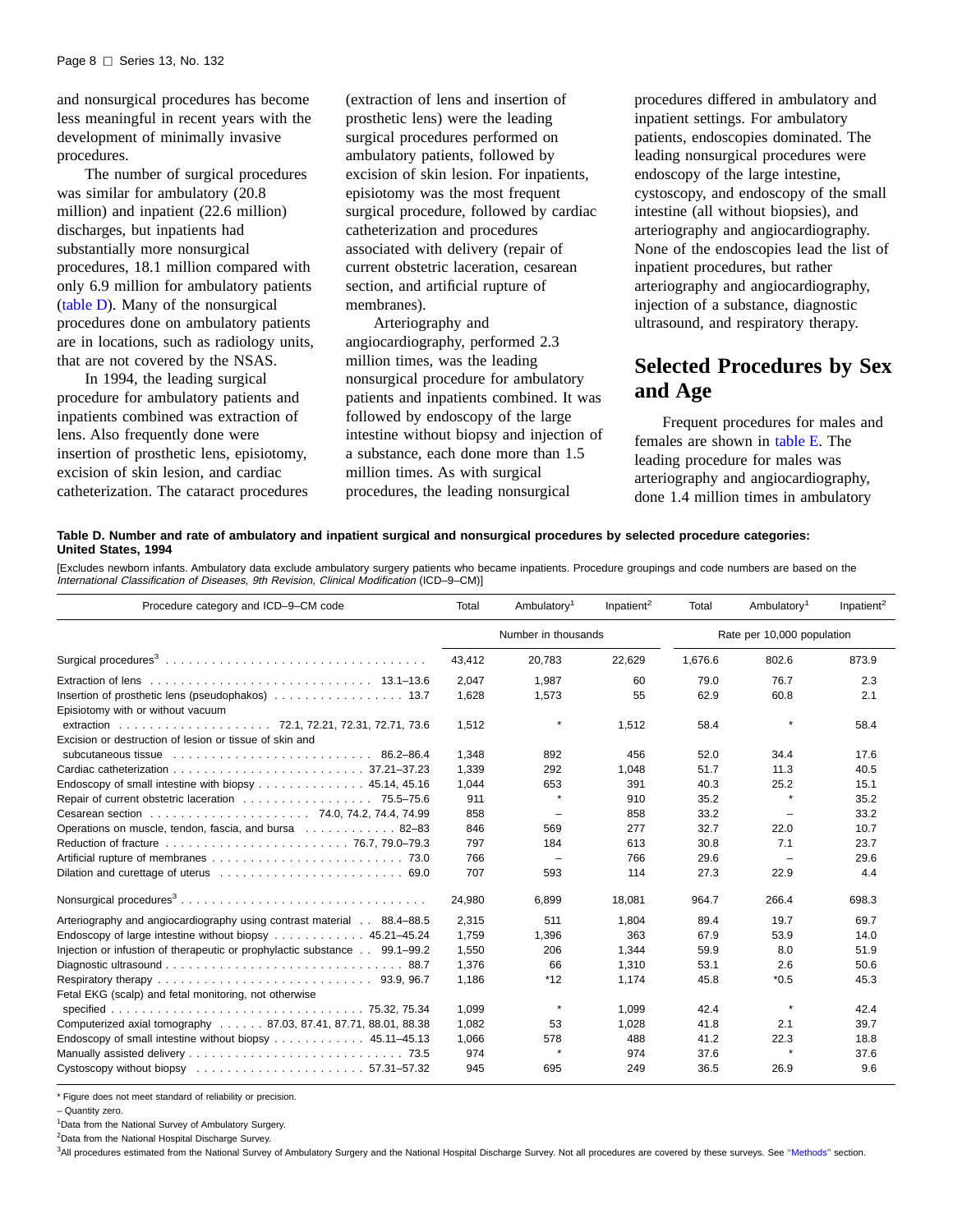#### <span id="page-14-0"></span>**Table E. Number and rate of ambulatory and inpatient procedures by sex and selected procedure categories: United States, 1994**

[Excludes newborn infants. Ambulatory data exclude ambulatory surgery patients who became inpatients. Procedure groupings and code numbers are based on the International Classification of Diseases, 9th Revision, Clinical Modification (ICD–9–CM)]

| Sex and procedure category and ICD-9-CM code                                                                                    | Total      | Ambulatory <sup>1</sup>        | Inpatient <sup>2</sup> | Total        | Ambulatory <sup>1</sup>    | Inpatient <sup>2</sup> |  |
|---------------------------------------------------------------------------------------------------------------------------------|------------|--------------------------------|------------------------|--------------|----------------------------|------------------------|--|
| Male                                                                                                                            |            | Number in thousands            |                        |              | Rate per 10,000 population |                        |  |
|                                                                                                                                 | 27,929     | 12,059                         | 15,870                 | 2,219.5      | 958.3                      | 1,261.2                |  |
| Arterioography and angiocardiography using contrast                                                                             |            |                                |                        |              |                            |                        |  |
|                                                                                                                                 | 1,357      | 299                            | 1,058                  | 107.8        | 23.8                       | 84.1                   |  |
| Endoscopy of large intestine with or without biopsy 45.21–45.25                                                                 | 1.057      | 832                            | 225                    | 84.0         | 66.1                       | 17.9                   |  |
| Endoscopy of small intestine with or without biopsy 45.11–45.14, 45.16                                                          | 946        | 537                            | 409                    | 75.2         | 42.7                       | 32.5                   |  |
|                                                                                                                                 | 811        | 178                            | 633                    | 64.4         | 14.1                       | 50.3                   |  |
|                                                                                                                                 | 759        | 738                            | 22                     | 60.3         | 58.6                       | 1.7                    |  |
| Excision or destruction of lesion or tissue of skin and                                                                         |            |                                |                        |              |                            |                        |  |
| subcutaneous tissue contained and subset of the container subset of the subset of the subset of the subset of $86.2-86.4$       | 678        | 435                            | 243                    | 53.9         | 34.6                       | 19.3                   |  |
| Injection or infusion of therapeutic or prophylactic substance 99.1–99.2                                                        | 660        | 92                             | 568                    | 52.5         | 7.3                        | 45.2                   |  |
| Cystoscopy with or without biopsy 57.31-57.33                                                                                   | 634        | 464                            | 170                    | 50.4         | 36.9                       | 13.5                   |  |
| Insertion of prosthetic lens (pseudophakos) 13.7                                                                                | 609        | 588                            | 20                     | 48.4         | 46.7                       | 1.6                    |  |
|                                                                                                                                 | 581        | $\star$                        | 577                    | 46.2         | $\star$                    | 45.8                   |  |
|                                                                                                                                 | 570        | 32                             | 538                    | 45.3         | 2.5                        | 42.8                   |  |
| Computerized axial tomography 87.03, 87.41, 87.71, 88.01, 88.38                                                                 | 531        | 31                             | 500                    | 42.2         | 2.5                        | 39.7                   |  |
|                                                                                                                                 | 524        | 442                            | 82                     | 41.7         | 35.1                       | 6.5                    |  |
| Female                                                                                                                          |            |                                |                        |              |                            |                        |  |
|                                                                                                                                 | 40,463     | 15,623                         | 24,840                 | 3,040.2      | 1,173.8                    | 1,866.3                |  |
| Episiotomy with or without forceps or vacuum extraction 72.1, 72.21,                                                            |            |                                |                        |              |                            |                        |  |
| 72.31, 72.71, 73.6                                                                                                              | 1,512      | $\pmb{\ast}$                   | 1,512                  | 113.6        | $\star$                    | 113.6                  |  |
| Endoscopy of large intestine with or without biopsy 45.21-45.25                                                                 | 1,317      | 995                            | 323                    | 99.0         | 74.7                       | 24.2                   |  |
|                                                                                                                                 | 1,288      | 1,249                          | 38                     | 96.7         | 93.9                       | 2.9                    |  |
| Endoscopy of small intestine with or without biopsy 45.11–45.14, 45.16<br>Fetal EKG (scalp) and fetal monitoring, not otherwise | 1.164      | 694                            | 470                    | 87.5         | 52.2                       | 35.3                   |  |
|                                                                                                                                 | 1,099      | $\pmb{\ast}$                   | 1,099                  | 82.6         | $\star$                    | 82.5                   |  |
| Insertion of prosthetic lens (pseudophakos) 13.7                                                                                | 1,019      | 985                            | 34                     | 76.6         | 74.0                       | 2.6                    |  |
|                                                                                                                                 | 974        | $\star$                        | 974                    | 73.2         | $\star$                    | 73.2                   |  |
| Arteriography and angiocardiography using contrast material 88.4-88.5                                                           | 958        | 212                            | 746                    | 72.0         | 16.0                       | 56.0                   |  |
| Repair of current obstetric laceration 75.5–75.6                                                                                | 911        | $\star$                        | 910                    | 68.4         | $\star$                    | 68.4                   |  |
| Injection or infusion of therapeutic or prophylactic substance 99.1–99.2                                                        | 890        | 114                            | 775                    | 66.8         | 8.6                        | 58.3                   |  |
|                                                                                                                                 |            |                                |                        |              | $\equiv$                   |                        |  |
|                                                                                                                                 | 858        | $\overline{\phantom{m}}$<br>35 | 858                    | 64.5<br>60.5 | 2.6                        | 64.5                   |  |
|                                                                                                                                 | 806<br>766 |                                | 771<br>766             | 57.6         |                            | 57.9<br>57.6           |  |
|                                                                                                                                 |            |                                |                        |              |                            |                        |  |
|                                                                                                                                 | 707        | 593                            | 114                    | 53.1         | 44.6                       | 8.5                    |  |

\* Figure does not meet standard of reliability or precision.

– Quantity zero.

1Data from the National Survey of Ambulatory Surgery.

2Data from the National Hospital Discharge Survey.

3All procedures estimated from the National Survey of Ambulatory Surgery and the National Hospital Discharge Survey. Not all procedures are covered by these surveys See "Methods" section.

and inpatient settings. Males also had more than 1 million endoscopies of the large intestine (1.1 million) and at least 750,000 endoscopies of the small intestine, cardiac catheterization, and extractions of lens.

Frequent ambulatory procedures for males, each done at least 500,000 times, were endoscopy of the large intestine, extraction of lens, insertion of prosthetic lens, and endoscopy of the small intestine. For male inpatients, arteriography and angiocardiography were the most frequent procedures (1.1 million), and cardiac catheterization, respiratory therapy, injection of a substance, diagnostic ultrasound, and

CAT scans were each done at least 500,000 times.

Six procedures were performed more than 1 million times on females in ambulatory and inpatient settings combined. Two were associated with delivery (episiotomy and fetal EKG and monitoring), two were for cataracts (extraction of lens and insertion of prosthetic lens), and two were endoscopies (of the large and small intestines).

The procedures associated with delivery were rarely done in ambulatory surgery settings, but the other four procedures were frequently performed on females in these settings. Extraction

of lens was done 1.2 million times, and endoscopy of the large intestine, insertion of prosthetic lens, and endoscopy of the small intestine were each done more than 500,000 times. In addition, dilation and curettage of theuterus ( $D \& C$ ) was performed more than 500,000 times on females in ambulatory settings.

Most of the leading procedures for female inpatients were procedures associated with deliveries. An estimated 3.9 million females with deliveries were discharged from short-stay hospitals in 1994. Episiotomy and fetal EKG and fetal monitoring were each done more than 1 million times, and manually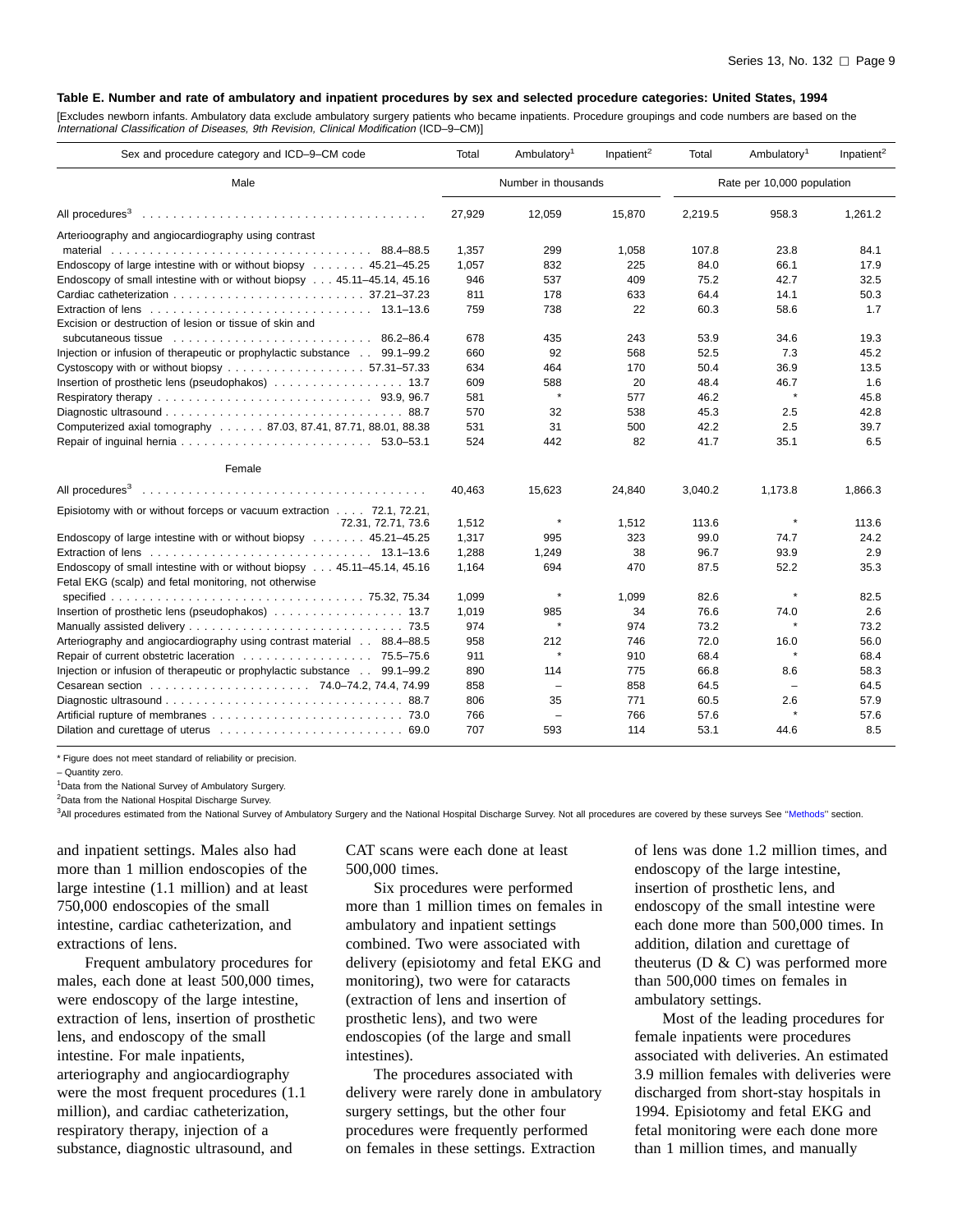<span id="page-15-0"></span>assisted delivery, repair of current obstetric laceration, cesarean section, and artificial rupture of membranes were each estimated at more than 500,000. Three procedures not associated with delivery were also performed at least 500,000 times on female inpatients: arteriography and angiocardiography, injection of a substance, and diagnostic ultrasound.

[Table F](#page-16-0) shows frequently performed procedures for each of four age groups. The leading procedure for children under 15 years of age was myringotomy with insertion of tube, done 580,000 times in ambulatory and inpatient settings combined. This was twice the number of times any other procedure was performed on children. Tonsillectomy with or without adenoidectomy was done 285,000 times, and respiratory therapy was provided 202,000 times for children in ambulatory and inpatient settings combined.

Although the number of procedures performed on children was similar in ambulatory (2.4 million) and inpatient (1.9 million) settings, the types of procedures were different. In ambulatory settings, myringotomy with insertion of tube was the most frequent procedure for children. Tonsillectomy with or without adenoidectomy was second, followed by operations on teeth, gums, and alveoli, and adenoidectomy without tonsillectomy. In contrast, the leading procedures for children in inpatient settings were respiratory therapy, injection of a substance, and spinal tap.

For the 15–44 years age group, the most frequently performed procedures in ambulatory and inpatient settings combined were those associated with delivery. The leading procedure was episiotomy, followed by fetal EKG and fetal monitoring, manually assisted delivery, repair of current obstetric laceration, cesarean section, and artificial rupture of membranes. Bilateral destruction or occlusion of fallopian tubes, which can be associated with deliveries, was also done more than 500,000 times for this age group. Virtually the same pattern was seen for inpatients 15–44 years of age. Episiotomy was the leading inpatient

procedure followed by the five other obstetrical procedures.

The leading procedures for ambulatory patients 15–44 years of age were almost completely different. D & C, excision of skin lesion, endoscopy of the small intestine, and bilateral destruction or occlusion of fallopian tubes were each done at least 300,000 times in ambulatory settings. Bilateral destruction or occlusion of fallopian tubes was the one procedure shown for this age group that was done about the same number of times on an ambulatory and on an inpatient basis.

Patients 45–64 years of age in ambulatory and inpatient settings combined had arteriography and angiocardiography and endoscopy of the large intestine as their most frequent procedures, followed by endoscopy of the small intestine and cardiac catheterization. Again the leading procedures were different for the two types of settings. In ambulatory surgery settings, endoscopies of the large and small intestines were done significantly more often than any other procedures for persons 45–64 years of age. In inpatient settings, arteriography and angiocardiography and cardiac catheterization were the most frequent procedures.

The leading procedure for persons 65 years of age and over in ambulatory and inpatient settings combined was extraction of lens, followed by insertion of prosthetic lens, endoscopies of the large and small intestines, and arteriography and angiocardiography. Cataract surgery was done predominately on ambulatory patients. Extraction of lens was the most frequent ambulatory procedure and insertion of prosthetic lens was the second most frequent procedure for persons 65 years of age and over. Endoscopy of the large intestine was the third most frequent ambulatory procedure. However, the leading procedure for inpatients 65 years of age and over was arteriography and angiocardiography. Other inpatient procedures done at least 500,000 times on the elderly were diagnostic ultrasound, respiratory therapy, and cardiac catheterization.

### **References**

- 1. Duffy SQ, Farley DE. Patterns of decline among inpatient procedures. Public Health Reports 110(6):674–81. 1995.
- 2. Leader S, Moon M. Medicare trends in ambulatory surgery. Health Affairs 8(1):158–70. 1989.
- 3. Graves EJ, Gillum BS. 1994 summary: National Hospital Discharge Survey. Advance data from vital and health statistics; no 278. Hyattsville, Maryland: National Center for Health Statistics. 1996.
- 4. Graves EJ, Gillum BS. Detailed diagnoses and procedures, National Hospital Discharge Survey, 1994. National Center for Health Statistics. Vital Health Stat 13(127). 1997.
- 5. Graves EJ, Gillum BS. National Hospital Discharge Survey: annual summary, 1994. National Center for Health Statistics. Vital Health Stat 13(128). 1997.
- 6. Kozak LJ, Hall MJ, Pokras R, Lawrence L. Ambulatory surgery in the United States, 1994. Advance data from vital and health statistics; no 283. Hyattsville, Maryland: National Center for Health Statistics. 1997.
- 7. Hall MJ, Kozak LJ, Gillum BS. National Survey of Ambulatory Surgery, 1994. Statistical Bulletin 78(3):18–27. 1997.
- 8. Rutkow IM. Operations in the United States: then (1983) and now (1994). Archives of Surgery 132:983–90. Sept. 1997.
- 9. Public Health Service and Health Care Financing Administration. International Classification of Diseases, 9th Revision, Clinical Modification. Washington: Public Health Service. 4th ed. 1991.
- 10. SMG Marketing Group, Inc. Hospital Market Database. Chicago: Healthcare Information Specialists. 1987.
- 11. SMG Marketing Group, Inc. Hospital Market Database. Chicago: Healthcare Information Specialists. April 1991.
- 12. SMG Marketing Group, Inc. Hospital Market Database. Chicago: Healthcare Information Specialists. April 1994.
- 13. SMG Marketing Group, Inc. Hospital Market Database. Chicago: Healthcare Information Specialists. April 1993.
- 14. SMG Marketing Group, Inc. Freestanding Outpatient Surgery Centers Database. Chicago: Healthcare Information Specialists. 1993.
- 15. Health Care Financing Administration. Provider of Services Public Use File. Baltimore: 1993.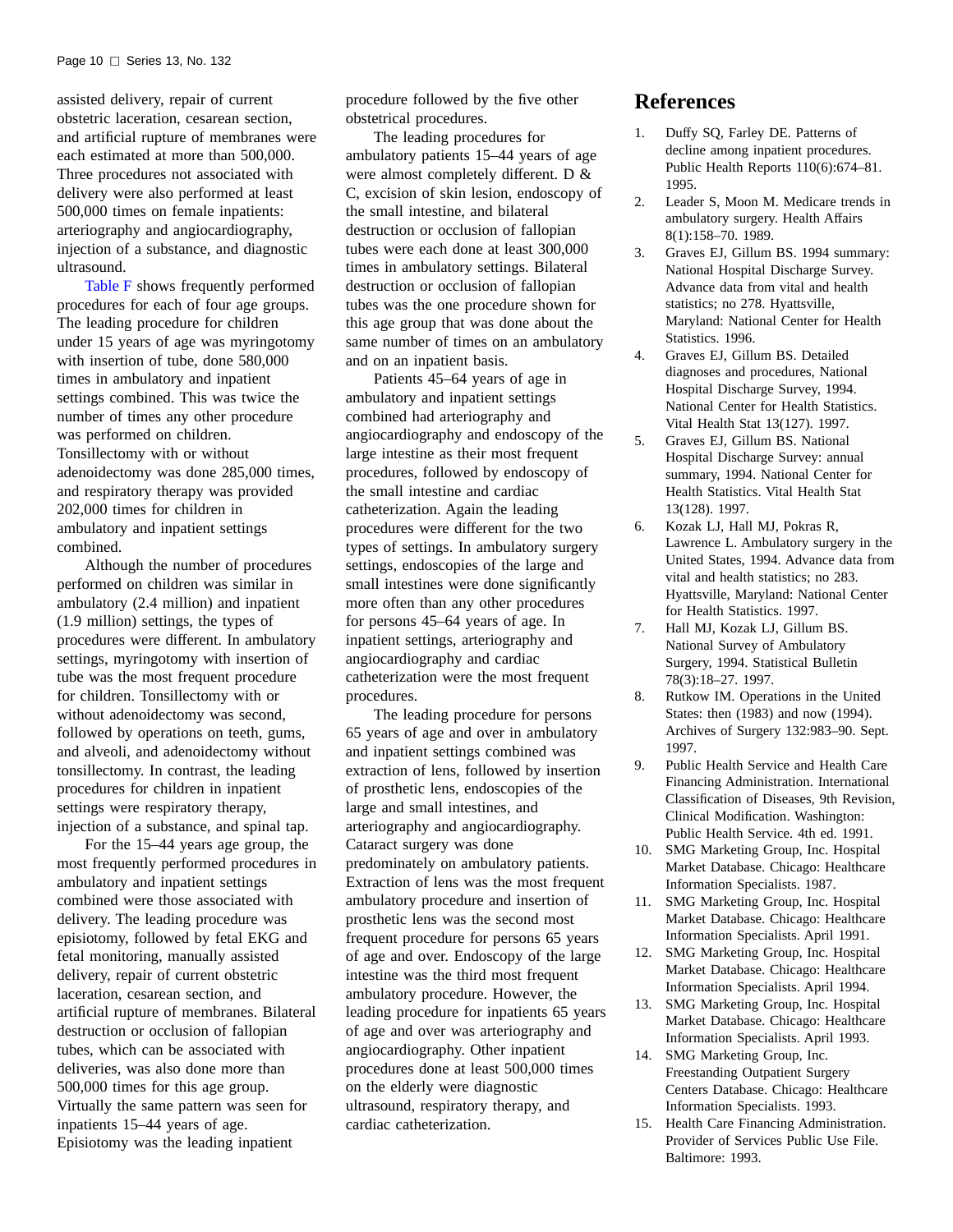#### <span id="page-16-0"></span>**Table F. Number and rate of ambulatory and inpatient procedures by age and selected procedure categories: United States, 1994**

[Excludes newborn infants. Ambulatory data exclude ambulatory surgery patients who became inpatients. Procedure groupings and code numbers are based on the<br>International Classification of Diseases, 9th Revision, Clinical M

| Age, procedure category, and ICD-9-CM code                                                                                                                                                                                     | Total      | Ambulatory <sup>1</sup>  | Inpatient <sup>2</sup> | Total        | Ambulatory <sup>1</sup>     | Inpatient <sup>2</sup> |
|--------------------------------------------------------------------------------------------------------------------------------------------------------------------------------------------------------------------------------|------------|--------------------------|------------------------|--------------|-----------------------------|------------------------|
| Under 15 years                                                                                                                                                                                                                 |            | Number in thousands      |                        |              | Rates per 10,000 population |                        |
|                                                                                                                                                                                                                                | 4,294      | 2,410                    | 1,884                  | 748.9        | 420.3                       | 328.6                  |
| Myringotomy with insertion of tube contact and subset of tube contact and subset of tube contact and tube material of tube contact and tube material and tube material of tube material and tube material material material ma | 580        | 552                      | 27                     | 101.1        | 96.3                        | 4.8                    |
| Tonsillectomy with or without adenoidectomy  28.2–28.3                                                                                                                                                                         | 285        | 257                      | 29                     | 49.8         | 44.7                        | 5.0                    |
|                                                                                                                                                                                                                                | 202        | $\pmb{\ast}$             | 201                    | 35.2         | $\star$                     | 35.1                   |
|                                                                                                                                                                                                                                | 168        | 159                      | *8                     | 29.2         | 27.8                        | $*1.4$                 |
| Injection or infusion of therapeutic or prophylactic substance  99.1–99.2                                                                                                                                                      | 163        | *12                      | 151                    | 28.4         | $*2.0$                      | 26.4                   |
| Adenoidectomy without tonsillectomy  28.6                                                                                                                                                                                      | 145        | 140                      | $\pmb{\ast}$           | 25.3         | 24.5                        | $\star$                |
|                                                                                                                                                                                                                                | 138        | $\star$                  | 136                    | 24.0         | $\pmb{\ast}$                | 23.8                   |
|                                                                                                                                                                                                                                | 101        | 43                       | 57                     | 17.6         | 7.5                         | 10.0                   |
|                                                                                                                                                                                                                                | 97         | 87                       | 10                     | 17.0         | 15.2                        | 1.7                    |
| Excision or destruction of lesion or tissue of skin and                                                                                                                                                                        | 95         | 69                       | 26                     | 16.5         | 12.0                        | 4.5                    |
|                                                                                                                                                                                                                                | 93         | 69                       | 24                     | 16.3         | 12.1                        | 4.2                    |
|                                                                                                                                                                                                                                |            |                          |                        |              |                             |                        |
| $15 - 44$ years                                                                                                                                                                                                                |            |                          |                        |              |                             |                        |
|                                                                                                                                                                                                                                | 24,199     | 8,824                    | 15,375                 | 2,058.0      | 750.4                       | 1,307.6                |
| Episiotomy with or without forceps or vacuum                                                                                                                                                                                   |            |                          |                        |              |                             |                        |
|                                                                                                                                                                                                                                | 1,506      |                          | 1,506                  | 128.1        |                             | 128.1                  |
| Fetal EKG (scalp) and fetal monitoring, not otherwise specified 75.32, 75.34                                                                                                                                                   | 1,092      |                          | 1,092                  | 92.9         |                             | 92.9                   |
|                                                                                                                                                                                                                                | 968<br>907 |                          | 968<br>907             | 82.3<br>77.2 |                             | 82.3                   |
|                                                                                                                                                                                                                                | 856        | $\overline{\phantom{0}}$ | 856                    | 72.8         | ÷                           | 77.1<br>72.8           |
|                                                                                                                                                                                                                                | 763        |                          | 763                    | 64.9         | ÷                           | 64.9                   |
| Bilateral destruction or occlusion of fallopian tubes 66.2–66.3                                                                                                                                                                | 668        | 308                      | 360                    | 56.8         | 26.2                        | 30.6                   |
| Injection or infusion of therapeutic or prophylactic substance  99.1–99.2                                                                                                                                                      | 492        | 65                       | 427                    | 41.8         | 5.5                         | 36.3                   |
| Excision or destruction of lesion or tissue of skin and                                                                                                                                                                        |            |                          |                        |              |                             |                        |
|                                                                                                                                                                                                                                | 479        | 339                      | 140                    | 40.7         | 28.8                        | 11.9                   |
| Dilation and curettage of uterus enterchanger and contained a series of the series of the series of the series                                                                                                                 | 471        | 382                      | 89                     | 40.1         | 32.5                        | 7.5                    |
| Endoscopy of small intestine with or without biopsy  45.11–45.14, 45.16                                                                                                                                                        | 469        | 315                      | 154                    | 39.9         | 26.8                        | 13.1                   |
| 45-64 years                                                                                                                                                                                                                    |            |                          |                        |              |                             |                        |
|                                                                                                                                                                                                                                | 16,501     | 7,327                    | 9,174                  | 3,244.9      | 1,440.8                     | 1,804.1                |
| Arterioography and angiocardiography using contrast material  88.4–88.5                                                                                                                                                        | 945        | 233                      | 712                    | 185.8        | 45.8                        | 140.0                  |
| Endoscopy of large intestine with or without biopsy  45.21–45.25                                                                                                                                                               | 788        | 659                      | 129                    | 155.0        | 129.6                       | 25.4                   |
| Endoscopy of small intestine with or without biopsy  45.11–45.14, 45.16                                                                                                                                                        | 635        | 416                      | 219                    | 124.8        | 81.7                        | 43.1                   |
|                                                                                                                                                                                                                                | 582        | 137                      | 445                    | 114.4        | 27.0                        | 87.4                   |
| Injection or infusion of therapeutic or prophylactic substance  99.1–99.2<br>Excision or destruction of lesion or tissue of skin and                                                                                           | 409        | 59                       | 350                    | 80.4         | 11.6                        | 68.8                   |
| subcutaneous tissue contact and the contact of the contact of the contact of the contact of the substitution of $86.2-86.4$                                                                                                    | 349        | 247                      | 102                    | 68.6         | 48.5                        | 20.1                   |
|                                                                                                                                                                                                                                | 328        | 21                       | 307                    | 64.5         | 4.2                         | 60.3                   |
| Cystoscopy with or without biopsy $\ldots \ldots \ldots \ldots \ldots \ldots \ldots \ldots 57.31-57.33$                                                                                                                        | 299        | 229                      | 70                     | 58.7         | 45.0                        | 13.7                   |
|                                                                                                                                                                                                                                | 281        | 271                      | 10                     | 55.3         | 53.3                        | 2.0                    |
| Operations on muscle, tendon, fascia, and bursa 82–83                                                                                                                                                                          | 275        | 188                      | 87                     | 54.1         | 37.1                        | 17.0                   |
| Computerized axial tomography 87.03, 87.41, 87.71, 88.01, 88.38                                                                                                                                                                | 267        | 20                       | 247                    | 52.5         | 4.0                         | 48.5                   |
|                                                                                                                                                                                                                                | 260        |                          | 254                    | 51.2         |                             | 50.0                   |
| 65 years and over                                                                                                                                                                                                              |            |                          |                        |              |                             |                        |
| All procedures <sup>3</sup>                                                                                                                                                                                                    | 23,399     | 9,122                    | 14,277                 | 7,056.7      | 2,751.0                     | 4,305.7                |
| Extraction of lens $\ldots \ldots \ldots \ldots \ldots \ldots \ldots \ldots \ldots \ldots \ldots \ldots \ldots$ 13.1-13.6                                                                                                      | 1,704      | 1,656                    | 48                     | 513.9        | 499.5                       | 14.4                   |
|                                                                                                                                                                                                                                | 1,348      | 1,304                    | 44                     | 406.6        | 393.2                       | 13.4                   |
| Endoscopy of large intestine with or without biopsy  45.21–45.25                                                                                                                                                               | 1,151      | 810                      | 341                    | 347.0        | 244.1                       | 102.9                  |
| Arterioography and angiocardiography using contrast material  88.4–88.5                                                                                                                                                        | 1,123      | 221                      | 902                    | 338.8        | 66.7                        | 272.1                  |
| Endoscopy of small intestine with or without biopsy  45.11–45.14, 45.16                                                                                                                                                        | 973        | 482                      | 491                    | 293.5        | 145.5                       | 148.1                  |
|                                                                                                                                                                                                                                | 662        | 32                       | 630                    | 199.7        | 9.7                         | 190.0                  |
|                                                                                                                                                                                                                                | 617        | 115                      | 502                    | 186.2        | 34.7                        | 151.5                  |
|                                                                                                                                                                                                                                | 558        |                          | 556                    | 168.2        |                             | 167.5                  |
|                                                                                                                                                                                                                                | 514        | 355                      | 160                    | 155.2        | 107.0                       | 48.1                   |
| Computerized axial tomography 87.03, 87.41, 87.71, 88.01, 88.38                                                                                                                                                                | 514        | 15                       | 498                    | 154.9        | 4.7                         | 150.3                  |
| Injection or infusion of therapeutic or prophylactic substance  99.1–99.2<br>Excision or destruction of lesion or tissue of skin and                                                                                           | 486        | 71                       | 415                    | 146.6        | 21.3                        | 125.3                  |
| subcutaneous tissue contact to the contract of the contract of the contract of the substitution of $86.2-86.4$                                                                                                                 | 426        | 237                      | 188                    | 128.4        | 71.6                        | 56.7                   |
|                                                                                                                                                                                                                                |            |                          |                        |              |                             |                        |

\* Figure does not meet standard of reliability or precision. – Quantity zero.

1Data from the National Survey of Ambulatory Surgery.

2Data from the National Hospital Discharge Survey.

<sup>3</sup>All procedures estimated from the National Survey of Ambulatory Surgery and the National Hospital Discharge Survey. Not all procedures are covered by these surveys. See "Methods" section.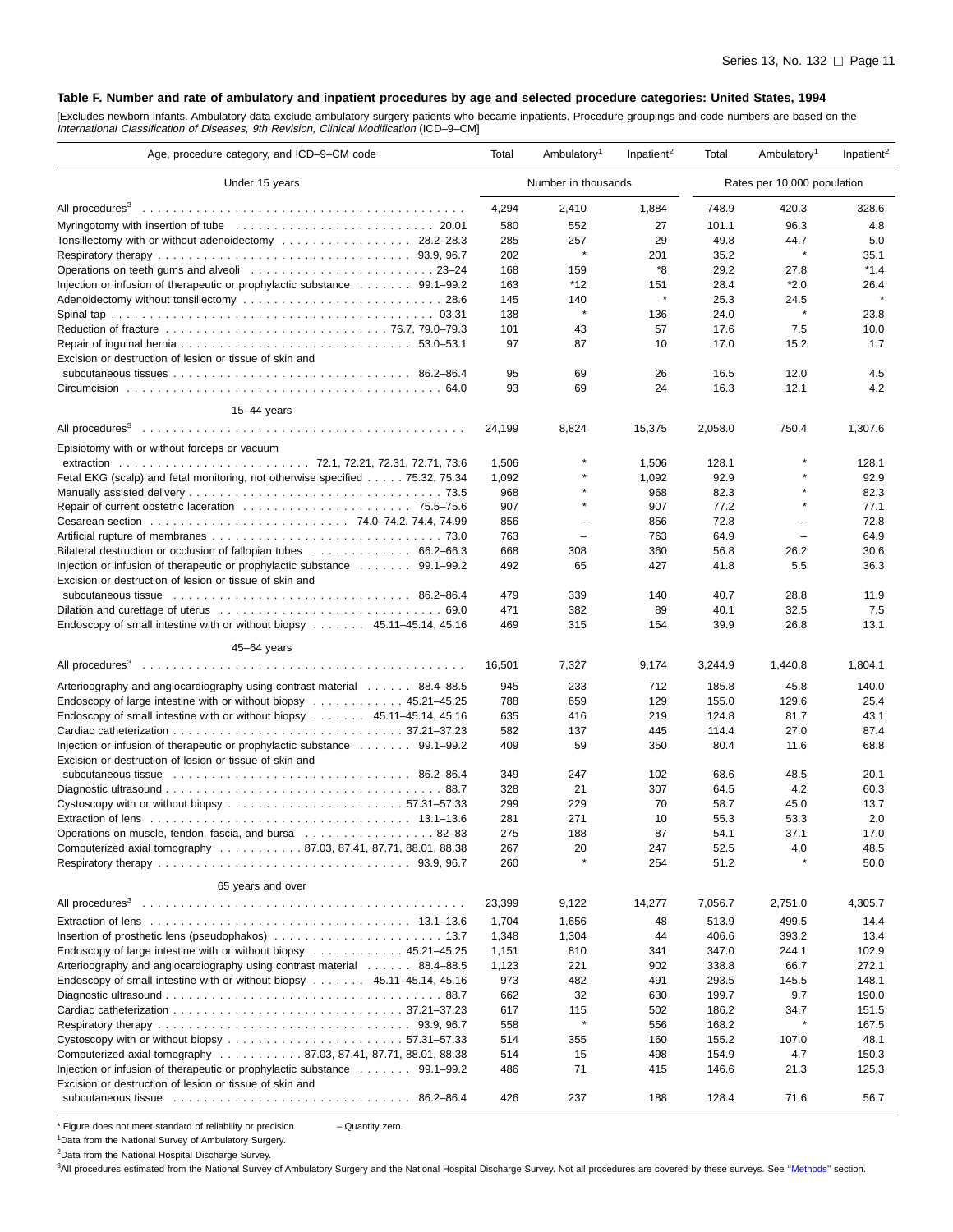- 16. Massey JT, Moore TF, Parsons VL, Tadros W. Design and estimation for the National Health Interview Survey, 1985–94. National Center for Health Statistics. Vital Health Stat 2(110). 1989.
- 17. Graves EJ. National Hospital Discharge Survey: annual summary, 1993. National Center for Health Statistics. Vital Health Stat 13(121). 1995.
- 18. McLemore T, Lawrence L. Plan and operation of the National Survey of Ambulatory Surgery. National Center for Health Statistics. Vital Health Stat 1(37). 1997.
- 19. Schappert SM. National Ambulatory Medical Care Survey: 1994 summary. Advance data from vital and health statistics; no 273. Hyattsville, Maryland: National Center for Health Statistics. 1996.
- 20. Lipkind KL. National Hospital Ambulatory Medical Care Survey: 1994 outpatient department survey. Advance data from vital and health statistics; no 276. Hyattsville, Maryland: National Center for Health Statistics. 1996.
- 21. Stussman BJ. National Hospital Ambulatory Medical Care Survey: 1994 emergency department summary. Advance data from vital and health statistics; no 275. Hyattsville, Maryland: National Center for Health Statistics. 1996.
- 22. Shah BV, Barnwell BG, Bieler GS. SUDAAN User's Manual: Software for Analysis of Correlated Data, Release 6.40. Research Triangle Park, NC: Research Triangle Institute. 1995.
- 23. Hansen MH, Hurwitz WN, Madow WG. Sample survey methods and theory, vol 1. New York: John Wiley & Sons. 1953.
- 24. Cochran WG. Sampling techniques, 3rd ed. New York: John Wiley & Sons. 1977.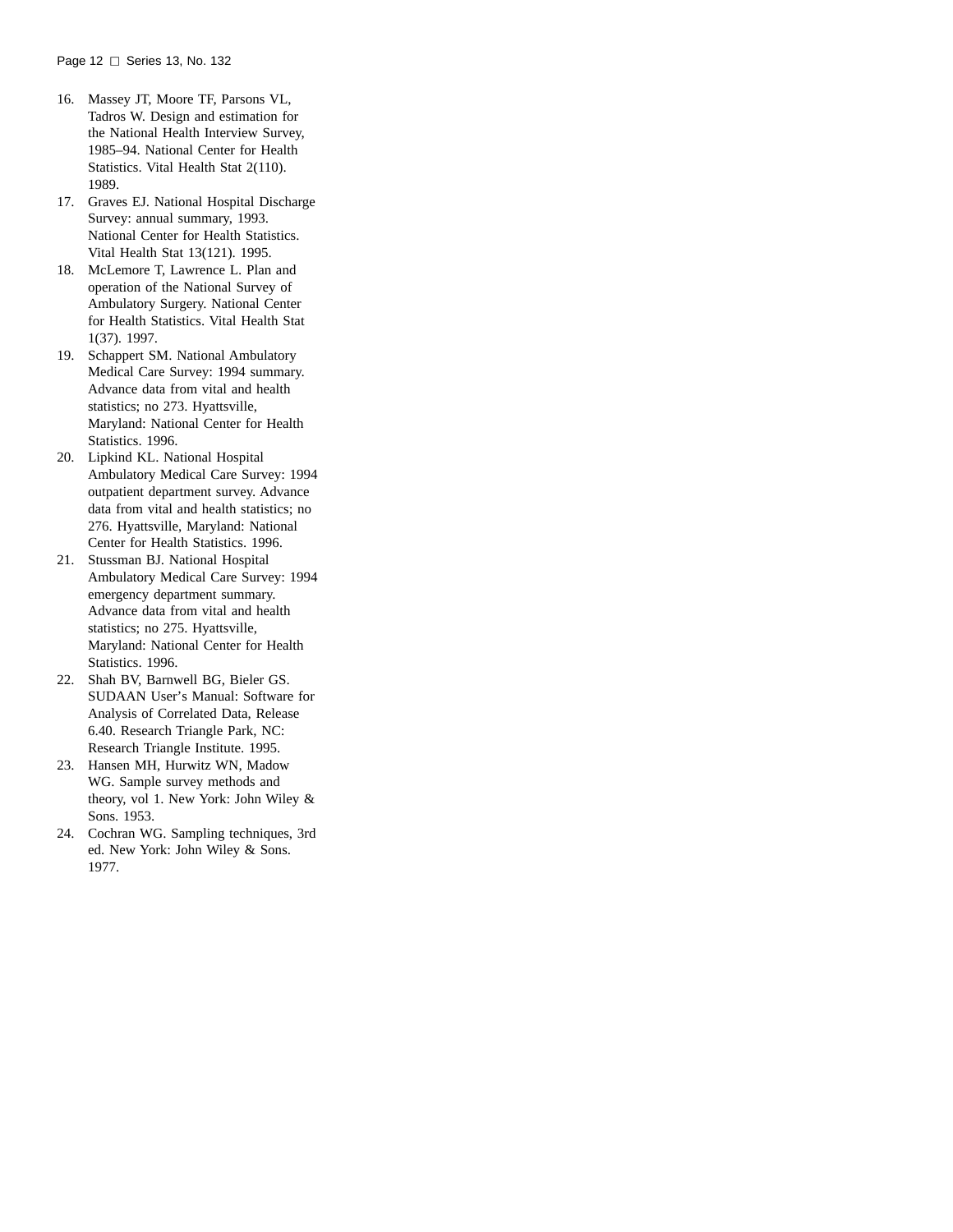#### <span id="page-18-0"></span>**Table 1. Number of ambulatory and inpatient discharges and procedures by sex and age: United States, 1994**

[Excludes newborn infants. Ambulatory data exclude ambulatory surgery patients who became inpatients]

|                                                         |        | Discharges with procedures |                        | Procedures <sup>1</sup> |                         |                        |  |
|---------------------------------------------------------|--------|----------------------------|------------------------|-------------------------|-------------------------|------------------------|--|
| Sex and age                                             | Total  | Ambulatory <sup>2</sup>    | Inpatient <sup>3</sup> | Total                   | Ambulatory <sup>2</sup> | Inpatient <sup>3</sup> |  |
| Both sexes                                              |        |                            |                        | Number in thousands     |                         |                        |  |
| All ages                                                | 37,956 | 18,369                     | 19,586                 | 68,392                  | 27,682                  | 40,710                 |  |
| Under 15 years                                          | 2,780  | 1,752                      | 1,028                  | 4,294                   | 2,410                   | 1,884                  |  |
| Under 1 year $\ldots \ldots \ldots \ldots \ldots$       | 533    | 191                        | 341                    | 864                     | 238                     | 626                    |  |
| $1-4$ years $\ldots \ldots \ldots \ldots \ldots \ldots$ | 979    | 729                        | 250                    | 1,497                   | 1,035                   | 462                    |  |
|                                                         | 1,269  | 831                        | 437                    | 1,933                   | 1,137                   | 796                    |  |
|                                                         | 13,737 | 5,877                      | 7,860                  | 24,199                  | 8,824                   | 15,375                 |  |
|                                                         | 3,390  | 1,126                      | 2,264                  | 5,978                   | 1,659                   | 4,318                  |  |
|                                                         | 5,388  | 2,087                      | 3,302                  | 9,578                   | 3,170                   | 6,408                  |  |
|                                                         | 4,959  | 2,664                      | 2,294                  | 8,643                   | 3,994                   | 4,649                  |  |
|                                                         | 8,976  | 4,809                      | 4,167                  | 16,501                  | 7,327                   | 9,174                  |  |
|                                                         | 4,464  | 2,453                      | 2,011                  | 8,099                   | 3,738                   | 4,361                  |  |
|                                                         | 4,512  | 2,356                      | 2,156                  | 8,402                   | 3,588                   | 4,813                  |  |
| 65 years and over $\ldots \ldots \ldots \ldots \ldots$  | 12,463 | 5,931                      | 6,532                  | 23,399                  | 9,122                   | 14,277                 |  |
|                                                         | 6,244  | 3,173                      | 3,071                  | 11,754                  | 4,859                   | 6,895                  |  |
|                                                         | 4,700  | 2,215                      | 2,484                  | 8,845                   | 3,426                   | 5,419                  |  |
| 85 years and over                                       | 1,519  | 543                        | 977                    | 2,800                   | 837                     | 1,963                  |  |
| Male                                                    |        |                            |                        |                         |                         |                        |  |
|                                                         | 15,386 | 7,967                      | 7,418                  | 27,929                  | 12,059                  | 15,870                 |  |
| Under 15 years                                          | 1,612  | 1,029                      | 583                    | 2,504                   | 1,430                   | 1,074                  |  |
| Under 1 year $\ldots \ldots \ldots \ldots \ldots$       | 322    | 122                        | 201                    | 517                     | 149                     | 368                    |  |
| $1-4$ years $\ldots \ldots \ldots \ldots \ldots \ldots$ | 605    | 462                        | 142                    | 925                     | 664                     | 261                    |  |
|                                                         | 685    | 446                        | 240                    | 1,062                   | 618                     | 445                    |  |
|                                                         | 4,092  | 2,235                      | 1,857                  | 7,012                   | 3,383                   | 3,629                  |  |
|                                                         | 842    | 448                        | 394                    | 1,429                   | 671                     | 759                    |  |
|                                                         | 1,340  | 745                        | 595                    | 2,259                   | 1,137                   | 1,122                  |  |
|                                                         | 1,910  | 1,043                      | 867                    | 3,324                   | 1,575                   | 1,748                  |  |
|                                                         | 4,191  | 2,115                      | 2,076                  | 7,894                   | 3,257                   | 4,637                  |  |
|                                                         | 1,956  | 1,010                      | 946                    | 3,624                   | 1,566                   | 2,058                  |  |
|                                                         | 2,235  | 1,105                      | 1,130                  | 4,270                   | 1,691                   | 2,579                  |  |
| 65 years and over                                       | 5,490  | 2,587                      | 2,903                  | 10,519                  | 3,989                   | 6,530                  |  |
|                                                         | 2,974  | 1,447                      | 1,527                  | 5,751                   | 2,237                   | 3,513                  |  |
|                                                         | 2,003  | 945                        | 1,059                  | 3,810                   | 1,458                   | 2,352                  |  |
| 85 years and over                                       | 513    | 196                        | 317                    | 959                     | 294                     | 665                    |  |
| Female                                                  |        |                            |                        |                         |                         |                        |  |
|                                                         | 22,570 | 10,402                     | 12,168                 | 40,463                  | 15,623                  | 24,840                 |  |
| Under 15 years                                          | 1,168  | 722                        | 446                    | 1,790                   | 980                     | 810                    |  |
| Under 1 year                                            | 210    | 70                         | 141                    | 347                     | 89                      | 258                    |  |
|                                                         | 374    | 267                        | 107                    | 572                     | 371                     | 201                    |  |
|                                                         | 583    | 386                        | 198                    | 871                     | 520                     | 352                    |  |
|                                                         | 9,645  | 3,642                      | 6,003                  | 17,187                  | 5,441                   | 11,746                 |  |
|                                                         | 2,548  | 678                        | 1,870                  | 4,548                   | 989                     | 3,559                  |  |
|                                                         | 4,048  | 1,342                      | 2,706                  | 7,319                   | 2,033                   | 5,286                  |  |
|                                                         | 3,048  | 1,621                      | 1,427                  | 5,319                   | 2,419                   | 2,900                  |  |
|                                                         | 4,785  | 2,694                      | 2,091                  | 8,607                   | 4,070                   | 4,537                  |  |
|                                                         | 2,508  | 1,442                      | 1,066                  | 4,475                   | 2,172                   | 2,303                  |  |
|                                                         | 2,277  | 1,252                      | 1,025                  | 4,132                   | 1,898                   | 2,234                  |  |
| 65 years and over $\ldots \ldots \ldots \ldots \ldots$  | 6,973  | 3,344                      | 3,629                  | 12,880                  | 5,133                   | 7,747                  |  |
|                                                         | 3,270  | 1,727                      | 1,544                  | 6,003                   | 2,622                   | 3,381                  |  |
|                                                         | 2,696  | 1,271                      | 1,426                  | 5,036                   | 1,968                   | 3,067                  |  |
| 85 years and over                                       | 1,006  | 347                        | 659                    | 1,841                   | 543                     | 1,298                  |  |

<sup>1</sup>Procedures estimated from the National Survey of Ambulatory Surgery and the National Hospital Discharge Survey. Not all procedures are covered by these surveys. See "Methods" section. 2Data from the National Survey of Ambulatory Surgery.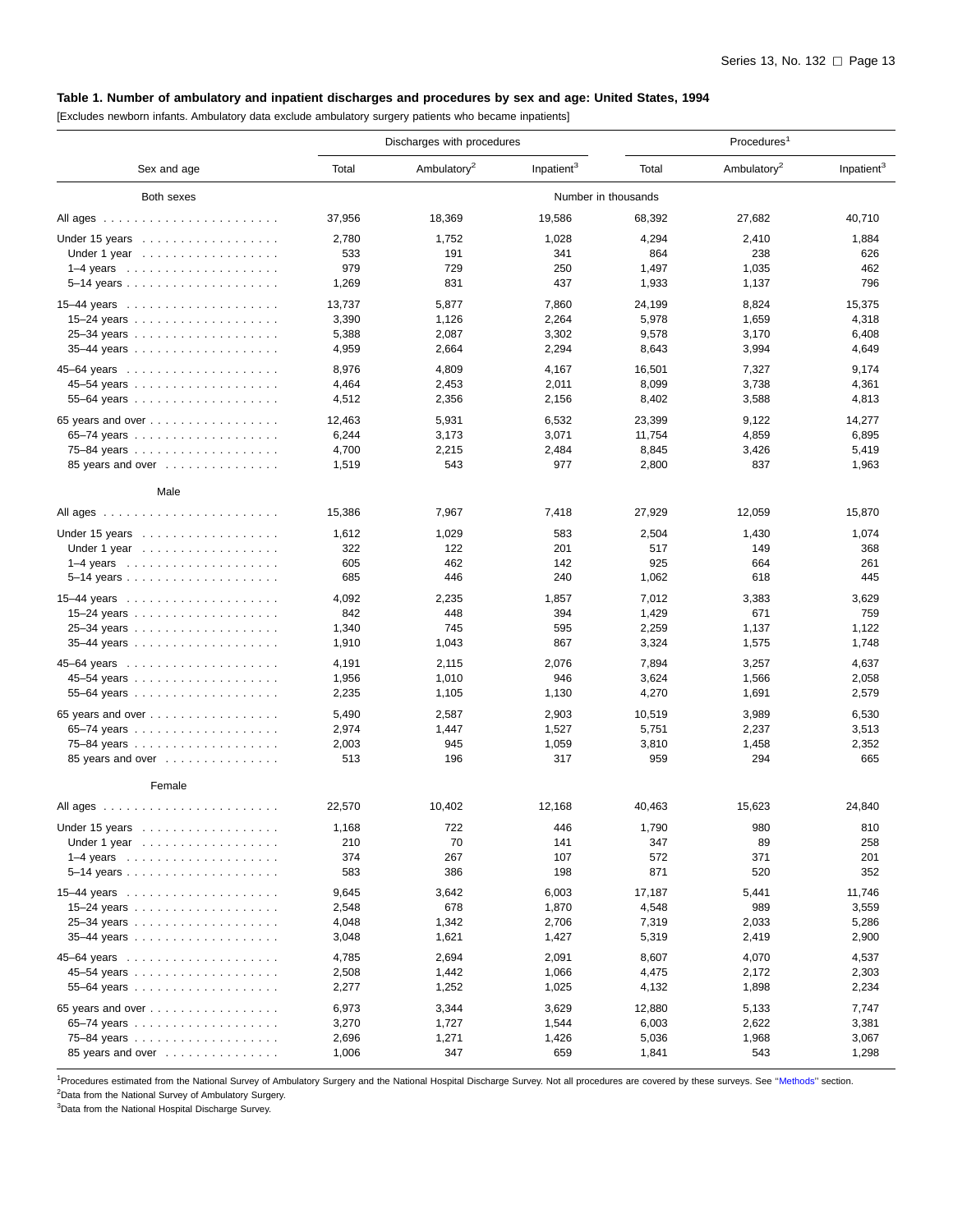#### <span id="page-19-0"></span>**Table 2. Rate of ambulatory and inpatient discharges and procedures by sex and age: United States, 1994**

[Excludes newborn infants. Ambulatory data exclude ambulatory surgery patients who became inpatients]

|                                                         |       | Discharges with procedures |                        | Procedures <sup>1</sup>   |                         |                        |  |
|---------------------------------------------------------|-------|----------------------------|------------------------|---------------------------|-------------------------|------------------------|--|
| Sex and age                                             | Total | Ambulatory <sup>2</sup>    | Inpatient <sup>3</sup> | Total                     | Ambulatory <sup>2</sup> | Inpatient <sup>3</sup> |  |
| Both sexes                                              |       |                            |                        | Rate per 1,000 population |                         |                        |  |
|                                                         | 146.6 | 70.9                       | 75.6                   | 264.1                     | 106.9                   | 157.2                  |  |
| Under 15 years $\ldots \ldots \ldots \ldots \ldots$     | 48.5  | 30.5                       | 17.9                   | 74.9                      | 42.0                    | 32.9                   |  |
| Under 1 year $\ldots \ldots \ldots \ldots \ldots$       | 137.6 | 49.4                       | 88.2                   | 223.2                     | 61.4                    | 161.8                  |  |
| $1-4$ years $\ldots \ldots \ldots \ldots \ldots \ldots$ | 61.7  | 46.0                       | 15.7                   | 94.4                      | 65.3                    | 29.1                   |  |
|                                                         | 33.7  | 22.1                       | 11.6                   | 51.4                      | 30.2                    | 21.2                   |  |
| 15-44 years $\ldots \ldots \ldots \ldots \ldots$        | 116.8 | 50.0                       | 66.8                   | 205.8                     | 75.0                    | 130.8                  |  |
|                                                         | 95.8  | 31.8                       | 63.9                   | 168.9                     | 46.9                    | 122.0                  |  |
|                                                         | 132.0 | 51.1                       | 80.9                   | 234.7                     | 77.7                    | 157.0                  |  |
|                                                         | 119.8 | 64.4                       | 55.4                   | 208.9                     | 96.5                    | 112.4                  |  |
|                                                         | 176.5 | 94.6                       | 81.9                   | 324.5                     | 144.1                   | 180.4                  |  |
|                                                         | 149.6 | 82.2                       | 67.4                   | 271.5                     | 125.3                   | 146.2                  |  |
|                                                         | 214.7 | 112.1                      | 102.6                  | 399.8                     | 170.7                   | 229.0                  |  |
| 65 years and over $\ldots \ldots \ldots \ldots \ldots$  | 375.9 | 178.9                      | 197.0                  | 705.7                     | 275.1                   | 430.6                  |  |
|                                                         | 333.7 | 169.6                      | 164.1                  | 628.1                     | 259.7                   | 368.5                  |  |
|                                                         | 430.2 | 202.8                      | 227.4                  | 809.7                     | 313.6                   | 496.0                  |  |
| 85 years and over                                       | 431.4 | 154.1                      | 277.3                  | 795.0                     | 237.6                   | 557.4                  |  |
| Male                                                    |       |                            |                        |                           |                         |                        |  |
|                                                         | 122.3 | 63.3                       | 59.0                   | 221.9                     | 95.8                    | 126.1                  |  |
| Under 15 years                                          | 54.9  | 35.1                       | 19.9                   | 85.3                      | 48.7                    | 36.6                   |  |
| Under 1 year $\ldots \ldots \ldots \ldots \ldots$       | 162.7 | 61.4                       | 101.3                  | 261.0                     | 75.1                    | 185.9                  |  |
|                                                         | 74.5  | 57.0                       | 17.5                   | 114.0                     | 81.8                    | 32.2                   |  |
|                                                         | 35.6  | 23.1                       | 12.5                   | 55.2                      | 32.1                    | 23.1                   |  |
|                                                         | 70.0  | 38.2                       | 31.8                   | 119.9                     | 57.9                    | 62.1                   |  |
|                                                         | 47.1  | 25.1                       | 22.0                   | 80.0                      | 37.5                    | 42.5                   |  |
|                                                         | 66.3  | 36.9                       | 29.5                   | 111.8                     | 56.3                    | 55.5                   |  |
|                                                         | 93.7  | 51.1                       | 42.5                   | 163.0                     | 77.2                    | 85.7                   |  |
|                                                         | 170.8 | 86.2                       | 84.6                   | 321.7                     | 132.7                   | 189.0                  |  |
|                                                         | 134.4 | 69.4                       | 65.0                   | 249.0                     | 107.6                   | 141.4                  |  |
|                                                         | 223.9 | 110.7                      | 113.2                  | 427.7                     | 169.4                   | 258.4                  |  |
| 65 years and over $\ldots \ldots \ldots \ldots \ldots$  | 407.4 | 192.0                      | 215.4                  | 780.6                     | 296.0                   | 484.6                  |  |
|                                                         | 358.7 | 174.5                      | 184.2                  | 693.7                     | 269.9                   | 423.8                  |  |
|                                                         | 476.4 | 224.6                      | 251.8                  | 905.8                     | 346.6                   | 559.2                  |  |
| 85 years and over                                       | 523.6 | 200.0                      | 323.6                  | 978.4                     | 300.1                   | 678.3                  |  |
| Female                                                  |       |                            |                        |                           |                         |                        |  |
|                                                         | 169.6 | 78.2                       | 91.4                   | 304.0                     | 117.4                   | 186.6                  |  |
| Under 15 years                                          | 41.7  | 25.8                       | 15.9                   | 64.0                      | 35.0                    | 29.0                   |  |
| Under 1 year                                            | 111.3 | 36.8                       | 74.5                   | 183.6                     | 47.2                    | 136.4                  |  |
|                                                         | 48.3  | 34.5                       | 13.9                   | 73.9                      | 47.9                    | 26.0                   |  |
|                                                         | 31.8  | 21.0                       | 10.8                   | 47.5                      | 28.3                    | 19.2                   |  |
| 15–44 years $\ldots \ldots \ldots \ldots \ldots$        | 163.1 | 61.6                       | 101.5                  | 290.7                     | 92.0                    | 198.7                  |  |
|                                                         | 145.4 | 38.7                       | 106.7                  | 259.5                     | 56.4                    | 203.1                  |  |
|                                                         | 196.4 | 65.1                       | 131.3                  | 355.1                     | 98.6                    | 256.5                  |  |
|                                                         | 145.3 | 77.3                       | 68.0                   | 253.5                     | 115.3                   | 138.2                  |  |
|                                                         | 181.9 | 102.4                      | 79.5                   | 327.1                     | 154.7                   | 172.4                  |  |
|                                                         | 164.2 | 94.4                       | 69.7                   | 292.9                     | 142.2                   | 150.7                  |  |
|                                                         | 206.3 | 113.4                      | 92.9                   | 374.5                     | 172.0                   | 202.5                  |  |
| 65 years and over $\ldots \ldots \ldots \ldots \ldots$  | 354.2 | 169.9                      | 184.4                  | 654.4                     | 260.8                   | 393.6                  |  |
|                                                         | 313.8 | 165.7                      | 148.1                  | 576.0                     | 251.5                   | 324.4                  |  |
|                                                         | 401.3 | 189.1                      | 212.2                  | 749.5                     | 293.0                   | 456.5                  |  |
| 85 years and over                                       | 395.8 | 136.4                      | 259.4                  | 724.3                     | 213.5                   | 510.8                  |  |
|                                                         |       |                            |                        |                           |                         |                        |  |

<sup>1</sup>Procedures estimated from the National Survey of Ambulatory Surgery and the National Hospital Discharge Survey. Not all procedures are covered by these surveys. See "Methods" section. 2Data from the National Survey of Ambulatory Surgery.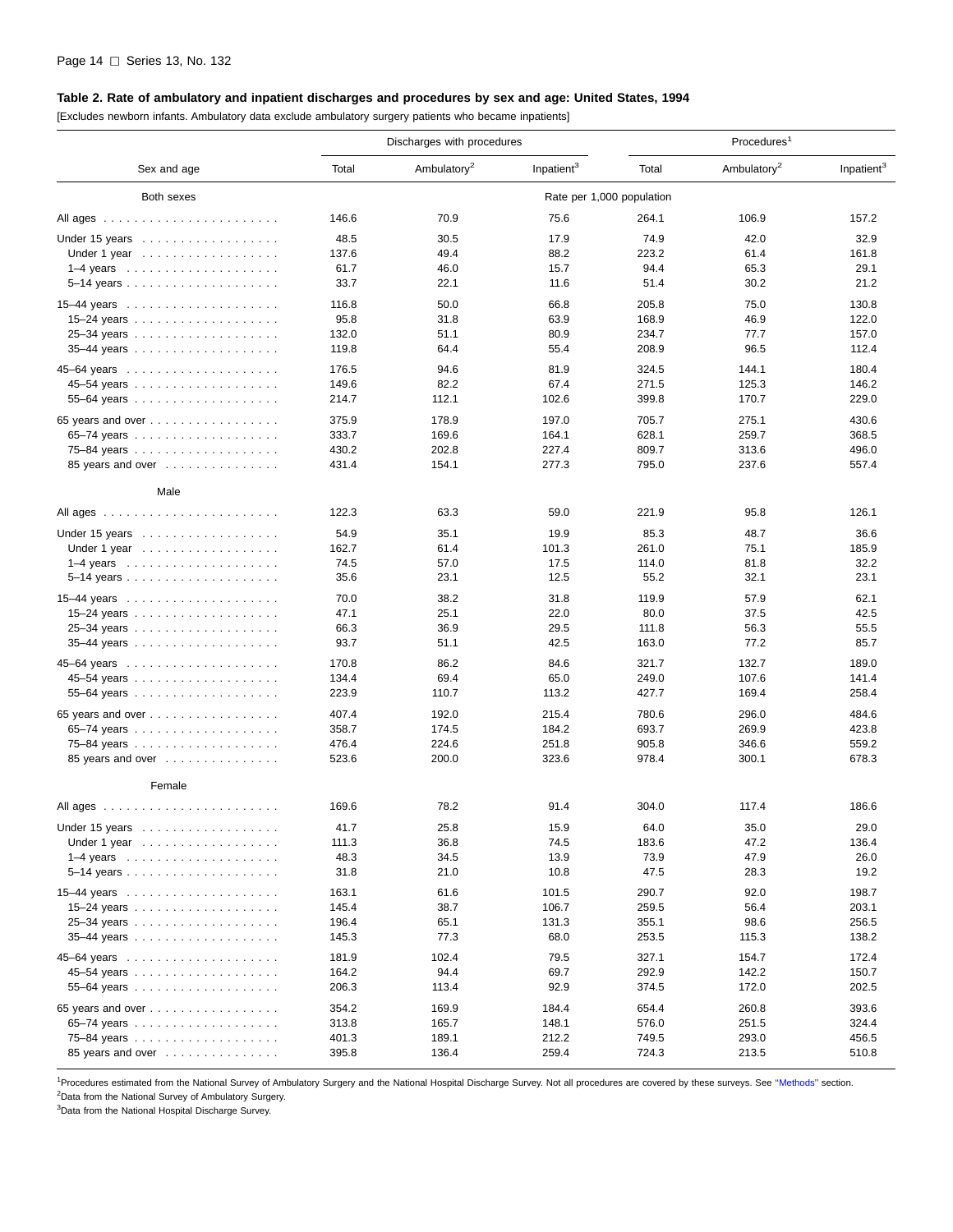#### <span id="page-20-0"></span>**Table 3. Number of ambulatory and inpatient discharges and procedures by age and region: United States, 1994**

[Excludes newborn infants. Ambulatory data exclude ambulatory surgery patients who became inpatients]

|                                                   |        | Discharges with procedures |                        |                     | Procedures <sup>1</sup> |                        |  |  |
|---------------------------------------------------|--------|----------------------------|------------------------|---------------------|-------------------------|------------------------|--|--|
| Age and region                                    | Total  | Ambulatory <sup>2</sup>    | Inpatient <sup>3</sup> | Total               | Ambulatory <sup>2</sup> | Inpatient <sup>3</sup> |  |  |
| All ages                                          |        |                            |                        | Number in thousands |                         |                        |  |  |
|                                                   | 37,956 | 18,369                     | 19,586                 | 68,392              | 27,682                  | 40,710                 |  |  |
|                                                   | 9,011  | 4,159                      | 4,852                  | 16,598              | 6,207                   | 10,392                 |  |  |
| Midwest                                           | 8,868  | 4.767                      | 4,101                  | 15,728              | 7,121                   | 8,607                  |  |  |
| South $\ldots \ldots \ldots \ldots \ldots \ldots$ | 12,799 | 6,033                      | 6,766                  | 22,565              | 9,128                   | 13,436                 |  |  |
|                                                   | 7,278  | 3,411                      | 3,867                  | 13,501              | 5,226                   | 8,275                  |  |  |
| Under 15 years                                    |        |                            |                        |                     |                         |                        |  |  |
|                                                   | 2,780  | 1,752                      | 1,028                  | 4,294               | 2,410                   | 1,884                  |  |  |
|                                                   | 641    | 316                        | 325                    | 1,042               | 412                     | 629                    |  |  |
|                                                   | 709    | 509                        | 200                    | 1,090               | 699                     | 391                    |  |  |
|                                                   | 865    | 624                        | 242                    | 1,256               | 859                     | 397                    |  |  |
|                                                   | 565    | 304                        | 262                    | 906                 | 439                     | 467                    |  |  |
| $15-44$ years                                     |        |                            |                        |                     |                         |                        |  |  |
|                                                   | 13,737 | 5,877                      | 7.860                  | 24,199              | 8,824                   | 15.375                 |  |  |
|                                                   | 3,121  | 1,360                      | 1,761                  | 5,558               | 2,060                   | 3,499                  |  |  |
|                                                   | 3,100  | 1,466                      | 1,634                  | 5,431               | 2,170                   | 3,260                  |  |  |
|                                                   | 4,756  | 1,948                      | 2,809                  | 8,123               | 2,935                   | 5,188                  |  |  |
|                                                   | 2,760  | 1,104                      | 1,655                  | 5,086               | 1,658                   | 3,428                  |  |  |
| 45-64 years                                       |        |                            |                        |                     |                         |                        |  |  |
|                                                   | 8,976  | 4,809                      | 4,167                  | 16,501              | 7,327                   | 9,174                  |  |  |
|                                                   | 2,231  | 1,153                      | 1,078                  | 4,146               | 1,749                   | 2,396                  |  |  |
| Midwest                                           | 2,092  | 1,234                      | 858                    | 3,749               | 1,837                   | 1,912                  |  |  |
|                                                   | 3,021  | 1,533                      | 1,488                  | 5,562               | 2,343                   | 3,219                  |  |  |
|                                                   | 1,632  | 889                        | 743                    | 3,044               | 1,398                   | 1,647                  |  |  |
| 65 years and over                                 |        |                            |                        |                     |                         |                        |  |  |
|                                                   | 12,463 | 5,931                      | 6,532                  | 23,399              | 9,122                   | 14,277                 |  |  |
|                                                   | 3,018  | 1,330                      | 1.687                  | 5,853               | 1,985                   | 3,867                  |  |  |
|                                                   | 2,967  | 1,559                      | 1,408                  | 5,459               | 2,415                   | 3,044                  |  |  |
| South $\ldots \ldots \ldots \ldots \ldots \ldots$ | 4,157  | 1,928                      | 2,228                  | 7,624               | 2,991                   | 4,633                  |  |  |
|                                                   | 2,322  | 1,114                      | 1,208                  | 4,464               | 1,730                   | 2,733                  |  |  |

1Procedures estimated from the National Survey of Ambulatory Surgery and the National Hospital Discharge Survey. Not all procedures are covered by these surveys. S[ee ''Methods'' sec](#page-7-0)tion. 2Data from the National Survey of Ambulatory Surgery.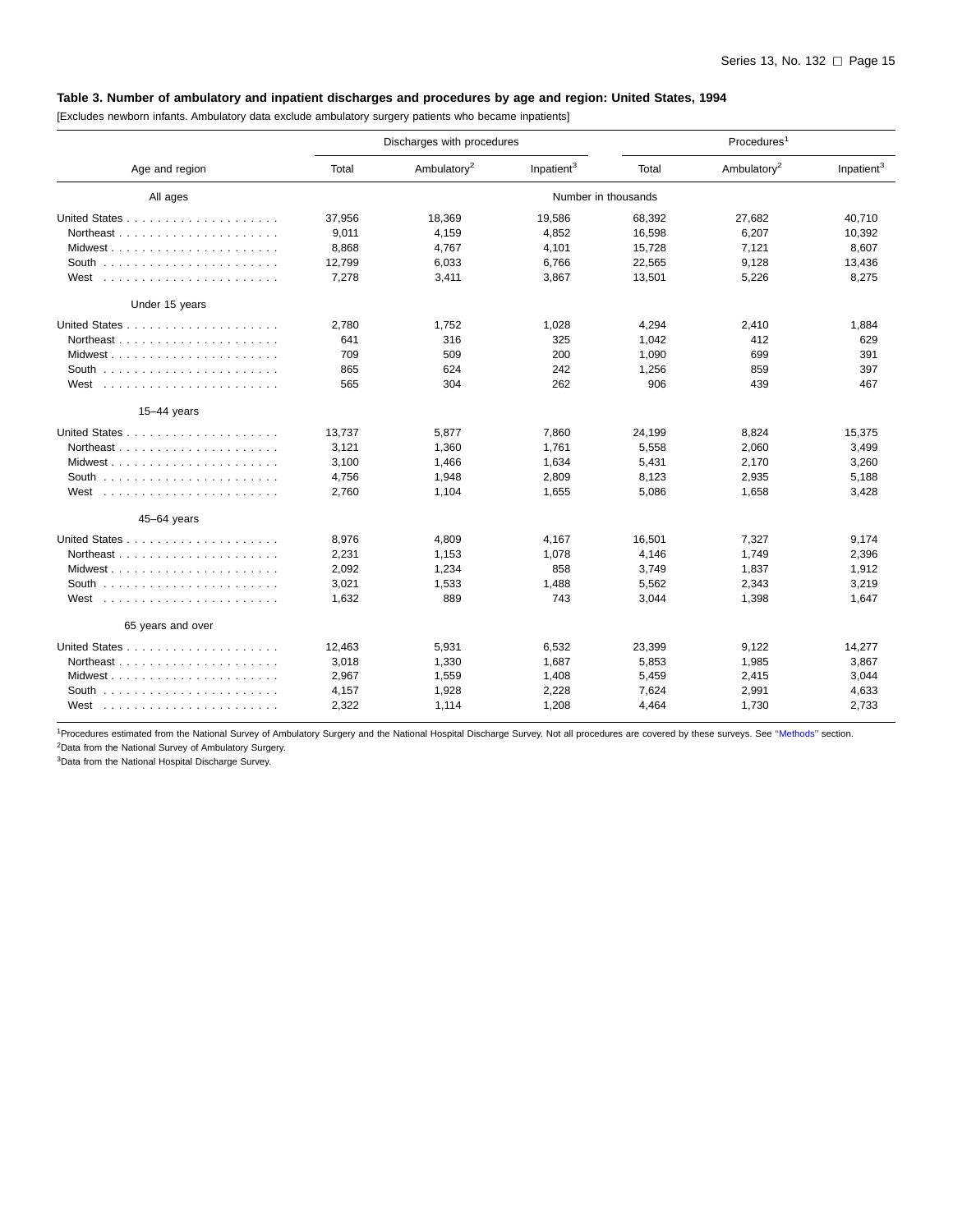#### <span id="page-21-0"></span>**Table 4. Rate of ambulatory and inpatient discharges and procedures by age and region: United States, 1994**

[Excludes newborn infants. Ambulatory data exclude ambulatory surgery patients who became inpatients]

|                                      |       | Discharges with procedures |                        | Procedures <sup>1</sup>   |                         |                        |  |  |
|--------------------------------------|-------|----------------------------|------------------------|---------------------------|-------------------------|------------------------|--|--|
| Age and region                       | Total | Ambulatory <sup>2</sup>    | Inpatient <sup>3</sup> | Total                     | Ambulatory <sup>2</sup> | Inpatient <sup>3</sup> |  |  |
|                                      |       |                            |                        | Rate per 1,000 population |                         |                        |  |  |
| All ages                             |       |                            |                        |                           |                         |                        |  |  |
| United States                        | 146.6 | 70.9                       | 75.6                   | 264.1                     | 106.9                   | 157.2                  |  |  |
| Northeast                            | 175.6 | 81.0                       | 94.5                   | 323.4                     | 120.9                   | 202.5                  |  |  |
| Midwest                              | 144.7 | 77.8                       | 66.9                   | 256.6                     | 116.2                   | 140.4                  |  |  |
| South $\ldots$                       | 142.3 | 67.1                       | 75.3                   | 250.9                     | 101.5                   | 149.4                  |  |  |
| West $\ldots$                        | 129.0 | 60.5                       | 68.6                   | 239.4                     | 92.6                    | 146.7                  |  |  |
| Under 15 years                       |       |                            |                        |                           |                         |                        |  |  |
| United States                        | 48.5  | 30.5                       | 17.9                   | 74.9                      | 42.0                    | 32.9                   |  |  |
| Northeast                            | 60.5  | 29.8                       | 30.7                   | 98.3                      | 38.9                    | 59.4                   |  |  |
| Midwest                              | 52.5  | 37.6                       | 14.8                   | 80.7                      | 51.7                    | 29.0                   |  |  |
| South $\ldots$                       | 43.6  | 31.5                       | 12.2                   | 63.3                      | 43.3                    | 20.0                   |  |  |
| West                                 | 42.2  | 22.7                       | 19.5                   | 67.6                      | 32.8                    | 34.8                   |  |  |
| $15-44$ years                        |       |                            |                        |                           |                         |                        |  |  |
| United States                        | 116.8 | 50.0                       | 66.8                   | 205.8                     | 75.0                    | 130.8                  |  |  |
| Northeast                            | 135.3 | 59.0                       | 76.4                   | 241.0                     | 89.3                    | 151.7                  |  |  |
| Midwest                              | 112.2 | 53.0                       | 59.1                   | 196.5                     | 78.5                    | 118.0                  |  |  |
| South $\ldots$ , $\ldots$ , $\ldots$ | 116.9 | 47.9                       | 69.1                   | 199.7                     | 72.2                    | 127.6                  |  |  |
| West $\ldots \ldots \ldots \ldots$   | 105.3 | 42.1                       | 63.1                   | 194.0                     | 63.2                    | 130.8                  |  |  |
| $45 - 64$ years                      |       |                            |                        |                           |                         |                        |  |  |
| United States                        | 176.5 | 94.6                       | 81.9                   | 324.5                     | 144.1                   | 180.4                  |  |  |
| Northeast                            | 214.1 | 110.6                      | 103.4                  | 397.8                     | 167.8                   | 229.9                  |  |  |
| Midwest                              | 173.9 | 102.5                      | 71.3                   | 311.5                     | 152.6                   | 158.8                  |  |  |
| South $\ldots$ , $\ldots$            | 168.9 | 85.7                       | 83.2                   | 310.9                     | 131.0                   | 180.0                  |  |  |
| West                                 | 155.3 | 84.6                       | 70.7                   | 289.8                     | 133.0                   | 156.7                  |  |  |
| 65 years and over                    |       |                            |                        |                           |                         |                        |  |  |
| United States                        | 375.9 | 178.9                      | 197.0                  | 705.7                     | 275.1                   | 430.6                  |  |  |
| Northeast                            | 416.9 | 183.8                      | 233.1                  | 808.6                     | 274.3                   | 534.3                  |  |  |
| Midwest                              | 365.9 | 192.3                      | 173.7                  | 673.3                     | 297.8                   | 375.5                  |  |  |
| South $\ldots$                       | 360.5 | 167.2                      | 193.3                  | 661.2                     | 259.4                   | 401.8                  |  |  |
| West                                 | 369.5 | 177.3                      | 192.2                  | 710.5                     | 275.4                   | 435.0                  |  |  |

1Procedures estimated from the National Survey of Ambulatory Surgery and the National Hospital Discharge

Survey. Not all procedures are covered by these surveys. S[ee ''Methods'' sec](#page-7-0)tion.

2Data from the National Survey of Ambulatory Surgery.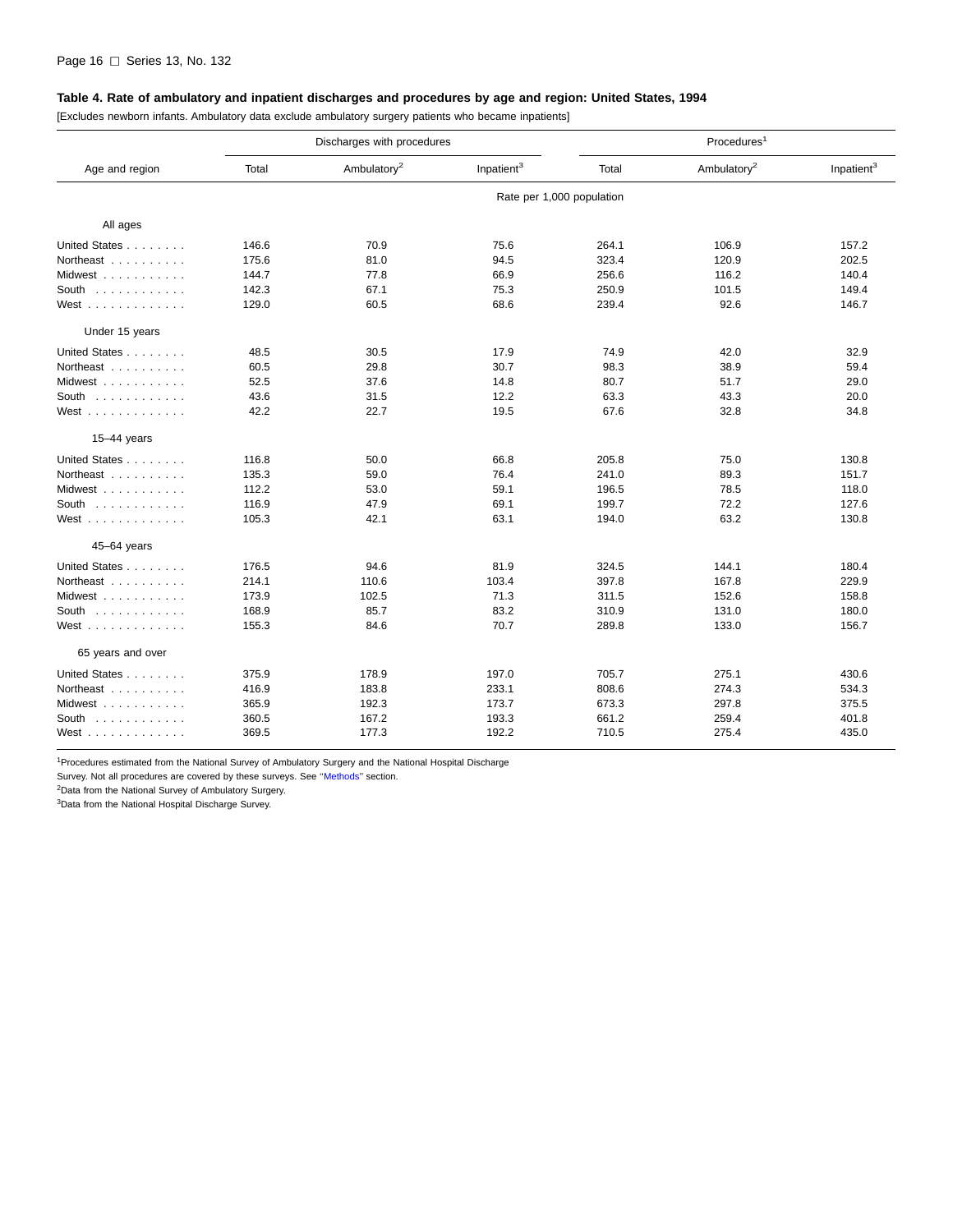<span id="page-22-0"></span>[Excludes newborn infants. Ambulatory data exclude ambulatory surgery patients who became inpatients. Procedure groupings and code numbers are based on the International Classification of Diseases, 9th Revision, Clinical Modification (ICD–9–CM)]

|                                                                                                                                                                            |                                |            | Ambulatory <sup>2</sup>           |                         |                                    |
|----------------------------------------------------------------------------------------------------------------------------------------------------------------------------|--------------------------------|------------|-----------------------------------|-------------------------|------------------------------------|
| Procedure category and ICD-9-CM code                                                                                                                                       | All<br>procedures <sup>1</sup> | Total      | Hospital                          | Freestanding<br>centers | Hospital<br>inpatient <sup>3</sup> |
|                                                                                                                                                                            |                                |            | Number of procedures in thousands |                         |                                    |
|                                                                                                                                                                            | 68,392                         | 27,682     | 23,392                            | 4,290                   | 40,710                             |
|                                                                                                                                                                            | 1,904                          | 970        | 806                               | 164                     | 933                                |
| Incision and excision of the skull, brain, and cerebral meninges 01.0, 01.2–01.6                                                                                           | 89                             | $\star$    | $\star$                           |                         | 88                                 |
|                                                                                                                                                                            | 91                             | $\star$    |                                   |                         | 88                                 |
|                                                                                                                                                                            | 340                            | $*12$      | $*12$                             | $\star$                 | 328                                |
|                                                                                                                                                                            | 434                            | 338        | 275                               | 63                      | 96                                 |
| Other operations on cranial and peripheral nerves 04.01-04.42, 04.44-04.99                                                                                                 | 359<br>249                     | 347<br>193 | 288<br>156                        | 58<br>37                | 12<br>56                           |
| Other operations on the nervous system $\,\ldots\,$ 01.1, 02, 03.1–03.2, 03.32–03.90,                                                                                      |                                |            |                                   |                         |                                    |
| $03.93 - 03.99, 05.0 - 05.9$                                                                                                                                               | 341                            | 77         | 71                                |                         | 265                                |
|                                                                                                                                                                            | 124                            | 21         | 20                                |                         | 103                                |
|                                                                                                                                                                            | 61                             | $\star$    | $\star$                           |                         | 57                                 |
| Other operations on the endocrine system $\ldots \ldots \ldots \ldots$ . 06.0–06.1, 06.7–07.9                                                                              | 63                             | *17        | $*16$                             |                         | 46                                 |
|                                                                                                                                                                            | 4,823                          | 4,540      | 3,006                             | 1,534                   | 283                                |
| Excision or destruction of lesion or tissue of eyelid  08.2                                                                                                                | 69                             | 66         | 55                                | *12                     | $\star$                            |
| Other operations on the eyelids $\ldots \ldots \ldots \ldots \ldots \ldots \ldots 08.0-08.1, 08.3-08.9$                                                                    | 193                            | 158        | 104                               | 54                      | 34                                 |
|                                                                                                                                                                            | 2,047                          | 1,987      | 1,277                             | 710                     | 60                                 |
|                                                                                                                                                                            | 1,628                          | 1,573      | 1,020                             | 554                     | 55                                 |
|                                                                                                                                                                            | 68<br>67                       | 62<br>65   | 39<br>56                          | 23                      | *6<br>$\star$                      |
| Other operations on eye 09.0–13.0, 13.8–14.1, 14.3–14.9, 16.0–16.9                                                                                                         | 751                            | 628        | 455                               | 172                     | 124                                |
| Operations on the ear end contained and contained a series of the contained of the contained of the contained                                                              | 944                            | 864        | 719                               | 145                     | 80                                 |
|                                                                                                                                                                            | 52                             | 49         | 42                                | $\star$                 | $\star$                            |
| Myringotomy with insertion of tube $\ldots \ldots \ldots \ldots \ldots \ldots \ldots \ldots \ldots$<br>20.01                                                               | 609                            | 575        | 473                               | 102                     | 33                                 |
| Other operations on the ear 18.0-18.1, 18.3-19.9, 20.09-20.99                                                                                                              | 283                            | 239        | 203                               | 37                      | 44                                 |
| Operations on the nose, mouth, and pharynx $\ldots$ , , , , ,  21–29                                                                                                       | 2,365                          | 1,971      | 1,685                             | 286                     | 394                                |
| Incision, excision, and destruction of nose and lesion                                                                                                                     |                                |            |                                   |                         |                                    |
|                                                                                                                                                                            | 263<br>79                      | 242<br>72  | 209<br>64                         | 33<br>$\star$           | 21<br>*7                           |
|                                                                                                                                                                            | 283                            | 249        | 201                               | 48                      | 34                                 |
|                                                                                                                                                                            | 138                            | 94         | 83                                | *12                     | 44                                 |
|                                                                                                                                                                            | 150                            | 129        | 114                               | *15                     | 22                                 |
| Other operations on nasal sinuses 22.00–22.62, 22.64–22.9                                                                                                                  | 320                            | 277        | 241                               | 36                      | 44                                 |
| Surgical removal of tooth enterpresent contained and serve in the server of the server server in the server of                                                             | 51                             | 35         | 31                                | $\pmb{\ast}$            | 17                                 |
| Other operations on teeth, gums, and alveoli 23.0, 23.2-24.9                                                                                                               | 213<br>150                     | 186<br>128 | 163<br>112                        | 23<br>*17               | 27<br>22                           |
|                                                                                                                                                                            | 269                            | 239        | 200                               | 40                      | 29                                 |
| Adenoidectomy without tonsillectomy  28.6                                                                                                                                  | 155                            | 150        | 123                               | 27                      | *5                                 |
| Other operations on the nose, mouth, and pharynx $\ldots$ 25.0–28.1, 28.4–28.5,                                                                                            |                                |            |                                   |                         |                                    |
| $28.7 - 29.9$                                                                                                                                                              | 294                            | 170        | 145                               | 25                      | 125                                |
| Operations on the respiratory system 30–34                                                                                                                                 | 1,307                          | 326        | 305                               | 21                      | 981                                |
|                                                                                                                                                                            | 52                             | $\star$    |                                   |                         | 51                                 |
|                                                                                                                                                                            | 101                            | 65         | 60                                |                         | 36                                 |
| Lung lobectomy and pneumonectomy entertainment in the union of the set of the union of the union of the union o<br>Bronchoscopy with and without biopsy 33.21–33.24, 33.27 | 39<br>442                      | 153        | 145                               |                         | 39<br>289                          |
| Other diagnostic procedures on the                                                                                                                                         |                                |            |                                   |                         |                                    |
| respiratory system 31.43-31.49, 33.25-33.26, 33.28-33.29, 34.2                                                                                                             | 151                            | 40         | 38                                |                         | 111                                |
| Incision of chest wall and pleura $\ldots \ldots \ldots \ldots \ldots \ldots \ldots \ldots \ldots \ldots$ . 34.0                                                           | 167                            |            |                                   |                         | 165                                |
|                                                                                                                                                                            | 161                            | $\star$    |                                   |                         | 153                                |
| Other operations on the respiratory system 30.0–31.0, 31.2–31.3, 31.5–32.2,<br>32.6-33.1, 33.3-33.9, 34.1, 34.3-34.8, 34.92-34.99                                          | 193                            | 57         | 52                                |                         | 136                                |
|                                                                                                                                                                            | 5,262                          | 610        | 593                               | *17                     | 4,653                              |
| Open heart surgery 35.10-35.51, 35.53-35.95, 35.98-35.99, 36.2, 36.9,                                                                                                      |                                |            |                                   |                         |                                    |
| 37.10-37.11, 37.32-37.33, 37.4-37.5                                                                                                                                        | 102                            |            |                                   |                         | 100                                |

\* Figure does not meet standard of reliability or precision. – Quantity zero.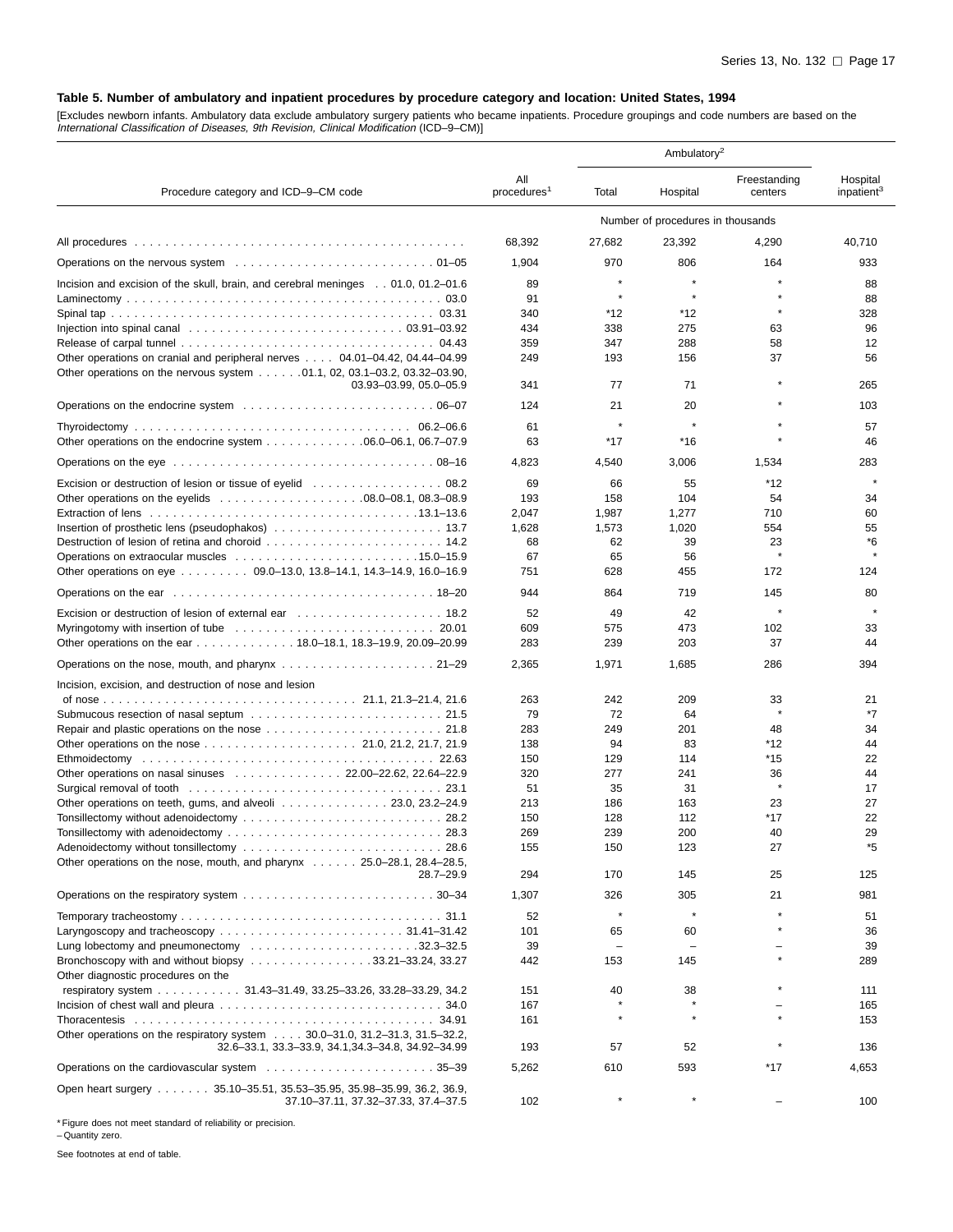[Excludes newborn infants. Ambulatory data exclude ambulatory surgery patients who became inpatients. Procedure groupings and code numbers are based on the International Classification of Diseases, 9th Revision, Clinical Modification (ICD–9–CM)]

| Procedure category and ICD-9-CM code<br>Operations on the cardiovascular system-Con.<br>Intestinal anastomosis and repair $\ldots \ldots \ldots \ldots \ldots \ldots \ldots \ldots$ 45.9, 46.4–46.9<br>lleostomy, colostomy, and other enterostomy $\ldots \ldots \ldots \ldots \ldots \ldots$ 46.1–46.3<br>Local excision or destruction of lesion or tissue of rectum and anus 48.3, 49.3<br>Other diagnostic procedures on the digestive system 42.25-42.29, 44.15-44.19,<br>Other operations on the digestive system 42.0-42.1, 42.31-42.91, 42.99-43.3,<br>49.47 - 50.0, 50.2 - 51.0, 51.3 - 52.0, 52.2 - 52.9, 54.6, 54.7, 54.92 - 54.94, 54.96 -<br>54.99<br>Nephrotomy, pyelotomy, and complete nephrectomy 55.0–55.1, 55.5 | All<br>procedures <sup>1</sup> | Total                    | Hospital                          | Freestanding<br>centers | Hospital<br>inpatient <sup>3</sup> |
|-------------------------------------------------------------------------------------------------------------------------------------------------------------------------------------------------------------------------------------------------------------------------------------------------------------------------------------------------------------------------------------------------------------------------------------------------------------------------------------------------------------------------------------------------------------------------------------------------------------------------------------------------------------------------------------------------------------------------------------|--------------------------------|--------------------------|-----------------------------------|-------------------------|------------------------------------|
|                                                                                                                                                                                                                                                                                                                                                                                                                                                                                                                                                                                                                                                                                                                                     |                                |                          | Number of procedures in thousands |                         |                                    |
|                                                                                                                                                                                                                                                                                                                                                                                                                                                                                                                                                                                                                                                                                                                                     |                                |                          |                                   |                         |                                    |
|                                                                                                                                                                                                                                                                                                                                                                                                                                                                                                                                                                                                                                                                                                                                     | 440                            | *12                      | $*12$                             |                         | 428                                |
|                                                                                                                                                                                                                                                                                                                                                                                                                                                                                                                                                                                                                                                                                                                                     | 501                            | $\overline{\phantom{0}}$ | $\overline{\phantom{0}}$          |                         | 501                                |
| Insertion, replacement, removal, and repair of pacemaker leads                                                                                                                                                                                                                                                                                                                                                                                                                                                                                                                                                                                                                                                                      | 1,339                          | 292                      | 289                               | $\star$                 | 1,048                              |
|                                                                                                                                                                                                                                                                                                                                                                                                                                                                                                                                                                                                                                                                                                                                     | 346                            | *18                      | *18                               |                         | 328                                |
|                                                                                                                                                                                                                                                                                                                                                                                                                                                                                                                                                                                                                                                                                                                                     | 54                             | 42                       | 37                                |                         | 11                                 |
|                                                                                                                                                                                                                                                                                                                                                                                                                                                                                                                                                                                                                                                                                                                                     | 688                            | 63                       | 62                                |                         | 625                                |
| Shunt and vascular bypass $\ldots \ldots \ldots \ldots \ldots \ldots \ldots \ldots \ldots \ldots \ldots$ 39.0–39.2                                                                                                                                                                                                                                                                                                                                                                                                                                                                                                                                                                                                                  | 197                            | 22                       | 22                                |                         | 175                                |
| Extracorporeal circulation and procedures auxiliary to open heart surgery 39.6                                                                                                                                                                                                                                                                                                                                                                                                                                                                                                                                                                                                                                                      | 380                            | $\star$                  |                                   |                         | 379                                |
| Other operations on the cardiovascular system 35.0, 35.52, 35.96, 36.3, 37.0,<br>37.12, 37.24–37.31, 37.34, 37.6, 37.9–38.4, 38.6–38.8, 39.3–39.5, 39.7–39.94,                                                                                                                                                                                                                                                                                                                                                                                                                                                                                                                                                                      | 354                            |                          | $\star$                           |                         | 348                                |
| 39.96-39.99                                                                                                                                                                                                                                                                                                                                                                                                                                                                                                                                                                                                                                                                                                                         | 862                            | 152                      | 145                               |                         | 710                                |
| Operations on the hemic and lymphatic system 40–41                                                                                                                                                                                                                                                                                                                                                                                                                                                                                                                                                                                                                                                                                  | 498                            | 128                      | 119                               |                         | 370                                |
| Diagnostic procedures on the hemic and lymphatic system 40.1, 41.3                                                                                                                                                                                                                                                                                                                                                                                                                                                                                                                                                                                                                                                                  | 231                            | 58                       | 54                                |                         | 173                                |
|                                                                                                                                                                                                                                                                                                                                                                                                                                                                                                                                                                                                                                                                                                                                     | 120                            | 57                       | 52                                |                         | 63                                 |
| Other operations on the hemic and lymphatic system 40.0, 40.3–41.2, 41.4–41.9                                                                                                                                                                                                                                                                                                                                                                                                                                                                                                                                                                                                                                                       | 147                            | $*13$                    | $*13$                             |                         | 134                                |
|                                                                                                                                                                                                                                                                                                                                                                                                                                                                                                                                                                                                                                                                                                                                     | 11,158                         | 6,035                    | 5,427                             | 608                     | 5,123                              |
| Esophagoscopy and gastroscopy $\ldots \ldots \ldots \ldots \ldots 42.21 - 42.24$ , 44.11-44.14                                                                                                                                                                                                                                                                                                                                                                                                                                                                                                                                                                                                                                      | 316                            | 220                      | 191                               | 30                      | 96                                 |
|                                                                                                                                                                                                                                                                                                                                                                                                                                                                                                                                                                                                                                                                                                                                     | 268                            | 240                      | 219                               | 21                      | 28                                 |
| Local excision or destruction of lesion or tissue of stomach and intestine 43.4,                                                                                                                                                                                                                                                                                                                                                                                                                                                                                                                                                                                                                                                    |                                |                          |                                   |                         |                                    |
| 45.30-45.41, 45.43-45.49                                                                                                                                                                                                                                                                                                                                                                                                                                                                                                                                                                                                                                                                                                            | 83                             | 41                       | 39                                | $\star$                 | 43                                 |
| Esophagogastroduodenoscopy (EGD) with closed biopsy  45.16                                                                                                                                                                                                                                                                                                                                                                                                                                                                                                                                                                                                                                                                          | 1,034                          | 647                      | 578                               | 69                      | 387                                |
|                                                                                                                                                                                                                                                                                                                                                                                                                                                                                                                                                                                                                                                                                                                                     | 1,076                          | 585                      | 526                               | 58                      | 492                                |
|                                                                                                                                                                                                                                                                                                                                                                                                                                                                                                                                                                                                                                                                                                                                     | 1,320                          | 1,072                    | 958                               | 114                     | 248                                |
|                                                                                                                                                                                                                                                                                                                                                                                                                                                                                                                                                                                                                                                                                                                                     | 615                            | 430                      | 373                               | 57                      | 185                                |
| Other endoscopy of large intestine $\ldots \ldots \ldots \ldots \ldots \ldots 45.21-45.22$ , 45.24                                                                                                                                                                                                                                                                                                                                                                                                                                                                                                                                                                                                                                  | 440                            | 325                      | 298                               | 27                      | 115                                |
|                                                                                                                                                                                                                                                                                                                                                                                                                                                                                                                                                                                                                                                                                                                                     | 544                            | 461                      | 414                               | 47                      | 83                                 |
|                                                                                                                                                                                                                                                                                                                                                                                                                                                                                                                                                                                                                                                                                                                                     | 198                            |                          |                                   | Ē,                      | 198                                |
|                                                                                                                                                                                                                                                                                                                                                                                                                                                                                                                                                                                                                                                                                                                                     | 151                            |                          |                                   |                         | 144                                |
|                                                                                                                                                                                                                                                                                                                                                                                                                                                                                                                                                                                                                                                                                                                                     | 92                             | $\star$                  | $\star$                           |                         | 91                                 |
|                                                                                                                                                                                                                                                                                                                                                                                                                                                                                                                                                                                                                                                                                                                                     | 288<br>144                     | 88                       | 83                                |                         | 280<br>56                          |
|                                                                                                                                                                                                                                                                                                                                                                                                                                                                                                                                                                                                                                                                                                                                     | 103                            | 82                       | 77                                |                         | 20                                 |
|                                                                                                                                                                                                                                                                                                                                                                                                                                                                                                                                                                                                                                                                                                                                     | 108                            | 80                       | 70                                |                         | 28                                 |
|                                                                                                                                                                                                                                                                                                                                                                                                                                                                                                                                                                                                                                                                                                                                     | 643                            | 180                      | 174                               |                         | 463                                |
|                                                                                                                                                                                                                                                                                                                                                                                                                                                                                                                                                                                                                                                                                                                                     | 587                            | 490                      | 436                               | 54                      | 98                                 |
|                                                                                                                                                                                                                                                                                                                                                                                                                                                                                                                                                                                                                                                                                                                                     | 326                            | 164                      | 150                               | *14                     | 162                                |
|                                                                                                                                                                                                                                                                                                                                                                                                                                                                                                                                                                                                                                                                                                                                     | 532                            | 377                      | 328                               | 49                      | 155                                |
| Incision and excision of abdominal wall and peritoneum 54.0–54.1, 54.3–54.4,                                                                                                                                                                                                                                                                                                                                                                                                                                                                                                                                                                                                                                                        |                                |                          |                                   |                         |                                    |
| 54.91, 54.95                                                                                                                                                                                                                                                                                                                                                                                                                                                                                                                                                                                                                                                                                                                        | 318                            | 69                       | 64                                | $\star$                 | 249                                |
|                                                                                                                                                                                                                                                                                                                                                                                                                                                                                                                                                                                                                                                                                                                                     | 452                            | 124                      | 111                               | *13                     | 328                                |
| 45.15, 45.19, 45.26–45.29, 48.25–48.29, 49.2, 50.1, 51.1, 52.1, 54.22–54.29                                                                                                                                                                                                                                                                                                                                                                                                                                                                                                                                                                                                                                                         | 436                            | 160                      | 150                               |                         | 276                                |
| 43.5-44.0, 44.2-45.0, 45.5-45.6, 45.8, 46.0, 47.1-48.1, 48.4-49.1, 49.41-49.42,                                                                                                                                                                                                                                                                                                                                                                                                                                                                                                                                                                                                                                                     |                                |                          |                                   |                         |                                    |
|                                                                                                                                                                                                                                                                                                                                                                                                                                                                                                                                                                                                                                                                                                                                     | 1,083                          | 185                      | 173                               | *12                     | 898                                |
|                                                                                                                                                                                                                                                                                                                                                                                                                                                                                                                                                                                                                                                                                                                                     | 2,568                          | 1,382                    | 1,264                             | 118                     | 1,186                              |
|                                                                                                                                                                                                                                                                                                                                                                                                                                                                                                                                                                                                                                                                                                                                     | 71                             | $\star$                  |                                   | $\star$                 | 68                                 |
|                                                                                                                                                                                                                                                                                                                                                                                                                                                                                                                                                                                                                                                                                                                                     | 945                            | 695                      | 627                               | 68                      | 249                                |
|                                                                                                                                                                                                                                                                                                                                                                                                                                                                                                                                                                                                                                                                                                                                     | 105                            | 79                       | 75                                |                         | 26                                 |
| Transurethral excision or destruction of bladder tissue 57.4                                                                                                                                                                                                                                                                                                                                                                                                                                                                                                                                                                                                                                                                        | 197                            | 129                      | 122                               | $\star$                 | 68                                 |
|                                                                                                                                                                                                                                                                                                                                                                                                                                                                                                                                                                                                                                                                                                                                     | 146                            | 108                      | 98                                | *10                     | 38                                 |
|                                                                                                                                                                                                                                                                                                                                                                                                                                                                                                                                                                                                                                                                                                                                     | 41                             |                          |                                   |                         | 39                                 |
| Ureteral catheterization enterstanding to the contract of the contract of the contract of the contract of the c                                                                                                                                                                                                                                                                                                                                                                                                                                                                                                                                                                                                                     | 179                            | 85                       | 79                                |                         | 94                                 |

\* Figure does not meet standard of reliability or precision.

– Quantity zero.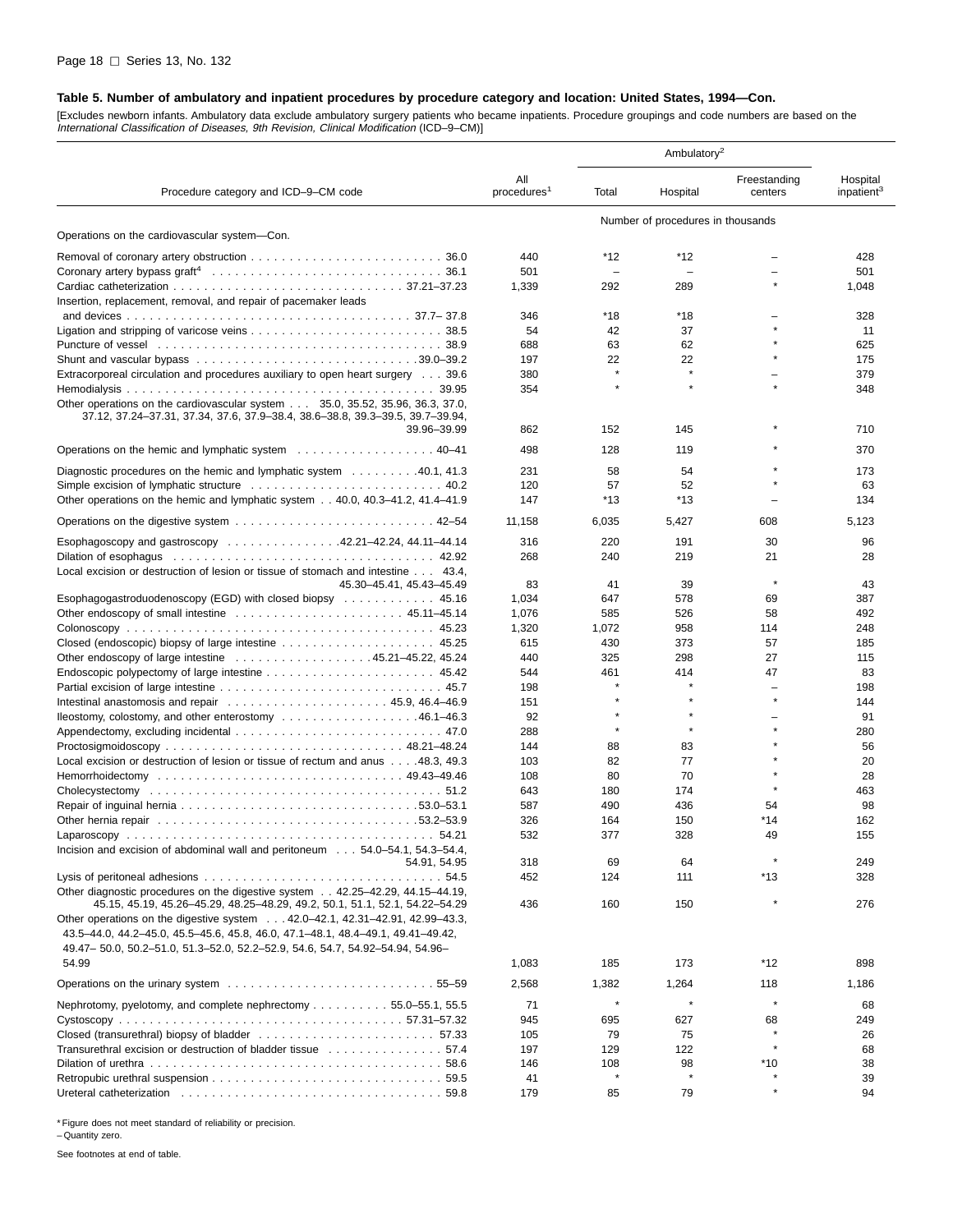[Excludes newborn infants. Ambulatory data exclude ambulatory surgery patients who became inpatients. Procedure groupings and code numbers are based on the International Classification of Diseases, 9th Revision, Clinical Modification (ICD–9–CM)]

| Procedure category and ICD-9-CM code                                                                                                                  | All<br>procedures <sup>1</sup> | Total                             | Hospital     | Freestanding<br>centers | Hospital<br>inpatient <sup>3</sup> |
|-------------------------------------------------------------------------------------------------------------------------------------------------------|--------------------------------|-----------------------------------|--------------|-------------------------|------------------------------------|
|                                                                                                                                                       |                                | Number of procedures in thousands |              |                         |                                    |
| Operations of the urinary system-Con.                                                                                                                 |                                |                                   |              |                         |                                    |
| Other diagnostic procedures on the urinary system 55.2, 56.3, 57.34, 57.39,<br>58.2, 59.2                                                             | 124                            | 67                                | 64           |                         | 57                                 |
| Other operations on the urinary system $\ldots \ldots 55.3-55.4, 55.6-56.2, 56.4-57.2$<br>57.5-58.1, 58.3-58.5, 58.9-59.1, 59.3-59.4, 59.6-59.7, 59.9 | 761                            | 214                               | 196          | *18                     | 546                                |
|                                                                                                                                                       | 934                            | 534                               | 458          | 76                      | 400                                |
| Closed (percutaneous) (needle) biopsy of prostate 60.11                                                                                               | 88                             | 72                                | 56           | $*16$                   | 16                                 |
|                                                                                                                                                       | 284                            | 22                                | *20          |                         | 263                                |
|                                                                                                                                                       | 90                             | 67                                | 61           | $\star$                 | 23                                 |
| Other operations on the spermatic cord, epididymis, and                                                                                               | 54                             | 53                                | 37           | *16                     |                                    |
|                                                                                                                                                       | 138                            | 122                               | 110          | *12                     | 16                                 |
|                                                                                                                                                       | 149                            | 116                               | 103          | $*13$                   | 33                                 |
| Other operations on the male genital organs $\ldots$ . 60.0, 60.12–60.19, 60.7–62.2,                                                                  |                                |                                   |              |                         |                                    |
| 62.6-62.9, 64.1-64.9                                                                                                                                  | 131                            | 83                                | 71           | *12                     | 48                                 |
|                                                                                                                                                       | 4,104                          | 1,997                             | 1,738        | 259                     | 2,106                              |
| Local excision or destruction of ovarian lesion or tissue 65.2                                                                                        | 96                             | 43                                | 38           |                         | 53                                 |
|                                                                                                                                                       | 475                            | 30                                | 27           |                         | 445                                |
|                                                                                                                                                       | 121                            | 76                                | 67           |                         | 45                                 |
| Bilateral destruction or occlusion of fallopian tubes 66.2–66.3                                                                                       | 675                            | 314                               | 269          | 45                      | 362                                |
|                                                                                                                                                       | 190                            | 102                               | 93           |                         | 89                                 |
|                                                                                                                                                       | 40                             | 35                                | 33           |                         |                                    |
|                                                                                                                                                       | 68                             | 64                                | 55           |                         |                                    |
|                                                                                                                                                       | 34                             | 33                                | 27           |                         |                                    |
| Other excision or destruction of lesion or tissue of cervix 67.31, 67.33–67.39                                                                        | 73                             | 70                                | 65           |                         |                                    |
| Excision or destruction of lesion or tissue of uterus and                                                                                             | 209                            | 197                               | 164          | 32                      | 13                                 |
| supporting structures et al., where the content of the content of the content of the content of the content of                                        | 151                            | 103                               | 89           | *14                     | 48                                 |
| Abdominal hysterectomy and hysterectomy not otherwise                                                                                                 |                                | $\star$                           |              |                         |                                    |
|                                                                                                                                                       | 385                            | $\star$                           | $\pmb{\ast}$ | $\pmb{\ast}$            | 378                                |
|                                                                                                                                                       | 187                            |                                   |              |                         | 178                                |
|                                                                                                                                                       | 537<br>169                     | 482                               | 414<br>94    | 68<br>$*17$             | 55<br>59                           |
|                                                                                                                                                       | 28                             | 111<br>23                         | 22           |                         |                                    |
| Aspiration curettage of uterus for termination of pregnancy  69.51                                                                                    | 77                             | 55                                | 52           |                         | 22                                 |
| Other operations on uterus, cervix, and supporting structures 67.0, 67.19,                                                                            |                                |                                   |              |                         |                                    |
| 67.4-68.11, 68.13-68.19, 68.8, 69.2-69.4, 69.6-69.9                                                                                                   | 124                            | 77                                | 69           |                         | 47                                 |
|                                                                                                                                                       | 161                            |                                   |              |                         | 157                                |
| Diagnostic procedures on vulva, vagina, and cul-de-sac 70.2, 71.1                                                                                     | 61                             | 50                                | 45           |                         | 11                                 |
| Incision and excision of vulva and perineum 71.0, 71.2-71.6                                                                                           | 68                             | 51                                | 46           |                         | 16                                 |
| Other operations on the female genital organs 70.0–70.1, 70.3–70.4, 70.6–70.9,                                                                        |                                |                                   |              |                         |                                    |
| $71.7 - 71.9$                                                                                                                                         | 174                            | 64                                | 55           |                         | 111                                |
|                                                                                                                                                       | 6,781                          |                                   |              |                         | 6,772                              |
| Episiotomy with or without forceps or vacuum extraction 72.1, 72.21, 72.31,                                                                           |                                |                                   |              |                         |                                    |
| 72.71, 73.6                                                                                                                                           | 1,512                          |                                   |              |                         | 1,512                              |
|                                                                                                                                                       | 766                            |                                   |              |                         | 766                                |
|                                                                                                                                                       | 350                            |                                   |              |                         | 350                                |
|                                                                                                                                                       | 974                            |                                   |              |                         | 974                                |
|                                                                                                                                                       | 858                            |                                   |              |                         | 858                                |
| Fetal EKG (scalp) and fetal monitoring, not otherwise specified 75.32, 75.34                                                                          | 1,099                          |                                   |              |                         | 1,099                              |
| Other diagnostic procedures on fetus and amnion 75.1, 75.31, 75.33, 75.35                                                                             | 98                             |                                   |              |                         | 91                                 |
|                                                                                                                                                       | 911                            |                                   |              |                         | 910                                |
| Other obstetric procedures 72.0, 72.29, 72.39–72.6, 72.79–72.9, 73.1–73.3,<br>73.8-73.9, 74.3, 74.91, 75.0, 75.2, 75.36-75.4, 75.7-75.9               | 213                            | $\star$                           |              | $\pmb{\ast}$            | 213                                |
|                                                                                                                                                       | 6,827                          | 3,660                             | 3,083        | 577                     | 3,167                              |
|                                                                                                                                                       | 459                            | 222                               | 184          | 38                      | 238                                |

\* Figure does not meet standard of reliability or precision. – Quantity zero.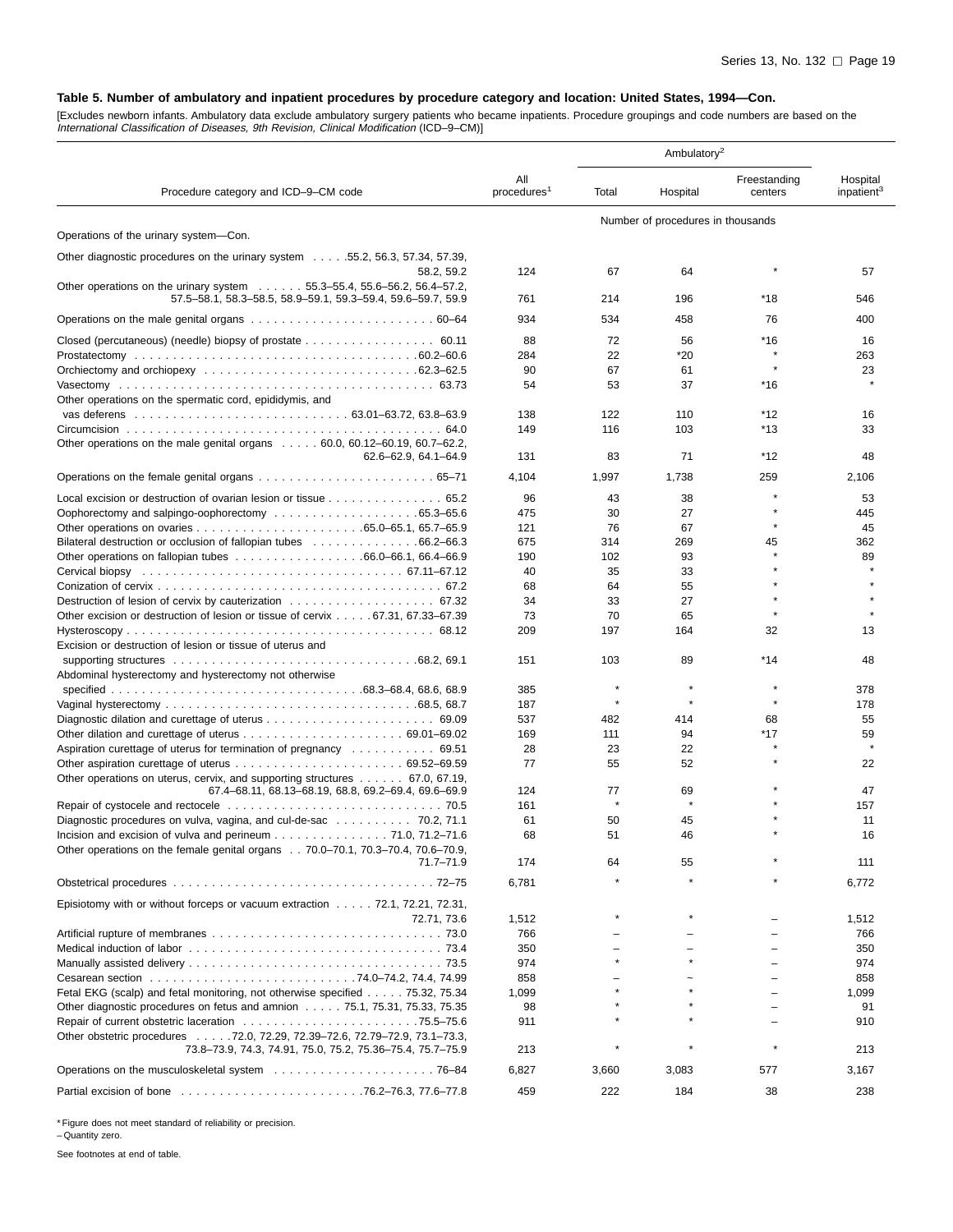[Excludes newborn infants. Ambulatory data exclude ambulatory surgery patients who became inpatients. Procedure groupings and code numbers are based on the International Classification of Diseases, 9th Revision, Clinical Modification (ICD–9–CM)]

| Procedure category and ICD-9-CM code                                                                                                                                                                                           | All<br>procedures <sup>1</sup> | Total        | Hospital                          | Freestanding<br>centers  | Hospital<br>inpatient <sup>3</sup> |
|--------------------------------------------------------------------------------------------------------------------------------------------------------------------------------------------------------------------------------|--------------------------------|--------------|-----------------------------------|--------------------------|------------------------------------|
|                                                                                                                                                                                                                                |                                |              | Number of procedures in thousands |                          |                                    |
| Operations on the musculoskeletal system--Con.                                                                                                                                                                                 |                                |              |                                   |                          |                                    |
|                                                                                                                                                                                                                                | 473                            | 74           | 67                                |                          | 399                                |
|                                                                                                                                                                                                                                | 324                            | 110          | 101                               |                          | 215                                |
| Injection of therapeutic substance into joint or ligament 76.96, 81.92                                                                                                                                                         | 42                             | 23           | *18                               |                          | 19                                 |
|                                                                                                                                                                                                                                | 235                            | 167          | 147                               | 21                       | 68                                 |
|                                                                                                                                                                                                                                | 171                            | 157          | 116                               | 40                       | 14                                 |
|                                                                                                                                                                                                                                | 92                             | 86           | 61                                | 24                       | *7                                 |
| Arthroscopy of knee educational contract to the contract of the contract of the contract of the contract of the contract of the contract of the contract of the contract of the contract of the contract of the contract of th | 628                            | 563          | 469                               | 94                       | 64                                 |
|                                                                                                                                                                                                                                | 143<br>88                      | 126<br>68    | 110<br>56                         | $*16$<br>*12             | 17<br>20                           |
|                                                                                                                                                                                                                                | 333                            | $*15$        | $*15$                             | $\star$                  | 317                                |
|                                                                                                                                                                                                                                | 430                            | 384          | 328                               | 56                       | 46                                 |
|                                                                                                                                                                                                                                | 156                            | 136          | 118                               | *18                      | 20                                 |
| Other incision and excision of joint structure 80.0–80.1, 80.3, 80.8–80.9                                                                                                                                                      | 458                            | 370          | 313                               | 57                       | 88                                 |
|                                                                                                                                                                                                                                | 164                            |              |                                   | $\star$                  | 163                                |
|                                                                                                                                                                                                                                | 124                            | $\pmb{\ast}$ | $\star$                           | ÷                        | 124                                |
|                                                                                                                                                                                                                                | 209                            | $\star$      | $\star$                           | $\overline{\phantom{0}}$ | 209                                |
| Other repair of joints 81.1-81.2, 81.40, 81.49, 81.52-81.53, 81.56-81.91,                                                                                                                                                      | 286                            | 184          | 154                               | 30                       | 102                                |
| 81.93-81.97                                                                                                                                                                                                                    | 481                            | 190          | 160                               | 30                       | 291                                |
| Excision of lesion of muscle, tendon, fascia, and bursa 82.2, 83.3<br>Other operations on muscle, tendon, fascia, and bursa 82.0 82.1, 82.3–83.2,                                                                              | 165                            | 152          | 132                               | *20                      | 14                                 |
| 83.4-83.9                                                                                                                                                                                                                      | 681                            | 417          | 351                               | 66                       | 264                                |
| Amputation of lower limb                                                                                                                                                                                                       | 135                            | $*14$        | $*13$                             |                          | 121                                |
| Other operations on the musculoskeletal system 76.0–76.1, 76.4–76.6,<br>76.91–76.95, 76.99–77.49, 77.9–78.5, 78.7–78.9, 79.4–79.9, 81.98–81.99, 84.0,                                                                          |                                |              |                                   |                          |                                    |
| 84.2-84.9                                                                                                                                                                                                                      | 549                            | 201          | 169                               | 31                       | 349                                |
|                                                                                                                                                                                                                                | 3,549                          | 2,236        | 1,900                             | 336                      | 1,313                              |
|                                                                                                                                                                                                                                | 273                            | 263          | 219                               | 44                       | 11                                 |
|                                                                                                                                                                                                                                | 121                            | 101          | 91                                | $\star$                  | 20                                 |
| Local excision of lesion of breast (lumpectomy)  85.21                                                                                                                                                                         | 383                            | 353          | 327                               | 26<br>$\star$            | 29                                 |
| Mastectomy<br>Other operations on the breast 85.0, 85.19–85.20, 85.22–85.36, 85.5–85.9                                                                                                                                         | 125<br>290                     | $*17$<br>200 | $*13$<br>154                      | 47                       | 108<br>90                          |
| Insertion of totally implantable vascular access device (VAD) 86.07                                                                                                                                                            | 173                            | 64           | 62                                |                          | 109                                |
| Other incision of skin and subcutaneous tissue 86.01-86.06, 86.09                                                                                                                                                              | 240                            | 77           | 70                                |                          | 163                                |
| Debridement of wound, infection, or burn 86.22, 86.28                                                                                                                                                                          | 390                            | 63           | 58                                |                          | 327                                |
| Other excision or destruction of lesion or tissue of skin and                                                                                                                                                                  |                                |              |                                   |                          |                                    |
| subcutaneous tissue 86.21, 86.23–86.27, 86.3–86.4                                                                                                                                                                              | 957                            | 828          | 705                               | 124                      | 129                                |
|                                                                                                                                                                                                                                | 187                            | 33           | 27                                |                          | 154                                |
|                                                                                                                                                                                                                                | 206                            | 96           | 82                                | $*15$                    | 109                                |
| Other operations on skin and subcutaneous tissue 86.1, 86.8–86.9                                                                                                                                                               | 204                            | 140          | 93                                | 47                       | 64                                 |
| Miscellaneous diagnostic and therapeutic procedures 87–99                                                                                                                                                                      | 15,243                         | 2,398        | 2,260                             | 138                      | 12,845                             |
| Computerized axial tomography (CAT scan) 87.03, 87.41, 87.71, 88.01, 88.38                                                                                                                                                     | 1,082                          | 53           | 53                                |                          | 1,028                              |
|                                                                                                                                                                                                                                | 141                            | 73           | 72                                |                          | 68                                 |
|                                                                                                                                                                                                                                | 69                             | 61           | 60                                |                          | *8                                 |
|                                                                                                                                                                                                                                | 352                            | 168          | 163                               |                          | 184                                |
|                                                                                                                                                                                                                                | 43<br>449                      | 32<br>103    | 30<br>100                         |                          | 11<br>347                          |
|                                                                                                                                                                                                                                | 1,020                          | 219          | 217                               |                          | 800                                |
| Other angiocardiography using contrast material 88.50-88.54, 88.58                                                                                                                                                             | 846                            | 189          | 186                               |                          | 657                                |
|                                                                                                                                                                                                                                | 1,376                          | 66           | 58                                |                          | 1,310                              |
|                                                                                                                                                                                                                                | 77                             | 57           | 50                                |                          | 19                                 |
| Other nonoperative genitourinary system measurements 89.21, 89.23–89.29                                                                                                                                                        | 124                            | 103          | 87                                | *16                      | 20                                 |
|                                                                                                                                                                                                                                | 431                            | ×            | $\star$                           |                          | 427                                |
|                                                                                                                                                                                                                                | 383                            | 28           | 28                                |                          | 355                                |
| Traction and other immobilization, pressure, and attention to wound 93.4–93.5                                                                                                                                                  | 156                            | 46           | 40                                |                          | 111                                |
|                                                                                                                                                                                                                                | 1,186                          | *12          | $*12$                             |                          | 1,174                              |

\* Figure does not meet standard of reliability or precision. – Quantity zero.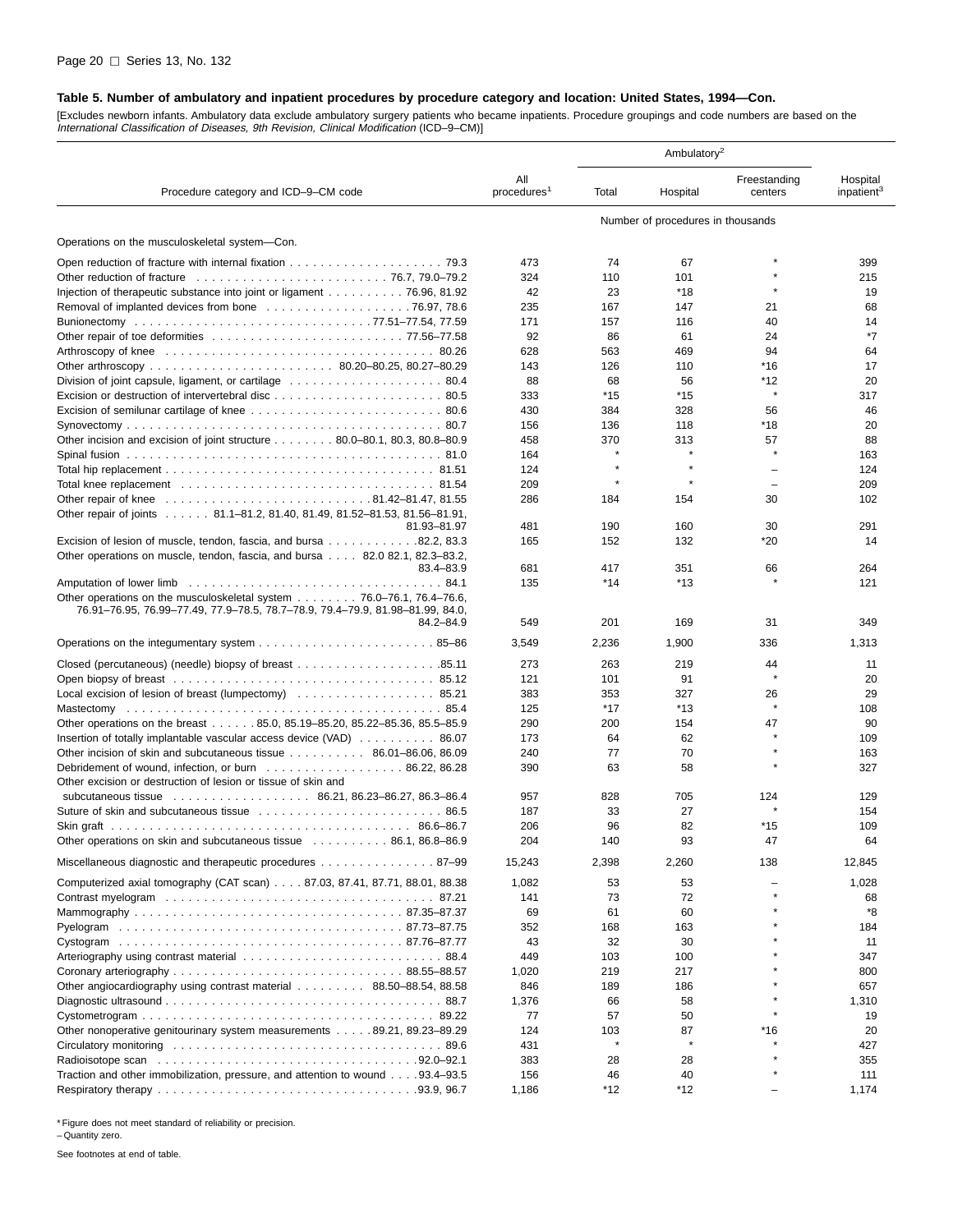[Excludes newborn infants. Ambulatory data exclude ambulatory surgery patients who became inpatients. Procedure groupings and code numbers are based on the International Classification of Diseases, 9th Revision, Clinical Modification (ICD–9–CM)]

| Procedure category and ICD-9-CM code                                                                                                                                                                                                | All<br>procedures <sup>1</sup> | Total | Hospital                          | Freestanding<br>centers | Hospital<br>inpatient <sup>3</sup> |
|-------------------------------------------------------------------------------------------------------------------------------------------------------------------------------------------------------------------------------------|--------------------------------|-------|-----------------------------------|-------------------------|------------------------------------|
|                                                                                                                                                                                                                                     |                                |       | Number of procedures in thousands |                         |                                    |
| Miscellaneous diagnostic and therapeutic procedures-Con.                                                                                                                                                                            |                                |       |                                   |                         |                                    |
|                                                                                                                                                                                                                                     | 765                            | 125   | 117                               |                         | 641                                |
| Replacement and removal of the rapeutic appliances 97.0–97.8                                                                                                                                                                        | 224                            | 151   | 142                               |                         | 74                                 |
| Injection or infusion of cancer chemotherapeutic substance 99.25                                                                                                                                                                    | 389                            | 35    | 35                                |                         | 353                                |
| Other injection or infusion of therapeutic or prophylactic substance 99.11–99.24,<br>99.26-99.29                                                                                                                                    | 1.161                          | 171   | 150                               | 21                      | 990                                |
| Other diagnostic and therapeutic procedures  87.01–87.02, 87.04–87.17,<br>87.22-87.34, 87.38-87.39, 87.42-87.69, 87.72, 87.78-87.99, 88.02-88.37, 88.39,<br>88.6, 88.8-89.1, 89.3-89.5, 89.7-91.9, 92.2-93.3, 93.6-93.8, 94.0-95.4, |                                |       |                                   |                         |                                    |
| 98.0-99.0. 99.3-99.9                                                                                                                                                                                                                | 4.971                          | 701   | 654                               | 47                      | 4.270                              |

\* Figure does not meet standard of reliability or precision.

– Quantity zero.

1Procedures estimated from the National Survey of Ambulatory Surgery and the National Hospital Discharge Survey. Not all procedures are covered by these surveys. S[ee ''Methods'' sec](#page-7-0)tion. 2Data from the National Survey of Ambulatory Surgery.

3Data from the National Hospital Discharge Survey.

4Number of inpatient discharges with a coronary artery bypass graft was 318,000.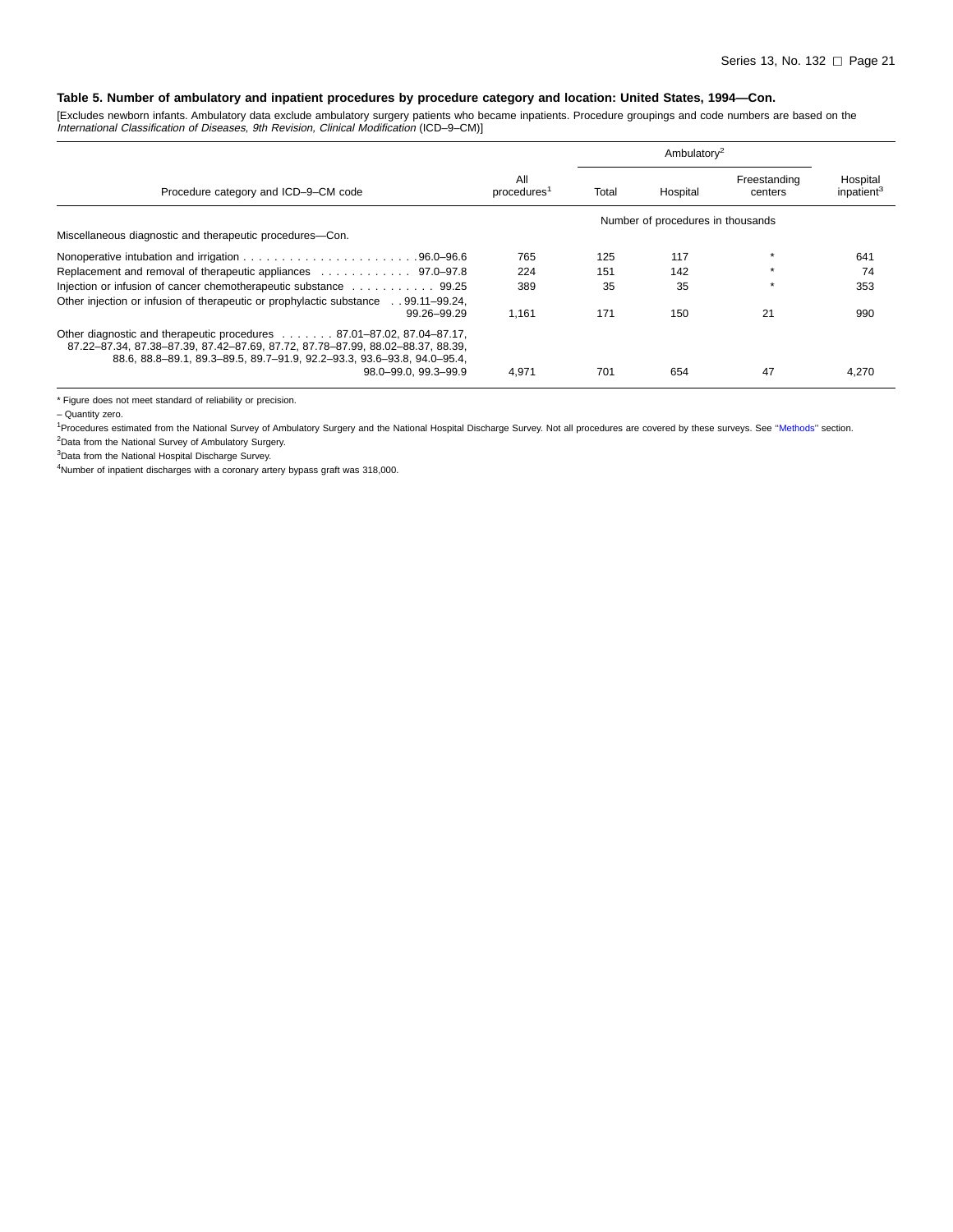<span id="page-27-0"></span>[Excludes newborn infants. Ambulatory data exclude ambulatory surgery patients who became inpatients. Code numbers are from the *International Classification of*<br>*Diseases, 9th Revision, Clinical Modification* (ICD–9–CM). Hospital Discharge Survey. Totals include data for categories not listed in the table]

|                                      |                                |                            | Sex                            | Age                      |                           |                                   |                           | Region                    |                                  |                                |                          |
|--------------------------------------|--------------------------------|----------------------------|--------------------------------|--------------------------|---------------------------|-----------------------------------|---------------------------|---------------------------|----------------------------------|--------------------------------|--------------------------|
| ICD-9-CM code                        | Total                          | Male                       | Female                         | Under 15 years           | $15-44$ years             | 45-64 years                       | 65 years and over         | Northeast                 | Midwest                          | South                          | West                     |
|                                      |                                |                            |                                |                          |                           | Number of procedures in thousands |                           |                           |                                  |                                |                          |
| All codes<br>Ambulatory<br>Inpatient | 68,392<br>27,682<br>40,710     | 27,929<br>12,059<br>15,870 | 40,463<br>15,623<br>24,840     | 4,294<br>2,410<br>1,884  | 24,199<br>8,824<br>15,375 | 16,501<br>7,327<br>9,174          | 23,399<br>9,122<br>14,277 | 16,598<br>6,207<br>10,392 | 15,728<br>7,121<br>8,607         | 22,565<br>9,128<br>13,436      | 13,501<br>5,226<br>8,275 |
| $01-05$                              | 1,904                          | 821                        | 1,083                          | 202                      | 735                       | 530                               | 437                       | 468                       | 449                              | 606                            | 382                      |
| Ambulatory                           | 970                            | 375                        | 595                            | $\star$                  | 412                       | 334                               | 218                       | 238                       | 237                              | 308                            | 188                      |
| Inpatient                            | 933                            | 446                        | 488                            | 195                      | 323                       | 196                               | 219                       | 230                       | 212                              | 298                            | 194                      |
| 01                                   | 112                            | 62                         | 50                             | 14                       | 27                        | 30                                | 42                        | 29                        | 24                               | 35                             | 23                       |
| Ambulatory                           | $\star$                        | $\star$                    | $\star$                        | $\star$                  | $\star$                   |                                   | $\star$                   | $\star$                   | $\pmb{\ast}$                     | $\star$                        |                          |
| Inpatient<br>01.0                    | 110<br>*5                      | 61                         | 49<br>$\star$                  | 14                       | 26                        | 30                                | 41                        | 29                        | 24<br>$\star$                    | 34                             | 23                       |
| Ambulatory                           | $\overline{\phantom{0}}$       |                            |                                |                          |                           |                                   |                           |                           |                                  |                                |                          |
| Inpatient                            | *5                             | $\star$                    | $\star$                        |                          | $\star$                   |                                   |                           | $\star$                   |                                  | $\star$                        |                          |
| 01.1                                 | 23<br>$\star$                  | 12<br>$\star$              | 11                             |                          | *6<br>$\star$             | *6                                | *9                        | $*7$<br>$\star$           |                                  | $*7$<br>$\star$                |                          |
| Ambulatory                           | 22                             | 11                         | $\overline{\phantom{a}}$<br>11 |                          | *5                        | *6                                | ٠9                        | *7                        |                                  | $*7$                           |                          |
| Inpatient<br>01.13                   | *6                             |                            |                                |                          |                           |                                   |                           |                           |                                  |                                |                          |
| Ambulatory                           | $\star$                        |                            |                                |                          |                           |                                   |                           |                           |                                  |                                |                          |
| Inpatient                            | *6                             |                            |                                |                          |                           |                                   |                           |                           | $\star$                          |                                |                          |
| 01.14                                | *6                             |                            |                                |                          |                           |                                   |                           |                           |                                  |                                |                          |
| Ambulatory<br>Inpatient              | $\overline{\phantom{0}}$<br>*6 |                            |                                |                          |                           |                                   |                           |                           |                                  |                                |                          |
| 01.18                                | *9                             | *6                         |                                |                          |                           |                                   |                           |                           |                                  |                                |                          |
| Ambulatory                           | $\overline{\phantom{0}}$       | $\overline{\phantom{0}}$   |                                |                          |                           |                                   |                           |                           |                                  |                                |                          |
| Inpatient                            | *9                             | *6                         | $\star$                        |                          | $\star$                   |                                   |                           | $\star$                   |                                  |                                |                          |
| 01.2                                 | 22<br>$\star$                  | 11<br>$\star$              | 11<br>$\star$                  |                          | *6<br>$\star$             |                                   | *8                        | *8                        |                                  | *6<br>$\star$                  |                          |
| Ambulatory<br>Inpatient              | 22                             | 11                         | 11                             |                          | *6                        |                                   | *8                        | $\equiv$<br>*8            |                                  | *6                             |                          |
| 01.24                                | 16                             | *8                         | *9                             |                          |                           |                                   | *6                        | *6                        |                                  |                                |                          |
| Ambulatory                           | $\star$                        | $\star$                    | $\star$                        |                          |                           |                                   |                           |                           |                                  |                                |                          |
| Inpatient                            | 16                             | *8                         | *9                             |                          |                           |                                   | *6                        | *6<br>$\star$             | $\star$                          |                                |                          |
| 01.3<br>Ambulatory                   | 24<br>$\overline{\phantom{m}}$ | 16<br>$\equiv$             | *8<br>$\overline{\phantom{0}}$ |                          |                           | *5                                | 12<br>÷                   |                           | *5<br>$\overline{\phantom{0}}$   | *9<br>$\overline{\phantom{0}}$ | *6                       |
| Inpatient                            | 24                             | 16                         | *8                             |                          |                           | *5                                | 12                        | $\star$                   | *5                               | *9                             | *6                       |
| 01.31                                | 13                             | $*10$                      | $\star$                        |                          |                           |                                   | *7                        |                           | $\star$                          |                                |                          |
| Ambulatory                           | $\overline{\phantom{a}}$       | $\overline{\phantom{0}}$   |                                |                          |                           |                                   |                           |                           |                                  |                                |                          |
| Inpatient $\ldots$ ,                 | 13                             | $*10$                      |                                |                          |                           |                                   | *7                        |                           |                                  |                                |                          |
| 01.39<br>Ambulatory                  | 10<br>$\overline{\phantom{0}}$ | *6<br>÷                    |                                |                          |                           |                                   |                           |                           |                                  |                                |                          |
| Inpatient $\ldots$ ,                 | 10                             | *6                         | $\star$                        |                          |                           |                                   |                           |                           | 大                                | $\star$                        |                          |
| 01.5                                 | 34                             | 18                         | 16                             |                          | *8                        | 12                                | 10                        | *8                        | *8                               | 12                             | *7                       |
| Ambulatory                           |                                |                            |                                |                          |                           | ÷                                 | $\star$                   |                           |                                  | $\star$                        |                          |
| Inpatient<br>01.51                   | 34<br>*6                       | 18<br>$\star$              | 16<br>$\star$                  |                          | *8                        | 12<br>$\star$                     | 10<br>$\star$             | *8<br>$\star$             | *8<br>$\star$                    | 12<br>$\star$                  | *7                       |
| Ambulatory                           | $\overline{\phantom{a}}$       |                            | $\overline{\phantom{0}}$       |                          |                           |                                   |                           |                           |                                  |                                |                          |
| Inpatient                            | *6                             | $\star$                    | $\star$                        |                          | $\star$                   |                                   |                           | $\star$                   | $\star$                          | $\star$                        |                          |
| 01.59                                | 26                             | 14                         | 12                             |                          | *6                        | *8                                | *8                        | *6                        | *7                               | *8                             |                          |
| Ambulatory                           | $\star$                        | $\star$                    | $\overline{\phantom{m}}$       | $\star$                  | *6                        |                                   | *8                        | *6                        | $\overline{\phantom{0}}$<br>$*7$ | *8                             |                          |
| Inpatient                            | 26                             | 14                         | 12                             |                          |                           | *8                                |                           |                           |                                  |                                |                          |
| 02                                   | 105<br>$\star$                 | 52<br>$\star$              | 52<br>$\pmb{\ast}$             | 32<br>$\star$            | 41<br>$\star$             | 15<br>$\star$                     | 17<br>$\star$             | 25<br>$\star$             | 23<br>$\pmb{\ast}$               | 33<br>$\star$                  | 23                       |
| Ambulatory<br>Inpatient              | 102                            | 52                         | 50                             | 32                       | 40                        | 14                                | 16                        | 24                        | 23                               | 33                             | 22                       |
| $02.0$                               | 18                             | *9                         | *8                             | $^{\star}6$              | *7                        |                                   |                           |                           | $\star$                          |                                | $*6$                     |
| Ambulatory                           | $\star$                        | $\overline{\phantom{0}}$   | $\star$                        | $\overline{\phantom{0}}$ | $\star$                   |                                   |                           |                           |                                  |                                |                          |
| Inpatient $\ldots \ldots \ldots$     | 16                             | *9                         | *7                             | *6                       | *7                        |                                   |                           |                           |                                  |                                |                          |
| 02.02<br>Ambulatory                  | *8<br>$\overline{\phantom{a}}$ |                            |                                |                          |                           |                                   |                           |                           |                                  |                                |                          |
| Inpatient                            | *8                             |                            | $\star$                        | $\star$                  |                           |                                   |                           |                           |                                  |                                |                          |

\* Figure does not meet standard of reliability or precision.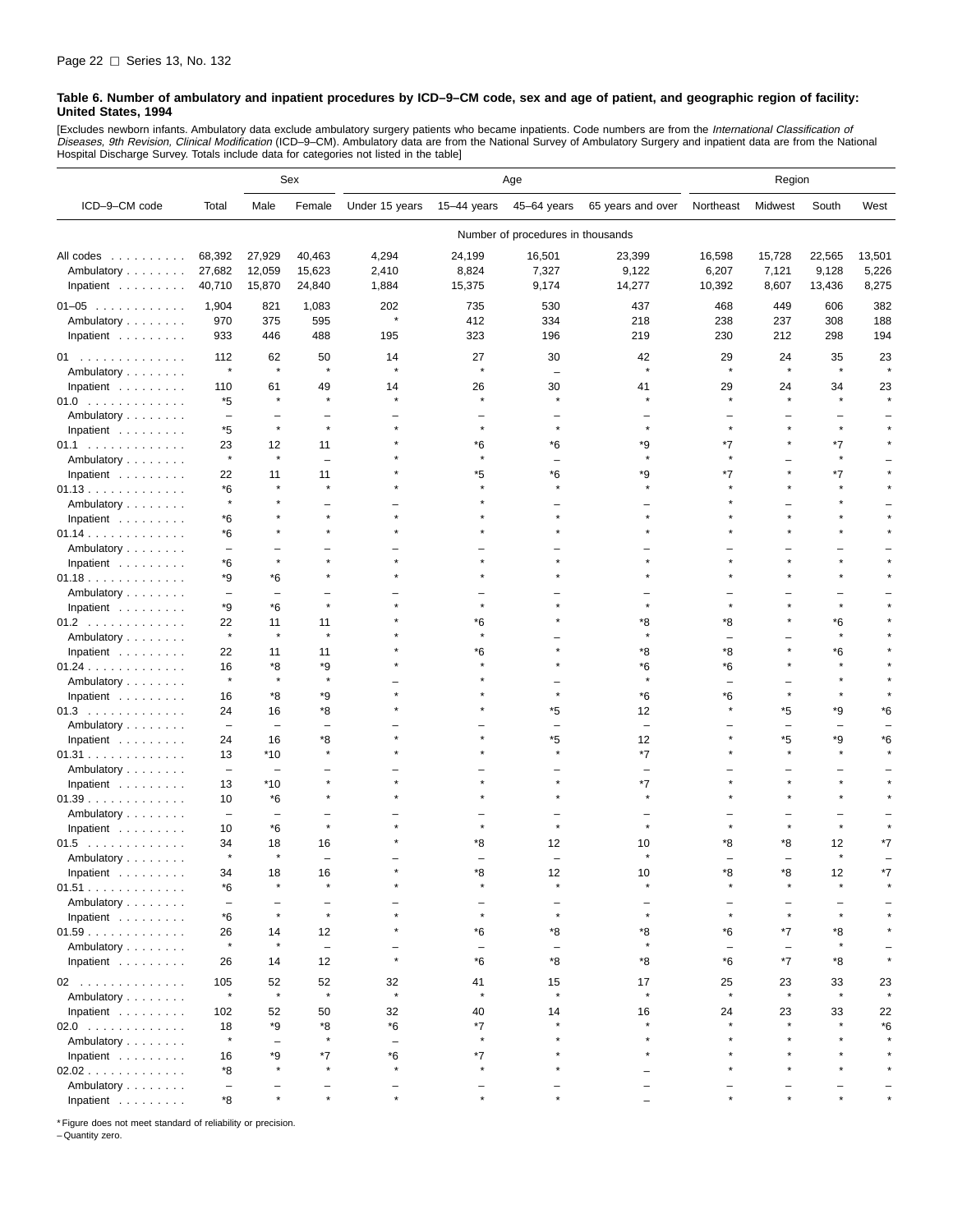[Excludes newborn infants. Ambulatory data exclude ambulatory surgery patients who became inpatients. Code numbers are from the *International Classification of*<br>*Diseases, 9th Revision, Clinical Modification* (ICD–9–CM).

|                                                |                          |                          | Sex                      | Age            |                          |                                   | Region            |                          |               |                          |      |
|------------------------------------------------|--------------------------|--------------------------|--------------------------|----------------|--------------------------|-----------------------------------|-------------------|--------------------------|---------------|--------------------------|------|
| ICD-9-CM code                                  | Total                    | Male                     | Female                   | Under 15 years | 15-44 years              | 45-64 years                       | 65 years and over | Northeast                | Midwest       | South                    | West |
|                                                |                          |                          |                          |                |                          | Number of procedures in thousands |                   |                          |               |                          |      |
| 02.1                                           | *8                       |                          |                          |                |                          |                                   |                   |                          |               |                          |      |
| Ambulatory                                     | $\overline{\phantom{0}}$ |                          |                          |                |                          |                                   |                   |                          |               |                          |      |
| Inpatient                                      | *8                       |                          |                          |                |                          |                                   |                   |                          |               | $\star$                  |      |
| 02.12                                          | *6                       |                          |                          |                |                          |                                   |                   |                          |               |                          |      |
| Ambulatory                                     | $\overline{\phantom{a}}$ | $\overline{\phantom{0}}$ |                          |                |                          |                                   |                   |                          |               |                          |      |
| Inpatient                                      | *6                       | $\star$                  |                          |                |                          |                                   |                   |                          |               |                          |      |
| 02.2                                           | 14                       | *7                       | *7                       |                |                          |                                   |                   |                          |               |                          |      |
| Ambulatory                                     | $\pmb{\ast}$             | $\overline{\phantom{0}}$ |                          |                |                          |                                   |                   |                          |               |                          |      |
| Inpatient                                      | 14                       | $*7$                     | $*7$                     |                |                          |                                   |                   |                          |               | $\star$                  |      |
| 02.3                                           | 18                       | *8                       | 11                       | *6             | *5                       |                                   |                   |                          |               | *7                       |      |
| Ambulatory                                     | $\overline{\phantom{a}}$ | ÷                        | $\overline{\phantom{0}}$ | -              |                          |                                   |                   |                          |               | L,                       |      |
| Inpatient                                      | 18                       | *8                       | 11                       | *6             | *5                       |                                   |                   |                          |               | $*7$                     |      |
| 02.34                                          | 13                       | *6                       | *7                       |                |                          |                                   |                   |                          |               |                          |      |
| Ambulatory                                     | $\overline{\phantom{0}}$ | $\overline{\phantom{0}}$ | $\overline{\phantom{0}}$ |                |                          |                                   |                   |                          |               |                          |      |
| Inpatient                                      | 13                       | *6                       | $*7$                     | $\star$        |                          |                                   |                   |                          |               | $\star$                  |      |
| 02.4                                           | 28                       | 13                       | 15                       | 11             | 11                       |                                   |                   | *5                       | *9            | *9                       | *5   |
| Ambulatory                                     | $\star$                  | $\star$                  | $\star$                  | $\star$        | $\star$                  |                                   |                   |                          | $\star$       | $\star$                  |      |
| Inpatient                                      | 26                       | 12                       | 14                       | 11             | 11                       |                                   |                   |                          | *8            | *8                       | *5   |
| 02.42                                          | 20                       | 10                       | 10                       | *9             | *8                       |                                   |                   |                          | *8            |                          |      |
| Ambulatory                                     | $\star$                  | $\star$                  | $\star$                  |                |                          |                                   |                   |                          |               |                          |      |
| Inpatient                                      | 20                       | 10                       | 10                       | *9             | *8                       |                                   |                   |                          | *8            |                          |      |
| 02.43                                          | *8                       |                          | *5                       |                |                          |                                   |                   |                          |               |                          |      |
| Ambulatory                                     | $\star$                  |                          | $\star$                  |                |                          |                                   |                   |                          |               |                          |      |
| Inpatient                                      | *6                       | $\star$                  |                          |                | $\star$                  |                                   |                   |                          |               |                          |      |
| 02.9                                           | 19                       | 12                       | *7                       |                | 12                       |                                   |                   | *7                       |               | *7                       |      |
| Ambulatory                                     | $\overline{\phantom{0}}$ | $\qquad \qquad -$        | $\overline{\phantom{0}}$ |                | $\overline{\phantom{0}}$ |                                   |                   |                          |               | Ē,                       |      |
| Inpatient                                      | 19                       | 12                       | *7                       |                | 12                       |                                   |                   | *7                       |               | *7                       |      |
| 02.94                                          | 15                       | *9                       | *6                       |                | *9                       |                                   |                   |                          |               | *6                       |      |
| Ambulatory                                     | $\overline{\phantom{m}}$ | $\overline{\phantom{0}}$ | $\overline{\phantom{0}}$ |                | $\overline{\phantom{0}}$ |                                   |                   |                          | $\star$       | $\overline{\phantom{0}}$ |      |
| Inpatient                                      | 15                       | *9                       | *6                       |                | *9                       |                                   |                   |                          |               | $*6$                     |      |
| 03                                             | 1,025                    | 457                      | 567                      | 150            | 361                      | 252                               | 262               | 246                      | 227           | 347                      | 205  |
| Ambulatory                                     | 383                      | 163                      | 219                      | $\star$        | 136                      | 128                               | 116               | 95                       | 74            | 142                      | 71   |
| Inpatient                                      | 642                      | 294                      | 348                      | 147            | 225                      | 123                               | 146               | 151                      | 153           | 205                      | 134  |
| $03.0$                                         | 91                       | 48                       | 43                       |                | 25                       | 33                                | 32                | 17                       | 25            | 31                       | 18   |
| Ambulatory                                     | $\star$                  | $\star$                  | $\star$                  |                | $\star$                  | $\star$                           | $\star$           | $\overline{\phantom{0}}$ | $\star$       | $\star$                  |      |
| Inpatient                                      | 88                       | 46                       | 42                       |                | 24                       | 32                                | 31                | 17                       | 23            | 30                       | 17   |
| 03.02                                          | *6                       | $\star$                  | $\star$                  |                |                          |                                   |                   |                          |               |                          |      |
| Ambulatory                                     | $\overline{\phantom{0}}$ | ÷                        |                          |                |                          |                                   |                   |                          |               |                          |      |
| Inpatient                                      | *6                       | $\star$                  | $\star$                  |                |                          |                                   |                   |                          |               |                          |      |
| $03.09$                                        | 85                       | 45<br>$\star$            | 41<br>$\star$            |                | 22                       | 30<br>$\star$                     | 31                | 17                       | 24            | 28                       | 16   |
| Ambulatory                                     |                          |                          |                          |                |                          |                                   |                   |                          |               |                          |      |
| Inpatient                                      | 82                       | 43                       | 39                       |                | 21                       | 30                                | 30                | 17                       | 22            | 27                       | 16   |
| $03.3$                                         | 345                      | 174<br>$\star$           | 171<br>$\pmb{\ast}$      | 138<br>$\star$ | 93<br>$\star$            | 57<br>$\star$                     | 56<br>$\star$     | 89<br>$\star$            | 76<br>$\star$ | 102<br>$\star$           | 78   |
| Ambulatory<br>Inpatient $\ldots \ldots \ldots$ | $*16$<br>329             | 166                      | 162                      | 137            | 85                       | 51                                | 56                | 81                       | 74            | 97                       | 77   |
| 03.31                                          |                          | 171                      | 169                      | 138            | 91                       | 55                                | 56                | 89                       | 76            | 98                       | 77   |
| Ambulatory                                     | 340<br>*12               | $\star$                  | $\pmb{\ast}$             | $\star$        | $\pmb{\ast}$             | $\star$                           | $\star$           | $\star$                  | $\star$       | $\star$                  |      |
| Inpatient                                      | 328                      | 166                      | 162                      | 136            | 84                       | 51                                | 56                | 81                       | 74            | 97                       | 76   |
| $03.4$                                         | *8                       | $\star$                  | $\star$                  |                |                          |                                   |                   |                          |               |                          |      |
| Ambulatory                                     | $\star$                  |                          |                          |                |                          |                                   |                   |                          |               |                          |      |
| Inpatient $\ldots \ldots \ldots$               | *8                       |                          |                          |                | $\star$                  |                                   |                   |                          |               |                          |      |
| 03.5                                           | 13                       | *8                       |                          |                | *5                       |                                   |                   |                          |               |                          |      |
| Ambulatory                                     | $\overline{\phantom{m}}$ | ÷                        |                          |                | $\overline{\phantom{0}}$ |                                   |                   |                          |               |                          |      |
| Inpatient $\ldots \ldots \ldots$               | 13                       | *8                       |                          |                | *5                       |                                   |                   |                          |               |                          |      |
| 03.53                                          | *6                       |                          |                          |                |                          |                                   |                   |                          |               |                          |      |
| Ambulatory                                     | $\overline{\phantom{0}}$ |                          |                          |                |                          |                                   |                   |                          |               |                          |      |
| Inpatient                                      | *6                       |                          |                          |                |                          |                                   |                   |                          |               |                          |      |

\* Figure does not meet standard of reliability or precision. – Quantity zero.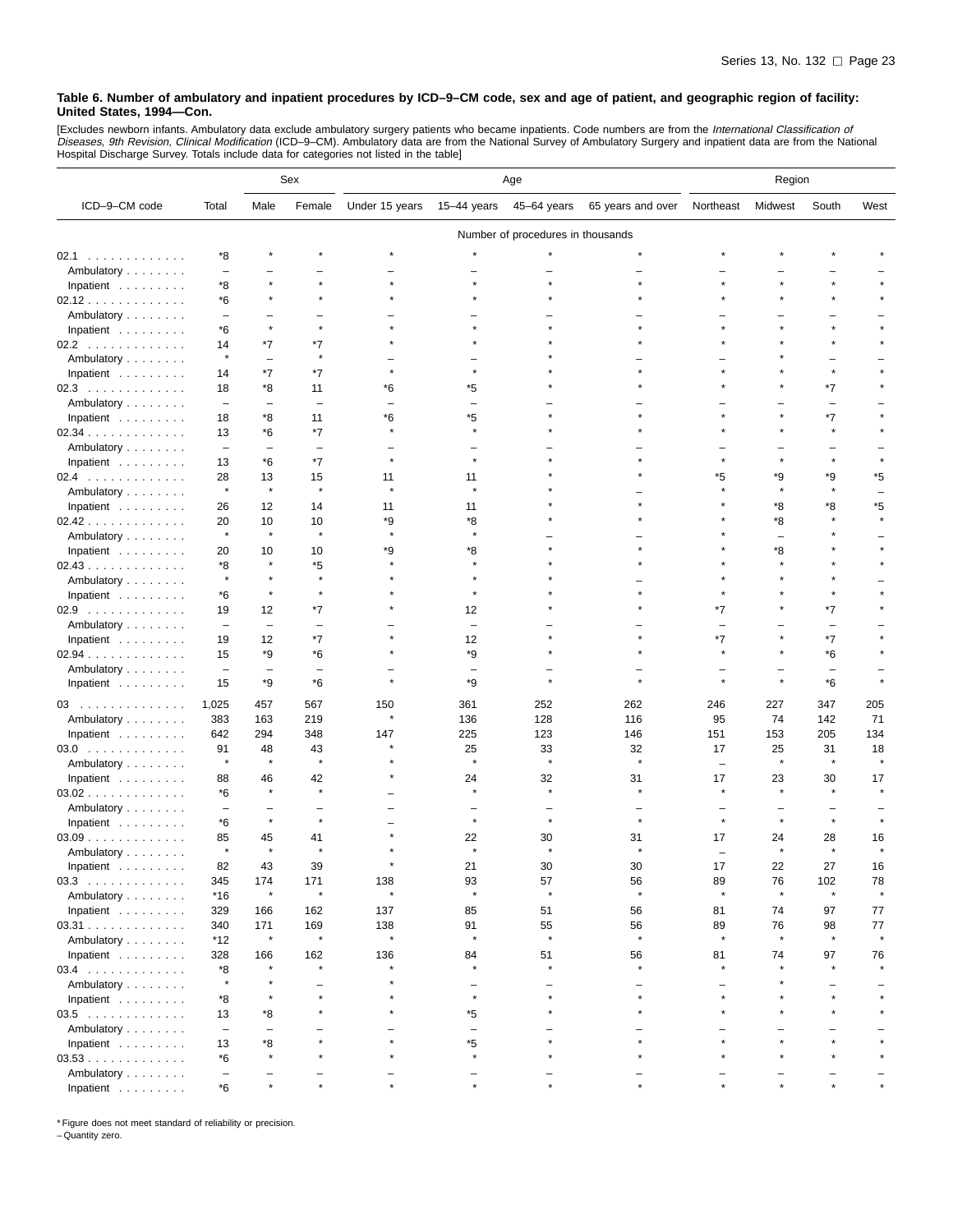[Excludes newborn infants. Ambulatory data exclude ambulatory surgery patients who became inpatients. Code numbers are from the *International Classification of*<br>*Diseases, 9th Revision, Clinical Modification* (ICD–9–CM). Hospital Discharge Survey. Totals include data for categories not listed in the table]

|                                  |                          |                          | Sex          | Age            |             |                                   |                   | Region       |         |              |               |
|----------------------------------|--------------------------|--------------------------|--------------|----------------|-------------|-----------------------------------|-------------------|--------------|---------|--------------|---------------|
| ICD-9-CM code                    | Total                    | Male                     | Female       | Under 15 years | 15–44 years | 45-64 years                       | 65 years and over | Northeast    | Midwest | South        | West          |
|                                  |                          |                          |              |                |             | Number of procedures in thousands |                   |              |         |              |               |
| 03.59                            | *6                       |                          |              |                |             |                                   |                   |              |         |              |               |
| Ambulatory                       | $\overline{\phantom{0}}$ | $\overline{\phantom{0}}$ |              |                |             |                                   |                   |              |         |              |               |
| Inpatient                        | *6                       | $\star$                  | $\star$      |                |             |                                   |                   |              |         |              |               |
| $03.6$                           | 13                       | *8                       | *6           |                | *6          |                                   |                   |              |         | *8           |               |
| Ambulatory                       | $\star$                  | $\star$                  | $\pmb{\ast}$ |                |             |                                   |                   |              |         | $\star$      |               |
| Inpatient                        | 12                       | $*7$                     |              |                | *5          |                                   |                   |              |         | *7           |               |
| 03.9                             | 544                      | 211                      | 333          | *5             | 224         | 152                               | 164               | 131          | 118     | 190          | 105           |
| Ambulatory                       | 358                      | 152                      | 206          |                | 123         | 121                               | 113               | 87           | 70      | 132          | 70            |
| Inpatient                        | 186                      | 59                       | 126          |                | 100         | 31                                | 51                | 44           | 48      | 58           | 35            |
| $03.90$                          | 74                       | 25                       | 49           |                | 36          | 14                                | 24                | 23           | 20      | 21           | *9            |
| Ambulatory                       | $\pmb{\ast}$             | $\pmb{\ast}$             | $\star$      |                | $\star$     | $\star$                           | ۸                 | $\pmb{\ast}$ | $\star$ | $\pmb{\ast}$ | $\star$       |
| Inpatient                        | 71                       | 25                       | 46           |                | 34          | 13                                | 23                | 21           | 20      | 21           | *9            |
| 03.91                            | 128                      | 45                       | 83           |                | 72          | 27                                | 28                | 40           | 23      | 40           | 25            |
| Ambulatory                       | 68                       | 29                       | 39           |                | 34          | *18                               | *16               | 27           | $\star$ | 24           | $\star$       |
| Inpatient                        | 59                       | 16                       | 44           |                | 38          | *9                                | 12                | 13           | 15      | 16           | 16            |
| 03.92                            | 307                      | 129                      | 178          |                | 95          | 101                               | 107               | 63           | 67      | 113          | 64            |
| Ambulatory                       | 270                      | 115                      | 154          |                | 80          | 96                                | 94                | 56           | 60      | 97           | 57            |
| Inpatient                        | 37                       | 13                       | 23           |                | 15          | *5                                | 13                | $*7$         | *8      | 16           | *7            |
| 03.93                            | *7                       | $\star$                  | $\star$      |                |             |                                   |                   |              |         | $\star$      |               |
| Ambulatory                       | $\star$                  |                          |              |                |             |                                   |                   |              |         |              |               |
| Inpatient                        |                          |                          |              |                |             |                                   |                   |              |         |              |               |
| 03.95                            | 23                       | *6                       | 17           |                | 16          | *6                                |                   |              | *5      | 11           |               |
| Ambulatory                       | $*11$                    | $\star$                  | $\pmb{\ast}$ |                |             |                                   |                   |              |         |              |               |
| Inpatient                        | 12                       | $\star$                  | $*10$        |                | *10         |                                   |                   |              | $\star$ | $\pmb{\ast}$ |               |
| 04<br>$\sim$ $\sim$              | 608                      | 228                      | 380          | *6             | 277         | 218                               | 108               | 149          | 165     | 173          | 120           |
| Ambulatory                       | 540                      | 194                      | 345          |                | 249         | 192                               | 95                | 127          | 156     | 150          | 107           |
| Inpatient                        | 69                       | 34                       | 35           |                | 27          | 26                                | 13                | 23           | *9      | 23           | 14            |
| 04.0                             | 71                       | 21                       | 50           |                | 30          | 29                                | 10                | 18           | 15      | 24           | 15            |
| Ambulatory                       | 58                       | *16                      | 42           |                | 26          | 23                                |                   | *14          | *12     | *19          | *13           |
| Inpatient                        | 14                       |                          | *9           |                |             | *6                                |                   |              | $\star$ |              |               |
| $04.04$                          | *6                       |                          |              |                |             |                                   |                   |              |         |              |               |
| Ambulatory                       | $\star$                  | $\star$                  | $\star$      |                |             |                                   |                   |              |         |              |               |
| Inpatient                        | $\star$                  | $\star$                  | $\pmb{\ast}$ |                |             |                                   |                   | $\star$      |         | $\star$      |               |
|                                  | 60                       | 15                       | 45           |                | 24          | 26                                | *8                | 15           | 12      | 21           | 13            |
| 04.07                            | 52                       | *12                      | 39           |                | 22          | 22                                |                   | *12          | $\star$ | *18          | *12           |
| Ambulatory<br>Inpatient          | *9                       | $\star$                  | *6           |                |             |                                   |                   | À            |         | $\star$      |               |
|                                  | *5                       |                          |              |                |             |                                   |                   |              |         |              |               |
| 04.1                             | $\star$                  |                          |              |                |             |                                   |                   |              |         |              |               |
| Ambulatory                       | $\star$                  | $\star$                  |              |                |             |                                   |                   |              |         |              |               |
| Inpatient                        |                          |                          |              |                |             |                                   |                   |              |         | *7           |               |
| 04.3                             | 17<br>$\star$            | 13<br>$\star$            |              |                | 13          |                                   |                   |              |         |              |               |
| Ambulatory                       |                          |                          |              |                |             |                                   |                   |              |         |              |               |
| Inpatient $\ldots \ldots \ldots$ | *7                       | *6                       |              |                | *6          |                                   |                   |              |         |              |               |
| 04.4                             | 415                      | 151                      | 264          |                | 193         | 147                               | 74                | 96           | 125     | 115          | 79            |
| Ambulatory                       | 389                      | 138                      | 251          |                | 181         | 137                               | 71<br>$\star$     | 87           | 123     | 105          | 75<br>$\star$ |
| Inpatient                        | 26                       | 13                       | 13           |                | 12          | $*10$                             |                   | *10          | $\star$ | $*10$        |               |
| 04.43                            | 359                      | 124                      | 235          |                | 164         | 127                               | 68                | 82           | 111     | 97           | 68            |
| Ambulatory                       | 347                      | 118                      | 228          |                | 158         | 122                               | 66                | 77           | 111     | 92           | 67            |
| Inpatient $\ldots \ldots \ldots$ | 12                       | *6                       | *6           |                | *6          | $\star$                           |                   | *6           | $\star$ | $\star$      |               |
| 04.44                            | *9                       |                          | *7           |                |             |                                   |                   |              |         |              |               |
| Ambulatory                       | $\star$                  |                          | $\star$      |                |             |                                   |                   |              |         |              |               |
| Inpatient $\ldots \ldots \ldots$ | $\star$                  | $\star$                  | $\star$      |                | $\star$     |                                   |                   |              |         | $\star$      |               |
| 04.49                            | 43                       | 24                       | 19           |                | 24          | 13                                |                   | *9           | 12      | 13           | *10           |
| Ambulatory                       | 34                       | *17                      | *16          |                | $*19$       | $*10$                             |                   |              | $*11$   | $\star$      |               |
| Inpatient                        | *9                       | $*7$                     | $\pmb{\ast}$ |                | *5          | $\star$                           |                   |              | $\star$ |              |               |
| 04.6                             | 22                       | *9                       | 13           |                | 11          | *8                                |                   |              | *7      | *6           | *6            |
| Ambulatory                       | $*20$                    |                          | *12          |                | $*11$       |                                   |                   |              |         |              |               |
| Inpatient $\ldots$ , $\ldots$    | $\star$                  |                          | $\pmb{\ast}$ |                | $\star$     |                                   |                   |              |         |              |               |

\* Figure does not meet standard of reliability or precision.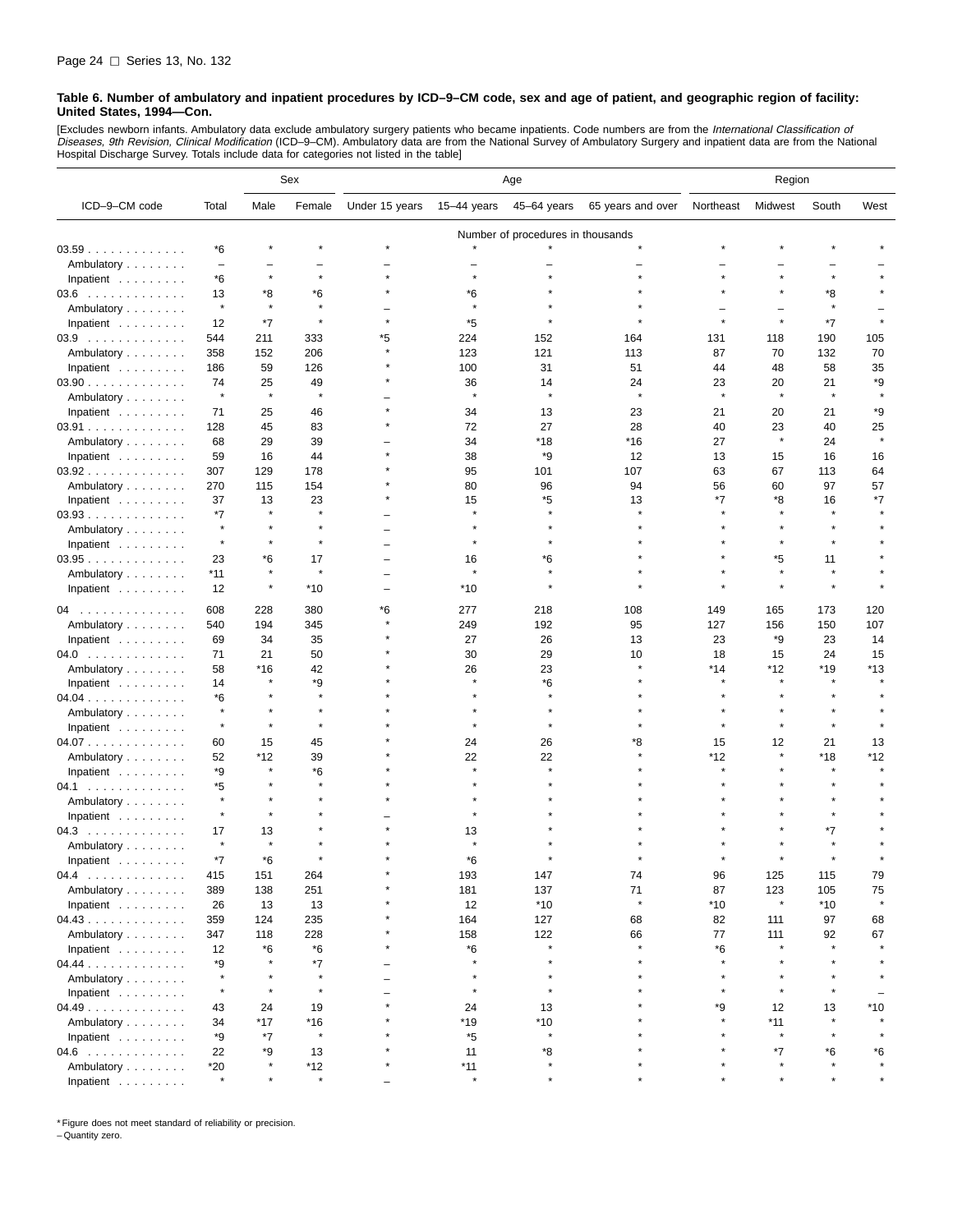[Excludes newborn infants. Ambulatory data exclude ambulatory surgery patients who became inpatients. Code numbers are from the *International Classification of*<br>*Diseases, 9th Revision, Clinical Modification* (ICD–9–CM).

|               |               |                                   | Sex           | Age            |               |               | Region            |               |                    |                       |         |  |
|---------------|---------------|-----------------------------------|---------------|----------------|---------------|---------------|-------------------|---------------|--------------------|-----------------------|---------|--|
| ICD-9-CM code | Total         | Male                              | Female        | Under 15 years | 15-44 years   | 45-64 years   | 65 years and over | Northeast     | Midwest            | South                 | West    |  |
|               |               | Number of procedures in thousands |               |                |               |               |                   |               |                    |                       |         |  |
| 04.7          | 17            | 11                                | *6            |                | 11            |               |                   |               |                    |                       |         |  |
| Ambulatory    | $*14$         | $\star$                           | $\star$       |                | $\star$       |               |                   |               |                    |                       |         |  |
| Inpatient     | $\star$       | $\pmb{\ast}$                      |               |                |               |               |                   |               |                    |                       |         |  |
| 04.79         | 16            | $*10$                             | *6            |                | *10           |               |                   |               |                    |                       |         |  |
| Ambulatory    | *13           | $\star$                           | $\star$       |                | $\star$       |               |                   |               |                    |                       |         |  |
| Inpatient     | $\star$       | $\pmb{\ast}$                      |               |                |               |               |                   |               |                    |                       |         |  |
| 04.8          | 56            | 19                                | 36            |                | 16            | 24            | 15                | 24            | *8                 | 15                    | ٠9      |  |
| Ambulatory    | 43            | *14                               | 29            |                | *15           | *18           | *10               | 20            |                    | *12                   |         |  |
| Inpatient     | 13            | *5                                | *8            |                | $\star$       | *6            | $\star$           | $\star$       |                    | $\star$               |         |  |
| 04.81         | 52            | 18                                | 34            |                | 15            | 24            | 13                | 24            | *5                 | 14                    | ٠9      |  |
| Ambulatory    | 39            | $*13$                             | 26            |                | *14           | *17           | $\star$           | 20            |                    | *12                   |         |  |
| Inpatient     | 13            | *5                                | *8            |                | $\star$       | *6            | $\star$           | $\star$       |                    | $\star$               |         |  |
|               |               |                                   |               |                |               |               |                   |               |                    |                       |         |  |
| 05            | 54            | 21                                | 33            |                | 29            | 16            | *9                | 17            | *9                 | 17                    | 10      |  |
| Ambulatory    | 43            | $*16$                             | 27            |                | 24            | $*13$         |                   | $*14$         |                    | $*14$<br>$\pmb{\ast}$ |         |  |
| Inpatient     | 11            | *5                                | *6            |                | $\star$       | $\star$       |                   |               |                    |                       |         |  |
| 05.2          | *6            | $\star$                           | $\star$       |                |               |               |                   |               |                    |                       |         |  |
| Ambulatory    | $\star$       |                                   |               |                |               |               |                   |               |                    |                       |         |  |
| Inpatient     | $\star$       | $\star$                           | $\star$       |                | $\star$       |               |                   |               |                    | $\star$               |         |  |
| 05.3          | 48            | 19                                | 29            |                | 25            | 14            | *8                | 15            | *8                 | 15                    | *10     |  |
| Ambulatory    | 41            | $*15$                             | 25            |                | 22            | $*13$         |                   | $*13$         |                    | $*12$                 |         |  |
| Inpatient     | $*7$          | $\pmb{\ast}$                      | $\star$       |                | $\star$       | $\star$       |                   | $\star$       | $\star$            | $\star$               |         |  |
| 05.31         | 46            | 18                                | 28            |                | 24            | 14            | *7                | 15            | *8                 | 14                    | *9      |  |
| Ambulatory    | 38            | $*14$                             | 24            |                | 21            | *12           |                   | *13           |                    | $*11$                 |         |  |
| Inpatient     | *7            | $\pmb{\ast}$                      | $\star$       |                |               | $\pmb{\ast}$  |                   |               |                    |                       |         |  |
| $06 - 07$     | 124           | 31                                | 93            | *7             | 49            | 41            | 28                | 30            | 32                 | 39                    | 23      |  |
| Ambulatory    | 21            | $\star$                           | *17           |                | *11           | $\star$       | $\star$           | $\star$       | $\star$            | $\star$               | $\star$ |  |
| Inpatient     | 103           | 27                                | 76            |                | 38            | 37            | 25                | 25            | 24                 | 34                    | 20      |  |
|               |               |                                   |               |                |               |               |                   |               |                    |                       |         |  |
| 06            | 107           | 23<br>$\star$                     | 84            | *6             | 42            | 34<br>$\star$ | 24<br>$\star$     | 25<br>$\star$ | 29<br>$\pmb{\ast}$ | 33<br>$\star$         | 20      |  |
| Ambulatory    | 21            |                                   | $*17$         |                | $*11$         |               |                   |               |                    |                       |         |  |
| Inpatient     | 85            | 19<br>$\star$                     | 66<br>$\star$ |                | 31            | 30            | 22                | 20            | 20                 | 28<br>$\pmb{\ast}$    | 17      |  |
| $06.0$        | *7<br>$\star$ |                                   |               |                |               |               |                   |               |                    |                       |         |  |
| Ambulatory    | $\star$       |                                   |               |                |               |               |                   |               |                    |                       |         |  |
| Inpatient     |               |                                   |               |                |               |               |                   |               |                    |                       |         |  |
| 06.09         | *6<br>$\star$ |                                   |               |                |               |               |                   |               |                    |                       |         |  |
| Ambulatory    | $\star$       |                                   |               |                |               |               |                   |               |                    |                       |         |  |
| Inpatient     |               |                                   |               |                |               |               |                   |               |                    |                       |         |  |
| 06.1          | 14<br>$\star$ |                                   | 12            |                | *8            |               |                   |               | *7                 |                       |         |  |
| Ambulatory    |               |                                   |               |                |               |               |                   |               |                    |                       |         |  |
| Inpatient     | *5            |                                   |               |                |               |               |                   |               |                    |                       |         |  |
| 06.11         | $*10$         |                                   | *8            |                | *6            |               |                   |               | *5                 |                       |         |  |
| Ambulatory    |               |                                   |               |                |               |               |                   |               |                    |                       |         |  |
| Inpatient     |               |                                   | $\star$       |                |               |               |                   |               |                    |                       |         |  |
| 06.2          | 28<br>$\star$ |                                   | 25            |                | 13<br>$\star$ | 10<br>$\star$ |                   | $*7$          | *6                 | 10                    | *5      |  |
| Ambulatory    |               |                                   | $\star$       |                |               |               |                   |               |                    |                       |         |  |
| Inpatient     | 25            |                                   | 22            |                | 11            | *9            |                   | *7            | *5                 | *8                    | *5      |  |
| 06.3          | 20            |                                   | 16            |                | *8            | *7            |                   |               |                    | $*10$                 |         |  |
| Ambulatory    | $\star$       |                                   | $\star$       |                | $\star$       | $\star$       |                   |               |                    |                       |         |  |
| Inpatient     | 18            |                                   | 15            |                | *7            | *7            |                   |               |                    | *8                    |         |  |
| 06.39         | 17            |                                   | 14            |                | *7            | *7            |                   |               |                    | *8                    |         |  |
| Ambulatory    | $\star$       |                                   | $\star$       |                |               |               |                   |               |                    | $\star$               |         |  |
| Inpatient     | 16            |                                   | 13            |                | *7            | *6            |                   |               |                    | *7                    |         |  |
| 06.4          | 12            |                                   | *10           |                |               |               |                   |               |                    |                       |         |  |
| Ambulatory    | $\star$       |                                   | $\star$       |                |               |               |                   |               |                    |                       |         |  |
| Inpatient     | 12            |                                   | $*10$         |                |               |               |                   |               |                    |                       |         |  |
| 06.7          | *8            |                                   |               |                |               |               |                   |               |                    |                       |         |  |
| Ambulatory    | $\star$       |                                   |               |                |               |               |                   |               |                    |                       |         |  |
| Inpatient     | $\star$       |                                   |               |                |               |               |                   |               |                    |                       |         |  |

\* Figure does not meet standard of reliability or precision.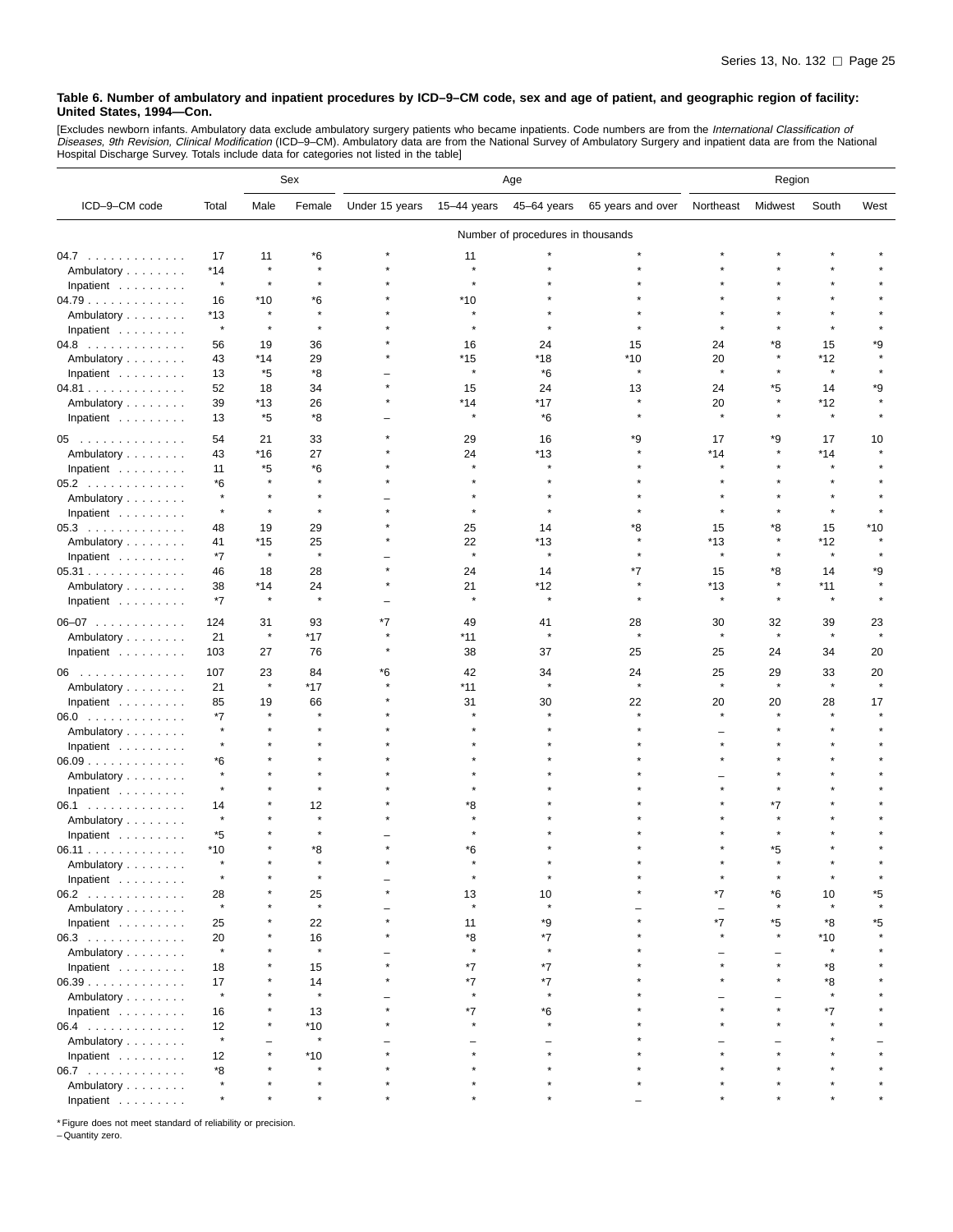[Excludes newborn infants. Ambulatory data exclude ambulatory surgery patients who became inpatients. Code numbers are from the *International Classification of*<br>*Diseases, 9th Revision, Clinical Modification* (ICD–9–CM). Hospital Discharge Survey. Totals include data for categories not listed in the table]

|                                  |                          |                          | Sex                      | Age            |               |                                   | Region                   |           |         |         |       |
|----------------------------------|--------------------------|--------------------------|--------------------------|----------------|---------------|-----------------------------------|--------------------------|-----------|---------|---------|-------|
| ICD-9-CM code                    | Total                    | Male                     | Female                   | Under 15 years | $15-44$ years | 45-64 years                       | 65 years and over        | Northeast | Midwest | South   | West  |
|                                  |                          |                          |                          |                |               | Number of procedures in thousands |                          |           |         |         |       |
| $06.8$                           | 15                       |                          | 12                       |                |               | *7                                | *5                       |           | *5      |         |       |
| Ambulatory                       | $\star$                  |                          | $\star$                  |                |               | $\star$                           | $\star$                  |           |         |         |       |
| Inpatient $\ldots \ldots \ldots$ | 14                       |                          | 11                       |                |               | *6                                | *5                       |           |         |         |       |
| 06.89                            | 13                       |                          | 11                       |                |               | *6                                |                          |           |         |         |       |
| Ambulatory                       | $\star$                  |                          | $\star$                  |                |               |                                   |                          |           |         |         |       |
| Inpatient                        | 12                       | $\star$                  | *10                      |                |               | *5                                |                          |           |         |         |       |
| 07                               | 18                       | *8                       | *9                       |                | *7            | *6                                |                          |           |         | *6      |       |
| Ambulatory                       | $\overline{\phantom{a}}$ | $\overline{\phantom{0}}$ | $\overline{\phantom{0}}$ |                | $\equiv$      | $\equiv$                          |                          |           |         | L.      |       |
| Inpatient                        | 18                       | *8                       | *9                       |                | $*7$          | $*6$                              |                          |           |         | $*6$    |       |
| 07.2                             | *5                       | $\star$                  | $\star$                  |                |               |                                   |                          |           |         | $\star$ |       |
| Ambulatory                       | $\overline{\phantom{a}}$ |                          |                          |                |               |                                   |                          |           |         |         |       |
| Inpatient                        | *5                       |                          |                          |                |               |                                   |                          |           |         |         |       |
| 07.6                             | *5                       |                          |                          |                |               |                                   |                          |           |         |         |       |
| Ambulatory                       | $\overline{\phantom{a}}$ |                          |                          |                |               |                                   |                          |           |         |         |       |
| Inpatient                        | *5                       | $\star$                  |                          |                |               |                                   |                          |           |         |         |       |
| $08 - 16$                        | 4,823                    | 1,893                    | 2,930                    | 166            | 262           | 795                               | 3,600                    | 1,004     | 1,167   | 1,683   | 969   |
| Ambulatory                       | 4,540                    | 1,766                    | 2,774                    | 147            | 219           | 728                               | 3,446                    | 875       | 1,134   | 1,594   | 936   |
| Inpatient                        | 283                      | 127                      | 156                      | 20             | 43            | 67                                | 154                      | 129       | 33      | 89      | 32    |
| 08<br>.                          | 262                      | 109                      | 153                      | 28             | 38            | 71                                | 124                      | 61        | 72      | 70      | 60    |
| Ambulatory                       | 225                      | 89                       | 136                      | 22             | 26            | 61                                | 116                      | 48        | 63      | 60      | 54    |
| Inpatient $\ldots$ ,             | 37                       | 20                       | 17                       | *6             | 12            | *9                                | *9                       | 13        | *8      | 10      | *6    |
| 08.0                             | *5                       |                          |                          |                |               |                                   |                          |           |         |         |       |
| Ambulatory                       |                          |                          |                          |                |               |                                   |                          |           |         |         |       |
| Inpatient                        |                          |                          |                          |                |               |                                   |                          |           |         |         |       |
| 08.1                             | *5                       |                          |                          |                |               |                                   |                          |           |         |         |       |
| Ambulatory                       |                          |                          |                          |                |               |                                   |                          |           |         |         |       |
| Inpatient                        |                          |                          |                          |                |               |                                   |                          |           |         |         |       |
| 08.2                             | 69                       | 31                       | 38                       | 10             | ٠9            | 15                                | 35                       | 19        | 19      | 20      | 11    |
| Ambulatory                       | 66                       | 30                       | 37                       |                |               | $*14$                             | 34                       | $*17$     | $*19$   | $*19$   | $*11$ |
| Inpatient                        | $\star$                  | $\pmb{\ast}$             | $\star$                  |                |               | $\star$                           | $\star$                  | $\star$   | $\star$ | $\star$ |       |
| 08.20                            | 43                       | 19                       | 24                       | *6             | *5            | 11                                | 21                       | *9        | 13      | 13      | *8    |
| Ambulatory                       | 41                       | *18                      | 22                       |                |               |                                   | 20                       |           | $*13$   | *12     |       |
| Inpatient                        | $\star$                  |                          |                          |                |               |                                   |                          |           |         | $\star$ |       |
| 08.21                            | *8                       |                          |                          |                |               |                                   |                          |           |         |         |       |
| Ambulatory                       |                          |                          |                          |                |               |                                   |                          |           |         |         |       |
| Inpatient                        |                          |                          |                          |                |               |                                   |                          |           |         |         |       |
| 08.22                            | 10                       | *5                       |                          |                |               |                                   |                          |           |         |         |       |
| Ambulatory                       |                          |                          |                          |                |               |                                   |                          |           |         |         |       |
| Inpatient                        |                          |                          |                          |                |               |                                   |                          |           |         |         |       |
| 08.24                            | *6                       |                          |                          |                |               |                                   |                          |           |         |         |       |
| Ambulatory                       |                          |                          |                          |                |               |                                   |                          |           |         |         |       |
| Inpatient                        |                          |                          |                          |                |               |                                   | $\star$                  |           |         |         |       |
| 08.3                             | 32                       | 13                       | 19                       |                |               | *7                                | 19                       | $*7$      | 11      | *7      | *7    |
| Ambulatory                       | 31                       | $*12$                    | $*19$                    |                |               |                                   | *19                      |           | $*10$   |         |       |
| Inpatient                        | $\star$                  | $\star$                  | $\star$                  |                |               |                                   | $\overline{\phantom{0}}$ |           | $\star$ |         |       |
| 08.33                            | 12                       |                          | *8                       |                |               |                                   | *8                       |           | *6      |         |       |
| Ambulatory                       | $*12$                    |                          | $\star$                  |                |               |                                   |                          |           | $\star$ |         |       |
| Inpatient $\ldots \ldots \ldots$ | $\star$                  |                          |                          |                |               |                                   |                          |           |         |         |       |
| 08.36                            | 10                       |                          | *7                       |                |               |                                   | *6                       |           |         |         |       |
| Ambulatory                       | *10                      |                          |                          |                |               |                                   |                          |           |         |         |       |
| Inpatient                        | $\star$                  |                          |                          |                |               |                                   |                          |           |         |         |       |
| 08.4                             | 28                       | 12                       | 17                       |                |               |                                   | 23                       |           | *7      | ۴8      | ۴5    |
| Ambulatory                       | 27                       | $*12$                    | *15                      |                |               |                                   | 22                       |           |         |         |       |
| Inpatient                        |                          |                          |                          |                |               |                                   | $\pmb{\ast}$             |           |         |         |       |
| 08.44                            | *6                       |                          |                          |                |               |                                   | *6                       |           |         |         |       |
| Ambulatory                       |                          |                          |                          |                |               |                                   |                          |           |         |         |       |
| Inpatient                        |                          |                          |                          |                |               |                                   |                          |           |         |         |       |

\* Figure does not meet standard of reliability or precision.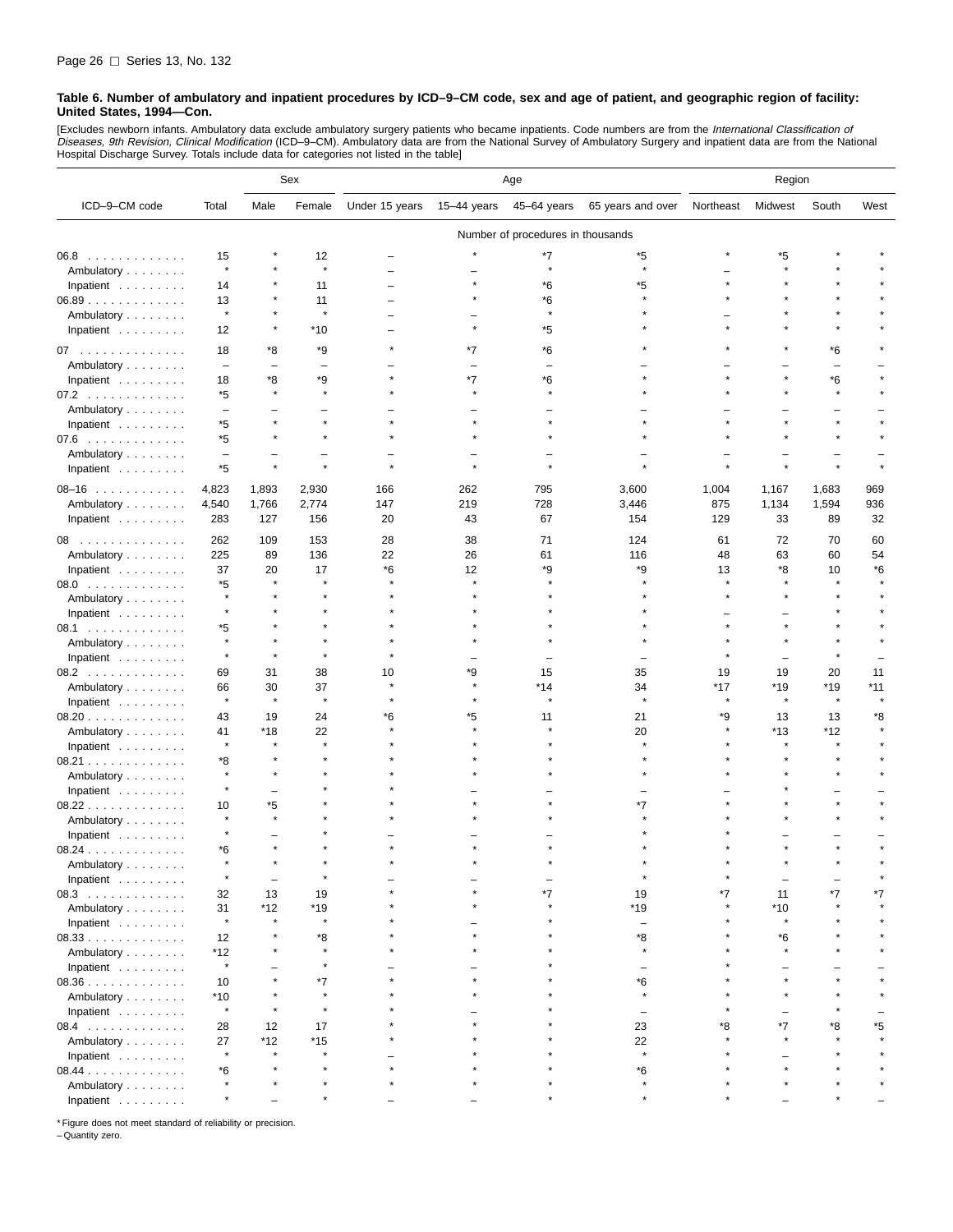[Excludes newborn infants. Ambulatory data exclude ambulatory surgery patients who became inpatients. Code numbers are from the *International Classification of*<br>*Diseases, 9th Revision, Clinical Modification* (ICD–9–CM).

|                     |                          |                                   | Sex           | Age            |               |                    |                       | Region        |                          |                  |      |  |
|---------------------|--------------------------|-----------------------------------|---------------|----------------|---------------|--------------------|-----------------------|---------------|--------------------------|------------------|------|--|
| ICD-9-CM code       | Total                    | Male                              | Female        | Under 15 years | 15-44 years   | 45-64 years        | 65 years and over     | Northeast     | Midwest                  | South            | West |  |
|                     |                          | Number of procedures in thousands |               |                |               |                    |                       |               |                          |                  |      |  |
| 08.49               | 14                       | *7                                | *7            |                |               |                    | 11                    |               |                          | *5               |      |  |
| Ambulatory          | $*14$                    |                                   | $\star$       |                |               |                    | $*11$                 |               |                          | $\star$          |      |  |
| Inpatient           | $\overline{\phantom{a}}$ |                                   |               |                |               |                    |                       |               |                          |                  |      |  |
| 08.5                | 17                       | *9                                | *8            |                |               |                    | *7                    |               |                          |                  |      |  |
| Ambulatory          | *15                      | $\star$                           | $\star$       |                |               |                    |                       |               |                          |                  |      |  |
| Inpatient           | $\star$                  |                                   |               |                |               |                    |                       |               |                          |                  |      |  |
| 08.52               | *6                       |                                   |               |                |               |                    |                       |               |                          |                  |      |  |
| Ambulatory          |                          |                                   |               |                |               |                    |                       |               |                          |                  |      |  |
| Inpatient           |                          |                                   |               |                |               |                    |                       |               |                          |                  |      |  |
|                     | *9                       | *6                                |               |                |               |                    |                       |               |                          |                  |      |  |
| 08.59<br>Ambulatory | $\star$                  |                                   |               |                |               |                    |                       |               |                          |                  |      |  |
| Inpatient           |                          |                                   |               |                |               |                    |                       |               |                          |                  |      |  |
|                     | 13                       | *5                                | *8            |                |               |                    | *8                    |               |                          |                  |      |  |
| $08.6$              | *11                      |                                   |               |                |               |                    |                       |               |                          |                  |      |  |
| Ambulatory          | $\pmb{\ast}$             |                                   |               |                |               |                    |                       |               |                          |                  |      |  |
| Inpatient           |                          |                                   |               |                |               |                    |                       |               |                          |                  |      |  |
| 08.61               | *8<br>$\star$            |                                   |               |                |               |                    | *5                    |               |                          |                  |      |  |
| Ambulatory          |                          |                                   |               |                |               |                    |                       |               |                          |                  |      |  |
| Inpatient           |                          |                                   |               |                |               |                    |                       |               |                          |                  |      |  |
| 08.7                | 50                       | 15                                | 35            |                | *6            | 25                 | 16                    | *7            | 12                       | 12               | 19   |  |
| Ambulatory          | 48<br>$\pmb{\ast}$       | $*15$<br>$\star$                  | 33<br>$\star$ |                |               | 24<br>$\pmb{\ast}$ | $*15$<br>$\pmb{\ast}$ |               | *12                      | $*11$<br>$\star$ | *19  |  |
| Inpatient           |                          |                                   |               |                |               |                    |                       |               | $\qquad \qquad -$        |                  |      |  |
| 08.70               | 48                       | 14                                | 34            |                | *6            | 25                 | 15                    | *7            | 11                       | 11               | 19   |  |
| Ambulatory          | 47<br>$\pmb{\ast}$       | *14<br>$\star$                    | 33<br>$\star$ |                | $\star$       | 24<br>$\star$      | *14<br>$\star$        |               | *11                      | $*11$            | *19  |  |
| Inpatient           |                          |                                   |               |                |               |                    |                       |               | $\overline{\phantom{0}}$ |                  |      |  |
| 08.8                | 40                       | 19                                | 21            |                | 12<br>$\star$ | 13<br>$\star$      | 11                    | 10<br>$\star$ | 13<br>$\star$            | *9<br>$\star$    | *7   |  |
| Ambulatory          | *16                      | $\star$                           | *11           |                |               |                    |                       |               |                          |                  |      |  |
| Inpatient           | 24                       | 14                                | *9            |                | 11            | *5                 |                       | *8            | *6                       | $*7$             |      |  |
| 08.81               | 23                       | 14                                | *9            |                | 10            |                    | *5                    | *6            | *6                       | $*7$             |      |  |
| Ambulatory          | $\star$                  | $\star$                           | $\star$       |                | $\star$       |                    |                       | $\star$       | $\star$                  | $\star$          |      |  |
| Inpatient           | 21                       | 13                                | *8            |                | 10            |                    |                       | *6            | *5                       | *7               |      |  |
| 08.87               | *5                       |                                   |               |                |               |                    |                       |               |                          |                  |      |  |
| Ambulatory          | $\star$                  |                                   |               |                |               |                    |                       |               |                          |                  |      |  |
| Inpatient           | $\star$                  |                                   |               |                |               |                    |                       |               |                          |                  |      |  |
| 08.89               | *7                       |                                   |               |                |               |                    |                       |               |                          |                  |      |  |
| Ambulatory          | $\star$                  |                                   |               |                |               |                    |                       |               |                          |                  |      |  |
| Inpatient           | $\star$                  | $\star$                           |               |                |               |                    |                       |               |                          |                  |      |  |
| 09                  | 59                       | 27                                | 32            | 32             |               |                    | 17                    | 13            | 10                       | 18               | 18   |  |
| Ambulatory          | 55                       | 24                                | 30            | 30             |               |                    | $*16$                 | $*11$         |                          | $*16$            | *17  |  |
| Inpatient           | $\star$                  | $\star$                           | $\star$       | $\star$        |               |                    |                       |               |                          | $\star$          |      |  |
| 09.4<br>.           | 36                       | 18                                | 18            | 28             |               |                    |                       | *9            | *8                       | 11               | *7   |  |
| Ambulatory          | 33                       | $*17$                             | $*17$         | 27             |               |                    |                       |               |                          |                  |      |  |
| Inpatient           |                          |                                   |               |                |               |                    |                       |               |                          |                  |      |  |
| 09.43               | 21                       | 12                                | *9            | 20             |               |                    |                       |               |                          |                  |      |  |
| Ambulatory          | 20                       | $*11$                             | $\star$       | $*19$          |               |                    |                       |               |                          |                  |      |  |
| Inpatient           | $\star$                  |                                   | $\star$       |                |               |                    |                       |               |                          |                  |      |  |
| $09.44$             | *8                       |                                   | *5            |                |               |                    |                       |               |                          |                  |      |  |
| Ambulatory          |                          |                                   | $\star$       |                |               |                    |                       |               |                          |                  |      |  |
| Inpatient           |                          |                                   |               |                |               |                    |                       |               |                          |                  |      |  |
| 09.7                | *7                       |                                   |               |                |               |                    |                       |               |                          |                  |      |  |
| Ambulatory          |                          |                                   |               |                |               |                    |                       |               |                          |                  |      |  |
| Inpatient           |                          |                                   |               |                |               |                    |                       |               |                          |                  |      |  |
| 09.8                | 11                       |                                   | *6            |                |               |                    | *6                    |               |                          |                  | *6   |  |
| Ambulatory          |                          |                                   |               |                |               |                    |                       |               |                          |                  |      |  |
|                     |                          |                                   |               |                |               |                    |                       |               |                          |                  |      |  |
| Inpatient<br>09.81  |                          |                                   | *6            |                |               |                    | *6                    |               |                          |                  | *6   |  |
|                     | 10                       |                                   | $\star$       |                |               |                    |                       |               |                          |                  |      |  |
| Ambulatory          | $\star$                  |                                   |               |                |               |                    |                       |               |                          |                  |      |  |
| Inpatient           |                          |                                   |               |                |               |                    |                       |               |                          |                  |      |  |

\* Figure does not meet standard of reliability or precision. – Quantity zero.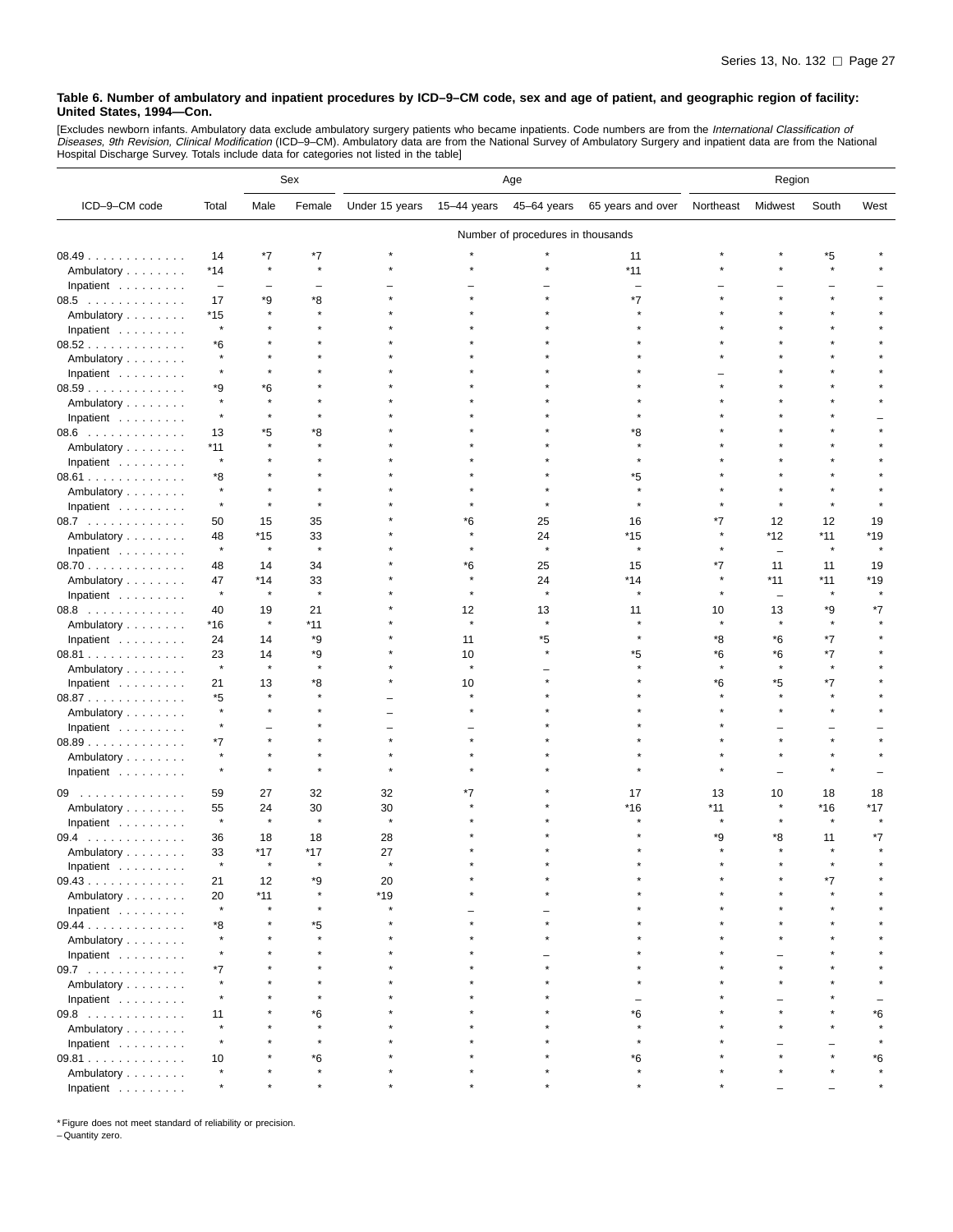[Excludes newborn infants. Ambulatory data exclude ambulatory surgery patients who became inpatients. Code numbers are from the *International Classification of*<br>*Diseases, 9th Revision, Clinical Modification* (ICD–9–CM). Hospital Discharge Survey. Totals include data for categories not listed in the table]

|                                  |                          |                                   | Sex                      | Age            |             |                          |                          | Region    |         |                  |         |  |
|----------------------------------|--------------------------|-----------------------------------|--------------------------|----------------|-------------|--------------------------|--------------------------|-----------|---------|------------------|---------|--|
| ICD-9-CM code                    | Total                    | Male                              | Female                   | Under 15 years | 15-44 years | 45-64 years              | 65 years and over        | Northeast | Midwest | South            | West    |  |
|                                  |                          | Number of procedures in thousands |                          |                |             |                          |                          |           |         |                  |         |  |
| 10                               | 14                       | *6                                | *7                       |                |             |                          |                          |           |         | *8               |         |  |
| Ambulatory                       | *12                      | $\star$                           |                          |                | $\star$     |                          |                          |           |         | $\star$          |         |  |
| Inpatient                        | $\pmb{\ast}$             | $\star$                           |                          |                |             |                          |                          |           |         |                  |         |  |
|                                  |                          |                                   |                          |                |             |                          |                          |           |         |                  |         |  |
| 11                               | 129                      | 63                                | 66                       | *6             | 51          | 37                       | 35                       | 13        | 18      | 50               | 48      |  |
| Ambulatory                       | 121                      | 58                                | 63<br>$\star$            |                | 48          | 35                       | 33<br>$\star$            |           | *17     | 47<br>$\star$    | 47      |  |
| Inpatient                        | *9                       | *5                                |                          |                |             |                          |                          |           |         |                  |         |  |
| 11.1                             | 13                       | *6                                | *6<br>$\star$            |                |             |                          | *8                       |           |         | $*10$<br>$\star$ |         |  |
| Ambulatory                       | *13                      | $\star$                           |                          |                |             |                          | $\star$                  |           |         |                  |         |  |
| Inpatient                        | $\overline{\phantom{m}}$ | $\overline{\phantom{0}}$          |                          |                |             |                          |                          |           |         |                  |         |  |
| 11.3                             | 18                       | 12                                | *6                       |                | *7          | *6                       | *6                       |           |         | 10               |         |  |
| Ambulatory                       | *18                      | *12<br>$\star$                    | $\star$                  |                |             |                          | $\star$                  |           |         | $*10$            |         |  |
| Inpatient                        | $\star$                  |                                   |                          |                |             |                          |                          |           |         |                  |         |  |
| 11.39                            | 14                       | *9                                | *5                       |                |             |                          | *5                       |           |         | *8               |         |  |
| Ambulatory                       | *14<br>$\star$           |                                   |                          |                |             |                          |                          |           |         |                  |         |  |
| Inpatient                        |                          |                                   |                          |                |             |                          |                          |           |         |                  |         |  |
| 11.4                             | *7                       |                                   |                          |                |             |                          |                          |           |         |                  |         |  |
| Ambulatory                       | $\star$                  |                                   |                          |                |             |                          |                          |           |         |                  |         |  |
| Inpatient $\ldots$ ,             |                          |                                   |                          |                |             |                          |                          |           |         |                  |         |  |
| 11.49                            | *5<br>$\star$            |                                   |                          |                |             |                          |                          |           |         |                  |         |  |
| Ambulatory                       |                          |                                   |                          |                |             |                          |                          |           |         |                  |         |  |
| Inpatient                        | $\star$                  |                                   |                          |                |             |                          |                          |           |         |                  |         |  |
| $11.5$                           | *10<br>$\star$           | *6                                |                          |                |             |                          |                          |           |         |                  |         |  |
| Ambulatory                       |                          |                                   |                          |                |             |                          |                          |           |         |                  |         |  |
| Inpatient                        | *5                       |                                   |                          |                |             |                          |                          |           |         |                  |         |  |
| 11.51                            | *5                       |                                   |                          |                |             |                          |                          |           |         |                  |         |  |
| Ambulatory                       | $\star$<br>$\star$       |                                   |                          |                |             |                          |                          |           |         |                  |         |  |
| Inpatient                        |                          |                                   |                          |                |             |                          |                          |           |         |                  |         |  |
| $11.6$                           | 31                       | 11                                | 21                       |                | ۴6          | ٠9                       | 15                       | *5        |         | 13               | *9      |  |
| Ambulatory                       | 30<br>$\star$            | *10                               | $*19$<br>$\star$         |                |             |                          | *14                      |           |         | *13              |         |  |
| Inpatient                        |                          |                                   |                          |                |             |                          |                          |           |         |                  |         |  |
| 11.60                            | *6<br>$\star$            |                                   | *5<br>$\star$            |                |             |                          |                          |           |         |                  |         |  |
| Ambulatory                       |                          |                                   |                          |                |             |                          |                          |           |         |                  |         |  |
| Inpatient $\ldots$ ,             | $\overline{\phantom{a}}$ |                                   | $\overline{\phantom{0}}$ |                |             |                          |                          |           |         |                  |         |  |
| 11.64                            | 18                       | *6<br>$\star$                     | 12                       |                |             | *6                       | 10                       |           |         | *7               | *5      |  |
| Ambulatory                       | *16<br>$\star$           | $\star$                           | *11<br>$\star$           |                |             |                          |                          |           |         |                  |         |  |
| Inpatient                        |                          |                                   |                          |                |             |                          |                          |           |         |                  |         |  |
| 11.7                             | 49                       | 24                                | 25                       |                | 31          | 16                       |                          |           | *9      | 10               | 28      |  |
| Ambulatory                       | 49                       | 24                                | 25                       |                | 31          | *16                      |                          |           |         | $*10$            | 28      |  |
| Inpatient                        | $\overline{\phantom{m}}$ | $\overline{\phantom{0}}$          | $\overline{\phantom{a}}$ |                |             | $\overline{\phantom{0}}$ |                          |           |         |                  |         |  |
| 11.75                            | 47                       | 23                                | 24                       |                | 30          | 15                       |                          |           | *9      | $*10$<br>$\star$ | 27      |  |
| Ambulatory<br>Inpatient          | 47                       | 23                                | 24                       |                | 30          | $*15$                    |                          |           |         |                  | 27      |  |
| 12                               | 221                      | 84                                | 138                      | *5             | 13          | 40                       | 164                      | 66        | 46      | 76               | 33      |  |
| Ambulatory                       | 201                      | 75                                | 126                      |                | $\star$     | 36                       | 152                      | 59        | 44      | 67               | 32      |  |
| Inpatient                        | 20                       | *9                                | 11                       |                |             |                          | 12                       | *7        | $\star$ | *9               | $\star$ |  |
| 12.1                             | 30                       | *8                                | 22                       |                |             |                          | 24                       | *7        | *6      | 11               | *6      |  |
| Ambulatory                       | 28                       |                                   | 22                       |                |             |                          | 24                       |           |         | *11              |         |  |
| Inpatient                        | $\star$                  |                                   | $\star$                  |                |             |                          | $\star$                  |           |         | $\star$          |         |  |
| 12.12                            | 15                       |                                   | 12                       |                |             |                          | 12                       |           |         | *5               |         |  |
| Ambulatory                       | *15                      |                                   | *12                      |                |             |                          | *12                      |           |         | $\star$          |         |  |
| Inpatient                        | $\overline{\phantom{a}}$ |                                   | $\qquad \qquad -$        |                |             |                          | $\overline{\phantom{a}}$ |           |         |                  |         |  |
| 12.14                            | 14                       |                                   | *10                      |                |             |                          | 11                       |           |         | *6               |         |  |
| Ambulatory                       | $*13$                    |                                   |                          |                |             |                          | $*11$                    |           |         | $\star$          |         |  |
| Inpatient                        | $\star$                  |                                   |                          |                |             |                          | $\star$                  |           |         |                  |         |  |
| $12.3$                           | 11                       | *7                                |                          |                |             |                          | *7                       |           |         |                  |         |  |
| Ambulatory                       |                          |                                   |                          |                |             |                          |                          |           |         |                  |         |  |
| Inpatient $\ldots \ldots \ldots$ |                          |                                   |                          |                |             |                          |                          |           |         |                  |         |  |

\* Figure does not meet standard of reliability or precision.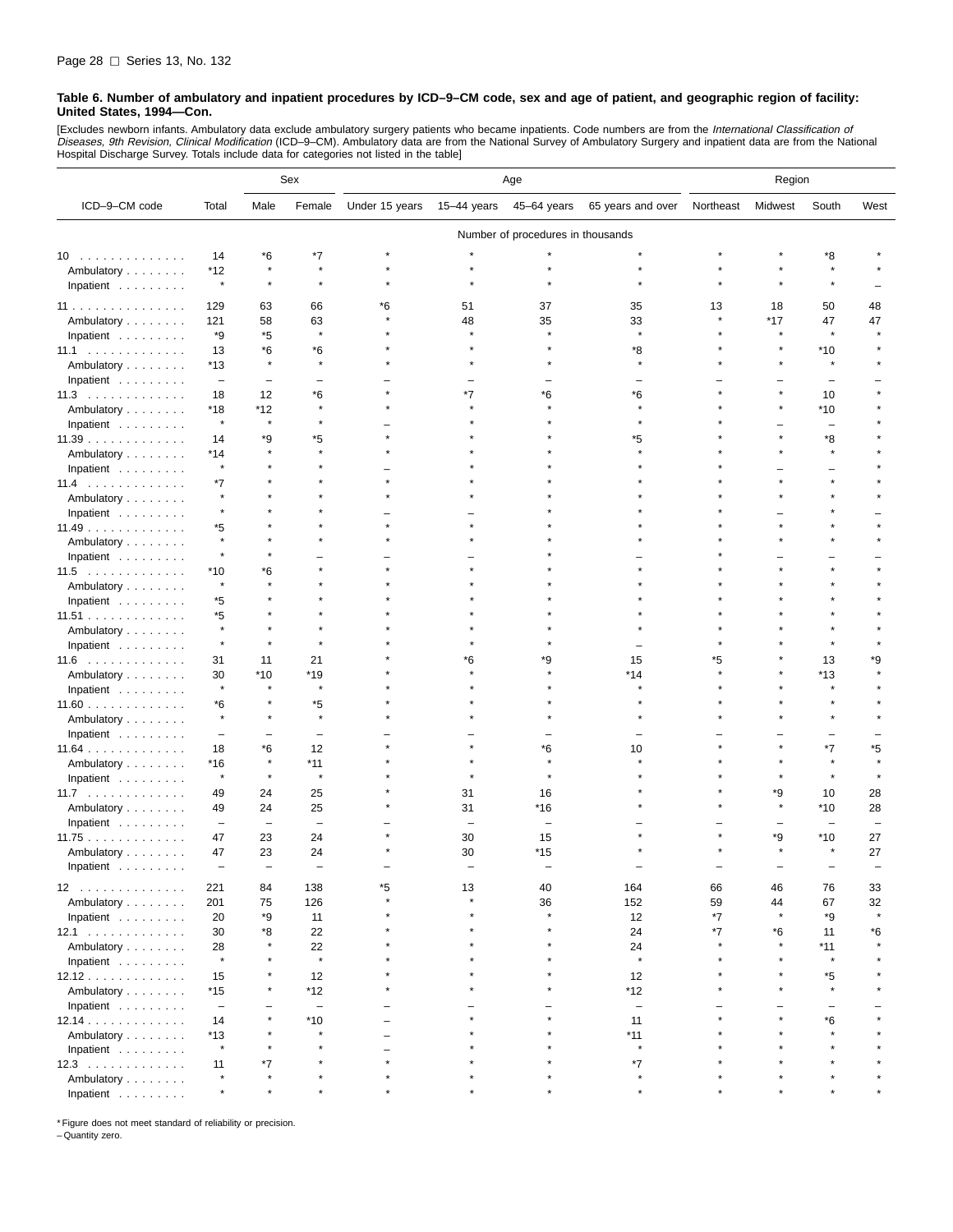[Excludes newborn infants. Ambulatory data exclude ambulatory surgery patients who became inpatients. Code numbers are from the *International Classification of*<br>*Diseases, 9th Revision, Clinical Modification* (ICD–9–CM).

|                                    |                          |                          | Sex                               | Age            |                          |                |                          | Region        |                |               |              |  |  |
|------------------------------------|--------------------------|--------------------------|-----------------------------------|----------------|--------------------------|----------------|--------------------------|---------------|----------------|---------------|--------------|--|--|
| ICD-9-CM code                      | Total                    | Male                     | Female                            | Under 15 years | 15-44 years              | 45-64 years    | 65 years and over        | Northeast     | Midwest        | South         | West         |  |  |
|                                    |                          |                          | Number of procedures in thousands |                |                          |                |                          |               |                |               |              |  |  |
| 12.39                              | *5                       |                          |                                   |                |                          |                |                          |               |                |               |              |  |  |
| Ambulatory                         | $\pmb{\ast}$             |                          |                                   |                |                          |                |                          |               |                |               |              |  |  |
| Inpatient                          |                          |                          |                                   |                |                          |                |                          |               |                |               |              |  |  |
| $12.5$                             | 46                       | 17                       | 29                                |                |                          | *8             | 33                       | 16            | 10             | 16            |              |  |  |
| Ambulatory                         | 45                       | *16                      | 29                                |                |                          |                | 33                       | *15           | $*10$          | $*16$         |              |  |  |
| Inpatient                          | ×                        | $\star$                  |                                   |                |                          |                | $\mathbf{r}$             |               |                |               |              |  |  |
| 12.54                              | 13                       | *6                       | *8                                |                |                          |                | *10                      |               |                | *5            |              |  |  |
| Ambulatory                         | *13                      |                          |                                   |                |                          |                |                          |               |                |               |              |  |  |
|                                    | ×                        | $\star$                  | $\star$                           |                |                          |                |                          |               |                |               |              |  |  |
| Inpatient                          | 30                       | 10                       | 19                                |                |                          | *5             | 22                       | 13            | *6             | *8            |              |  |  |
| 12.59<br>Ambulatory                | 30                       | *10                      | *19                               |                |                          | $\star$        | 22                       | *13           |                |               |              |  |  |
| Inpatient                          | $\qquad \qquad -$        | $\overline{\phantom{0}}$ | $\overline{\phantom{0}}$          |                |                          |                | $\overline{\phantom{0}}$ |               |                |               |              |  |  |
|                                    |                          |                          |                                   |                |                          |                |                          |               |                |               |              |  |  |
| $12.6$                             | 97                       | 36                       | 61                                |                |                          | 16             | 76                       | 33            | 16             | 32            | 17           |  |  |
| Ambulatory                         | 90                       | 34<br>$\star$            | 57<br>$\star$                     |                |                          | *16<br>$\star$ | 70                       | 29<br>$\star$ | *15<br>$\star$ | 29<br>$\star$ | *17          |  |  |
| Inpatient                          | *7                       |                          |                                   |                |                          |                | *6                       |               |                |               |              |  |  |
| 12.64                              | 82                       | 30                       | 52                                |                |                          | 15             | 63                       | 25            | 14             | 27            | 16           |  |  |
| Ambulatory                         | 77<br>$\pmb{\ast}$       | 28<br>$\star$            | 49                                |                |                          | *14            | 59<br>$\star$            | 22<br>$\star$ | $*13$          | 26            | *16          |  |  |
| Inpatient                          |                          |                          |                                   |                |                          |                |                          |               |                |               |              |  |  |
| 12.65                              | *9                       |                          |                                   |                |                          |                | *8                       | *5            |                |               |              |  |  |
| Ambulatory                         | $\star$                  |                          |                                   |                |                          |                |                          |               |                |               |              |  |  |
| Inpatient                          |                          |                          |                                   |                |                          |                |                          |               |                |               |              |  |  |
| $12.7 \ldots \ldots \ldots \ldots$ | $*10$                    |                          | *6                                |                |                          |                | *8                       |               |                |               |              |  |  |
| Ambulatory                         |                          |                          |                                   |                |                          |                |                          |               |                |               |              |  |  |
| Inpatient                          | ٠                        |                          |                                   |                |                          |                |                          |               |                |               |              |  |  |
| 12.79                              | *7                       |                          |                                   |                |                          |                | *5                       |               |                |               |              |  |  |
| Ambulatory                         |                          |                          |                                   |                |                          |                |                          |               |                |               |              |  |  |
| Inpatient                          |                          |                          |                                   |                |                          |                |                          |               |                |               |              |  |  |
| 12.8                               | *8                       |                          |                                   |                |                          |                |                          |               |                |               |              |  |  |
| Ambulatory                         | $\pmb{\ast}$             |                          |                                   |                |                          |                |                          |               |                |               |              |  |  |
| Inpatient $\ldots$ ,               |                          |                          |                                   |                |                          |                |                          |               |                |               |              |  |  |
| $12.9$                             | 15                       | *5                       | $*10$                             |                |                          |                |                          |               |                | *5            |              |  |  |
| Ambulatory                         |                          |                          |                                   |                |                          |                |                          |               |                |               |              |  |  |
| Inpatient                          | *6                       |                          |                                   |                |                          |                |                          |               |                |               |              |  |  |
| 12.91                              | *7                       |                          |                                   |                |                          |                |                          |               |                |               |              |  |  |
| Ambulatory                         |                          |                          |                                   |                |                          |                |                          |               |                |               |              |  |  |
| Inpatient                          |                          |                          |                                   |                |                          |                |                          |               |                |               |              |  |  |
| 13                                 | 3,687                    | 1,373                    | 2,314                             | 24             | 80                       | 522            | 3,060                    | 761           | 931            | 1,327         | 669          |  |  |
| Ambulatory                         | 3,571                    | 1,331                    | 2,240                             | 23             | 78                       | 502            | 2,967                    | 678           | 926            | 1,307         | 659          |  |  |
| Inpatient                          | 116                      | 43                       | 73                                | $\star$        |                          | 20             | 93                       | 83            | $\star$        | 19            | *10          |  |  |
| 13.1<br>.                          | 220                      | 85                       | 136                               | *6             | *8                       | 32             | 173                      | 73            | 43             | 59            | 46           |  |  |
| Ambulatory                         | 218                      | 84                       | 134                               | $\star$        | $\star$                  | 32             | 172                      | 73            | 43             | 58            | 45           |  |  |
| Inpatient                          |                          | $\star$                  | $\star$                           |                |                          | $\pmb{\ast}$   |                          |               | $\star$        | $\star$       | $\star$      |  |  |
| 13.19                              | 220                      | 85                       | 136                               | *6             | *8                       | 32             | 173                      | 73            | 43             | 59            | 46           |  |  |
| Ambulatory                         | 218                      | 84                       | 134                               |                | $\star$                  | 32             | 172                      | 73            | 43             | 58            | 45           |  |  |
| Inpatient                          | $\star$                  | $\star$                  | $\star$                           |                | $\star$                  | $\star$        | $\star$                  | $\star$       | $\star$        |               |              |  |  |
| $13.2$                             | *5                       | $\star$                  | $\star$                           |                |                          | $\star$        | *5                       | $\star$       |                |               |              |  |  |
| Ambulatory                         | $\star$                  | $\star$                  | $\star$                           | $\star$        | $\equiv$                 | $\star$        | $\star$                  | $\star$       | $\star$        | $\star$       |              |  |  |
| Inpatient                          | $\overline{\phantom{0}}$ |                          | -                                 |                |                          |                | ÷                        |               |                |               |              |  |  |
| $13.3$                             | *8                       |                          | *5                                |                |                          |                | $*6$                     |               |                |               |              |  |  |
| Ambulatory                         | $\star$                  | $\star$                  | $\star$                           | $\star$        | $\star$                  | $\star$        | $\star$                  | $\star$       | $\star$        |               |              |  |  |
| Inpatient                          | $\star$                  | $\star$                  | $\star$                           | $\star$        | $\overline{\phantom{0}}$ | $\star$        | $\star$                  | $\star$       | ÷              | $\star$       |              |  |  |
| $13.4$                             | 1,152                    | 431                      | 721                               | *7             | 23                       | 174            | 947                      | 231           | 287            | 435           | 199          |  |  |
| Ambulatory                         | 1,113                    | 416                      | 697                               | $\star$        | 22                       | 167            | 917                      | 203           | 286            | 427           | 197          |  |  |
| Inpatient                          | 39                       | 16                       | 23                                |                | $\star$                  | *8             | 31                       | 29            | $\star$        | *7            | $\pmb{\ast}$ |  |  |
| 13.41                              | 1,147                    | 429                      | 717                               | *6             | 23                       | 173            | 944                      | 230           | 287            | 432           | 197          |  |  |
| Ambulatory                         | 1,108                    | 414                      | 694                               | $\star$        | 22                       | 166            | 913                      | 202           | 286            | 425           | 195          |  |  |
| Inpatient                          | 39                       | 16                       | 23                                |                | $\star$                  | $^*{\bf 8}$    | 31                       | 29            | $\star$        | $*7$          | $\star$      |  |  |

\* Figure does not meet standard of reliability or precision.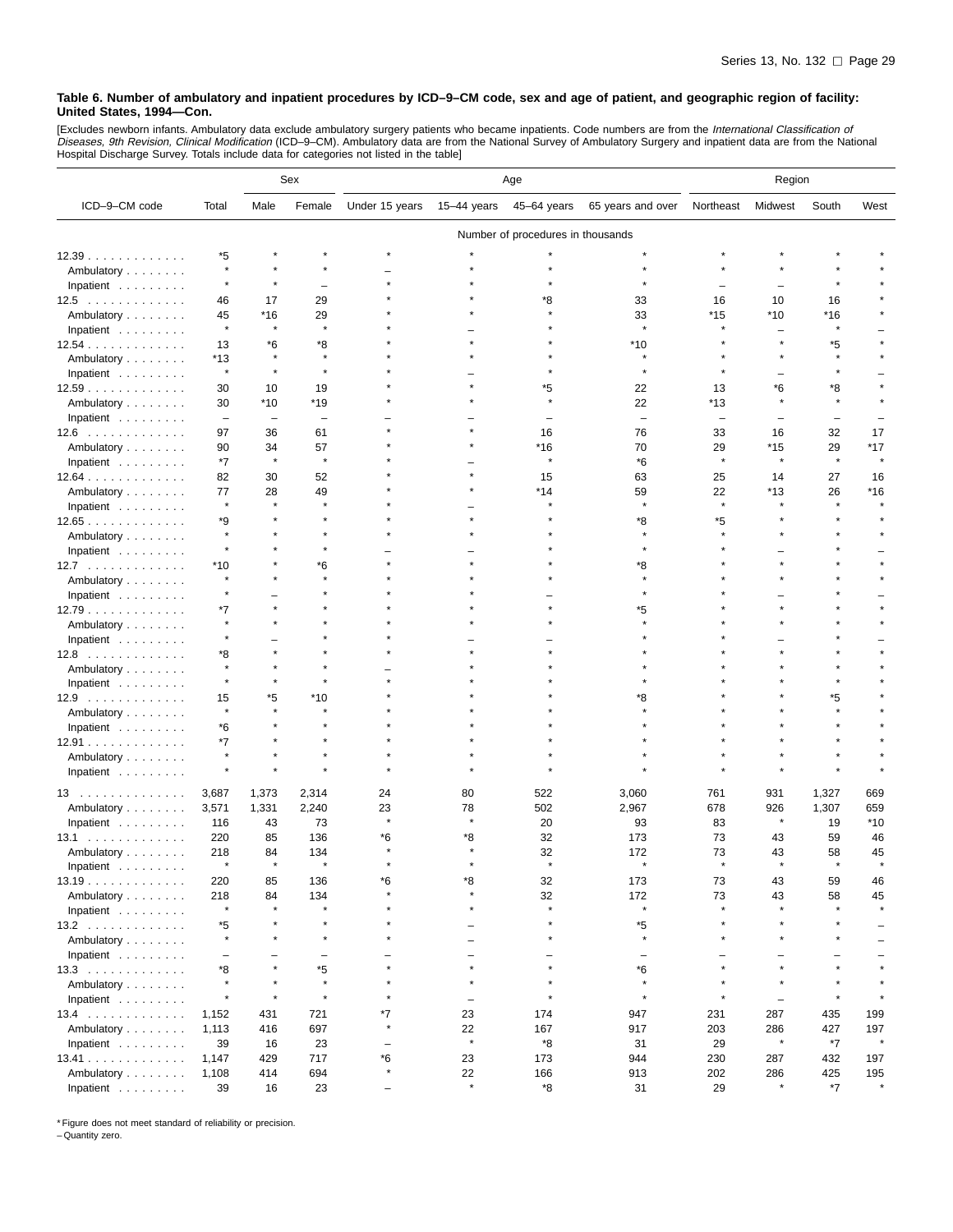[Excludes newborn infants. Ambulatory data exclude ambulatory surgery patients who became inpatients. Code numbers are from the *International Classification of*<br>*Diseases, 9th Revision, Clinical Modification* (ICD–9–CM). Hospital Discharge Survey. Totals include data for categories not listed in the table]

|                                    |                |                          | Sex                      | Age            |                 |                                   | Region                   |           |              |              |              |
|------------------------------------|----------------|--------------------------|--------------------------|----------------|-----------------|-----------------------------------|--------------------------|-----------|--------------|--------------|--------------|
| ICD-9-CM code                      | Total          | Male                     | Female                   | Under 15 years | $15 - 44$ years | 45-64 years                       | 65 years and over        | Northeast | Midwest      | South        | West         |
|                                    |                |                          |                          |                |                 | Number of procedures in thousands |                          |           |              |              |              |
| $13.5$                             | 366            | 141                      | 225                      |                | *6              | 48                                | 311                      | 62        | 103          | 135          | 67           |
| Ambulatory                         | 351            | 136                      | 215                      |                | $\star$         | 46                                | 297                      | 50        | 102          | 133          | 65           |
| Inpatient                          | 16             | *5                       | 11                       |                |                 | $\star$                           | 13                       | 12        | $\star$      | $\pmb{\ast}$ | $\star$      |
| 13.59                              | 366            | 141                      | 225                      |                | *6              | 48                                | 311                      | 62        | 103          | 135          | 67           |
| Ambulatory                         | 351            | 136                      | 215                      |                |                 | 46                                | 297                      | 50        | 102          | 133          | 65           |
| Inpatient                          | 16             | *5                       | 11                       |                |                 | $\star$                           | 13                       | 12        | $\pmb{\ast}$ | $\pmb{\ast}$ | $\pmb{\ast}$ |
| $13.6 \ldots \ldots \ldots \ldots$ | 295            | 98                       | 198                      |                | *8              | 24                                | 262                      | 42        | 68           | 127          | 58           |
| Ambulatory                         | 293            | 97                       | 195                      |                |                 | 24                                | 260                      | 42        | 68           | 126          | 56           |
| Inpatient                          | $\star$        | $\star$                  | $\star$                  |                | $\star$         | $\star$                           | $\pmb{\ast}$             | $\star$   | ۰            | $\pmb{\ast}$ | $\pmb{\ast}$ |
|                                    | 280            | 93                       | 188                      |                | *7              | 22                                | 250                      | 39        | 65           | 121          | 55           |
| 13.64                              | 278            | 93                       | 185                      |                |                 | 22                                | 248                      | 39        | 65           | 121          | 53           |
| Ambulatory                         | $\star$        | $\overline{\phantom{0}}$ | $\star$                  |                |                 | $\star$                           | $\star$                  | $\star$   | L.           | $\star$      |              |
| Inpatient                          |                | $\star$                  |                          |                |                 |                                   | *6                       |           |              |              |              |
| 13.69                              | *8<br>$\star$  | $\star$                  |                          |                |                 |                                   |                          |           |              |              |              |
| Ambulatory                         | $\star$        |                          |                          |                |                 |                                   |                          |           |              | $\star$      |              |
| Inpatient                          |                | $\overline{\phantom{0}}$ |                          |                |                 |                                   |                          |           |              |              |              |
| $13.7 \ldots \ldots \ldots \ldots$ | 1,628          | 609                      | 1,019                    | *8             | 33              | 238                               | 1,348                    | 348       | 422          | 563          | 296          |
| Ambulatory                         | 1,573          | 588                      | 985                      |                | 32              | 229                               | 1,304                    | 307       | 420          | 554          | 292          |
| Inpatient                          | 55             | 20                       | 34                       |                |                 | *9                                | 44                       | 41        |              | *8           |              |
| 13.70                              | *7             | $\star$                  | *5                       |                |                 |                                   | $*7$                     | $\star$   |              | $\star$      |              |
| Ambulatory                         | $\star$        | $\star$                  |                          |                |                 |                                   |                          |           |              |              |              |
| Inpatient                          | $\star$        | $\star$                  | $\star$                  |                |                 |                                   |                          |           | $\star$      | $\star$      |              |
| 13.71                              | 1,601          | 597                      | 1,004                    | *8             | 30              | 235                               | 1,328                    | 340       | 417          | 553          | 290          |
| Ambulatory                         | 1,547          | 577                      | 970                      | $\star$        | 29              | 225                               | 1,284                    | 300       | 416          | 545          | 287          |
| Inpatient                          | 54             | 20                       | 34                       |                |                 | *9                                | 44                       | 41        |              | *8           |              |
| 13.72                              | 20             | $*10$                    | 10                       |                |                 |                                   | 13                       |           |              | *8           |              |
| Ambulatory                         | *19            | $\star$                  | À                        |                |                 |                                   | $*13$                    |           |              | $\star$      |              |
| Inpatient $\ldots$ ,               | $\pmb{\ast}$   |                          |                          |                |                 |                                   |                          |           |              |              |              |
| $13.9$                             | *6             |                          | $\star$                  |                |                 |                                   |                          |           |              |              |              |
| Ambulatory                         |                | $\star$                  | $\star$                  |                |                 |                                   |                          |           |              |              |              |
| Inpatient                          | $\star$        | $\star$                  | $\star$                  |                |                 |                                   |                          |           |              |              |              |
| 14                                 | 306            | 149                      | 156                      | *8             | 43              | 99                                | 155                      | 59        | 53           | 96           | 99           |
| Ambulatory                         | 226            | 112                      | 115                      |                | 29              | 70                                | 124                      | 43        | 37           | 56           | 90           |
| Inpatient                          | 80             | 38                       | 42                       |                | 14              | 29                                | 32                       | 16        | 15           | 40           | *8           |
| $14.2$                             | 68             | 27                       | 41                       |                | *7              | 24                                | 37                       | 16        | 16           | 20           | 16           |
| Ambulatory                         | 62             | 25                       | 37                       |                |                 | 22                                | 35                       | *15       | $*15$        | *16          | $*15$        |
| Inpatient                          | *6             | $\star$                  | Å                        |                |                 |                                   | $\star$                  |           | $\star$      |              |              |
| 14.21                              | 16             | *6                       | 11                       |                |                 |                                   | 13                       |           | *7           |              |              |
| Ambulatory                         | *16            | $\star$                  | *11                      |                |                 |                                   | *13                      |           |              |              |              |
| Inpatient                          | $\star$        | $\star$                  | $\overline{\phantom{m}}$ |                |                 |                                   | $\overline{\phantom{0}}$ |           |              |              |              |
| 14.24                              | 35             | 14                       | 21                       |                |                 | 15                                | 15                       | *9        |              | 12           | *10          |
| Ambulatory                         | 32             | *12                      | *20                      |                |                 | $*13$                             | *14                      | $\star$   |              | $*11$        |              |
| Inpatient                          | $\star$        | $\star$                  | $\star$                  |                |                 |                                   |                          |           |              | $\star$      |              |
| 14.25                              | *9             |                          |                          |                |                 |                                   |                          |           |              |              |              |
| Ambulatory                         |                |                          |                          |                |                 |                                   |                          |           |              |              |              |
| Inpatient                          |                |                          |                          |                |                 |                                   |                          |           |              |              |              |
|                                    |                | *7                       | 10                       |                |                 |                                   |                          |           | *6           |              |              |
| $14.3$                             | 18             |                          |                          |                |                 |                                   |                          |           |              |              |              |
| Ambulatory                         | *13<br>$\star$ |                          |                          |                |                 |                                   |                          |           |              |              |              |
| Inpatient<br>14.34                 | *8             |                          |                          |                |                 |                                   |                          |           |              |              |              |
|                                    |                |                          |                          |                |                 |                                   |                          |           |              |              |              |
| Ambulatory                         | $\star$        | $\star$                  |                          |                |                 |                                   |                          |           |              |              |              |
| Inpatient                          |                |                          |                          |                |                 |                                   |                          |           |              |              |              |
| $14.4$                             | 34             | 22                       | 12<br>$\star$            |                |                 | 13                                | 13                       | *9        |              | 10           | 11           |
| Ambulatory                         | $*15$          | $*10$                    |                          |                |                 |                                   |                          |           |              |              |              |
| Inpatient                          | 19             | 12                       | $*7$                     |                |                 | *8                                | *8                       | *5        |              | *8           |              |
| 14.41                              | *7             | $\star$                  |                          |                |                 |                                   |                          |           |              |              |              |
| Ambulatory                         |                |                          |                          |                |                 |                                   |                          |           |              |              |              |
| Inpatient                          |                |                          |                          |                |                 |                                   |                          |           |              |              |              |

\* Figure does not meet standard of reliability or precision.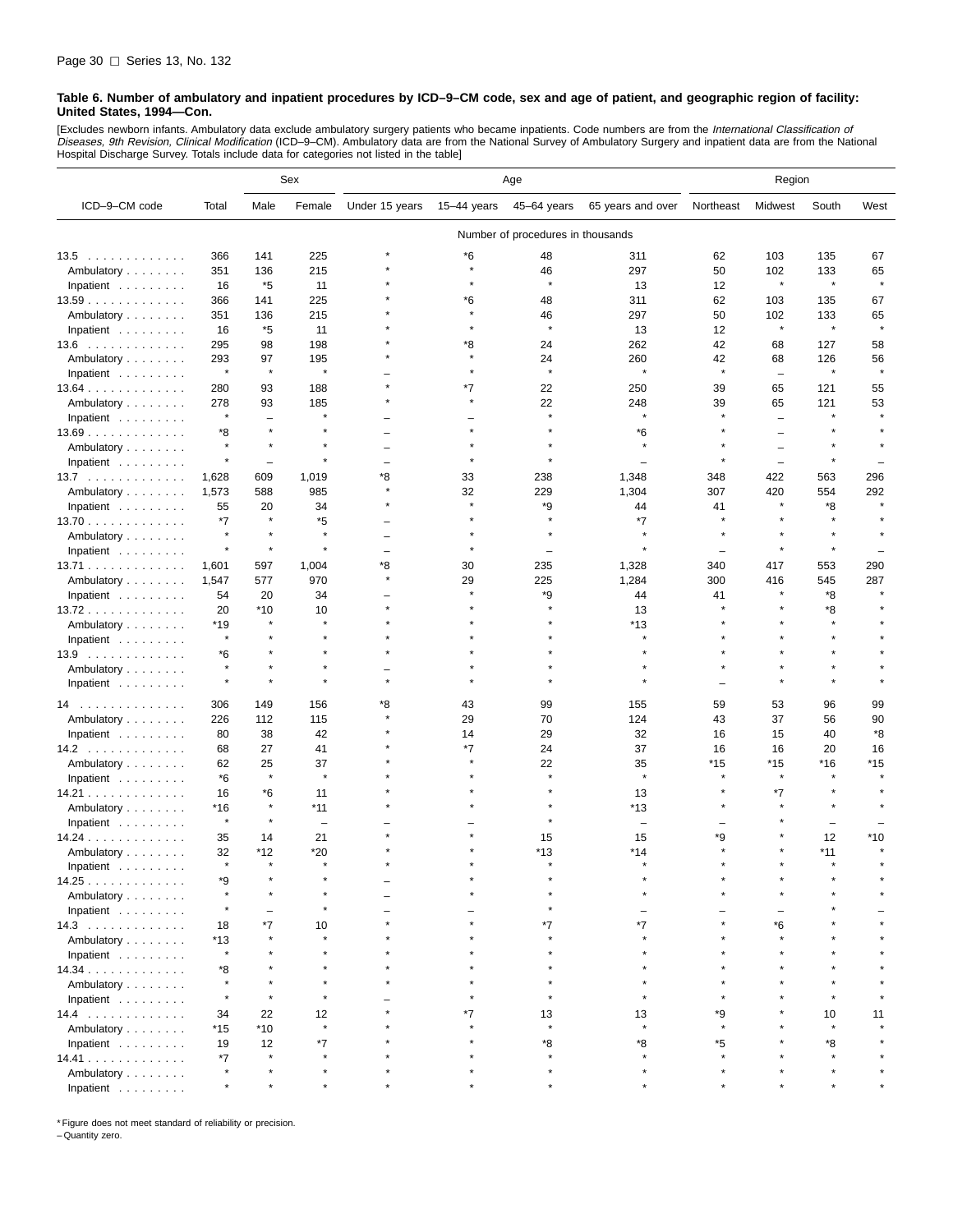[Excludes newborn infants. Ambulatory data exclude ambulatory surgery patients who became inpatients. Code numbers are from the *International Classification of*<br>*Diseases, 9th Revision, Clinical Modification* (ICD–9–CM).

|                                    |                          |                          | Sex                      | Age                      |             |                                   | Region            |                          |                          |                   |         |
|------------------------------------|--------------------------|--------------------------|--------------------------|--------------------------|-------------|-----------------------------------|-------------------|--------------------------|--------------------------|-------------------|---------|
| ICD-9-CM code                      | Total                    | Male                     | Female                   | Under 15 years           | 15-44 years | 45-64 years                       | 65 years and over | Northeast                | Midwest                  | South             | West    |
|                                    |                          |                          |                          |                          |             | Number of procedures in thousands |                   |                          |                          |                   |         |
| 14.49                              | 27                       | 18                       | *10                      |                          | *7          | $*10$                             | 10                | *8                       |                          | *7                | *9      |
| Ambulatory                         | $*13$                    | $\star$                  | ×                        |                          |             | $\star$                           | Å                 |                          |                          | $\star$           |         |
| Inpatient                          | 15                       | *9                       | *6                       |                          |             | *6                                | *6                |                          |                          | *5                |         |
| $14.5$                             | 33                       | 18                       | 16                       |                          |             | 15                                | 13                | *7                       |                          | 12                | *9      |
| Ambulatory                         | 22                       | $*11$                    | $*11$                    |                          |             | *11                               |                   |                          |                          | $\star$           |         |
| Inpatient                          | 11                       | *6                       | *5                       |                          |             |                                   |                   |                          |                          | *6                |         |
| 14.52                              | *7                       |                          | ۸                        |                          |             |                                   |                   |                          |                          |                   |         |
| Ambulatory                         | $\star$                  |                          | $\star$                  |                          |             |                                   |                   |                          |                          |                   |         |
| Inpatient                          | $\star$                  |                          |                          |                          |             |                                   |                   |                          |                          |                   |         |
| 14.54                              | 11                       | *6                       | *5                       |                          |             |                                   |                   |                          |                          |                   |         |
| Ambulatory                         | $\star$                  |                          | $\star$                  |                          |             |                                   |                   |                          |                          |                   |         |
| Inpatient                          | *6                       |                          |                          |                          |             |                                   |                   |                          |                          |                   |         |
| 14.55                              | *7                       |                          |                          |                          |             |                                   |                   |                          |                          |                   |         |
| Ambulatory                         |                          |                          |                          |                          |             |                                   |                   |                          |                          |                   |         |
| Inpatient                          |                          |                          |                          |                          |             |                                   |                   |                          |                          |                   |         |
| 14.59                              | *6                       |                          |                          |                          |             |                                   |                   |                          |                          |                   |         |
| Ambulatory                         | $\star$                  |                          |                          |                          |             |                                   |                   |                          |                          |                   |         |
| Inpatient                          |                          |                          |                          |                          |             |                                   |                   |                          |                          |                   |         |
| $14.7 \ldots \ldots \ldots \ldots$ | 128                      | 63                       | 65                       |                          | 17          | 33                                | 74                | 22                       | 19                       | 39                | 48      |
| Ambulatory                         | 98                       | 51                       | 47                       |                          | *12         | 22                                | 62                | *16                      | *14                      | 24                | 44      |
| Inpatient                          | 30                       | 12                       | 18                       |                          | *5          | 10                                | 12                | *6                       | *6                       | 15                |         |
| 14.71                              | *7                       | $\star$                  | $\star$                  |                          |             |                                   |                   |                          |                          |                   |         |
| Ambulatory                         | $\star$                  |                          |                          |                          |             |                                   |                   |                          |                          |                   |         |
| Inpatient                          |                          |                          |                          |                          |             |                                   |                   |                          |                          |                   |         |
| 14.72                              | 13                       | *7                       | *6                       |                          |             | *5                                |                   |                          |                          |                   | ۴8      |
| Ambulatory                         | $*11$                    |                          |                          |                          |             |                                   |                   |                          |                          |                   |         |
| Inpatient                          | $\star$                  |                          |                          |                          |             |                                   |                   |                          |                          |                   |         |
| 14.73                              | 22                       | *8                       | 15                       |                          |             |                                   | 18                |                          |                          |                   | *6      |
| Ambulatory                         | 21                       | $\star$                  | *13                      |                          |             |                                   | *17               |                          |                          |                   |         |
| Inpatient                          | $\star$                  | $\star$                  | $\star$                  |                          |             |                                   | $\star$           |                          |                          |                   |         |
| 14.74                              | 76                       | 39                       | 37                       |                          | *9          | 20                                | 43                | 14                       | *7                       | 24                | 30      |
| Ambulatory                         | 58                       | 32                       | 26                       |                          |             | *14                               | 36                | *11                      |                          | *16               | 28      |
| Inpatient                          | 17                       | *7                       | 11                       |                          |             | *6                                | $*7$              |                          |                          | *9                |         |
| 14.79                              | *7                       | $\star$                  |                          |                          |             |                                   |                   |                          |                          |                   |         |
| Ambulatory                         | $\star$                  |                          |                          |                          |             |                                   |                   |                          |                          |                   |         |
| Inpatient $\ldots$ ,               | *5                       | $\star$                  | ٠                        |                          |             |                                   |                   |                          |                          |                   |         |
| 14.9                               | 22                       | 11                       | 11                       |                          |             | *7                                | *10               |                          |                          | *9                | *9      |
| Ambulatory                         | $*15$                    | $\star$                  | ۸                        |                          |             |                                   |                   |                          |                          | $\star$           |         |
| Inpatient                          | *7                       | $\star$                  | $\star$                  |                          |             |                                   |                   |                          |                          | *5                |         |
| .<br>15                            | 67                       | 36                       | 31                       | 45                       | 10          |                                   | *8                | 15                       | 17                       | 22                | 13      |
| Ambulatory                         | 65                       | 35                       | 31                       | 45                       |             |                                   |                   | *15                      | $*17$                    | 21                | *13     |
| Inpatient                          |                          |                          |                          |                          |             |                                   |                   |                          |                          |                   |         |
| 15.1                               | 34                       | 19                       | 15                       | 26                       | *5          |                                   |                   | *8                       | *7                       | 11                | *8      |
| Ambulatory                         | 34                       | *19                      | $*15$                    | 26                       | $\star$     |                                   |                   | $\star$                  |                          | $*11$             |         |
| Inpatient                          | $\star$                  | $\pmb{\ast}$             | $\star$                  | $\pmb{\ast}$             |             |                                   |                   | $\star$                  | $\star$                  | $\qquad \qquad -$ |         |
| 15.11                              | 29                       | 15                       | 13                       | 21                       |             |                                   |                   | *6                       | *6                       | $*10$             | *7      |
| Ambulatory                         | 28                       | $*15$                    | $*13$                    | 21                       |             |                                   |                   |                          |                          | $\star$           |         |
| Inpatient                          | $\star$                  |                          |                          |                          |             |                                   |                   |                          |                          |                   |         |
| 15.13                              | *5                       |                          | $\star$                  | $\star$                  |             |                                   |                   |                          |                          | $\star$           |         |
| Ambulatory                         | $\star$                  |                          | $\star$                  | $\star$                  |             |                                   |                   |                          |                          |                   |         |
| Inpatient                          | $\overline{\phantom{m}}$ | $\overline{\phantom{0}}$ | $\overline{\phantom{m}}$ | $\overline{\phantom{m}}$ |             |                                   |                   |                          |                          |                   |         |
| $15.3$                             | 17                       | *8                       | $*10$                    | 13                       |             |                                   | $\star$           | *6                       |                          | *6                |         |
| Ambulatory                         | $*17$                    | $\star$                  | $\star$                  | $*13$                    |             |                                   | $\star$           | $\star$                  |                          | $\star$           |         |
| Inpatient                          | $\star$                  | $\star$                  | $\overline{\phantom{0}}$ | $\star$                  |             |                                   |                   | $\overline{\phantom{0}}$ | $\overline{\phantom{0}}$ | $\star$           |         |
| 16                                 | 78                       | 45                       | 33                       | 14                       | 17          | 16                                | 31                | 13                       | 20                       | 18                | 27      |
| Ambulatory                         | 64                       | 37                       | 28                       | *12                      | *12         | $*14$                             | 27                | $\star$                  | $*18$                    | $*14$             | 23      |
| Inpatient                          | 13                       | *8                       | $^\star 5$               | $\star$                  | $\star$     | $\star$                           | $\star$           |                          | $\star$                  |                   | $\star$ |
|                                    |                          |                          |                          |                          |             |                                   |                   |                          |                          |                   |         |

\* Figure does not meet standard of reliability or precision.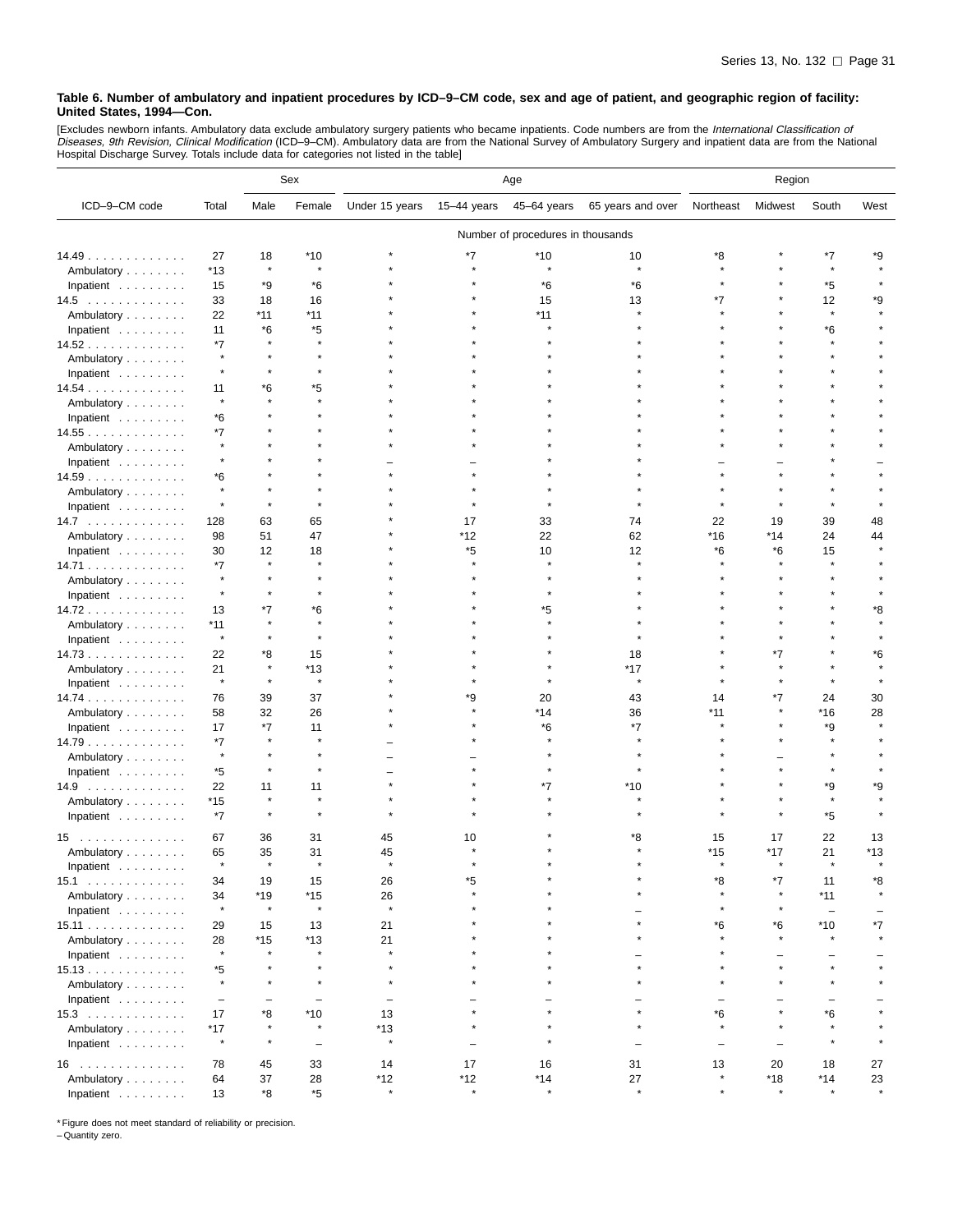[Excludes newborn infants. Ambulatory data exclude ambulatory surgery patients who became inpatients. Code numbers are from the *International Classification of*<br>*Diseases, 9th Revision, Clinical Modification* (ICD–9–CM). Hospital Discharge Survey. Totals include data for categories not listed in the table]

|                                    |               |                | Sex                 | Age            |                     |                                   | Region            |                |                |                     |      |
|------------------------------------|---------------|----------------|---------------------|----------------|---------------------|-----------------------------------|-------------------|----------------|----------------|---------------------|------|
| ICD-9-CM code                      | Total         | Male           | Female              | Under 15 years | 15-44 years         | 45-64 years                       | 65 years and over | Northeast      | Midwest        | South               | West |
|                                    |               |                |                     |                |                     | Number of procedures in thousands |                   |                |                |                     |      |
| $16.0 \ldots \ldots \ldots \ldots$ | *8            | *6             |                     |                |                     |                                   |                   |                |                |                     |      |
| Ambulatory                         | $\star$       | $\star$        |                     |                |                     |                                   |                   |                |                |                     |      |
| Inpatient $\ldots \ldots \ldots$   | *6            |                |                     |                |                     |                                   |                   |                |                |                     |      |
| 16.09                              | *7            | *6             |                     |                |                     |                                   |                   |                |                |                     |      |
| Ambulatory                         | $\star$       |                |                     |                |                     |                                   |                   |                |                |                     |      |
| Inpatient                          | *5            |                |                     |                |                     |                                   |                   |                |                |                     |      |
| $16.2$                             | *6            |                |                     |                |                     |                                   |                   |                |                |                     |      |
| Ambulatory                         |               |                |                     |                |                     |                                   |                   |                |                |                     |      |
| Inpatient                          |               |                |                     |                |                     |                                   |                   |                |                |                     |      |
| $16.6$                             | *9            |                |                     |                |                     |                                   |                   |                |                |                     |      |
| Ambulatory                         | $\star$       |                |                     |                |                     |                                   |                   |                |                |                     |      |
| Inpatient                          | $\star$       |                |                     |                |                     |                                   |                   |                |                |                     |      |
| $16.8$                             | 15            | *6             | *9                  |                |                     |                                   | ٠9                |                |                |                     |      |
| Ambulatory                         | *14           |                |                     |                |                     |                                   |                   |                |                |                     |      |
| Inpatient $\ldots \ldots \ldots$   | $\pmb{\ast}$  |                |                     |                |                     |                                   |                   |                |                |                     |      |
| 16.89                              | 14            | *6             | *8                  |                |                     |                                   | *8                |                |                |                     |      |
| Ambulatory                         | *14           | $\star$        |                     |                |                     |                                   |                   |                |                |                     |      |
| Inpatient                          | $\star$       | $\star$        |                     |                |                     |                                   |                   |                |                |                     |      |
| $16.9$                             | 29            | 19             | *10                 | *6             | *7                  | ۴6                                | *10               |                | *8             | *8                  | *10  |
| Ambulatory                         | 26            | *18<br>$\star$ |                     |                |                     |                                   |                   |                |                |                     |      |
| Inpatient                          | $\star$       |                |                     |                |                     |                                   |                   |                |                |                     |      |
| 16.91                              | *5<br>$\star$ |                |                     |                |                     |                                   |                   |                |                |                     |      |
| Ambulatory                         |               | 大              |                     |                |                     |                                   |                   |                |                |                     |      |
| Inpatient                          |               |                |                     |                |                     |                                   |                   |                |                |                     |      |
| 16.92                              | *7            | *5             |                     |                |                     |                                   |                   |                |                |                     |      |
| Ambulatory                         |               |                |                     |                |                     |                                   |                   |                |                |                     |      |
| Inpatient                          | *9            | *6             |                     |                |                     |                                   |                   |                |                |                     |      |
| 16.93<br>Ambulatory                |               |                |                     |                |                     |                                   |                   |                |                |                     |      |
| Inpatient                          |               |                |                     |                |                     |                                   |                   |                |                |                     |      |
| $16.99$                            | *7            |                |                     |                |                     |                                   |                   |                |                |                     |      |
| Ambulatory                         |               |                |                     |                |                     |                                   |                   |                |                |                     |      |
| Inpatient                          |               | $\star$        |                     |                |                     |                                   |                   |                |                |                     |      |
|                                    |               |                |                     |                |                     |                                   |                   |                |                |                     |      |
| $18 - 20$                          | 944           | 542            | 402                 | 720            | 106                 | 48                                | 70                | 185            | 261            | 342                 | 156  |
| Ambulatory                         | 864           | 498            | 366                 | 676            | 91                  | 38                                | 59                | 154            | 249            | 322                 | 139  |
| Inpatient                          | 80            | 44             | 37                  | 44             | 15                  | *10                               | 11                | 31             | 11             | 20                  | 18   |
| 18                                 | 120           | 73             | 47                  | 26             | 36                  | 15                                | 43                | 32             | 25             | 38                  | 25   |
| Ambulatory                         | 98            | 59             | 40                  | *18            | 30                  | *13                               | 37                | 25             | 21             | 35                  | *18  |
| Inpatient                          | 22            | 14             | *7                  | *8             | *7                  |                                   | *6                | $*7$           |                | $\star$             | *7   |
| 18.1                               | 10            | *6             |                     |                |                     |                                   |                   |                |                |                     |      |
| Ambulatory                         | $\star$       | $\star$        |                     |                |                     |                                   |                   |                |                |                     |      |
| Inpatient $\ldots \ldots \ldots$   |               |                |                     |                |                     |                                   |                   |                |                |                     |      |
| 18.11                              | *7            |                |                     |                |                     |                                   |                   |                |                |                     |      |
| Ambulatory                         | $\star$       | $\star$        |                     |                |                     |                                   |                   |                |                |                     |      |
| Inpatient                          |               |                |                     |                |                     |                                   |                   |                |                |                     |      |
| 18.2                               | 52            | 33             | 19                  | *6             | 15                  | *7                                | 24                | 12             | 13             | 19                  | *8   |
| Ambulatory                         | 49<br>$\star$ | 32<br>$\star$  | *18<br>$\pmb{\ast}$ |                | *14<br>$\pmb{\ast}$ |                                   | 23<br>$\star$     | *11<br>$\star$ | *12<br>$\star$ | *18<br>$\pmb{\ast}$ |      |
| Inpatient                          |               |                |                     | *6             |                     | *6                                | 24                |                | 12             |                     | *8   |
| 18.29<br>Ambulatory                | 49<br>46      | 31<br>30       | 18<br>$*16$         |                | 13<br>*12           |                                   | 23                | 11<br>$*11$    | *11            | 18<br>*17           |      |
| Inpatient                          | $\star$       | $\star$        | $\star$             |                | $\star$             |                                   |                   | $\star$        |                | $\star$             |      |
| $18.3$                             | *6            |                |                     |                |                     |                                   |                   |                |                |                     |      |
| Ambulatory                         |               |                |                     |                |                     |                                   |                   |                |                |                     |      |
| Inpatient                          | $\star$       |                |                     |                |                     |                                   |                   |                |                |                     |      |
| $18.4$                             | $*10$         | *5             |                     |                |                     |                                   |                   |                |                |                     |      |
| Ambulatory                         | $\star$       |                |                     |                |                     |                                   |                   |                |                |                     |      |
| Inpatient                          | *7            |                |                     |                |                     |                                   |                   |                |                |                     |      |

\* Figure does not meet standard of reliability or precision.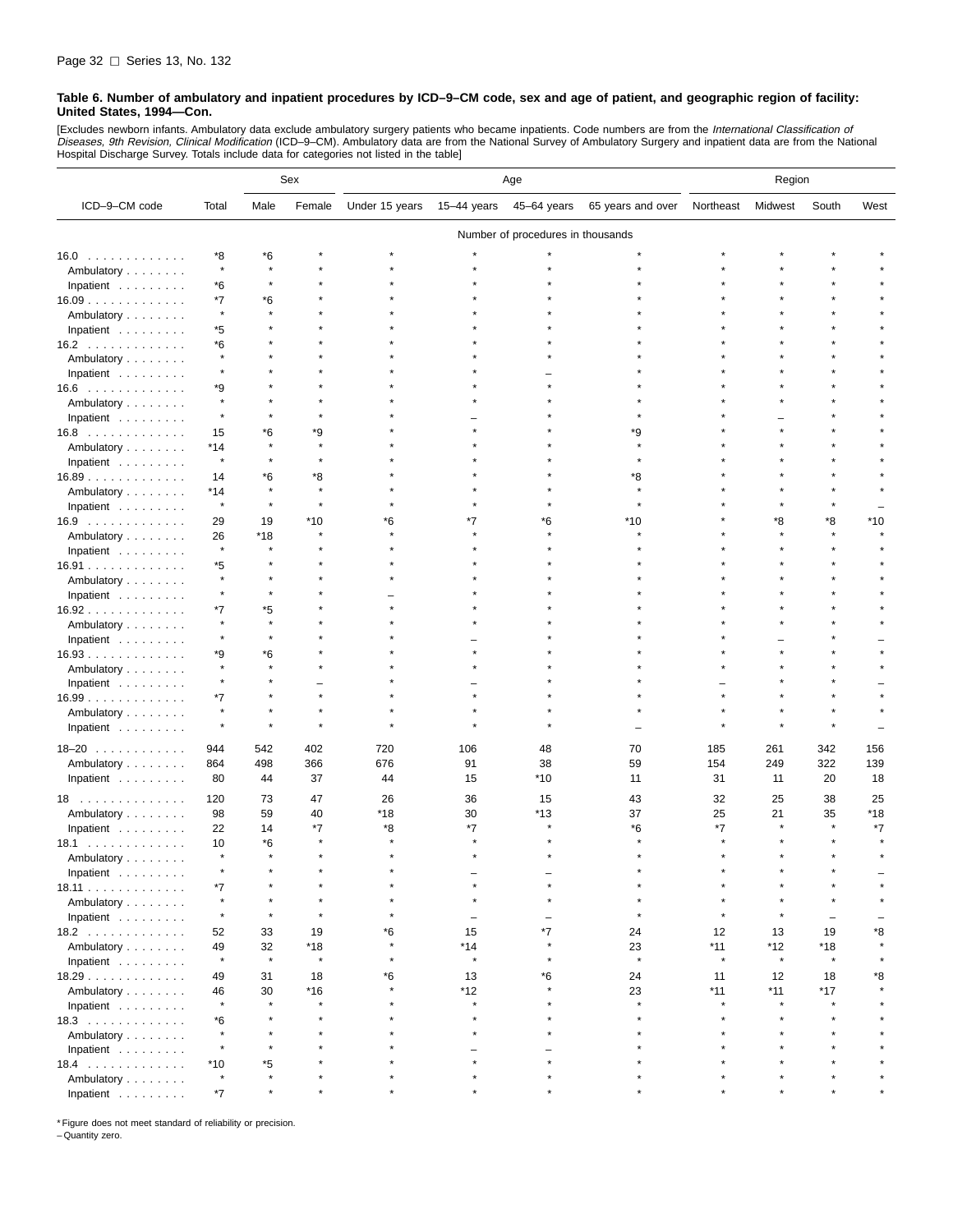[Excludes newborn infants. Ambulatory data exclude ambulatory surgery patients who became inpatients. Code numbers are from the *International Classification of*<br>*Diseases, 9th Revision, Clinical Modification* (ICD–9–CM).

|                                  |         |              | Sex          | Age            |             |                                   | Region            |           |         |         |       |
|----------------------------------|---------|--------------|--------------|----------------|-------------|-----------------------------------|-------------------|-----------|---------|---------|-------|
| ICD-9-CM code                    | Total   | Male         | Female       | Under 15 years | 15-44 years | 45-64 years                       | 65 years and over | Northeast | Midwest | South   | West  |
|                                  |         |              |              |                |             | Number of procedures in thousands |                   |           |         |         |       |
| $18.6$                           | 11      | *6           |              |                | *5          |                                   |                   |           |         |         |       |
| Ambulatory                       | $\star$ | $\pmb{\ast}$ |              |                | $\star$     |                                   |                   |           |         |         |       |
| Inpatient                        | $\star$ |              |              |                |             |                                   |                   |           |         |         |       |
| 18.7                             | 26      | 15           | 10           | *9             | *7          |                                   | *8                | *5        |         | *9      | *8    |
| Ambulatory                       | *18     | $\pmb{\ast}$ | $\star$      | $\star$        |             |                                   |                   |           |         | $\star$ |       |
| Inpatient                        | *8      | *6           |              | *6             |             |                                   |                   |           |         |         |       |
| 18.71                            | *8      | $*5$         |              | *5             |             |                                   |                   |           |         |         |       |
| Ambulatory                       | $\star$ | $\star$      |              |                |             |                                   |                   |           |         |         |       |
| Inpatient                        | $\star$ | ۸            |              |                |             |                                   |                   |           |         |         |       |
| 18.79                            | 17      | *9           | *7           |                | *6          |                                   | *6                |           |         | *6      |       |
| Ambulatory                       | *13     | $\star$      | $\star$      |                |             |                                   |                   |           |         | $\star$ |       |
| Inpatient                        | $\star$ | $\star$      |              |                |             |                                   |                   |           |         |         |       |
|                                  |         |              |              |                |             |                                   |                   |           |         |         |       |
| 19                               | 89      | 46           | 44           | 31             | 31          | 14                                | 13                | 16        | 26      | 28      | 20    |
| Ambulatory                       | 80      | 41           | 39           | 29             | 28          | *11                               | *11               | *11       | 25      | 26      | *18   |
| Inpatient                        | *10     | $\star$      | $\pmb{\ast}$ |                | $\star$     |                                   |                   | *6        |         | $\star$ |       |
| 19.1                             | 12      | *6           | *6           |                | $*7$        |                                   |                   |           |         |         |       |
| Ambulatory                       | $\star$ |              |              |                |             |                                   |                   |           |         |         |       |
| Inpatient                        | $\star$ |              |              |                |             |                                   |                   |           |         |         |       |
| 19.19                            | *8      |              |              |                |             |                                   |                   |           |         |         |       |
| Ambulatory                       | $\star$ |              |              |                |             |                                   |                   |           |         |         |       |
| Inpatient                        | $\star$ |              |              |                |             |                                   |                   |           |         |         |       |
| $19.3$                           | *7      |              |              |                |             |                                   |                   |           |         |         |       |
| Ambulatory                       |         |              |              |                |             |                                   |                   |           |         |         |       |
| Inpatient                        |         |              |              |                |             |                                   |                   |           |         |         |       |
| $19.4$                           | 57      | 30           | 28           | 27             | 18          | *6                                | *6                | *10       | 17      | 18      | 11    |
| Ambulatory                       | 53      | 28           | 26           | 25             | *17         |                                   |                   |           | $*17$   | *18     | $*11$ |
| Inpatient                        | $\star$ | $\star$      | $\star$      | $\star$        |             |                                   |                   |           | $\star$ | $\star$ |       |
| $19.5$                           | *8      |              |              |                |             |                                   |                   |           |         |         |       |
| Ambulatory                       |         |              |              |                |             |                                   |                   |           |         |         |       |
| Inpatient                        | $\star$ | $\star$      |              |                |             |                                   |                   |           |         |         |       |
| 20                               | 734     | 423          | 312          | 662            | 39          | 19                                | 14                | 137       | 210     | 277     | 111   |
| Ambulatory                       | 686     | 398          | 287          | 628            | 33          | *13                               | *11               | 118       | 204     | 261     | 103   |
| Inpatient                        | 49      | 24           | 24           | 34             | *6          | *6                                |                   | 19        | *6      | 16      | *9    |
| 20.0                             | 639     | 372          | 267          | 603            | 21          | *9                                | *7                | 122       | 181     | 247     | 90    |
| Ambulatory                       | 604     | 354          | 250          | 574            | *19         |                                   |                   | 109       | 177     | 234     | 84    |
| Inpatient                        | 35      | 18           | 17           | 29             | $\star$     |                                   |                   | 13        | $\star$ | 13      | *6    |
| 20.01                            | 609     | 354          | 255          | 580            | 16          | *8                                | *5                | 118       | 172     | 238     | 81    |
| Ambulatory                       | 575     | 337          | 238          | 552            | *14         |                                   |                   | 106       | 168     | 225     | 76    |
| Inpatient                        | 33      | 17           | 16           | 27             |             |                                   |                   | 12        | $\star$ | 13      |       |
| 20.09                            | 31      | 18           | 13           | 23             |             |                                   |                   |           | *9      | *9      | *9    |
| Ambulatory                       | 29      | $*17$        | $*11$        | 21             |             |                                   |                   | $\star$   |         | $\star$ |       |
| Inpatient                        |         |              |              |                |             |                                   |                   |           |         |         |       |
| 20.1                             | 46      | 28           | 19           | 43             |             |                                   |                   | *6        | 16      | 14      | *9    |
| Ambulatory                       | 44      | 26           | $*18$        | 41             |             |                                   |                   |           | $*16$   | $*14$   |       |
| Inpatient                        |         |              |              |                |             |                                   |                   |           |         |         |       |
| 20.2                             | *7      |              |              |                |             |                                   |                   |           |         |         |       |
| Ambulatory                       |         |              |              |                |             |                                   |                   |           |         |         |       |
| Inpatient                        |         |              |              |                |             |                                   |                   |           |         |         |       |
| 20.23                            | *6      |              |              |                |             |                                   |                   |           |         |         |       |
| Ambulatory                       |         |              |              |                |             |                                   |                   |           |         |         |       |
| Inpatient                        | $\star$ |              |              |                |             |                                   |                   |           |         |         |       |
| 20.4                             | 23      | 12           | 11           | *5             | ٠9          |                                   |                   |           | *6      | *6      | *6    |
| Ambulatory                       | $*17$   | $\star$      |              |                |             |                                   |                   |           |         |         |       |
| Inpatient $\ldots \ldots \ldots$ | *6      |              |              |                |             |                                   |                   |           |         |         |       |
| 20.42                            | *10     | *6           |              |                |             |                                   |                   |           |         |         |       |
| Ambulatory                       |         |              |              |                |             |                                   |                   |           |         |         |       |
| Inpatient                        |         |              |              |                |             |                                   |                   |           |         |         |       |
|                                  |         |              |              |                |             |                                   |                   |           |         |         |       |

\* Figure does not meet standard of reliability or precision.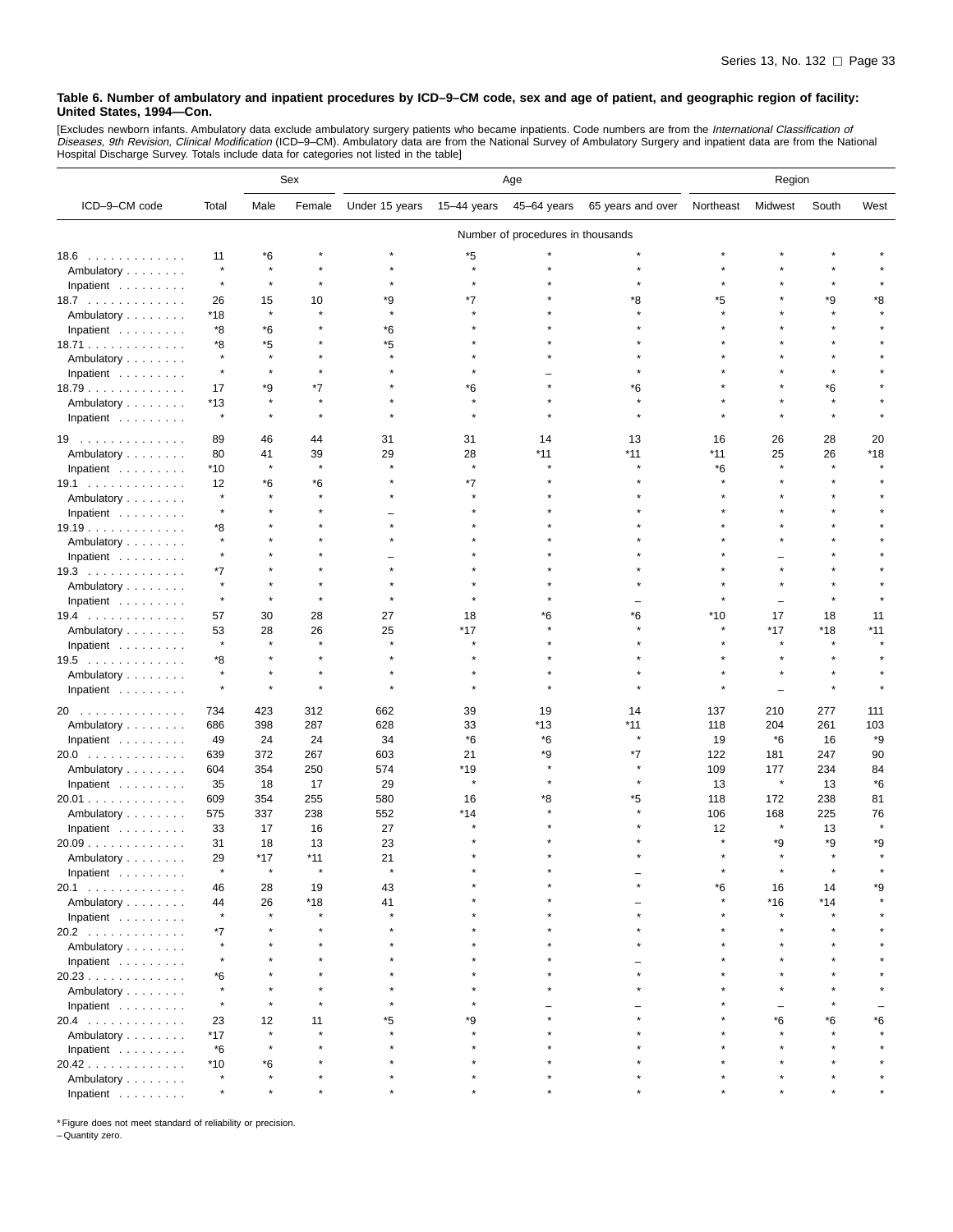[Excludes newborn infants. Ambulatory data exclude ambulatory surgery patients who became inpatients. Code numbers are from the *International Classification of*<br>*Diseases, 9th Revision, Clinical Modification* (ICD–9–CM). Hospital Discharge Survey. Totals include data for categories not listed in the table]

|                                           |                          |                          | Sex            | Age            |                |                                   | Region            |                |               |               |         |
|-------------------------------------------|--------------------------|--------------------------|----------------|----------------|----------------|-----------------------------------|-------------------|----------------|---------------|---------------|---------|
| ICD-9-CM code                             | Total                    | Male                     | Female         | Under 15 years | $15-44$ years  | 45-64 years                       | 65 years and over | Northeast      | Midwest       | South         | West    |
|                                           |                          |                          |                |                |                | Number of procedures in thousands |                   |                |               |               |         |
| 20.49                                     | 12                       | *6                       | *6             |                | *5             |                                   |                   |                |               |               |         |
| Ambulatory                                | $\star$                  | $\star$                  | $\star$        |                | $\star$        |                                   |                   |                |               |               |         |
| Inpatient                                 |                          | $\star$                  |                |                |                |                                   |                   |                |               |               |         |
|                                           |                          |                          |                |                |                |                                   |                   |                |               |               |         |
| $21 - 29$                                 | 2,365                    | 1,232                    | 1,133          | 776            | 930            | 420                               | 239               | 570            | 576           | 772           | 447     |
| Ambulatory                                | 1,971                    | 1,020                    | 950            | 695            | 769            | 337                               | 170               | 414            | 512           | 661           | 384     |
| Inpatient                                 | 394                      | 212                      | 182            | 81             | 160            | 84                                | 69                | 156            | 64            | 111           | 63      |
| 21                                        | 762                      | 393                      | 369            | 62             | 434            | 156                               | 110               | 216            | 188           | 221           | 138     |
| Ambulatory                                | 657                      | 344                      | 313            | 56             | 383            | 135                               | 84                | 170            | 170           | 191           | 125     |
| Inpatient                                 | 105                      | 49                       | 56             | *7             | 51             | 21                                | 27                | 46             | 18            | 29            | 12      |
| 21.0                                      | 45                       | 23                       | 23             | *8             | *9             | *8                                | 20                | 11             | 12            | 14            | *8      |
| Ambulatory                                | *12                      | $\star$                  | $\star$        |                |                |                                   | $\star$           | $\lambda$      | $\star$       |               |         |
| Inpatient                                 | 33                       | 15                       | 18             |                | *6             | *8                                | 19                | *10            | *8            | *10           | *6      |
| 21.01                                     | 11                       | *7                       | $\star$        |                |                |                                   |                   | $\star$        |               |               |         |
| Ambulatory                                | $\star$                  | $\star$                  |                |                |                |                                   |                   |                |               |               |         |
| Inpatient                                 | 10                       | *6                       |                |                |                |                                   |                   |                |               |               |         |
| 21.02                                     | 12                       | *5                       | *7             |                |                |                                   | *7                |                |               |               |         |
| Ambulatory                                | $\overline{\phantom{m}}$ | $\overline{\phantom{0}}$ |                |                |                |                                   |                   |                |               |               |         |
| Inpatient                                 | 12                       | *5                       | *7             | $\star$        |                |                                   | *7                |                |               | $\star$       |         |
| 21.03                                     | 16                       | *9                       | *8             | *7             |                |                                   |                   |                |               | *5            |         |
| Ambulatory                                | $*11$                    | $\star$                  | $\star$        |                |                |                                   |                   |                |               | $\star$       |         |
| Inpatient                                 | *5                       | $\pmb{\ast}$             | $\star$        |                |                |                                   |                   |                |               | $\star$       |         |
| 21.2                                      | 25                       | 11                       | 14             |                | ٠9             |                                   | *8                | *7             | *7            | *8            |         |
| Ambulatory                                | 21                       | $\pmb{\ast}$             | *12            |                |                |                                   |                   |                |               |               |         |
| Inpatient                                 | $\star$                  | $\star$                  | $\star$        |                |                |                                   |                   |                |               |               |         |
| 21.21                                     | 16                       | *7                       | $*10$          |                | *7             |                                   |                   | *6             |               |               |         |
| Ambulatory                                | *14                      |                          |                |                |                |                                   |                   |                |               |               |         |
| Inpatient                                 | $\star$                  |                          |                |                |                |                                   |                   |                |               |               |         |
| 21.22                                     | *8                       |                          |                |                |                |                                   |                   |                |               |               |         |
| Ambulatory                                |                          |                          |                |                |                |                                   |                   |                |               |               |         |
| Inpatient                                 | $\star$                  |                          | $\star$        |                |                |                                   |                   |                |               |               |         |
| 21.3                                      | 89                       | 42                       | 48             |                | 29             | 27                                | 29                | 32             | 21            | 25            | 11      |
| Ambulatory                                | 82                       | 39<br>$\star$            | 43<br>$\star$  |                | 26             | 25<br>$\star$                     | 27                | 27             | $*20$         | 24<br>$\star$ | $*11$   |
| Inpatient                                 | *7                       |                          |                |                |                |                                   |                   | *5             |               |               |         |
| 21.30                                     | 12                       | *5<br>$\pmb{\ast}$       | *6             |                |                |                                   |                   |                |               |               |         |
| Ambulatory                                | *12<br>$\star$           |                          | $\star$        |                |                |                                   |                   |                |               |               |         |
| Inpatient                                 |                          | $\overline{\phantom{0}}$ |                |                |                |                                   |                   |                |               |               |         |
| 21.31                                     | 42                       | 20                       | 22             |                | 18             | 14                                | *8                | 18             | 11            | *9<br>$\star$ |         |
| Ambulatory                                | 38<br>$\star$            | *18<br>$\pmb{\ast}$      | *20<br>$\star$ |                | *16<br>$\star$ | *12<br>$\star$                    |                   | *16<br>$\star$ |               | $\star$       |         |
| Inpatient                                 |                          |                          |                |                | *7             |                                   |                   |                |               |               |         |
| 21.32                                     | 35<br>33                 | 16<br>$*15$              | 19<br>*17      |                |                | *10                               | 18<br>*17         | 11<br>×        | *7<br>$\star$ | 12<br>*12     | *6      |
| Ambulatory                                |                          |                          |                |                |                |                                   |                   |                |               |               |         |
| Inpatient<br>21.5                         | 79                       | 42                       | 37             |                | 51             | 19                                | *7                | 34             | 17            | 15            | 12      |
|                                           | 72                       | 38                       | 34             |                | 47             | *18                               |                   | 29             | $*17$         | *15           | *11     |
| Ambulatory                                | $*7$                     | $\pmb{\ast}$             | $\star$        |                | $\star$        | $\star$                           |                   | *5             | $\star$       | $\star$       | $\star$ |
| Inpatient<br>21.6                         | 171                      | 89                       | 82             | 14             | 107            | 39                                | 10                | 41             | 42            | 55            | 32      |
| Ambulatory                                | 158                      | 82                       | 76             | $*14$          | 99             | 36                                |                   | 37             | 41            | 49            | 31      |
| Inpatient $\ldots \ldots \ldots$          | 12                       | *6                       | *6             |                | *8             | $\star$                           |                   | $\star$        | $\star$       | *6            |         |
|                                           | 13                       | *6                       | *7             | $\star$        | $*10$          | $\star$                           |                   | $*7$           |               |               |         |
| 21.61<br>Ambulatory                       | $*13$                    |                          | $\star$        |                | $\pmb{\ast}$   |                                   |                   | $\star$        |               |               |         |
|                                           | $\star$                  | $\star$                  | $\star$        | $\star$        | $\star$        | $\star$                           |                   | $\star$        |               | $\star$       |         |
| Inpatient $\ldots \ldots \ldots$<br>21.62 | 36                       | 18                       | 18             | *5             | 19             | *9                                |                   | *7             | 14            | 11            | *5      |
| Ambulatory                                | 35                       | $*17$                    | $*18$          | $\star$        | $*18$          | $\star$                           |                   | $\star$        | $*14$         | $\star$       |         |
| Inpatient                                 | $\star$                  | $\star$                  | $\star$        |                | $\star$        | $\star$                           |                   | $\star$        | $\star$       | $\star$       |         |
| 21.69                                     | 121                      | 64                       | 57             | *6             | 78             | 29                                | $*7$              | 27             | 27            | 40            | 27      |
| Ambulatory                                | 110                      | 59                       | 51             |                | 71             | 27                                |                   | 23             | 26            | 36            | 26      |
| Inpatient                                 | 11                       | *5                       | *5             |                | $*7$           | $\star$                           |                   |                |               |               |         |
|                                           |                          |                          |                |                |                |                                   |                   |                |               |               |         |

\* Figure does not meet standard of reliability or precision.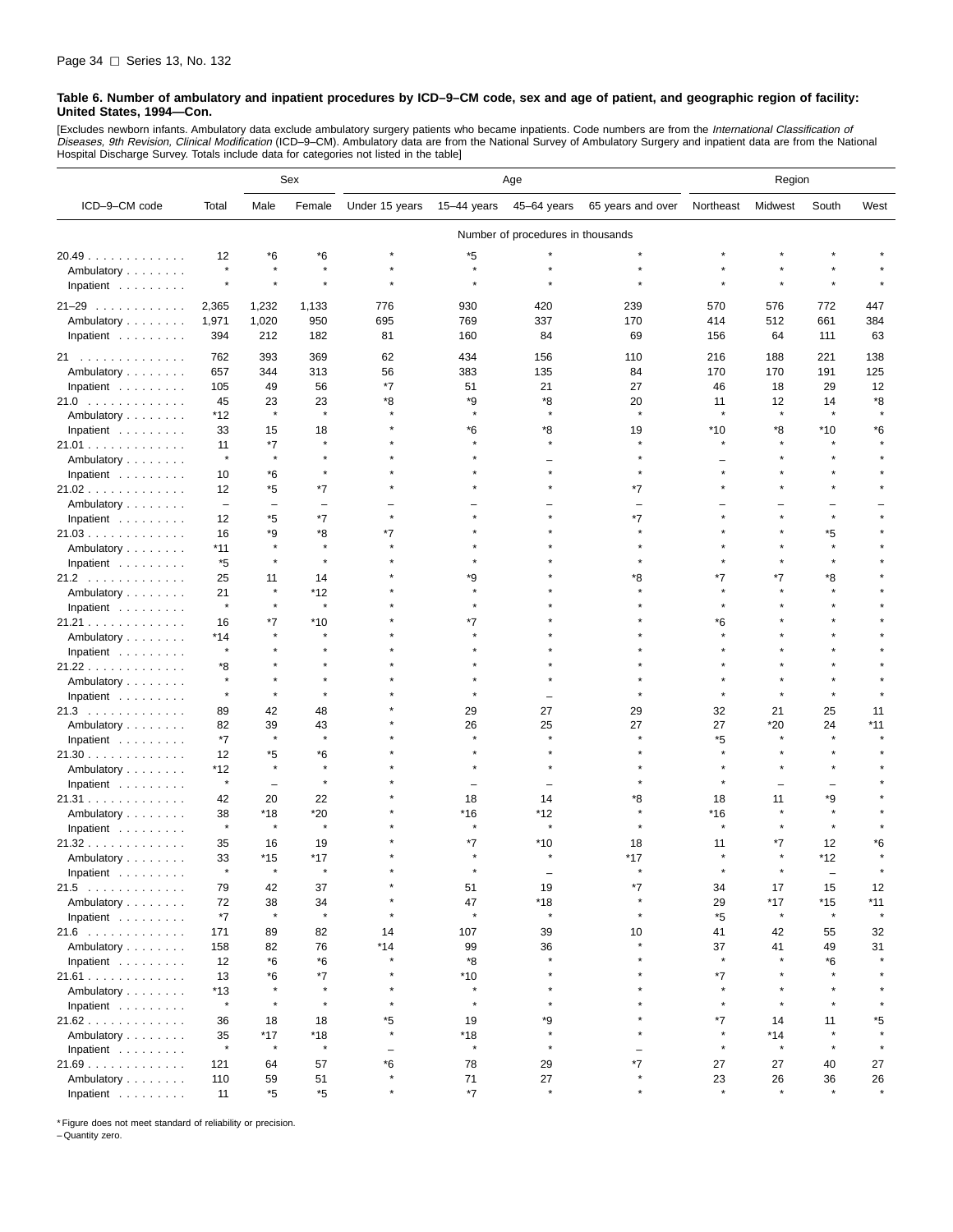[Excludes newborn infants. Ambulatory data exclude ambulatory surgery patients who became inpatients. Code numbers are from the *International Classification of*<br>*Diseases, 9th Revision, Clinical Modification* (ICD–9–CM).

|               |                |                | Sex            | Age            |               |                                   |                   | Region       |         |               |         |
|---------------|----------------|----------------|----------------|----------------|---------------|-----------------------------------|-------------------|--------------|---------|---------------|---------|
| ICD-9-CM code | Total          | Male           | Female         | Under 15 years | $15-44$ years | 45-64 years                       | 65 years and over | Northeast    | Midwest | South         | West    |
|               |                |                |                |                |               | Number of procedures in thousands |                   |              |         |               |         |
| 21.7          | 66             | 38             | 28             | 17             | 42            |                                   |                   | 20           | 18      | 19            | *9      |
| Ambulatory    | 59             | 35             | 24             | *16            | 37            |                                   |                   | $*16$        | $*17$   | $*17$         |         |
| Inpatient     | *7             | $\star$        | $\pmb{\ast}$   | $\pmb{\ast}$   | *5            |                                   |                   | $\pmb{\ast}$ | $\star$ | $\pmb{\ast}$  |         |
| 21.71         | 49             | 29             | 20             | 14             | 28            |                                   |                   | 14           | 15      | 15            | *5      |
| Ambulatory    | 44             | 27             | *17            | *13            | 25            |                                   |                   | $*11$        | $*14$   | $*14$         |         |
| Inpatient     | $\star$        | $\star$        | $\pmb{\ast}$   |                | $\lambda$     |                                   |                   |              |         |               |         |
| 21.72         | 18             | *9             | *9             |                | 14            |                                   |                   | *6           |         |               |         |
| Ambulatory    | *15            | $\star$        | $\star$        |                | *13           |                                   |                   |              |         |               |         |
| Inpatient     | $\star$        | $\star$        | $\star$        |                | $\pmb{\ast}$  |                                   |                   | $\star$      |         |               |         |
| 21.8          | 283            | 148            | 135            | 12             | 185           | 54                                | 32                | 67           | 70      | 84            | 61      |
| Ambulatory    | 249            | 132            | 117            | $\star$        | 162           | 48                                | 29                | 52           | 66      | 74            | 58      |
| Inpatient     | 34             | 16             | 18             |                | 23            | *5                                |                   | 15           |         | 10            |         |
| 21.81         | *6             |                |                |                |               |                                   |                   |              |         |               |         |
| Ambulatory    | $\star$        |                |                |                |               |                                   |                   |              |         |               |         |
|               | *5             | $\star$        |                |                |               |                                   |                   |              |         |               |         |
| Inpatient     |                | *8             |                |                |               |                                   |                   | *7           |         |               | *5      |
| 21.83         | 19<br>*18      | $\star$        | 11<br>$*10$    |                | 10<br>$\star$ |                                   |                   |              |         |               |         |
| Ambulatory    | $\star$        |                | $\star$        |                |               |                                   |                   |              |         |               |         |
| Inpatient     | 20             | *8             | 12             |                |               |                                   |                   | *7           |         | *8            |         |
| 21.84         |                |                |                |                | 16            |                                   |                   |              |         |               |         |
| Ambulatory    | *17<br>$\star$ |                | *11            |                | *14<br>A      |                                   |                   |              |         |               |         |
| Inpatient     |                |                |                |                |               |                                   |                   |              |         |               |         |
| $21.86$       | *6             |                |                |                |               |                                   |                   |              |         |               |         |
| Ambulatory    |                | $\star$        |                |                |               |                                   |                   |              |         |               |         |
| Inpatient     |                |                |                |                |               |                                   |                   |              |         |               |         |
| 21.87         | 19             | *6<br>$\star$  | 13             |                | 14            |                                   |                   |              | *5      |               | *7      |
| Ambulatory    | *18            | $\star$        | *12<br>$\star$ |                | *13<br>A      |                                   |                   |              |         |               |         |
| Inpatient     | $\star$        |                |                |                |               |                                   |                   |              |         |               |         |
| 21.88         | 190            | 113            | 78             | *7             | 129           | 39                                | 15                | 38           | 53      | 60            | 38      |
| Ambulatory    | 172            | 104            | 69             |                | 116           | 35<br>×                           | *14<br>$\star$    | 31           | 51      | 53            | 37      |
| Inpatient     | 18             | *9             | *9             |                | 13            |                                   |                   | $*7$         |         | *8            |         |
| 21.89         | 20             | *9             | 12             |                | *8            |                                   | $*7$              | $*7$         |         | *6            |         |
| Ambulatory    | *18            | $\star$        |                |                |               |                                   |                   |              |         |               |         |
| Inpatient     | $\star$        | $\star$        | $\star$        |                | $\star$       |                                   |                   |              | $\star$ | $\star$       |         |
| 22            | 471            | 243            | 228            | 56             | 206           | 160                               | 49                | 108          | 110     | 161           | 92      |
| Ambulatory    | 405            | 206            | 200            | 48             | 179           | 140                               | 39                | 80           | 101     | 144           | 81      |
| Inpatient     | 65             | 37             | 28             | *9             | 27            | 20                                | *10               | 28           | *9      | 17            | 11      |
| 22.0          | 11             | *7             | $\star$        | *8             |               |                                   |                   |              |         | *5            |         |
| Ambulatory    |                | $\star$        |                |                |               |                                   |                   |              |         |               |         |
| Inpatient     |                |                |                |                |               |                                   |                   |              |         |               |         |
| 22.00         | *8             | *5             |                | *5             |               |                                   |                   |              |         |               |         |
| Ambulatory    |                | $\star$        |                |                |               |                                   |                   |              |         |               |         |
| Inpatient     |                |                |                |                |               |                                   |                   |              |         |               |         |
| 22.1          | 75             | 38             | 36             | 12             | 31            | 24                                | *9                | 12           | 24      | 24            | 15      |
| Ambulatory    | 65             | 32             | 33             | $\star$        | 27            | 21                                |                   | $\star$      | 22      | 23            | $*13$   |
| Inpatient     | *9             | *6             | $\star$        | $\star$        | $\pmb{\ast}$  | $\star$                           |                   | $\star$      | $\star$ | $\pmb{\ast}$  | $\star$ |
| 22.19         | 68             | 36             | 32             | 12             | 29            | 21                                | *6                | 11           | 22      | 23            | 12      |
| Ambulatory    | 60             | 30             | 30             | $\pmb{\ast}$   | 26            | *19                               |                   | $\star$      | 20      | 21            | $*10$   |
| Inpatient     | *8             | *5             | $\pmb{\ast}$   |                | $\star$       | $\star$                           |                   | $\star$      | $\star$ | $\pmb{\ast}$  |         |
| 22.2          | 108            | 56             | 52             | 12             | 51            | 34                                | 11                | 24           | 28      | 38            | 18      |
|               | 95             | 49             | 47             | $*11$          | 46            | 31                                |                   | $*17$        | 26      | 34            | $*18$   |
| Ambulatory    |                | *8             | *5             |                | *5            | $\star$                           |                   | *7           | $\star$ | $\star$       |         |
| Inpatient     | 13             |                |                |                | *8            |                                   |                   | *6           |         |               |         |
| 22.3          | 27             | 13             | 14             |                | $\star$       | 14<br>$*11$                       |                   |              | *8      | 11            |         |
| Ambulatory    | 23<br>$\star$  | *12<br>$\star$ | *12<br>$\star$ |                |               |                                   |                   |              |         |               |         |
| Inpatient     |                |                |                |                |               |                                   |                   |              |         |               |         |
| 22.31         | *8<br>$\star$  |                |                |                |               |                                   |                   |              |         | *5<br>$\star$ |         |
| Ambulatory    | $\star$        |                |                |                |               | $\star$                           |                   |              |         |               |         |
| Inpatient     |                |                |                |                |               |                                   |                   |              |         |               |         |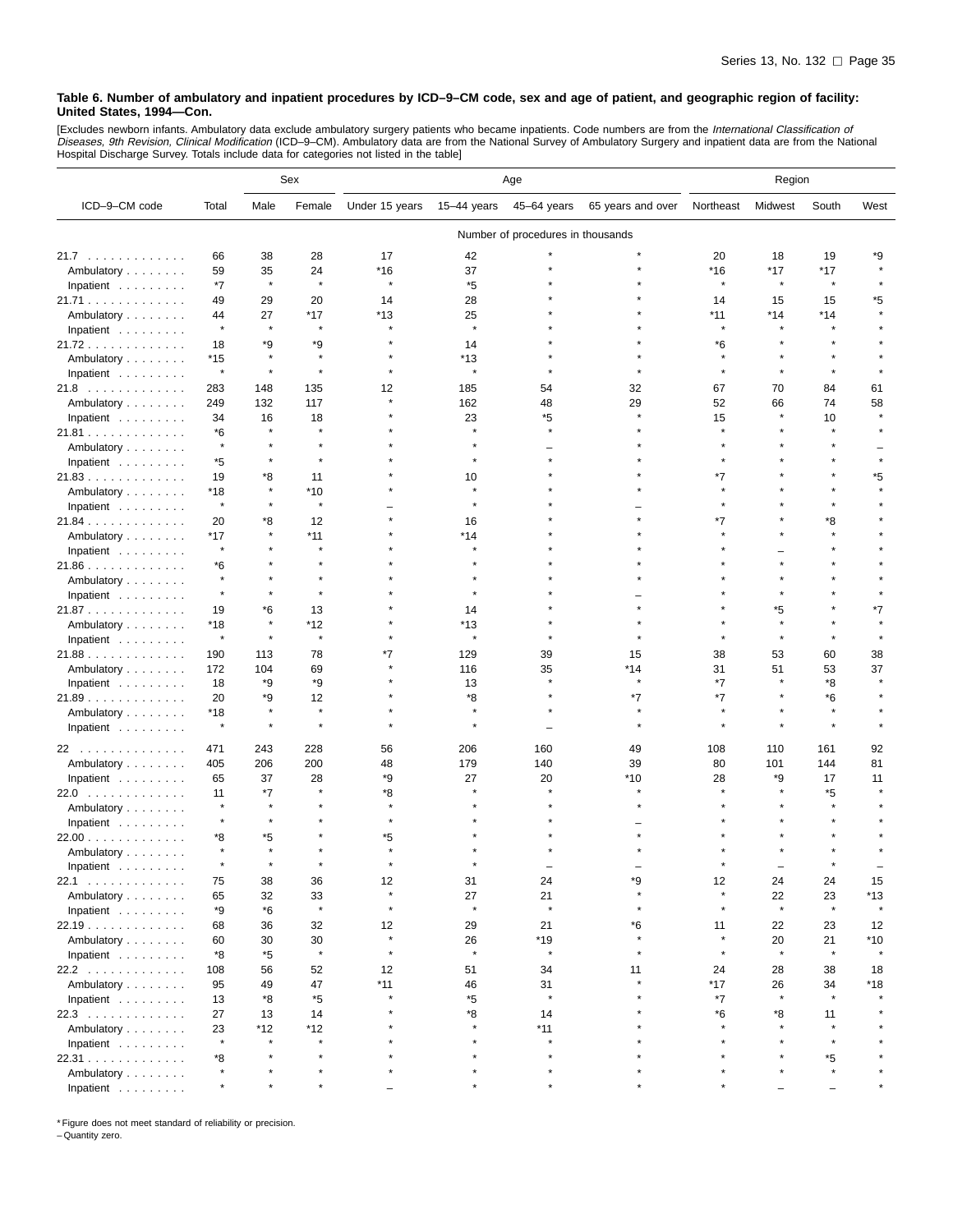[Excludes newborn infants. Ambulatory data exclude ambulatory surgery patients who became inpatients. Code numbers are from the *International Classification of*<br>*Diseases, 9th Revision, Clinical Modification* (ICD–9–CM). Hospital Discharge Survey. Totals include data for categories not listed in the table]

|               |                |         | Sex          | Age            |             |                                   | Region                   |              |                          |         |         |
|---------------|----------------|---------|--------------|----------------|-------------|-----------------------------------|--------------------------|--------------|--------------------------|---------|---------|
| ICD-9-CM code | Total          | Male    | Female       | Under 15 years | 15-44 years | 45-64 years                       | 65 years and over        | Northeast    | Midwest                  | South   | West    |
|               |                |         |              |                |             | Number of procedures in thousands |                          |              |                          |         |         |
| 22.39         | 19             | *8      | 11           |                | *5          | 11                                |                          | *5           | *6                       | *5      |         |
| Ambulatory    | *16            | $\star$ | $\pmb{\ast}$ |                | $\star$     | $\star$                           |                          |              |                          |         |         |
| Inpatient     | $\pmb{\ast}$   | $\star$ | $\star$      |                |             |                                   |                          |              |                          |         |         |
| 22.4          | 19             | 12      | *7           |                | *8          |                                   |                          | *5           |                          | *6      |         |
| Ambulatory    | *14            | $\star$ |              |                |             |                                   |                          |              |                          |         |         |
|               | *5             |         |              |                |             |                                   |                          |              |                          |         |         |
| Inpatient     | 13             | *9      |              |                | *5          |                                   |                          |              |                          |         |         |
| 22.41         |                |         |              |                |             |                                   |                          |              |                          |         |         |
| Ambulatory    | *10<br>$\star$ |         |              |                |             |                                   |                          |              |                          |         |         |
| Inpatient     |                |         |              |                |             |                                   |                          |              |                          |         |         |
| 22.42         | *7<br>$\star$  |         |              |                |             |                                   |                          |              |                          |         |         |
| Ambulatory    | $\star$        |         |              |                |             |                                   |                          |              |                          |         |         |
| Inpatient     |                |         |              |                |             |                                   |                          |              |                          |         |         |
| 22.5          | 25             | 11      | 14           |                | *9          | 11                                |                          |              | *5                       | 10      | ۴6      |
| Ambulatory    | 21             |         | *13          |                |             | *10                               |                          |              |                          |         |         |
| Inpatient     | $\star$        |         |              |                |             |                                   |                          |              |                          |         |         |
| $22.50$       | *6             |         |              |                |             |                                   |                          |              |                          |         |         |
| Ambulatory    | $\star$        |         |              |                |             |                                   |                          |              |                          |         |         |
| Inpatient     |                |         |              |                |             |                                   |                          |              |                          |         |         |
| 22.52         | 15             | *7      | *8           |                |             | *8                                |                          |              |                          | *6      |         |
| Ambulatory    | *13            | $\star$ |              |                |             |                                   |                          |              |                          |         |         |
| Inpatient     | $\star$        | $\star$ | $\star$      |                |             |                                   |                          |              |                          | $\star$ |         |
| 22.6          | 193            | 100     | 93           | 16             | 90          | 68                                | 18                       | 52           | 36                       | 63      | 41      |
| Ambulatory    | 165            | 86      | 80           | *13            | 78          | 59                                | *15                      | 38           | 34                       | 57      | 36      |
| Inpatient     | 27             | 14      | 13           |                | 12          | *10                               |                          | 14           |                          | *7      |         |
| 22.60         | 14             | *7      | *7           |                | *5          | *6                                |                          |              |                          |         |         |
| Ambulatory    | *13            |         | $\star$      |                | $\star$     |                                   |                          |              |                          |         |         |
| Inpatient     | $\star$        |         |              |                |             |                                   |                          |              |                          |         |         |
| 22.62         | 14             |         | *9           |                | *7          | *5                                |                          |              |                          | *5      |         |
| Ambulatory    | *11            |         | $\pmb{\ast}$ |                |             |                                   |                          |              |                          |         |         |
| Inpatient     | $\pmb{\ast}$   | $\star$ | $\pmb{\ast}$ |                |             |                                   |                          |              |                          |         |         |
| 22.63         | 150            | 78      | 72           | 11             | 72          | 51                                | 16                       | 44           | 30                       | 49      | 28      |
| Ambulatory    | 129            | 67      | 62           |                | 63          | 45                                | *12                      | 31           | 28                       | 44      | 25      |
| Inpatient     | 22             | 11      | 10           |                | *9          | *7                                |                          | 12           |                          |         |         |
| $22.64$       | 13             | *9      |              |                |             |                                   |                          |              |                          | *5      |         |
| Ambulatory    | *11            |         |              |                |             |                                   |                          |              |                          |         |         |
| Inpatient     | $\star$        |         |              |                |             |                                   |                          |              |                          |         |         |
| 22.7          | *6             |         |              |                |             |                                   |                          |              |                          |         |         |
| Ambulatory    |                |         |              |                |             |                                   |                          |              |                          |         |         |
| Inpatient     |                |         |              |                |             |                                   |                          |              |                          |         |         |
| $22.9$        | *6             |         |              |                |             |                                   |                          |              |                          |         |         |
| Ambulatory    |                |         |              |                |             |                                   |                          |              |                          |         |         |
|               |                |         |              |                |             |                                   |                          |              |                          |         |         |
| Inpatient     |                |         |              |                |             |                                   |                          |              |                          |         |         |
| 23            | 236            | 132     | 104          | 157            | 54          | 14                                | 11                       | 49           | 40                       | 85      | 62      |
| Ambulatory    | 203            | 112     | 91           | 151            | 37          | $\star$                           | $\pmb{\ast}$             | 38           | 33                       | 76      | 57      |
| Inpatient     | 33             | 19      | 14           | $*6$           | 17          | *5                                | $\star$                  | 11           | *8                       | *9      | $\star$ |
| 23.0          | 50             | 28      | 22           | 20             | 17          | $^\star 7$                        | *6                       | 11           | 14                       | 11      | 13      |
| Ambulatory    | 37             | 21      | *17          | *19            | *11         | $\star$                           | $\star$                  | $\star$      | $*11$                    | $\star$ | *11     |
| Inpatient     | 12             | *7      | *5           | $\star$        | *6          |                                   | $\star$                  |              | $\star$                  |         |         |
| 23.01         | $*7$           | $\star$ | $\pmb{\ast}$ | *6             | $\star$     |                                   |                          |              | $\star$                  |         |         |
| Ambulatory    | $\star$        | $\star$ | $\star$      | $\star$        | $\star$     | $\overline{\phantom{0}}$          | $\overline{\phantom{0}}$ |              | $\star$                  |         |         |
| Inpatient     | $\star$        | $\star$ | $\star$      | $\star$        | $\star$     | $\star$                           | $\equiv$                 | $\star$      | $\overline{\phantom{0}}$ |         |         |
| $23.09$       | 43             | 23      | 20           | 14             | 16          | $*7$                              | *6                       | 10           | 14                       | 10      | *9      |
| Ambulatory    | 31             | *16     | $*15$        | *12            | *11         | $\star$                           | $\star$                  | $\pmb{\ast}$ | $*11$                    | $\star$ |         |
| Inpatient     | 12             | *7      | *5           | $\star$        | *5          | $\star$                           | $\star$                  | $\star$      | $\star$                  | $\star$ |         |
| 23.1          | 51             | 26      | 25           | 12             | 30          | *6                                |                          | 24           | *9                       | 12      | *6      |
| Ambulatory    | 35             | $*16$   | *18          | $*10$          | $*19$       | $\star$                           | $\star$                  | $*18$        | $\pmb{\ast}$             | $\star$ | $\star$ |
| Inpatient     | 17             | 10      | *7           | $\star$        | 10          | $\star$                           | $\star$                  | *6           | $\pmb{\ast}$             | $\star$ | $\star$ |

\* Figure does not meet standard of reliability or precision.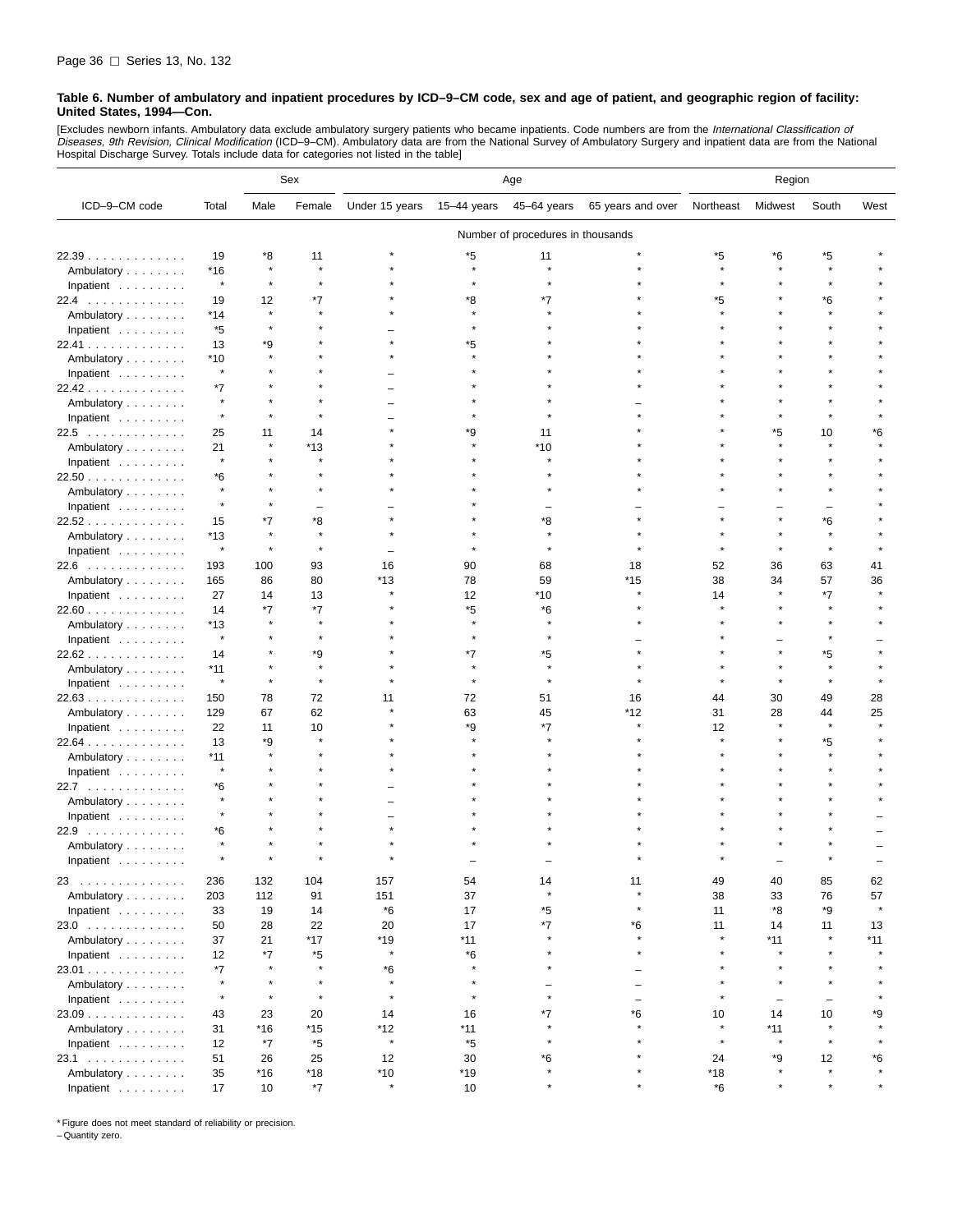[Excludes newborn infants. Ambulatory data exclude ambulatory surgery patients who became inpatients. Code numbers are from the *International Classification of*<br>*Diseases, 9th Revision, Clinical Modification* (ICD–9–CM).

|                                                                          |              |              | Sex     | Age            |             |                                   | Region            |           |         |                   |         |
|--------------------------------------------------------------------------|--------------|--------------|---------|----------------|-------------|-----------------------------------|-------------------|-----------|---------|-------------------|---------|
| ICD-9-CM code                                                            | Total        | Male         | Female  | Under 15 years | 15-44 years | 45-64 years                       | 65 years and over | Northeast | Midwest | South             | West    |
|                                                                          |              |              |         |                |             | Number of procedures in thousands |                   |           |         |                   |         |
| 23.19                                                                    | 51           | 26           | 25      | 12             | 29          | *6                                |                   | 24        | *9      | 12                | *6      |
| Ambulatory                                                               | 34           | $*16$        | *18     |                | $*19$       |                                   |                   | *18       |         | $\star$           |         |
| Inpatient                                                                | 17           | 10           | *7      | $\pmb{\ast}$   | 10          |                                   |                   | *6        |         |                   |         |
| 23.2                                                                     | 31           | 18           | 13      | 28             |             |                                   |                   | *5        |         | 11                | 12      |
| Ambulatory                                                               | 30           | *18          | *13     | 28             |             |                                   |                   | $\star$   |         | $*11$             | *12     |
| Inpatient                                                                | $\pmb{\ast}$ | $\star$      | $\star$ | $\star$        |             |                                   |                   |           |         | $\star$           |         |
| $23.4$                                                                   | 76           | 43           | 33      | 72             |             |                                   |                   | *6        | 12      | 38                | 21      |
| Ambulatory                                                               | 74           | 41           | 33      | 70             |             |                                   |                   |           | *11     | 38                | *20     |
| Inpatient                                                                | $\pmb{\ast}$ | $\star$      | $\star$ | $\star$        |             |                                   |                   |           |         | $\star$           | $\star$ |
| 23.41                                                                    | 33           | 18           | 14      | 32             |             |                                   |                   |           |         | 14                | 13      |
| Ambulatory                                                               | 32           | *18          | *14     | 31             |             |                                   |                   |           |         | *14               | *13     |
| Inpatient                                                                | $\pmb{\ast}$ | $\star$      | $\star$ | $\pmb{\ast}$   |             |                                   |                   |           |         | $\qquad \qquad -$ |         |
| 23.49                                                                    | 43           | 24           | 19      | 39             |             |                                   |                   |           | *10     | 24                | *7      |
| Ambulatory                                                               | 41           | 23           | *18     | 38             |             |                                   |                   |           |         | 24                |         |
| Inpatient                                                                | $\pmb{\ast}$ | $\star$      | $\star$ | $\pmb{\ast}$   |             |                                   |                   |           |         | $\star$           |         |
| 23.7                                                                     | 22           | 14           | *9      | 21             |             |                                   |                   |           |         | 12                | *7      |
| Ambulatory                                                               | 22           | *14          | $\star$ | 21             |             |                                   |                   |           |         | *12               |         |
| Inpatient                                                                | $\pmb{\ast}$ | $\star$      |         | $\star$        |             |                                   |                   |           |         | $\star$           |         |
| 23.70                                                                    | 21           | 14           | *7      | 20             |             |                                   |                   |           |         | 11                | *6      |
| Ambulatory                                                               | 21           | *13          | $\star$ | $*20$          |             |                                   |                   |           |         | $*11$             |         |
| Inpatient                                                                | $\pmb{\ast}$ | $\star$      | $\star$ | $\star$        |             |                                   |                   |           |         |                   |         |
| 24                                                                       | 28           | 17           | 11      | 10             | 10          |                                   |                   | *7        | ۴8      | *9                |         |
| Ambulatory                                                               | *18          | $*11$        |         |                |             |                                   |                   |           |         |                   |         |
| Inpatient                                                                | 10           | *6           |         |                |             |                                   |                   |           |         |                   |         |
| 24.5                                                                     | *6           |              |         |                |             |                                   |                   |           |         |                   |         |
| Ambulatory                                                               | $\star$      | $\star$      |         |                |             |                                   |                   |           |         |                   |         |
| Inpatient                                                                | $\star$      | $\star$      |         |                |             |                                   |                   |           |         |                   |         |
| 25<br>. The second property is a set of the second part of $\mathcal{A}$ | 38           | 24           | 14      | 15             | *8          | *6                                | ٠9                | 10        | *10     | *9                | ۴8      |
| Ambulatory                                                               | 27           | $*17$        | *10     | *13            |             |                                   |                   |           |         |                   |         |
| Inpatient                                                                | 10           | *7           | $\star$ |                |             |                                   |                   |           |         |                   |         |
| 25.0                                                                     | *7           |              |         |                |             |                                   |                   |           |         |                   |         |
| Ambulatory                                                               | $\star$      | $\star$      |         |                |             |                                   |                   |           |         |                   |         |
| Inpatient                                                                | $\pmb{\ast}$ |              |         |                |             |                                   |                   |           |         |                   |         |
| 25.1                                                                     | 12           | *6           | *6      |                |             |                                   | *5                |           |         |                   |         |
| Ambulatory                                                               | *10          |              |         |                |             |                                   |                   |           |         |                   |         |
| Inpatient                                                                | $\pmb{\ast}$ | $\star$      |         |                |             |                                   |                   |           |         |                   |         |
| 25.9                                                                     | 13           | *9           |         | 12             |             |                                   |                   |           |         |                   |         |
| Ambulatory                                                               | *11          |              |         | *11            |             |                                   |                   |           |         |                   |         |
| Inpatient                                                                | $\pmb{\ast}$ | $\star$      |         | $\star$        |             |                                   |                   |           |         |                   |         |
| 25.92                                                                    | *7           | *5           |         | *7             |             |                                   |                   |           |         |                   |         |
| Ambulatory                                                               |              | $\star$      |         |                |             |                                   |                   |           |         |                   |         |
| Inpatient                                                                |              |              |         |                |             |                                   |                   |           |         |                   |         |
| 26                                                                       | 40           | 15           | 25      |                | 14          | 11                                | 12                | *8        | 11      | 12                | ۴8      |
| Ambulatory                                                               | 23           | $\pmb{\ast}$ | *14     |                | $*10$       |                                   | $\star$           |           |         |                   |         |
| Inpatient                                                                | 17           | *7           | 10      |                | $\star$     |                                   | $*7$              | $\star$   | $\star$ | $*7$              |         |
| 26.3                                                                     | 27           | 10           | 16      |                | $*10$       | *8                                | *9                | *5        | *7      | *8                | *6      |
| Ambulatory                                                               | *14          | $\star$      | $\star$ |                |             |                                   | $\star$           |           |         |                   |         |
| Inpatient                                                                | 13           | *5           | *8      |                |             |                                   | *6                |           |         | *6                |         |
| $26.30$                                                                  | *7           |              | *6      |                |             |                                   |                   |           |         |                   |         |
| Ambulatory                                                               | $\pmb{\ast}$ |              | $\star$ |                |             |                                   |                   |           |         |                   |         |
| Inpatient                                                                |              |              | $\star$ |                |             |                                   |                   |           |         |                   |         |
| 26.31                                                                    | 11           | *5           | *6      |                | *5          |                                   |                   |           |         |                   |         |
| Ambulatory                                                               | $\star$      |              |         |                |             |                                   |                   |           |         |                   |         |
| Inpatient                                                                |              |              |         |                |             |                                   |                   |           |         |                   |         |
| 26.32                                                                    | *9           |              |         |                |             |                                   |                   |           |         |                   |         |
| Ambulatory                                                               | $\pmb{\ast}$ |              |         |                |             |                                   |                   |           |         |                   |         |
| Inpatient                                                                | *6           |              |         |                |             |                                   |                   |           |         |                   |         |

\* Figure does not meet standard of reliability or precision.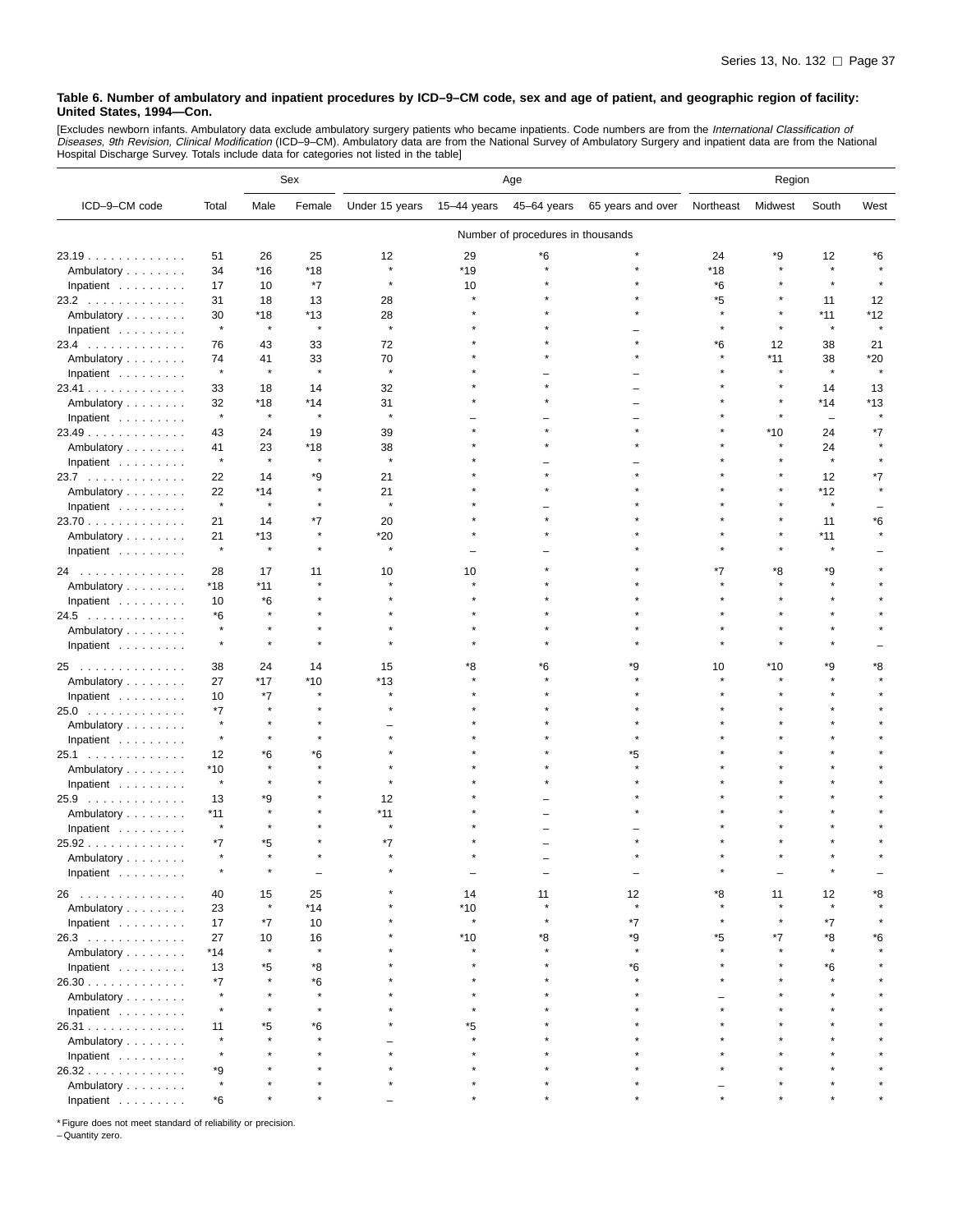[Excludes newborn infants. Ambulatory data exclude ambulatory surgery patients who became inpatients. Code numbers are from the *International Classification of*<br>*Diseases, 9th Revision, Clinical Modification* (ICD–9–CM). Hospital Discharge Survey. Totals include data for categories not listed in the table]

|                                  |               |         | Sex                      | Age            |              |                                   | Region            |           |                          |                          |         |
|----------------------------------|---------------|---------|--------------------------|----------------|--------------|-----------------------------------|-------------------|-----------|--------------------------|--------------------------|---------|
| ICD-9-CM code                    | Total         | Male    | Female                   | Under 15 years | 15-44 years  | 45-64 years                       | 65 years and over | Northeast | Midwest                  | South                    | West    |
|                                  |               |         |                          |                |              | Number of procedures in thousands |                   |           |                          |                          |         |
| 27                               | 138           | 76      | 61                       | 32             | 46           | 34                                | 26                | 35        | 29                       | 44                       | 30      |
| Ambulatory                       | 79            | 44      | 35                       | *14            | 25           | 22                                | $*18$             | *17       | *18                      | 27                       | *18     |
| Inpatient                        | 58            | 32      | 26                       | 17             | 21           | 12                                | *8                | 18        | 11                       | 17                       | 12      |
| 27.0                             | *10           | $\star$ | *5                       |                | *5           |                                   |                   |           |                          |                          |         |
| Ambulatory                       | $\star$       |         |                          |                |              |                                   |                   |           |                          |                          |         |
| Inpatient                        | *9            |         |                          |                |              |                                   |                   |           |                          |                          |         |
|                                  | *8            |         | *6                       |                |              |                                   |                   |           |                          |                          |         |
| 27.2                             |               |         |                          |                |              |                                   |                   |           |                          |                          |         |
| Ambulatory                       | $\star$       | $\star$ |                          |                |              |                                   |                   |           |                          |                          |         |
| Inpatient                        |               |         |                          |                |              |                                   |                   |           |                          |                          |         |
| 27.4                             | 41            | 20      | 21                       | *7             | *8           | 14                                | 12                | 11        | *8                       | 16                       | *7      |
| Ambulatory                       | 35            | *18     | *17                      |                |              | *10                               | *10<br>$\star$    |           |                          | *13                      |         |
| Inpatient                        | *6            | $\star$ | $\pmb{\ast}$             |                |              | $\star$                           |                   |           |                          | $\pmb{\ast}$             |         |
| 27.43                            | 24            | 13      | 11                       |                | *6           | *6                                | *7                | *8        | *6                       | *8                       |         |
| Ambulatory                       | 23            | *12     | *11                      |                |              |                                   |                   |           |                          |                          |         |
| Inpatient                        | $\star$       | $\star$ | $\star$                  |                |              |                                   |                   |           |                          |                          |         |
| $27.49$                          | 11            |         | *7                       |                |              | *8                                |                   |           |                          |                          |         |
| Ambulatory                       |               |         |                          |                |              |                                   |                   |           |                          |                          |         |
| Inpatient                        |               | $\star$ |                          |                |              |                                   |                   |           |                          |                          |         |
| 27.5                             | 36            | 21      | 14                       | 11             | 13           | *6                                | ۴6                | 11        | *7                       | *9                       | *8      |
| Ambulatory                       | *11           | $\star$ |                          |                |              |                                   |                   |           |                          |                          |         |
| Inpatient                        | 25            | 16      | *9                       | *7             | 11           |                                   |                   | *9        | *5                       | *5                       | *5      |
| 27.51                            | 14            | $*10$   |                          |                | *9           |                                   |                   |           |                          |                          |         |
| Ambulatory                       | $\star$       | $\star$ |                          |                |              |                                   |                   |           |                          |                          |         |
| Inpatient                        | 13            | *9      |                          |                | *9           |                                   |                   |           |                          |                          |         |
| 27.54                            | *6            |         |                          | *6             |              |                                   |                   |           |                          |                          |         |
| Ambulatory                       |               |         |                          |                |              |                                   |                   |           |                          |                          |         |
|                                  |               |         |                          |                |              |                                   |                   |           |                          |                          |         |
| Inpatient                        |               |         |                          |                |              |                                   |                   |           |                          |                          |         |
| $27.59$                          | *8<br>$\star$ |         |                          |                |              |                                   |                   |           |                          |                          |         |
| Ambulatory                       | $\star$       |         |                          |                |              |                                   |                   |           |                          |                          |         |
| Inpatient                        |               |         |                          |                |              |                                   |                   |           |                          |                          |         |
| 27.6                             | 22<br>$\star$ | 14      | *8                       | 11             | *8           |                                   |                   | *5        | Έ                        | *6                       | *5      |
| Ambulatory                       |               |         |                          |                |              |                                   |                   |           |                          |                          |         |
| Inpatient                        | 13            | *7      | *5                       | *10            |              |                                   |                   |           |                          |                          |         |
| $27.62$                          | *9            | *5      |                          | *8             |              |                                   |                   |           |                          |                          |         |
| Ambulatory                       | $\star$       | $\star$ |                          |                |              |                                   |                   |           |                          |                          |         |
| Inpatient                        | *8            | $\star$ |                          | *7             |              |                                   |                   |           |                          |                          |         |
| 27.69                            | 10            | *7      |                          |                | *6           |                                   |                   |           |                          |                          |         |
| Ambulatory                       | $\star$       | ۸       |                          |                |              |                                   |                   |           |                          |                          |         |
| Inpatient                        |               | $\star$ |                          |                |              |                                   |                   |           |                          |                          |         |
| 27.7                             | 16            | 12      |                          |                | *10          |                                   |                   |           |                          |                          |         |
| Ambulatory                       | *15           | $*11$   |                          |                |              |                                   |                   |           |                          |                          |         |
| Inpatient $\ldots \ldots \ldots$ | $\star$       | $\star$ |                          |                |              |                                   |                   |           |                          |                          |         |
| 27.72                            | *9            | *6      |                          |                |              |                                   |                   |           |                          |                          |         |
| Ambulatory                       |               | $\star$ |                          |                |              |                                   |                   | -         |                          |                          |         |
| Inpatient                        | $\star$       | $\star$ | $\star$                  | $\star$        | $\star$      |                                   |                   | $\star$   | $\star$                  | $\star$                  |         |
|                                  |               |         |                          |                |              |                                   |                   |           |                          |                          |         |
| 28                               | 595           | 291     | 304                      | 434            | 139          | 14                                | *8                | 122       | 165                      | 212                      | 96      |
| Ambulatory                       | 523           | 253     | 270                      | 398            | 112          | $\star$                           |                   | 87        | 158                      | 195                      | 82      |
| Inpatient                        | 72            | 38      | 34                       | 36             | 27           | *7                                |                   | 34        | *8                       | 17                       | 13      |
| 28.0                             | *9            | $\star$ | $\star$                  |                | $\star$      |                                   |                   | $\star$   | $\star$                  | $\pmb{\ast}$             | $\star$ |
| Ambulatory                       | $\star$       |         | $\overline{\phantom{0}}$ | $\star$        | $\star$      | $\equiv$                          |                   | $\star$   | $\overline{\phantom{0}}$ | $\overline{\phantom{0}}$ |         |
| Inpatient                        | *8            | $\star$ | $\pmb{\ast}$             | $\star$        | $\pmb{\ast}$ | $\star$                           |                   | $\star$   | $\star$                  | $\pmb{\ast}$             |         |
| 28.2                             | 150           | 58      | 92                       | 45             | 93           | $*10$                             |                   | 33        | 39                       | 48                       | 30      |
| Ambulatory                       | 128           | 48      | 81                       | 42             | 80           |                                   |                   | 23        | 37                       | 43                       | 26      |
| Inpatient                        | 22            | 10      | 11                       | $\star$        | 14           |                                   |                   | 10        | $\star$                  | $\pmb{\ast}$             | $\star$ |
| 28.3                             | 269           | 123     | 146                      | 240            | 26           |                                   |                   | 51        | 80                       | 93                       | 45      |
| Ambulatory                       | 239           | 108     | 131                      | 214            | 23           |                                   |                   | 33        | 78                       | 87                       | 42      |
| Inpatient                        | 29            | 15      | 15                       | 25             | $\pmb{\ast}$ |                                   |                   | 17        | $\star$                  | *6                       | $\star$ |

\* Figure does not meet standard of reliability or precision.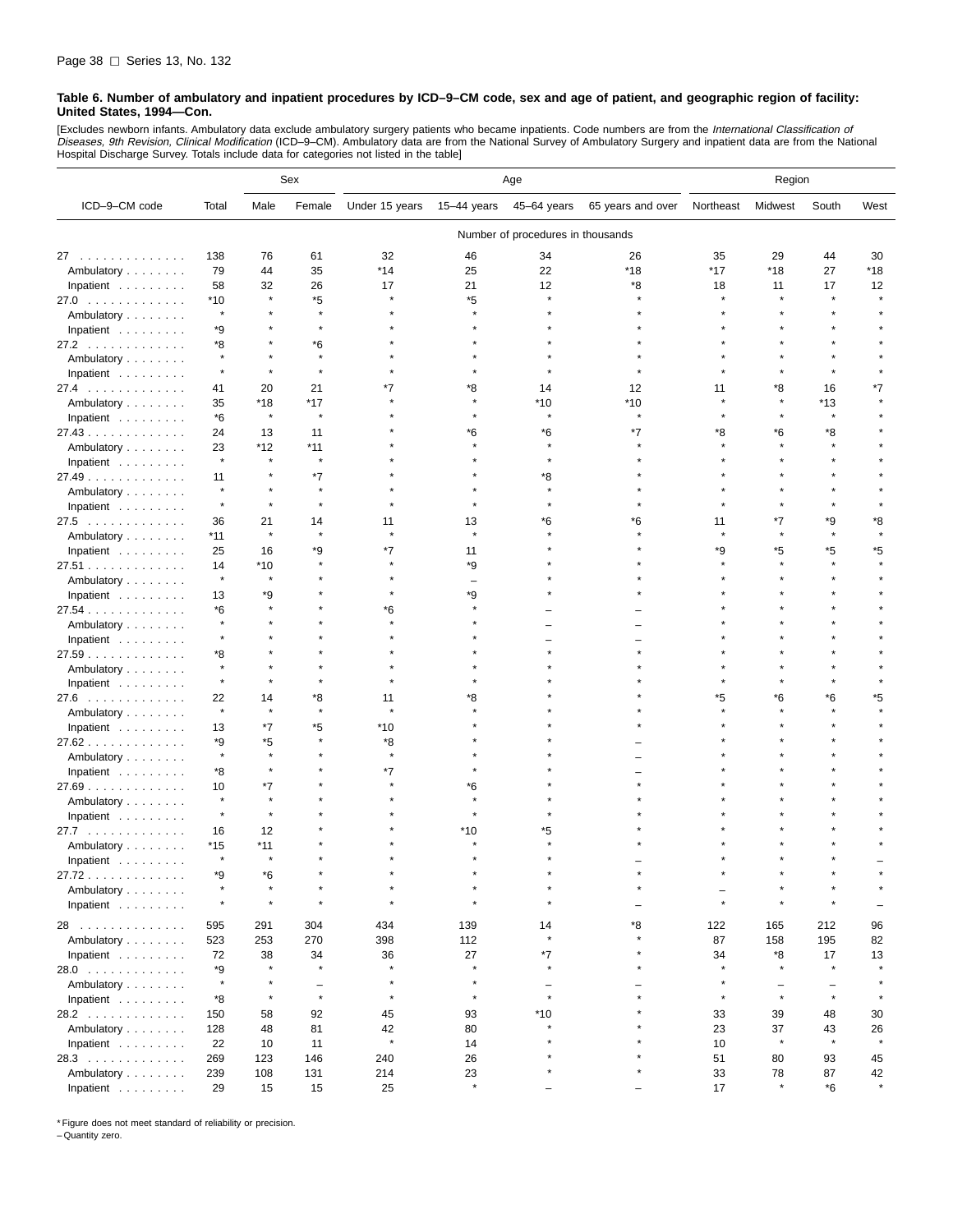[Excludes newborn infants. Ambulatory data exclude ambulatory surgery patients who became inpatients. Code numbers are from the *International Classification of*<br>*Diseases, 9th Revision, Clinical Modification* (ICD–9–CM).

|                                  |               |              | Sex            | Age            |                          |                                   | Region            |                    |                  |              |      |
|----------------------------------|---------------|--------------|----------------|----------------|--------------------------|-----------------------------------|-------------------|--------------------|------------------|--------------|------|
| ICD-9-CM code                    | Total         | Male         | Female         | Under 15 years | 15-44 years              | 45-64 years                       | 65 years and over | Northeast          | Midwest          | South        | West |
|                                  |               |              |                |                |                          | Number of procedures in thousands |                   |                    |                  |              |      |
| 28.6<br>.                        | 155           | 98           | 57             | 145            | *8                       |                                   |                   | 33                 | 42               | 66           | 14   |
| Ambulatory                       | 150           | 94           | 56             | 140            |                          |                                   |                   | 30                 | 42               | 65           | *14  |
| Inpatient                        | *5            | $\star$      | $\star$        | $\star$        |                          |                                   |                   | $\star$            | $\star$          | $\star$      |      |
| 28.7                             | *6            |              |                |                |                          |                                   |                   |                    |                  |              |      |
| Ambulatory                       | $\star$       | $\star$      |                |                |                          |                                   |                   |                    |                  |              |      |
| Inpatient                        | $\star$       | $\pmb{\ast}$ |                |                |                          |                                   |                   |                    |                  |              |      |
|                                  |               |              |                | *7             |                          |                                   | *9                |                    |                  |              | *9   |
| 29<br>.<br>Ambulatory            | 58<br>35      | 41<br>25     | 17<br>*10      |                | 19<br>*12                | 22<br>*12                         |                   | 15<br>$\star$      | 15<br>*12        | 19<br>*12    |      |
| Inpatient                        | 23            | 16           | *7             |                | *6                       | 10                                |                   | *9                 | $\star$          | *7           |      |
| 29.1                             | 20            | 12           | *7             |                | *6                       | *6                                |                   |                    |                  | *6           |      |
| Ambulatory                       | *14           | $\star$      |                |                |                          |                                   |                   |                    |                  | $\star$      |      |
| Inpatient                        | *6            | $\star$      |                |                |                          |                                   |                   |                    |                  |              |      |
| 29.11                            | 11            | *7           |                |                |                          |                                   |                   |                    |                  |              |      |
| Ambulatory                       | $\star$       | $\star$      |                |                |                          |                                   |                   |                    |                  |              |      |
| Inpatient                        |               |              |                |                |                          |                                   |                   |                    |                  |              |      |
| 29.12                            | *8            | *5           |                |                |                          |                                   |                   |                    |                  |              |      |
| Ambulatory                       |               |              |                |                |                          |                                   |                   |                    |                  |              |      |
| Inpatient                        |               |              |                |                |                          |                                   |                   |                    |                  |              |      |
| 29.3                             | *6            |              |                |                |                          |                                   |                   |                    |                  |              |      |
| Ambulatory                       |               |              |                |                |                          |                                   |                   |                    |                  |              |      |
| Inpatient                        | $\star$       | $\star$      |                |                |                          |                                   |                   |                    |                  |              |      |
| 29.4                             | 26            | 22           |                |                | *9                       | 13                                |                   | *9                 | *6               | *8           |      |
| Ambulatory                       | *14           | *12          |                |                |                          |                                   |                   |                    |                  |              |      |
| Inpatient                        | 12            | 10           |                |                |                          | *7                                |                   |                    |                  |              |      |
|                                  |               |              |                |                |                          |                                   |                   |                    |                  |              |      |
| $30 - 34$                        | 1,307         | 746          | 562            | 65             | 238                      | 403                               | 601               | 336                | 316              | 415          | 240  |
| Ambulatory                       | 326           | 179          | 148            | 23             | 57                       | 122                               | 124               | 75                 | 95               | 96           | 60   |
| Inpatient                        | 981           | 567          | 414            | 42             | 181                      | 281                               | 477               | 262                | 221              | 319          | 180  |
| 30                               | 44            | 21           | 23             |                | 14                       | 17                                | *9                | 14                 | 13               | 13           |      |
| Ambulatory                       | 35            | $*15$        | $*20$          |                | *12                      | *13                               | $\star$           | *11                | $*11$            | $\pmb{\ast}$ |      |
| Inpatient                        | *9            | $*6$         | $\star$        |                | $\star$                  | $\star$                           |                   | $\star$            | $\star$          |              |      |
| $30.0$                           | 37            | 15           | 22             |                | 13                       | 14                                | *6                | 12                 | 11               | 10           |      |
| Ambulatory                       | 33            | *14          | *20            |                | *12                      | *13                               |                   | $\star$            | $*10$            |              |      |
| Inpatient                        | $\star$       | $\pmb{\ast}$ | $\star$        |                | $\star$                  | $\star$                           | $\star$           | $\star$            | $\star$          | $\star$      |      |
| $30.09$                          | 37            | 15           | 22             |                | 13                       | 14                                | *6                | 12                 | 11               | 10           |      |
| Ambulatory                       | 33<br>$\star$ | $*14$        | *20<br>$\star$ |                | *12<br>$\star$           | *13<br>$\star$                    |                   | $\star$<br>$\star$ | $*10$<br>$\star$ | $\star$      |      |
| Inpatient                        |               | $\pmb{\ast}$ |                |                |                          |                                   |                   |                    |                  |              |      |
| 31                               | 222           | 126          | 96             | 27             | 49                       | 71                                | 75                | 64                 | 60               | 61           | 37   |
| Ambulatory                       | 101           | 56           | 45             | $*12$          | 24                       | 39                                | 26                | 24                 | 32               | 26           | *19  |
| Inpatient $\ldots$ ,             | 121           | 70           | 51             | 15             | 25                       | 32                                | 50                | 40                 | 27               | 36           | 18   |
| 31.1                             | 52            | 32           | 20             | $\lambda$      | 12                       | 13                                | 25                | 15                 | 12               | 17           | *9   |
| Ambulatory                       |               |              |                |                | $\overline{\phantom{0}}$ |                                   | $\star$           |                    |                  |              |      |
| Inpatient                        | 51            | 31           | 20             |                | 12                       | 13                                | 24                | 15                 | 12               | 17           | *8   |
| $31.2$                           | 17            | *9           | *8             |                |                          |                                   | 10                | *5                 |                  | *6           |      |
| Ambulatory                       | $\star$       | $\star$      | $\pmb{\ast}$   |                |                          |                                   | $\star$           | $\star$            |                  | $\pmb{\ast}$ |      |
| Inpatient $\ldots \ldots \ldots$ | 17            | *9           | *8             |                |                          | $\star$                           | 10                | *5                 |                  | *6           |      |
| 31.29                            | 17            | *9           | *8             |                |                          | $\star$                           | 10                | *5                 |                  | *6           |      |
| Ambulatory                       | $\star$       | $\star$      | $\star$        |                |                          | $\qquad \qquad$                   | $\star$           | $\star$            |                  | $\star$      |      |
| Inpatient                        | 17            | *9           | *8             |                |                          | $\star$                           | 10                | *5                 | $\star$          | *6           |      |
| $31.4$                           | 136           | 74           | 62             | 21             | 29                       | 49                                | 37                | 41                 | 39               | 34           | 23   |
| Ambulatory                       | 92            | 51           | 41             | $*11$          | 21                       | 36                                | 24                | 23                 | 29               | 23           | *16  |
| Inpatient                        | 44            | 23           | 21             | 10             | *8                       | 13                                | 13                | 18                 | *9               | 10           | *7   |
| 31.42                            | 100           | 49           | 51             | 21             | 24                       | 29                                | 27                | 32                 | 28               | 23           | 17   |
| Ambulatory                       | 65            | 33           | 32             | $*11$          | $*17$                    | 20                                | *16               | *17                | 21               | *15          | *11  |
| Inpatient                        | 35            | 17           | 19             | $*10$          | $*7$                     | *9                                | 10                | 15                 | *7               | *8           | *6   |

\* Figure does not meet standard of reliability or precision.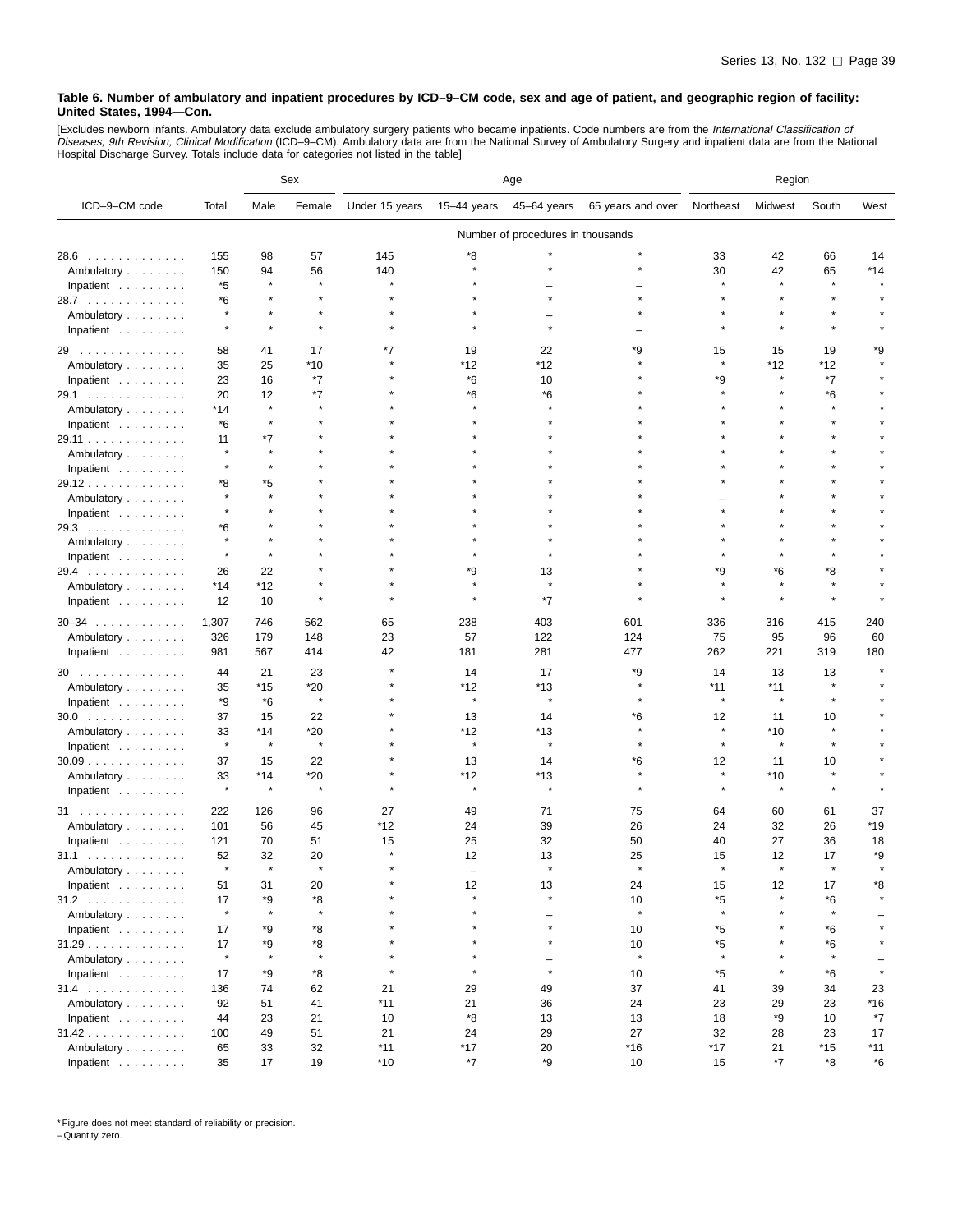[Excludes newborn infants. Ambulatory data exclude ambulatory surgery patients who became inpatients. Code numbers are from the *International Classification of*<br>*Diseases, 9th Revision, Clinical Modification* (ICD–9–CM). Hospital Discharge Survey. Totals include data for categories not listed in the table]

|                         |                                |                          | Sex                                 | Age            |                   |                                     | Region                         |                                |               |                                  |                          |
|-------------------------|--------------------------------|--------------------------|-------------------------------------|----------------|-------------------|-------------------------------------|--------------------------------|--------------------------------|---------------|----------------------------------|--------------------------|
| ICD-9-CM code           | Total                          | Male                     | Female                              | Under 15 years | $15-44$ years     | 45-64 years                         | 65 years and over              | Northeast                      | Midwest       | South                            | West                     |
|                         |                                |                          |                                     |                |                   | Number of procedures in thousands   |                                |                                |               |                                  |                          |
| 31.43                   | 33                             | 23                       | $*10$                               |                |                   | 19                                  | *9                             | *7                             | 10            | 10                               | *6                       |
| Ambulatory              | 27                             | *18                      |                                     |                |                   | *15                                 |                                | $\star$                        | $\star$       | $\star$                          |                          |
| Inpatient               | *6                             | $\pmb{\ast}$             | $\star$                             |                |                   | $\star$                             |                                | $\star$                        |               | $\star$                          |                          |
| 31.7                    | $*7$                           | $\pmb{\ast}$             |                                     |                |                   |                                     |                                |                                |               |                                  |                          |
| Ambulatory              | $\star$                        | $\star$                  |                                     |                |                   |                                     |                                |                                |               | $\star$                          |                          |
| Inpatient               | $\star$                        | $\star$                  | $\star$                             |                |                   |                                     |                                |                                |               |                                  |                          |
| 32                      | 74<br>$\star$                  | 37<br>$\star$            | 37<br>$\star$                       |                | 10                | 26<br>$\star$                       | 37                             | 20<br>$\star$                  | 18<br>$\star$ | 20<br>$\star$                    | 16                       |
| Ambulatory              |                                |                          |                                     |                | $\equiv$          |                                     |                                |                                |               |                                  | $\overline{\phantom{0}}$ |
| Inpatient               | 72                             | 37                       | 35                                  |                | 10                | 24                                  | 37                             | 20                             | 16            | 20                               | 16                       |
| 32.2                    | 31<br>$\star$                  | 17                       | 15<br>$\star$                       |                | *5                | *10                                 | 16<br>$\star$                  | 10                             | *7<br>$\star$ | *8<br>$\star$                    | *7                       |
| Ambulatory              |                                | $\qquad \qquad -$        |                                     |                | $\qquad \qquad -$ | $\overline{\phantom{0}}$            |                                |                                |               |                                  |                          |
| Inpatient               | 31                             | 17                       | 14                                  |                | *5<br>$\star$     | *10                                 | 16                             | 10                             | *7<br>$\star$ | *8                               | *7                       |
| 32.29                   | 24<br>$\star$                  | 13                       | 12<br>$\star$                       |                |                   | *8                                  | 13<br>$\star$                  | *9                             |               | $*7$<br>$\star$                  | *5                       |
| Ambulatory              |                                | $\qquad \qquad -$        |                                     |                |                   | $\overline{\phantom{0}}$            |                                | $\overline{\phantom{0}}$       |               |                                  | $\overline{\phantom{0}}$ |
| Inpatient               | 24                             | 13<br>$\star$            | 12                                  |                |                   | *8<br>$\star$                       | 13                             | *9<br>$\star$                  |               | *7<br>$\star$                    | *5<br>$\star$            |
| $32.3$                  | 11                             |                          | *6                                  |                |                   |                                     | *5                             |                                |               |                                  |                          |
| Ambulatory              | $\overline{\phantom{a}}$       | $\star$                  | $\overline{\phantom{0}}$            |                |                   | $\star$                             | $\overline{\phantom{0}}$       | $\star$                        | $\star$       | $\star$                          |                          |
| Inpatient               | 11                             |                          | *6                                  |                |                   |                                     | *5                             |                                |               |                                  |                          |
| $32.4$                  | 24                             | 13                       | 11                                  |                |                   | *9                                  | 13                             | *5                             | *6            | *7                               | *6                       |
| Ambulatory<br>Inpatient | $\overline{\phantom{m}}$<br>24 | $\qquad \qquad -$<br>13  | $\overline{\phantom{0}}$<br>11      |                |                   | $\equiv$<br>*9                      | $\overline{\phantom{m}}$<br>13 | $\overline{\phantom{0}}$<br>*5 | Ē,<br>*6      | $\overline{\phantom{0}}$<br>$*7$ | *6                       |
| 33                      | 508                            | 298                      | 210                                 | 22             | 72                | 165                                 | 249                            | 121                            | 119           | 176                              | 91                       |
| Ambulatory              | 157                            | 90                       | 67                                  | $\star$        | *16               | 57                                  | 78                             | 32                             | 42            | 53                               | 31                       |
| Inpatient               | 351                            | 208                      | 143                                 | 16             | 55                | 108                                 | 171                            | 90                             | 78            | 124                              | 60                       |
|                         | 494                            | 289                      | 205                                 | 22             | 68                | 161                                 | 244                            | 119                            | 115           | 171                              | 90                       |
| 33.2                    |                                |                          | 66                                  | $\star$        | *15               | 57                                  |                                | 32                             | 41            |                                  |                          |
| Ambulatory              | 156<br>338                     | 90<br>198                | 139                                 | 15             | 53                | 104                                 | 78<br>166                      | 87                             | 74            | 52                               | 31                       |
| Inpatient               | 76                             | 40                       | 36                                  |                | 13                | 23                                  | 35                             | 18                             | 16            | 119<br>25                        | 59<br>17                 |
| 33.22                   | *17                            | $\pmb{\ast}$             | $\star$                             |                | $\pmb{\ast}$      | $\star$                             | $\star$                        | $\star$                        | $\star$       | $\star$                          |                          |
| Ambulatory              |                                |                          |                                     |                |                   |                                     |                                |                                |               |                                  |                          |
| Inpatient               | 59                             | 32                       | 27<br>38                            |                | 10                | 18<br>31                            | 27<br>38                       | 15                             | 11<br>23      | 19                               | 14                       |
| 33.23                   | 92                             | 54                       | 21                                  | 13<br>$\star$  | 11<br>$\star$     | $*18$                               | 23                             | 26                             | *11           | 28<br>*17                        | 16<br>$\star$            |
| Ambulatory              | 50                             | 30                       |                                     |                |                   |                                     |                                | *13                            |               |                                  |                          |
| Inpatient               | 42                             | 25                       | 17                                  | *7             | *9                | 12                                  | 14                             | 13                             | 12            | 11                               | *6                       |
| 33.24                   | 191                            | 111                      | 80                                  |                | 27<br>$\star$     | 60<br>23                            | 102                            | 39                             | 52            | 65                               | 34                       |
| Ambulatory              | 64                             | 39                       | 25                                  |                |                   |                                     | 34                             | *11                            | 22            | *19                              | *12                      |
| Inpatient               | 127                            | 73                       | 54                                  |                | 20                | 37                                  | 68                             | 29                             | 30            | 46                               | 23                       |
| $33.26$                 | 29<br>$\star$                  | 19<br>$\star$            | *9<br>$\star$                       |                |                   | 11<br>$\star$                       | 16<br>$\star$                  | $*7$<br>$\star$                | *5            | 14<br>$\pmb{\ast}$               |                          |
| Ambulatory              |                                |                          |                                     |                |                   |                                     |                                |                                | $\star$       |                                  |                          |
| Inpatient $\ldots$ ,    | 25                             | 17                       | *9                                  |                |                   | 10                                  | 14                             | *6                             |               | 12                               |                          |
| 33.27                   | 80                             | 48                       | 32                                  |                | 12<br>$\star$     | 27<br>$\star$                       | 40<br>$\star$                  | 22<br>$\star$                  | 12<br>$\star$ | 32<br>$\star$                    | 14                       |
| Ambulatory              | 21                             | *11                      | $*10$                               |                |                   |                                     |                                |                                |               |                                  |                          |
| Inpatient               | 59                             | 37                       | 22                                  |                | 10<br>$\star$     | 18                                  | 30                             | 17                             | $*10$         | 24                               | *9                       |
| 33.28                   | 21                             | 13                       | *9                                  |                |                   | *8                                  | 11                             | *6                             | *5            | *6                               |                          |
| Ambulatory              | $\overline{\phantom{m}}$       | $\qquad \qquad -$        | L.                                  |                |                   | $\overline{\phantom{0}}$            | $\overline{\phantom{0}}$       | $\qquad \qquad -$              |               | L.                               |                          |
| Inpatient               | 21                             | 13<br>$\pmb{\ast}$       | *9<br>$\star$                       |                |                   | *8<br>$\star$                       | 11<br>$\star$                  | *6<br>$\star$                  | *5<br>$\star$ | *6<br>$\star$                    |                          |
| $33.3$                  | *8                             |                          |                                     |                |                   |                                     |                                |                                |               |                                  |                          |
| Ambulatory              |                                | -<br>$\star$             | $\star$                             | $\star$        |                   | $\overline{\phantom{0}}$<br>$\star$ | -<br>$\star$                   | -<br>$\star$                   | $\star$       |                                  |                          |
| Inpatient               | *7                             |                          |                                     |                |                   |                                     |                                |                                |               |                                  |                          |
| 34                      | 459                            | 264                      | 196                                 | 11<br>$\star$  | 93                | 125                                 | 231                            | 117                            | 106           | 145                              | 91                       |
| Ambulatory              | 31                             | $*17$                    | $*14$                               |                | $\star$           | $*11$                               | $*14$                          | $\pmb{\ast}$                   | $\star$       | $\pmb{\ast}$                     | $\star$                  |
| Inpatient               | 428                            | 247                      | 181                                 | *10            | 88                | 114                                 | 216                            | 108                            | 98            | 137                              | 85                       |
| $34.0$                  | 167                            | 107                      | 61                                  | *7<br>$\star$  | 52                | 42                                  | 67                             | 43                             | 40            | 50                               | 35                       |
| Ambulatory              | $\star$                        | $\star$                  | $\star$                             |                | $\star$           | $\star$                             | $\star$                        | $\star$                        |               | $\pmb{\ast}$                     | $\star$                  |
| Inpatient               | 165                            | 105                      | 60                                  | *7             | 52                | 40                                  | 66                             | 41                             | 40            | 50                               | 34                       |
| $34.03$                 | *8                             | *6                       | $\pmb{\ast}$                        |                | $\star$           | $\star$                             | $\star$                        | $\star$                        |               |                                  |                          |
| Ambulatory              | $\overline{\phantom{a}}$       | $\overline{\phantom{0}}$ | $\overline{\phantom{0}}$<br>$\star$ |                | $\star$           | $\star$                             | $\equiv$                       |                                |               |                                  |                          |
| Inpatient $\ldots$ ,    | *8                             | $^*6$                    |                                     |                |                   |                                     | $\star$                        | $\star$                        |               |                                  |                          |

\* Figure does not meet standard of reliability or precision.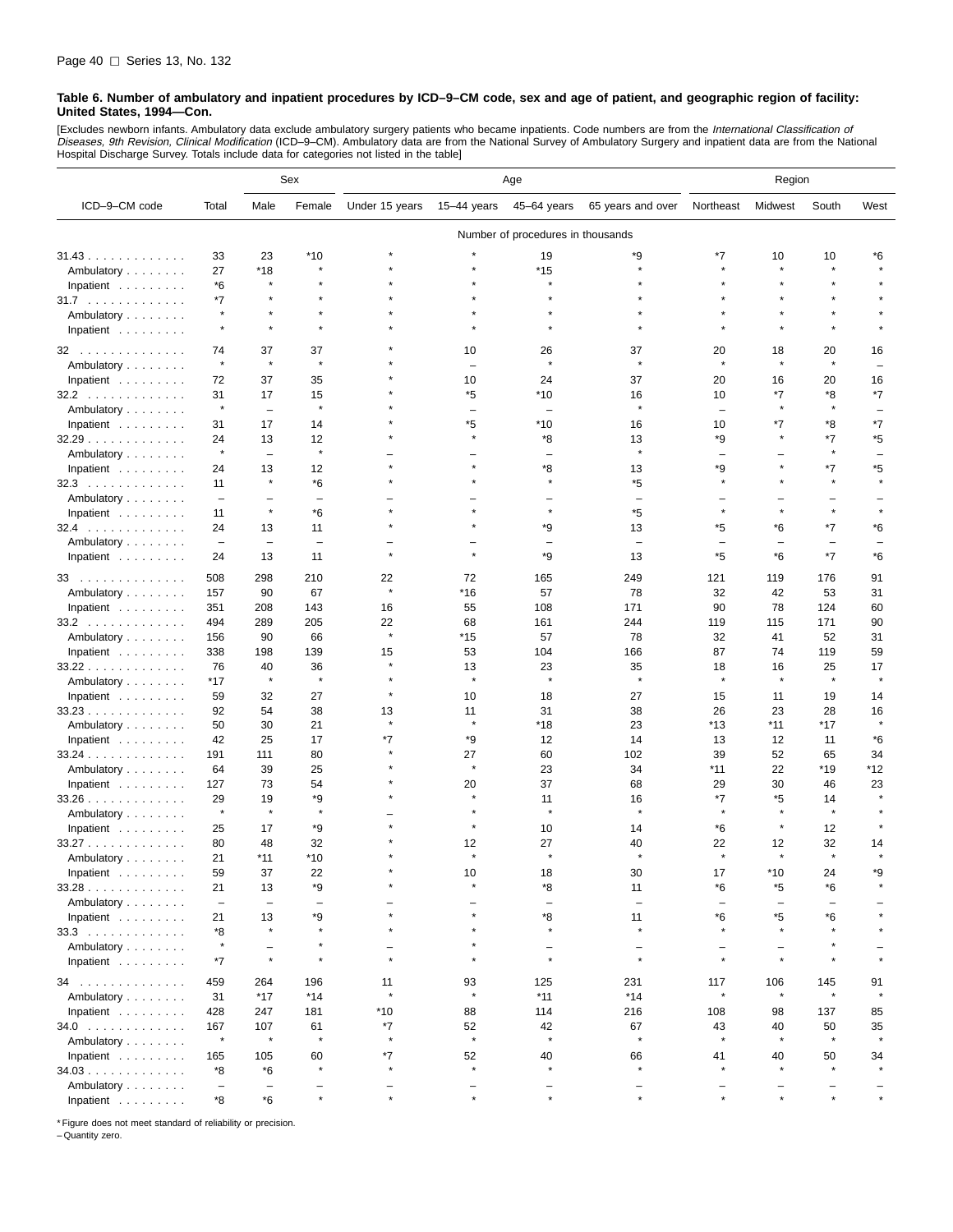[Excludes newborn infants. Ambulatory data exclude ambulatory surgery patients who became inpatients. Code numbers are from the *International Classification of*<br>*Diseases, 9th Revision, Clinical Modification* (ICD–9–CM).

|                                                |                          |                          | Sex                            | Age                      |                                |                                   | Region                         |                                |                                |                                |              |
|------------------------------------------------|--------------------------|--------------------------|--------------------------------|--------------------------|--------------------------------|-----------------------------------|--------------------------------|--------------------------------|--------------------------------|--------------------------------|--------------|
| ICD-9-CM code                                  | Total                    | Male                     | Female                         | Under 15 years           | $15-44$ years                  | 45-64 years                       | 65 years and over              | Northeast                      | Midwest                        | South                          | West         |
|                                                |                          |                          |                                |                          |                                | Number of procedures in thousands |                                |                                |                                |                                |              |
| 34.04                                          | 131                      | 81                       | 50                             | *5                       | 45                             | 30                                | 51                             | 35                             | 32                             | 38                             | 26           |
| Ambulatory                                     | $\star$                  | $\star$                  | $\star$                        | $\star$                  | $\star$                        | $\star$                           | $\star$                        | $\overline{\phantom{m}}$       | $\overline{\phantom{0}}$       | $\star$                        |              |
| Inpatient $\ldots \ldots \ldots$               | 130                      | 80                       | 50                             | *5                       | 45                             | 30                                | 51                             | 35                             | 32                             | 38                             | 25           |
| $34.09$                                        | 21                       | 15                       | *6                             |                          | *6                             | *7                                | *8                             | *5                             |                                | *5                             | $*7$         |
| Ambulatory                                     | $\pmb{\ast}$             | $\pmb{\ast}$             | $\star$                        |                          | $\star$                        |                                   |                                |                                |                                | $\star$                        |              |
| Inpatient                                      | 20                       | 13                       | *6                             |                          | *6                             | *6                                | *8                             |                                |                                | *5                             | *7           |
| 34.1                                           | *5                       |                          |                                |                          |                                |                                   |                                |                                |                                |                                |              |
| Ambulatory                                     |                          |                          |                                |                          |                                |                                   |                                |                                |                                |                                |              |
| Inpatient                                      | $\star$                  | $\star$                  | $\star$                        |                          |                                |                                   |                                |                                | $\star$                        | $\star$                        |              |
| $34.2$                                         | 64<br>$\star$            | 38<br>$\pmb{\ast}$       | 26<br>$\star$                  |                          | *9                             | 21                                | 33<br>$\star$                  | 22<br>$\star$                  | 14<br>$\star$                  | 17<br>$\star$                  | 12           |
| Ambulatory                                     |                          |                          |                                |                          |                                |                                   |                                |                                |                                |                                |              |
| Inpatient                                      | 55                       | 32                       | 23                             |                          | *8                             | 17                                | 29                             | 18                             | 10                             | 17                             | $*10$        |
| 34.21                                          | 16<br>$\star$            | 10<br>$\star$            | *6<br>$\overline{\phantom{0}}$ |                          |                                |                                   | *6                             |                                |                                |                                |              |
| Ambulatory<br>Inpatient                        | 16                       | *10                      | *6                             |                          |                                |                                   | *6                             |                                |                                |                                |              |
| 34.22                                          | 19                       | 11                       | *8                             |                          |                                | *6                                | 12                             | *7                             |                                |                                |              |
| Ambulatory                                     | $\star$                  | $\pmb{\ast}$             | $\star$                        |                          |                                |                                   | $\star$                        |                                |                                |                                |              |
| Inpatient $\ldots$ ,                           | 16                       | *10                      | *6                             |                          |                                | *5                                | *10                            | *6                             |                                |                                |              |
| $34.24$                                        | 18                       | 12                       | *6                             |                          |                                | *6                                | 11                             | *7                             |                                |                                |              |
| Ambulatory                                     | $\star$                  | $\pmb{\ast}$             |                                |                          |                                |                                   |                                |                                |                                |                                |              |
| Inpatient                                      | 15                       | *8                       | *6                             |                          |                                |                                   | ٠9                             |                                |                                |                                |              |
| $34.4$                                         | 13                       | *6                       | *8                             |                          |                                |                                   |                                |                                |                                |                                |              |
| Ambulatory                                     |                          |                          |                                |                          |                                |                                   |                                |                                |                                |                                |              |
| Inpatient                                      | $\star$                  | $\star$                  |                                |                          |                                |                                   |                                |                                |                                |                                |              |
| $34.5$                                         | 14                       | 12                       |                                |                          |                                | *6                                |                                |                                |                                | *6                             |              |
| Ambulatory                                     | $\overline{\phantom{0}}$ | $\overline{\phantom{0}}$ |                                |                          |                                |                                   |                                |                                |                                |                                |              |
| Inpatient                                      | 14                       | 12                       |                                |                          |                                | *6                                |                                |                                | $\star$                        | *6                             |              |
| 34.51                                          | 11                       | *10                      |                                |                          |                                |                                   |                                |                                |                                | *5<br>$\overline{\phantom{0}}$ |              |
| Ambulatory<br>Inpatient                        | $\qquad \qquad -$<br>11  | *10                      |                                |                          |                                |                                   |                                |                                |                                | *5                             |              |
| $34.6$                                         | $*7$                     | $\star$                  |                                |                          |                                |                                   |                                |                                |                                | $\star$                        |              |
| Ambulatory                                     | $\overline{\phantom{m}}$ |                          |                                |                          |                                |                                   |                                |                                |                                |                                |              |
| Inpatient                                      | *7                       |                          |                                |                          |                                |                                   |                                |                                |                                |                                |              |
| $34.8$                                         | *6                       |                          |                                |                          |                                |                                   |                                |                                |                                |                                |              |
| Ambulatory                                     | $\star$                  |                          |                                |                          |                                |                                   |                                |                                |                                |                                |              |
| Inpatient                                      | *6                       |                          |                                |                          |                                |                                   |                                |                                |                                | $\star$                        |              |
| $34.9$                                         | 175                      | 85                       | 91                             |                          | 15                             | 45                                | 113                            | 42                             | 42                             | 58                             | 34           |
| Ambulatory                                     | $\star$                  | $\pmb{\ast}$             | Å                              |                          | $\star$                        |                                   | $\star$                        |                                | $\star$                        | $\star$                        |              |
| Inpatient                                      | 167                      | 80                       | 87                             |                          | 15                             | 44                                | 106                            | 40                             | 39                             | 55                             | 33           |
| 34.91                                          | 161                      | 78<br>$\star$            | 84<br>Å                        |                          | 14                             | 41                                | 105                            | 38                             | 38                             | 54                             | 31           |
| Ambulatory                                     |                          |                          |                                |                          |                                |                                   |                                |                                |                                |                                |              |
| Inpatient<br>34.92                             | 153<br>14                | 73<br>*7                 | 80<br>*7                       | $\star$                  | 13<br>$\star$                  | 40<br>$\star$                     | 98<br>*8                       | 36                             | 35                             | 52                             | 30           |
| Ambulatory                                     | $\overline{\phantom{a}}$ | $\overline{\phantom{a}}$ | $\overline{\phantom{m}}$       | $\overline{\phantom{0}}$ | $\overline{\phantom{0}}$       | $\overline{\phantom{0}}$          | $\overline{\phantom{m}}$       | $\overline{\phantom{0}}$       |                                |                                |              |
| Inpatient                                      | 14                       | *7                       | $*7$                           | $\star$                  | $\star$                        | $\star$                           | *8                             | $\star$                        | $\star$                        |                                |              |
|                                                |                          |                          |                                |                          |                                |                                   |                                |                                |                                |                                |              |
| $35 - 39$<br>Ambulatory                        | 5,262<br>610             | 3,053<br>329             | 2,209<br>281                   | 153<br>$*15$             | 612<br>117                     | 1,866<br>247                      | 2,632<br>231                   | 1,099<br>105                   | 1,231<br>171                   | 1,910<br>185                   | 1,022<br>149 |
| Inpatient                                      | 4,653                    | 2,724                    | 1,928                          | 138                      | 495                            | 1,619                             | 2,401                          | 994                            | 1,060                          | 1,726                          | 873          |
|                                                |                          |                          |                                |                          |                                |                                   |                                |                                |                                |                                |              |
| 35                                             | 91<br>$\star$            | 46<br>$\pmb{\ast}$       | 45<br>$\star$                  | 20<br>$\star$            | 11                             | 22                                | 37                             | 26                             | 19                             | 24<br>$\star$                  | 22           |
| Ambulatory<br>Inpatient $\ldots \ldots \ldots$ | 91                       | 46                       | 45                             | 20                       | $\overline{\phantom{a}}$<br>11 | $\qquad \qquad -$<br>22           | $\overline{\phantom{a}}$<br>37 | $\overline{\phantom{a}}$<br>26 | $\overline{\phantom{0}}$<br>19 | 24                             | 22           |
| 35.1                                           | *6                       | $\star$                  | $\star$                        | $\star$                  | $\star$                        | $\star$                           | $\star$                        | $\star$                        | $\star$                        | $\star$                        |              |
| Ambulatory                                     | $\overline{\phantom{a}}$ |                          | $\qquad \qquad -$              | -                        |                                | -                                 | $\overline{\phantom{0}}$       | $\overline{\phantom{m}}$       |                                |                                |              |
| Inpatient $\ldots \ldots \ldots$               | *6                       | $\star$                  | $\star$                        | $\star$                  | $\star$                        | $\star$                           | $\star$                        | $\star$                        | $\star$                        | $\star$                        |              |
| $35.2$                                         | 54                       | 29                       | 25                             |                          | *6                             | 16                                | 31                             | 12                             | 11                             | 16                             | 15           |
| Ambulatory                                     | $\overline{\phantom{a}}$ | $\qquad \qquad -$        | $\qquad \qquad -$              |                          |                                | $\overline{\phantom{a}}$          | $\overline{\phantom{a}}$       | $\overline{\phantom{a}}$       | $\qquad \qquad -$              | $\overline{\phantom{a}}$       |              |
| Inpatient                                      | 54                       | 29                       | 25                             | $\star$                  | $^*6$                          | 16                                | 31                             | 12                             | 11                             | 16                             | 15           |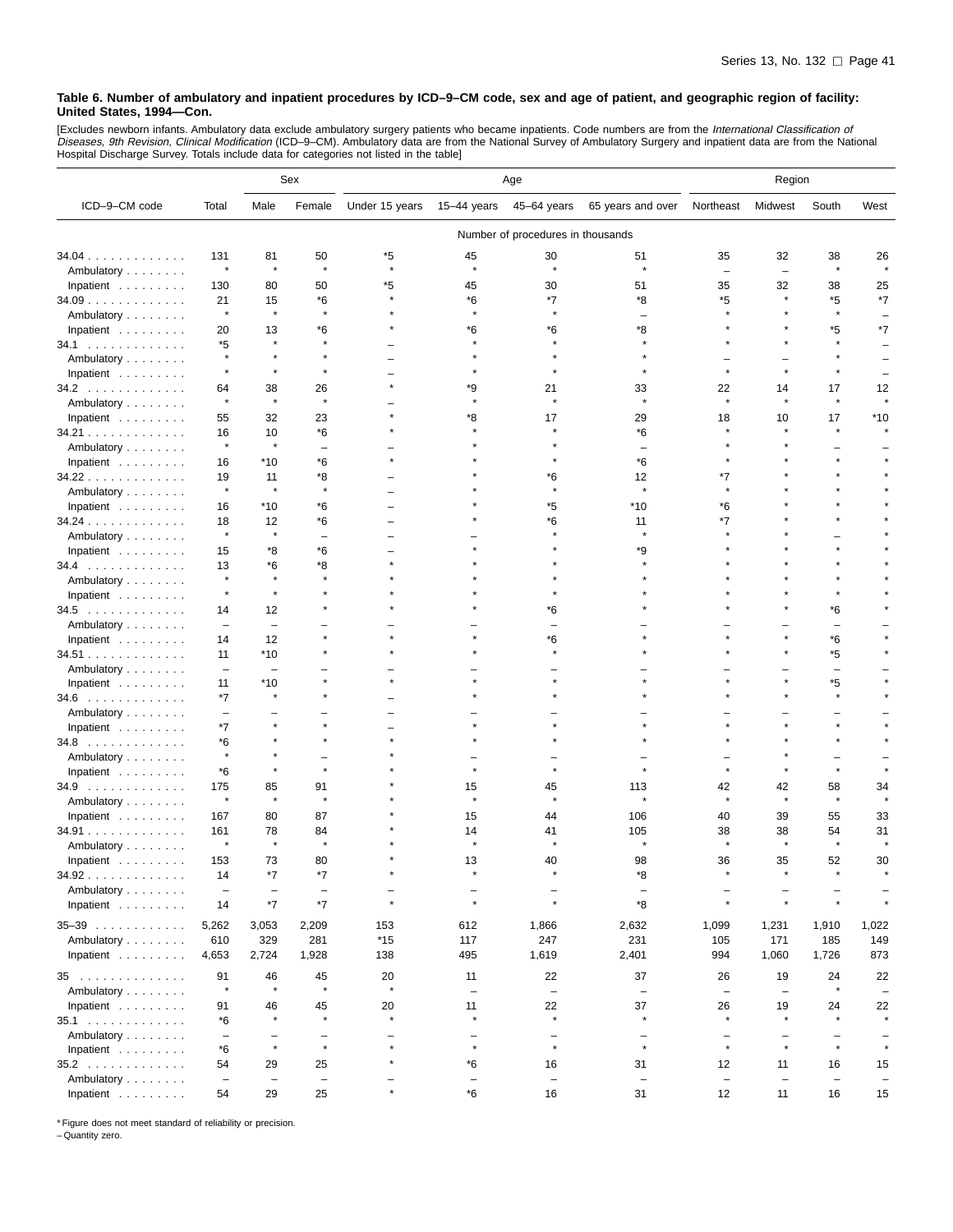[Excludes newborn infants. Ambulatory data exclude ambulatory surgery patients who became inpatients. Code numbers are from the *International Classification of*<br>*Diseases, 9th Revision, Clinical Modification* (ICD–9–CM). Hospital Discharge Survey. Totals include data for categories not listed in the table]

|                                  |                          |                          | Sex                      | Age                                 |                   |                                   | Region                   |                          |                          |                          |                          |
|----------------------------------|--------------------------|--------------------------|--------------------------|-------------------------------------|-------------------|-----------------------------------|--------------------------|--------------------------|--------------------------|--------------------------|--------------------------|
| ICD-9-CM code                    | Total                    | Male                     | Female                   | Under 15 years                      | 15-44 years       | 45-64 years                       | 65 years and over        | Northeast                | Midwest                  | South                    | West                     |
|                                  |                          |                          |                          |                                     |                   | Number of procedures in thousands |                          |                          |                          |                          |                          |
| 35.21                            | *7                       |                          |                          |                                     |                   |                                   | *5                       |                          |                          |                          |                          |
| Ambulatory                       | $\overline{\phantom{0}}$ |                          |                          |                                     |                   |                                   | $\qquad \qquad -$        |                          |                          |                          |                          |
| Inpatient                        | *7                       | $\star$                  | $\pmb{\ast}$             |                                     |                   |                                   | *5                       | $\star$                  |                          | $\star$                  |                          |
| 35.22                            | 28                       | 16                       | 12                       |                                     |                   | *8                                | 17                       | *7                       | *7                       | *7                       | *7                       |
| Ambulatory                       | $\overline{\phantom{a}}$ | $\qquad \qquad -$        | $\overline{\phantom{0}}$ |                                     |                   |                                   | $\overline{\phantom{0}}$ |                          |                          | $\overline{\phantom{0}}$ |                          |
| Inpatient                        | 28                       | 16                       | 12                       |                                     |                   | *8                                | 17                       | *7                       | *7                       | *7                       | *7                       |
| 35.24                            | 15                       | *7                       | *9                       |                                     |                   | *6                                | *7                       | $\star$                  |                          | $\star$                  |                          |
| Ambulatory                       | $\overline{\phantom{a}}$ | $\overline{\phantom{0}}$ | $\overline{\phantom{0}}$ |                                     |                   |                                   | $\overline{\phantom{0}}$ |                          |                          |                          |                          |
| Inpatient                        | 15                       | *7                       | *9                       |                                     |                   | *6                                | *7                       |                          |                          |                          |                          |
| $35.3$                           | *6                       | $\star$                  | $\star$                  |                                     |                   |                                   |                          |                          |                          |                          |                          |
| Ambulatory                       | $\overline{\phantom{0}}$ |                          |                          |                                     |                   |                                   |                          |                          |                          |                          |                          |
| Inpatient                        | *6                       | $\star$                  |                          |                                     |                   |                                   |                          |                          |                          |                          |                          |
| 35.33                            | *5                       |                          |                          |                                     |                   |                                   |                          |                          |                          |                          |                          |
| Ambulatory                       | $\overline{\phantom{0}}$ |                          |                          |                                     |                   |                                   |                          |                          |                          |                          |                          |
| Inpatient                        | *5                       |                          | $\pmb{\ast}$             |                                     |                   |                                   |                          |                          |                          |                          |                          |
| 35.7                             | *9                       | $\star$                  | *5                       | *7                                  |                   |                                   |                          |                          |                          |                          |                          |
| Ambulatory                       | $\overline{\phantom{0}}$ | ۳                        | $\qquad \qquad -$        |                                     |                   |                                   |                          |                          |                          |                          |                          |
| Inpatient                        | *9                       | $\star$                  | *5                       | *7                                  |                   |                                   |                          |                          | $\star$                  | $\pmb{\ast}$             |                          |
| 36.                              | 944                      | 653                      | 291                      |                                     | 51                | 419                               | 473                      | 183                      | 237                      | 335                      | 189                      |
| Ambulatory                       | $*13$                    | $\star$                  | $\pmb{\ast}$             |                                     | $\star$           | $\star$                           | $\star$                  | $\star$                  | $\star$                  | $\pmb{\ast}$             |                          |
| Inpatient                        | 931                      | 644                      | 287                      |                                     | 50                | 411                               | 469                      | 183                      | 230                      | 330                      | 188                      |
| $36.0$                           | 440                      | 289                      | 151                      |                                     | 32                | 200                               | 207                      | 69                       | 122                      | 157                      | 92                       |
| Ambulatory                       | *12                      | $\pmb{\ast}$             | $\star$                  |                                     | $\star$           | $\star$                           | $\star$                  | $\star$                  | $\star$                  | $\star$                  | $\star$                  |
| Inpatient                        | 428                      | 280                      | 148                      |                                     | 32                | 193                               | 203                      | 68                       | 115                      | 154                      | 91                       |
| $36.01$                          | 349                      | 225                      | 124                      |                                     | 27                | 159                               | 163                      | 59                       | 97                       | 122                      | 71                       |
| Ambulatory                       | $\star$                  | $\star$                  | $\pmb{\ast}$             |                                     | $\star$           | $\star$                           | $\star$                  | $\star$                  | $\star$                  | $\pmb{\ast}$             |                          |
| Inpatient                        | 340                      | 218                      | 122                      |                                     | 26                | 154                               | 159                      | 59                       | 91                       | 120                      | 71                       |
| $36.02$                          | 13                       | 10                       | $\star$                  |                                     |                   | *6                                | *5                       | $\star$                  | *5                       |                          |                          |
| Ambulatory                       | $\star$                  | $\star$                  |                          |                                     |                   |                                   | $\star$                  |                          |                          |                          |                          |
| Inpatient                        | 13                       | 10                       |                          |                                     |                   | *6                                | *5                       |                          | *5                       |                          |                          |
| 36.04                            | *7                       | ź,                       |                          |                                     |                   |                                   |                          |                          |                          |                          |                          |
| Ambulatory                       | $\overline{\phantom{0}}$ |                          |                          |                                     |                   |                                   |                          |                          |                          |                          |                          |
| Inpatient                        | *7                       | $\star$                  | $\star$                  |                                     |                   |                                   | $\star$                  |                          | $\star$                  | $\star$                  |                          |
| 36.05                            | 51                       | 35                       | 16                       |                                     |                   | 23                                | 26                       |                          | 15                       | 19                       | 12                       |
| Ambulatory                       | $\pmb{\ast}$             | $\star$                  | L.                       |                                     |                   | $\star$                           | $\star$                  |                          | ÷                        | $\star$                  |                          |
| Inpatient                        | 51                       | 35                       | 16                       |                                     |                   | 22                                | 26                       |                          | 15                       | 19                       | 12                       |
| $36.09$                          | 16                       | 13                       | $\star$                  |                                     |                   | *9                                | $*6$                     |                          | $\star$                  | *8                       |                          |
| Ambulatory                       | $\star$                  | $\star$                  |                          |                                     |                   |                                   |                          |                          |                          |                          |                          |
| Inpatient                        | 14                       | 11                       | $\pmb{\ast}$             |                                     |                   | *8                                | *6                       |                          | $\star$                  | $*7$                     |                          |
| 36.1                             | 501                      | 363                      | 139                      |                                     | 18                | 217                               | 265                      | 114                      | 115                      | 176                      | 96                       |
| Ambulatory                       | $\overline{\phantom{0}}$ |                          | L.                       |                                     |                   |                                   |                          |                          |                          |                          |                          |
| Inpatient                        | 501                      | 363                      | 139                      |                                     | 18                | 217                               | 265                      | 114                      | 115                      | 176                      | 96                       |
| 36.11                            | 42                       | 27                       | 15                       | -                                   |                   | 22                                | 18                       | *10                      | 10                       | 14                       | *8                       |
| Ambulatory                       | $\overline{\phantom{m}}$ | $\overline{\phantom{m}}$ | $\qquad \qquad -$        | $\overline{\phantom{0}}$            |                   | $\overline{\phantom{a}}$          | $\overline{\phantom{a}}$ | $\overline{\phantom{m}}$ | $\overline{\phantom{a}}$ | $\qquad \qquad -$        | $\overline{\phantom{0}}$ |
| Inpatient $\ldots \ldots \ldots$ | 42                       | 27                       | 15                       | $\overline{\phantom{0}}$<br>$\star$ |                   | 22                                | 18                       | *10                      | 10                       | 14                       | *8                       |
| 36.12                            | 92                       | 65                       | 27                       |                                     |                   | 38                                | 51                       | 23                       | 22                       | 26                       | 20                       |
| Ambulatory                       | $\overline{\phantom{m}}$ | $\overline{\phantom{m}}$ | $\overline{\phantom{a}}$ | $\star$                             |                   | $\overline{\phantom{m}}$          | $\overline{\phantom{a}}$ | $\overline{\phantom{m}}$ | $\overline{\phantom{a}}$ | $\overline{\phantom{m}}$ |                          |
| Inpatient                        | 92                       | 65                       | 27                       |                                     |                   | 38                                | 51                       | 23                       | 22                       | 26                       | 20                       |
| 36.13                            | 101                      | 73                       | 28                       |                                     |                   | 39                                | 60                       | 21                       | 25                       | 36                       | 19                       |
| Ambulatory                       | $\overline{\phantom{a}}$ | $\overline{\phantom{a}}$ | $\overline{\phantom{a}}$ |                                     |                   | $\overline{\phantom{m}}$          | $\overline{\phantom{m}}$ | $\overline{\phantom{m}}$ | $\qquad \qquad -$        | $\qquad \qquad -$        | $\overline{\phantom{m}}$ |
| Inpatient                        | 101                      | 73                       | 28                       |                                     |                   | 39                                | 60                       | 21                       | 25                       | 36                       | 19                       |
| 36.14                            | 67                       | 49                       | 18                       | $\overline{\phantom{0}}$            |                   | 26                                | 37                       | 13                       | 12                       | 30                       | 12                       |
| Ambulatory                       | $\overline{\phantom{a}}$ | $\overline{\phantom{a}}$ | $\overline{\phantom{a}}$ |                                     | $\star$           | $\qquad \qquad -$                 | $\overline{\phantom{a}}$ | $\overline{\phantom{a}}$ | $\qquad \qquad -$        | $\qquad \qquad -$        | $\qquad \qquad -$        |
| Inpatient                        | 67                       | 49                       | 18                       | $\star$                             |                   | 26                                | 37                       | 13                       | 12                       | 30                       | 12                       |
| 36.15                            | 184                      | 137                      | 47                       |                                     | *7                | 83                                | 94                       | 42                       | 44                       | 65                       | 33                       |
| Ambulatory                       | $\overline{\phantom{a}}$ | -                        | $\overline{\phantom{a}}$ | $\star$                             | $\qquad \qquad -$ | $\overline{\phantom{0}}$          | $\qquad \qquad -$        | $\qquad \qquad -$        | $\overline{\phantom{a}}$ | $\qquad \qquad -$        | -                        |
| Inpatient                        | 184                      | 137                      | 47                       |                                     | *7                | 83                                | 94                       | 42                       | 44                       | 65                       | 33                       |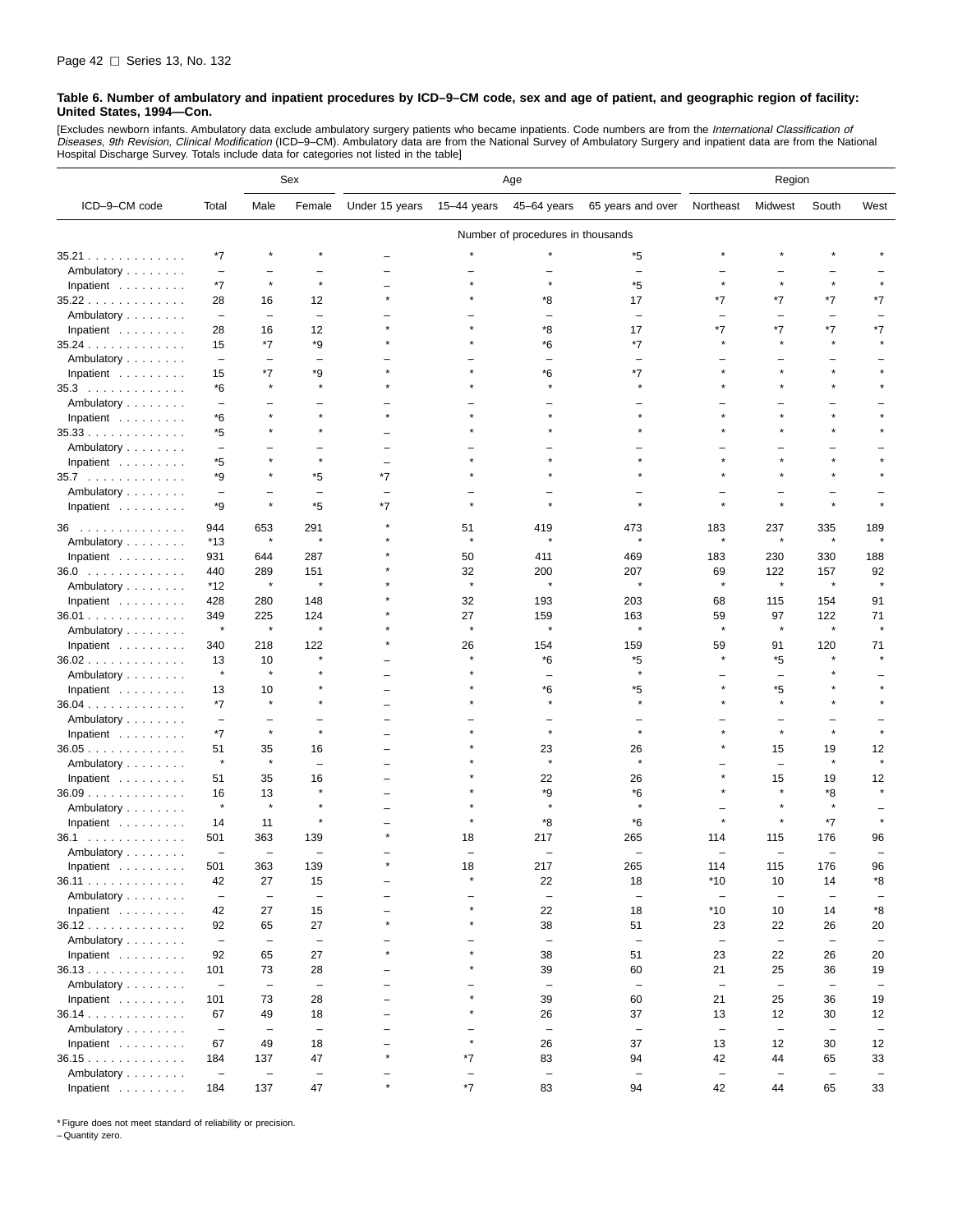[Excludes newborn infants. Ambulatory data exclude ambulatory surgery patients who became inpatients. Code numbers are from the *International Classification of*<br>*Diseases, 9th Revision, Clinical Modification* (ICD–9–CM).

|                                  |                                |                                | Sex                            | Age            |              |                                   | Region                  |                                |                                |              |           |
|----------------------------------|--------------------------------|--------------------------------|--------------------------------|----------------|--------------|-----------------------------------|-------------------------|--------------------------------|--------------------------------|--------------|-----------|
| ICD-9-CM code                    | Total                          | Male                           | Female                         | Under 15 years | 15–44 years  | 45-64 years                       | 65 years and over       | Northeast                      | Midwest                        | South        | West      |
|                                  |                                |                                |                                |                |              | Number of procedures in thousands |                         |                                |                                |              |           |
| 36.16                            | *7                             |                                |                                |                |              |                                   |                         |                                |                                |              |           |
| Ambulatory                       | $\overline{\phantom{a}}$       |                                |                                |                |              |                                   |                         |                                |                                |              |           |
| Inpatient                        | $*7$                           |                                |                                |                |              |                                   |                         |                                |                                |              |           |
| 37                               | 1,897                          | 1,102                          | 795                            | 29             | 172          | 698                               | 998                     | 399                            | 452                            | 717          | 329       |
| Ambulatory                       | 339                            | 201                            | 137                            | $\star$        | 45           | 144                               | 142                     | 55                             | 105                            | 99           | 80        |
| Inpatient                        | 1,559                          | 901                            | 658                            | 21             | 127          | 554                               | 856                     | 344                            | 347                            | 618          | 249       |
| 37.0                             | *9                             | $\star$                        | $\star$                        |                |              |                                   | $\star$                 | $\star$                        | $\star$                        | $\star$      |           |
| Ambulatory                       | $\overline{\phantom{a}}$       |                                |                                |                |              |                                   |                         |                                |                                |              |           |
| Inpatient                        | *9                             | $\star$                        | $\star$                        |                |              |                                   | $\star$                 |                                |                                |              |           |
| 37.1                             | 12                             | *6                             | *6                             |                |              |                                   | *5                      |                                |                                |              |           |
| Ambulatory                       | $\overline{\phantom{m}}$       | ۳                              | $\overline{\phantom{0}}$       |                |              |                                   |                         |                                |                                |              |           |
| Inpatient                        | 12                             | *6                             | *6                             |                |              |                                   | *5                      |                                |                                | $\star$      |           |
| 37.12                            | $*10$                          | $\pmb{\ast}$                   | *5                             |                |              |                                   | $\star$                 |                                |                                |              |           |
| Ambulatory                       | $\overline{\phantom{a}}$       |                                |                                |                |              |                                   |                         |                                |                                | $\star$      |           |
| Inpatient                        | *10                            | $\pmb{\ast}$                   | *5                             |                |              |                                   |                         |                                |                                |              |           |
| 37.2                             | 1,435                          | 865                            | 570                            | 23             | 142          | 613                               | 656                     | 281                            | 357                            | 540          | 256       |
| Ambulatory                       | 313                            | 187<br>678                     | 126<br>444                     |                | 40<br>103    | 141<br>471                        | 124<br>532              | 50<br>232                      | 99<br>258                      | 92<br>448    | 72<br>184 |
| Inpatient<br>37.21               | 1,122<br>94                    | 57                             | 37                             | 15             | 10           | 42                                | 38                      | 18                             | 24                             | 30           | 22        |
| Ambulatory                       | 39                             | 23                             | $*16$                          |                | $\star$      | *18                               | *13                     | $\pmb{\ast}$                   | *17                            | $\pmb{\ast}$ | $\star$   |
| Inpatient                        | 55                             | 35                             | 20                             |                | $\pmb{\ast}$ | 24                                | 25                      | 12                             | *7                             | 23           | 13        |
| 37.22                            | 963                            | 589                            | 374                            |                | 97           | 436                               | 427                     | 177                            | 252                            | 363          | 171       |
| Ambulatory                       | 204                            | 122                            | 82                             |                | 26           | 98                                | 80                      | 32                             | 64                             | 64           | 44        |
| Inpatient                        | 758                            | 467                            | 291                            |                | 72           | 338                               | 347                     | 145                            | 188                            | 299          | 126       |
| 37.23                            | 283                            | 165                            | 118                            | 11             | 16           | 104                               | 152                     | 65                             | 63                             | 111          | 44        |
| Ambulatory                       | 49                             | 33                             | $*15$                          |                | $\star$      | 21                                | 22                      | $\pmb{\ast}$                   | $*12$                          | *13          | *15       |
| Inpatient                        | 234                            | 131                            | 103                            | *9             | 12           | 83                                | 130                     | 56                             | 51                             | 98           | 29        |
| 37.25                            | *9                             | $*7$                           | $\pmb{\ast}$                   |                |              |                                   |                         |                                | $\star$                        | $\star$      |           |
| Ambulatory                       |                                |                                |                                |                |              |                                   |                         |                                |                                |              |           |
| Inpatient                        | $\star$                        | $\star$                        | $\star$                        |                |              |                                   |                         |                                |                                | $\star$      |           |
| 37.26                            | 72                             | 41                             | 31                             | *5             | 11           | 23                                | 32                      | 18                             | 16                             | 25           | 14        |
| Ambulatory                       | *13                            | $\star$                        | $\star$                        |                | $\star$      | $\star$                           |                         | $\star$                        | $\star$                        | $\star$      |           |
| Inpatient                        | 59                             | 36                             | 24<br>$\star$                  |                | $*10$        | 21                                | 26                      | 17                             | $*10$                          | 20           | 12        |
| 37.27                            | *5                             |                                |                                |                |              |                                   |                         |                                |                                |              |           |
| Ambulatory<br>Inpatient          | *5                             |                                | $\star$                        |                |              |                                   |                         |                                |                                | $\star$      |           |
| 37.29                            | *7                             |                                | *5                             |                |              |                                   |                         |                                |                                | *5           |           |
| Ambulatory                       |                                |                                | $\pmb{\ast}$                   |                |              |                                   |                         |                                |                                |              |           |
| Inpatient                        |                                |                                |                                |                |              |                                   |                         |                                |                                |              |           |
| 37.3<br>.                        | 23                             | 12                             | 11                             |                | *7           | *7                                | *8                      |                                |                                | 10           |           |
| Ambulatory                       |                                | $\pmb{\ast}$                   | $\pmb{\ast}$                   |                |              |                                   |                         |                                |                                |              |           |
| Inpatient                        | 22                             | 11                             | 10                             |                |              |                                   |                         |                                |                                | 10           |           |
| 37.34                            | 17                             | *9                             | *8                             |                | *6           | *5                                |                         |                                |                                | *8           |           |
| Ambulatory                       | $\star$                        | $\star$                        | $\pmb{\ast}$                   |                | $\star$      | $\qquad \qquad -$                 |                         |                                |                                | $\star$      |           |
| Inpatient $\ldots \ldots \ldots$ | 17                             | *9                             | *8                             |                | *6           | *5                                |                         |                                | $\star$                        | *8           |           |
| $37.6$                           | 42                             | 29                             | 13                             |                |              | 15                                | 24                      | 13                             | 12                             | *10          | *6        |
| Ambulatory                       | $\star$                        | ÷                              | $\pmb{\ast}$                   |                |              | $\star$                           | $\qquad \qquad -$       | $\overline{\phantom{m}}$       | $\qquad \qquad -$              |              |           |
| Inpatient                        | 41                             | 29                             | 13                             |                |              | 15                                | 24                      | 13                             | 12                             | *10          | *6        |
| $37.61$                          | 35                             | 24                             | 11                             |                |              | 13                                | 20                      | 10                             | 10                             | *9           | *5        |
| Ambulatory<br>Inpatient          | $\overline{\phantom{a}}$<br>35 | $\overline{\phantom{0}}$<br>24 | $\overline{\phantom{0}}$<br>11 |                |              | $\overline{\phantom{m}}$<br>13    | $\qquad \qquad -$<br>20 | $\overline{\phantom{m}}$<br>10 | $\overline{\phantom{0}}$<br>10 | *9           | *5        |
| $37.64$                          | *5                             | $\star$                        | $\star$                        |                |              | $\star$                           | $\star$                 |                                |                                |              |           |
| Ambulatory                       | $\star$                        |                                |                                |                |              | $\star$                           |                         |                                |                                |              |           |
| Inpatient                        | *5                             | $\star$                        | $\star$                        |                |              | $\star$                           | $\star$                 | $\star$                        | $\star$                        | $\star$      |           |
| 37.7                             | 194                            | 93                             | 101                            |                | *6           | 28                                | 160                     | 51                             | 39                             | 78           | 27        |
| Ambulatory                       | $\star$                        | $\pmb{\ast}$                   | $\pmb{\ast}$                   |                |              | $\star$                           | $\star$                 |                                | $\star$                        | $\star$      |           |
| Inpatient $\ldots$ ,             | 189                            | 91                             | 99                             |                |              | 27                                | 157                     | 49                             | 38                             | 76           | 26        |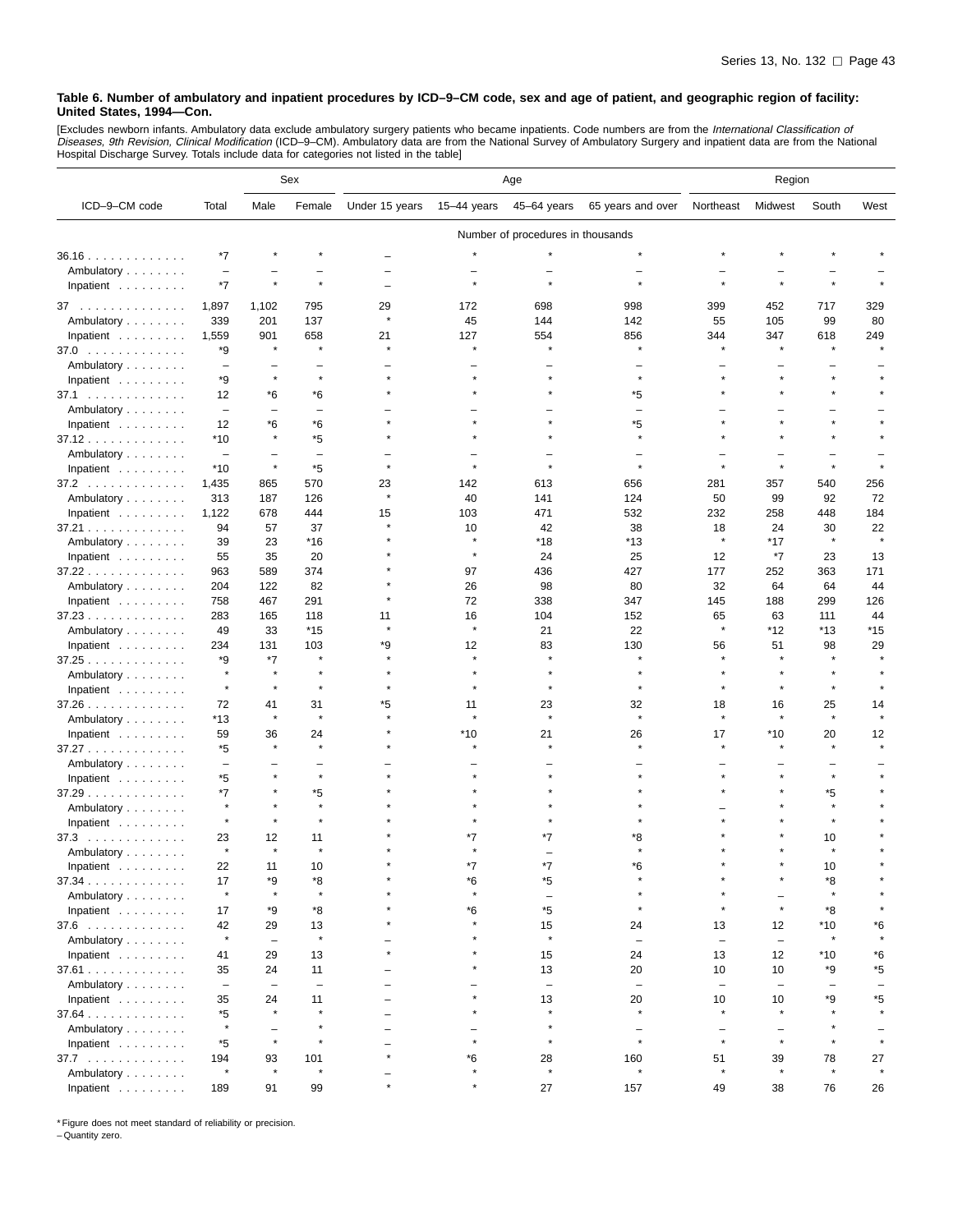[Excludes newborn infants. Ambulatory data exclude ambulatory surgery patients who became inpatients. Code numbers are from the *International Classification of*<br>*Diseases, 9th Revision, Clinical Modification* (ICD–9–CM). Hospital Discharge Survey. Totals include data for categories not listed in the table]

|                                  |                          |                          | Sex                | Age            |               |                                   | Region                   |                          |               |                    |      |
|----------------------------------|--------------------------|--------------------------|--------------------|----------------|---------------|-----------------------------------|--------------------------|--------------------------|---------------|--------------------|------|
| ICD-9-CM code                    | Total                    | Male                     | Female             | Under 15 years | $15-44$ years | 45-64 years                       | 65 years and over        | Northeast                | Midwest       | South              | West |
|                                  |                          |                          |                    |                |               | Number of procedures in thousands |                          |                          |               |                    |      |
| 37.71                            | 50                       | 18                       | 32                 |                |               |                                   | 44                       | 12                       | 11            | 21                 | *6   |
| Ambulatory                       | $\star$                  | $\overline{\phantom{m}}$ | $\pmb{\ast}$       |                |               |                                   | $\star$                  | $\overline{\phantom{0}}$ | $\star$       | $\star$            |      |
| Inpatient                        | 49                       | 18                       | 31                 |                |               |                                   | 44                       | 12                       | 10            | 20                 | *6   |
| 37.72                            | 66                       | 34                       | 32                 |                |               | 10                                | 53                       | 20                       | 13            | 25                 | *9   |
| Ambulatory                       | $\star$                  | $\star$                  | $\pmb{\ast}$       |                |               |                                   | $\star$                  | L.                       | $\star$       | $\star$            |      |
| Inpatient                        | 64                       | 33                       | 31                 |                |               | 10                                | 52                       | 20                       | 13            | 24                 | *8   |
| 37.75                            | *8                       | $\pmb{\ast}$             |                    |                |               |                                   | *7                       |                          |               |                    |      |
| Ambulatory                       |                          |                          |                    |                |               |                                   |                          |                          |               |                    |      |
| Inpatient                        | *8                       | $\star$                  |                    |                |               |                                   | *7                       |                          |               |                    |      |
| 37.76                            | 11                       | *5                       | *6                 |                |               |                                   | *9                       |                          |               | *5                 |      |
| Ambulatory                       | $\star$                  | $\star$                  | $\star$            |                |               |                                   | $\star$                  |                          |               |                    |      |
| Inpatient                        | *10                      | $\pmb{\ast}$             | *5                 |                |               |                                   | *8                       |                          |               |                    |      |
| 37.78                            | 51                       | 27                       | 24                 |                |               | 11                                | 39                       | 14                       | 10            | 18                 | *9   |
| Ambulatory                       | $\star$                  | $\pmb{\ast}$             | $\pmb{\ast}$       |                |               |                                   | $\star$                  | $\overline{\phantom{0}}$ | ÷             | $\star$            |      |
| Inpatient                        | 51                       | 27                       | 24                 |                |               | 11                                | 39                       | 14                       | 10            | 18                 | *9   |
| $37.8$                           | 152                      | 69<br>$\star$            | 83<br>$\star$      |                | *6            | 17                                | 127<br>$\star$           | 38<br>$\star$            | 31<br>$\star$ | 61<br>$\pmb{\ast}$ | 21   |
| Ambulatory                       | *13                      |                          |                    |                |               |                                   |                          |                          |               |                    |      |
| Inpatient                        | 139                      | 63                       | 76                 |                |               | 16                                | 117                      | 37                       | 27            | 58<br>$\star$      | 17   |
| 37.80                            | 15<br>$\star$            | $*7$<br>$\pmb{\ast}$     | *8<br>$\pmb{\ast}$ |                |               |                                   | 12                       | *5                       |               |                    |      |
| Ambulatory                       |                          | $\star$                  | *6                 |                |               |                                   | *9                       |                          |               |                    |      |
| Inpatient                        | 10<br>32                 | *10                      | 22                 |                |               |                                   | 28                       | *7                       |               | 16                 |      |
| 37.81<br>Ambulatory              | $\star$                  | $\qquad \qquad -$        | $\star$            |                |               |                                   | $\star$                  |                          |               | $\star$            |      |
| Inpatient                        | 31                       | *10                      | 22                 |                |               |                                   | 28                       | *7                       |               | 16                 |      |
| 37.82                            | 19                       | 10                       | *9                 |                |               |                                   | 16                       | $\star$                  | *6            | *7                 |      |
| Ambulatory                       | $\overline{\phantom{a}}$ | $\qquad \qquad -$        | L,                 |                |               |                                   | $\overline{\phantom{0}}$ |                          |               | L.                 |      |
| Inpatient                        | 19                       | 10                       | *9                 |                |               |                                   | 16                       |                          | *6            | *7                 |      |
| 37.83                            | 63                       | 32                       | 31                 |                |               | *9                                | 52                       | 18                       | 13            | 26                 | *7   |
| Ambulatory                       | $\star$                  | ×                        | $\star$            |                |               |                                   | $\star$                  | $\overline{\phantom{0}}$ | $\star$       | $\star$            |      |
| Inpatient                        | 62                       | 32                       | 30                 |                |               | *9                                | 51                       | 18                       | 13            | 25                 | *6   |
| 37.85                            | *8                       | $\star$                  |                    |                |               |                                   | *7                       |                          |               | $\star$            |      |
| Ambulatory                       |                          |                          |                    |                |               |                                   |                          |                          |               |                    |      |
| Inpatient                        | *5                       |                          |                    |                |               |                                   |                          |                          |               |                    |      |
| $37.86$                          | *7                       |                          |                    |                |               |                                   | *6                       |                          |               |                    |      |
| Ambulatory                       |                          |                          |                    |                |               |                                   |                          |                          |               |                    |      |
| Inpatient                        |                          |                          |                    |                |               |                                   |                          |                          |               |                    |      |
| 37.87                            | *7                       |                          |                    |                |               |                                   | *6                       |                          |               |                    |      |
| Ambulatory                       | *6                       |                          |                    |                |               |                                   |                          |                          |               |                    |      |
| Inpatient<br>37.9                | 26                       | 20                       | *6                 |                |               | *10                               | 14                       | 6'                       |               | *8                 | *9   |
| Ambulatory                       |                          | 大                        |                    |                |               |                                   |                          |                          |               |                    |      |
| Inpatient                        | 21                       | 16                       | *5                 |                |               | *9                                | 10                       |                          |               | *6                 | $*7$ |
| $37.94$                          | 13                       | 10                       |                    |                |               | *6                                | *6                       |                          |               |                    |      |
| Ambulatory                       | $\star$                  | $\star$                  |                    |                |               | $\equiv$                          | $\star$                  |                          |               |                    |      |
| Inpatient                        | 12                       | *10                      | $\star$            |                |               | $*6$                              | *5                       | $\star$                  |               |                    |      |
| 38                               | 1,087                    | 538                      | 549                | 69             | 190           | 290                               | 536                      | 231                      | 270           | 381                | 205  |
| Ambulatory                       | 155                      | 63                       | 92                 | $\star$        | 40            | 58                                | 50                       | 34                       | 38            | 43                 | 40   |
| Inpatient                        | 932                      | 475                      | 457                | 63             | 150           | 232                               | 486                      | 197                      | 232           | 338                | 165  |
| 38.0                             | 55                       | 32                       | 23                 |                | *7            | 13                                | 33                       | 10                       | 16            | 17                 | 11   |
| Ambulatory                       | *16                      | $\star$                  | $\pmb{\ast}$       |                |               | $\star$                           | $\star$                  | $\star$                  | $\star$       | $\star$            |      |
| Inpatient                        | 39                       | 23                       | 16                 |                |               | 11                                | 23                       | *8                       | 11            | 13                 | *7   |
| $38.00$                          | 12                       | *6                       | *6                 |                |               |                                   | *8                       |                          |               | *5                 |      |
| Ambulatory                       | $\star$                  | $\star$                  | $\star$            |                |               |                                   | $\star$                  |                          |               | $\star$            |      |
| Inpatient $\ldots \ldots \ldots$ | $\star$                  | $\star$                  | $\star$            |                |               |                                   | $\star$                  |                          |               |                    |      |
| 38.03                            | 13                       | *7                       | *6                 |                |               |                                   | *7                       |                          |               |                    |      |
| Ambulatory                       | $\star$                  |                          | $\star$            |                |               |                                   |                          |                          |               |                    |      |
| Inpatient                        | *8                       |                          |                    |                |               |                                   |                          |                          |               |                    |      |

\* Figure does not meet standard of reliability or precision.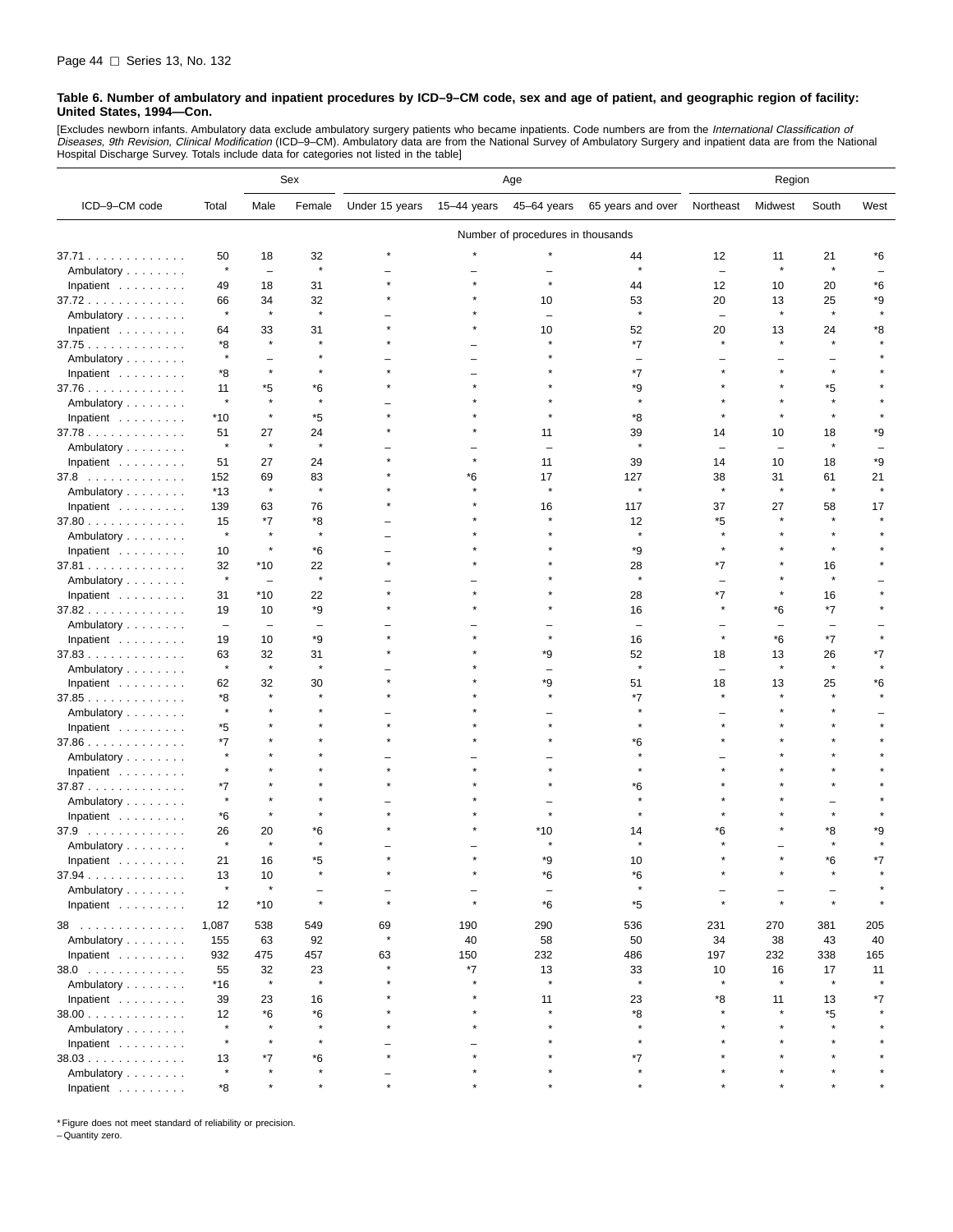[Excludes newborn infants. Ambulatory data exclude ambulatory surgery patients who became inpatients. Code numbers are from the *International Classification of*<br>*Diseases, 9th Revision, Clinical Modification* (ICD–9–CM).

|               |                          |                          | Sex                      | Age                      |                          |                                     | Region            |                          |                          |                          |               |
|---------------|--------------------------|--------------------------|--------------------------|--------------------------|--------------------------|-------------------------------------|-------------------|--------------------------|--------------------------|--------------------------|---------------|
| ICD-9-CM code | Total                    | Male                     | Female                   | Under 15 years           | $15-44$ years            | 45-64 years                         | 65 years and over | Northeast                | Midwest                  | South                    | West          |
|               |                          |                          |                          |                          |                          | Number of procedures in thousands   |                   |                          |                          |                          |               |
| 38.08         | 21                       | 13                       | *8                       |                          |                          | *5                                  | 13                |                          | *6                       | *7                       |               |
| Ambulatory    | $\star$                  | $\star$                  | $\overline{\phantom{0}}$ |                          |                          | $\overline{\phantom{0}}$            | $\star$           |                          | $\overline{\phantom{m}}$ | $\star$                  |               |
| Inpatient     | 21                       | 13                       | *8                       |                          |                          | *5                                  | 13                | $\star$                  | *6                       | $*7$                     |               |
| 38.1          | 135                      | 76                       | 59                       |                          |                          | 35                                  | 98                | 25                       | 31                       | 62                       | 17            |
| Ambulatory    | $\star$                  | $\star$                  | $\star$                  |                          |                          | $\star$                             | $\star$           | $\overline{\phantom{0}}$ | $\star$                  | $\pmb{\ast}$             |               |
| Inpatient     | 134                      | 76                       | 58                       |                          |                          | 34                                  | 98                | 25                       | 30                       | 62                       | 17            |
| 38.12         | 108                      | 61                       | 48                       |                          |                          | 26                                  | 81                | 19                       | 24                       | 54                       | 12            |
| Ambulatory    |                          | $\pmb{\ast}$             | $\star$                  |                          |                          | À                                   |                   | $\overline{\phantom{0}}$ | $\star$                  |                          |               |
| Inpatient     | 108                      | 61                       | 47                       |                          |                          | 26                                  | 81                | 19                       | 23                       | 54                       | 12            |
| 38.18         | 18                       | 10                       | *8                       |                          |                          | *6                                  | 11                |                          |                          | *5                       |               |
| Ambulatory    | $\overline{\phantom{m}}$ | $\overline{\phantom{0}}$ | $\overline{\phantom{0}}$ |                          |                          |                                     |                   |                          |                          | $\overline{\phantom{0}}$ |               |
| Inpatient     | 18                       | 10                       | *8                       |                          |                          | *6                                  | 11                | $\star$                  |                          | *5                       |               |
| 38.2          | 35                       | 13                       | 22                       |                          |                          | 11                                  | 19                | 12                       | *7                       | *8                       | *7            |
| Ambulatory    | 22                       | $\star$                  | $*14$                    |                          |                          | $\star$                             | *11               |                          |                          |                          |               |
| Inpatient     | 12                       | ×                        | *8                       |                          |                          | $\star$                             | *8                |                          |                          |                          |               |
| 38.21         | 27                       | *9                       | 18                       |                          |                          | *8                                  | 18                | 11                       | *6                       | *6                       |               |
| Ambulatory    | *17                      | $\star$                  | $*11$                    |                          |                          |                                     | *11               |                          |                          |                          |               |
| Inpatient     | $*10$                    | $\star$                  | $*7$                     |                          |                          |                                     | *7                | $\star$                  |                          |                          |               |
| $38.4$        | 46                       | 35                       | 11                       | $\star$                  |                          | 11                                  | 33                | 12                       | 11                       | 16                       | *7            |
| Ambulatory    | $\star$                  | $\star$                  | $\star$                  |                          |                          |                                     |                   | $\overline{\phantom{0}}$ | $\star$                  |                          |               |
| Inpatient     | 45                       | 35                       | 11                       |                          |                          | 11                                  | 32                | 12                       | 11                       | 16                       | *7            |
| $38.44$       | 32                       | 25                       | *7                       |                          |                          | *6                                  | 25                | *9                       | *8                       | *9                       | *5            |
| Ambulatory    | $\star$                  | $\qquad \qquad -$        | $\pmb{\ast}$             |                          |                          | $\equiv$                            | $\star$           | $\overline{\phantom{0}}$ |                          | Ē,                       |               |
| Inpatient     | 31                       | 25                       | *6                       |                          |                          | *6                                  | 25                | *9                       | *8                       | *9                       | *5            |
| 38.48         | *5                       | $\star$                  | $\star$                  |                          |                          | $\star$                             | ۸                 | $\star$                  |                          | $\star$                  |               |
| Ambulatory    | $\overline{\phantom{0}}$ |                          |                          |                          |                          |                                     |                   |                          |                          |                          |               |
| Inpatient     | *5                       | $\star$                  | $\star$                  |                          |                          |                                     |                   |                          |                          |                          |               |
| 38.5          | 54                       | 19                       | 34                       | $\star$                  | 22                       | 25                                  | *7                | 13                       | 13                       | 16                       | 12            |
| Ambulatory    | 42                       | *14                      | 28                       |                          | 20                       | *18                                 |                   |                          | *11                      | *12                      | *12           |
| Inpatient     | 11                       | $\star$                  | *6                       |                          |                          | *7                                  |                   |                          |                          | $\star$                  |               |
| $38.50$       | *8                       | 大                        |                          |                          |                          | $\star$                             |                   |                          |                          |                          |               |
| Ambulatory    |                          | $\pmb{\ast}$             |                          |                          |                          |                                     |                   |                          |                          |                          |               |
| Inpatient     | $\star$                  | $\overline{\phantom{0}}$ | $\pmb{\ast}$             |                          |                          |                                     |                   |                          |                          | $\overline{\phantom{0}}$ |               |
| 38.59         | 44                       | 16                       | 28                       |                          | 20                       | 18                                  | *6                | *10                      | 11                       | 13                       | 10            |
| Ambulatory    | 34                       | *12                      | 23                       |                          | *18                      | *13                                 |                   |                          |                          | *11                      |               |
| Inpatient     | $*10$                    | $\star$                  | $\star$                  |                          |                          | *5                                  |                   |                          |                          | $\star$                  |               |
| $38.6$        | 17                       | 12                       | *6                       |                          |                          |                                     | *8                |                          |                          |                          | *6            |
| Ambulatory    | $\star$                  | $\star$                  | $\pmb{\ast}$             |                          |                          |                                     |                   |                          |                          |                          |               |
| Inpatient     | 12                       | *8                       | $\star$                  |                          |                          |                                     | *6                |                          |                          |                          |               |
| 38.7          | 28                       | 12                       | 16                       |                          |                          | *6                                  | 20                | *8                       | *9                       | 10                       |               |
| Ambulatory    | $\ast$                   | $\star$                  |                          |                          |                          |                                     |                   |                          |                          |                          |               |
| Inpatient     | 28                       | 12                       | 15                       |                          |                          | *5                                  | 19                | *8                       | *9                       | $*10$                    |               |
| 38.8<br>.     | 24                       | 12                       | 12                       | *8                       | *7                       |                                     |                   | *6                       |                          | *9                       | *5            |
| Ambulatory    | $\star$                  | $\star$                  | $\star$                  | $\star$                  | $\star$                  |                                     |                   | $\star$                  |                          | $\star$                  |               |
| Inpatient     | 22                       | 10                       | 11                       | $*7$                     | *6                       |                                     |                   | *6                       |                          | *8                       |               |
| 38.85         | *8                       | $\star$                  |                          | *6                       |                          |                                     |                   |                          |                          |                          |               |
| Ambulatory    | $\star$                  | L.                       | $\pmb{\ast}$             | $\star$                  |                          |                                     |                   |                          |                          |                          |               |
|               | *8                       | $\star$                  | $\pmb{\ast}$             | *6                       | $\star$                  |                                     |                   |                          |                          |                          |               |
| Inpatient     |                          |                          |                          |                          |                          |                                     |                   |                          |                          |                          |               |
| 38.9          | 688                      | 325                      | 364                      | 57<br>$\star$            | 140                      | 179                                 | 312               | 141                      | 173                      | 236                      | 138           |
| Ambulatory    | 63                       | 25                       | 39                       |                          | *12                      | 25                                  | 22                | $*15$                    | $*15$                    | *18                      | $*15$         |
| Inpatient     | 625                      | 300                      | 325                      | 53                       | 128                      | 154                                 | 290               | 126                      | 157                      | 219                      | 123           |
| 38.91         | 102<br>$\star$           | 58<br>$\star$            | 44<br>$\star$            | 20<br>$\star$            | 12                       | 25<br>$\star$                       | 45<br>$\star$     | 22<br>$\star$            | 31<br>$\star$            | 29<br>$\star$            | 19<br>$\star$ |
| Ambulatory    |                          |                          |                          |                          | $\overline{\phantom{m}}$ |                                     |                   |                          |                          |                          |               |
| Inpatient     | 96                       | 56<br>$\star$            | 40<br>$\star$            | 18                       | 12                       | 25<br>$\star$                       | 41                | 22<br>$\star$            | 29                       | 29                       | 16            |
| 38.92         | *7                       |                          |                          | *6                       | $\overline{\phantom{m}}$ |                                     |                   |                          |                          |                          |               |
| Ambulatory    | $\overline{\phantom{a}}$ | $\star$                  | $\star$                  | $\overline{\phantom{m}}$ | $\overline{\phantom{0}}$ | $\overline{\phantom{0}}$<br>$\star$ |                   | $\star$                  |                          |                          | $\star$       |
| Inpatient     | $^{\star}7$              |                          |                          | *6                       |                          |                                     |                   |                          |                          |                          |               |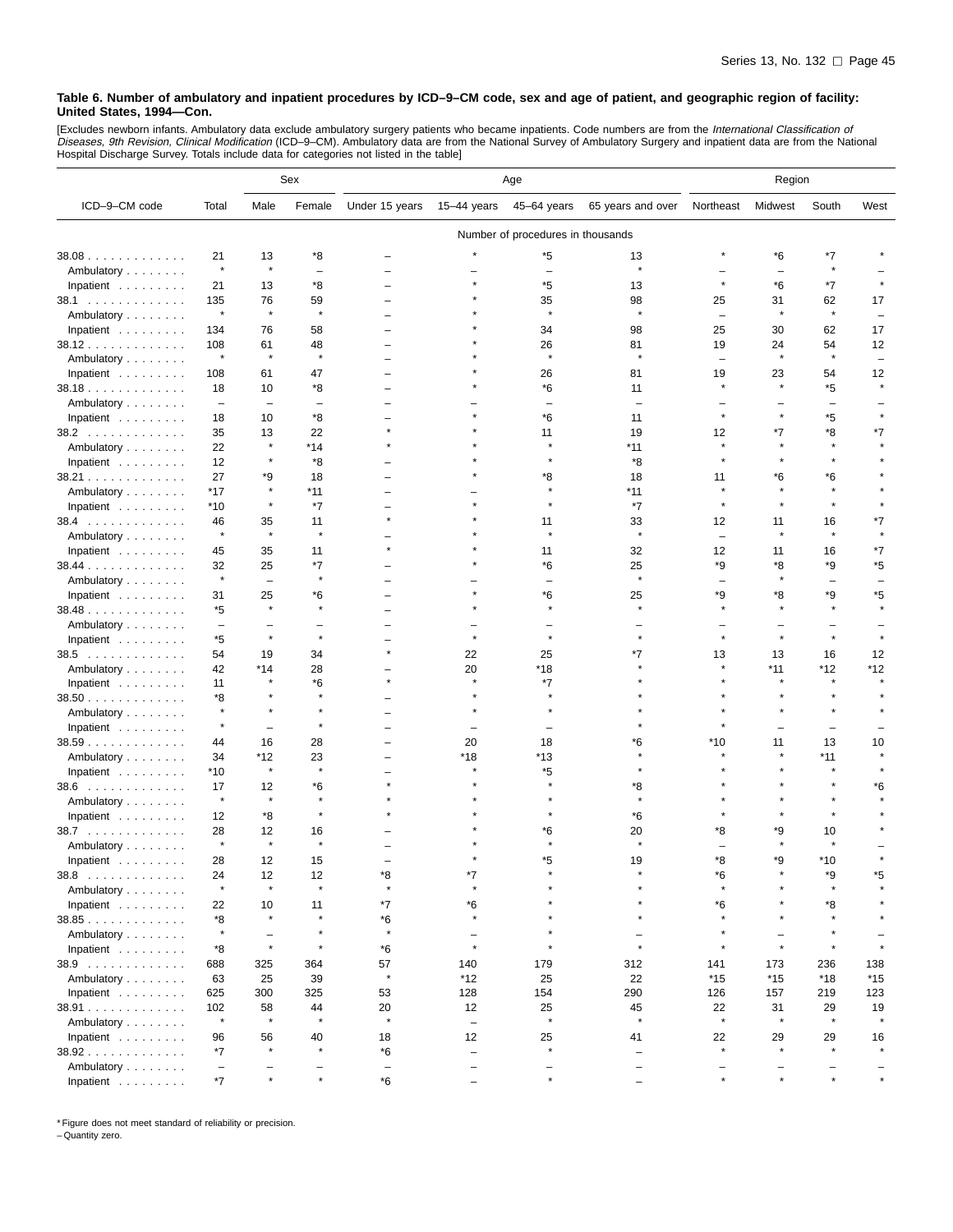[Excludes newborn infants. Ambulatory data exclude ambulatory surgery patients who became inpatients. Code numbers are from the *International Classification of*<br>*Diseases, 9th Revision, Clinical Modification* (ICD–9–CM). Hospital Discharge Survey. Totals include data for categories not listed in the table]

|                                  |                          |                          | Sex                      | Age            |               |                                   | Region                   |                          |               |                          |                    |
|----------------------------------|--------------------------|--------------------------|--------------------------|----------------|---------------|-----------------------------------|--------------------------|--------------------------|---------------|--------------------------|--------------------|
| ICD-9-CM code                    | Total                    | Male                     | Female                   | Under 15 years | $15-44$ years | 45-64 years                       | 65 years and over        | Northeast                | Midwest       | South                    | West               |
|                                  |                          |                          |                          |                |               | Number of procedures in thousands |                          |                          |               |                          |                    |
| $38.93$                          | 437                      | 187                      | 250                      | 26             | 102           | 110                               | 200                      | 91                       | 100           | 157                      | 89                 |
| Ambulatory                       | 41                       | $*16$                    | 25                       | $\star$        | $\star$       | $*16$                             | $*14$                    | *10                      | *10           | $*11$                    | $\star$            |
| Inpatient                        | 396                      | 172                      | 225                      | 24             | 93            | 94                                | 186                      | 81                       | 90            | 146                      | 79                 |
| $38.94$                          | 15                       | *8                       | *7                       | $\star$        |               | *5                                | $\star$                  |                          | $\star$       | *5                       |                    |
| Ambulatory                       | $\star$                  | $\star$                  | $\star$                  |                |               |                                   |                          | $\star$                  |               | $\star$                  |                    |
| Inpatient                        | 12                       | *7                       | $\pmb{\ast}$             |                |               |                                   |                          | $\star$                  | $\star$       | $\star$                  |                    |
| 38.95                            | 105                      | 55                       | 50                       |                | 21            | 35                                | 48                       | 23                       | 17            | 43                       | 22                 |
| Ambulatory                       | *12                      | $\star$                  | $\star$                  |                |               |                                   |                          | À                        | $\star$       |                          |                    |
| Inpatient                        | 93                       | 49                       | 43                       |                | 19            | 29                                | 44                       | 20                       | 15            | 37                       | 20                 |
| 38.98                            | 18                       | *9                       | *9                       |                |               |                                   | 13                       | $\star$                  | 18            |                          |                    |
| Ambulatory                       | $\star$                  | $\star$                  | $\star$                  |                |               |                                   | $\star$                  |                          | $\star$       |                          |                    |
| Inpatient                        | 18                       | *9                       | *8                       |                |               |                                   | 12                       | $\pmb{\ast}$             | 17            |                          |                    |
|                                  |                          |                          |                          |                |               |                                   |                          |                          |               |                          |                    |
| 39                               | 1,244                    | 714                      | 530                      | 33<br>$\star$  | 188           | 437                               | 587                      | 261                      | 253           | 453                      | 277                |
| Ambulatory                       | 103                      | 55                       | 48                       |                | 31            | 37                                | 35                       | $*16$                    | 20            | 39                       | 28                 |
| Inpatient                        | 1,141                    | 659                      | 482                      | 32<br>$\star$  | 157           | 400                               | 552                      | 245                      | 233           | 414                      | 249                |
| 39.2                             | 191<br>22                | 107<br>$*11$             | 84<br>*11                |                | 18<br>$\star$ | 68<br>$\star$                     | 104<br>$\star$           | 37<br>$\star$            | 37<br>$\star$ | 77<br>$\pmb{\ast}$       | 40<br>$\star$      |
| Ambulatory                       |                          |                          |                          |                |               |                                   |                          |                          |               |                          |                    |
| Inpatient                        | 169                      | 96                       | 73                       |                | 12            | 60                                | 97                       | 34                       | 32            | 69                       | 34                 |
| 39.25                            | 28                       | 17                       | 11                       |                |               | 13                                | 14                       | *6                       | *7            | *10                      | *6                 |
| Ambulatory                       | $\overline{\phantom{a}}$ | $\qquad \qquad -$        | $\overline{\phantom{a}}$ |                | $\star$       | $\overline{\phantom{0}}$          | $\overline{\phantom{0}}$ | $\overline{\phantom{0}}$ | ÷             | $\overline{\phantom{0}}$ |                    |
| Inpatient                        | 28                       | 17                       | 11                       |                |               | 13                                | 14                       | *6                       | $*7$          | *10                      | *6                 |
| 39.27                            | 71                       | 36                       | 36                       |                | 13<br>$\star$ | 25<br>$\star$                     | 33<br>$\star$            | 10<br>$\star$            | 10<br>$\star$ | 35<br>$\star$            | 16<br>$\pmb{\ast}$ |
| Ambulatory                       | 20                       | $*10$                    | *10                      |                |               |                                   |                          |                          |               |                          |                    |
| Inpatient                        | 51                       | 25                       | 26                       |                | *7            | 18                                | 26                       | *8                       | *6            | 27                       | 11                 |
| 39.29                            | 83<br>$\star$            | 50<br>$\star$            | 33<br>$\pmb{\ast}$       |                |               | 28<br>$\star$                     | 52<br>$\star$            | 18                       | 19<br>$\star$ | 29<br>$\pmb{\ast}$       | 17                 |
| Ambulatory                       |                          |                          |                          |                |               |                                   |                          | $\equiv$                 |               |                          |                    |
| Inpatient                        | 82                       | 50                       | 32                       |                |               | 28                                | 52                       | 18                       | 19            | 29                       | 17                 |
| $39.3$                           | 22<br>$\star$            | 12<br>$\star$            | $*10$<br>$\star$         |                | 10<br>$\star$ | *6<br>$\star$                     |                          |                          | *6<br>$\star$ | *9<br>$\star$            |                    |
| Ambulatory                       |                          |                          |                          |                |               |                                   |                          |                          |               |                          |                    |
| Inpatient                        | 20                       | 12                       | *8                       |                | *9            | *6                                |                          |                          | *5            | *9                       |                    |
| 39.31                            | 16<br>$\star$            | *9<br>$\star$            | *6<br>$\star$            |                | *7<br>$\star$ |                                   |                          |                          | *5            | *6<br>$\star$            |                    |
| Ambulatory                       |                          |                          |                          |                |               |                                   |                          |                          |               |                          |                    |
| Inpatient                        | 14                       | *9<br>$\star$            | *5                       |                | *6            |                                   |                          |                          |               | *6                       |                    |
| 39.32                            | *6<br>$\star$            |                          |                          |                |               |                                   |                          |                          |               |                          |                    |
| Ambulatory                       |                          | ÷<br>$\star$             |                          |                |               |                                   |                          |                          |               | $\star$                  |                    |
| Inpatient                        |                          |                          |                          |                |               |                                   |                          |                          |               |                          |                    |
| $39.4$                           | 141                      | 70                       | 71                       |                | 33            | 50                                | 58                       | 31<br>$\star$            | 19<br>$\star$ | 55                       | 36                 |
| Ambulatory                       | 43                       | 22                       | 21                       |                | *13           | *16                               | *15                      |                          |               | *18                      | *12                |
| Inpatient                        | 98                       | 48                       | 50                       |                | 21            | 34                                | 43                       | 24                       | 13            | 38                       | 24                 |
| 39.42                            | 43                       | 19<br>$\star$            | 24                       |                | 11            | 16                                | 16<br>$\star$            | *10                      | *6            | 12<br>$\star$            | 16<br>$\pmb{\ast}$ |
| Ambulatory                       | *20                      |                          | *12                      |                |               |                                   |                          |                          |               |                          |                    |
| Inpatient                        | 24                       | 11                       | 13                       |                | *5            | ∗q                                | *Q                       | *ᠷ                       |               | $*7$                     | *Ջ                 |
| 39.43                            | *5                       |                          |                          |                |               |                                   |                          |                          |               |                          |                    |
| Ambulatory                       |                          |                          |                          |                |               |                                   |                          |                          |               |                          |                    |
| Inpatient $\ldots \ldots \ldots$ |                          |                          |                          |                |               |                                   |                          |                          |               |                          |                    |
| $39.49$                          | 90                       | 47                       | 43                       |                | 20            | 32<br>$\star$                     | 38<br>$\star$            | 20                       | 12            | 40                       | 19                 |
| Ambulatory                       | 22                       | *13                      | $\star$                  |                | $\star$       |                                   |                          | $\star$                  | $\star$       | *12                      |                    |
| Inpatient                        | 68                       | 34                       | 34                       |                | 14            | 23                                | 31                       | 16                       | *8            | 28                       | 15                 |
| $39.5$                           | 112                      | 65                       | 48                       |                | 14            | 41                                | 53<br>$\star$            | 27                       | 28            | 41                       | 17                 |
| Ambulatory                       | *14                      | $\star$                  | $\star$                  |                |               |                                   |                          | $\star$                  | $\star$       |                          |                    |
| Inpatient                        | 98                       | 55                       | 43                       |                | 12            | 35                                | 47                       | 26                       | 25            | 34                       | 13                 |
| 39.51                            | *9                       | $\star$                  | $*7$                     |                |               |                                   |                          |                          |               |                          |                    |
| Ambulatory                       | $\overline{\phantom{0}}$ |                          | $\overline{\phantom{0}}$ |                |               |                                   |                          |                          |               |                          |                    |
| Inpatient                        | *9                       | $\star$                  | *7                       |                |               |                                   | $\star$                  |                          |               |                          |                    |
| 39.52                            | 11                       | *9                       |                          |                |               |                                   | *8                       |                          |               |                          |                    |
| Ambulatory                       | $\overline{\phantom{m}}$ | $\overline{\phantom{0}}$ |                          |                |               |                                   |                          |                          |               |                          |                    |
| Inpatient                        | 11                       | *9                       |                          |                |               |                                   | *8                       |                          |               |                          |                    |

\* Figure does not meet standard of reliability or precision.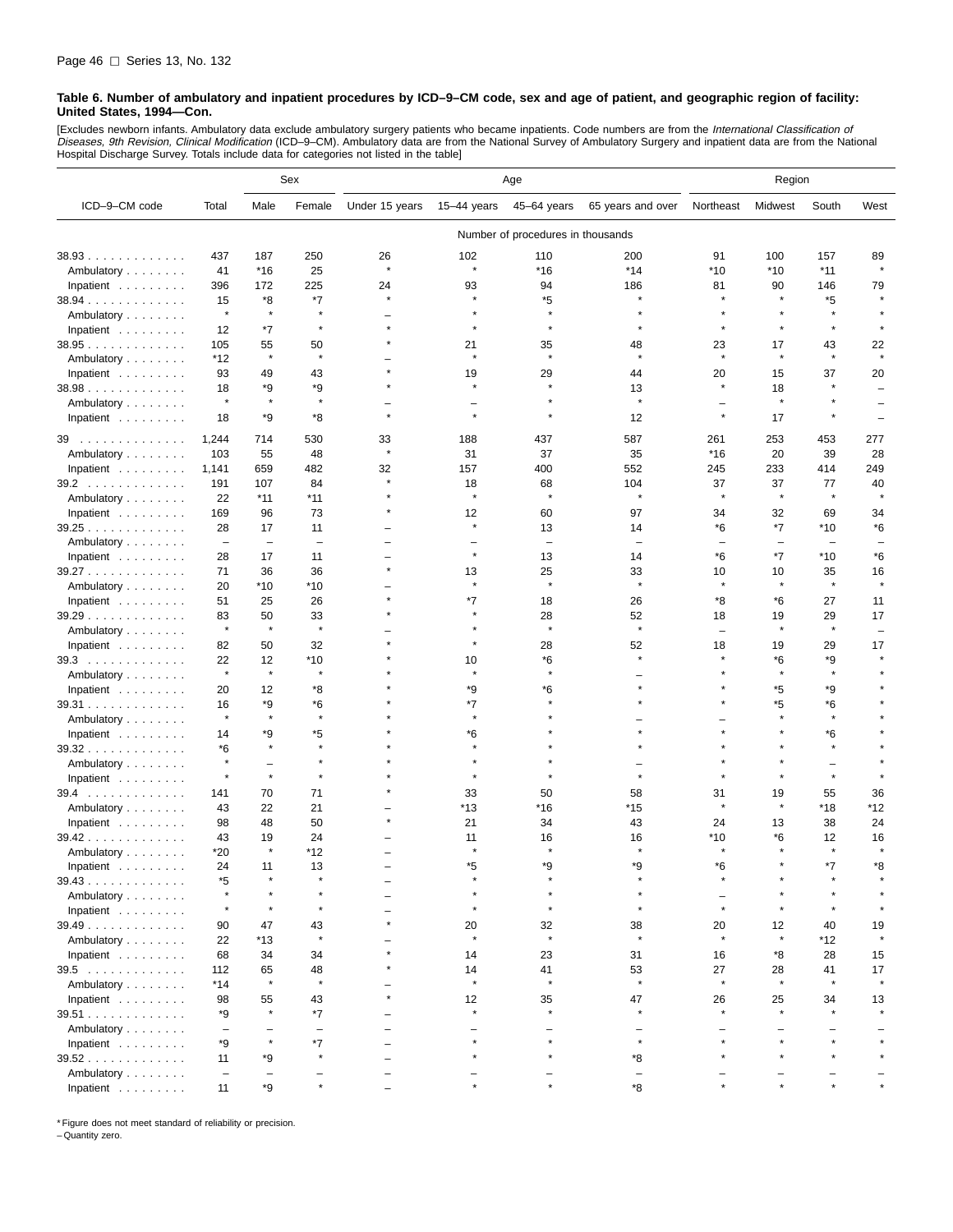[Excludes newborn infants. Ambulatory data exclude ambulatory surgery patients who became inpatients. Code numbers are from the *International Classification of*<br>*Diseases, 9th Revision, Clinical Modification* (ICD–9–CM).

|                                  |                          |                          | Sex<br>Age               |                |                          | Region                            |                          |                                |                                |                          |          |
|----------------------------------|--------------------------|--------------------------|--------------------------|----------------|--------------------------|-----------------------------------|--------------------------|--------------------------------|--------------------------------|--------------------------|----------|
| ICD-9-CM code                    | Total                    | Male                     | Female                   | Under 15 years | 15–44 years              | 45-64 years                       | 65 years and over        | Northeast                      | Midwest                        | South                    | West     |
|                                  |                          |                          |                          |                |                          | Number of procedures in thousands |                          |                                |                                |                          |          |
| $39.56$                          | *6                       |                          |                          |                |                          |                                   |                          |                                |                                |                          |          |
| Ambulatory                       | $\overline{\phantom{0}}$ |                          |                          |                |                          |                                   |                          |                                |                                |                          |          |
| Inpatient                        | *6                       |                          |                          |                |                          |                                   |                          |                                |                                |                          |          |
| 39.57                            | *7                       |                          |                          |                |                          |                                   |                          |                                |                                |                          |          |
| Ambulatory                       | $\star$                  |                          |                          |                |                          |                                   |                          |                                |                                |                          |          |
| Inpatient                        | *6                       |                          |                          |                |                          |                                   |                          |                                |                                |                          |          |
| 39.58                            | *6                       |                          |                          |                |                          |                                   |                          |                                |                                |                          |          |
| Ambulatory                       | $\star$                  |                          |                          |                |                          |                                   |                          |                                |                                |                          |          |
| Inpatient                        | $\star$                  |                          |                          |                |                          |                                   |                          |                                |                                |                          |          |
| $39.59$                          | 68                       | 36                       | 31                       |                | *6                       | 23                                | 35                       | 16                             | 18                             | 22                       | 11       |
| Ambulatory                       | *10                      | $\star$                  | $\star$                  |                |                          | $\star$                           | $\bullet$                | $\star$                        | $\star$                        | $\pmb{\ast}$             |          |
| Inpatient                        | 57                       | 30                       | 27                       |                |                          | 20                                | 30                       | 16                             | 16                             | 17                       | *8       |
| 39.6                             | 380                      | 257                      | 122                      | 22             | 21                       | 141                               | 195                      | 82                             | 101                            | 124                      | 72       |
| Ambulatory                       | $\star$                  | $\star$                  | $\star$                  | ۰              | $\star$                  | $\star$                           | $\star$                  | $\overline{\phantom{0}}$       | ۳                              | $\pmb{\ast}$             |          |
| Inpatient                        | 379                      | 257                      | 122                      | 22             | 21                       | 141                               | 195                      | 82                             | 101                            | 124                      | 72       |
| $39.61$                          | 268                      | 184                      | 84                       | 14             | 14                       | 104                               | 136                      | 62                             | 67                             | 89                       | 51       |
| Ambulatory                       | $\overline{\phantom{m}}$ | ۳                        | $\overline{\phantom{0}}$ | ۳              | $\overline{\phantom{0}}$ | $\overline{\phantom{0}}$          | $\overline{\phantom{0}}$ | $\overline{\phantom{0}}$       | ۳                              | $\overline{\phantom{0}}$ |          |
| Inpatient                        | 268                      | 184                      | 84                       | 14             | 14                       | 104                               | 136                      | 62                             | 67                             | 89                       | 51       |
| $39.62$                          | 45                       | 29                       | 16                       |                |                          | 15                                | 25                       | *8                             | 16                             | *10                      | 10       |
| Ambulatory                       | $\overline{\phantom{a}}$ | $\overline{\phantom{0}}$ | $\overline{\phantom{a}}$ |                |                          |                                   |                          | -                              | $\overline{\phantom{a}}$       | $\overline{\phantom{0}}$ |          |
| Inpatient                        | 45                       | 29                       | 16                       |                |                          | 15                                | 25                       | *8<br>$\star$                  | 16                             | *10                      | 10       |
| 39.63                            | 23<br>$\star$            | 16<br>$\star$            | *7                       |                |                          | *8<br>$\star$                     | 11                       |                                | $*10$                          |                          |          |
| Ambulatory                       |                          |                          | L.                       |                |                          |                                   | $\equiv$                 | $\star$                        | $\overline{\phantom{0}}$       |                          |          |
| Inpatient                        | 23                       | 16                       | $*7$                     |                |                          | *8                                | 11                       |                                | $*10$                          |                          | *7       |
| $39.64$                          | 42<br>$\star$            | 27<br>$\star$            | 14<br>$\star$            |                |                          | 14<br>$\equiv$                    | 24<br>$\star$            | *6<br>$\overline{\phantom{0}}$ | *7<br>$\overline{\phantom{m}}$ | 21<br>$\pmb{\ast}$       |          |
| Ambulatory                       |                          | 27                       | 14                       |                |                          | 14                                | 24                       | *6                             | $*7$                           | 21                       | *7       |
| Inpatient                        | 41                       |                          |                          |                |                          | 129                               | 170                      | 78                             | 59                             |                          |          |
| 39.9<br>Ambulatory               | 391<br>21                | 198<br>$*13$             | 192<br>$\star$           |                | 89<br>$\star$            | $\star$                           | $\star$                  | $\star$                        | $\star$                        | 145<br>$\star$           | 108      |
| Inpatient                        | 370                      | 185                      | 184                      |                | 81                       | 122                               | 165                      | 73                             | 55                             | 140                      | 101      |
| 39.93                            | *9                       | *5                       |                          |                |                          |                                   |                          |                                |                                |                          |          |
| Ambulatory                       | $\star$                  | $\star$                  |                          |                |                          |                                   |                          |                                |                                |                          |          |
| Inpatient                        | *7                       | $\star$                  | $\star$                  |                |                          |                                   |                          | $\star$                        | $\star$                        | $\star$                  |          |
| $39.95$                          | 354                      | 177                      | 177                      |                | 77                       | 117                               | 158                      | 70                             | 53                             | 131                      | 99       |
| Ambulatory                       | $\star$                  | $\star$                  | $\star$                  |                | $\star$                  | $\star$                           | $\star$                  | $\star$                        | $\star$                        | $\star$                  |          |
| Inpatient                        | 348                      | 173                      | 175                      |                | 74                       | 116                               | 157                      | 69                             | 52                             | 129                      | 98       |
| 39.97                            | *7                       |                          |                          |                |                          |                                   |                          |                                |                                |                          |          |
| Ambulatory                       | $\star$                  |                          |                          |                |                          |                                   |                          |                                |                                |                          |          |
| Inpatient                        |                          | $\star$                  |                          |                |                          |                                   |                          |                                |                                |                          |          |
| $39.98$                          | *9                       | *5                       |                          |                |                          |                                   |                          |                                |                                |                          |          |
| Ambulatory                       |                          |                          |                          |                |                          |                                   |                          |                                |                                |                          |          |
| Inpatient $\ldots \ldots \ldots$ | *5                       |                          |                          |                |                          |                                   |                          |                                |                                |                          |          |
| 39.99                            | *6                       |                          |                          |                |                          |                                   |                          |                                |                                |                          |          |
| Ambulatory                       | $\star$                  |                          | $\star$                  | $\star$        |                          |                                   | $\star$                  |                                |                                |                          |          |
| Inpatient                        | $\star$                  | $\star$                  | $\star$                  | $\star$        | $\star$                  | $\star$                           | $\star$                  | $\star$                        | $\star$                        | $\star$                  |          |
| $40 - 41$                        | 498                      | 232                      | 266                      | 25             | 108                      | 159                               | 205                      | 137                            | 113                            | 161                      | 87       |
| Ambulatory                       | 128                      | 45                       | 83                       | $\star$        | 38                       | 41                                | 40                       | 29                             | 39                             | 35                       | 25       |
| Inpatient                        | 370                      | 187                      | 183                      | 17             | 70                       | 118                               | 165                      | 108                            | 74                             | 126                      | 62       |
|                                  |                          |                          |                          |                |                          |                                   |                          |                                |                                |                          |          |
| 40                               | 316                      | 144                      | 172                      | 11<br>$\star$  | 66                       | 115                               | 124<br>32                | 83                             | 76                             | 100                      | 58       |
| Ambulatory                       | 106<br>211               | 34                       | 72<br>100                | $\star$        | 33<br>33                 | 34<br>81                          | 93                       | 21<br>61                       | 34<br>43                       | 32<br>68                 | *19      |
| Inpatient<br>40.1                | 94                       | 110<br>39                | 56                       | *5             | 23                       | 29                                | 37                       | 25                             | 24                             | 28                       | 39<br>17 |
| Ambulatory                       | 41                       | *13                      | 28                       | $\star$        | $*12$                    | *15                               | *12                      | $\star$                        | *13                            | *12                      | $\star$  |
| Inpatient                        | 54                       | 26                       | 28                       | $\star$        | 11                       | 14                                | 26                       | 17                             | 11                             | 16                       | *9       |
| 40.11                            | 93                       | 38                       | 55                       | *5             | 23                       | 29                                | 36                       | 25                             | 24                             | 27                       | 17       |
| Ambulatory                       | 41                       | *13                      | 28                       | $\star$        | $*12$                    | $*15$                             | $*11$                    | $\star$                        | $*13$                          | *12                      | $\star$  |
| Inpatient                        | 52                       | 25                       | 27                       | $\star$        | 11                       | 14                                | 25                       | 17                             | 11                             | 15                       | *9       |

\* Figure does not meet standard of reliability or precision.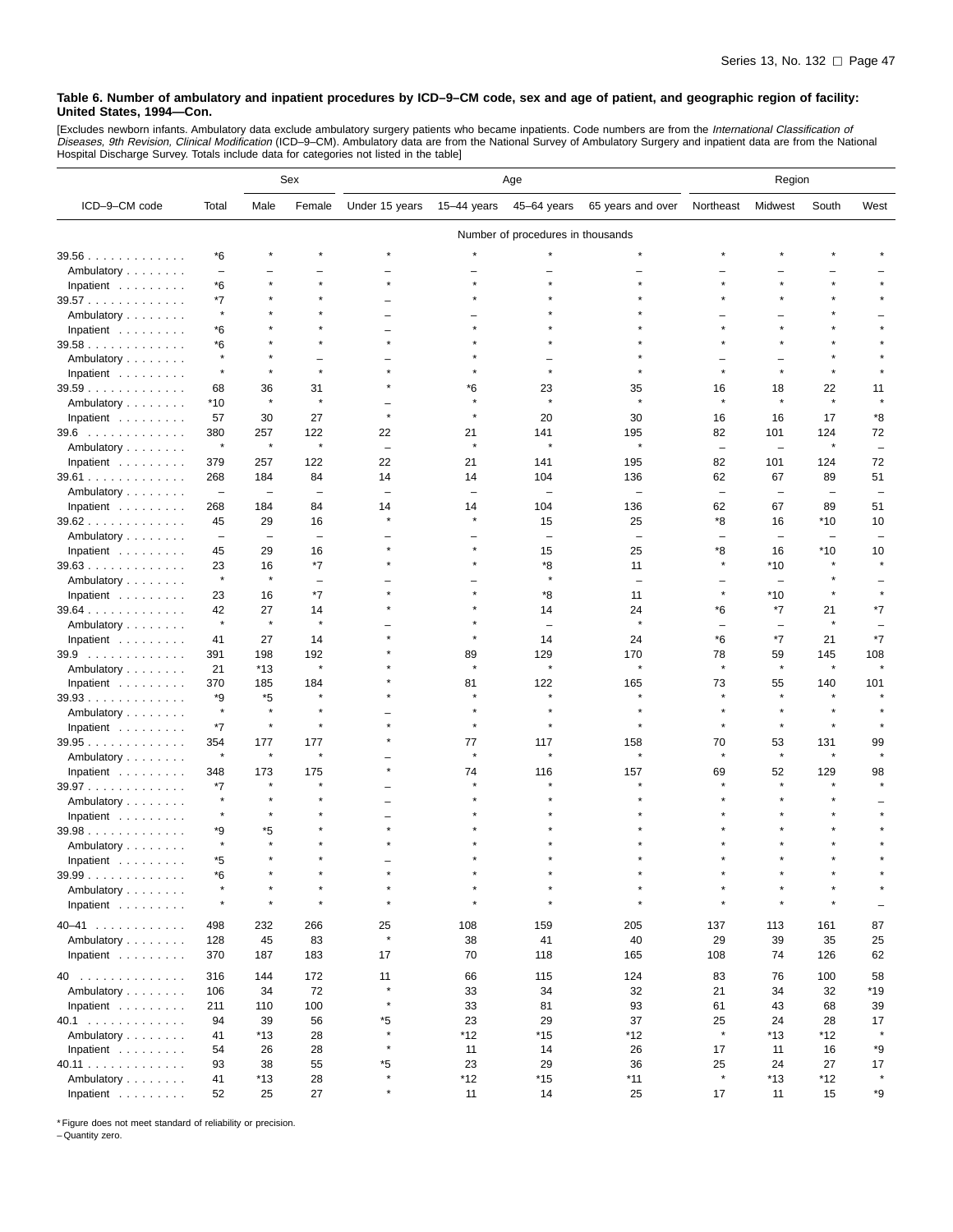[Excludes newborn infants. Ambulatory data exclude ambulatory surgery patients who became inpatients. Code numbers are from the *International Classification of*<br>*Diseases, 9th Revision, Clinical Modification* (ICD–9–CM). Hospital Discharge Survey. Totals include data for categories not listed in the table]

|                      |                          |                          | Sex                      | Age            |                   |                                   | Region                   |           |                          |                   |                |
|----------------------|--------------------------|--------------------------|--------------------------|----------------|-------------------|-----------------------------------|--------------------------|-----------|--------------------------|-------------------|----------------|
| ICD-9-CM code        | Total                    | Male                     | Female                   | Under 15 years | 15-44 years       | 45-64 years                       | 65 years and over        | Northeast | Midwest                  | South             | West           |
|                      |                          |                          |                          |                |                   | Number of procedures in thousands |                          |           |                          |                   |                |
| 40.2                 | 120                      | 47                       | 73                       |                | 31                | 40                                | 45                       | 30        | 32                       | 41                | 17             |
| Ambulatory           | 57                       | *19                      | 38                       |                | $*20$             | $*16$                             | $*18$                    | $*10$     | $*20$                    | *18               |                |
| Inpatient            | 63                       | 28                       | 35                       |                | 11                | 23                                | 27                       | 20        | 12                       | 22                | *9             |
| 40.21                | 20                       | *9                       | 11                       |                | *8                | *6                                |                          |           | $\star$                  |                   | *5             |
| Ambulatory           | *17                      |                          | $*10$                    |                |                   |                                   |                          |           |                          |                   |                |
| Inpatient $\ldots$ , | $\star$                  |                          | $\star$                  |                |                   |                                   |                          |           |                          |                   |                |
| 40.23                | 35                       |                          | 32                       |                | *8                | 14                                | 13                       | *9        | *7                       | 13                | ۴6             |
| Ambulatory           | *18                      |                          | *16                      |                |                   |                                   |                          |           |                          | $\star$           |                |
| Inpatient $\ldots$ , | 17                       |                          | 16                       |                |                   | *8                                | *5                       | *6        |                          | *6                |                |
| 40.24                | 12                       | *6                       | *6                       |                |                   |                                   |                          |           |                          |                   |                |
| Ambulatory           | $\star$                  |                          | $\star$                  |                |                   |                                   |                          |           |                          |                   |                |
| Inpatient            | $*7$                     |                          | $\star$                  |                |                   |                                   |                          |           |                          |                   |                |
| 40.29                | 52                       | 29                       | 23                       |                | 13                | 14                                | 22                       | 11        | 17                       | 19                | ۴6             |
| Ambulatory           | *16                      | $\pmb{\ast}$             | $\star$                  |                |                   |                                   | $\star$                  |           | $\star$                  | $\star$           |                |
| Inpatient            | 36                       | 21                       | 15                       |                | *6                | 10                                | 19                       | *9        | *9                       | 14                |                |
| $40.3$               | 63<br>$\star$            | 34<br>$\star$            | 29                       |                | *7                | 28<br>$\star$                     | 28                       | 18        | 13<br>$\star$            | 19                | 13             |
| Ambulatory           |                          |                          | $\star$                  |                |                   |                                   |                          |           |                          |                   |                |
| Inpatient            | 59                       | 34                       | 26                       |                | *6                | 27                                | 26                       | 16        | 12<br>$\star$            | 19<br>$\star$     | 12             |
| 40.4                 | 15<br>$\star$            | *9<br>$\star$            | *6                       |                |                   | *7                                |                          |           |                          |                   |                |
| Ambulatory           |                          | *9                       |                          |                |                   | *6                                |                          |           |                          |                   |                |
| Inpatient<br>40.41   | 13<br>10                 | *8                       |                          |                |                   |                                   |                          |           |                          |                   |                |
| Ambulatory           | $\overline{\phantom{0}}$ | $\overline{\phantom{0}}$ |                          |                |                   |                                   |                          |           |                          |                   |                |
| Inpatient            | 10                       | *8                       | $\star$                  |                |                   |                                   |                          |           | $\star$                  | $\star$           |                |
| $40.5$               | 22                       | 14                       | *8                       |                |                   | 11                                | *8                       |           | *5                       | *7                | *6             |
| Ambulatory           | $\star$                  | $\star$                  | $\star$                  |                |                   | $\star$                           |                          |           | $\star$                  | $\star$           |                |
| Inpatient            | 20                       | 13                       | *7                       |                |                   | *10                               | *8                       |           |                          | *7                | *6             |
| 40.59                | *10                      | *6                       |                          |                |                   |                                   |                          |           |                          | $\star$           |                |
| Ambulatory           | $\star$                  | $\overline{\phantom{0}}$ |                          |                |                   |                                   |                          |           |                          |                   |                |
| Inpatient            | *9                       | $*6$                     |                          |                |                   |                                   |                          |           | $\star$                  | $\star$           |                |
| 41                   | 181                      | 88                       | 94                       | 15             | 42                | 44                                | 81                       | 54        | 37                       | 61                | 29             |
| Ambulatory           | 22                       | $*11$                    | *11                      | $\star$        | $\star$           |                                   |                          |           | $\star$                  | $\star$           |                |
| Inpatient            | 160                      | 77                       | 83                       | 13             | 37                | 37                                | 73                       | 47        | 32                       | 58                | 24             |
| 41.0                 | *8                       |                          | $\star$                  |                |                   |                                   |                          |           | $\star$                  | $\star$           |                |
| Ambulatory           | $\overline{\phantom{a}}$ |                          |                          |                |                   |                                   |                          |           |                          |                   |                |
| Inpatient            | *8                       |                          |                          |                |                   |                                   |                          |           |                          |                   |                |
| 41.01                | *6                       |                          |                          |                |                   |                                   |                          |           |                          |                   |                |
| Ambulatory           | $\overline{\phantom{0}}$ |                          |                          |                |                   |                                   |                          |           |                          |                   |                |
| Inpatient            | *6                       | $\star$                  | $\star$                  |                |                   |                                   |                          |           | $\star$                  | $\star$           |                |
| 41.3                 | 137                      | 68                       | 69                       | 10             | 23                | 33                                | 71                       | 42        | 27                       | 47                | 22             |
| Ambulatory           | *17                      | $\star$                  | $\star$                  |                | $\star$           |                                   |                          |           |                          |                   |                |
| Inpatient            | 120                      | 58                       | 61                       | *8             | 21                | 27                                | 63                       | 37        | 22                       | 43                | 17             |
| 41.31                | 136                      | 68                       | 69                       | *10            | 23                | 33                                | 71                       | 42        | 27                       | 46                | 22             |
| Ambulatory           | $*17$                    | $\pmb{\ast}$             | $\star$                  | $\star$        | $\star$           | $\star$                           | $\star$                  | $\star$   | $\pmb{\ast}$             | $\star$           |                |
| Inpatient            | 119                      | 58                       | 61                       | *8             | 21                | 27                                | 63                       | 37        | 22                       | 43                | 17             |
| 41.5                 | 22                       | 10                       | 12                       | $\star$        | *9                | $\star$                           | *8                       | $\star$   | $*7$                     | $*7$              |                |
| Ambulatory           | $\overline{\phantom{a}}$ | $\qquad \qquad -$        | $\overline{\phantom{a}}$ | $\star$        | $\qquad \qquad -$ |                                   | $\overline{\phantom{0}}$ | $\star$   | $\overline{\phantom{0}}$ | $\qquad \qquad -$ |                |
| Inpatient            | 22<br>*10                | 10<br>$\star$            | 12<br>*6                 |                | *9<br>$\star$     |                                   | *8<br>$\star$            |           | *7<br>$\star$            | *7<br>$\star$     |                |
| 41.9<br>Ambulatory   | $\star$                  |                          | $\star$                  |                |                   |                                   |                          |           |                          | $\star$           |                |
| Inpatient            | *6                       |                          | $\star$                  |                |                   |                                   |                          |           | $\star$                  | $\star$           |                |
| 41.91                | *7                       |                          | $\star$                  | $\star$        |                   |                                   |                          |           | $\star$                  | $\star$           |                |
| Ambulatory           |                          |                          | $\star$                  | $\star$        |                   |                                   |                          |           |                          |                   |                |
| Inpatient            | $\star$                  |                          | $\star$                  | $\star$        |                   |                                   |                          |           |                          |                   |                |
| $42 - 54$            | 11,158                   | 4,963                    | 6,194                    | 370            | 3,085             | 3,238                             | 4,465                    | 2,562     | 2,805                    |                   |                |
| Ambulatory           | 6,035                    | 2,787                    | 3,248                    | 176            | 1,762             | 1,928                             | 2,168                    | 1,295     | 1,635                    | 3,823<br>1,991    | 1,968<br>1,115 |
| Inpatient            | 5,123                    | 2,176                    | 2,946                    | 194            | 1,323             | 1,310                             | 2,296                    | 1,267     | 1,170                    | 1,832             | 854            |

\* Figure does not meet standard of reliability or precision.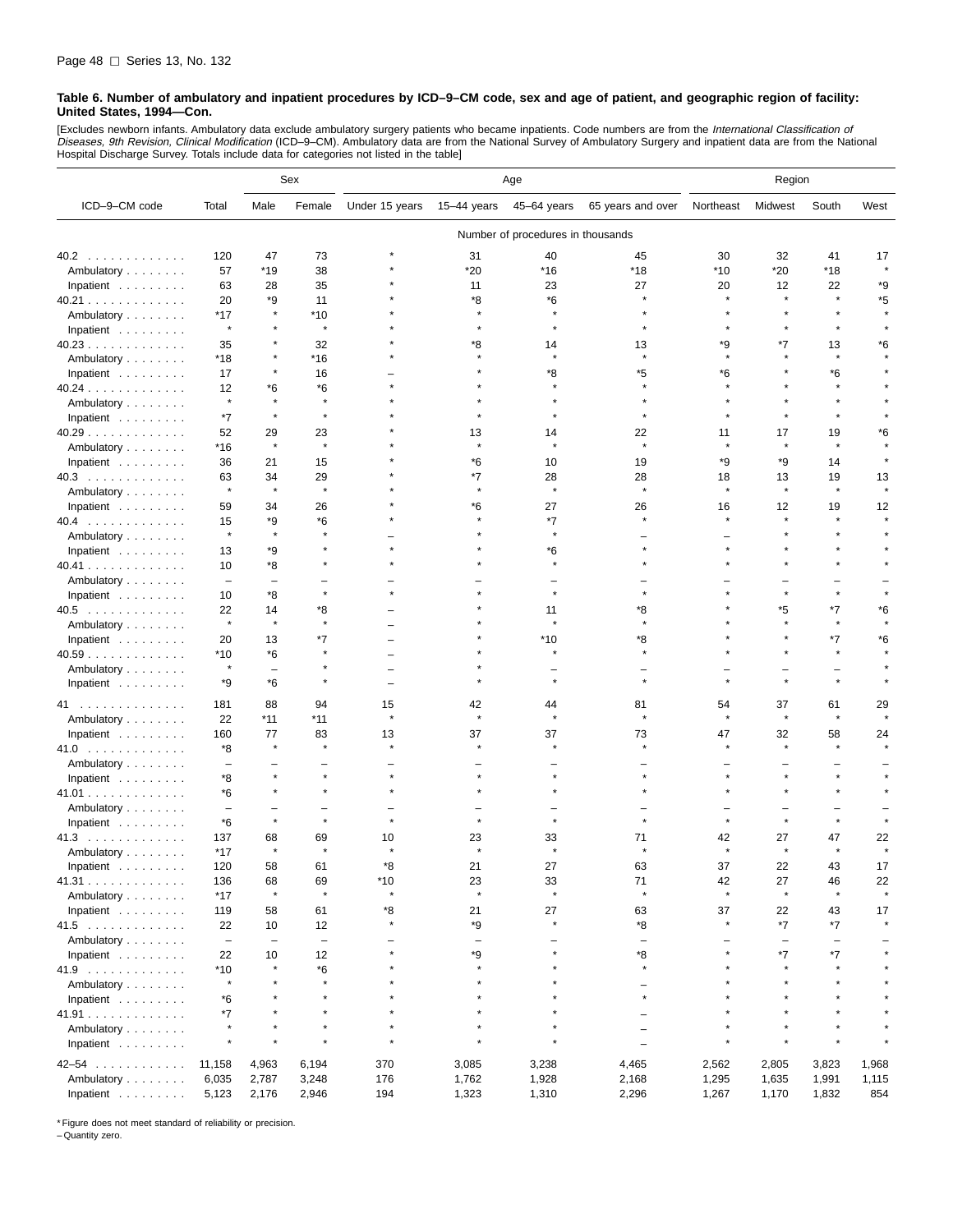[Excludes newborn infants. Ambulatory data exclude ambulatory surgery patients who became inpatients. Code numbers are from the *International Classification of*<br>*Diseases, 9th Revision, Clinical Modification* (ICD–9–CM).

|                         |                          |                          | Sex                      | Age                      |                 |                                   | Region                   |           |         |              |              |
|-------------------------|--------------------------|--------------------------|--------------------------|--------------------------|-----------------|-----------------------------------|--------------------------|-----------|---------|--------------|--------------|
| ICD-9-CM code           | Total                    | Male                     | Female                   | Under 15 years           | $15 - 44$ years | 45-64 years                       | 65 years and over        | Northeast | Midwest | South        | West         |
|                         |                          |                          |                          |                          |                 | Number of procedures in thousands |                          |           |         |              |              |
| 42                      | 468                      | 251                      | 217                      | 17                       | 76              | 153                               | 222                      | 134       | 108     | 137          | 89           |
| Ambulatory              | 338                      | 172                      | 166                      | $\star$                  | 57              | 113                               | 162                      | 99        | 78      | 97           | 64           |
| Inpatient               | 130                      | 78                       | 52                       | 10                       | 19              | 41                                | 61                       | 35        | 30      | 40           | 25           |
| 42.2                    | 144                      | 73                       | 71                       | 11                       | 30              | 40                                | 63                       | 36        | 32      | 46           | 29           |
| Ambulatory              | 81                       | 39                       | 43                       | $\star$                  | *19             | 23                                | 36                       | *17       | $*20$   | 27           | *17          |
| Inpatient               | 63                       | 35                       | 28                       | *8                       | 11              | 17                                | 27                       | 19        | 12      | 19           | 12           |
| 42.23                   | 113                      | 57                       | 55                       | *7                       | 23              | 31                                | 52                       | 29        | 26      | 36           | 21           |
| Ambulatory              | 58                       | 27                       | 31                       |                          | *12             | *16                               | 27                       | *14       | *15     | *18          | *11          |
| Inpatient               | 55                       | 30                       | 25                       |                          | 11              | 15                                | 24                       | 16        | 12      | 18           | *10          |
| 42.24                   | 25                       | 12                       | 13                       |                          | *6              | *7                                | 11                       | *5        | *6      | $*10$        |              |
| Ambulatory              | 21                       | $\star$                  | $*11$                    |                          | $\star$         | $\star$                           | ۸                        | $\star$   |         | $\star$      |              |
| Inpatient $\ldots$ ,    | $\star$                  | $\star$                  | $\star$                  |                          | $\star$         | $\star$                           | $\star$                  | $\star$   |         | $\star$      |              |
| 42.3                    | 39                       | 26                       | 13                       |                          | *7              | 16                                | 16                       | *8        | *8      | *10          | 13           |
| Ambulatory              | *12                      | $\star$                  | $\star$                  |                          | $\star$         | $\star$                           | ٨                        | $\star$   | $\star$ | $\pmb{\ast}$ |              |
| Inpatient $\ldots$ ,    | 27                       | 19                       | *8                       |                          | *6              | 12                                | *9                       | *5        | *7      | *7           | *8           |
| 42.33                   | 32                       | 20                       | 11                       |                          | *7              | 14                                | 11                       | *6        | $*7$    | *9           | *10          |
| Ambulatory              | $\star$                  | $\star$                  | $\star$                  |                          | $\star$         | $\star$                           | $\pmb{\ast}$             | $\star$   | $\star$ | $\star$      | $\star$      |
| Inpatient $\ldots$ ,    | 25                       | 18                       | *7                       |                          | *6              | 11                                | *8                       | *5        | *6      | *7           | *7           |
| 42.8                    | *7                       | $\star$                  | $\star$                  |                          | $\star$         |                                   |                          | $\star$   |         | $\star$      |              |
| Ambulatory              | $\star$                  | $\star$                  |                          |                          |                 |                                   |                          |           |         |              |              |
| Inpatient $\ldots$ ,    | $\star$                  | $\star$                  | $\star$                  |                          | $\star$         |                                   |                          | $\star$   |         | $\star$      |              |
| 42.9                    | 269                      | 141                      | 128                      |                          | 38              | 90                                | 137                      | 88        | 61      | 77           | 42           |
| Ambulatory              | 240                      | 123                      | 117                      |                          | 37              | 83                                | 117                      | 80        | 54      | 67           | 39           |
| Inpatient $\ldots$ ,    | 29                       | 18                       | 11                       |                          | $\star$         | *7                                | 20                       | *8        | *7      | 10           | $\star$      |
| 42.92                   | 268                      | 140                      | 128                      |                          | 38              | 89                                | 137                      | 88        | 61      | 77           | 42           |
| Ambulatory              | 240                      | 123                      | 117                      |                          | 37              | 83                                | 117                      | 80        | 54      | 67           | 39           |
| Inpatient $\ldots$ ,    | 28                       | 17                       | 11                       |                          | $\star$         | *6                                | 19                       | *8        | *7      | 10           | $\pmb{\ast}$ |
| 43                      | 232                      | 103                      | 129                      | 16                       | 18              | 39                                | 160                      | 60        | 53      | 82           | 38           |
| Ambulatory              | 34                       | $*15$                    | *19                      |                          | $\pmb{\ast}$    | $\pmb{\ast}$                      | 26                       | $\star$   | $\star$ | *11          | $\star$      |
| Inpatient               | 199                      | 88                       | 110                      | 15                       | 15              | 34                                | 134                      | 53        | 46      | 71           | 30           |
| 43.1                    | 170                      | 71                       | 99                       | *7                       | 12              | 23                                | 127                      | 43        | 40      | 61           | 27           |
| Ambulatory              | 24                       | $\star$                  | $*14$                    | $\star$                  | $\star$         | Å                                 | 21                       | $\star$   | $\star$ | $\pmb{\ast}$ | $\star$      |
| Inpatient               | 146                      | 61                       | 85                       | *6                       | 11              | 22                                | 107                      | 39        | 34      | 53           | 20           |
| 43.11                   | 130                      | 52                       | 78                       |                          | *7              | 15                                | 106                      | 32        | 28      | 49           | 20           |
| Ambulatory              | 21                       | $\star$                  | $*12$                    |                          | $\star$         | $\star$                           | $*18$                    | $\star$   | $\star$ | $\star$      | $\star$      |
| Inpatient               | 109                      | 43                       | 66                       |                          | *6              | 14                                | 88                       | 29        | 23      | 42           | 15           |
| 43.19                   | 39                       | 19                       | 21                       | *5                       | *5              | *8                                | 21                       | 10        | 11      | 11           | *7           |
| Ambulatory              | $\star$                  | $\star$                  | $\pmb{\ast}$             | $\star$                  | ۳               | $\star$                           | ×                        | $\star$   | $\star$ | $\star$      |              |
| Inpatient               | 37                       | 18                       | 19                       | *5                       | *5              | *8                                | 18                       | *10       | 11      | 11           | *5           |
| 43.3                    | *10                      | *9                       | $\star$                  | *9                       | $\star$         |                                   |                          |           |         | $\star$      |              |
| Ambulatory              | $\overline{\phantom{a}}$ | ۳                        | -                        | $\overline{\phantom{0}}$ |                 |                                   |                          |           |         |              |              |
|                         | $*10$                    | *9                       |                          | *9                       |                 |                                   |                          |           |         |              |              |
| Inpatient<br>43.4       | 25                       | 11                       | 14                       |                          |                 | *8                                | 14                       | *8        |         | *8           |              |
| Ambulatory              | $\star$                  | $\star$                  | $\star$                  |                          |                 | $\star$                           | $\star$                  | $\star$   |         | $\star$      |              |
|                         | 15                       | *6                       | *9                       |                          |                 |                                   | *9                       |           |         | *5           |              |
| Inpatient               |                          | *9                       |                          |                          |                 | *6                                |                          | *7        |         | *6           |              |
| 43.41                   | 20<br>$\star$            |                          | 11<br>$\star$            |                          |                 | $\star$                           | 12<br>$\star$            | $\star$   |         | $\star$      |              |
| Ambulatory<br>Inpatient |                          |                          | *6                       |                          |                 |                                   | *8                       |           |         |              |              |
|                         | 11                       |                          | $\star$                  |                          |                 |                                   | $\star$                  |           |         |              |              |
| 43.6                    | *5                       |                          |                          |                          |                 |                                   |                          |           |         |              |              |
| Ambulatory              | $\overline{\phantom{m}}$ | $\star$                  | $\star$                  |                          |                 |                                   | $\equiv$<br>$\star$      |           |         | $\star$      |              |
| Inpatient               | *5                       |                          |                          |                          |                 |                                   |                          |           |         |              |              |
| $43.7$                  | 12                       | *7                       | *6                       |                          |                 |                                   | *8                       |           |         |              |              |
| Ambulatory              | $\overline{\phantom{a}}$ | $\overline{\phantom{a}}$ | $\overline{\phantom{0}}$ |                          |                 | $\star$                           | $\overline{\phantom{0}}$ | $\star$   |         |              |              |
| Inpatient               | 12                       | *7                       | *6                       |                          |                 |                                   | *8                       |           |         |              |              |
| 44                      | 328                      | 155                      | 173                      | 10                       | 64              | 97                                | 157                      | 71        | 74      | 132          | 52           |
| Ambulatory              | 154                      | 66                       | 88                       | $\star$                  | 31              | 52                                | 69                       | 40        | 36      | 59           | $*19$        |
| Inpatient               | 175                      | 89                       | 85                       | *9                       | 33              | 45                                | 88                       | 31        | 38      | 73           | 33           |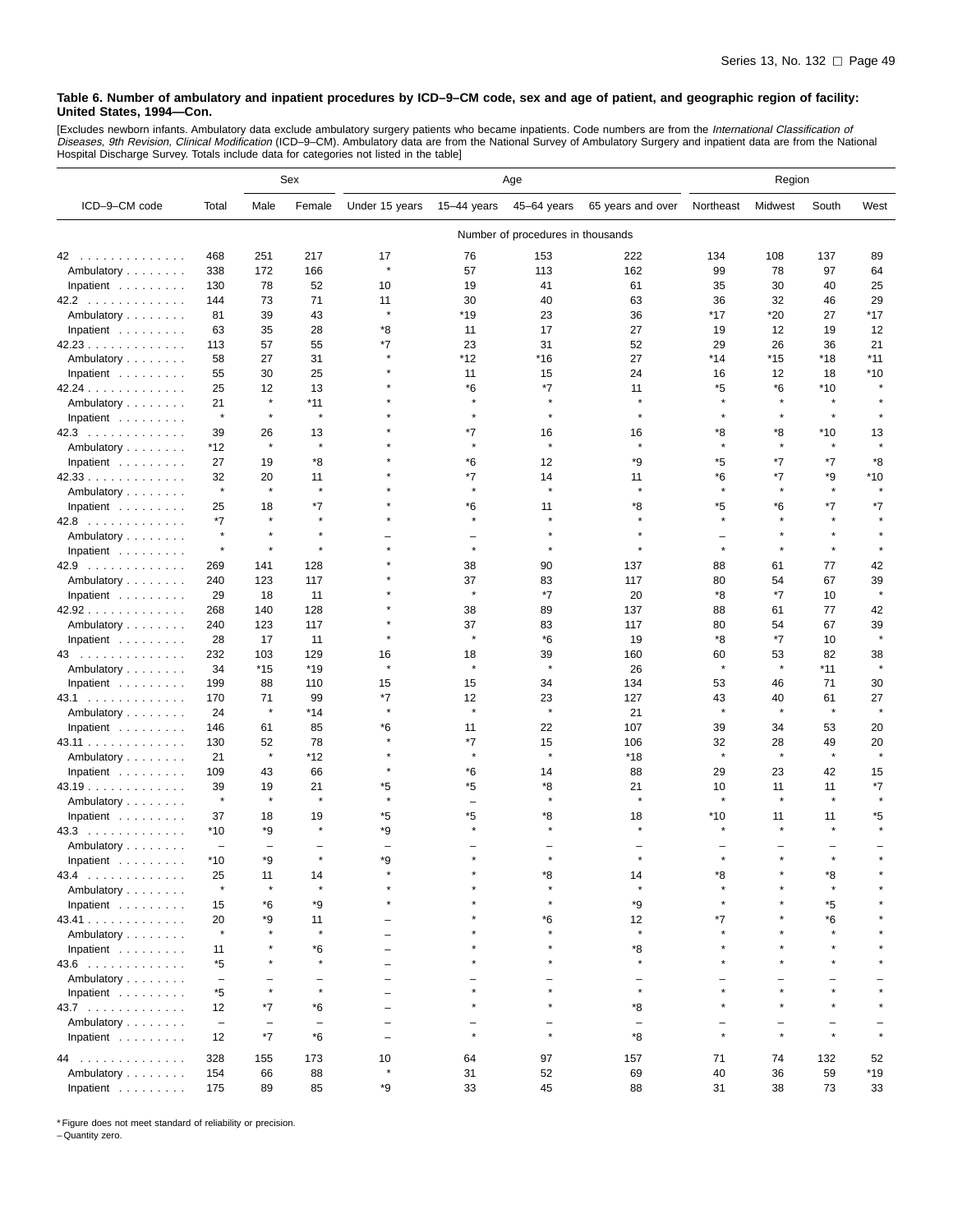[Excludes newborn infants. Ambulatory data exclude ambulatory surgery patients who became inpatients. Code numbers are from the *International Classification of*<br>*Diseases, 9th Revision, Clinical Modification* (ICD–9–CM). Hospital Discharge Survey. Totals include data for categories not listed in the table]

|                         |                          |                                | Sex                      | Age                      |             |                                     | Region                              |                                     |         |                          |         |
|-------------------------|--------------------------|--------------------------------|--------------------------|--------------------------|-------------|-------------------------------------|-------------------------------------|-------------------------------------|---------|--------------------------|---------|
| ICD-9-CM code           | Total                    | Male                           | Female                   | Under 15 years           | 15-44 years | 45-64 years                         | 65 years and over                   | Northeast                           | Midwest | South                    | West    |
|                         |                          |                                |                          |                          |             | Number of procedures in thousands   |                                     |                                     |         |                          |         |
| 44.0                    | 13                       |                                | *8                       |                          |             |                                     | *6                                  |                                     |         | *6                       |         |
| Ambulatory              | $\overline{\phantom{m}}$ |                                |                          |                          |             |                                     |                                     |                                     |         |                          |         |
| Inpatient               | 13                       |                                | *8                       |                          |             |                                     | *6                                  |                                     |         | *6                       |         |
| 44.01                   | $*7$                     |                                | $\star$                  |                          |             |                                     |                                     |                                     |         | $\star$                  |         |
| Ambulatory              | $\overline{\phantom{m}}$ |                                |                          |                          |             |                                     |                                     |                                     |         |                          |         |
| Inpatient               | $*7$                     | $\star$                        | $\star$                  |                          |             |                                     |                                     |                                     |         |                          |         |
| 44.1                    | 183                      | 82                             | 101                      |                          | 36          | 62                                  | 83                                  | 46                                  | 40      | 76                       | 21      |
| Ambulatory              | 146                      | 64                             | 82                       |                          | 31          | 50                                  | 64                                  | 39                                  | 33      | 56                       | *18     |
| Inpatient               | 37                       | 18                             | 18                       |                          | *5          | 12                                  | 19                                  | *8                                  | *6      | 20                       | $\star$ |
| 44.13                   | 106                      | 48                             | 58                       |                          | 20          | 35                                  | 50                                  | 30                                  | 28      | 36                       | 12      |
| Ambulatory              | 85                       | 38                             | 47                       |                          | *17         | 29                                  | 38                                  | 25                                  | 23      | 26                       | $*11$   |
| Inpatient               | 21                       | 10                             | 11                       |                          | $\star$     | *7                                  | 12                                  | $\star$                             | $\star$ | 11                       | $\star$ |
| 44.14                   | 71                       | 31                             | 40                       |                          | 14          | 25                                  | 32                                  | 16                                  | 11      | 36                       | *8      |
| Ambulatory              | 56                       | 23                             | 33                       |                          | *11         | *19                                 | 25                                  | *13                                 |         | 27                       |         |
| Inpatient               | 15                       | *8                             | *7                       |                          |             | *6                                  | *7                                  |                                     |         | *9                       |         |
| 44.19                   | *6<br>$\star$            |                                | Å                        |                          |             |                                     |                                     |                                     |         | $\star$                  |         |
| Ambulatory              |                          |                                |                          |                          |             |                                     |                                     |                                     |         |                          |         |
| Inpatient               | $\equiv$                 | $\overline{\phantom{0}}$       |                          |                          |             |                                     |                                     |                                     |         | $\overline{\phantom{0}}$ |         |
| 44.2                    | 16<br>$\star$            | *7<br>$\star$                  | *9<br>$\star$            |                          |             |                                     | 10                                  |                                     |         | *7<br>$\star$            |         |
| Ambulatory              |                          | *7                             | *6                       |                          |             |                                     | *8                                  |                                     |         | *6                       |         |
| Inpatient<br>44.22      | 13<br>*6                 |                                |                          |                          |             |                                     |                                     |                                     |         |                          |         |
| Ambulatory              |                          |                                |                          |                          |             |                                     |                                     |                                     |         |                          |         |
| Inpatient               | $\star$                  |                                |                          |                          |             |                                     |                                     |                                     |         |                          |         |
| 44.29                   | *9                       |                                |                          |                          |             |                                     | *5                                  |                                     |         |                          |         |
| Ambulatory              | $\overline{\phantom{0}}$ |                                |                          |                          |             |                                     |                                     |                                     |         |                          |         |
| Inpatient               | *9                       | $\star$                        | $\star$                  |                          |             |                                     | *5                                  |                                     |         |                          |         |
| 44.3                    | 15                       | $*7$                           | *8                       |                          |             |                                     | *8                                  |                                     | $\star$ | *8                       |         |
| Ambulatory              | $\overline{\phantom{m}}$ | $\qquad \qquad -$              | $\overline{\phantom{0}}$ |                          |             |                                     |                                     |                                     |         | $\overline{\phantom{0}}$ |         |
| Inpatient               | 15                       | $*7$                           | *8                       |                          |             |                                     | *8                                  |                                     |         | *8                       |         |
| 44.39                   | 14                       | $*7$                           | *7                       |                          |             |                                     | *8                                  |                                     |         | $*7$                     |         |
| Ambulatory              | $\qquad \qquad -$        | $\qquad \qquad -$              | $\overline{\phantom{0}}$ |                          |             |                                     |                                     |                                     |         |                          |         |
| Inpatient               | 14                       | *7                             | *7                       |                          |             |                                     | *8                                  |                                     | $\star$ | *7                       |         |
| 44.4                    | 59                       | 39                             | 20                       |                          | *7          | 16                                  | 36                                  | 14                                  | 14      | 21                       | 10      |
| Ambulatory              | $\star$                  | $\star$                        | $\star$                  |                          |             | $\star$                             | $\star$                             |                                     | $\star$ | $\star$                  |         |
| Inpatient               | 57                       | 38                             | 19<br>$\star$            |                          | *7          | 15<br>$\star$                       | 35                                  | 14                                  | 13      | 20                       | *10     |
| 44.42                   | 12<br>$\star$            | *7                             |                          |                          |             |                                     | *7                                  |                                     |         |                          |         |
| Ambulatory<br>Inpatient | 12                       | $\overline{\phantom{0}}$<br>*7 | $\star$                  |                          |             |                                     | *7                                  |                                     |         |                          |         |
| 44.43                   | 40                       | 28                             | 12                       |                          |             | 12                                  | 24                                  | *10                                 | *8      | 14                       | *8      |
| Ambulatory              |                          | $\star$                        | $\star$                  |                          |             |                                     |                                     |                                     |         |                          |         |
| Inpatient               | 40                       | 28                             | 12                       |                          |             | 12                                  | 24                                  | $*10$                               | *8      | 14                       | *8      |
| 44.6<br>.               | 39                       | 14                             | 25                       | *7                       | 13          | *8                                  | 12                                  |                                     | *8      | 14                       | 13      |
| Ambulatory              | $\star$                  | $\star$                        | $\star$                  | $\star$                  | $\star$     | $\star$                             | $\pmb{\ast}$                        |                                     | $\star$ | $\star$                  | $\star$ |
| Inpatient               | 38                       | 13                             | 24                       | $*7$                     | 13          | *7                                  | 11                                  |                                     | *8      | 14                       | 13      |
| 44.66                   | 24                       | *9                             | 15                       | *5                       | *6          | *6                                  | $*7$                                |                                     |         | *8                       | 11      |
| Ambulatory              | $\star$                  | $\star$                        | $\star$                  | $\overline{\phantom{m}}$ | $\star$     | $\star$                             | $\star$                             |                                     |         | $\star$                  |         |
| Inpatient               | 24                       | *9                             | 14                       | *5                       | *6          | *5                                  | *7                                  |                                     |         | *8                       | 11      |
| 44.69                   | *7                       |                                | *6                       | $\star$                  | $\star$     | $\star$                             |                                     |                                     |         |                          |         |
| Ambulatory              | $\star$                  |                                | $\star$                  | $\overline{\phantom{0}}$ |             |                                     |                                     |                                     |         |                          |         |
| Inpatient               | *7                       | $\star$                        | *6                       | $\star$                  |             |                                     |                                     |                                     |         |                          |         |
| 45                      | 5,427                    | 2,479                          | 2,948                    | 60                       | 980         | 1,728                               | 2,659                               | 1,250                               | 1,419   | 1,859                    | 899     |
| Ambulatory              | 3,557                    | 1,643                          | 1,914                    | 30                       | 704         | 1,263                               | 1,560                               | 741                                 | 995     | 1,194                    | 627     |
| Inpatient               | 1,870                    | 836                            | 1,034                    | 30                       | 276         | 465                                 | 1,099                               | 509                                 | 424     | 665                      | 272     |
| 45.0                    | *9                       | $\star$                        | *6                       | $\star$                  |             | $\star$                             |                                     | $\star$                             |         |                          |         |
| Ambulatory              | $\star$                  | $\overline{\phantom{0}}$       | $\star$                  |                          |             | $\overline{\phantom{0}}$<br>$\star$ | $\overline{\phantom{0}}$<br>$\star$ | $\overline{\phantom{0}}$<br>$\star$ | $\star$ |                          |         |
| Inpatient               | *9                       | $\star$                        | *6                       |                          |             |                                     |                                     |                                     |         |                          |         |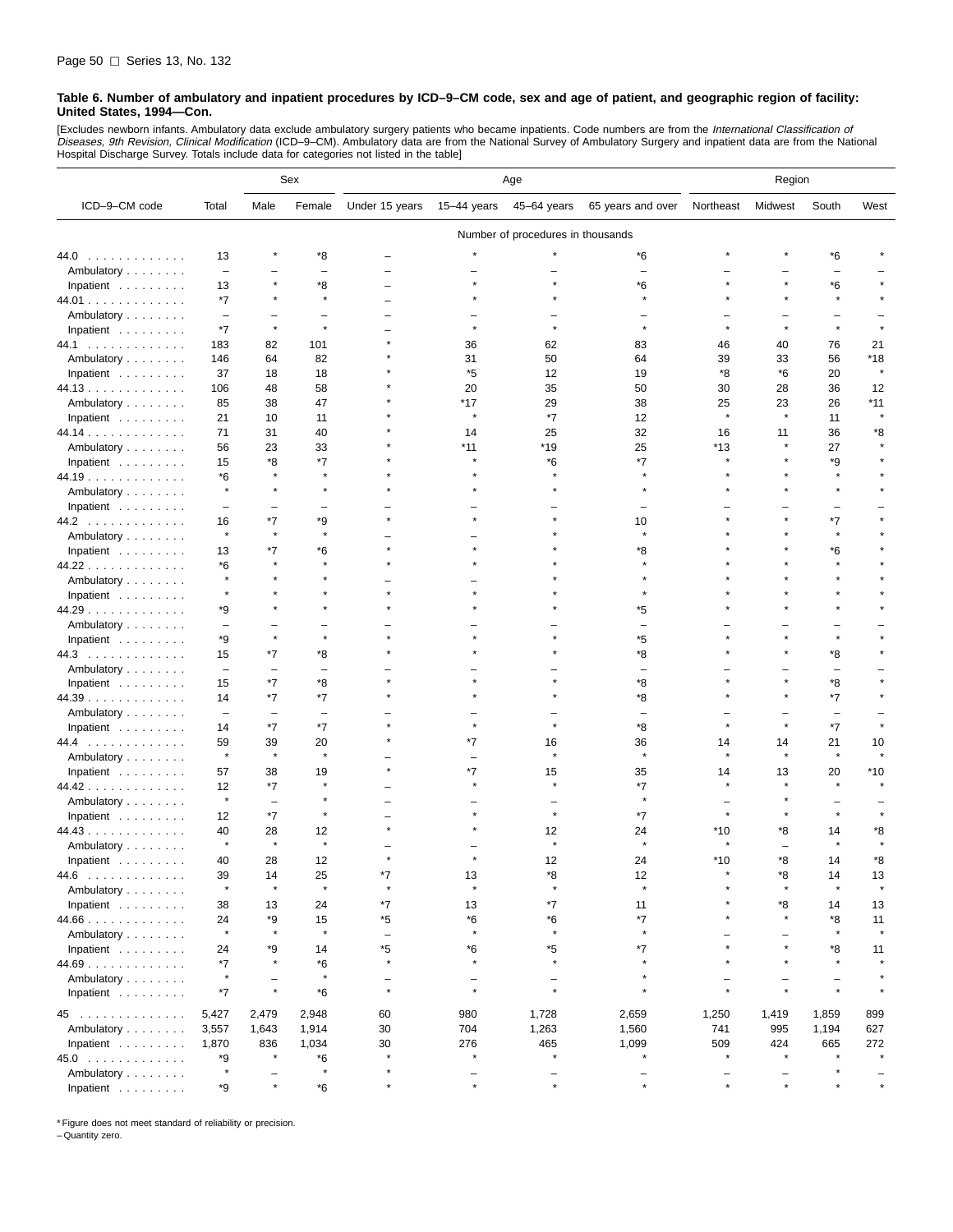[Excludes newborn infants. Ambulatory data exclude ambulatory surgery patients who became inpatients. Code numbers are from the *International Classification of*<br>*Diseases, 9th Revision, Clinical Modification* (ICD–9–CM).

|                      |                    |                          | Sex               | Age            |                   |                                   | Region                   |                   |                          |               |         |
|----------------------|--------------------|--------------------------|-------------------|----------------|-------------------|-----------------------------------|--------------------------|-------------------|--------------------------|---------------|---------|
| ICD-9-CM code        | Total              | Male                     | Female            | Under 15 years | $15-44$ years     | 45-64 years                       | 65 years and over        | Northeast         | Midwest                  | South         | West    |
|                      |                    |                          |                   |                |                   | Number of procedures in thousands |                          |                   |                          |               |         |
| 45.1                 | 2,116              | 947                      | 1,168             | 34             | 469               | 636                               | 977                      | 443               | 547                      | 732           | 393     |
| Ambulatory           | 1,233              | 538                      | 695               | *19            | 315               | 416                               | 484                      | 224               | 347                      | 408           | 254     |
| Inpatient            | 883                | 409                      | 473               | 15             | 154               | 220                               | 493                      | 219               | 200                      | 324           | 139     |
| 45.13                | 1,062              | 492                      | 570               | 10             | 237               | 307                               | 509                      | 226               | 271                      | 358           | 207     |
| Ambulatory           | 577                | 255                      | 322               | $\star$        | 150               | 181                               | 240                      | 120               | 159                      | 171           | 127     |
|                      | 485                | 237                      | 248               |                | 86                | 126                               | 269                      | 106               | 112                      | 187           | 80      |
| Inpatient $\ldots$ , |                    | $\star$                  | *5                |                | $\star$           | $\star$                           | $\star$                  | $\star$           | $\star$                  | $\pmb{\ast}$  |         |
| 45.14                | 10<br>$\pmb{\ast}$ | $\star$                  |                   |                |                   |                                   |                          |                   |                          |               |         |
| Ambulatory           | $\star$            | $\star$                  | $\star$           |                | $\star$           | $\star$                           | $\star$                  | $\star$           | $\star$                  | $\star$       | $\star$ |
| Inpatient            |                    |                          |                   |                |                   |                                   |                          |                   |                          |               |         |
| 45.16                | 1,034              | 448                      | 586               | 22             | 229               | 324                               | 459                      | 212               | 271                      | 368           | 183     |
| Ambulatory           | 647                | 280                      | 368               | *12            | 162               | 233                               | 240                      | 102               | 185                      | 235           | 125     |
| Inpatient $\ldots$ , | 387                | 168                      | 219               | 10             | 67                | 91                                | 218                      | 109               | 86                       | 134           | 58      |
| 45.2                 | 2,385              | 1,062                    | 1,323             | 16             | 422               | 792                               | 1,155                    | 601               | 617                      | 800           | 367     |
| Ambulatory           | 1,831              | 835                      | 996               | *10            | 349               | 661                               | 811                      | 425               | 504                      | 602           | 300     |
| Inpatient $\ldots$ , | 553                | 227                      | 326               | *6             | 73                | 131                               | 344                      | 176               | 113                      | 198           | 67      |
| 45.22                | $*10$              | *5                       |                   |                | $\star$           | $\pmb{\ast}$                      | $*7$                     |                   |                          |               |         |
| Ambulatory           | $\star$            | $\pmb{\ast}$             | $\star$           |                |                   | $\star$                           | $\star$                  |                   |                          | $\star$       |         |
| Inpatient $\ldots$ , | $\star$            | $\star$                  | $\star$           |                | $\star$           |                                   | $\star$                  | $\star$           | $\star$                  | $\star$       |         |
| 45.23                | 1,320              | 586                      | 734               |                | 190               | 446                               | 681                      | 359               | 289                      | 469           | 203     |
| Ambulatory           | 1,072              | 484                      | 588               |                | 169               | 385                               | 514                      | 284               | 243                      | 371           | 174     |
| Inpatient $\ldots$ , | 248                | 102                      | 147               |                | 21                | 61                                | 166                      | 75                | 46                       | 98            | 29      |
| 45.24                | 428                | 187                      | 241               |                | 87                | 146                               | 190                      | 86                | 147                      | 123           | 71      |
| Ambulatory           | 318                | 142                      | 177               |                | 72                | 119                               | 124                      | 61                | 121                      | 81            | 56      |
| Inpatient $\ldots$ , | 109                | 45                       | 64                |                | 15                | 27                                | 66                       | 25                | 27                       | 43            | 14      |
|                      |                    |                          |                   |                |                   |                                   |                          |                   |                          |               |         |
| 45.25                | 615                | 279                      | 336               | *7             | 144               | 192                               | 271                      | 152               | 173                      | 201           | 89      |
| Ambulatory           | 430                | 203                      | 227               |                | 107               | 152                               | 167                      | 80                | 136                      | 147           | 68      |
| Inpatient $\ldots$ , | 185                | 76<br>$\star$            | 109<br>$\star$    |                | 37<br>$\star$     | 40                                | 105<br>$\star$           | 72<br>$\star$     | 37<br>$\star$            | 55<br>$\star$ | 22      |
| 45.26                | *6                 |                          |                   |                |                   |                                   |                          |                   |                          |               |         |
| Ambulatory           | ×                  | $\star$                  |                   |                |                   |                                   |                          |                   |                          |               |         |
| Inpatient            | $\star$            | $\star$                  | $\star$           |                |                   |                                   |                          |                   |                          |               |         |
| 45.3                 | 14                 | *8                       | *7                |                |                   |                                   | *9                       |                   | *5                       | $\star$       |         |
| Ambulatory           | $\pmb{\ast}$       | $\star$                  | $\star$           |                |                   |                                   | $\star$                  |                   |                          |               |         |
| Inpatient            | 13                 | *7                       | *5                |                |                   |                                   | *8                       |                   |                          |               |         |
| 45.30                | *6                 | $\star$                  | $\star$           |                |                   |                                   | *5                       |                   |                          | $\star$       |         |
| Ambulatory           | $\pmb{\ast}$       | $\star$                  |                   |                |                   |                                   | $\star$                  |                   |                          |               |         |
| Inpatient            | *5                 | $\star$                  | $\star$           |                |                   |                                   |                          |                   |                          | $\star$       |         |
| 45.33                | *6                 | $\star$                  | $\star$           |                |                   |                                   |                          |                   |                          |               |         |
| Ambulatory           | $\qquad \qquad -$  |                          |                   |                |                   |                                   |                          |                   |                          |               |         |
| Inpatient            | *6                 | $\star$                  | $\star$           |                | $\star$           |                                   |                          | $\star$           | $\star$                  | $\pmb{\ast}$  |         |
| 45.4                 | 589                | 318                      | 271               |                | 47                | 209                               | 332                      | 123               | 166                      | 218           | 82      |
| Ambulatory           | 491                | 270                      | 221               |                | 40                | 186                               | 263                      | 92                | 143                      | 184           | 72      |
| Inpatient            | 98                 | 48                       | 50                |                | $*7$              | 22                                | 69                       | 31                | 23                       | 34            | *9      |
| 45.41                | 12                 | *6                       | *6                |                |                   |                                   | $^\star 5$               |                   |                          |               |         |
| Ambulatory           | $\star$            | $\star$                  | $\star$           |                |                   |                                   | $\star$                  | $\star$           |                          |               |         |
|                      | $\star$            | $\star$                  | $\star$           |                |                   |                                   | $\star$                  | $\star$           | $\star$                  | $\star$       |         |
| Inpatient            |                    |                          |                   |                |                   |                                   |                          |                   |                          |               |         |
| 45.42                | 544                | 298                      | 247               |                | 41                | 195                               | 307                      | 112               | 156                      | 203           | 74      |
| Ambulatory           | 461                | 256                      | 205               |                | 36                | 175                               | 249                      | 85                | 137                      | 173           | 67      |
| Inpatient            | 83                 | 42                       | 42                |                | *5                | 20                                | 58                       | 27                | 19                       | 30            | *7      |
| 45.43                | 24                 | 12                       | 13                |                | $\star$           | *6                                | 16                       | *7                |                          | *9            |         |
| Ambulatory           | *13                | $\star$                  | $\star$           |                |                   | $\star$                           | $\star$                  |                   |                          | $\star$       |         |
| Inpatient            | 12                 | *6                       | *6                |                |                   |                                   | $*10$                    |                   |                          |               |         |
| 45.49                | *8                 | $\star$                  | *5                |                |                   | $\star$                           |                          |                   |                          |               |         |
| Ambulatory           | $\star$            | $\star$                  | $\star$           |                |                   | $\star$                           | $\star$                  |                   |                          |               |         |
| Inpatient            | $\star$            | $\overline{\phantom{a}}$ | $\star$           |                |                   | $\overline{\phantom{0}}$          | $\star$                  | $\star$           |                          |               |         |
| $45.6$               | 59                 | 26                       | 33                |                | 11                | 15                                | 30                       | 14                | 17                       | 21            | *8      |
| Ambulatory           | $\qquad \qquad -$  | $\overline{\phantom{a}}$ | $\qquad \qquad -$ |                | $\qquad \qquad -$ |                                   | $\overline{\phantom{a}}$ | $\qquad \qquad -$ | $\overline{\phantom{a}}$ |               |         |
| Inpatient            | 59                 | 26                       | 33                |                | 11                | 15                                | 30                       | 14                | 17                       | 21            | *8      |

\* Figure does not meet standard of reliability or precision.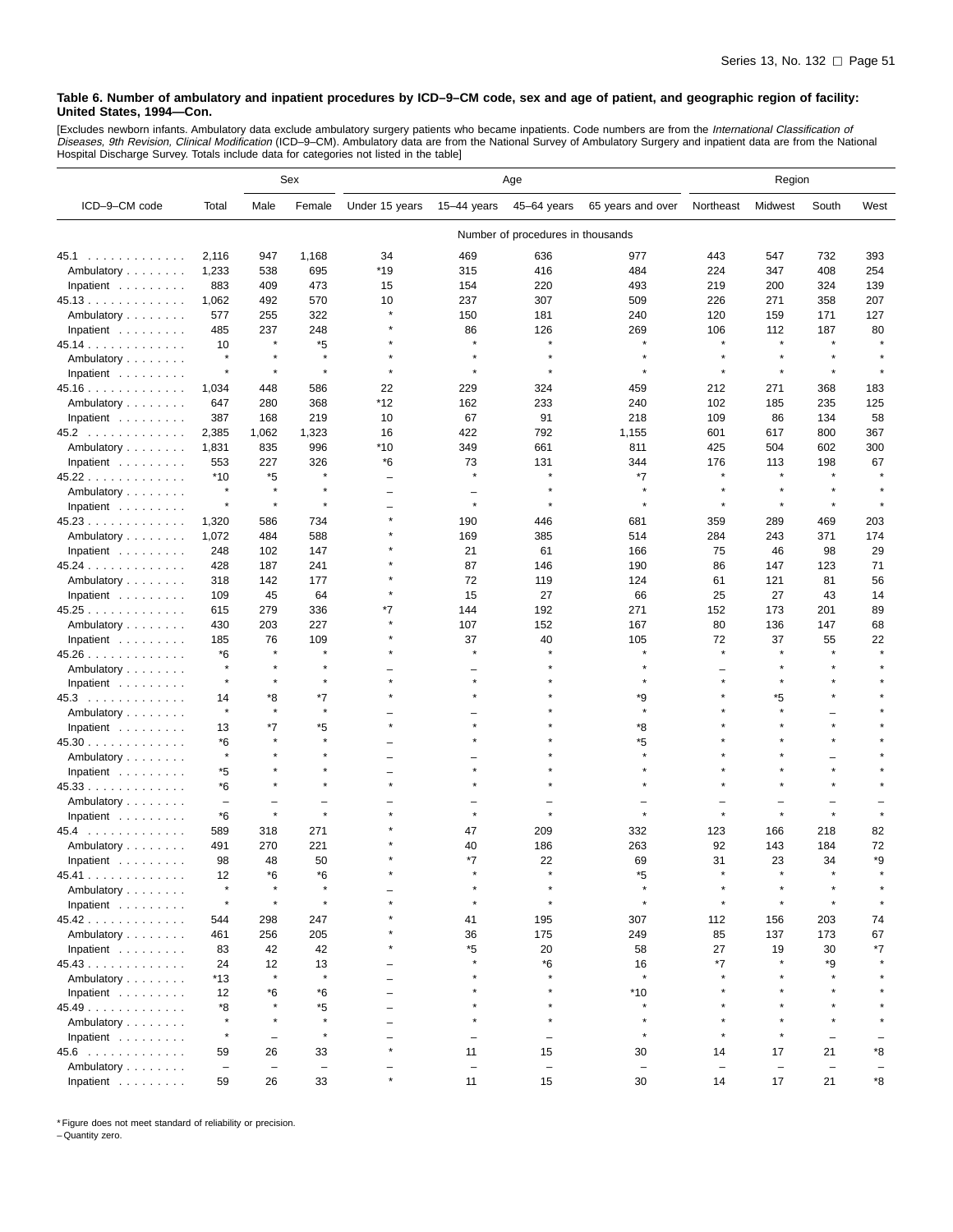[Excludes newborn infants. Ambulatory data exclude ambulatory surgery patients who became inpatients. Code numbers are from the *International Classification of*<br>*Diseases, 9th Revision, Clinical Modification* (ICD–9–CM). Hospital Discharge Survey. Totals include data for categories not listed in the table]

|                                  |                          |                          | Sex                      | Age            |                          |                                   | Region                   |                          |                          |                          |         |
|----------------------------------|--------------------------|--------------------------|--------------------------|----------------|--------------------------|-----------------------------------|--------------------------|--------------------------|--------------------------|--------------------------|---------|
| ICD-9-CM code                    | Total                    | Male                     | Female                   | Under 15 years | $15 - 44$ years          | 45-64 years                       | 65 years and over        | Northeast                | Midwest                  | South                    | West    |
|                                  |                          |                          |                          |                |                          | Number of procedures in thousands |                          |                          |                          |                          |         |
| 45.62                            | 55                       | 25                       | 30                       |                | *9                       | 15                                | 27                       | 13                       | 15                       | 19                       | *7      |
| Ambulatory                       | $\overline{\phantom{m}}$ | $\overline{\phantom{0}}$ | $\overline{\phantom{m}}$ |                | $\overline{\phantom{0}}$ | $\overline{\phantom{m}}$          | $\overline{\phantom{m}}$ | $\overline{\phantom{0}}$ | $\overline{\phantom{0}}$ | $\overline{\phantom{0}}$ |         |
| Inpatient                        | 55                       | 25                       | 30                       |                | *9                       | 15                                | 27                       | 13                       | 15                       | 19                       | *7      |
| 45.7                             | 198                      | 89                       | 110                      |                | 19                       | 53                                | 123                      | 51                       | 49                       | 63                       | 36      |
| Ambulatory                       | $\star$                  | $\pmb{\ast}$             | L.                       |                | $\overline{\phantom{0}}$ | $\overline{\phantom{m}}$          | $\star$                  | ÷                        | $\pmb{\ast}$             | $\qquad \qquad -$        |         |
| Inpatient                        | 198                      | 89                       | 110                      |                | 19                       | 53                                | 123                      | 51                       | 49                       | 63                       | 36      |
| 45.72                            | 11                       | *6                       |                          |                |                          |                                   |                          | $\star$                  |                          | $\star$                  |         |
| Ambulatory                       | $\overline{\phantom{m}}$ | $\qquad \qquad -$        | $\overline{\phantom{0}}$ |                |                          |                                   |                          |                          |                          |                          |         |
| Inpatient                        | 11                       | $*6$                     | $\pmb{\ast}$             |                |                          |                                   | $\star$                  | $\star$                  | $\star$                  | $\star$                  | $\star$ |
| 45.73                            | 58                       | 23                       | 34                       |                |                          | 11                                | 43                       | 13                       | 14                       | 21                       | 10      |
| Ambulatory                       | $\star$                  | $\pmb{\ast}$             | $\overline{\phantom{a}}$ |                |                          |                                   | $\star$                  | $\overline{\phantom{0}}$ | $\pmb{\ast}$             | ÷                        |         |
| Inpatient                        | 58                       | 23                       | 34                       |                |                          | 11                                | 43                       | 13                       | 14                       | 21                       | 10      |
| 45.74                            | 12                       | *6                       | *6                       |                |                          |                                   | *8                       | $\star$                  |                          |                          |         |
| Ambulatory                       | $\overline{\phantom{m}}$ | $\qquad \qquad -$        | $\overline{\phantom{0}}$ |                |                          |                                   | $\overline{\phantom{0}}$ |                          |                          |                          |         |
| Inpatient                        | 12                       | *6                       | *6                       |                |                          |                                   | *8                       | $\star$                  |                          | $\star$                  |         |
| 45.75                            | 27                       | 12                       | 15                       |                |                          | *8                                | 16                       | *8                       | *6                       | *9                       |         |
| Ambulatory                       | $\overline{\phantom{m}}$ | $\overline{\phantom{a}}$ | $\overline{\phantom{0}}$ |                |                          |                                   | $\equiv$                 | ÷                        | Ē,                       | $\qquad \qquad -$        |         |
| Inpatient                        | 27                       | 12                       | 15                       |                |                          | *8                                | 16                       | *8                       | *6                       | *9                       | $\star$ |
| 45.76                            | 70                       | 31                       | 39                       |                | *7                       | 21                                | 42                       | 19                       | 18                       | 21                       | 12      |
| Ambulatory                       | $\overline{\phantom{m}}$ | $\overline{\phantom{a}}$ | $\overline{\phantom{m}}$ |                | -                        | $\overline{\phantom{m}}$          | $\overline{\phantom{m}}$ | $\overline{\phantom{0}}$ | -                        | $\overline{\phantom{a}}$ | -       |
| Inpatient                        | 70                       | 31                       | 39                       |                | *7                       | 21                                | 42                       | 19                       | 18                       | 21                       | 12      |
| 45.79                            | 20                       | 10                       | $*10$                    |                |                          | *7                                | 10                       | *6                       |                          |                          |         |
| Ambulatory                       | $\overline{\phantom{m}}$ | $\qquad \qquad -$        | $\overline{\phantom{0}}$ |                |                          | $\overline{\phantom{0}}$          | $\overline{\phantom{0}}$ | -                        |                          |                          |         |
| Inpatient                        | 20                       | 10                       | $*10$                    |                |                          | *7                                | 10                       | *6                       |                          | $\star$                  | $\star$ |
| $45.8$                           | *7                       | $\star$                  | $\star$                  |                |                          | $\star$                           | $\star$                  | $\star$                  |                          |                          |         |
| Ambulatory                       | $\qquad \qquad -$        | $\overline{\phantom{0}}$ |                          |                |                          |                                   |                          |                          |                          |                          |         |
| Inpatient                        | *7                       | $\star$                  | $\star$                  |                |                          |                                   | $\star$                  | $\star$                  |                          |                          |         |
| 45.9                             | 50                       | 23                       | 27                       |                | *8                       | 17                                | 24                       | 10                       | 13                       | 16                       | 11      |
| Ambulatory                       | $\overline{\phantom{m}}$ | $\qquad \qquad -$        | $\overline{\phantom{0}}$ |                |                          | $\overline{\phantom{0}}$          | $\equiv$                 | $\overline{\phantom{0}}$ | $\qquad \qquad -$        | $\qquad \qquad -$        |         |
| Inpatient                        | 50                       | 23                       | 27                       |                | *8                       | 17                                | 24                       | 10                       | 13                       | 16                       | 11      |
| 45.91                            | 12                       | $\pmb{\ast}$             | $*7$                     |                |                          | *5                                | $\star$                  | $\star$                  | $\star$                  | $\star$                  |         |
| Ambulatory                       | $\overline{\phantom{a}}$ | ۳                        | $\overline{\phantom{0}}$ |                |                          |                                   |                          |                          |                          |                          |         |
| Inpatient                        | 12                       | $\pmb{\ast}$             | *7                       |                |                          | *5                                | $\star$                  |                          | $\star$                  | $\star$                  |         |
| 45.93                            | 21                       | *8                       | 13                       |                |                          | *5                                | 12                       | $\star$                  | *7                       | *6                       |         |
| Ambulatory                       | $\overline{\phantom{m}}$ | ۰                        | $\overline{\phantom{0}}$ |                |                          | $\overline{\phantom{m}}$          | $\equiv$                 |                          | ÷                        | -                        |         |
| Inpatient                        | 21                       | *8                       | 13                       |                |                          | *5                                | 12                       |                          | *7<br>$\star$            | *6<br>$\star$            |         |
| $45.94$                          | 12                       | *6                       | *6                       |                |                          | *5                                | *6                       |                          |                          |                          |         |
| Ambulatory                       | $\overline{\phantom{m}}$ | -                        | $\overline{\phantom{0}}$ |                |                          |                                   |                          |                          |                          |                          |         |
| Inpatient                        | 12                       | *6                       | *6                       |                |                          | *5                                | *6                       |                          |                          |                          |         |
| 46<br>.                          | 209                      | 102                      | 107                      | 11             | 36                       | 61                                | 101                      | 50                       | 58                       | 68                       | 32      |
| Ambulatory                       | $\star$                  | $\star$                  | $\star$                  | $\star$        |                          |                                   |                          | $\star$                  |                          | $\star$                  | $\star$ |
| Inpatient                        | 202                      | 98                       | 104                      | 10             | 35                       | 58                                | 98                       | 48                       | 56                       | 66                       | 32      |
| 46.0                             | 17                       | *8                       | *8                       |                |                          | *6                                | *7                       |                          |                          | *7                       |         |
| Ambulatory                       | $\overline{\phantom{m}}$ | $\overline{\phantom{0}}$ | $\overline{\phantom{0}}$ |                |                          | $\overline{\phantom{m}}$          | $\overline{\phantom{m}}$ |                          |                          | $\overline{\phantom{0}}$ |         |
| Inpatient $\ldots \ldots \ldots$ | 17                       | *8                       | *8                       |                |                          | *6                                | *7                       |                          |                          | $*7$                     |         |
| 46.03                            | 13                       | *6                       | *7                       |                |                          | *5                                | *6                       |                          |                          | $*6$                     |         |
| Ambulatory                       | $\overline{\phantom{m}}$ | $\overline{\phantom{0}}$ | $\overline{\phantom{0}}$ |                |                          | $\equiv$                          | $\overline{\phantom{a}}$ |                          |                          | $\overline{\phantom{0}}$ |         |
| Inpatient                        | 13                       | *6                       | *7                       |                | $\star$                  | *5                                | *6                       | $\star$                  | $\pmb{\ast}$             | $*6$                     |         |
| 46.1                             | 55                       | 27                       | 28                       |                | *7                       | 16                                | 31                       | 17                       | 13                       | 16                       | *9      |
| Ambulatory                       | $\overline{\phantom{a}}$ | $\overline{\phantom{a}}$ | $\overline{\phantom{a}}$ |                |                          | $\overline{\phantom{m}}$          | $\overline{\phantom{m}}$ | $\overline{\phantom{a}}$ | $\qquad \qquad -$        | $\overline{\phantom{0}}$ |         |
| Inpatient                        | 55                       | 27                       | 28                       |                | *7                       | 16                                | 31                       | 17                       | 13                       | 16                       | *9      |
| 46.10                            | 30                       | 14                       | 16                       |                |                          | *9                                | 16                       | *9                       | *7                       | $*10$                    |         |
| Ambulatory                       | $\overline{\phantom{a}}$ | $\qquad \qquad -$        | $\overline{\phantom{a}}$ |                |                          | $\overline{\phantom{0}}$          | $\overline{\phantom{0}}$ | $\overline{\phantom{0}}$ | $\overline{\phantom{0}}$ |                          |         |
| Inpatient                        | 30                       | 14                       | 16                       |                |                          | *9                                | 16                       | *9                       | *7                       | $*10$                    |         |
| 46.11                            | $*10$                    | $\pmb{\ast}$             | *5                       |                |                          |                                   | $\star$                  | $\star$                  |                          |                          |         |
| Ambulatory                       | $\overline{\phantom{m}}$ |                          | $\qquad \qquad -$        |                |                          |                                   | -                        |                          |                          |                          |         |
| Inpatient                        | $*10$                    |                          | *5                       |                |                          |                                   | $\star$                  |                          |                          |                          |         |

\* Figure does not meet standard of reliability or precision.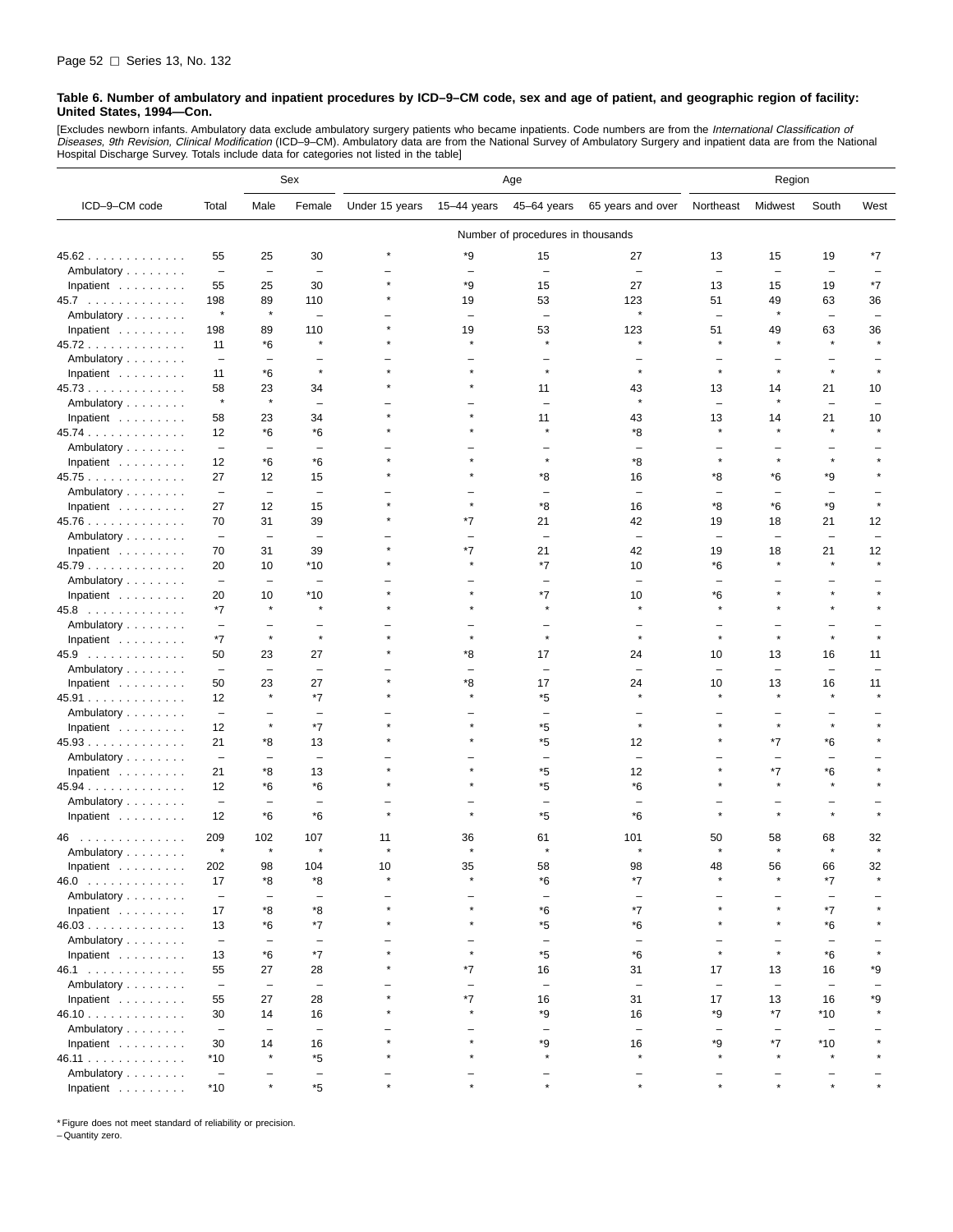[Excludes newborn infants. Ambulatory data exclude ambulatory surgery patients who became inpatients. Code numbers are from the *International Classification of*<br>*Diseases, 9th Revision, Clinical Modification* (ICD–9–CM).

|                                  |                          |                          | Sex                      | Age            |              |                                   | Region                   |           |                          |                          |                |
|----------------------------------|--------------------------|--------------------------|--------------------------|----------------|--------------|-----------------------------------|--------------------------|-----------|--------------------------|--------------------------|----------------|
| ICD-9-CM code                    | Total                    | Male                     | Female                   | Under 15 years | 15-44 years  | 45-64 years                       | 65 years and over        | Northeast | Midwest                  | South                    | West           |
|                                  |                          |                          |                          |                |              | Number of procedures in thousands |                          |           |                          |                          |                |
| 46.13                            | 15                       | *9                       | *7                       |                |              |                                   | 10                       |           |                          |                          |                |
| Ambulatory                       | $\overline{\phantom{m}}$ | $\overline{\phantom{0}}$ | $\overline{\phantom{0}}$ |                |              |                                   |                          |           |                          |                          |                |
| Inpatient                        | 15                       | *9                       | *7                       |                |              |                                   | 10                       |           |                          |                          |                |
| 46.2                             | $*10$                    | $\star$                  | *5                       |                |              |                                   | $\star$                  |           |                          |                          |                |
| Ambulatory                       | $\overline{\phantom{m}}$ | ۳                        | $\overline{\phantom{0}}$ |                |              |                                   |                          |           |                          |                          |                |
| Inpatient                        | *10                      | $\star$                  | *5                       |                |              |                                   |                          |           |                          |                          |                |
| 46.3                             | 27                       | 12                       | 14                       |                |              | *7                                | 16                       | *6        | *9                       | *8                       |                |
| Ambulatory                       | $\star$                  | $\star$                  | $\pmb{\ast}$             |                |              |                                   |                          |           |                          |                          |                |
| Inpatient                        | 26                       | 12                       | 14                       |                |              | *6                                | 16                       | *6        | *9                       | *8                       |                |
| 46.39                            | 22                       | 10                       | 12                       |                |              | *5                                | 14                       | *6        | *7                       | $*7$                     |                |
| Ambulatory                       | $\star$                  | $\star$                  | $\star$                  |                |              | $\star$                           | $\star$                  | $\star$   | $\star$                  | $\star$                  |                |
| Inpatient                        | 22                       | 10                       | 12                       |                |              | *5                                | 14                       | *5        | *7                       | *7                       |                |
| 46.4                             | 11                       |                          | *7                       |                |              |                                   | *6                       |           |                          |                          |                |
| Ambulatory                       | $\star$                  | $\pmb{\ast}$             | $\star$                  |                |              |                                   |                          |           |                          |                          |                |
| Inpatient                        | *10                      | $\pmb{\ast}$             | $*7$                     |                |              |                                   |                          |           | $\star$                  |                          |                |
| $46.5$                           | 34                       | 18                       | 17                       |                | *6           | 12                                | 15                       | *8        | *10                      | 12                       |                |
| Ambulatory                       | $\star$                  | $\star$                  | $\pmb{\ast}$             |                |              | $\star$                           | $\star$                  |           | $\star$                  | $\overline{\phantom{0}}$ |                |
| Inpatient                        | 34                       | 18                       | 16                       |                | *6           | 12                                | 14                       | *8        | *9                       | 12                       |                |
| 46.51                            | *6                       | $\star$                  | $\star$                  |                |              |                                   | $\star$                  |           |                          | $\star$                  |                |
| Ambulatory                       |                          |                          |                          |                |              |                                   |                          |           |                          |                          |                |
| Inpatient                        | *6                       | $\star$                  |                          |                |              |                                   |                          |           |                          |                          |                |
| 46.52                            | 28                       | 15                       | 13                       |                |              | 11                                | 12                       | *6        | *8                       | 10                       |                |
| Ambulatory                       |                          | $\star$                  | $\overline{\phantom{0}}$ |                |              |                                   | $\star$                  |           | $\overline{\phantom{0}}$ | $\overline{\phantom{0}}$ |                |
| Inpatient                        | 28                       | 15                       | 13                       |                | $\star$      | 11                                | 12                       | *6        | *8                       | 10                       |                |
| 46.7                             | 33                       | 15                       | 18                       |                | 12           | *9                                | 11                       | *7        | 10                       | 10                       | *6             |
| Ambulatory                       | $\star$                  | $\qquad \qquad -$        | $\pmb{\ast}$             |                |              |                                   | $\overline{\phantom{0}}$ |           | $\star$                  |                          |                |
| Inpatient                        | 32                       | 15                       | 18                       |                | 12           | *8                                | 11                       | *7        | *10                      | 10                       | *6             |
| 46.73                            | 15                       | *7                       | *8                       |                | *6           |                                   | *5                       | $\star$   | *5                       |                          |                |
| Ambulatory                       |                          | $\qquad \qquad -$        |                          |                |              |                                   |                          |           |                          |                          |                |
| Inpatient                        | 14                       | *7                       | *7                       |                | *6           |                                   | *5                       |           |                          |                          |                |
| 46.75                            | *8                       | $\star$                  |                          |                |              |                                   |                          |           |                          |                          |                |
| Ambulatory                       | $\overline{\phantom{0}}$ |                          |                          |                |              |                                   |                          |           |                          |                          |                |
| Inpatient                        | *8                       | $\star$                  |                          |                |              |                                   |                          |           |                          |                          |                |
| $46.8$                           | 18                       | 12                       | *7                       |                |              |                                   | 11                       |           | *6                       | *6                       |                |
| Ambulatory                       | $\star$                  | $\pmb{\ast}$             | $\star$                  |                |              |                                   | ×                        |           |                          |                          |                |
| Inpatient                        | 14                       | *9                       | *5                       |                |              |                                   | *9                       |           |                          |                          |                |
| 46.85                            | 12                       | *8                       |                          |                |              |                                   | *8                       |           |                          |                          |                |
| Ambulatory                       | $\star$                  | $\star$                  |                          |                |              |                                   | $\star$                  |           |                          |                          |                |
| Inpatient                        | *8                       | *5                       |                          |                |              |                                   | *6                       |           |                          |                          |                |
| .<br>47.                         | 371                      | 175                      | 195                      | 70             | 213          | 59                                | 28                       | 63        | 95                       | 138                      | 74             |
| Ambulatory                       | *12                      | $\star$                  | $*10$                    | $\star$        | $*10$        | $\star$                           | ۸                        |           |                          |                          |                |
| Inpatient                        | 359                      | 174                      | 185                      | 70             | 203          | 59                                | 28                       | 57        | 93                       | 136                      | 73             |
| 47.0                             | 288                      | 158                      | 129                      | 63             | 171          | 39                                | 15                       | 49        | 70                       | 106                      | 63             |
| Ambulatory                       | $\star$                  | $\star$                  | $\star$                  | $\star$        | $\pmb{\ast}$ | $\star$                           | $\star$                  | $\star$   | $\star$                  | $\star$                  | $\star$        |
| Inpatient $\ldots \ldots \ldots$ | 280                      | 157                      | 122                      | 62             | 164          | 39                                | 15                       | 45        | 68                       | 105                      | 62             |
| 47.1                             | 82                       | 16                       | 65                       | *7             | 42           | 20                                | 13                       | 14        | 25                       | 31                       | 11             |
| Ambulatory                       | $\star$                  | $\star$                  | $\star$                  | $\star$        | $\star$      | $\star$                           | $\star$                  | $\star$   | $\star$                  | $\pmb{\ast}$             | $\star$        |
| Inpatient $\ldots \ldots \ldots$ | 78                       | 16                       | 62                       | *7             | 39           | 20                                | 13                       | 12        | 25                       | 31                       | 11             |
|                                  |                          |                          |                          |                |              |                                   |                          |           |                          |                          |                |
| 48                               | 293                      | 141                      | 151                      | 11<br>$\star$  | 68           | 92                                | 122                      | 70        | 75                       | 98                       | 49             |
| Ambulatory                       | 161                      | 77                       | 83                       | $\star$        | 41           | 59                                | 55                       | 32        | 48                       | 52                       | 29             |
| Inpatient $\ldots \ldots \ldots$ | 132                      | 64                       | 68                       |                | 27           | 33                                | 66                       | 39        | 26                       | 47                       | 20             |
| 48.2                             | 147                      | 71                       | 76                       | *6             | 39           | 46                                | 56                       | 33        | 45                       | 44                       | 25             |
| Ambulatory                       | 90                       | 44                       | 45                       |                | 27           | 32                                | 27                       | *15       | 32                       | 24                       | *18            |
| Inpatient                        | 58                       | 27                       | 30                       |                | 11           | 15                                | 29                       | 18        | 13                       | 20                       | *7             |
| 48.23                            | 98                       | 48                       | 50                       |                | 23           | 36                                | 36                       | 23        | 30                       | 28                       | 17             |
| Ambulatory                       | 63                       | 29                       | 34                       | $\star$        | $*15$        | 26                                | $*20$                    | $*14$     | 23                       | $*14$                    | *12<br>$\star$ |
| Inpatient $\ldots \ldots \ldots$ | 36                       | 19                       | 16                       |                | *8           | 11                                | 17                       | *9        | *8                       | 14                       |                |

\* Figure does not meet standard of reliability or precision.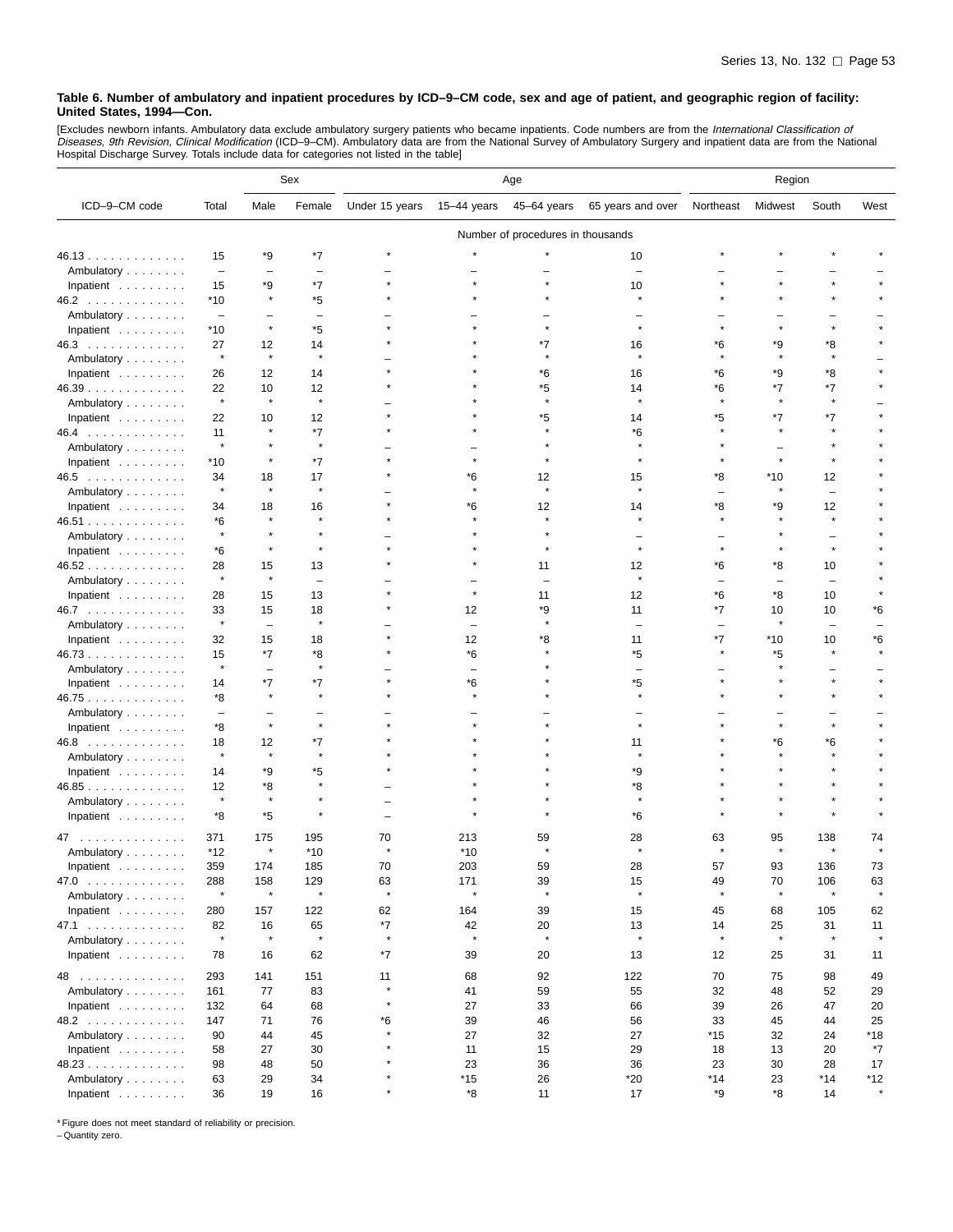[Excludes newborn infants. Ambulatory data exclude ambulatory surgery patients who became inpatients. Code numbers are from the *International Classification of*<br>*Diseases, 9th Revision, Clinical Modification* (ICD–9–CM). Hospital Discharge Survey. Totals include data for categories not listed in the table]

|                                  |                          |              | Sex                      | Age            |             |                                   | Region                   |           |         |           |      |
|----------------------------------|--------------------------|--------------|--------------------------|----------------|-------------|-----------------------------------|--------------------------|-----------|---------|-----------|------|
| ICD-9-CM code                    | Total                    | Male         | Female                   | Under 15 years | 15-44 years | 45-64 years                       | 65 years and over        | Northeast | Midwest | South     | West |
|                                  |                          |              |                          |                |             | Number of procedures in thousands |                          |           |         |           |      |
| 48.24                            | 46                       | 22           | 23                       |                | 15          | $*10$                             | 19                       | *10       | 13      | 15        | *8   |
| Ambulatory                       | 26                       | $*15$        | *10                      |                | *12         | $\lambda$                         | $\star$                  |           | $\star$ | $*10$     |      |
| Inpatient                        | 20                       | *7           | 13                       |                | $\star$     | $\star$                           | 12                       | *8        | $\star$ | $\star$   |      |
| 48.3                             | 68                       | 31           | 37                       |                | *7          | 23                                | 37                       | 20        | 15      | 26        | *7   |
| Ambulatory                       | 54                       | 25           | 29                       |                |             | 20                                | 26                       | *14       | *12     | 22        |      |
| Inpatient                        | 14                       | $*6$         | *8                       |                |             | $\star$                           | 11                       | *6        |         | $\star$   |      |
| 48.32                            | 16                       | *7           | *8                       |                |             | *8                                | *5                       |           |         | *8        |      |
| Ambulatory                       | $*13$                    |              |                          |                |             |                                   |                          |           |         |           |      |
| Inpatient                        | $\star$                  | $\star$      | $\star$                  |                |             | $\star$                           | $\star$                  |           |         | $\star$   |      |
| 48.35                            | 52                       | 23           | 28                       |                |             | 15                                | 31                       | 18        | 11      | 18        |      |
| Ambulatory                       | 40                       | *18          | 22                       |                |             | *13                               | 23                       | $*13$     |         | *14       |      |
| Inpatient                        | 12                       | *5           | *6                       |                |             | $\star$                           | *9                       | $\star$   |         | $\star$   |      |
| 48.5                             | 11                       | *7           | $\star$                  |                |             |                                   | *6                       |           |         |           |      |
| Ambulatory                       | $\overline{\phantom{m}}$ | ÷            |                          |                |             |                                   |                          |           |         |           |      |
| Inpatient                        | 11                       | *7           | $\star$                  |                |             |                                   | *6                       |           |         | $\star$   |      |
| $48.6$                           | 26                       | 11           | 15                       |                |             | *8                                | 15                       | *8        |         | *8        | *5   |
| Ambulatory                       | $\star$                  | $\pmb{\ast}$ | $\star$                  |                |             |                                   | $\overline{\phantom{0}}$ |           |         | $\star$   |      |
| Inpatient                        | 25                       | 10           | 14                       |                |             | *7                                | 15                       | *8        |         | *8        |      |
| 48.63                            | 14                       | *5           | *8                       |                |             |                                   | *10                      |           |         | $\star$   |      |
| Ambulatory                       | $\overline{\phantom{a}}$ | ۰            | $\overline{\phantom{m}}$ |                |             |                                   |                          |           |         |           |      |
| Inpatient $\ldots$ ,             | 14                       | *5           | *8                       |                |             |                                   | *10                      |           |         |           |      |
| 48.69                            | *9                       | $\star$      |                          |                |             |                                   |                          |           |         |           |      |
| Ambulatory                       | $\star$                  |              |                          |                |             |                                   |                          |           |         |           |      |
| Inpatient                        | *8                       |              |                          |                |             |                                   |                          |           |         |           |      |
| 48.7                             | 12                       |              | $*10$                    |                |             |                                   |                          |           |         |           |      |
| Ambulatory                       | $\star$                  |              |                          |                |             |                                   |                          |           |         |           |      |
| Inpatient                        | *6                       |              | *5                       |                |             |                                   |                          |           |         |           |      |
| 48.73                            | *5                       |              |                          |                |             |                                   |                          |           |         |           |      |
| Ambulatory                       | $\star$                  |              |                          |                |             |                                   |                          |           |         |           |      |
| Inpatient                        | $\star$                  |              |                          |                |             |                                   |                          |           |         |           |      |
| 48.8                             | 20                       | 14           | *6                       |                | 11          |                                   |                          |           |         | *8        |      |
| Ambulatory                       |                          | $\star$      |                          |                |             |                                   |                          |           |         | $\bullet$ |      |
| Inpatient                        | 14                       | *9           | $\star$                  |                | *7          |                                   |                          |           |         | *6        |      |
| 48.81                            | 16                       | 11           | *5                       |                | *9          |                                   |                          |           |         | *6        |      |
| Ambulatory                       | $\star$                  | $\pmb{\ast}$ |                          |                | $\star$     |                                   |                          |           |         | $\star$   |      |
| Inpatient                        | 13                       | *9           | $\star$                  |                | $*7$        |                                   |                          |           |         |           |      |
| .<br>49                          | 268                      | 153          | 114                      | *8             | 118         | 92                                | 50                       | 49        | 77      | 94        | 47   |
| Ambulatory                       | 195                      | 112          | 83                       |                | 85          | 70                                | 33                       | 30        | 61      | 66        | 38   |
| Inpatient                        | 73                       | 42           | 31                       |                | 32          | 22                                | 17                       | 19        | 16      | 28        | *9   |
| 49.0<br>.                        | 19                       | 12           | *6                       |                | 12          |                                   |                          |           | *6      | *7        |      |
| Ambulatory                       | $\star$                  | $\star$      | $\star$                  |                | $\star$     |                                   |                          |           |         |           |      |
| Inpatient                        | 11                       | $*7$         |                          |                | $*7$        |                                   |                          |           |         | $*$       |      |
| 49.01                            | 13                       | $*10$        |                          |                | *8          |                                   |                          |           |         | *6        |      |
| Ambulatory                       | $\star$                  | $\star$      |                          |                | $\star$     |                                   |                          |           |         |           |      |
| Inpatient $\ldots \ldots \ldots$ | $*10$                    | *7           |                          |                | *6          |                                   |                          |           |         |           |      |
| 49.1                             | 33                       | 25           | *8                       |                | 15          | 10                                | ۴5                       | *8        | *9      | *9        | ٠7   |
| Ambulatory                       | 29                       | 22           |                          |                | *13         |                                   |                          |           |         |           |      |
| Inpatient                        | $\star$                  | $\pmb{\ast}$ |                          |                | $\star$     |                                   |                          |           |         |           |      |
| 49.11                            | 12                       | *8           |                          |                | *6          |                                   |                          |           |         |           |      |
| Ambulatory                       | $\star$                  |              |                          |                |             |                                   |                          |           |         |           |      |
| Inpatient                        | $\star$                  | $\star$      |                          |                |             |                                   |                          |           |         |           |      |
| 49.12                            | 21                       | 17           |                          |                | *9          | *5                                |                          |           | *8      | *5        | *5   |
| Ambulatory                       | *19                      | $*15$        |                          |                |             |                                   |                          |           |         |           |      |
| Inpatient                        | $\star$                  | $\pmb{\ast}$ |                          |                |             |                                   |                          |           |         |           |      |
| 49.2                             | 24                       | $*10$        | 14                       |                | *8          | *7                                | *7                       |           | *6      | 11        |      |
| Ambulatory                       | $*15$                    |              |                          |                |             |                                   |                          |           |         |           |      |
| Inpatient                        | *9                       |              | *5                       |                |             |                                   |                          |           |         | *5        |      |

\* Figure does not meet standard of reliability or precision.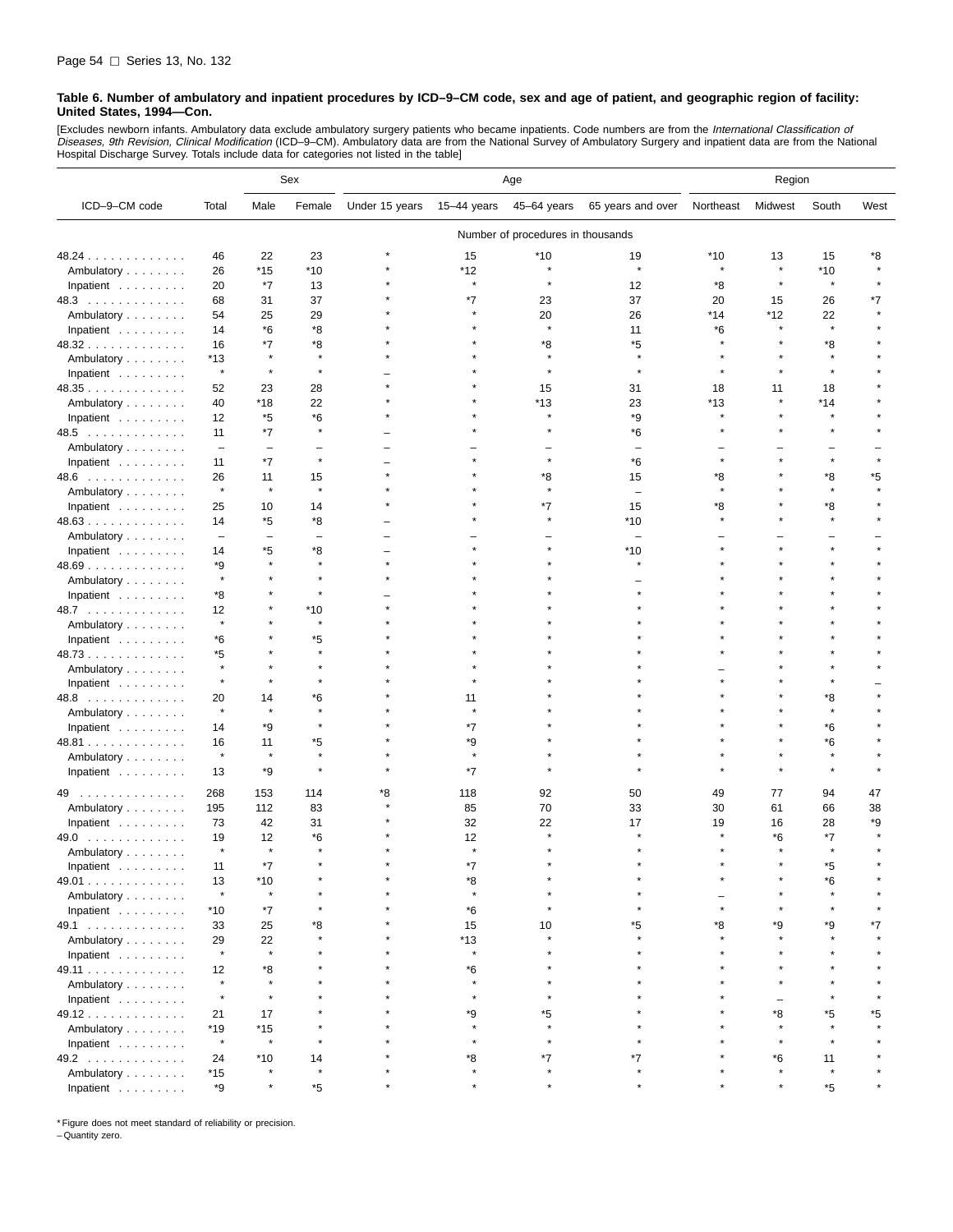[Excludes newborn infants. Ambulatory data exclude ambulatory surgery patients who became inpatients. Code numbers are from the *International Classification of*<br>*Diseases, 9th Revision, Clinical Modification* (ICD–9–CM).

|                                  |              |              | Sex          | Age            |               |                                   | Region            |                          |         |           |         |
|----------------------------------|--------------|--------------|--------------|----------------|---------------|-----------------------------------|-------------------|--------------------------|---------|-----------|---------|
| ICD-9-CM code                    | Total        | Male         | Female       | Under 15 years | $15-44$ years | 45-64 years                       | 65 years and over | Northeast                | Midwest | South     | West    |
|                                  |              |              |              |                |               | Number of procedures in thousands |                   |                          |         |           |         |
| 49.21                            | 19           | *8           | 11           |                | *7            | *6                                | *5                |                          |         | *9        |         |
| Ambulatory                       | $*12$        | $\star$      |              |                | $\star$       | $\star$                           | $\star$           |                          |         | $\lambda$ |         |
| Inpatient                        | *7           | $\star$      | $\star$      |                |               |                                   |                   |                          |         |           |         |
| 49.3                             | 35           | 20           | 14           |                | 19            | *8                                | *6                | *6                       | 12      | 11        | *6      |
| Ambulatory                       | 29           | $*16$        | *13          |                | $*15$         |                                   |                   | $\star$                  | $*11$   | $\star$   |         |
| Inpatient                        | *6           | $\star$      | $\star$      |                | $\star$       |                                   |                   | $\star$                  | $\star$ |           |         |
| 49.39                            | 32           | 19           | 13           |                | 17            | *8                                | *6                | *5                       | 12      | *9        | *5      |
| Ambulatory                       | 27           | *15          | *12          |                | *15           |                                   |                   |                          | *10     |           |         |
| Inpatient                        | $\star$      | $\star$      | $\star$      |                | $\star$       | $\star$                           | $\star$           | $\star$                  | $\star$ | $\star$   |         |
| 49.4                             | 115          | 64           | 51           |                | 46            | 48                                | 21                | 22                       | 33      | 41        | 19      |
| Ambulatory                       | 85           | 47           | 37           |                | 36            | 36                                | *13               | *14                      | 25      | 31        | *14     |
| Inpatient                        | 30           | 17           | 13           |                | *10           | 12                                | *8                | *8                       | *9      | *9        |         |
| 49.45                            | 15           | *8           | *6           |                |               | *6                                |                   |                          | *6      | *6        |         |
| Ambulatory                       | $*13$        | $\star$      |              |                |               |                                   |                   |                          |         |           |         |
| Inpatient                        | $\pmb{\ast}$ | $\star$      | $\star$      |                |               | $\star$                           |                   |                          |         |           |         |
| 49.46                            | 91           | 51           | 40           |                | 38            | 38                                | 14                | 18                       | 26      | 31        | 17      |
| Ambulatory                       | 64           | 36           | 28           |                | 30            | 28                                | $\star$           | *11                      | *18     | 22        | *13     |
| Inpatient                        | 26           | 15           | 12           |                | *9            | 10                                | *7                | *7                       | *8      | *8        | $\star$ |
| 49.5                             | 27           | 13           | 14           |                | 14            | *7                                | *5                |                          | *8      | *8        | *6      |
| Ambulatory                       | 21           | $\star$      | *11          |                | *11           |                                   |                   |                          |         |           |         |
| Inpatient                        | *6           | $\star$      | $\pmb{\ast}$ |                | $\star$       |                                   |                   |                          |         |           |         |
| 49.51                            | 12           | *7           | *5           |                | *6            |                                   |                   |                          |         |           |         |
| Ambulatory                       |              | $\star$      | $\pmb{\ast}$ |                |               |                                   |                   |                          |         |           |         |
| Inpatient                        | $\star$      | $\star$      |              |                |               |                                   |                   |                          |         |           |         |
| 49.59                            | 14           | *6           | *8           |                | *8            |                                   |                   |                          |         |           |         |
| Ambulatory                       | *12          | $\star$      |              |                |               |                                   |                   |                          |         |           |         |
| Inpatient                        | $\star$      |              |              |                |               |                                   |                   |                          |         |           |         |
| 49.7                             | *9           |              | *5           |                |               |                                   |                   |                          |         |           |         |
| Ambulatory                       |              |              |              |                |               |                                   |                   |                          |         |           |         |
| Inpatient                        |              |              |              |                |               |                                   |                   |                          |         |           |         |
| 49.79                            | $*7$         |              |              |                |               |                                   |                   |                          |         |           |         |
| Ambulatory                       |              | ۸            |              |                |               |                                   |                   |                          |         |           |         |
| Inpatient                        |              | $\pmb{\ast}$ |              |                |               |                                   |                   |                          |         |           |         |
| 50                               | 142          | 76           | 66           |                | 44            | 47                                | 46                | 45                       | 26      | 45        | 27      |
| Ambulatory                       | 44           | 25           | *19          |                | 21            | *16                               | $\star$           | *12                      | $\star$ | *13       | *14     |
| Inpatient                        | 98           | 51           | 47           |                | 23            | 31                                | 39                | 33                       | 20      | 32        | 13      |
| 50.1                             | 121          | 61           | 60           |                | 37            | 43                                | 37                | 37                       | 22      | 38        | 24      |
| Ambulatory                       | 44           | 25           | *19          |                | 21            | *16                               | ×                 | *12                      | $\star$ | *13       | *14     |
| Inpatient                        | 77           | 36           | 41           |                | 16            | 27                                | 31                | 26                       | 16      | 25        | *10     |
| 50.11                            | 89           | 46           | 42           |                | 32            | 28                                | 25                | 27                       | 14      | 27        | 20      |
| Ambulatory                       | 41           | 22           | *18          |                | 20            | *14                               | $\star$           | *12                      | $\star$ | *11       | *13     |
| Inpatient                        | 48           | 24           | 24           |                | 12            | 15                                | 19                | 16                       | *9      | 16        | $*7$    |
| 50.12                            | 31           | 13           | 18           |                | *5            | 13                                | 12                | *10                      | *8      | *9        |         |
| Ambulatory                       | $\star$      | $\star$      | $\star$      |                |               | $\star$                           | $\star$           | $\overline{\phantom{a}}$ |         | $\star$   |         |
| Inpatient $\ldots \ldots \ldots$ | 30           | 12           | 18           |                |               | 13                                | 12                | $*10$                    | *8      | *9        |         |
| $50.9$                           | *6           | ۸            | $\star$      |                |               | $\star$                           | $\star$           | $\star$                  |         | $\star$   |         |
| Ambulatory                       | $\star$      |              |              |                |               |                                   |                   |                          |         |           |         |
| Inpatient $\ldots \ldots \ldots$ | *5           |              |              |                |               | $\star$                           | $\star$           |                          |         |           |         |
| 50.91                            | *5           |              |              |                |               |                                   |                   |                          |         |           |         |
| Ambulatory                       |              | -            |              |                |               |                                   |                   |                          |         |           |         |
| Inpatient                        | $\star$      | $\star$      |              |                |               | $\star$                           | $\star$           | $\star$                  |         | $\star$   |         |
| 51                               | 970          | 303          | 667          | *5             | 322           | 284                               | 358               | 193                      | 223     | 352       | 202     |
| Ambulatory                       | 262          | 65           | 197          |                | 114           | 84                                | 63                | 21                       | 78      | 106       | 58      |
| Inpatient                        | 708          | 238          | 470          |                | 208           | 201                               | 295               | 172                      | 145     | 246       | 144     |
| 51.0                             | $*6$         | $\star$      | $\pmb{\ast}$ |                | $\star$       |                                   |                   | $\star$                  |         |           |         |
| Ambulatory                       |              |              |              |                |               | $\star$                           |                   |                          |         |           |         |
| Inpatient                        | $\star$      | $\star$      | $\star$      |                |               | $\star$                           | $\star$           |                          |         |           |         |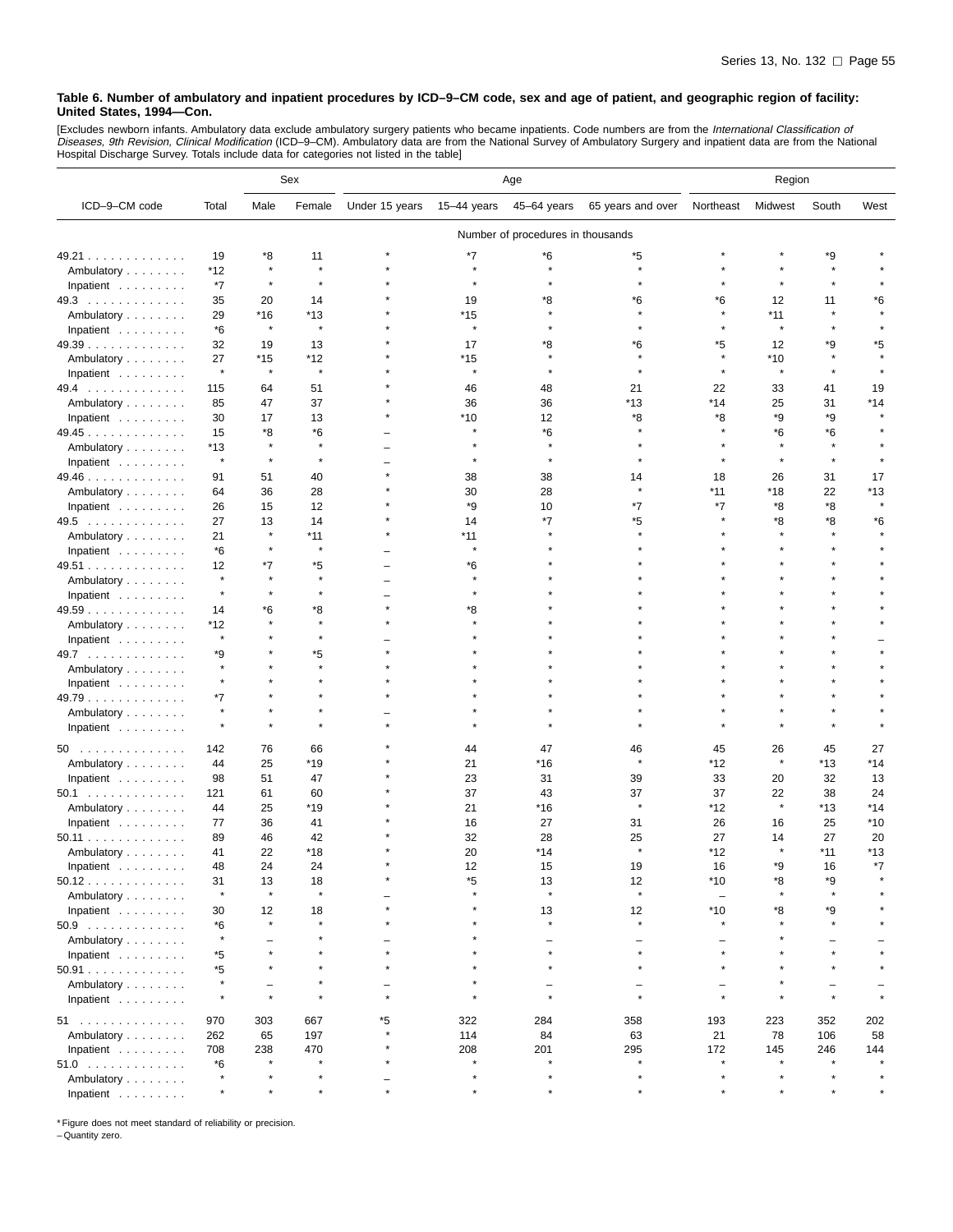[Excludes newborn infants. Ambulatory data exclude ambulatory surgery patients who became inpatients. Code numbers are from the *International Classification of*<br>*Diseases, 9th Revision, Clinical Modification* (ICD–9–CM). Hospital Discharge Survey. Totals include data for categories not listed in the table]

|                                  |                                |                                | Sex                            | Age            |               |                                   |                          | Region                   |               |           |      |
|----------------------------------|--------------------------------|--------------------------------|--------------------------------|----------------|---------------|-----------------------------------|--------------------------|--------------------------|---------------|-----------|------|
| ICD-9-CM code                    | Total                          | Male                           | Female                         | Under 15 years | $15-44$ years | 45-64 years                       | 65 years and over        | Northeast                | Midwest       | South     | West |
|                                  |                                |                                |                                |                |               | Number of procedures in thousands |                          |                          |               |           |      |
| 51.1                             | 155                            | 55                             | 101                            |                | 41            | 43                                | 70                       | 31                       | 32            | 51        | 41   |
| Ambulatory                       | 56                             | 21                             | 35                             |                | $*15$         | *18                               | 23                       | $\star$                  | $*14$         | 23        | *13  |
| Inpatient                        | 99                             | 33                             | 66                             |                | 26            | 25                                | 47                       | 24                       | 19            | 28        | 28   |
| 51.10                            | 133                            | 45                             | 88                             |                | 34            | 38                                | 60                       | 28                       | 26            | 41        | 38   |
| Ambulatory                       | 47                             | *17                            | 31                             |                | *12           | *15                               | 20                       | $\star$                  | $\star$       | *18       | *13  |
| Inpatient                        | 86                             | 29                             | 57                             |                | 22            | 23                                | 40                       | 21                       | 17            | 23        | 25   |
| 51.11                            | 14                             | *6                             | *7                             |                |               |                                   |                          |                          | $\star$       | *6        |      |
| Ambulatory                       | $\pmb{\ast}$                   | 大                              |                                |                |               |                                   |                          |                          |               |           |      |
| Inpatient                        | *6                             | $\star$                        | $\star$                        |                |               |                                   |                          | $\star$                  | $\star$       | $\star$   |      |
| 51.2                             | 643                            | 179                            | 464                            |                | 245           | 208                               | 186                      | 127                      | 155           | 245       | 117  |
| Ambulatory                       | 180                            | 31                             | 149                            |                | 93            | 61                                | 26                       | *12                      | 60            | 76        | 31   |
| Inpatient                        | 463                            | 148                            | 315                            |                | 152           | 147                               | 161                      | 115                      | 95            | 169       | 85   |
| 51.22                            | 155                            | 61                             | 94                             |                | 36            | 47                                | 70                       | 38                       | 36            | 54        | 27   |
| Ambulatory                       | $\pmb{\ast}$                   | $\star$                        | $\star$                        |                | $\star$       |                                   | $\star$                  | $\overline{\phantom{0}}$ | $\star$       | $\star$   |      |
| Inpatient                        | 149                            | 61                             | 88                             |                | 33            | 45                                | 69                       | 38                       | 33            | 52        | 26   |
| 51.23                            | 488                            | 118                            | 370                            |                | 209           | 161                               | 116                      | 89                       | 119           | 190       | 89   |
| Ambulatory                       | 174                            | 31                             | 144                            |                | 91            | 59                                | 24                       | *12                      | 57            | 74        | 30   |
| Inpatient                        | 314                            | 87                             | 226                            |                | 118           | 102                               | 92                       | 77                       | 62<br>$\star$ | 116<br>*7 | 59   |
| 51.3                             | 16                             | *9                             | *7                             |                |               |                                   | 11                       |                          |               |           |      |
| Ambulatory                       | $\overline{\phantom{m}}$<br>16 | $\overline{\phantom{0}}$<br>*9 | $\overline{\phantom{0}}$<br>*7 |                |               |                                   | 11                       |                          |               | *7        |      |
| Inpatient<br>51.32               | *6                             |                                | $\star$                        |                |               |                                   |                          |                          |               | $\star$   |      |
| Ambulatory                       | $\overline{\phantom{0}}$       |                                |                                |                |               |                                   |                          |                          |               |           |      |
| Inpatient                        | *6                             | $\star$                        | $\star$                        |                |               |                                   | $\star$                  |                          |               | $\star$   |      |
| 51.36                            | *8                             |                                |                                |                |               |                                   | *6                       |                          |               |           |      |
| Ambulatory                       | $\overline{\phantom{0}}$       |                                |                                |                |               |                                   | $\overline{\phantom{0}}$ |                          |               |           |      |
| Inpatient                        | *8                             | $\star$                        | $\star$                        |                |               |                                   | *6                       |                          |               | $\star$   |      |
| 51.4                             | 23                             | 11                             | 13                             |                | *5            |                                   | 14                       | *6                       |               | 10        |      |
| Ambulatory                       | $\pmb{\ast}$                   | $\star$                        | $\star$                        |                | $\star$       |                                   | $\star$                  | $\star$                  |               | $\star$   |      |
| Inpatient                        | 20                             | *8                             | 12                             |                | *5            |                                   | 12                       | *6                       |               | *8        |      |
| 51.41                            | 13                             | *5                             | *8                             |                |               |                                   | *8                       |                          |               | $\star$   |      |
| Ambulatory                       | $\overline{\phantom{m}}$       | $\overline{\phantom{0}}$       | L.                             |                |               |                                   | $\overline{\phantom{0}}$ |                          |               |           |      |
| Inpatient                        | 13                             | *5                             | *8                             |                |               |                                   | *8                       |                          |               |           |      |
| 51.43                            | $*7$<br>$\star$                | ×                              | $\star$                        |                |               |                                   | *5<br>$\star$            |                          |               |           |      |
| Ambulatory                       |                                | $\pmb{\ast}$                   |                                |                |               |                                   | $\star$                  |                          |               |           |      |
| Inpatient                        | *5                             |                                | *7                             |                |               |                                   |                          |                          |               |           |      |
| 51.5                             | 13<br>$\pmb{\ast}$             | *6<br>$\overline{\phantom{0}}$ | $\star$                        |                |               |                                   | *8<br>$\star$            |                          |               |           |      |
| Ambulatory<br>Inpatient          | 13                             | *6                             | *7                             |                |               |                                   | *8                       |                          |               |           |      |
| 51.51                            | 12                             | ×                              | *7                             |                |               |                                   | *7                       |                          |               |           |      |
| Ambulatory                       | $\qquad \qquad -$              |                                | -                              |                |               |                                   |                          |                          |               |           |      |
| Inpatient $\ldots \ldots \ldots$ | 12                             |                                | $*7$                           |                |               |                                   | $*7$                     |                          |               |           |      |
| 51.8                             | 101                            | 35                             | 66                             |                | 23            | 20                                | 58                       | 18                       | 24            | 29        | 31   |
| Ambulatory                       | $*18$                          | $\pmb{\ast}$                   | *11                            |                | $\star$       | $\star$                           | $\star$                  | $\star$                  | $\star$       |           |      |
| Inpatient $\ldots \ldots \ldots$ | 83                             | 28                             | 55                             |                | 18            | 17                                | 49                       | 17                       | 21            | 24        | 21   |
| 51.82                            | *6                             |                                | $\star$                        |                |               |                                   |                          |                          |               |           |      |
| Ambulatory                       | $\star$                        |                                |                                |                |               |                                   |                          |                          |               |           |      |
| Inpatient                        |                                |                                |                                |                |               |                                   |                          |                          |               |           |      |
| 51.84                            | *5                             |                                |                                |                |               |                                   |                          |                          |               |           |      |
| Ambulatory                       | $\star$                        |                                |                                |                |               |                                   |                          |                          |               |           |      |
| Inpatient                        | $\star$                        |                                |                                |                |               |                                   |                          |                          |               |           |      |
| 51.85                            | 46                             | 15                             | 31                             |                | 12            | *7                                | 27                       | *10                      | $*10$         | 11        | 16   |
| Ambulatory                       | $\star$                        | ×                              | $\pmb{\ast}$                   |                |               |                                   | $\star$                  |                          |               |           |      |
| Inpatient                        | 40                             | 13                             | 27                             |                | 10<br>$\star$ | *7                                | 23                       | *9                       | *9            | *10       | 12   |
| 51.87                            | 17<br>$\pmb{\ast}$             | $*7$<br>$\star$                | $*10$<br>$\pmb{\ast}$          |                |               |                                   | 11<br>$\star$            |                          |               | *6        |      |
| Ambulatory<br>Inpatient          | 16                             | $^{\star}7$                    | *9                             |                |               |                                   | *10                      |                          |               | *6        |      |

\* Figure does not meet standard of reliability or precision.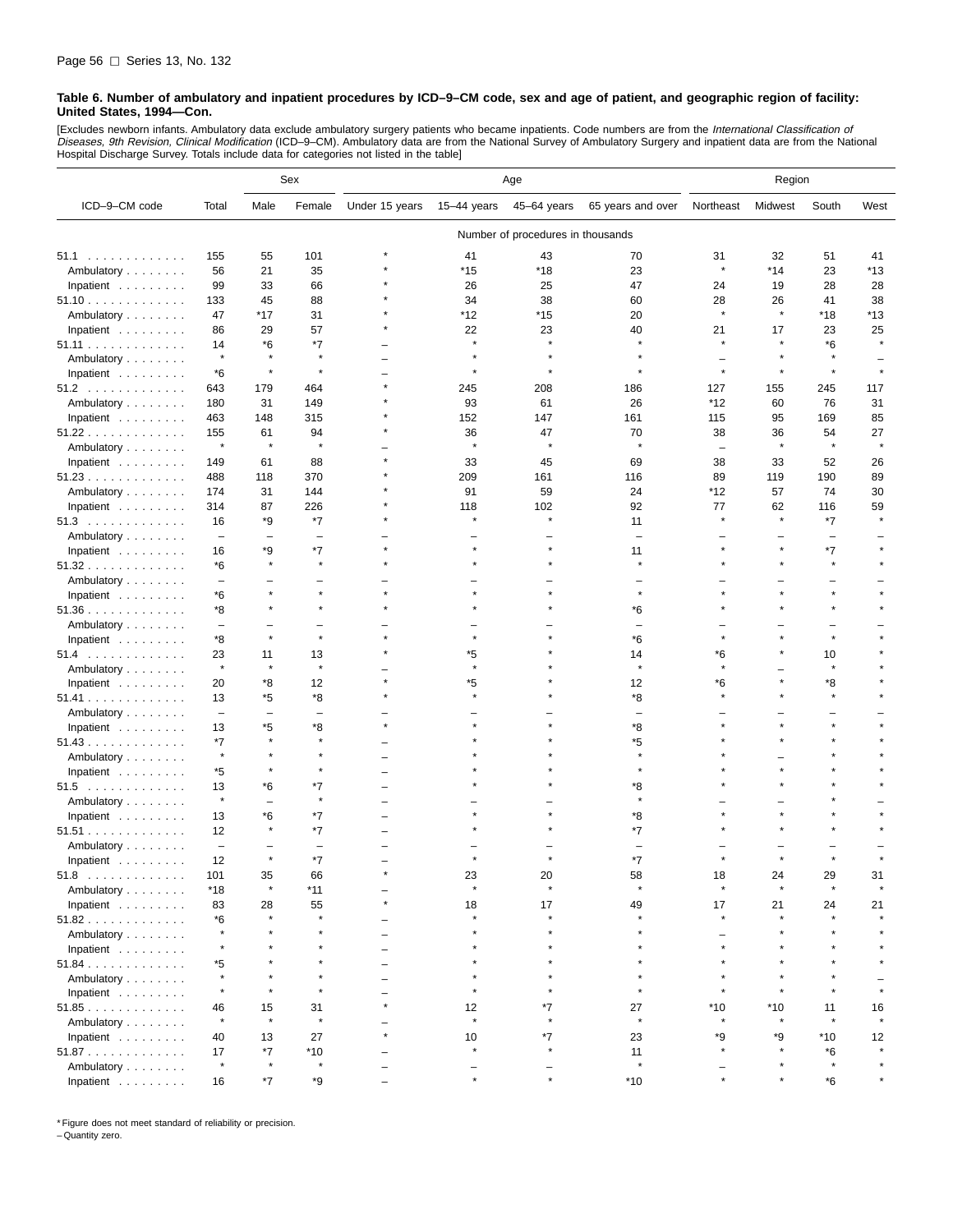[Excludes newborn infants. Ambulatory data exclude ambulatory surgery patients who became inpatients. Code numbers are from the *International Classification of*<br>*Diseases, 9th Revision, Clinical Modification* (ICD–9–CM).

|                                  |                  |                 | Sex               | Age                      |               |                                   |                   | Region    |         |              |         |
|----------------------------------|------------------|-----------------|-------------------|--------------------------|---------------|-----------------------------------|-------------------|-----------|---------|--------------|---------|
| ICD-9-CM code                    | Total            | Male            | Female            | Under 15 years           | $15-44$ years | 45-64 years                       | 65 years and over | Northeast | Midwest | South        | West    |
|                                  |                  |                 |                   |                          |               | Number of procedures in thousands |                   |           |         |              |         |
| 51.88                            | 25               | *8              | 16                |                          | *5            |                                   | 16                |           | *7      | *6           |         |
| Ambulatory                       | $\star$          | $\star$         | $\star$           |                          | $\star$       |                                   | $\star$           |           | $\star$ | $\pmb{\ast}$ |         |
| Inpatient                        | 21               | *7              | 14                |                          |               |                                   | 14                |           | *7      | *6           |         |
| 51.9                             | *9               | *5              | $\pmb{\ast}$      |                          |               |                                   | *6                |           |         |              |         |
| Ambulatory                       | $\star$          | $\star$         |                   |                          |               |                                   |                   |           |         |              |         |
| Inpatient                        | *7               |                 |                   |                          |               |                                   |                   |           |         |              |         |
| 51.98                            | *5               |                 |                   |                          |               |                                   |                   |           |         |              |         |
| Ambulatory                       | $\star$          |                 |                   |                          |               |                                   |                   |           |         | -            |         |
| Inpatient                        | $\star$          |                 | $\pmb{\ast}$      |                          |               |                                   |                   |           |         |              |         |
| 52                               | 45               | 18              | 27                |                          | 11            | 14                                | 19                | *7        | 11      | 17           | 10      |
| Ambulatory                       | $\star$          | $\star$         | $\pmb{\ast}$      |                          |               |                                   | $\star$           |           | $\star$ | $\star$      |         |
| Inpatient                        | 40               | 17              | 23                |                          | *9            | 12                                | 18                | *7        | *9      | 15           | *9      |
| 52.1                             | 19               | *7              | 12                |                          |               | *7                                | 10                |           |         | *7           |         |
| Ambulatory                       | $\star$          | $\star$         | $\pmb{\ast}$      |                          |               | $\star$                           | $\star$           |           |         | $\star$      |         |
| Inpatient                        | 16               | *7              | *9                |                          |               | *6                                | *10               |           |         | *5           |         |
| 52.11                            | *9               | $\star$         | *5                |                          |               |                                   |                   |           |         | $\star$      |         |
| Ambulatory                       | $\star$          |                 | $\qquad \qquad -$ |                          |               |                                   |                   |           |         |              |         |
| Inpatient                        | *9               |                 | *5                |                          |               |                                   |                   |           |         |              |         |
| 52.9                             | 11               |                 | *7                | $\star$                  |               |                                   |                   |           |         |              |         |
| Ambulatory                       |                  |                 | $\pmb{\ast}$      |                          |               |                                   |                   |           |         |              |         |
| Inpatient                        | *9               |                 | *6                | $\star$                  |               |                                   |                   |           |         |              |         |
| 52.93                            | *8               |                 | *6                |                          |               |                                   |                   |           |         |              |         |
| Ambulatory                       | $\star$          |                 | $\pmb{\ast}$      |                          |               |                                   |                   |           |         |              |         |
| Inpatient                        | *7               |                 |                   |                          |               |                                   |                   |           |         |              |         |
| 53.                              | 913              | 679             | 235               | 121                      | 270           | 250                               | 272               | 231       | 214     | 286          | 182     |
| Ambulatory                       | 653              | 541             | 112               | 108                      | 215           | 168                               | 162               | 163       | 162     | 184          | 145     |
| Inpatient                        | 260              | 137             | 123               | 13                       | 55            | 82                                | 110               | 69        | 53      | 102          | 37      |
| $53.0$                           | 520              | 464             | 56                | 75                       | 160           | 122                               | 163               | 139       | 129     | 144          | 107     |
| Ambulatory                       | 440              | 398             | 42                | 69                       | 143           | 104                               | 124               | 117       | 115     | 115          | 93      |
| Inpatient                        | 80               | 66              | 14                | *5                       | 18            | 18                                | 39                | 23        | 14      | 29           | 13      |
| $53.00$                          | 233              | 206             | 27                | 52                       | 69            | 48                                | 64                | 59        | 58      | 64           | 52      |
| Ambulatory                       | 218              | 194             | 24                | 49                       | 66            | 45                                | 57                | 56        | 55      | 58           | 49      |
| Inpatient                        | 15               | 12              | $\star$           |                          | $\star$       | $\star$                           | $*7$              | $\star$   | $\star$ | *6           | $\star$ |
| 53.01                            | 49               | 44              | *5                |                          | 14            | 15                                | 16                | 12        | 13      | 13           | 11      |
| Ambulatory                       | 40               | 36              | $\star$           |                          | *12           | *12                               | *11               | $\star$   | *11     | *10          | *10     |
| Inpatient                        | *10              | *8              | $\star$           | $\star$                  | $\pmb{\ast}$  | $\pmb{\ast}$                      | *5                | $\star$   | $\star$ | $\pmb{\ast}$ | $\star$ |
| 53.02                            | 73               | 63              | 10                | 17                       | 21            | 16                                | 20                | 24        | 16      | 20           | 13      |
| Ambulatory                       | 55               | 47              | $\pmb{\ast}$      | *15                      | *17           | *12                               | *12               | *18       | *14     | *13          | *10     |
| Inpatient                        | 18               | 16              |                   |                          | $\pmb{\ast}$  | $\star$                           | *8                | $*7$      | $\star$ | *7           | $\star$ |
| 53.03                            | 49               | 46              |                   |                          | 15            | 16                                | 18                | 14        | 14      | 13           | *9      |
| Ambulatory                       | 38               | 36              |                   |                          | $*14$         | *12                               | *12               | $\star$   | *12     | $\star$      |         |
| Inpatient                        | 11               | $*10$           |                   |                          |               |                                   | *6                |           |         |              |         |
| 53.04                            | 45               | 41              |                   |                          | 17            | 11                                | 16                | *8        | 14      | 17           | *6      |
| Ambulatory                       | 30               | 29              |                   |                          | $*12$         | $\star$                           | $\star$           | $\star$   | $*12$   | $\pmb{\ast}$ |         |
| Inpatient                        | 15               | 12              |                   |                          | *5            | $\star$                           | $*7$              | $\star$   | $\star$ | *7           |         |
| $53.05$                          | 70               | 64              | *6                |                          | 25            | 17                                | 28                | 22        | 15      | 18           | 16      |
| Ambulatory                       | 59               | 56              |                   |                          | 22            | *15                               | 22                | *19       | *13     | *14          | *13     |
| Inpatient                        | 11               | *9              | $\star$           | $\overline{\phantom{0}}$ | $\pmb{\ast}$  | $\star$                           | *6                | $\star$   | $\star$ | $\pmb{\ast}$ | $\star$ |
| 53.1                             | 68               | 61              | *7                | 23                       | 16            | 15                                | 15                | 12        | 15      | 22           | 19      |
| Ambulatory                       | 50               | 44              | $\star$           | *18                      | *12           | $*11$                             | $\star$           | $\star$   | *12     | *15          | *16     |
| Inpatient $\ldots \ldots \ldots$ | 18               | 17              |                   | $\star$                  | $\star$       |                                   | *5                | *5        | $\star$ | *7           | $\star$ |
| 53.10                            | 22               | 20              |                   | 10                       |               |                                   |                   |           | *5      | *6           | *8      |
| Ambulatory                       | $*18$<br>$\star$ | *17<br>$\star$  |                   |                          |               |                                   |                   |           |         |              |         |
| Inpatient                        |                  |                 |                   |                          |               |                                   |                   |           |         |              |         |
| 53.11                            | $*7$             | $*7$<br>$\star$ |                   |                          |               |                                   |                   |           |         | $\star$      |         |
| Ambulatory                       |                  |                 | $\star$           |                          |               |                                   |                   |           |         |              |         |
| Inpatient                        |                  |                 |                   |                          |               |                                   |                   |           |         |              |         |

\* Figure does not meet standard of reliability or precision.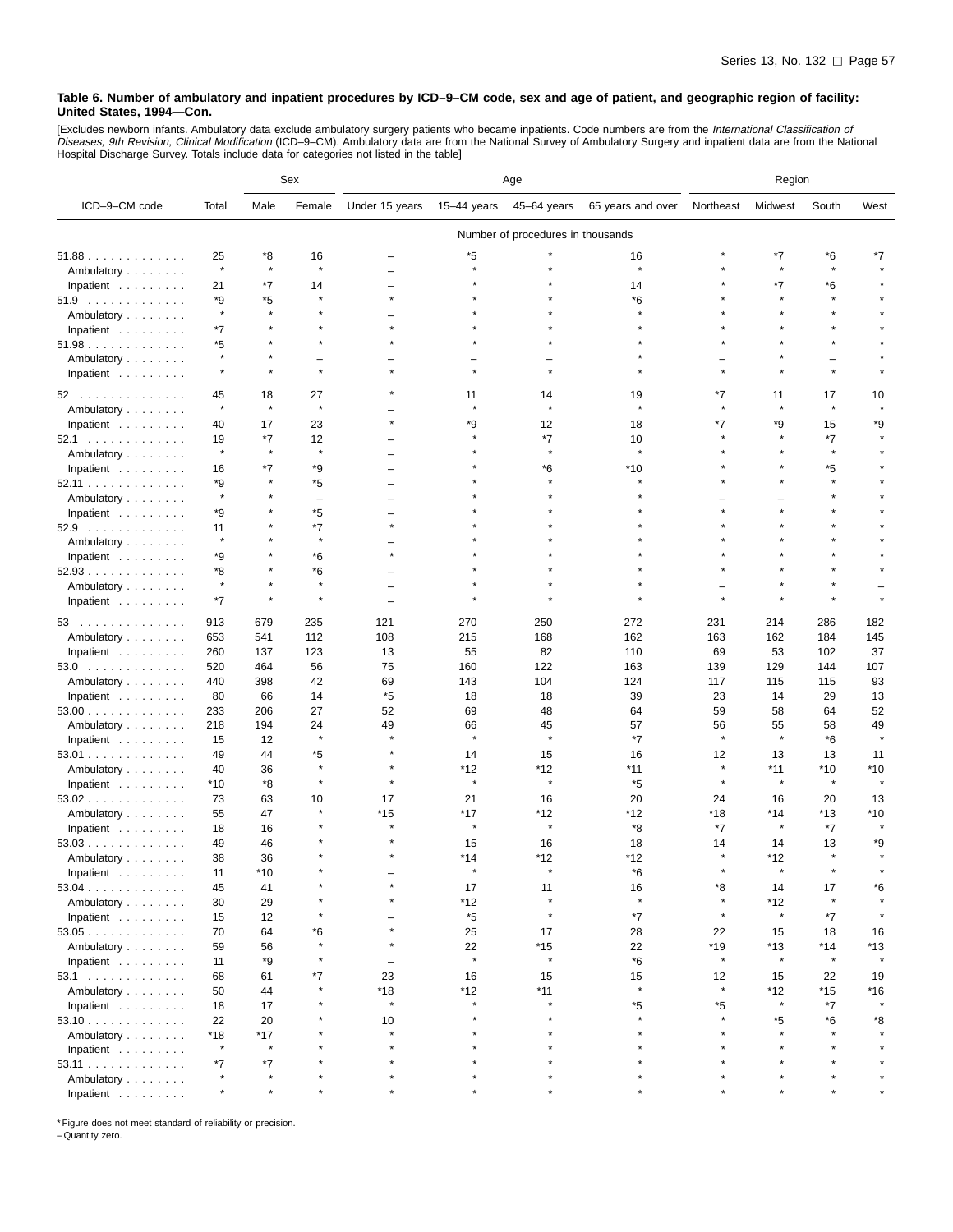[Excludes newborn infants. Ambulatory data exclude ambulatory surgery patients who became inpatients. Code numbers are from the *International Classification of*<br>*Diseases, 9th Revision, Clinical Modification* (ICD–9–CM). Hospital Discharge Survey. Totals include data for categories not listed in the table]

|                         |         |               | Sex                      | Age            |               |                                   | Region            |                 |               |              |                |
|-------------------------|---------|---------------|--------------------------|----------------|---------------|-----------------------------------|-------------------|-----------------|---------------|--------------|----------------|
| ICD-9-CM code           | Total   | Male          | Female                   | Under 15 years | $15-44$ years | 45-64 years                       | 65 years and over | Northeast       | Midwest       | South        | West           |
|                         |         |               |                          |                |               | Number of procedures in thousands |                   |                 |               |              |                |
| 53.12                   | 13      | *8            |                          | 11             |               |                                   |                   |                 |               |              | *5             |
| Ambulatory              | $*10$   | $\star$       |                          | $\star$        |               |                                   |                   |                 |               |              |                |
| Inpatient               | $\star$ | $\star$       |                          | $\star$        |               |                                   |                   |                 |               |              |                |
| 53.14                   | *10     | *9            |                          |                |               |                                   |                   |                 |               |              |                |
| Ambulatory              |         | $\star$       |                          |                |               |                                   |                   |                 |               |              |                |
| Inpatient               |         | $\star$       |                          |                |               |                                   |                   |                 |               |              |                |
| 53.17                   | *6      | *6            |                          |                |               |                                   |                   |                 |               |              |                |
| Ambulatory              |         |               |                          |                |               |                                   |                   |                 |               |              |                |
| Inpatient               | $\star$ | $\star$       | $\star$                  |                |               |                                   |                   |                 |               |              |                |
| 53.2                    | 18      | *8            | 11                       |                |               | *5                                | *9                | *9              |               |              |                |
| Ambulatory              | *10     | $\star$       |                          |                |               |                                   | $\star$           |                 |               |              |                |
| Inpatient               | *8      |               |                          |                |               |                                   | *6                |                 |               |              |                |
| 53.21                   | *6      |               |                          |                |               |                                   |                   |                 |               |              |                |
| Ambulatory              |         |               |                          |                |               |                                   |                   |                 |               |              |                |
| Inpatient               |         |               |                          |                |               |                                   |                   |                 |               |              |                |
|                         | 13      |               | *9                       |                |               |                                   | *6                | *7              |               |              |                |
| 53.29                   | $\star$ |               | $\star$                  |                |               |                                   |                   |                 |               |              |                |
| Ambulatory<br>Inpatient | $\star$ | $\star$       | $\star$                  |                |               |                                   |                   |                 |               |              |                |
| $53.4$                  | 132     | 74            | 57                       | 19             | 43            | 46                                | 23                | 31              | 29            | 47           | 25             |
|                         | 87      | 57            | 30                       | *17            | 31            | 30                                |                   | *19             | 20            | 29           | *19            |
| Ambulatory              |         |               |                          |                |               |                                   |                   |                 | *9            |              |                |
| Inpatient               | 44      | 17            | 27<br>$\star$            |                | 12            | 17                                | 14                | 12              |               | 18           | *6             |
| 53.41                   | 12      | *8<br>$\star$ |                          |                | *6            | *5<br>$\star$                     |                   |                 |               |              |                |
| Ambulatory              | $\star$ | $\star$       | $\star$                  |                | $\star$       |                                   |                   | À               |               | $\star$      |                |
| Inpatient               |         |               |                          |                |               |                                   |                   |                 |               |              |                |
| 53.49                   | 120     | 66            | 53                       | 18             | 37            | 41                                | 23<br>$\star$     | 27              | 26            | 44           | 23             |
| Ambulatory              | 78      | 50            | 28                       | *17            | 26            | 26                                |                   | *16             | *18           | 27           | *17            |
| Inpatient               | 41      | 16            | 25                       |                | 11            | 15                                | 13                | 11              | *8            | 17           | *6             |
| $53.5$                  | 91      | 41            | 50                       |                | 30            | 30                                | 31                | 21              | 19<br>$\star$ | 35           | 16             |
| Ambulatory              | 43      | 25            | *18                      |                | 21            | *11                               | *10               | *11             |               | $*13$        | *12<br>$\star$ |
| Inpatient               | 48      | 16            | 32                       |                | *9            | 19                                | 20                | 10              | 11            | 22           |                |
| 53.51                   | 41      | 14            | 26                       |                | 12            | 11<br>$\star$                     | 18<br>$\star$     | *8<br>$\lambda$ | *9            | 17           | *7             |
| Ambulatory              | *14     | $\star$       | Å                        |                | $\pmb{\ast}$  |                                   |                   |                 | $\star$       | $\pmb{\ast}$ |                |
| Inpatient               | 27      | *9            | 18                       |                | *7            | *7                                | 13                | *6              | *7            | 12           |                |
| 53.59                   | 50      | 27            | 24                       |                | 18            | 19                                | 12                | 13              | $*10$         | 19           | *9             |
| Ambulatory              | 29      | *19           | $\star$                  |                | *16           | $\star$                           | $\star$           | Å               |               | $\star$      |                |
| Inpatient               | 21      | $*7$          | 14                       |                | $\star$       | 11                                | *8                | $\star$         | $\star$       | 10           |                |
| $53.6$                  | 60      | 19            | 41                       |                | 12            | 28                                | 20                | 14              | 14            | 22           | *9             |
| Ambulatory              | *14     | $\star$       | $\star$                  |                | $\pmb{\ast}$  | $\star$                           | $\star$           | Å               | $\star$       | $\pmb{\ast}$ |                |
| Inpatient               | 46      | 13            | 33                       |                | *9            | 21                                | 16                | 13              | 11            | 15           | *7             |
| $53.61$                 | 45      | 13            | 32                       |                | *9            | 20                                | 15                | 12              | $*10$         | 16           | *7             |
| Ambulatory              |         | $\star$       | Å                        |                |               |                                   |                   |                 |               |              |                |
| Inpatient               | 35      | $*10$         | 25                       |                | *6            | 15                                | 13                | 10              | *8            | 11           | *6             |
| 53.69                   | 16      | *6            | *9                       |                |               | *8                                |                   |                 |               | *6           |                |
| Ambulatory              | $\star$ |               | $\star$                  |                |               | $\star$                           |                   |                 |               |              |                |
| Inpatient               | 11      |               | *8                       |                |               | *5                                |                   |                 |               |              |                |
| $53.7$                  | *8      |               | *5                       |                |               |                                   |                   |                 |               |              |                |
| Ambulatory              | $\star$ |               | $\overline{\phantom{a}}$ |                |               |                                   |                   |                 |               |              |                |
| Inpatient               | *8      |               | *5                       |                |               |                                   |                   |                 |               |              |                |
| $53.9$                  | 13      | *8            | $\star$                  |                |               |                                   | *6                |                 |               | *5           |                |
| Ambulatory              | $\star$ | $\star$       | $\star$                  |                |               |                                   | $\star$           |                 |               | $\star$      |                |
| Inpatient               | *6      | $\star$       |                          |                |               |                                   | $\star$           |                 |               |              |                |
| 54                      | 1,491   | 328           | 1,163                    | 35             | 865           | 322                               | 270               | 338             | 372           | 514          | 267            |
| Ambulatory              | 612     | 63            | 549                      | *14            | 477           | 93                                | 28                | 143             | 157           | 201          | 111            |
| Inpatient               | 879     | 265           | 614                      | 20             | 388           | 229                               | 242               | 196             | 215           | 313          | 156            |
| 54.0                    | 40      | 20            | 20                       | *7             | 13            | 11                                | *9                | *8              | 12            | 14           | *7             |
| Ambulatory              | *15     | $\star$       | $\star$                  | $\star$        | $\star$       | $\star$                           | $\star$           | $\star$         | $\star$       | $\star$      |                |
| Inpatient               | 25      | 10            | 15                       | $\star$        | *7            | *9                                | *8                | $\star$         | *7            | $*10$        | $\star$        |
|                         |         |               |                          |                |               |                                   |                   |                 |               |              |                |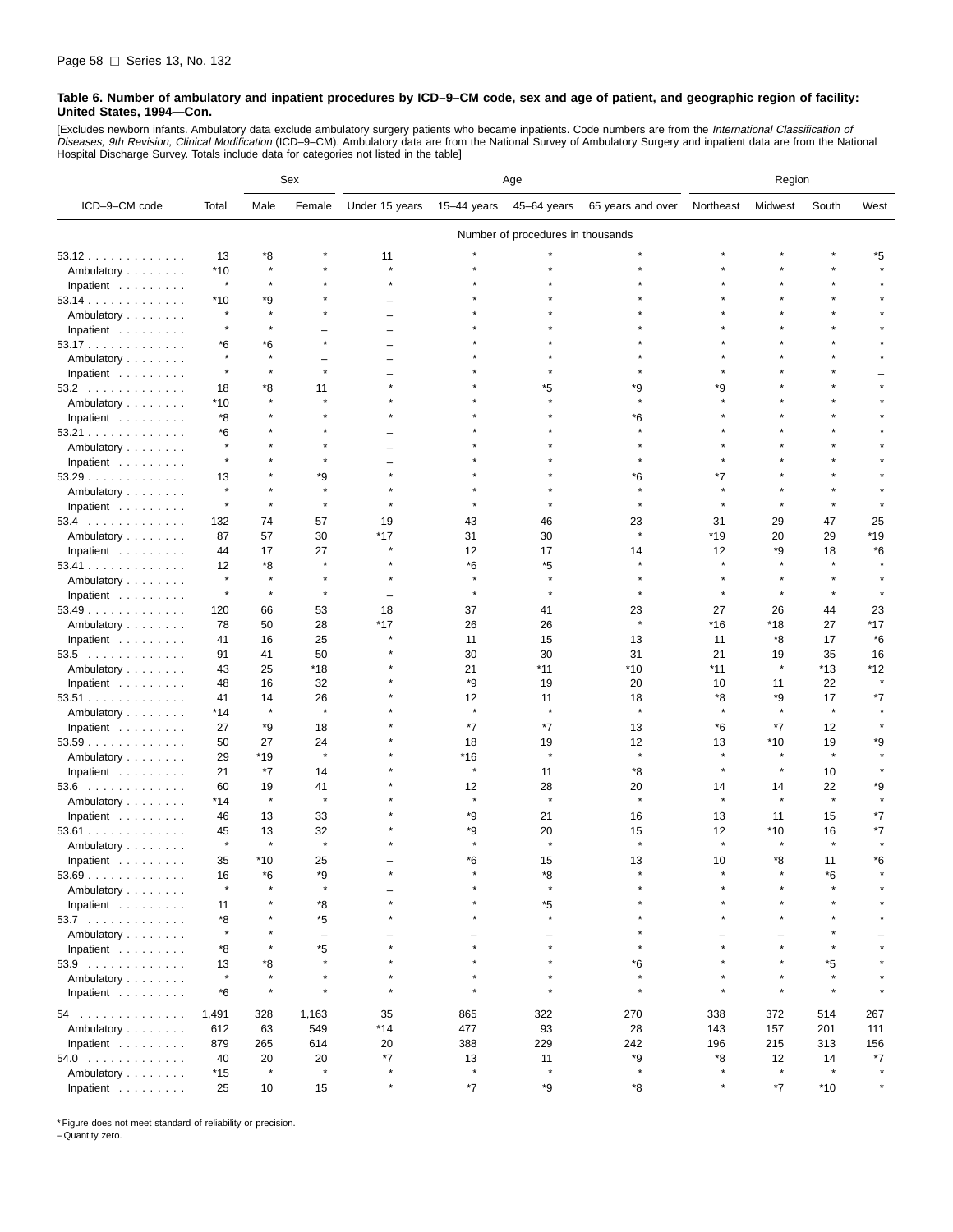[Excludes newborn infants. Ambulatory data exclude ambulatory surgery patients who became inpatients. Code numbers are from the *International Classification of*<br>*Diseases, 9th Revision, Clinical Modification* (ICD–9–CM).

|                                  |         |                          | Sex          | Age            |              |                                   |                   | Region                   |         |                          |         |
|----------------------------------|---------|--------------------------|--------------|----------------|--------------|-----------------------------------|-------------------|--------------------------|---------|--------------------------|---------|
| ICD-9-CM code                    | Total   | Male                     | Female       | Under 15 years | 15-44 years  | 45-64 years                       | 65 years and over | Northeast                | Midwest | South                    | West    |
|                                  |         |                          |              |                |              | Number of procedures in thousands |                   |                          |         |                          |         |
| 54.1                             | 73      | 26                       | 47           |                | 31           | 13                                | 25                | 17                       | 25      | 16                       | 14      |
| Ambulatory                       | $\star$ | $\star$                  | $\pmb{\ast}$ |                | $\star$      | $\star$                           | $\pmb{\ast}$      | $\star$                  | $\star$ | $\star$                  | $\star$ |
| Inpatient                        | 65      | 25                       | 40           |                | 25           | 13                                | 25                | 16                       | 23      | 15                       | 10      |
| 54.11                            | 41      | 14                       | 27           |                | 17           | $*7$                              | 16                | 11                       | 16      | *8                       | *6      |
| Ambulatory                       | $\star$ | $\star$                  | $\star$      |                | $\star$      | $\equiv$                          | $\star$           | $\overline{\phantom{0}}$ | $\star$ | $\star$                  |         |
| Inpatient                        | 41      | 14                       | 27           |                | 16           | *7                                | 16                | 11                       | 16      | *8                       | *6      |
| 54.19                            | 27      | *9                       | 18           |                | 14           |                                   | $*7$              |                          | *6      | *7                       | *8      |
| Ambulatory                       |         | $\star$                  | $\pmb{\ast}$ |                |              |                                   |                   |                          |         |                          |         |
| Inpatient                        | 20      | *9                       | 11           |                | $*7$         | $\star$                           | $*7$              |                          | $\star$ | $*7$                     |         |
| 54.2                             | 619     | 94                       | 525          | 12             | 459          | 99                                | 49                | 145                      | 151     | 202                      | 121     |
| Ambulatory                       | 404     | 33                       | 371          | $\star$        | 330          | 54                                | *14               | 96                       | 102     | 132                      | 74      |
| Inpatient                        | 215     | 61                       | 154          | *5             | 129          | 46                                | 35                | 49                       | 49      | 69                       | 47      |
| 54.21                            | 532     | 63                       | 469          | *9             | 421          | 79                                | 24                | 125                      | 129     | 173                      | 105     |
| Ambulatory                       | 377     | 29                       | 348          |                | 313          | 50                                | $\star$           | 89                       | 96      | 123                      | 70      |
| Inpatient                        | 155     | 34                       | 121          |                | 108          | 29                                | 15                | 36                       | 33      | 50                       | 35      |
| 54.22                            | *6      | $\star$                  |              |                | $\pmb{\ast}$ | $\star$                           | $\star$           |                          |         |                          |         |
| Ambulatory                       | $\star$ |                          |              |                |              | $\star$                           |                   |                          |         |                          |         |
| Inpatient                        | $\star$ |                          |              |                |              |                                   |                   |                          |         |                          |         |
| 54.23                            | 35      | 11                       | 24           |                | 11           | 11                                | 13                | *8                       | *9      | 12                       | *7      |
| Ambulatory                       | $\star$ | $\star$                  | $\pmb{\ast}$ |                |              |                                   |                   |                          |         | $\star$                  |         |
| Inpatient                        | 28      | 10                       | 18           |                | $\star$      | 11                                | 12                | *7                       | *6      | *8                       | *6      |
| $54.24$                          | 13      | $\pmb{\ast}$             | 12           |                | *8           |                                   |                   |                          |         | *6                       |         |
| Ambulatory                       | $\star$ | $\overline{\phantom{0}}$ | $\star$      |                |              |                                   |                   |                          |         |                          |         |
| Inpatient                        | $\star$ | $\star$                  | $\pmb{\ast}$ |                | $\star$      | $\star$                           |                   | $\star$                  | $\star$ | $\star$                  |         |
| 54.25                            | 28      | 14                       | 14           |                | 17           | *5                                |                   | *5                       | *10     | *8                       | *5      |
| Ambulatory                       | $\star$ | $\star$                  | $\star$      |                | $\star$      | $\star$                           |                   |                          | $\star$ | $\overline{\phantom{0}}$ |         |
| Inpatient                        | 25      | 14                       | 11           |                | 14           | *5                                |                   |                          | *8      | *8                       |         |
| $54.3$                           | 39      | 10                       | 28           |                | 19           | 11                                | *7                | *8                       | 11      | 15                       |         |
| Ambulatory                       | 22      | $\star$                  | $*15$        |                | *13          | $\star$                           |                   | $\star$                  | $\star$ | $\star$                  |         |
| Inpatient                        | 16      | ×                        | 13           |                | *6           | *6                                |                   | $\star$                  | $\star$ | *9                       |         |
| $54.4$                           | 62      | 11                       | 51           |                | 28           | 14                                | 18                | 12                       | 17      | 24                       | *9      |
| Ambulatory                       | *15     | $\star$                  | *14          |                | *12          | À                                 |                   | $\star$                  | $\star$ |                          |         |
| Inpatient                        | 47      | *10                      | 38           | $\star$        | 16           | 12                                | 17                | 10                       | 10      | 18                       | *8      |
| $54.5$                           | 452     | 66                       | 386          | *5             | 254          | 103                               | 90                | 96                       | 112     | 172                      | 73      |
| Ambulatory                       | 124     | $\star$                  | 121          |                | 101          | *19                               | $\pmb{\ast}$      | 29                       | 30      | 44                       | 21      |
| Inpatient                        | 328     | 63                       | 265          |                | 153          | 84                                | 87                | 67                       | 82      | 127                      | 52      |
| $54.6$                           | 13      | *7                       | *5           |                | *5           |                                   |                   |                          |         |                          |         |
| Ambulatory                       | $\star$ | $\star$                  |              |                |              |                                   |                   |                          |         |                          |         |
| Inpatient                        | 11      | *7                       |              |                |              |                                   |                   |                          |         |                          |         |
| 54.61                            | *7      |                          |              |                |              |                                   |                   |                          |         |                          |         |
| Ambulatory                       |         |                          |              |                |              |                                   |                   |                          |         |                          |         |
| Inpatient $\ldots \ldots \ldots$ | *6      |                          |              |                |              |                                   |                   |                          |         |                          |         |
| $54.7$                           | 11      |                          | *7           |                |              |                                   |                   |                          |         | *6                       |         |
| Ambulatory                       |         |                          |              |                |              |                                   |                   |                          |         |                          |         |
| Inpatient                        | 10      | $\star$                  | *6           |                |              |                                   |                   |                          |         | *6                       |         |
| $54.9$                           | 182     | 89                       | 93           |                | 51           | 62                                | 64                | 48                       | 38      | 62                       | 35      |
| Ambulatory                       | 22      | $\star$                  | *13          |                | $\pmb{\ast}$ | $\star$                           | $\pmb{\ast}$      | $\star$                  | $\star$ | $\pmb{\ast}$             | $\star$ |
| Inpatient                        | 161     | 80                       | 81           |                | 43           | 54                                | 59                | 41                       | 35      | 56                       | 30      |
| 54.91                            | 95      | 47                       | 49           |                | 18           | 37                                | 39                | 22                       | 20      | 36                       | 17      |
| Ambulatory                       | $\star$ | $\star$                  | $\pmb{\ast}$ |                | $\pmb{\ast}$ | $\star$                           | $\star$           | $\star$                  | $\star$ | $\star$                  |         |
| Inpatient                        | 87      | 43                       | 44           |                | 16           | 33                                | 36                | 21                       | 18      | 33                       | 14      |
| 54.92                            | $*10$   | *5                       |              |                | *6           |                                   |                   | *5                       |         |                          |         |
| Ambulatory                       | $\star$ |                          |              |                |              | $\star$                           |                   |                          |         |                          |         |
| Inpatient $\ldots \ldots \ldots$ | $\star$ |                          |              |                |              |                                   |                   |                          |         |                          |         |
| $54.93$                          | 17      | *7                       | *10          |                | *6           | *5                                | *5                |                          |         | *6                       |         |
| Ambulatory                       | $\star$ | $\star$                  |              |                |              | $\star$                           | $\star$           |                          |         |                          |         |
| Inpatient $\ldots$ ,             | 13      | $*6$                     | *8           |                |              |                                   |                   |                          |         |                          |         |

\* Figure does not meet standard of reliability or precision.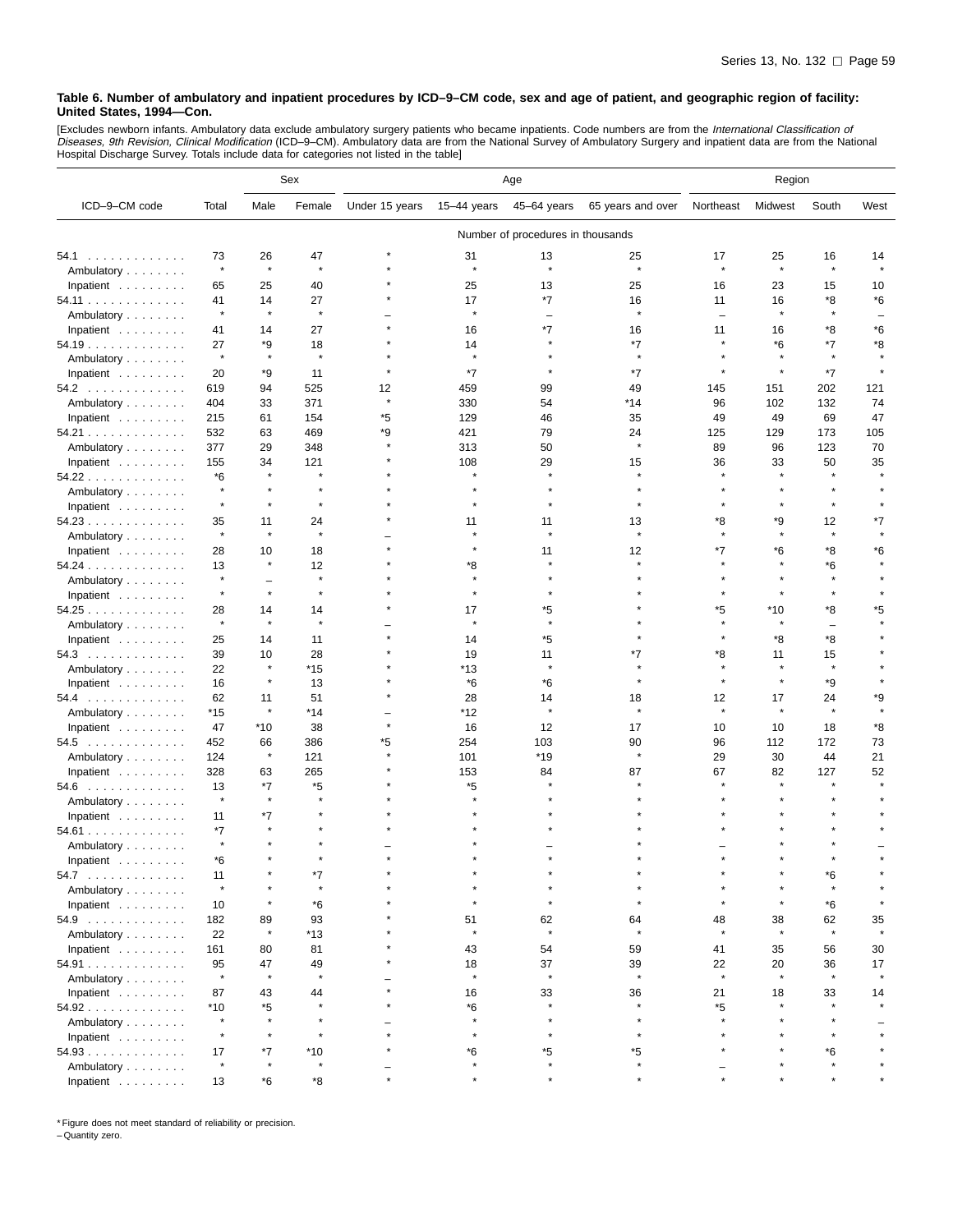[Excludes newborn infants. Ambulatory data exclude ambulatory surgery patients who became inpatients. Code numbers are from the *International Classification of*<br>*Diseases, 9th Revision, Clinical Modification* (ICD–9–CM). Hospital Discharge Survey. Totals include data for categories not listed in the table]

|                    |                          |                          | Sex                      | Age            |                          |                                   | Region                   |                          |                          |                          |      |
|--------------------|--------------------------|--------------------------|--------------------------|----------------|--------------------------|-----------------------------------|--------------------------|--------------------------|--------------------------|--------------------------|------|
| ICD-9-CM code      | Total                    | Male                     | Female                   | Under 15 years | $15 - 44$ years          | 45-64 years                       | 65 years and over        | Northeast                | Midwest                  | South                    | West |
|                    |                          |                          |                          |                |                          | Number of procedures in thousands |                          |                          |                          |                          |      |
| 54.95              | *9                       |                          |                          |                |                          |                                   |                          |                          |                          |                          |      |
| Ambulatory         | $\star$                  |                          |                          |                |                          |                                   |                          |                          |                          |                          |      |
| Inpatient          | *8                       |                          | $\star$                  |                |                          |                                   |                          | $\star$                  |                          | $\star$                  |      |
| $54.98$            | 43                       | 21                       | 22                       |                | 17                       | 12                                | 13                       | 11                       | 10                       | 13                       | *9   |
| Ambulatory         | $\star$                  | $\pmb{\ast}$             | $\overline{\phantom{0}}$ |                | $\star$                  | $\star$                           | $\star$                  | L.                       | $\star$                  | $\pmb{\ast}$             |      |
| Inpatient          | 42                       | 20                       | 22                       |                | 16                       | 11                                | 13                       | 11                       | $*10$                    | 12                       | *9   |
| $55 - 59$          | 2,568                    | 1,439                    | 1,129                    | 108            | 570                      | 724                               | 1,165                    | 754                      | 620                      | 802                      | 392  |
| Ambulatory         | 1,382                    | 828                      | 554                      | 76             | 309                      | 407                               | 590                      | 392                      | 353                      | 435                      | 202  |
| Inpatient          | 1,186                    | 610                      | 575                      | 32             | 261                      | 317                               | 575                      | 362                      | 267                      | 367                      | 190  |
| 55                 | 139                      | 71                       | 69                       | *7             | 45                       | 42                                | 46                       | 34                       | 28                       | 54                       | 25   |
| Ambulatory         | $*13$                    | $\pmb{\ast}$             | $\star$                  | $\lambda$      | $\star$                  | $\star$                           | $\star$                  | $\star$                  | $\star$                  | $\pmb{\ast}$             |      |
| Inpatient          | 126                      | 65                       | 61                       | *6             | 38                       | 38                                | 44                       | 30                       | 24                       | 50                       | 21   |
| 55.0               | 35                       | 19                       | 16                       |                | *6                       | 12                                | 16                       | 11                       | *8                       | *9                       | *6   |
| Ambulatory         | $\star$                  | $\pmb{\ast}$             | $\star$                  |                |                          | $\star$                           | $\star$                  | $\star$                  |                          |                          |      |
| Inpatient          | 32                       | 17                       | 16                       |                | *5                       | 11                                | 16                       | 10                       | *8                       | *9                       | *5   |
| $55.02$            | *5                       | $\star$                  | $\star$                  |                |                          |                                   |                          |                          |                          |                          |      |
| Ambulatory         | $\qquad \qquad -$        |                          |                          |                |                          |                                   |                          |                          |                          |                          |      |
| Inpatient          | *5                       | $\star$                  | $\star$                  |                |                          |                                   |                          |                          |                          |                          |      |
| 55.03              | 25                       | 16                       | *9                       |                |                          | *9                                | 10                       | *9                       |                          | *6                       |      |
| Ambulatory         | $\star$                  | $\star$                  | $\star$                  |                |                          | $\star$                           | $\pmb{\ast}$             | $\star$                  |                          | $\star$                  |      |
| Inpatient          | 22                       | 13                       | *9                       |                |                          | *8                                | 10                       | *8                       |                          | *5                       |      |
| 55.2               | 35                       | 16                       | 19                       |                | 16                       | 11                                | *6                       | *8                       | *7                       | 15                       | *5   |
| Ambulatory         | $\star$                  | $\star$                  | $\star$                  |                | $\star$                  | $\star$                           | $\star$                  | $\star$                  |                          | $\pmb{\ast}$             |      |
| Inpatient          | 26                       | 14                       | 12                       |                | 11                       | *8                                | *5                       | *6                       |                          | 12                       |      |
| 55.22              | *5                       |                          | *5                       |                |                          |                                   |                          |                          |                          | $\star$                  |      |
| Ambulatory         | $\star$                  | $\star$                  | $\star$                  |                |                          |                                   |                          |                          |                          |                          |      |
| Inpatient          | $\star$                  | $\overline{\phantom{0}}$ | $\star$                  |                |                          |                                   |                          |                          |                          |                          |      |
| 55.23              | 25                       | 13                       | 12                       |                | 11                       | *8                                |                          | *7                       |                          | 11                       |      |
| Ambulatory         | $\star$                  | $\star$                  | $\star$                  |                | $\star$                  | $\star$                           |                          |                          |                          | $\star$                  |      |
| Inpatient          | 22                       | 11                       | 11                       |                | 10                       | *6                                |                          | $\star$                  |                          | 10                       |      |
| $55.5$             | 34                       | 18                       | 16                       |                | *9                       | *9                                | 15                       | *7                       | *7                       | 13                       | *7   |
| Ambulatory         | $\qquad \qquad -$        | $\overline{\phantom{0}}$ | $\overline{\phantom{m}}$ |                |                          |                                   | $\equiv$                 | $\overline{\phantom{0}}$ | $\overline{\phantom{0}}$ | $\overline{\phantom{0}}$ |      |
| Inpatient          | 34                       | 18                       | 16                       |                | *9                       | *9                                | 15                       | *7                       | *7                       | 13                       | *7   |
| $55.51$            | 31                       | 17                       | 14                       |                | *8                       | $*7$                              | 15                       | *6                       | *6                       | 11                       | *7   |
| Ambulatory         | $\overline{\phantom{m}}$ | $\overline{\phantom{0}}$ | $\qquad \qquad$          |                |                          |                                   | $\overline{\phantom{0}}$ | $\overline{\phantom{0}}$ |                          | $\overline{\phantom{0}}$ |      |
| Inpatient          | 31                       | 17                       | 14                       |                | *8                       | $*7$                              | 15                       | *6                       | *6                       | 11                       | *7   |
| $55.6$             | 11                       | *6                       | $\star$                  |                |                          | *5                                |                          |                          |                          | $*7$                     |      |
| Ambulatory         | $\overline{\phantom{0}}$ | $\overline{\phantom{0}}$ |                          |                |                          | $\qquad \qquad$                   |                          |                          |                          | $\overline{\phantom{0}}$ |      |
| Inpatient          | 11                       | *6                       |                          |                |                          | *5                                |                          |                          |                          | *7                       |      |
| $55.69$            | 11                       | *6                       |                          |                |                          | *5                                |                          |                          |                          | *7                       |      |
| Ambulatory         | $\overline{\phantom{a}}$ | $\overline{\phantom{0}}$ |                          |                |                          |                                   |                          |                          |                          |                          |      |
| Inpatient          | 11                       | $*_{\mathsf{G}}$         |                          |                |                          | *5                                |                          |                          |                          | $*7$                     |      |
| $55.8$             | *6                       |                          |                          |                |                          |                                   |                          |                          |                          |                          |      |
| Ambulatory         | $\star$                  |                          |                          |                |                          |                                   |                          |                          |                          |                          |      |
| Inpatient          | *5                       |                          | $\star$                  |                |                          |                                   |                          |                          |                          |                          |      |
|                    | 12                       |                          | *7                       |                | *5                       |                                   |                          |                          |                          | *6                       |      |
| 55.9<br>Ambulatory | $\star$                  |                          | $\star$                  |                | $\overline{\phantom{a}}$ |                                   |                          |                          |                          | $\overline{\phantom{0}}$ |      |
|                    |                          |                          |                          |                | *5                       |                                   |                          |                          |                          | *6                       |      |
| Inpatient          | 11<br>*5                 |                          | *7<br>$\star$            |                |                          |                                   |                          |                          |                          | $\star$                  |      |
| 55.92              |                          |                          |                          |                |                          |                                   |                          |                          |                          |                          |      |
| Ambulatory         | $\overline{\phantom{0}}$ |                          | $\star$                  |                |                          |                                   |                          |                          |                          |                          |      |
| Inpatient          | *5                       |                          |                          |                |                          |                                   |                          |                          |                          |                          |      |
| 55.93              | *6<br>$\star$            |                          |                          |                |                          |                                   |                          |                          |                          |                          |      |
| Ambulatory         |                          | $\star$                  | $\star$                  |                | $\star$                  |                                   |                          |                          |                          | $\star$                  |      |
| Inpatient          | *5                       |                          |                          | $\equiv$       |                          |                                   |                          |                          |                          |                          |      |
| 56                 | 193                      | 118                      | 75                       | 12             | 66                       | 64                                | 51                       | 46                       | 55                       | 52                       | 41   |
| Ambulatory         | 87                       | 54                       | 33                       | $\star$        | 33                       | 32                                | $*19$                    | $*18$                    | 21                       | 21                       | 26   |
| Inpatient          | 106                      | 64                       | 42                       | *9             | 33                       | 32                                | 32                       | 28                       | 33                       | 31                       | 15   |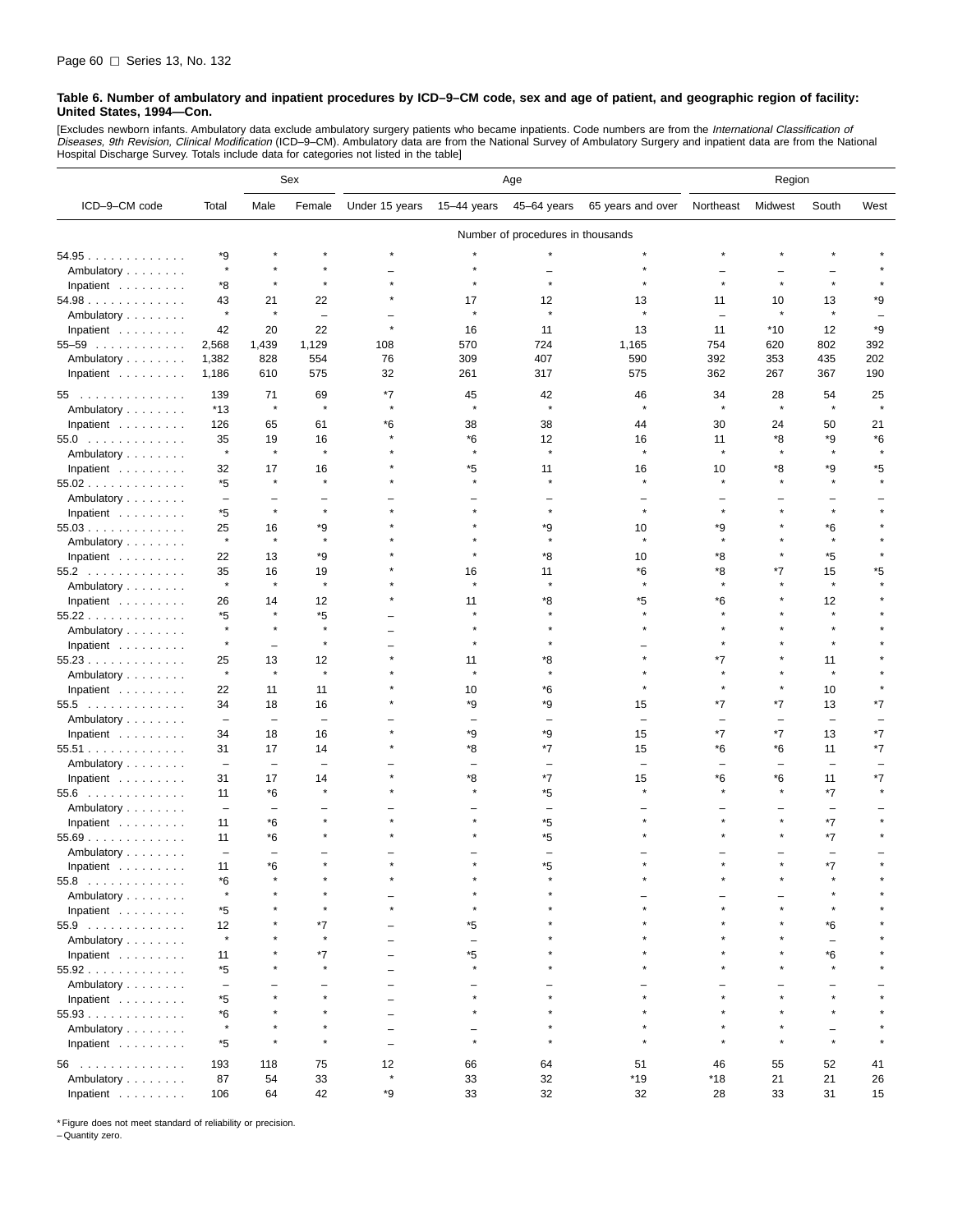[Excludes newborn infants. Ambulatory data exclude ambulatory surgery patients who became inpatients. Code numbers are from the *International Classification of*<br>*Diseases, 9th Revision, Clinical Modification* (ICD–9–CM).

|                                  |                          |               | Sex          | Age            |                 |                                   | Region            |           |         |           |      |
|----------------------------------|--------------------------|---------------|--------------|----------------|-----------------|-----------------------------------|-------------------|-----------|---------|-----------|------|
| ICD-9-CM code                    | Total                    | Male          | Female       | Under 15 years | $15 - 44$ years | 45-64 years                       | 65 years and over | Northeast | Midwest | South     | West |
|                                  |                          |               |              |                |                 | Number of procedures in thousands |                   |           |         |           |      |
| $56.0$                           | 84                       | 57            | 26           |                | 35              | 28                                | 21                | 19        | 29      | 20        | 15   |
| Ambulatory                       | 35                       | 23            | *12          |                | *16             | *12                               | $\star$           | $\star$   | *12     | $\star$   | *10  |
| Inpatient                        | 48                       | 34            | 14           |                | 18              | 16                                | 13                | 13        | 17      | 12        | *5   |
| 56.2                             | *8                       | $\star$       |              |                | $\star$         | $\star$                           |                   |           |         |           |      |
| Ambulatory                       | $\star$                  | $\pmb{\ast}$  |              |                |                 |                                   |                   |           |         |           |      |
| Inpatient                        | $\star$                  | $\star$       |              |                |                 |                                   |                   |           |         |           |      |
| $56.3$                           | 61                       | 37            | 23           |                | 20              | 23                                | 18                | 15        | 18      | 17        | 10   |
| Ambulatory                       | 34                       | 22            | *12          |                |                 | *14                               | *10               |           | $\star$ |           |      |
| Inpatient                        | 27                       | 16            | 11           |                | 10              | *8                                | *8                | *7        | *10     | *7        |      |
| 56.31                            | 56                       | 34            | 22           |                | 19              | 21                                | 16                | 14        | 17      | 15        | 10   |
|                                  | 31                       | *19           | $*11$        |                | $\star$         | *12                               | $\star$           | $\star$   | $\star$ | $\star$   |      |
| Ambulatory                       | 25                       |               | 10           |                | 10              | *8                                | *7                | *6        | *10     | *7        |      |
| Inpatient                        |                          | 15<br>$\star$ |              |                |                 |                                   |                   |           |         |           |      |
| $56.4$                           | *6                       |               |              |                |                 |                                   |                   |           |         |           |      |
| Ambulatory                       |                          |               |              |                |                 |                                   |                   |           |         |           |      |
| Inpatient                        |                          |               |              |                |                 |                                   |                   |           |         |           |      |
| $56.5$                           | *8<br>$\star$            | *5            |              |                |                 |                                   |                   |           |         |           |      |
| Ambulatory                       |                          |               |              |                |                 |                                   |                   |           |         |           |      |
| Inpatient                        | *8                       | $\star$       |              |                |                 |                                   |                   |           |         |           |      |
| 56.51                            | *7                       |               |              |                |                 |                                   |                   |           |         |           |      |
| Ambulatory                       | $\overline{\phantom{0}}$ |               |              |                |                 |                                   |                   |           |         |           |      |
| Inpatient                        | *7                       |               |              |                |                 |                                   |                   |           |         |           |      |
| 56.7                             | 11                       |               | *7           | *7<br>$\star$  |                 |                                   |                   |           |         |           |      |
| Ambulatory                       |                          |               | L.           |                |                 |                                   |                   |           |         | $\star$   |      |
| Inpatient                        | 11                       |               | *7           | *7             |                 |                                   |                   |           |         |           |      |
| 56.74                            | *9                       |               | *6           | *7             |                 |                                   |                   |           |         |           |      |
| Ambulatory                       |                          |               |              |                |                 |                                   |                   |           |         |           |      |
| Inpatient                        | *9                       |               | *6           | *7             |                 |                                   |                   |           |         |           |      |
| 56.9                             | 10                       |               | $*7$         |                |                 | *6                                |                   |           |         |           | *7   |
| Ambulatory                       |                          |               |              |                |                 |                                   |                   |           |         |           |      |
| Inpatient                        |                          |               |              |                |                 |                                   |                   |           |         |           |      |
| 56.99                            | *5                       |               |              |                |                 |                                   |                   |           |         |           |      |
| Ambulatory                       | $\pmb{\ast}$             | $\pmb{\ast}$  |              |                |                 |                                   |                   |           |         |           |      |
| Inpatient                        |                          | ÷             |              |                |                 |                                   |                   |           |         |           |      |
| 57                               | 1,623                    | 956           | 667          | 47             | 299             | 422                               | 855               | 526       | 389     | 478       | 230  |
| Ambulatory                       | 964                      | 589           | 375          | 36             | 180             | 278                               | 470               | 293       | 251     | 294       | 126  |
| Inpatient                        | 659                      | 367           | 291          | 11             | 118             | 145                               | 385               | 233       | 138     | 184       | 104  |
| 57.0                             | 38                       | 30            | *8           |                |                 | *10                               | 25                | 13        | *6      | 13        | *5   |
| Ambulatory                       | *12                      | $\star$       | $\pmb{\ast}$ |                |                 |                                   | $\star$           |           |         |           |      |
| Inpatient                        | 26                       | 20            | *5           |                |                 | *5                                | 19                | *9        |         | *9        |      |
| 57.1<br>.                        | 51                       | 21            | 30           |                | *7              | 15                                | 25                | 14        | *8      | 19        | 10   |
| Ambulatory                       | $\star$                  | $\star$       | $\star$      |                |                 | $\star$                           | $\pmb{\ast}$      |           |         | $\lambda$ |      |
| Inpatient                        | 48                       | 19            | 29           |                |                 | 14                                | 24                |           |         | 18        | *۵   |
| 57.17                            | 18                       |               | 13           |                |                 | *7                                | *7                |           |         |           | *5   |
| Ambulatory                       | $\star$                  |               | $\star$      |                |                 | $\star$                           | $\star$           |           |         |           |      |
| Inpatient $\ldots \ldots \ldots$ | 17                       |               | 13           |                |                 | *7                                | *7                |           |         |           |      |
| 57.18                            | 23                       | 12            | 11           |                |                 | *6                                | 14                | *5        |         | 11        |      |
| Ambulatory                       | $\star$                  | $\star$       | $\star$      |                |                 | $\star$                           | $\star$           |           |         | $\star$   |      |
|                                  | 22                       | 12            | 10           |                |                 | *5                                | 14                |           |         | 11        |      |
| Inpatient<br>57.19               | *8                       | $\star$       | $\star$      |                |                 | $\star$                           |                   |           |         | $\star$   |      |
| Ambulatory                       | $\star$                  | $\star$       |              |                |                 | $\star$                           | $\star$           |           |         |           |      |
|                                  | *7                       | $\star$       | $\star$      | $\star$        |                 | $\star$                           | $\star$           |           | $\star$ | $\star$   |      |
| Inpatient                        |                          |               |              |                |                 |                                   |                   |           |         |           |      |
| $57.3$                           | 1,053                    | 635           | 418          | 35             | 203             | 300                               | 516               | 320       | 282     | 332       | 119  |
| Ambulatory                       | 775                      | 464           | 311          | 31<br>$\star$  | 160             | 230                               | 355               | 233       | 211     | 243       | 89   |
| Inpatient $\ldots \ldots \ldots$ | 278                      | 170           | 107          |                | 43              | 70                                | 160               | 87        | 71      | 90        | 30   |
| 57.32                            | 945                      | 574           | 370          | 34             | 189             | 264                               | 458               | 276       | 256     | 306       | 106  |
| Ambulatory                       | 695                      | 419           | 277          | 30<br>$\star$  | 149             | 201                               | 315               | 201       | 191     | 224       | 80   |
| Inpatient                        | 249                      | 156           | 94           |                | 40              | 63                                | 143               | 75        | 65      | 82        | 26   |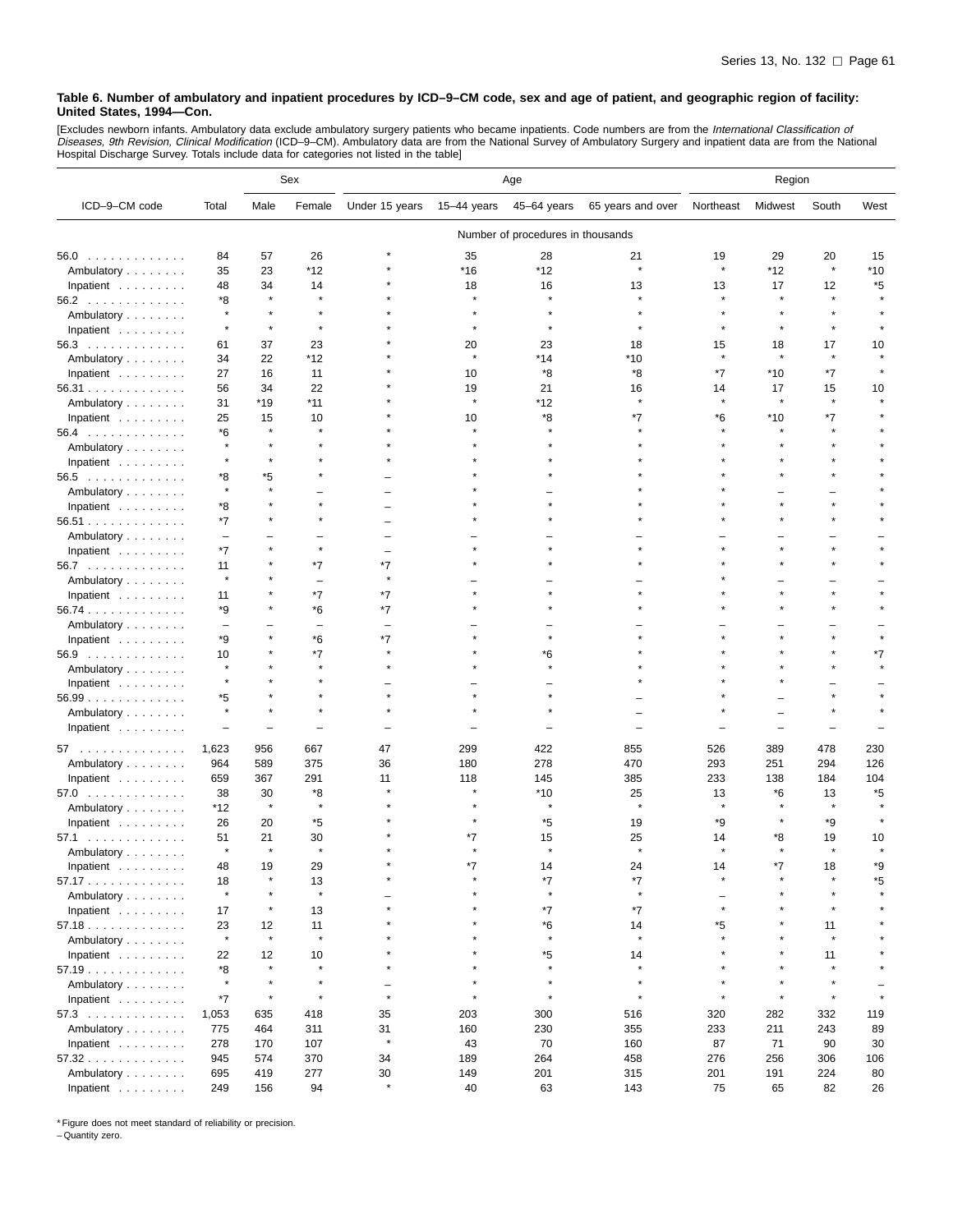[Excludes newborn infants. Ambulatory data exclude ambulatory surgery patients who became inpatients. Code numbers are from the *International Classification of*<br>*Diseases, 9th Revision, Clinical Modification* (ICD–9–CM). Hospital Discharge Survey. Totals include data for categories not listed in the table]

|                                                |                          |                | Sex          | Age            |             |                                   |                   | Region    |         |         |      |
|------------------------------------------------|--------------------------|----------------|--------------|----------------|-------------|-----------------------------------|-------------------|-----------|---------|---------|------|
| ICD-9-CM code                                  | Total                    | Male           | Female       | Under 15 years | 15-44 years | 45-64 years                       | 65 years and over | Northeast | Midwest | South   | West |
|                                                |                          |                |              |                |             | Number of procedures in thousands |                   |           |         |         |      |
| 57.33                                          | 105                      | 59             | 46           |                | 13          | 35                                | 57                | 42        | 25      | 26      | 12   |
| Ambulatory                                     | 79                       | 45             | 33           |                | *11         | 28                                | 40                | 31        | *19     | *19     |      |
| Inpatient                                      | 26                       | 14             | 13           |                | ×           | $*7$                              | 17                | 11        | *6      | $*7$    |      |
| 57.4                                           | 197                      | 137            | 60           |                | 13          | 44                                | 137               | 68        | 36      | 58      | 34   |
| Ambulatory                                     | 129                      | 85             | 44           |                | $\star$     | 34                                | 83                | 46        | 23      | 36      | 24   |
| Inpatient                                      | 68                       | 51             | 16           |                |             | *10                               | 55                | 22        | 13      | 23      | 10   |
| 57.49                                          | 196                      | 136            | 60           |                | 12          | 44                                | 137               | 68        | 36      | 58      | 34   |
| Ambulatory                                     | 129                      | 85             | 44           |                |             | 34                                | 83                | 46        | 23      | 35      | 24   |
| Inpatient                                      | 68                       | 51             | 16           |                |             | *10                               | 55                | 22        | 13      | 23      | 10   |
| $57.5$                                         | 10                       | $*7$           | $\pmb{\ast}$ |                |             |                                   | $*7$              |           |         |         |      |
| Ambulatory                                     | $\star$                  | $\star$        |              |                |             |                                   |                   |           |         |         |      |
| Inpatient                                      | $\star$                  | $\star$        |              |                |             |                                   |                   |           |         |         |      |
| 57.59                                          | *10                      | *7             |              |                |             |                                   | *7                |           |         |         |      |
| Ambulatory                                     |                          |                |              |                |             |                                   |                   |           |         |         |      |
| Inpatient                                      | $\star$                  |                |              |                |             |                                   |                   |           |         |         |      |
| 57.7                                           | *6                       |                |              |                |             |                                   |                   |           |         |         |      |
| Ambulatory                                     | $\star$                  |                |              |                |             |                                   |                   |           |         |         |      |
| Inpatient                                      | *6                       |                |              |                |             |                                   |                   |           |         |         |      |
| 57.71                                          | *6                       |                |              |                |             |                                   |                   |           |         |         |      |
| Ambulatory                                     | $\overline{\phantom{0}}$ |                |              |                |             |                                   |                   |           |         |         |      |
| Inpatient                                      | *6                       | $\star$        | $\star$      |                |             |                                   |                   |           |         |         |      |
| $57.8$                                         | 26                       | *6             | 20           |                | *9          | *9                                | *8                |           | *6      | *8      | *8   |
| Ambulatory                                     | $\star$                  | $\star$        | $\star$      |                | $\star$     | $\star$                           | $\star$           |           |         | $\star$ |      |
| Inpatient                                      | 20                       | *5             | 15           |                | *7          | *6                                | *6                |           |         | $*7$    | *5   |
| 57.81                                          | *8                       |                | *8           |                |             |                                   |                   |           |         |         |      |
| Ambulatory                                     | $\star$                  |                | $\star$      |                |             |                                   |                   |           |         |         |      |
| Inpatient                                      | *7                       | $\star$        | *7           |                |             |                                   |                   |           |         |         |      |
| 57.89                                          | $*10$                    |                | *9           |                |             | *5                                |                   |           |         |         |      |
| Ambulatory                                     | $\star$                  |                | $\star$      |                |             |                                   |                   |           |         |         |      |
| Inpatient                                      | *7                       | $\star$        | *6           |                |             |                                   |                   |           |         |         |      |
| $57.9$                                         | 237                      | 113            | 123          |                | 62          | 42                                | 131               | 104       | 47      | 37      | 49   |
| Ambulatory                                     | 32                       | 24             | $\star$      |                | $\star$     | $\pmb{\ast}$                      | *20               | Å         | *11     |         |      |
| Inpatient                                      | 205                      | 89             | 116          |                | 56          | 37                                | 111               | 95        | 36      | 31      | 43   |
|                                                | 18                       | 17             |              |                |             |                                   | 17                | *6        |         |         |      |
| 57.91                                          | $\star$                  | $\star$        |              |                |             |                                   | $\pmb{\ast}$      |           |         |         |      |
| Ambulatory<br>Inpatient                        | 11                       | 11             |              |                |             |                                   | *9                |           |         |         |      |
| 57.92                                          | $*10$                    | *8             |              |                |             |                                   |                   |           |         |         |      |
|                                                | $\star$                  | $\star$        |              |                |             |                                   |                   |           |         |         |      |
| Ambulatory                                     | $\star$                  | $\star$        |              |                |             |                                   |                   |           |         |         |      |
| Inpatient                                      | 202                      |                | 118          |                | 59          |                                   | 106               |           | 37      | 29      | 42   |
| $57.94$                                        | *14                      | 84             |              |                |             | 36                                |                   | 93        |         |         |      |
| Ambulatory<br>Inpatient $\ldots \ldots \ldots$ | 188                      | 74             | 114          |                | 55          | 34                                | 98                | 89        | 33      | 26      | 40   |
| 58<br>.                                        | 294                      | 184            | 110          | 40             | 66          | 81                                | 106               | 84        | 65      | 115     | 29   |
| Ambulatory                                     | 210                      | 126            | 84           | 36             | 53          | 61                                | 61                | 57        | 50      | 82      | 21   |
| Inpatient                                      | 84                       | 58             | 26           | $\star$        | 13          | 20                                | 45                | 27        | 15      | 33      | *8   |
| 58.0                                           | *7                       | *7             | $\star$      |                | $\star$     | $\star$                           | $\star$           | $\star$   | $\star$ |         |      |
| Ambulatory                                     | $\star$                  | $\star$        |              |                | $\star$     |                                   | $\star$           | $\star$   |         | $\star$ |      |
|                                                | $\star$                  | $\star$        |              |                |             |                                   | $\star$           |           |         |         |      |
| Inpatient<br>58.1                              | 17                       | 16             |              | *6             |             |                                   | *6                |           |         | *8      |      |
|                                                | *11                      | *10            |              |                |             |                                   | $\star$           |           |         |         |      |
| Ambulatory                                     | *6                       | $*6$           |              |                |             |                                   | *5                | $\star$   |         |         |      |
| Inpatient                                      | 25                       | 17             | *7           |                | *9          | *8                                | $*7$              | 12        |         |         |      |
| 58.2                                           |                          |                |              |                | $\star$     | $\star$                           |                   | *11       |         |         |      |
| Ambulatory                                     | 22<br>$\star$            | *16<br>$\star$ |              |                |             |                                   |                   | $\star$   |         |         |      |
| Inpatient                                      |                          |                |              |                |             | *7                                |                   |           |         |         |      |
| 58.22                                          | 16                       | 11             |              |                | *6          |                                   |                   | *9        |         |         |      |
| Ambulatory<br>Inpatient                        | $*14$<br>$\star$         | *10<br>$\star$ |              |                |             | $\star$                           |                   |           |         |         |      |
|                                                |                          |                |              |                |             |                                   |                   |           |         |         |      |

\* Figure does not meet standard of reliability or precision.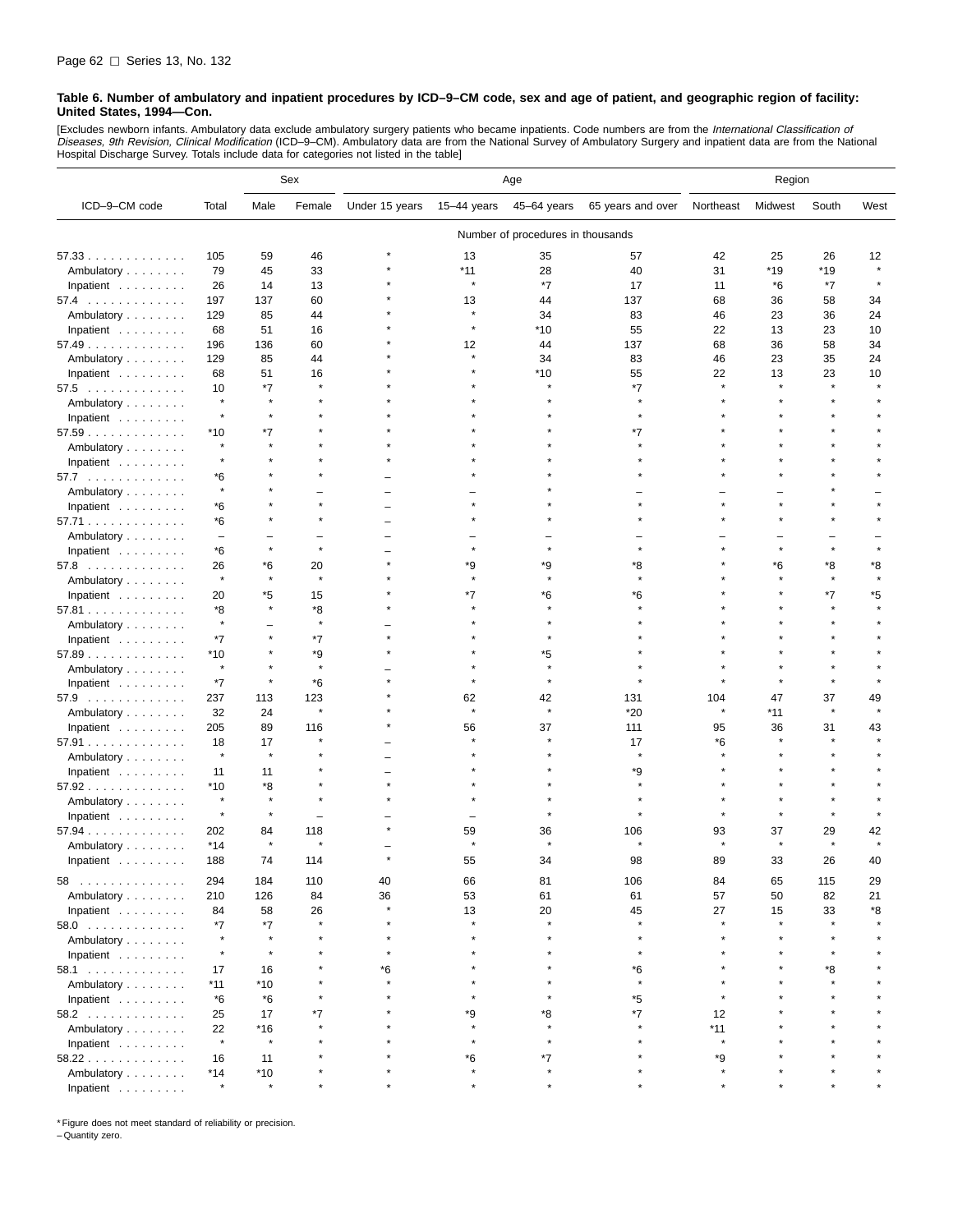[Excludes newborn infants. Ambulatory data exclude ambulatory surgery patients who became inpatients. Code numbers are from the *International Classification of*<br>*Diseases, 9th Revision, Clinical Modification* (ICD–9–CM).

|               |                     |                 | Sex                      | Age                 |             |                                   |                   | Region    |              |              |         |
|---------------|---------------------|-----------------|--------------------------|---------------------|-------------|-----------------------------------|-------------------|-----------|--------------|--------------|---------|
| ICD-9-CM code | Total               | Male            | Female                   | Under 15 years      | 15–44 years | 45-64 years                       | 65 years and over | Northeast | Midwest      | South        | West    |
|               |                     |                 |                          |                     |             | Number of procedures in thousands |                   |           |              |              |         |
| 58.23         | *8                  | *6              |                          |                     |             |                                   |                   |           |              |              |         |
| Ambulatory    | $\star$             |                 |                          |                     |             |                                   |                   |           |              |              |         |
| Inpatient     | $\star$             |                 |                          |                     |             |                                   |                   |           |              |              |         |
| 58.3          | 21                  | *9              | 12                       |                     | *9          |                                   |                   | *7        |              | *9           |         |
| Ambulatory    | *16                 | $\star$         | $\star$                  |                     |             |                                   |                   |           |              |              |         |
| Inpatient     | $\star$             |                 |                          |                     |             |                                   |                   |           |              |              |         |
| 58.31         | *7                  |                 |                          |                     |             |                                   |                   |           |              |              |         |
| Ambulatory    | $\star$             |                 |                          |                     |             |                                   |                   |           |              |              |         |
|               | $\star$             |                 |                          |                     |             |                                   |                   |           |              |              |         |
| Inpatient     |                     | *7              | *7                       |                     | *7          |                                   |                   |           |              | *5           |         |
| 58.39         | 14                  | $\lambda$       | $\star$                  |                     |             |                                   |                   | *6        |              |              |         |
| Ambulatory    | *11<br>$\pmb{\ast}$ | $\star$         |                          |                     |             |                                   |                   |           |              |              |         |
| Inpatient     |                     |                 |                          |                     |             |                                   |                   |           |              |              |         |
| $58.4$        | 28                  | 21              | *7<br>$\star$            | 16                  | *5          |                                   |                   | *6        | *7           | *8           | *7      |
| Ambulatory    | $*17$               | $*15$           |                          | *13<br>$\pmb{\ast}$ |             |                                   |                   |           |              |              |         |
| Inpatient     | 11                  | *6              | *5                       |                     |             |                                   |                   |           |              |              |         |
| 58.45         | 10<br>$\star$       | 10<br>$\lambda$ | $\overline{\phantom{0}}$ | *9                  |             |                                   |                   |           |              |              |         |
| Ambulatory    |                     |                 |                          |                     |             |                                   |                   |           |              |              |         |
| Inpatient     |                     |                 |                          |                     |             |                                   |                   |           |              |              |         |
| 58.47         | *5                  |                 |                          |                     |             |                                   |                   |           |              |              |         |
| Ambulatory    | $\star$             |                 |                          |                     |             |                                   |                   |           |              |              |         |
| Inpatient     | $\star$             |                 |                          |                     |             |                                   |                   |           |              |              |         |
| $58.49$       | *7                  |                 |                          |                     |             |                                   |                   |           |              |              |         |
| Ambulatory    | $\star$             |                 |                          |                     |             |                                   |                   |           |              |              |         |
| Inpatient     | *5                  | $\star$         |                          |                     |             |                                   |                   |           |              |              |         |
| 58.5          | 45                  | 37              | *8                       |                     | *10         | 12                                | 20                | 16        | *6           | 18           |         |
| Ambulatory    | 28                  | 22              | $\star$                  |                     |             | $\star$                           | $\star$           | *10       |              | *11          |         |
| Inpatient     | 18                  | 15              | $\pmb{\ast}$             |                     |             |                                   | 12                | *6        |              | *8           |         |
| 58.6          | 146                 | 72              | 74                       | 13                  | 28          | 47                                | 57                | 35        | 38           | 65           | *8      |
| Ambulatory    | 108                 | 48              | 59                       | *12                 | 22          | 37                                | 36                | 21        | 29           | 52           |         |
| Inpatient     | 38                  | 24              | 14                       |                     | *6          | *10                               | 21                | 14        | *9           | 13           |         |
| $58.9$        | *6                  | $\pmb{\ast}$    | $\pmb{\ast}$             |                     |             |                                   |                   |           |              |              |         |
| Ambulatory    | $\star$             | $\lambda$       |                          |                     |             |                                   |                   |           |              |              |         |
| Inpatient     | $\star$             | $\star$         |                          |                     |             |                                   |                   |           |              |              |         |
|               |                     |                 |                          |                     |             |                                   |                   |           |              |              |         |
| 59            | 319                 | 110             | 209                      |                     | 94          | 115                               | 107               | 64        | 84           | 103          | 68      |
| Ambulatory    | 108                 | 54              | 54                       |                     | 36          | 32                                | 38                | *20       | 28           | 34           | 26      |
| Inpatient     | 211                 | 55<br>大         | 155                      |                     | 58<br>大     | 83                                | 69                | 44        | 56           | 69           | 42      |
| 59.0          | *8                  |                 | *6                       |                     |             |                                   |                   |           |              |              |         |
| Ambulatory    | $\star$             |                 |                          |                     |             |                                   |                   |           |              |              |         |
| Inpatient     | *5                  |                 |                          |                     |             |                                   |                   |           |              |              |         |
| 59.5<br>.     | 41                  |                 | 41<br>$\pmb{\ast}$       |                     | 14          | 18                                | *9                |           | 14           | 16           | *8      |
| Ambulatory    |                     |                 |                          |                     |             |                                   |                   |           |              |              |         |
| Inpatient     | 39                  |                 | 39                       |                     | 13          |                                   |                   |           | 13           | 15           | *8      |
| $59.6$        | *5                  |                 | *5                       |                     |             |                                   |                   |           |              |              |         |
| Ambulatory    | $\star$             |                 | $\pmb{\ast}$             |                     |             |                                   |                   |           |              |              |         |
| Inpatient     |                     |                 | $\star$                  |                     | $\star$     |                                   | $\star$           |           |              |              |         |
| 59.7          | 60                  |                 | 55                       |                     | 13          | 25                                | 22                | *7        | 17           | 21           | 16      |
| Ambulatory    | $\star$             |                 | $\pmb{\ast}$             |                     | $\star$     | $\pmb{\ast}$                      | $\star$           |           | $\star$      | $\star$      | $\star$ |
| Inpatient     | 51                  |                 | 51                       |                     | 12          | 24                                | 16                | *6        | 14           | 17           | 13      |
| 59.79         | 59                  |                 | 55                       |                     | 13          | 24                                | 22                | *7        | 16           | 20           | 15      |
| Ambulatory    | $\star$             |                 | $\pmb{\ast}$             |                     | $\star$     | $\pmb{\ast}$                      | $\star$           | $\star$   | $\pmb{\ast}$ | $\pmb{\ast}$ | $\star$ |
| Inpatient     | 51                  |                 | 51                       |                     | 11          | 24                                | 16                | *6        | 14           | 17           | 13      |
| $59.8$        | 179                 | 94              | 85                       |                     | 55          | 62                                | 60                | 45        | 44           | 55           | 34      |
| Ambulatory    | 85                  | 45              | 39                       |                     | 29          | 28                                | 27                | *17       | *19          | 26           | 22      |
| Inpatient     | 94                  | 49              | 45                       |                     | 26          | 34                                | 33                | 28        | 25           | 30           | 12      |
| 59.9          | 17                  | *9              | *7                       |                     |             |                                   | *9                |           | *6           | *6           |         |
| Ambulatory    | $\star$             |                 | $\star$                  |                     |             | $\star$                           | $\star$           |           |              |              |         |
| Inpatient     | *8                  |                 | $\star$                  |                     |             | $\star$                           | $\star$           |           |              |              |         |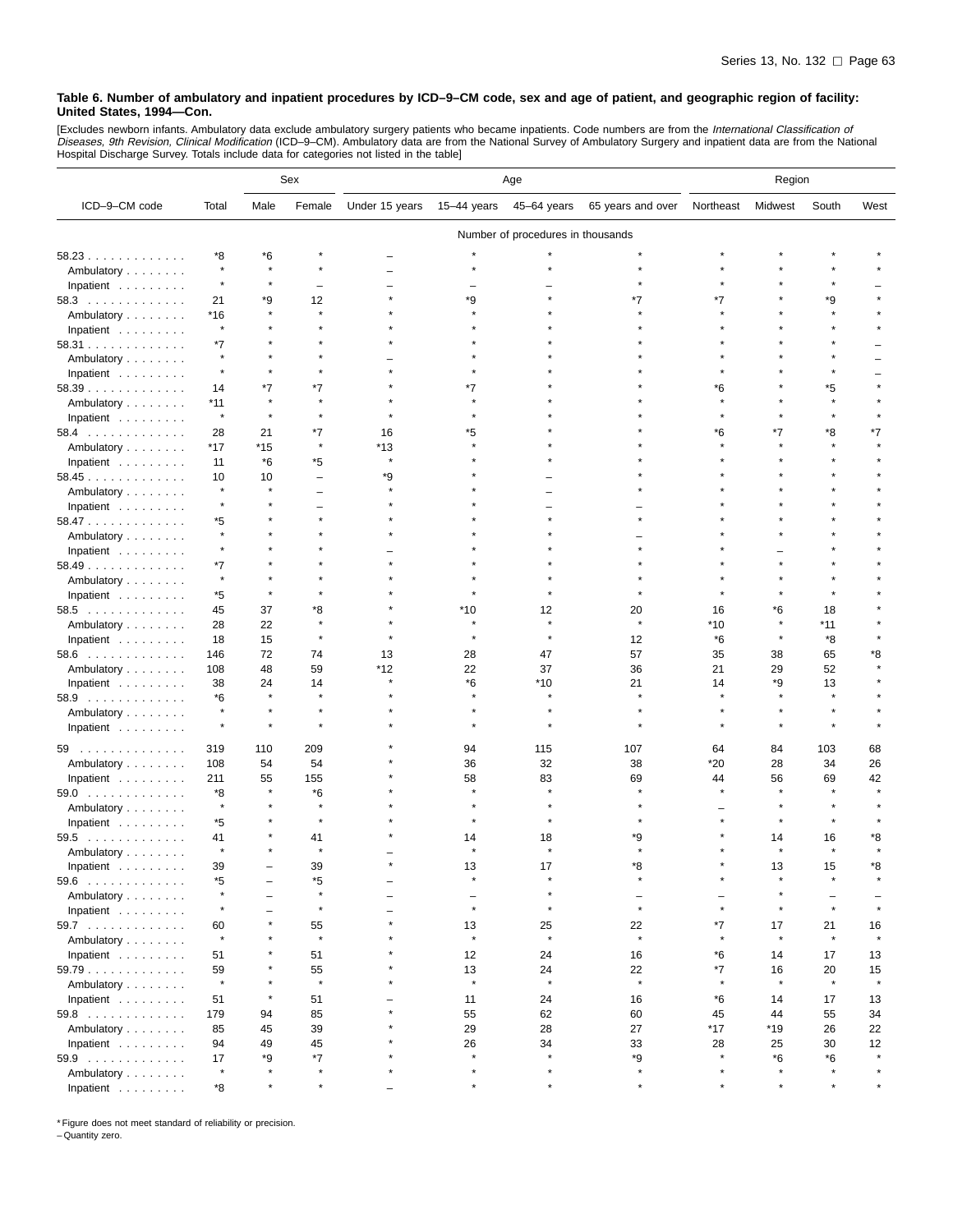[Excludes newborn infants. Ambulatory data exclude ambulatory surgery patients who became inpatients. Code numbers are from the *International Classification of*<br>*Diseases, 9th Revision, Clinical Modification* (ICD–9–CM). Hospital Discharge Survey. Totals include data for categories not listed in the table]

|                    |                          |                          | Sex                      | Age            |               |                                   |                          | Region                   |                          |                          |         |
|--------------------|--------------------------|--------------------------|--------------------------|----------------|---------------|-----------------------------------|--------------------------|--------------------------|--------------------------|--------------------------|---------|
| ICD-9-CM code      | Total                    | Male                     | Female                   | Under 15 years | $15-44$ years | 45-64 years                       | 65 years and over        | Northeast                | Midwest                  | South                    | West    |
|                    |                          |                          |                          |                |               | Number of procedures in thousands |                          |                          |                          |                          |         |
| 59.95              | *5                       |                          |                          |                |               |                                   |                          |                          |                          |                          |         |
| Ambulatory         | $\star$                  |                          |                          |                |               |                                   |                          |                          |                          |                          |         |
| Inpatient          | $\star$                  | $\star$                  |                          |                |               |                                   |                          | $\star$                  |                          |                          |         |
| $60 - 64$          | 934                      | 934                      |                          | 192            | 167           | 189                               | 386                      | 222                      | 236                      | 315                      | 162     |
| Ambulatory         | 534                      | 534                      | -                        | 157            | 147           | 94                                | 136                      | 132                      | 143                      | 164                      | 95      |
| Inpatient          | 400                      | 400                      | -                        | 35             | 20            | 95                                | 250                      | 91                       | 92                       | 150                      | 67      |
|                    |                          |                          |                          |                |               |                                   |                          |                          |                          |                          |         |
| 60                 | 393                      | 393                      | -                        |                |               | 96                                | 294                      | 84                       | 105                      | 138                      | 66      |
| Ambulatory         | 104                      | 104                      |                          |                |               | 31                                | 72                       | 22                       | 36                       | 30                       | *17     |
| Inpatient          | 288                      | 288                      | -                        |                |               | 65<br>$\star$                     | 222<br>$\star$           | 62<br>$\star$            | 69                       | 108                      | 49      |
| 60.0               | *7<br>$\star$            | *7<br>$\star$            | -                        |                |               |                                   |                          |                          |                          |                          |         |
| Ambulatory         |                          |                          | $\equiv$                 |                |               | $\star$                           |                          | $\star$                  |                          | $\star$                  |         |
| Inpatient          | *5                       | *5                       | -                        |                |               |                                   |                          |                          |                          |                          |         |
| 60.1               | 93<br>77                 | 93<br>77                 | -<br>-                   |                |               | 26<br>24                          | 66<br>52                 | 23<br>*18                | 32<br>26                 | 29<br>25                 | *9      |
| Ambulatory         | 16                       |                          |                          |                |               | $\star$                           | 14                       | *5                       | *6                       | $\star$                  |         |
| Inpatient<br>60.11 | 88                       | 16<br>88                 | -<br>-                   |                |               | 25                                | 63                       | 23                       | 29                       | 28                       | *8      |
| Ambulatory         | 72                       | 72                       | -                        |                |               | 23                                | 49                       | *18                      | 24                       | 24                       |         |
| Inpatient          | 16                       | 16                       | $\overline{\phantom{0}}$ |                |               | $\star$                           | 14                       | $\star$                  | *6                       | $\star$                  |         |
| 60.2               | 222                      | 222                      | -                        |                |               | 40                                | 182                      | 44                       | 56                       | 80                       | 42      |
| Ambulatory         | *20                      | $*20$                    | $\overline{\phantom{0}}$ |                |               | $\star$                           | *16                      | $\star$                  | $\star$                  | $\star$                  | $\star$ |
| Inpatient          | 203                      | 203                      | -                        |                |               | 36                                | 166                      | 43                       | 49                       | 77                       | 34      |
| 60.5               | 45                       | 45                       | -                        |                |               | 22                                | 23                       | 10                       | *9                       | 15                       | 11      |
| Ambulatory         | $\overline{\phantom{a}}$ | $\overline{\phantom{0}}$ | -                        |                |               | $\overline{\phantom{0}}$          | $\overline{\phantom{0}}$ | $\overline{\phantom{0}}$ | $\overline{\phantom{0}}$ | $\overline{\phantom{0}}$ |         |
| Inpatient          | 45                       | 45                       | -                        |                |               | 22                                | 23                       | 10                       | *9                       | 15                       | 11      |
| 60.6               | *9                       | *9                       | -                        |                |               | $\star$                           | *8                       |                          |                          | *6                       |         |
| Ambulatory         | $\star$                  | $\star$                  | -                        |                |               |                                   | $\star$                  |                          |                          | $\star$                  |         |
| Inpatient          | *7                       | *7                       |                          |                |               |                                   | $*6$                     |                          |                          | *5                       |         |
| $60.69$            | *7                       | *7                       | $\overline{\phantom{0}}$ |                |               |                                   | *6                       |                          |                          |                          |         |
| Ambulatory         | $\star$                  | $\star$                  | -                        |                |               |                                   | $\star$                  |                          |                          |                          |         |
| Inpatient          | *6                       | *6                       |                          |                |               |                                   | *5                       |                          |                          |                          |         |
| 60.9               | *7                       | *7                       | -                        |                |               |                                   | *6                       |                          |                          |                          |         |
| Ambulatory         | $\star$                  | $\star$                  | -                        |                |               |                                   | $\star$                  |                          |                          |                          |         |
| Inpatient          | $\star$                  |                          |                          |                |               |                                   |                          |                          |                          |                          |         |
| 61                 | 32                       | 32                       | -                        | *8             | *9            | *10                               | *5                       | *10                      | *7                       | 11                       |         |
| Ambulatory         | *18                      | *18                      | $\overline{\phantom{0}}$ |                |               |                                   |                          |                          |                          | $\star$                  |         |
| Inpatient          | 14                       | 14                       | -                        |                |               | *5                                |                          |                          |                          | *7                       |         |
| 61.0               | 11                       | 11                       | -                        |                |               |                                   |                          |                          |                          | $\mathbf{r}$             |         |
| Ambulatory         | $\star$                  | $\star$                  | -                        |                |               |                                   |                          |                          |                          |                          |         |
| Inpatient          | *7                       | *7                       | -                        |                |               |                                   |                          |                          |                          |                          |         |
| 61.2               | *9                       | *9                       |                          |                |               |                                   |                          |                          |                          |                          |         |
| Ambulatory         |                          |                          |                          |                |               |                                   |                          |                          |                          |                          |         |
| Inpatient          |                          |                          |                          |                |               |                                   |                          |                          |                          |                          |         |
| 61.3               | *8                       | *8                       |                          |                |               |                                   |                          |                          |                          |                          |         |
| Ambulatory         | $\star$                  |                          |                          |                |               |                                   |                          |                          |                          |                          |         |
| Inpatient          |                          |                          |                          |                |               |                                   |                          |                          |                          |                          |         |
| 62                 | 105                      | 105                      |                          | 38             | 25            | *8                                | 35                       | 24                       | 27                       | 31                       | 23      |
| Ambulatory         | 79                       | 79                       | $\overline{\phantom{0}}$ | 32             | $*18$         |                                   | 25                       | *17                      | 22                       | 22                       | $*17$   |
| Inpatient          | 26                       | 26                       |                          | *6             | *7            |                                   | *10                      | *6                       | *5                       | *9                       | *6      |
| 62.1               | *7                       | *7                       |                          |                |               |                                   |                          |                          |                          |                          |         |
| Ambulatory         | $\star$                  |                          |                          |                |               |                                   | $\star$                  |                          |                          |                          |         |
| Inpatient          | $\star$                  |                          |                          |                |               |                                   |                          |                          |                          |                          |         |
| 62.3               | 24                       | 24                       |                          |                | *9            |                                   | *9                       |                          | *7                       | *8                       | *6      |
| Ambulatory         | *17                      | *17                      | -                        |                |               |                                   |                          |                          |                          |                          |         |
| Inpatient          | $*7$                     | $^{\star}7$              |                          |                |               |                                   |                          |                          |                          |                          |         |

\* Figure does not meet standard of reliability or precision.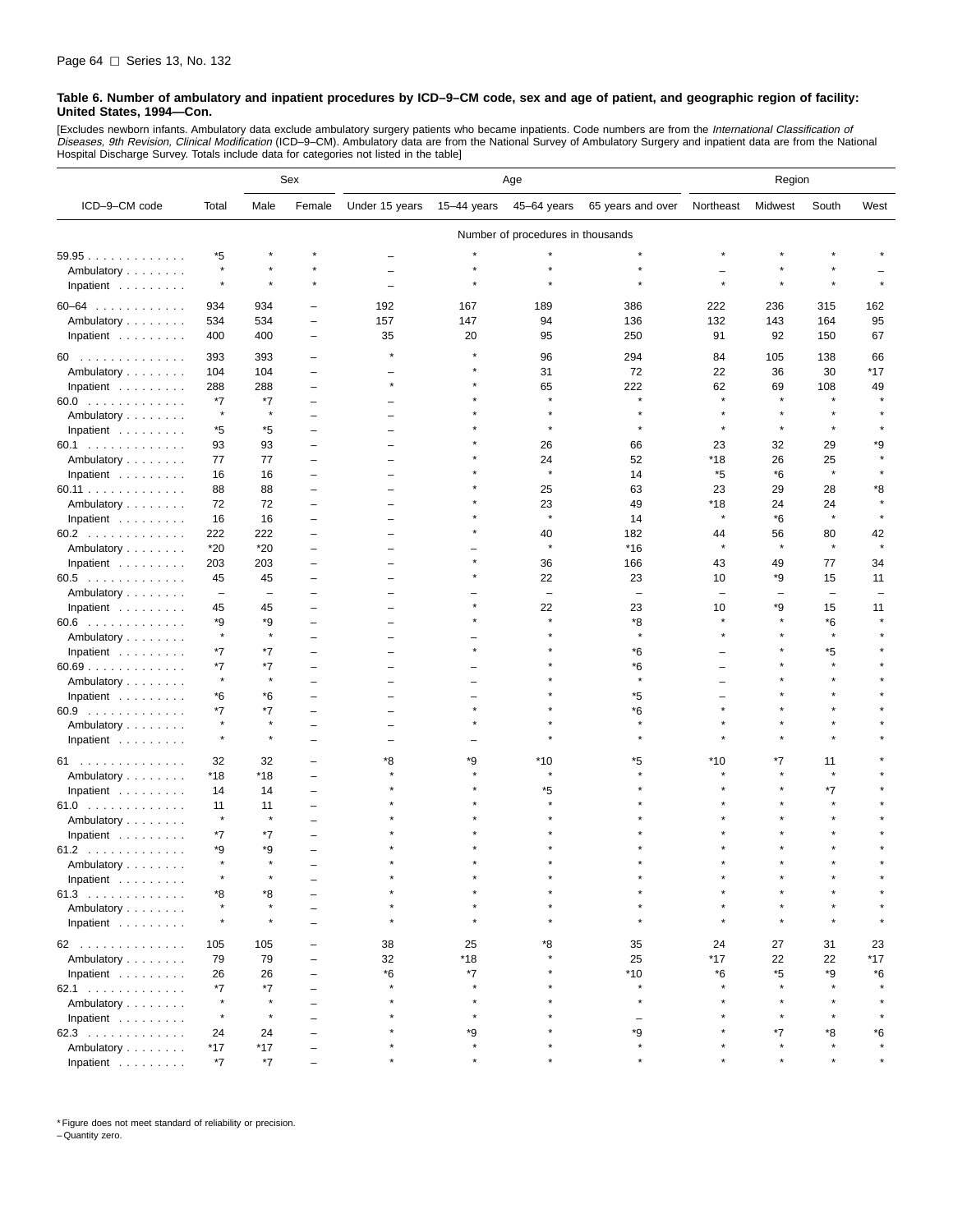[Excludes newborn infants. Ambulatory data exclude ambulatory surgery patients who became inpatients. Code numbers are from the *International Classification of*<br>*Diseases, 9th Revision, Clinical Modification* (ICD–9–CM).

|                         |               |                          | Sex                      | Age            |               |                                   |                   | Region        |                  |                  |         |
|-------------------------|---------------|--------------------------|--------------------------|----------------|---------------|-----------------------------------|-------------------|---------------|------------------|------------------|---------|
| ICD-9-CM code           | Total         | Male                     | Female                   | Under 15 years | 15-44 years   | 45-64 years                       | 65 years and over | Northeast     | Midwest          | South            | West    |
|                         |               |                          |                          |                |               | Number of procedures in thousands |                   |               |                  |                  |         |
| 62.4                    | 25            | 25                       |                          |                |               |                                   | 23                | *6            | *6               | *7               | *7      |
| Ambulatory              | *16           | $*16$                    |                          |                |               |                                   | *15               | $\star$       |                  |                  |         |
| Inpatient               | *9            | *9                       |                          |                |               |                                   | $*7$              |               |                  |                  |         |
| 62.41                   | 25            | 25                       |                          |                |               |                                   | 22                | *6            | *6               | *7               | *7      |
| Ambulatory              | *16           | $*16$                    |                          |                |               |                                   | *15               |               |                  |                  |         |
| Inpatient               | *9            | *9                       |                          |                |               |                                   | *7                |               |                  | $\star$          |         |
| 62.5                    | 40            | 40                       |                          | 30             | ٠9            |                                   |                   | 11            | *9               | 10               | *9      |
| Ambulatory              | 33            | 33                       | $\qquad \qquad$          | 27             |               |                                   |                   |               |                  |                  |         |
| Inpatient               | $*7$          | $*7$                     |                          | Å              |               |                                   |                   |               |                  |                  |         |
| 63                      | 193           | 193                      |                          | 39             | 90            | 38                                | 25                | 56            | 49               | 51               | 36      |
| Ambulatory              | 175           | 175                      |                          | 37             | 86            | 31                                | 21                | 50            | 47               | 44               | 34      |
| Inpatient $\ldots$ ,    | 18            | 18                       | $\qquad \qquad$          | $\pmb{\ast}$   | $\star$       | $*7$                              |                   | *6            | $\star$          | *7               |         |
| 63.1                    | 80            | 80                       |                          | 37             | 22            | 12                                | *8                | 21            | 19               | 22               | 16      |
| Ambulatory              | 73            | 73                       |                          | 35             | 21            | $*10$                             |                   | *18           | $*19$            | 20               | *16     |
| Inpatient               | *7            | $*7$                     | $\overline{\phantom{0}}$ |                |               |                                   |                   |               |                  |                  | $\star$ |
| 63.2                    | 14            | 14                       |                          |                |               |                                   | *7                |               |                  |                  | *5      |
| Ambulatory              | $*13$         | *13                      |                          |                |               |                                   |                   |               |                  |                  |         |
| Inpatient $\ldots$ ,    | $\star$       | $\star$                  |                          |                |               |                                   |                   |               |                  |                  |         |
| 63.3                    | 25            | 25                       |                          |                | *7            | *8                                | *8                | *7            | *7               | *7               |         |
| Ambulatory              | *18           | $*18$                    |                          |                |               |                                   |                   | $\star$       |                  | $\star$          |         |
| Inpatient               | *7            | *7                       |                          |                |               |                                   |                   |               |                  |                  |         |
| 63.7                    | 58            | 58                       |                          |                | 47            | *10                               |                   | 22            | 16               | 14               | *6      |
| Ambulatory              | 56<br>$\star$ | 56<br>$\pmb{\ast}$       |                          |                | 46<br>$\star$ |                                   |                   | 22<br>$\star$ | $*15$<br>$\star$ | $*13$<br>$\star$ |         |
| Inpatient               |               |                          |                          |                |               |                                   |                   |               |                  |                  |         |
| 63.73                   | 54            | 54                       |                          |                | 44            | *10                               |                   | 22            | 16               | 13               |         |
| Ambulatory              | 53<br>$\star$ | 53<br>$\pmb{\ast}$       |                          |                | 43<br>$\star$ |                                   |                   | 21            | $*15$<br>$\star$ | $*13$<br>$\star$ |         |
| Inpatient               |               |                          |                          |                |               |                                   |                   |               |                  | $\star$          |         |
| 63.8                    | *9            | *9<br>$\pmb{\ast}$       |                          |                | *8            |                                   |                   |               |                  |                  |         |
| Ambulatory              |               | $\star$                  |                          |                |               |                                   |                   |               |                  |                  |         |
| Inpatient<br>63.82      | *8            | *8                       |                          |                | *7            |                                   |                   |               |                  |                  |         |
|                         |               | $\pmb{\ast}$             |                          |                |               |                                   |                   |               |                  |                  |         |
| Ambulatory<br>Inpatient | $\star$       |                          |                          |                |               |                                   |                   |               |                  |                  |         |
| 64                      | 212           | 212                      |                          | 107            | 40            | 38                                | 27                | 49            | 47               | 84               | 32      |
| Ambulatory              | 158           | 158                      | $\qquad \qquad$          | 82             | 37            | 24                                | *15               | 37            | 34               | 64               | 23      |
| Inpatient               | 54            | 54                       | $\overline{\phantom{0}}$ | 25             | $\star$       | 14                                | 12                | 13            | 13               | 19               | *9      |
| 64.0                    | 149           | 149                      |                          | 93             | 23            | 19                                | 13                | 33            | 33               | 63               | 20      |
| Ambulatory              | 116           | 116                      | $\qquad \qquad$          | 69             | 22            | *16                               |                   | 25            | 25               | 52               | *15     |
| Inpatient $\ldots$ ,    | 33            | 33                       |                          | 24             | $\star$       |                                   |                   | *8            | *8               | 11               |         |
| 64.2                    | 18            | 18                       |                          |                | 11            |                                   |                   | *6            | *5               |                  |         |
| Ambulatory              | *16           | $*16$                    |                          |                | *11           |                                   |                   |               |                  |                  |         |
| Inpatient               |               |                          |                          |                |               |                                   |                   |               |                  |                  |         |
| 64.4                    | $*10$         | $*10$                    |                          | $*7$           |               |                                   |                   |               |                  |                  |         |
| Ambulatory              | $\star$       | $\star$                  |                          |                |               |                                   |                   |               |                  |                  |         |
| Inpatient               | $\star$       | $\pmb{\ast}$             | $\equiv$                 |                |               | $\star$                           |                   |               |                  | $\star$          |         |
| 64.9                    | 31            | 31                       |                          |                |               | 13                                | 10                | *5            | *6               | 14               | *6      |
| Ambulatory              | *15           | *15                      |                          |                |               | $\star$                           | $\star$           |               |                  | $\star$          |         |
| Inpatient               | 16            | 16                       |                          | $\star$        |               | *9                                | *6                |               |                  | *6               |         |
| 64.97                   | 13            | 13                       |                          |                |               | $*7$                              | *5                |               |                  | *6               |         |
| Ambulatory              | $\star$       | $\star$                  |                          |                |               | $\star$                           | $\star$           |               |                  | $\star$          |         |
| Inpatient               | *8            | *8                       | $\equiv$                 | $\equiv$       | $\star$       | $\star$                           | $\star$           | $\star$       | $\star$          | $\star$          |         |
| $65 - 71$               | 4,104         | $\overline{\phantom{0}}$ | 4,104                    | 17             | 2,828         | 895                               | 364               | 926           | 997              | 1,496            | 685     |
| Ambulatory              | 1,997         | $\qquad \qquad -$        | 1,997                    | $*10$          | 1,519         | 379                               | 89                | 535           | 548              | 597              | 318     |
| Inpatient               | 2,106         | $\qquad \qquad -$        | 2,106                    | $^\star 7$     | 1,309         | 516                               | 275               | 391           | 449              | 899              | 367     |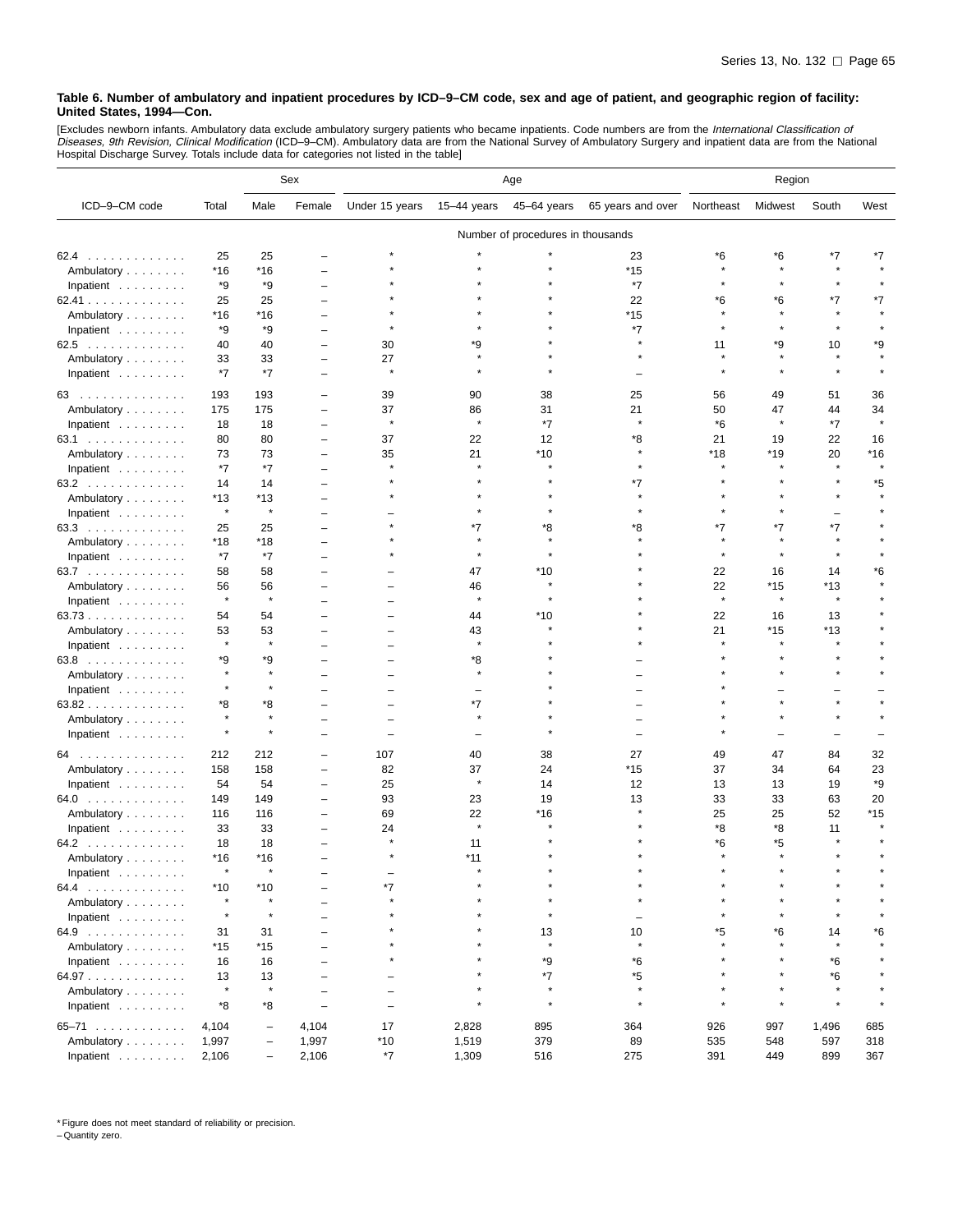[Excludes newborn infants. Ambulatory data exclude ambulatory surgery patients who became inpatients. Code numbers are from the *International Classification of*<br>*Diseases, 9th Revision, Clinical Modification* (ICD–9–CM). Hospital Discharge Survey. Totals include data for categories not listed in the table]

|                                  |         |                          | Sex          | Age                      |              |                                   |                          | Region    |         |              |         |
|----------------------------------|---------|--------------------------|--------------|--------------------------|--------------|-----------------------------------|--------------------------|-----------|---------|--------------|---------|
| ICD-9-CM code                    | Total   | Male                     | Female       | Under 15 years           | 15-44 years  | 45-64 years                       | 65 years and over        | Northeast | Midwest | South        | West    |
|                                  |         |                          |              |                          |              | Number of procedures in thousands |                          |           |         |              |         |
| 65                               | 691     | $\overline{\phantom{0}}$ | 691          |                          | 414          | 204                               | 69                       | 140       | 170     | 261          | 121     |
| Ambulatory                       | 148     | $\overline{\phantom{0}}$ | 148          |                          | 126          | $*18$                             | $\star$                  | 45        | 35      | 38           | 31      |
| Inpatient                        | 543     | ÷                        | 543          |                          | 288          | 186                               | 66                       | 95        | 135     | 223          | 90      |
| 65.0                             | $*10$   | ۳                        | $*10$        |                          | *9           | $\star$                           |                          |           | $\star$ |              |         |
| Ambulatory                       | $\star$ | $\overline{\phantom{0}}$ | $\star$      |                          | $\star$      |                                   |                          |           |         |              |         |
| Inpatient                        | $\star$ | Ē,                       | $\pmb{\ast}$ |                          |              |                                   |                          |           |         |              |         |
| 65.1                             | 17      | -                        | 17           |                          | 14           |                                   |                          |           | *5      | *6           |         |
| Ambulatory                       | *10     | ۳                        | *10          |                          |              |                                   |                          |           |         |              |         |
| Inpatient                        | $*7$    | Ē,                       | *7           |                          | *5           |                                   |                          |           |         |              |         |
| 65.12                            | 15      | ÷                        | 15           |                          | 12           |                                   |                          |           |         | *5           |         |
| Ambulatory                       | $\star$ | -                        | $\star$      |                          |              |                                   |                          |           |         | $\star$      |         |
| Inpatient                        | *7      | $\overline{\phantom{0}}$ | *7           |                          | $\star$      |                                   |                          |           |         | $\star$      |         |
| 65.2                             | 96      | ÷                        | 96           |                          | 80           | 11                                |                          | 27        | 23      | 29           | 16      |
| Ambulatory                       | 43      | $\overline{\phantom{0}}$ | 43           |                          | 36           |                                   |                          | *15       | $\star$ | *10          |         |
| Inpatient                        | 53      | $\overline{\phantom{0}}$ | 53           |                          | 44           | *6                                |                          | 12        | 13      | 19           | *8      |
| 65.29                            | 90      | Ē,                       | 90           |                          | 74           | 11                                |                          | 26        | 21      | 27           | 16      |
| Ambulatory                       | 41      | $\overline{\phantom{0}}$ | 41           |                          | 34           | $\star$                           |                          | *14       | $\star$ | $\star$      | $\star$ |
| Inpatient                        | 49      | -                        | 49           |                          | 41           | *6                                |                          | 12        | 12      | 18           | *8      |
| 65.3                             | 26      | -                        | 26           |                          | 16           |                                   |                          | $\lambda$ | *8      | *10          |         |
| Ambulatory                       | $\star$ | $\overline{\phantom{0}}$ | $\star$      |                          |              |                                   |                          |           | $\star$ |              |         |
| Inpatient                        | 22      | ۳                        | 22           |                          | 13           | $\star$                           |                          | $\star$   | *7      | *8           |         |
| 65.4                             | 93      | ÷                        | 93           |                          | 70           | 17                                |                          | 21        | 20      | 38           | 14      |
| Ambulatory                       | *14     | $\overline{\phantom{0}}$ | *14          |                          | *11          | $\star$                           |                          | $\star$   | $\star$ | $\star$      |         |
| Inpatient                        | 79      | ÷                        | 79           | $\star$                  | 59           | 15                                |                          | 16        | 18      | 33           | 12      |
| 65.5                             | 11      | -                        | 11           |                          | *6           |                                   |                          |           |         |              |         |
| Ambulatory                       | $\star$ |                          | $\star$      |                          |              |                                   |                          |           |         |              |         |
| Inpatient                        | *9      | $\overline{\phantom{0}}$ | *9           |                          |              |                                   |                          |           |         |              |         |
| 65.51                            | *9      |                          | *9           |                          | *5           |                                   |                          |           |         |              |         |
| Ambulatory                       | $\star$ | Ē,                       | $\star$      |                          | $\star$      |                                   |                          |           |         |              |         |
| Inpatient                        | *8      | $\overline{\phantom{0}}$ | *8           | $\overline{\phantom{0}}$ |              |                                   |                          |           |         |              |         |
| 65.6                             | 345     | ۳                        | 345          |                          | 133          | 161                               | 51                       | 54        | 83      | 148          | 60      |
| Ambulatory                       | $*10$   | $\overline{\phantom{0}}$ | *10          |                          | $\pmb{\ast}$ |                                   | $\overline{\phantom{m}}$ |           | $\star$ |              |         |
| Inpatient                        | 335     | $\overline{\phantom{0}}$ | 335          | $\overline{\phantom{0}}$ | 129          | 155                               | 51                       | 52        | 82      | 143          | 58      |
| 65.61                            | 329     | $\qquad \qquad -$        | 329          |                          | 125          | 158                               | 46                       | 50        | 80      | 141          | 58      |
| Ambulatory                       | $\star$ | $\overline{\phantom{0}}$ | $\pmb{\ast}$ |                          | $\pmb{\ast}$ | $\star$                           | $\overline{\phantom{m}}$ | $\star$   | $\star$ | $\star$      | $\star$ |
| Inpatient                        | 321     | $\overline{\phantom{0}}$ | 321          | $\overline{\phantom{0}}$ | 123          | 152                               | 46                       | 48        | 79      | 138          | 57      |
| 65.62                            | 15      | -                        | 15           |                          | *8           | $\star$                           | $\lambda$                |           | $\star$ | *6           |         |
| Ambulatory                       | $\star$ | -                        | $\pmb{\ast}$ |                          |              |                                   |                          |           |         |              |         |
| Inpatient                        | 13      | $\overline{\phantom{0}}$ | 13           |                          | *6           |                                   |                          |           |         |              |         |
| 65.7                             | $*7$    |                          | *7           |                          | *7           |                                   |                          |           |         |              |         |
| Ambulatory                       |         |                          | $\pmb{\ast}$ |                          |              |                                   |                          |           |         |              |         |
| Inpatient $\ldots \ldots \ldots$ | *6      |                          | *6           |                          | *6           |                                   |                          |           |         |              |         |
| 65.79                            | *5      |                          | *5           |                          | *5           |                                   |                          |           |         |              |         |
| Ambulatory                       |         |                          |              |                          |              |                                   |                          |           |         |              |         |
| Inpatient                        | $\star$ |                          |              |                          |              |                                   |                          |           |         |              |         |
| 65.8                             | 43      |                          | 43           |                          | 37           |                                   |                          | 15        | 12      | *9           | *6      |
| Ambulatory                       | 26      |                          | 26           |                          | 24           |                                   |                          | $*10$     | $\star$ |              |         |
| Inpatient $\ldots \ldots \ldots$ | 17      |                          | 17           |                          | 13           |                                   |                          | $\star$   | *6      |              |         |
| 65.9                             | 44      |                          | 44           |                          | 42           |                                   |                          | *10       | 12      | 11           | 12      |
| Ambulatory                       | 33      |                          | 33           |                          | 31           |                                   |                          | $\star$   | $*10$   | $\pmb{\ast}$ |         |
| Inpatient                        | 12      | $\overline{\phantom{0}}$ | 12           |                          | 11           |                                   |                          |           | $\star$ |              |         |
| 65.91                            | 38      |                          | 38           |                          | 36           |                                   |                          | *9        | $*10$   | 10           | *9      |
| Ambulatory                       | 27      | Ē,                       | 27           |                          | 25           |                                   |                          |           |         |              |         |
| Inpatient                        | 11      |                          | 11           |                          | 11           |                                   |                          |           |         |              |         |
| 65.99                            | *6      |                          | *6           |                          | *6           |                                   |                          |           |         |              |         |
| Ambulatory                       | $\star$ |                          | $\pmb{\ast}$ |                          |              |                                   |                          |           |         |              |         |
| Inpatient $\ldots$ , $\ldots$    | $\star$ |                          |              |                          |              |                                   |                          |           |         |              |         |

\* Figure does not meet standard of reliability or precision.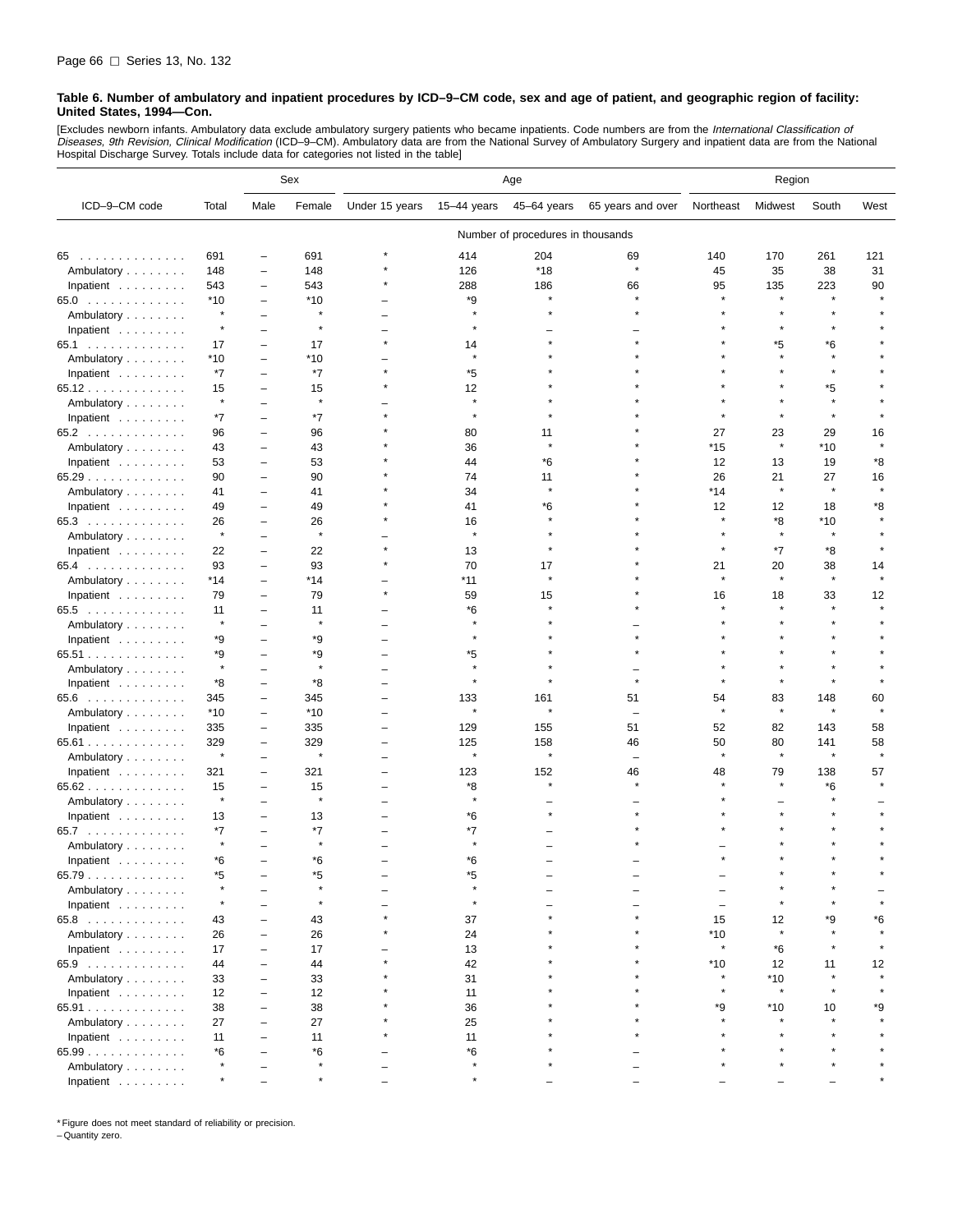[Excludes newborn infants. Ambulatory data exclude ambulatory surgery patients who became inpatients. Code numbers are from the *International Classification of*<br>*Diseases, 9th Revision, Clinical Modification* (ICD–9–CM).

|                                                                                                                      |                |                          | Sex          | Age                      |                |                                   | Region            |               |               |                    |               |
|----------------------------------------------------------------------------------------------------------------------|----------------|--------------------------|--------------|--------------------------|----------------|-----------------------------------|-------------------|---------------|---------------|--------------------|---------------|
| ICD-9-CM code                                                                                                        | Total          | Male                     | Female       | Under 15 years           | 15-44 years    | 45-64 years                       | 65 years and over | Northeast     | Midwest       | South              | West          |
|                                                                                                                      |                |                          |              |                          |                | Number of procedures in thousands |                   |               |               |                    |               |
| 66<br>$\mathcal{A}$ . The set of the set of the set of the set of the set of the set of the set of the $\mathcal{A}$ | 866            | $\overline{\phantom{0}}$ | 866          |                          | 847            | 16                                |                   | 168           | 205           | 351                | 141           |
| Ambulatory                                                                                                           | 415            | $\overline{\phantom{0}}$ | 415          |                          | 404            | $*11$                             |                   | 98            | 121           | 137                | 60            |
| Inpatient                                                                                                            | 450            | $\overline{\phantom{0}}$ | 450          |                          | 442            | *5                                |                   | 70            | 84            | 215                | 81            |
| 66.0                                                                                                                 | 20             | $\overline{\phantom{0}}$ | 20           |                          | 19             |                                   |                   | *6            |               | *7                 |               |
| Ambulatory                                                                                                           | $\star$        | $\overline{\phantom{0}}$ | $\pmb{\ast}$ |                          | $\pmb{\ast}$   |                                   |                   |               |               | $\star$            |               |
| Inpatient                                                                                                            | 12             | $\overline{\phantom{0}}$ | 12           |                          | 11             |                                   |                   |               |               | *6                 |               |
| 66.02                                                                                                                | 17             | $\overline{\phantom{0}}$ | 17           |                          | 16             |                                   |                   | *6            |               | *5                 |               |
| Ambulatory                                                                                                           | $\star$        | -                        | $\ast$       |                          | $\star$        |                                   |                   |               |               | $\star$            |               |
| Inpatient                                                                                                            | *9             | $\overline{\phantom{0}}$ | *9           |                          | *9             |                                   |                   |               |               | $\pmb{\ast}$       |               |
| 66.2                                                                                                                 | 244            | $\overline{\phantom{0}}$ | 244          | $\overline{\phantom{0}}$ | 241            |                                   |                   | 54            | 67            | 93                 | 30            |
| Ambulatory                                                                                                           | 227            | $\qquad \qquad -$        | 227          |                          | 224            |                                   |                   | 49            | 64            | 87                 | 27            |
| Inpatient                                                                                                            | 17             | -                        | 17           |                          | 17             |                                   |                   |               |               | *6                 |               |
| 66.21                                                                                                                | *6             | $\overline{\phantom{0}}$ | *6           |                          | *6             |                                   |                   |               |               |                    |               |
| Ambulatory                                                                                                           | $\star$        |                          | $\star$      |                          | $\star$        |                                   |                   |               |               |                    |               |
| Inpatient                                                                                                            | $\star$        | ۳                        |              |                          | $\star$        |                                   |                   |               |               |                    |               |
| 66.22                                                                                                                | 23             | $\overline{\phantom{0}}$ | 23           |                          | 23             |                                   |                   | *9            | *8            |                    |               |
| Ambulatory                                                                                                           | *19            | -                        | $*19$        |                          | *19            |                                   |                   |               |               |                    |               |
|                                                                                                                      | $\star$        | -                        | $\pmb{\ast}$ |                          | $\pmb{\ast}$   |                                   |                   |               |               |                    |               |
| Inpatient                                                                                                            | 216            | $\overline{\phantom{0}}$ | 216          |                          | 212            |                                   |                   | 44            | 57            | 88                 | 26            |
| 66.29                                                                                                                |                |                          |              |                          |                |                                   |                   |               |               |                    |               |
| Ambulatory                                                                                                           | 203            | $\qquad \qquad -$        | 203          |                          | 200            |                                   |                   | 41<br>$\star$ | 55<br>$\star$ | 84<br>$\pmb{\ast}$ | 24<br>$\star$ |
| Inpatient                                                                                                            | 12             | $\overline{\phantom{0}}$ | 12           | $\star$                  | 12             |                                   |                   |               |               |                    |               |
| 66.3                                                                                                                 | 431            | $\qquad \qquad -$        | 431          |                          | 428            |                                   |                   | 65            | 92            | 197                | 77            |
| Ambulatory                                                                                                           | 87             | $\qquad \qquad -$        | 87           |                          | 84             |                                   |                   | 21            | 24            | 27                 | *15           |
| Inpatient                                                                                                            | 345            | $\overline{\phantom{0}}$ | 345          |                          | 343            |                                   |                   | 44            | 67            | 170                | 63            |
| 66.32                                                                                                                | 184<br>$\star$ | $\overline{\phantom{0}}$ | 184          |                          | 183<br>$\star$ |                                   |                   | 25            | 34<br>$\star$ | 89<br>$\pmb{\ast}$ | 36            |
| Ambulatory                                                                                                           |                | $\overline{\phantom{0}}$ |              |                          |                |                                   |                   |               |               |                    |               |
| Inpatient                                                                                                            | 181            | $\overline{\phantom{0}}$ | 181          |                          | 180            |                                   |                   | 24            | 33            | 88                 | 36            |
| 66.39                                                                                                                | 246            | $\overline{\phantom{0}}$ | 246          |                          | 243            |                                   |                   | 40            | 57            | 108                | 41            |
| Ambulatory                                                                                                           | 83             | $\overline{\phantom{0}}$ | 83           |                          | 81             |                                   |                   | *19           | 22            | 26                 | *15           |
| Inpatient                                                                                                            | 163            | -                        | 163          |                          | 162            |                                   |                   | 21            | 34            | 82<br>$\pmb{\ast}$ | 27            |
| 66.4                                                                                                                 | $*10$          | -                        | *10          |                          | *7<br>$\star$  |                                   |                   |               |               |                    |               |
| Ambulatory                                                                                                           | $\star$        | $\overline{\phantom{0}}$ | $\star$      |                          |                |                                   |                   |               |               |                    |               |
| Inpatient                                                                                                            | *7             | $\overline{\phantom{0}}$ | *7           |                          | *6             |                                   |                   |               |               |                    |               |
| 66.5                                                                                                                 | 12             | $\overline{\phantom{0}}$ | 12           |                          | *9             |                                   |                   |               |               |                    |               |
| Ambulatory                                                                                                           | $\star$        | $\overline{\phantom{0}}$ | $\star$      |                          | $\star$        |                                   |                   |               |               |                    |               |
| Inpatient                                                                                                            | $*10$          | $\overline{\phantom{0}}$ | $*10$        |                          | *7             |                                   |                   |               |               |                    |               |
| $66.51$                                                                                                              | $*10$          | $\overline{\phantom{0}}$ | *10          |                          | *7             |                                   |                   |               |               |                    |               |
| Ambulatory                                                                                                           | $\star$        | -                        | $\star$      |                          | $\star$        |                                   |                   |               |               |                    |               |
| Inpatient                                                                                                            | *7             | $\overline{\phantom{0}}$ | *7           |                          | *5             |                                   |                   |               |               |                    |               |
| 66.6                                                                                                                 | 61             |                          | 61           |                          | 56             |                                   |                   | 13            | 13            | 24                 | 11            |
| Ambulatory                                                                                                           | *19            | ۳                        | *19          |                          | *17            |                                   |                   |               |               |                    |               |
| Inpatient                                                                                                            | 41             | $\equiv$                 | 41           |                          | 40             |                                   |                   | *۹            | *8            | 18                 | $*7$          |
| 66.61                                                                                                                | 20             |                          | 20           |                          | 18             |                                   |                   |               | *6            | *6                 |               |
| Ambulatory                                                                                                           | $*13$          |                          | *13          |                          | *12            |                                   |                   |               |               |                    |               |
| Inpatient $\ldots \ldots \ldots$                                                                                     | $*7$           |                          | *7           |                          | *6             |                                   |                   |               |               |                    |               |
| 66.62                                                                                                                | 28             | $\overline{\phantom{0}}$ | 28           |                          | 28             |                                   |                   | *6            |               | 12                 | *5            |
| Ambulatory                                                                                                           | $\star$        |                          | $\pmb{\ast}$ |                          | $\pmb{\ast}$   |                                   |                   | $\star$       |               | $\pmb{\ast}$       |               |
| Inpatient                                                                                                            | 25             |                          | 25           |                          | 25             |                                   |                   | *6            |               | 11                 |               |
| 66.69                                                                                                                | $*10$          |                          | $*10$        |                          | *9             |                                   |                   |               |               |                    |               |
| Ambulatory                                                                                                           | $\pmb{\ast}$   |                          | $\pmb{\ast}$ |                          | $\pmb{\ast}$   |                                   |                   |               |               |                    |               |
| Inpatient                                                                                                            | *7             |                          | *7           | $\overline{\phantom{0}}$ | *7             |                                   |                   |               |               |                    |               |
| 66.7                                                                                                                 | 17             |                          | 17           |                          | 17             |                                   |                   | *7            |               |                    |               |
| Ambulatory                                                                                                           | $\pmb{\ast}$   |                          | $\pmb{\ast}$ |                          | $\pmb{\ast}$   |                                   |                   |               |               |                    |               |
| Inpatient                                                                                                            | $*10$          | $\equiv$                 | $*10$        |                          | *10            |                                   |                   |               |               |                    |               |
| 66.79                                                                                                                | 10             | Ē,                       | 10           |                          | 10             |                                   |                   | *5            |               |                    |               |
| Ambulatory                                                                                                           | $\star$        |                          | $\star$      |                          |                |                                   |                   |               |               |                    |               |
| Inpatient                                                                                                            | *5             | $\overline{\phantom{0}}$ | *5           |                          | *5             |                                   |                   |               |               |                    |               |

\* Figure does not meet standard of reliability or precision.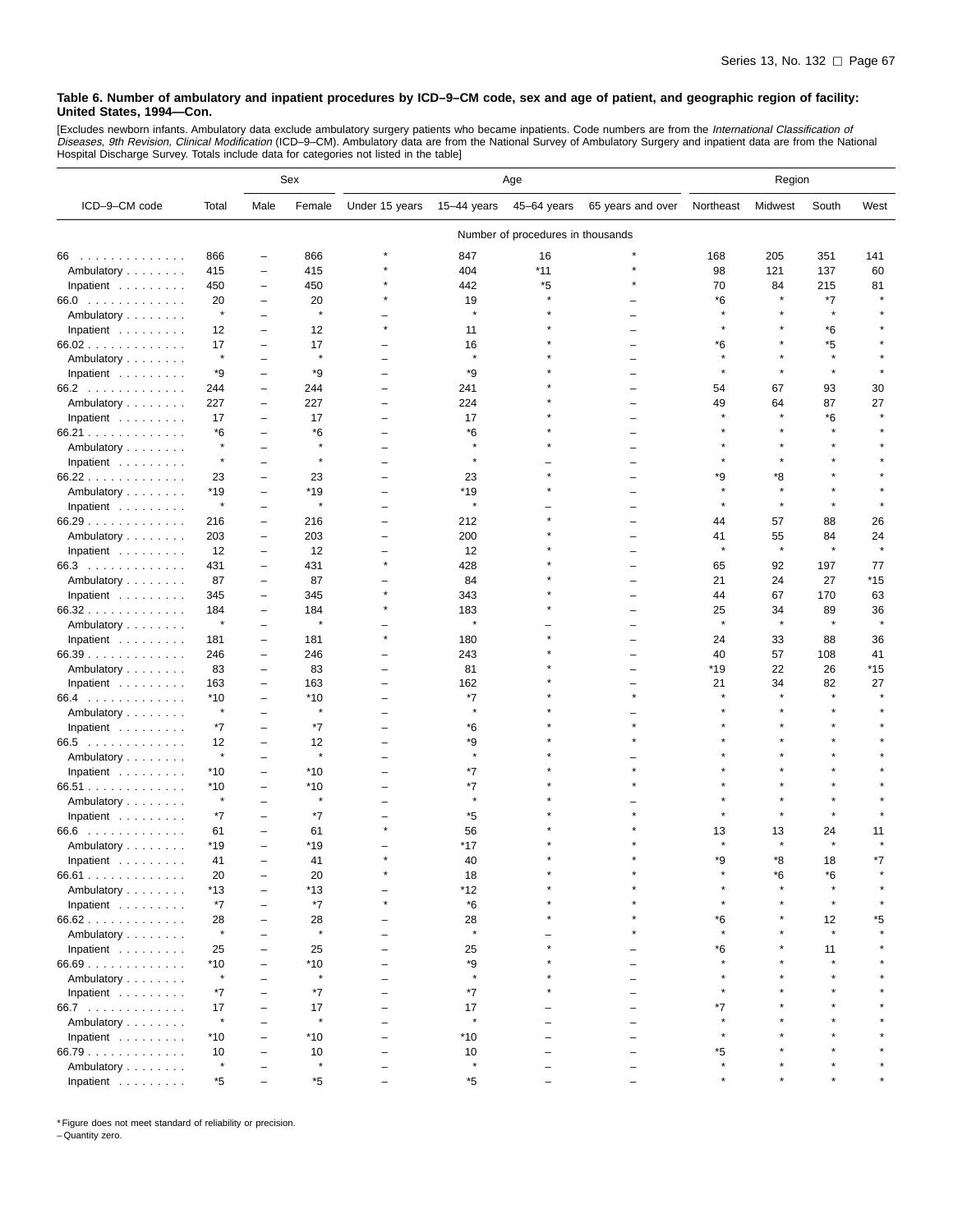[Excludes newborn infants. Ambulatory data exclude ambulatory surgery patients who became inpatients. Code numbers are from the *International Classification of*<br>*Diseases, 9th Revision, Clinical Modification* (ICD–9–CM). Hospital Discharge Survey. Totals include data for categories not listed in the table]

|               |         |                          | Sex          | Age                      |             |                                   | Region            |              |         |              |           |
|---------------|---------|--------------------------|--------------|--------------------------|-------------|-----------------------------------|-------------------|--------------|---------|--------------|-----------|
| ICD-9-CM code | Total   | Male                     | Female       | Under 15 years           | 15-44 years | 45-64 years                       | 65 years and over | Northeast    | Midwest | South        | West      |
|               |         |                          |              |                          |             | Number of procedures in thousands |                   |              |         |              |           |
| 66.8          | 55      | -                        | 55           |                          | 54          |                                   |                   | 18           | 16      | 14           | *7        |
| Ambulatory    | 50      | -                        | 50           |                          | 49          |                                   |                   | *16          | $*15$   | *12          |           |
| Inpatient     | $\star$ | $\overline{\phantom{0}}$ | $\pmb{\ast}$ |                          | $\star$     |                                   |                   |              |         |              |           |
| 66.9          | 15      | -                        | 15           |                          | 14          |                                   |                   |              |         |              | *5        |
| Ambulatory    | $*11$   | $\overline{\phantom{0}}$ | $*11$        |                          | *10         |                                   |                   |              |         |              |           |
| Inpatient     | $\star$ | -                        | $\pmb{\ast}$ | $\star$                  | $\star$     |                                   |                   |              |         |              |           |
| 66.99         | *7      |                          | *7           |                          | *7          |                                   |                   |              |         |              |           |
| Ambulatory    | $\star$ | -                        |              |                          |             |                                   |                   |              |         |              |           |
| Inpatient     | $\star$ |                          | $\pmb{\ast}$ |                          |             |                                   |                   |              |         |              |           |
| 67            | 248     | -                        | 248          |                          | 177         | 54                                | 17                | 86           | 65      | 72           | 25        |
| Ambulatory    | 223     | -                        | 223          |                          | 165         | 46                                | *12               | 76           | 62      | 63           | 23        |
| Inpatient     | 25      | $\overline{\phantom{0}}$ | 25           |                          | 12          | *8                                |                   | $*10$        |         | *10          |           |
| 67.0          | *7      | -                        | *7           |                          |             |                                   |                   |              |         |              |           |
| Ambulatory    | $\star$ |                          |              |                          |             |                                   |                   |              |         |              |           |
| Inpatient     | $\star$ |                          | $\pmb{\ast}$ |                          |             |                                   |                   |              |         |              |           |
| 67.1          | 41      | -                        | 41           | $\star$                  | 18          | 15                                | *7                | 23           | *7      | *9           |           |
| Ambulatory    | 36      | -                        | 36           |                          | *17         | *13                               |                   | *19          |         | $\star$      |           |
| Inpatient     | $\star$ | -                        | $\star$      |                          | $\star$     | $\star$                           |                   |              |         |              |           |
| 67.12         | 37      | $\overline{\phantom{0}}$ | 37           |                          | 17          | 13                                | *7                | 21           | *6      | *9           |           |
| Ambulatory    | 33      | -                        | 33           |                          | *16         | *11                               |                   | *18          |         | $\star$      |           |
| Inpatient     | $\star$ | $\overline{\phantom{0}}$ | $\star$      |                          | $\star$     | $\star$                           |                   | $\star$      |         | $\star$      |           |
| 67.2          | 68      | -                        | 68           |                          | 52          | 13                                |                   | 15           | 18      | 24           | 10        |
| Ambulatory    | 64      | -                        | 64           |                          | 50          | $*11$                             |                   | *14          | *18     | 22           |           |
| Inpatient     |         | -                        |              |                          |             | Å                                 |                   |              | $\star$ | $\pmb{\ast}$ |           |
| 67.3          | 108     | -                        | 108          |                          | 82          | 22                                |                   | 41           | 32      | 27           | *8        |
| Ambulatory    | 102     | $\overline{\phantom{0}}$ | 102          |                          | 79          | 20                                |                   | 38           | 31      | 25           |           |
| Inpatient     | *5      | -                        | *5           |                          | $\star$     | $\star$                           |                   | $\pmb{\ast}$ | $\star$ | $\pmb{\ast}$ |           |
| 67.32         | 34      | -                        | 34           |                          | 27          | *7                                |                   | 11           | *9      | 10           |           |
| Ambulatory    | 33      | $\overline{\phantom{0}}$ | 33           |                          | 26          |                                   |                   | *10          |         |              |           |
| Inpatient     | $\star$ | L,                       | $\pmb{\ast}$ |                          |             |                                   |                   |              |         |              |           |
| 67.33         | *7      | -                        | *7           |                          | *6          |                                   |                   |              |         |              |           |
| Ambulatory    | $\star$ |                          | $\star$      |                          |             |                                   |                   |              |         |              |           |
| Inpatient     | $\star$ | -                        |              |                          |             |                                   |                   |              |         |              |           |
| 67.39         | 67      | -                        | 67           |                          | 49          | 15                                |                   | 29           | 19      | 15           |           |
| Ambulatory    | 63      | -                        | 63           |                          | 47          | *13                               |                   | 27           | *18     | *14          |           |
| Inpatient     | $\star$ | -                        | $\pmb{\ast}$ |                          | $\star$     |                                   |                   |              |         | $\star$      |           |
| 67.5          | 17      | -                        | 17           |                          | 16          |                                   |                   |              |         | *5           |           |
| Ambulatory    | *12     | -                        | *12          |                          | *11         |                                   |                   |              |         |              |           |
| Inpatient     | *5      | $\overline{\phantom{0}}$ | *5           |                          | *5          |                                   |                   |              |         |              |           |
| 68.           | 953     | -                        | 953          |                          | 560         | 301                               | 92                | 203          | 234     | 345          | 172       |
| Ambulatory    | 332     | L,                       | 332          |                          | 215         | 101                               | $*16$             | 95           | 89      | 85           | 63        |
| Inpatient     | 620     | -                        | 620          | -                        | 345         | 200                               | 76                | 107          | 144     | 260          | 109       |
| 68.1          | 252     | -                        | 252          |                          | 152         | 84                                | 16                | 75           | 64      | 69           | 44        |
| Ambulatory    | 229     | $\overline{\phantom{0}}$ | 229          | $\overline{\phantom{0}}$ | 139         | 78                                | $*12$             | 69           | 61      | 59           | 41        |
| Inpatient     | 23      | L,                       | 23           | $\overline{\phantom{0}}$ | 13          | *6                                | $\star$           | *6           | $\star$ | 11           | $\star$   |
| 68.12         | 209     | -                        | 209          | -                        | 123         | 75                                | 11                | 68           | 51      | 51           | 39        |
| Ambulatory    | 197     | -                        | 197          | -                        | 115         | 71                                | Å                 | 64           | 50      | 46           | 36        |
| Inpatient     | 13      | $\overline{\phantom{0}}$ | 13           | -                        | *8          | $\star$                           | $\star$           | $\star$      | $\star$ | $\star$      |           |
| 68.16         | 36      | $\overline{\phantom{a}}$ | 36           | $\overline{\phantom{0}}$ | 23          | *9                                | $\star$           | *6           | 11      | 15           |           |
| Ambulatory    | 27      | -                        | 27           | -                        | *19         | $\star$                           | $\star$           | $\star$      | $\star$ | $\pmb{\ast}$ |           |
| Inpatient     | *9      | L,                       | *9           |                          | $\star$     | $\star$                           |                   | $\star$      | $\star$ | *5           |           |
| 68.2          | 126     | $\overline{\phantom{0}}$ | 126          | $\star$                  | 99          | 23                                |                   | 33           | 30      | 36           | 27        |
| Ambulatory    | 87      | -                        | 87           | $\star$                  | 66          | *18                               |                   | 22           | 24      | 22           | *19       |
| Inpatient     | 39      | -                        | 39           |                          | 33          | *5                                |                   | 11           | *6      | 14           | *8        |
| 68.29         | 123     | $\overline{\phantom{0}}$ | 123          | $\star$                  | 96          | 22                                | $\star$           | 33           | 29      | 34           | 27        |
| Ambulatory    | 85      |                          | 85           |                          | 64          | $*17$                             |                   | 22           | 23      | 21           | *19       |
| Inpatient     | 38      | L,                       | 38           |                          | 32          | $\star$                           |                   | 11           | *6      | 13           | $\rm ^*8$ |

\* Figure does not meet standard of reliability or precision.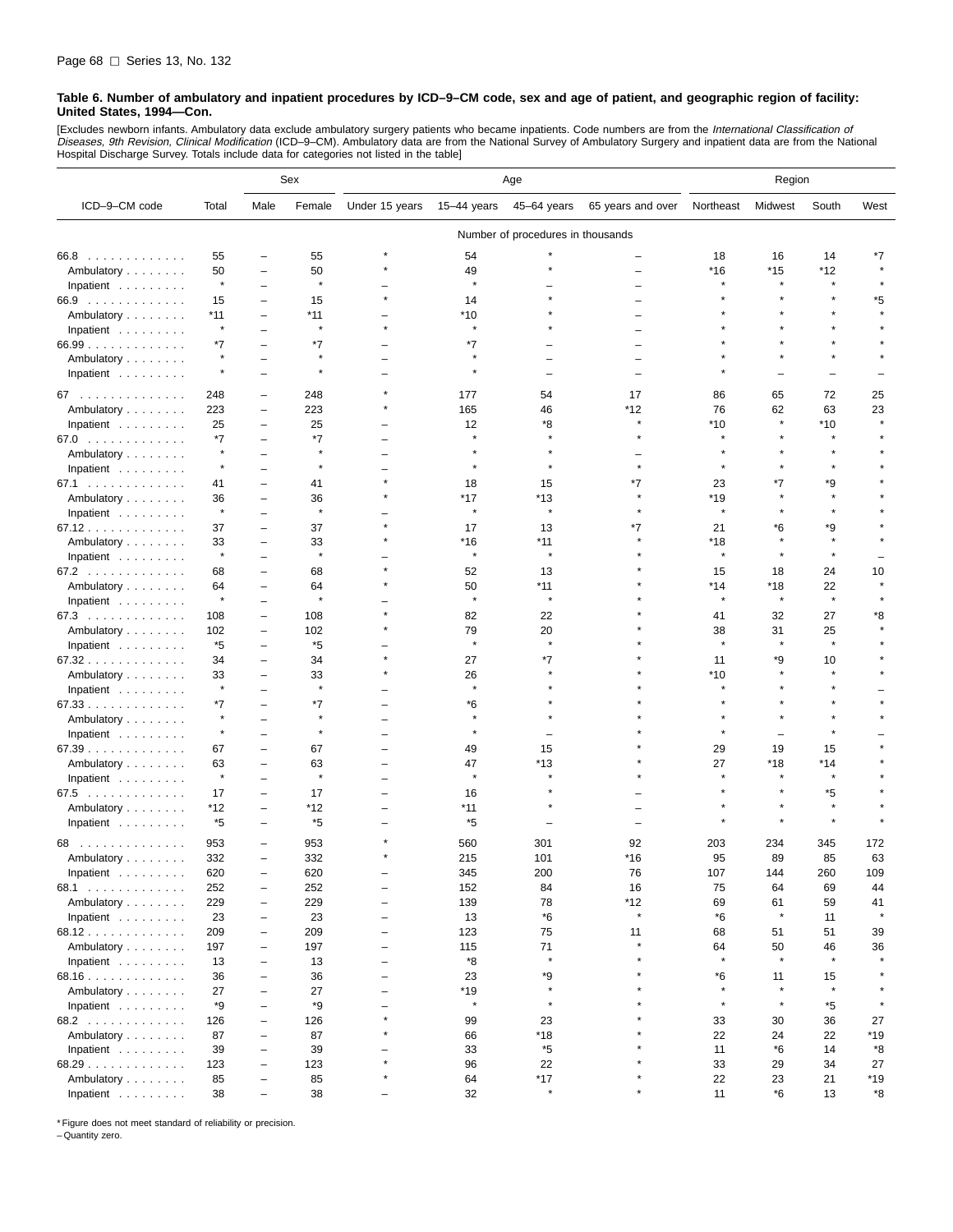[Excludes newborn infants. Ambulatory data exclude ambulatory surgery patients who became inpatients. Code numbers are from the *International Classification of*<br>*Diseases, 9th Revision, Clinical Modification* (ICD–9–CM).

|                                  |                          |                          | Sex                      | Age                      |                          |                                   | Region            |           |                          |                          |         |
|----------------------------------|--------------------------|--------------------------|--------------------------|--------------------------|--------------------------|-----------------------------------|-------------------|-----------|--------------------------|--------------------------|---------|
| ICD-9-CM code                    | Total                    | Male                     | Female                   | Under 15 years           | $15-44$ years            | 45-64 years                       | 65 years and over | Northeast | Midwest                  | South                    | West    |
|                                  |                          |                          |                          |                          |                          | Number of procedures in thousands |                   |           |                          |                          |         |
| 68.3                             | *6                       |                          | *6                       |                          |                          |                                   |                   |           |                          |                          |         |
| Ambulatory                       | $\overline{\phantom{m}}$ |                          | $\overline{\phantom{0}}$ |                          |                          |                                   |                   |           |                          |                          |         |
| Inpatient                        | *6                       | $\overline{\phantom{0}}$ | *6                       | $\overline{\phantom{0}}$ | $\star$                  |                                   | $\star$           | $\star$   | $\star$                  | $\star$                  |         |
| 68.4                             | 354                      | ÷                        | 354                      |                          | 192                      | 128                               | 34                | 60        | 91                       | 147                      | 56      |
| Ambulatory                       | $\star$                  | $\overline{\phantom{0}}$ | $\star$                  |                          | $\overline{\phantom{0}}$ | $\star$                           |                   | $\star$   | $\overline{\phantom{0}}$ | $\overline{\phantom{0}}$ |         |
| Inpatient                        | 354                      | $\overline{\phantom{0}}$ | 354                      | L.                       | 192                      | 128                               | 34                | 60        | 91                       | 147                      | 56      |
| 68.5                             | 187                      | ÷                        | 187                      |                          | 98                       | 55                                | 34                | 27        | 43                       | 77                       | 39      |
| Ambulatory                       | $\star$                  | -                        | $\pmb{\ast}$             |                          |                          | ×                                 |                   | $\star$   | $\star$                  | $\pmb{\ast}$             |         |
| Inpatient                        | 178                      | $\overline{\phantom{0}}$ | 178                      |                          | 93                       | 51                                | 33                | 27        | 39                       | 74                       | 38      |
| 68.6                             | *7                       |                          | $*7$                     | Ē,                       |                          |                                   |                   |           |                          |                          |         |
| Ambulatory                       | $\overline{\phantom{m}}$ | ۳                        | $\overline{\phantom{0}}$ |                          |                          |                                   |                   |           |                          |                          |         |
| Inpatient                        | *7                       | Ē,                       | *7                       |                          | $\star$                  |                                   |                   |           |                          | $\star$                  |         |
| 68.9                             | 18                       | ÷                        | 18                       |                          | 10                       | *8                                |                   |           |                          | *9                       |         |
| Ambulatory                       | $\star$                  | $\overline{\phantom{0}}$ | $\star$                  |                          |                          |                                   |                   |           |                          | $\star$                  |         |
| Inpatient                        | 11                       | -                        | 11                       |                          | *6                       |                                   |                   |           |                          | *8                       |         |
| 69                               | 882                      | $\overline{\phantom{0}}$ | 882                      |                          | 631                      | 194                               | 55                | 235       | 210                      | 292                      | 145     |
| Ambulatory                       | 709                      | -                        | 709                      |                          | 491                      | 172                               | 45                | 175       | 187                      | 227                      | 120     |
|                                  | 173                      | -                        | 173                      |                          | 141                      | 21                                | $*10$             | 61        | 22                       | 65                       | 25      |
| Inpatient<br>69.0                | 707                      | $\qquad \qquad -$        | 707                      |                          | 471                      | 183                               | 51                | 182       | 180                      | 230                      | 114     |
| Ambulatory                       | 593                      | $\overline{\phantom{0}}$ | 593                      |                          | 382                      | 167                               | 43                | 143       | 165                      | 186                      | 99      |
| Inpatient                        | 114                      | $\overline{\phantom{0}}$ | 114                      |                          | 89                       | 17                                | *8                | 39        | 15                       | 44                       | 16      |
| 69.01                            | 24                       | -                        | 24                       |                          | 23                       |                                   |                   | *10       | *6                       |                          |         |
| Ambulatory                       | 21                       | ÷                        | 21                       |                          | 20                       |                                   |                   | $\lambda$ |                          |                          |         |
| Inpatient                        | $\star$                  | ÷                        | $\star$                  |                          |                          |                                   |                   |           |                          |                          |         |
| 69.02                            | 145                      | $\overline{\phantom{0}}$ | 145                      |                          | 144                      |                                   |                   | 31        | 30                       | 57                       | 27      |
|                                  | 90                       | $\qquad \qquad -$        | 90                       |                          | 89                       |                                   |                   | *12       | 23                       | 36                       | *18     |
| Ambulatory<br>Inpatient          | 56                       | ÷                        | 56                       |                          | 55                       |                                   |                   | 19        | *7                       | 21                       | *9      |
| 69.09                            | 537                      | $\overline{\phantom{0}}$ | 537                      |                          | 304                      | 182                               | 51                | 142       | 144                      | 168                      | 84      |
| Ambulatory                       | 482                      | -                        | 482                      |                          | 273                      | 165                               | 43                | 123       | 136                      | 146                      | 77      |
| Inpatient                        | 55                       | ÷                        | 55                       |                          | 31                       | 16                                | *8                | 19        | *8                       | 22                       | *6      |
| 69.1                             | 25                       | $\overline{\phantom{a}}$ | 25                       |                          | 21                       |                                   |                   | *8        | *5                       | *8                       |         |
| Ambulatory                       | *16                      | ۳                        | $*16$                    |                          | $*16$                    |                                   |                   | $\star$   |                          | $\star$                  |         |
| Inpatient                        | *8                       | ÷                        | *8                       |                          | *6                       |                                   |                   |           |                          |                          |         |
| 69.19                            | 25                       | L,                       | 25                       |                          | 21                       |                                   |                   | *8        | *5                       | *8                       |         |
| Ambulatory                       | *16                      | $\overline{\phantom{0}}$ | $*16$                    |                          | $*16$                    |                                   |                   |           |                          | $\star$                  |         |
| Inpatient                        | *8                       | -                        | *8                       |                          | *6                       |                                   |                   |           |                          |                          |         |
| 69.2                             | 10                       | Ē,                       | 10                       |                          | *8                       |                                   |                   |           |                          |                          |         |
| Ambulatory                       | $\star$                  | $\overline{\phantom{0}}$ | $\star$                  |                          |                          |                                   |                   |           |                          |                          |         |
| Inpatient                        | $*7$                     |                          | $*7$                     |                          |                          |                                   |                   |           |                          |                          |         |
| 69.22                            | *7                       |                          | *7                       |                          | *5                       |                                   |                   |           |                          |                          |         |
| Ambulatory                       | $\star$                  |                          | $\pmb{\ast}$             |                          |                          |                                   |                   |           |                          |                          |         |
| Inpatient                        | *6                       |                          | *6                       |                          |                          |                                   |                   |           |                          |                          |         |
| 69.5                             | 105                      | $\overline{\phantom{0}}$ | 105                      |                          | 98                       |                                   |                   | 36        | 12                       | 37                       | 20      |
| Ambulatory                       | 78                       |                          | 78                       |                          | 72                       |                                   |                   | 22        | $\star$                  | 31                       | *16     |
| Inpatient $\ldots \ldots \ldots$ | 27                       | Ē,                       | 27                       |                          | 26                       |                                   |                   | 14        |                          | *6                       | $\star$ |
| 69.51                            | 28                       |                          | 28                       |                          | 26                       |                                   |                   | 11        |                          | *8                       | *5      |
| Ambulatory                       | 23                       | $\overline{\phantom{0}}$ | 23                       |                          | 21                       |                                   |                   | $\star$   |                          | $\star$                  |         |
| Inpatient                        | $\star$                  |                          | $\pmb{\ast}$             |                          | $\pmb{\ast}$             |                                   |                   | $\star$   |                          | $\star$                  |         |
| 69.52                            | 63                       |                          | 63                       |                          | 62                       |                                   |                   | 23        | *7                       | 24                       | *9      |
| Ambulatory                       | 44                       |                          | 44                       |                          | 43                       |                                   |                   | *12       |                          | *19                      |         |
| Inpatient                        | 19                       |                          | 19                       |                          | 19                       |                                   |                   | 11        |                          | $\star$                  |         |
| 69.59                            | 14                       |                          | 14                       |                          | 10                       |                                   |                   |           |                          | *5                       | *6      |
| Ambulatory                       | *11                      |                          | *11                      |                          | $\star$                  |                                   |                   |           |                          | $\star$                  |         |
| Inpatient                        | $\star$                  | $\overline{\phantom{0}}$ | $\pmb{\ast}$             |                          | $\pmb{\ast}$             |                                   |                   |           |                          | $\star$                  |         |
| 69.9                             | 27                       |                          | 27                       |                          | 24                       |                                   |                   | *5        |                          | 11                       | *6      |
| Ambulatory                       | *12                      | ۳                        | *12                      |                          | *12                      |                                   |                   |           |                          |                          |         |
| Inpatient                        | 14                       | $\qquad \qquad -$        | 14                       | $\star$                  | 12                       |                                   |                   |           |                          | *6                       |         |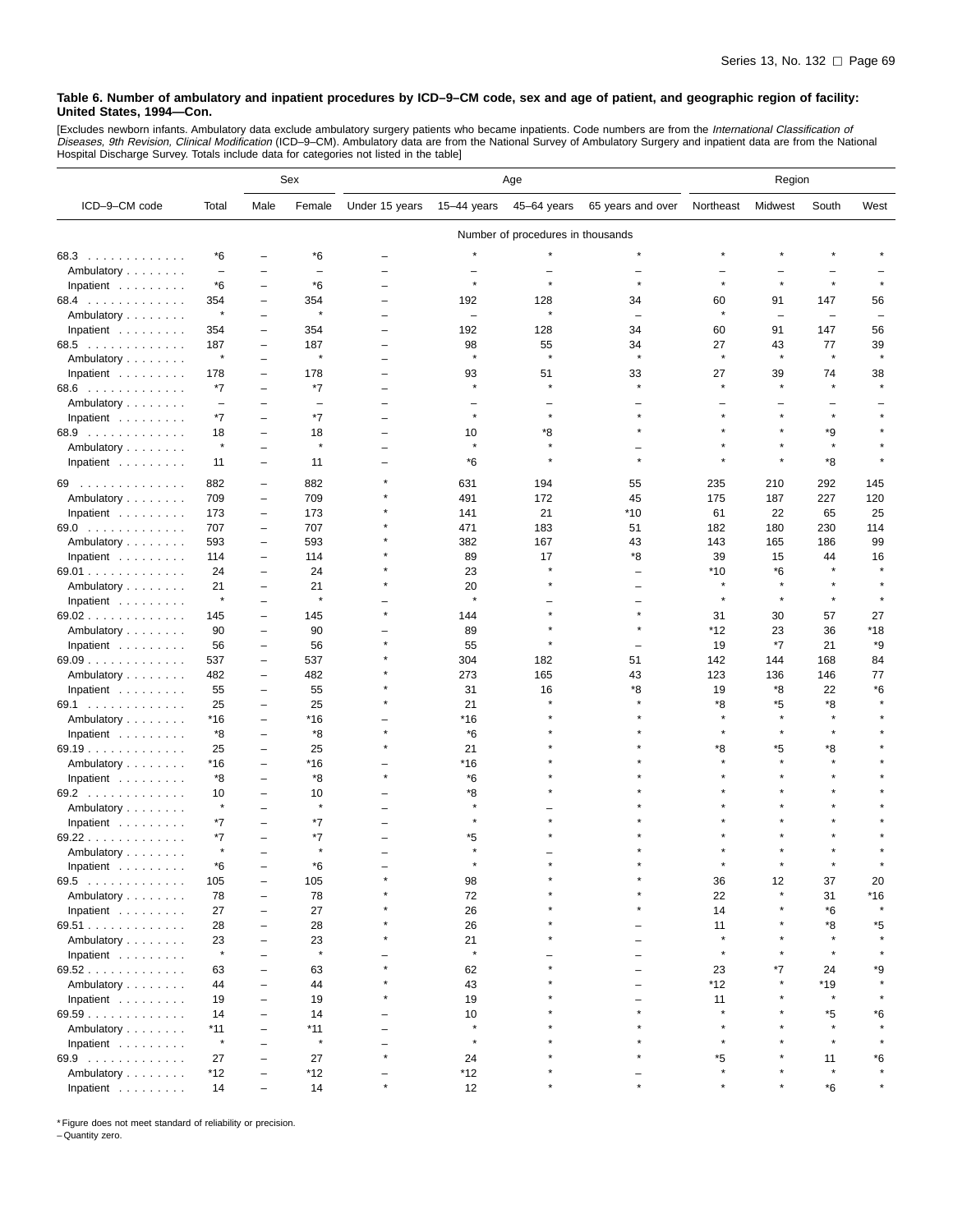[Excludes newborn infants. Ambulatory data exclude ambulatory surgery patients who became inpatients. Code numbers are from the *International Classification of*<br>*Diseases, 9th Revision, Clinical Modification* (ICD–9–CM). Hospital Discharge Survey. Totals include data for categories not listed in the table]

|                                  |                          |                          | Sex                      | Age                      |               |                                   | Region                   |                          |                          |              |         |
|----------------------------------|--------------------------|--------------------------|--------------------------|--------------------------|---------------|-----------------------------------|--------------------------|--------------------------|--------------------------|--------------|---------|
| ICD-9-CM code                    | Total                    | Male                     | Female                   | Under 15 years           | $15-44$ years | 45-64 years                       | 65 years and over        | Northeast                | Midwest                  | South        | West    |
|                                  |                          |                          |                          |                          |               | Number of procedures in thousands |                          |                          |                          |              |         |
| 69.93                            | *7                       |                          | *7                       |                          | *7            |                                   |                          |                          |                          | *6           |         |
| Ambulatory                       | $\star$                  |                          |                          |                          | $\star$       |                                   |                          |                          |                          |              |         |
| Inpatient                        | ×                        |                          | $\star$                  |                          |               |                                   |                          |                          |                          |              |         |
| 69.96                            | *8                       |                          | *8                       |                          | *8            |                                   |                          |                          |                          |              |         |
| Ambulatory                       | $\star$                  |                          | $\star$                  |                          |               |                                   |                          |                          |                          |              |         |
| Inpatient                        | *7                       |                          | *7                       |                          |               |                                   |                          |                          |                          |              |         |
| 69.99                            | *5                       |                          | *5                       |                          |               |                                   |                          |                          |                          |              |         |
| Ambulatory                       | $\star$                  |                          |                          |                          |               |                                   |                          |                          |                          |              |         |
|                                  |                          |                          |                          |                          |               |                                   |                          |                          |                          |              |         |
| Inpatient                        |                          |                          |                          |                          |               |                                   |                          |                          |                          |              |         |
| 70                               | 367                      | ÷                        | 367                      | *5                       | 142           | 102                               | 117                      | 74                       | 83                       | 143          | 67      |
| Ambulatory                       | 104                      | $\overline{\phantom{0}}$ | 104                      |                          | 77            | *14                               |                          | 33                       | 33                       | 26           | *12     |
| Inpatient                        | 263                      | $\overline{\phantom{0}}$ | 263                      |                          | 65            | 88                                | 109                      | 41                       | 50                       | 116          | 55      |
| 70.0                             | 13                       | ۳                        | 13                       |                          | 12            |                                   |                          |                          |                          |              |         |
| Ambulatory                       | $\pmb{\ast}$             |                          | $\pmb{\ast}$             |                          | $\star$       |                                   |                          |                          |                          |              |         |
| Inpatient                        | *6                       | $\overline{\phantom{0}}$ | *6                       |                          | *5            |                                   |                          |                          |                          |              |         |
| 70.1                             | 12                       | Ē,                       | 12                       |                          | *7            |                                   |                          |                          |                          |              |         |
| Ambulatory                       | $\pmb{\ast}$             |                          | $\pmb{\ast}$             |                          |               |                                   |                          |                          |                          |              |         |
| Inpatient                        | *7                       |                          | *7                       |                          |               |                                   |                          |                          |                          |              |         |
| 70.14                            | *5                       | $\overline{\phantom{0}}$ | *5                       |                          |               |                                   |                          |                          |                          |              |         |
| Ambulatory                       | $\star$                  |                          | $\pmb{\ast}$             |                          |               |                                   |                          |                          |                          |              |         |
| Inpatient                        | $\star$                  |                          |                          |                          |               |                                   |                          |                          |                          |              |         |
| 70.2                             | 52                       | $\overline{\phantom{0}}$ | 52                       |                          | 32            | ٠9                                |                          | 20                       | 15                       | 12           |         |
| Ambulatory                       | 43                       |                          | 43                       |                          | 29            |                                   |                          | *18                      | $*14$                    | $\star$      |         |
| Inpatient                        | *8                       | -                        | *8                       |                          |               |                                   |                          |                          |                          |              |         |
| 70.21                            | 38                       | $\overline{\phantom{0}}$ | 38                       |                          | 25            |                                   |                          | 15                       | 13                       | *7           |         |
| Ambulatory                       | 35                       | ÷                        | 35                       |                          | 24            |                                   |                          | $*14$                    | $*13$                    |              |         |
| Inpatient                        | $\star$                  |                          | $\star$                  |                          |               |                                   |                          |                          |                          |              |         |
| $70.24$                          | *9                       |                          | *9                       |                          |               |                                   |                          |                          |                          |              |         |
| Ambulatory                       | ×                        |                          |                          |                          |               |                                   |                          |                          |                          |              |         |
| Inpatient                        | $\star$                  |                          |                          |                          |               |                                   |                          |                          |                          |              |         |
| 70.3                             | 51                       | $\overline{\phantom{0}}$ | 51                       |                          | 40            |                                   |                          | 11                       | 16                       | 16           |         |
| Ambulatory                       | 38                       | L,                       | 38                       |                          | 33            |                                   |                          | *10                      | $*14$                    |              |         |
| Inpatient                        | 13                       | $\overline{\phantom{0}}$ | 13                       |                          | *7            |                                   |                          | $\star$                  |                          | *6           |         |
| 70.32                            | 21                       | $\overline{\phantom{0}}$ | 21                       |                          | 20            |                                   |                          | *5                       | *8                       | *6           |         |
| Ambulatory                       | $*16$                    | ۳                        | *16                      |                          | *16           |                                   |                          |                          |                          | $\star$      |         |
| Inpatient                        | *5                       | $\overline{\phantom{0}}$ | *5                       |                          |               |                                   |                          |                          |                          |              |         |
| 70.33                            | 27                       | $\overline{\phantom{0}}$ | 27                       |                          | 18            | *6                                |                          | *6                       | *8                       | *9           |         |
| Ambulatory                       | $*20$                    | $\overline{\phantom{0}}$ | $*20$                    |                          | *15           |                                   |                          |                          |                          |              |         |
| Inpatient                        | $*7$                     | $\overline{\phantom{0}}$ | *7                       |                          | $\star$       |                                   |                          |                          |                          |              |         |
| 70.5<br>.                        | 161                      | $\overline{\phantom{0}}$ | 161                      |                          | 32            | 61                                | 69                       | 24                       | 33                       | 70           | 34      |
| Ambulatory                       | $\star$                  | $\overline{\phantom{0}}$ | $\star$                  |                          |               |                                   |                          |                          |                          |              |         |
| Inpatient                        | 157                      |                          | 157                      |                          | 30            | 60                                | 67                       | 24                       | 33                       | 69           | 32      |
| 70.50                            | 91                       | $\overline{\phantom{0}}$ | 91                       | $\overline{\phantom{0}}$ | 15            | 34                                | 41                       | 13                       | 15                       | 44           | 18      |
| Ambulatory                       | $\star$                  |                          | $\pmb{\ast}$             |                          | $\star$       | $\star$                           | $\star$                  | $\star$                  | $\overline{\phantom{a}}$ | $\star$      | $\star$ |
| Inpatient $\ldots \ldots \ldots$ | 90                       |                          | 90                       |                          | 15            | 34                                | 41                       | 13                       | 15                       | 44           | 18      |
| 70.51                            | 37                       |                          | 37                       |                          | *8            | 13                                | 16                       | *6                       | 11                       | 13           | *7      |
| Ambulatory                       | $\pmb{\ast}$             |                          | $\pmb{\ast}$             |                          | $\star$       | $\star$                           | $\star$                  | $\overline{\phantom{a}}$ | $\star$                  | $\pmb{\ast}$ |         |
| Inpatient                        | 35                       |                          | 35                       |                          | *7            | 13                                | 15                       | *6                       | 11                       | 12           | *6      |
| 70.52                            | 34                       |                          | 34                       |                          | *9            | 13                                | 12                       |                          | $*7$                     | 13           | *9      |
| Ambulatory                       | $\star$                  | $\overline{\phantom{0}}$ | $\pmb{\ast}$             |                          | $\star$       | $\star$                           | $\star$                  |                          | $\star$                  | $\star$      | $\star$ |
| Inpatient $\ldots \ldots \ldots$ | 32                       |                          | 32                       |                          | *9            | 13                                | 11                       | $\star$                  | $*7$                     | 13           | *8      |
| 70.7                             | 34                       |                          | 34                       |                          | *9            | $*10$                             | 14                       | *6                       | *5                       | 13           | *9      |
| Ambulatory                       | $\star$                  |                          | $\star$                  |                          | $\star$       | $\star$                           | $\star$                  | $\star$                  |                          | $\star$      | $\star$ |
| Inpatient $\ldots \ldots \ldots$ | 30                       |                          | 30                       |                          | *7            | *9                                | 14                       | *5                       |                          | 12           | *8      |
| 70.77                            | 19                       | Ē,                       | 19                       |                          |               | $*7$                              | 11                       | $\star$                  |                          | $*7$         | *7      |
| Ambulatory                       | $\overline{\phantom{m}}$ |                          | $\overline{\phantom{a}}$ |                          |               | $\overline{\phantom{m}}$          | $\overline{\phantom{m}}$ |                          |                          |              |         |
| Inpatient $\ldots \ldots \ldots$ | 19                       | $\overline{\phantom{0}}$ | 19                       |                          |               | $*7$                              | 11                       |                          |                          | *7           | *7      |
|                                  |                          |                          |                          |                          |               |                                   |                          |                          |                          |              |         |

\* Figure does not meet standard of reliability or precision.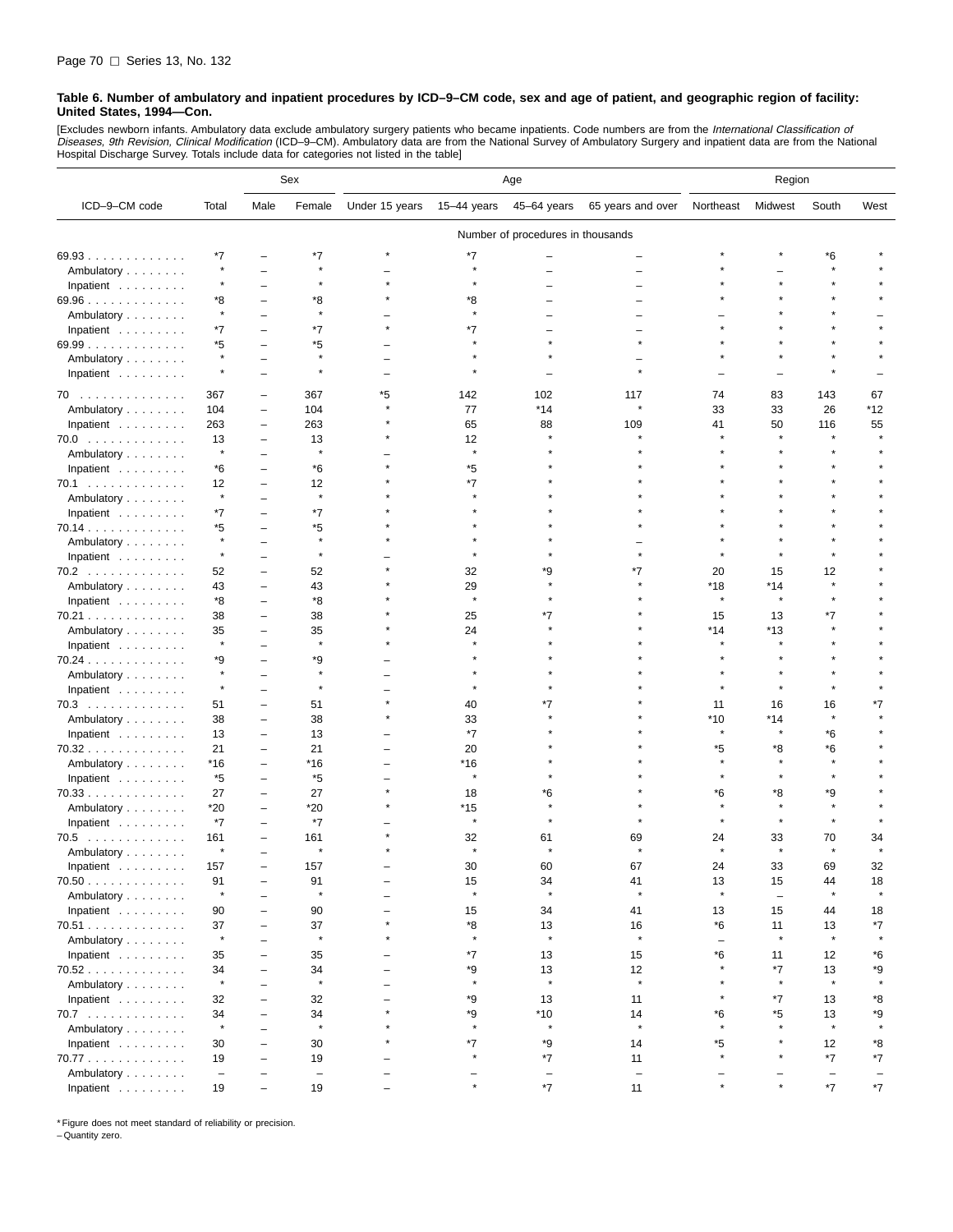[Excludes newborn infants. Ambulatory data exclude ambulatory surgery patients who became inpatients. Code numbers are from the *International Classification of*<br>*Diseases, 9th Revision, Clinical Modification* (ICD–9–CM).

|               |                  |                          | Sex              | Age                      |             |                                   | Region            |           |         |         |       |
|---------------|------------------|--------------------------|------------------|--------------------------|-------------|-----------------------------------|-------------------|-----------|---------|---------|-------|
| ICD-9-CM code | Total            | Male                     | Female           | Under 15 years           | 15-44 years | 45-64 years                       | 65 years and over | Northeast | Midwest | South   | West  |
|               |                  |                          |                  |                          |             | Number of procedures in thousands |                   |           |         |         |       |
| 70.79         | *6               |                          | *6               |                          |             |                                   |                   |           |         |         |       |
| Ambulatory    | $\star$          |                          | $\star$          |                          |             |                                   |                   |           |         |         |       |
| Inpatient     | $\star$          |                          | Å                |                          |             |                                   |                   |           |         |         |       |
| 70.8          | 29               |                          | 29               |                          | *7          | *10                               | 13                |           |         | 15      | *6    |
| Ambulatory    | $\star$          |                          | $\star$          |                          |             |                                   |                   |           |         | $\star$ |       |
| Inpatient     | 28               | -                        | 28               |                          | *6          | ٠9                                | 13                |           |         | 14      | ۴6    |
| 70.9          | 10               |                          | 10               |                          |             |                                   | *6                |           |         | *6      |       |
| Ambulatory    | $\star$          | -                        | Å                |                          |             |                                   |                   |           |         |         |       |
| Inpatient     | $*10$            | -                        | $*10$            |                          |             |                                   | *6                |           |         | *6      |       |
| 70.92         | $*10$            | $\overline{\phantom{0}}$ | $*10$            |                          |             |                                   | *6                |           |         | *5      |       |
| Ambulatory    | $\star$          |                          | $\star$          |                          |             |                                   |                   |           |         | L.      |       |
| Inpatient     | $*10$            | $\overline{\phantom{0}}$ | $*10$            |                          |             |                                   | *6                |           |         | *5      |       |
|               |                  |                          |                  |                          |             |                                   |                   |           |         |         |       |
| 71            | 97               | $\overline{\phantom{0}}$ | 97               |                          | 56          | 24                                | 13                | 20        | 30      | 31      | 15    |
| Ambulatory    | 65               | Ē,                       | 65               |                          | 41          | $*16$                             |                   | $*14$     | 20      | 21      |       |
| Inpatient     | 32               | $\overline{\phantom{0}}$ | 32               |                          | 15          | *8                                | *8                | *7        | *10     | 10      | *6    |
| 71.0          | *6               |                          | *6               |                          |             |                                   |                   |           | $\star$ |         |       |
| Ambulatory    |                  |                          |                  |                          |             |                                   |                   |           |         |         |       |
| Inpatient     |                  |                          |                  |                          |             |                                   |                   |           |         |         |       |
| 71.1          | *9               |                          | *9               |                          |             |                                   |                   |           |         |         |       |
| Ambulatory    |                  |                          | $\star$          |                          |             |                                   |                   |           |         |         |       |
| Inpatient     |                  |                          | $\star$          |                          |             |                                   |                   |           |         |         |       |
| 71.11         | *9               |                          | *9               |                          |             |                                   |                   |           |         |         |       |
| Ambulatory    |                  |                          |                  |                          |             |                                   |                   |           |         |         |       |
| Inpatient     |                  |                          |                  |                          |             |                                   |                   |           |         |         |       |
| 71.2          | 18               |                          | 18               |                          | 10          | *6                                |                   |           | *6      | *7      |       |
| Ambulatory    | *16              | $\overline{\phantom{0}}$ | $*16$            |                          |             |                                   |                   |           |         |         |       |
| Inpatient     | $\star$          |                          | $\star$          |                          |             |                                   |                   |           |         |         |       |
| 71.22         | *6               |                          | *6               |                          |             |                                   |                   |           |         |         |       |
| Ambulatory    |                  |                          |                  |                          |             |                                   |                   |           |         |         |       |
| Inpatient     |                  |                          |                  |                          |             |                                   |                   |           |         |         |       |
| 71.23         | *7               |                          | *7               |                          | *5          |                                   |                   |           |         |         |       |
| Ambulatory    |                  |                          |                  |                          |             |                                   |                   |           |         |         |       |
| Inpatient     |                  |                          | $\star$          |                          |             |                                   |                   |           |         |         |       |
| 71.24         | *5               |                          | *5               |                          |             |                                   |                   |           |         |         |       |
| Ambulatory    | $\star$          |                          | $\star$          |                          |             |                                   |                   |           |         |         |       |
| Inpatient     |                  |                          |                  |                          |             |                                   |                   |           |         |         |       |
| 71.3          | 33               | $\overline{\phantom{0}}$ | 33               |                          | 27          |                                   |                   | *7        | 11      | 10      |       |
| Ambulatory    | 27               | $\overline{\phantom{0}}$ | 27               |                          | 21          |                                   |                   |           |         |         |       |
| Inpatient     | *7               |                          | $*7$             |                          | *5          |                                   |                   |           |         |         |       |
| 71.6<br>.     | *9               | $\overline{\phantom{0}}$ | *9               |                          |             |                                   |                   |           |         |         |       |
| Ambulatory    |                  |                          | $\star$          |                          |             |                                   |                   |           |         |         |       |
| Inpatient     |                  |                          |                  |                          |             |                                   |                   |           |         |         |       |
| 71.62         | *7               |                          | *7               |                          |             |                                   |                   |           |         |         |       |
| Ambulatory    |                  |                          | $\star$          |                          |             |                                   |                   |           | $\star$ |         |       |
| Inpatient     |                  |                          | $\star$          |                          |             |                                   |                   |           |         |         |       |
| 71.7          | 19               |                          | 19               |                          | *7          | *7                                |                   |           | *7      |         |       |
| Ambulatory    | $\star$          |                          | $\star$          |                          |             |                                   |                   |           |         |         |       |
| Inpatient     | 14               |                          | 14               |                          |             | *6                                |                   |           | *5      |         |       |
| 71.71         | *9               |                          | *9               |                          |             |                                   |                   |           |         |         |       |
| Ambulatory    | $\star$          |                          | $\star$          |                          |             |                                   |                   |           |         |         |       |
| Inpatient     | *8               |                          | *8               |                          |             |                                   |                   |           |         |         |       |
| 71.79         | $*10$            |                          | $*10$            |                          |             |                                   |                   |           |         |         |       |
| Ambulatory    | $\star$          |                          | $\star$          |                          |             |                                   |                   |           |         |         |       |
| Inpatient     | *6               | -                        | *6               |                          |             |                                   |                   |           |         |         |       |
|               |                  |                          |                  |                          |             |                                   |                   |           |         |         |       |
| $72 - 75$     | 6,781<br>$\star$ | ÷                        | 6,781<br>$\star$ | 28                       | 6,750       |                                   |                   | 1,245     | 1,458   | 2,254   | 1,825 |
| Ambulatory    |                  |                          |                  | $\overline{\phantom{a}}$ |             |                                   |                   |           |         |         |       |
| Inpatient     | 6,772            |                          | 6,772            | 28                       | 6,741       |                                   |                   | 1,238     | 1,458   | 2,252   | 1,824 |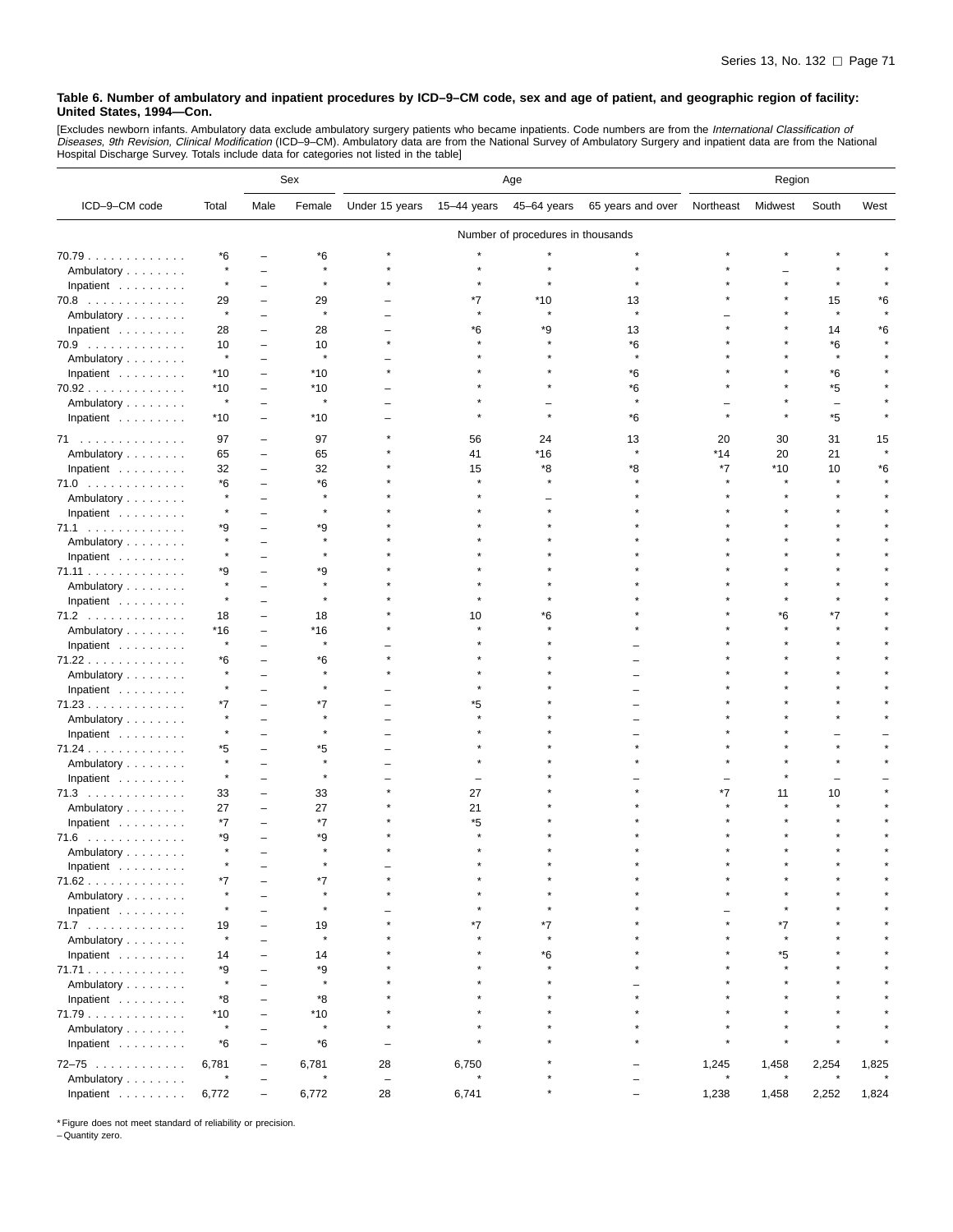[Excludes newborn infants. Ambulatory data exclude ambulatory surgery patients who became inpatients. Code numbers are from the *International Classification of*<br>*Diseases, 9th Revision, Clinical Modification* (ICD–9–CM). Hospital Discharge Survey. Totals include data for categories not listed in the table]

|                         |                                 |                               | Sex                             | Age                      |                          |                                   | Region                   |                          |                                |                                |                                |
|-------------------------|---------------------------------|-------------------------------|---------------------------------|--------------------------|--------------------------|-----------------------------------|--------------------------|--------------------------|--------------------------------|--------------------------------|--------------------------------|
| ICD-9-CM code           | Total                           | Male                          | Female                          | Under 15 years           | $15 - 44$ years          | 45-64 years                       | 65 years and over        | Northeast                | Midwest                        | South                          | West                           |
|                         |                                 |                               |                                 |                          |                          | Number of procedures in thousands |                          |                          |                                |                                |                                |
| 72                      | 471                             | -                             | 471                             |                          | 469                      |                                   |                          | 67                       | 96                             | 182                            | 126                            |
| Ambulatory              | $\star$                         | -                             | $\star$                         |                          | $\star$                  |                                   |                          | $\qquad \qquad -$        | $\overline{\phantom{0}}$       | $\star$                        |                                |
| Inpatient               | 471                             | -                             | 471                             |                          | 469                      |                                   |                          | 67                       | 96                             | 182                            | 126                            |
| 72.0                    | 18                              | $\overline{\phantom{0}}$      | 18                              |                          | 18                       |                                   |                          | $\star$                  | $\star$                        | 12                             |                                |
| Ambulatory              | $\overline{\phantom{a}}$        | -                             | $\overline{\phantom{m}}$        |                          | $\overline{\phantom{0}}$ |                                   |                          | $\overline{\phantom{0}}$ |                                | $\overline{\phantom{0}}$       |                                |
| Inpatient $\ldots$ ,    | 18                              | -                             | 18                              |                          | 18                       |                                   |                          | $\star$                  | $\star$                        | 12                             | $\star$                        |
| 72.1                    | 153                             | -                             | 153                             |                          | 153                      |                                   |                          | 17                       | 30                             | 83                             | 23                             |
| Ambulatory              | $\qquad \qquad -$               | $\overline{\phantom{0}}$      | $\overline{\phantom{m}}$        |                          | $\overline{\phantom{0}}$ |                                   |                          | $\overline{\phantom{0}}$ | ۳                              | $\overline{\phantom{0}}$       |                                |
| Inpatient               | 153                             | -                             | 153                             |                          | 153                      |                                   |                          | 17                       | 30                             | 83                             | 23                             |
| 72.2                    | 14                              | -                             | 14                              |                          | 14                       |                                   |                          |                          |                                | $*7$                           |                                |
| Ambulatory              | $\qquad \qquad -$               | -                             | $\overline{\phantom{m}}$        |                          | $\overline{\phantom{0}}$ |                                   |                          |                          |                                | $\overline{\phantom{0}}$       |                                |
| Inpatient               | 14                              | L,                            | 14                              |                          | 14                       |                                   |                          |                          | $\star$                        | $*7$                           |                                |
| 72.21                   | 11                              | -                             | 11                              |                          | 11                       |                                   |                          |                          |                                | *6                             |                                |
| Ambulatory              |                                 |                               | $\overline{\phantom{0}}$        |                          |                          |                                   |                          |                          |                                | $\overline{\phantom{0}}$       |                                |
| Inpatient               | 11                              | $\overline{\phantom{0}}$      | 11                              |                          | 11                       |                                   |                          |                          |                                | *6                             |                                |
| 72.4                    | *9                              | -                             | *9                              |                          | *9                       |                                   |                          |                          |                                | $\star$                        |                                |
| Ambulatory              | $\overline{\phantom{0}}$        |                               | $\overline{\phantom{m}}$        |                          | $\overline{\phantom{0}}$ |                                   |                          |                          |                                | $\star$                        |                                |
| Inpatient               | *9                              |                               | *9                              |                          | *9                       |                                   |                          |                          |                                | $\star$                        |                                |
| 72.5                    | *7                              | L,                            | *7                              |                          | *7                       |                                   |                          |                          |                                |                                |                                |
| Ambulatory              | $\overline{\phantom{a}}$        | -                             | $\overline{\phantom{0}}$        |                          | $\overline{\phantom{0}}$ |                                   |                          |                          | $\star$                        |                                |                                |
| Inpatient               | *7                              | -                             | $*7$                            |                          | *7                       |                                   |                          |                          |                                |                                |                                |
| 72.7                    | 267<br>$\star$                  | $\overline{\phantom{0}}$      | 267<br>$\star$                  |                          | 265<br>$\star$           |                                   |                          | 43                       | 55                             | 74<br>$\star$                  | 95                             |
| Ambulatory              |                                 | $\overline{\phantom{0}}$      |                                 |                          |                          | $\star$                           |                          | $\overline{\phantom{0}}$ | $\overline{\phantom{0}}$       |                                | $\overline{\phantom{0}}$       |
| Inpatient               | 267                             | $\overline{\phantom{0}}$      | 267                             |                          | 265                      |                                   |                          | 43                       | 55                             | 74                             | 95                             |
| 72.71                   | 193<br>$\overline{\phantom{0}}$ | -<br>$\overline{\phantom{0}}$ | 193<br>$\overline{\phantom{m}}$ |                          | 192<br>L.                |                                   |                          | 34<br>$\equiv$           | 41<br>$\overline{\phantom{0}}$ | 53<br>$\overline{\phantom{0}}$ | 65                             |
| Ambulatory              |                                 |                               |                                 |                          |                          |                                   |                          |                          |                                |                                |                                |
| Inpatient               | 193<br>74                       | $\overline{\phantom{0}}$      | 193<br>74                       |                          | 192<br>74                |                                   |                          | 34<br>*9                 | 41                             | 53<br>21                       | 65<br>30                       |
| 72.79                   | $\star$                         | -<br>$\overline{\phantom{0}}$ | $\star$                         |                          | $\star$                  |                                   |                          | $\overline{\phantom{0}}$ | 14<br>$\overline{\phantom{0}}$ |                                |                                |
| Ambulatory<br>Inpatient | 74                              | $\overline{\phantom{0}}$      | 74                              | $\star$                  | 74                       |                                   |                          | *9                       | 14                             | 21                             | 30                             |
|                         |                                 |                               |                                 |                          |                          |                                   |                          |                          |                                |                                |                                |
| 73                      | 3,265                           | -                             | 3,265                           | 13                       | 3,250                    |                                   |                          | 565                      | 681                            | 1,202                          | 816                            |
| Ambulatory              |                                 | -                             | $\star$                         | $\overline{\phantom{0}}$ |                          |                                   |                          | $\star$                  | $\overline{\phantom{0}}$       | $\star$                        |                                |
| Inpatient               | 3,265                           | $\overline{\phantom{a}}$      | 3,265                           | 13<br>$\star$            | 3,250                    |                                   |                          | 565                      | 681                            | 1,202                          | 816                            |
| 73.0                    | 766                             | $\overline{\phantom{0}}$      | 766                             |                          | 763                      |                                   |                          | 116                      | 181                            | 206                            | 264                            |
| Ambulatory              | $\overline{\phantom{0}}$        | $\overline{\phantom{0}}$      | $\overline{\phantom{m}}$        |                          | $\overline{\phantom{0}}$ |                                   |                          | L.                       | $\qquad \qquad -$              | ÷,                             |                                |
| Inpatient               | 766                             | -                             | 766                             |                          | 763                      |                                   |                          | 116                      | 181                            | 206                            | 264                            |
| 73.01                   | 85                              |                               | 85                              |                          | 85                       |                                   |                          | 11<br>L.                 | 23                             | 18                             | 32<br>$\overline{\phantom{0}}$ |
| Ambulatory              | $\overline{\phantom{m}}$        | $\overline{\phantom{0}}$      | $\overline{\phantom{a}}$        |                          | $\overline{\phantom{0}}$ |                                   |                          |                          | $\qquad \qquad -$              | $\overline{\phantom{m}}$       |                                |
| Inpatient               | 85                              | -<br>-                        | 85<br>681                       |                          | 85<br>678                |                                   |                          | 11<br>105                | 23<br>157                      | 18<br>188                      | 32<br>231                      |
| $73.09$<br>Ambulatory   | 681<br>$\overline{\phantom{0}}$ | $\overline{\phantom{0}}$      |                                 |                          |                          |                                   |                          |                          | ÷                              | L.                             |                                |
| Inpatient               | 681                             |                               | 681                             |                          | 678                      |                                   |                          | 105                      | 157                            | 188                            | 231                            |
| 73.4                    | 350                             | -                             | 350                             |                          | 348                      |                                   |                          | 51                       | 70                             | 108                            | 121                            |
| Ambulatory              | $\overline{\phantom{a}}$        |                               | $\overline{\phantom{a}}$        |                          | $\qquad \qquad -$        |                                   |                          | $\overline{\phantom{m}}$ | $\overline{\phantom{a}}$       | $\overline{\phantom{0}}$       | $\overline{\phantom{m}}$       |
| Inpatient               | 350                             | $\overline{\phantom{0}}$      | 350                             | $\star$                  | 348                      |                                   | $\overline{\phantom{0}}$ | 51                       | 70                             | 108                            | 121                            |
| 73.5                    | 974                             |                               | 974                             | *6                       | 968                      |                                   |                          | 162                      | 153                            | 441                            | 218                            |
| Ambulatory              | $\star$                         |                               | $\star$                         | $\qquad \qquad -$        | $\star$                  |                                   |                          | $\overline{\phantom{m}}$ | $\overline{\phantom{0}}$       | $\pmb{\ast}$                   |                                |
| Inpatient               | 974                             | -                             | 974                             | *6                       | 968                      |                                   |                          | 162                      | 153                            | 441                            | 218                            |
| 73.51                   | 11                              | $\overline{\phantom{0}}$      | 11                              | $\overline{\phantom{0}}$ | 11                       |                                   |                          | $\overline{\phantom{0}}$ | $\star$                        | *5                             |                                |
| Ambulatory              | $\overline{\phantom{m}}$        |                               | $\overline{\phantom{a}}$        | -                        | $\qquad \qquad -$        |                                   |                          | $\qquad \qquad -$        |                                | $\overline{\phantom{a}}$       |                                |
| Inpatient               | 11                              |                               | 11                              | -                        | 11                       |                                   |                          | $\overline{\phantom{0}}$ | $\star$                        | *5                             |                                |
| 73.59                   | 963                             | $\overline{\phantom{0}}$      | 963                             | *6                       | 957                      | $\star$                           | $\equiv$                 | 162                      | 148                            | 436                            | 216                            |
| Ambulatory              | $\star$                         |                               | $\star$                         | $\qquad \qquad -$        | $\star$                  |                                   |                          | $\overline{\phantom{a}}$ | $\qquad \qquad -$              | $\pmb{\ast}$                   |                                |
| Inpatient               | 962                             | $\overline{\phantom{0}}$      | 962                             | *6                       | 956                      |                                   |                          | 162                      | 148                            | 436                            | 216                            |
| 73.6                    | 1,155                           | -                             | 1,155                           | $\star$                  | 1,151                    |                                   |                          | 235                      | 276                            | 444                            | 200                            |
| Ambulatory              | $\star$                         | $\overline{\phantom{0}}$      | $\star$                         |                          |                          |                                   |                          | $\qquad \qquad -$        | $\qquad \qquad -$              |                                |                                |
| Inpatient               | 1,155                           | $\qquad \qquad -$             | 1,155                           | $\star$                  | 1,151                    | $\star$                           |                          | 235                      | 276                            | 444                            | 200                            |

\* Figure does not meet standard of reliability or precision.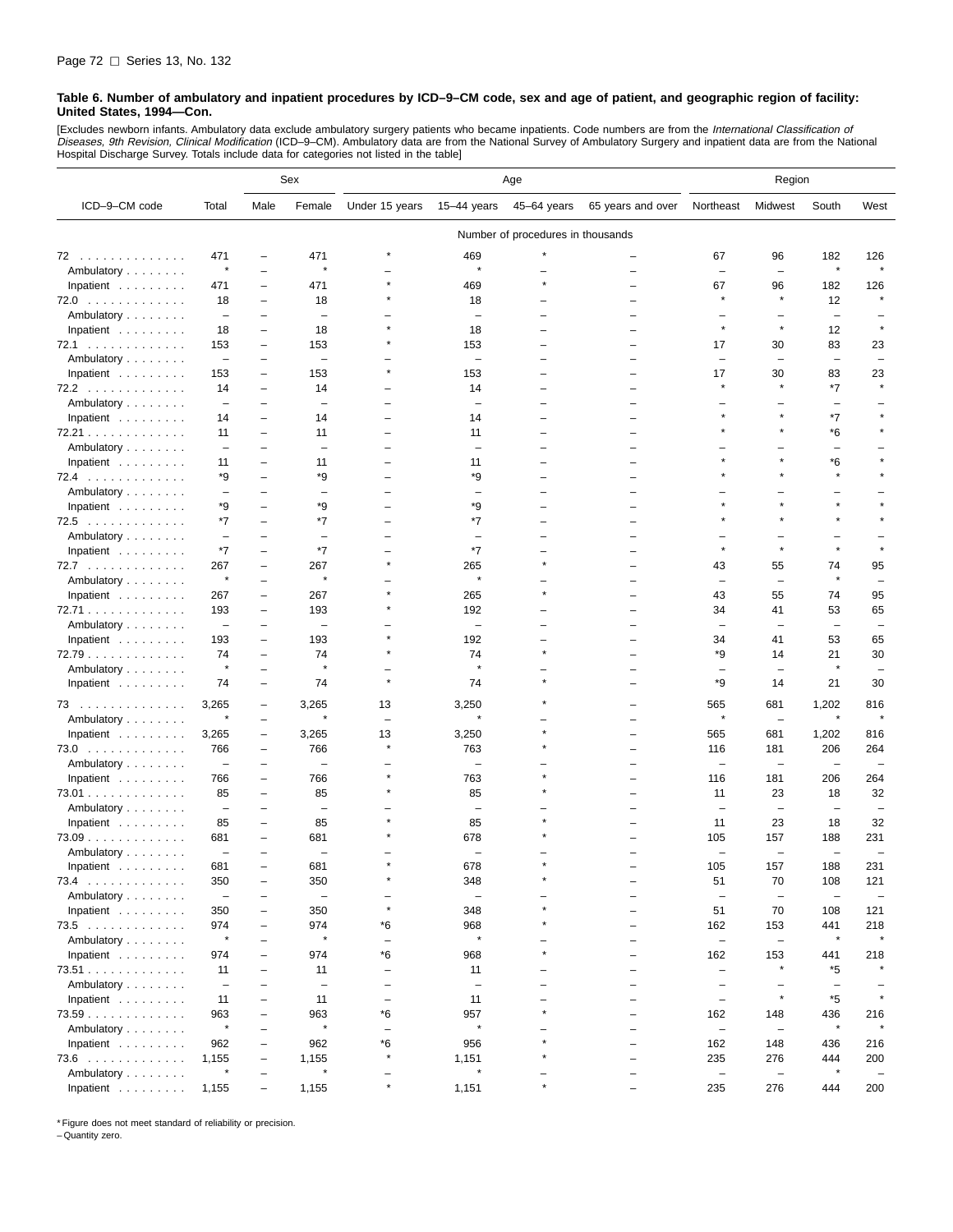[Excludes newborn infants. Ambulatory data exclude ambulatory surgery patients who became inpatients. Code numbers are from the *International Classification of*<br>*Diseases, 9th Revision, Clinical Modification* (ICD–9–CM).

|                                  |                          |                          | Sex                      | Age                      |                          |                                   | Region                   |                          |                          |                          |                          |
|----------------------------------|--------------------------|--------------------------|--------------------------|--------------------------|--------------------------|-----------------------------------|--------------------------|--------------------------|--------------------------|--------------------------|--------------------------|
| ICD-9-CM code                    | Total                    | Male                     | Female                   | Under 15 years           | 15-44 years              | 45-64 years                       | 65 years and over        | Northeast                | Midwest                  | South                    | West                     |
|                                  |                          |                          |                          |                          |                          | Number of procedures in thousands |                          |                          |                          |                          |                          |
| 73.9                             | 14                       | -                        | 14                       | -                        | 13                       |                                   |                          |                          |                          |                          | 12                       |
| Ambulatory                       | $\star$                  | $\overline{\phantom{0}}$ | $\star$                  |                          | $\star$                  |                                   |                          |                          |                          |                          |                          |
| Inpatient                        | 13                       | $\overline{\phantom{0}}$ | 13                       | L.                       | 13                       | $\star$                           |                          |                          |                          |                          | 12                       |
| $73.99$                          | 11                       | $\overline{\phantom{0}}$ | 11                       |                          | 10                       |                                   |                          |                          |                          |                          | 11                       |
| Ambulatory                       | $\overline{\phantom{m}}$ | -                        | $\qquad \qquad$          |                          | $\overline{\phantom{0}}$ |                                   |                          |                          |                          |                          |                          |
| Inpatient                        | 11                       | $\overline{\phantom{0}}$ | 11                       |                          | 10                       |                                   |                          |                          | $\star$                  | $\overline{\phantom{0}}$ | 11                       |
| 74                               | 860                      | $\overline{\phantom{0}}$ | 860                      |                          | 857                      |                                   |                          | 146                      | 179                      | 351                      | 183                      |
| Ambulatory                       | $\qquad \qquad -$        | -                        | $\overline{\phantom{m}}$ |                          | $\overline{\phantom{0}}$ |                                   |                          | L.                       | $\overline{\phantom{0}}$ | $\overline{\phantom{0}}$ |                          |
| Inpatient                        | 860                      | -                        | 860                      |                          | 857                      |                                   |                          | 146                      | 179                      | 351                      | 183                      |
| 74.0                             | *9                       | -                        | *9                       |                          | *8                       |                                   |                          | $\star$                  | $\star$                  |                          |                          |
| Ambulatory                       | $\overline{\phantom{0}}$ | -                        | $\overline{\phantom{0}}$ |                          | L.                       |                                   |                          |                          |                          |                          |                          |
| Inpatient                        | *9                       | -                        | *9                       |                          | *8                       |                                   |                          | $\star$                  | $\star$                  | $\star$                  |                          |
| 74.1                             | 833                      | -                        | 833                      |                          | 830                      | $\star$                           |                          | 142                      | 174                      | 337                      | 179                      |
| Ambulatory                       | $\qquad \qquad -$        | $\overline{\phantom{0}}$ | $\overline{\phantom{m}}$ |                          | $\overline{\phantom{0}}$ |                                   |                          | $\overline{\phantom{a}}$ | $\overline{\phantom{0}}$ | $\overline{\phantom{0}}$ | $\overline{\phantom{0}}$ |
| Inpatient                        | 833                      | $\overline{\phantom{0}}$ | 833                      |                          | 830                      |                                   | $\overline{\phantom{0}}$ | 142                      | 174                      | 337                      | 179                      |
| 74.9                             | 13                       | -                        | 13                       |                          | 13                       |                                   |                          | $\star$                  | $\star$                  | $*7$                     |                          |
| Ambulatory                       | $\overline{\phantom{a}}$ | -                        | $\overline{\phantom{0}}$ |                          | $\qquad \qquad -$        |                                   |                          |                          |                          | $\overline{\phantom{0}}$ |                          |
| Inpatient $\ldots$ ,             | 13                       | $\overline{\phantom{0}}$ | 13                       |                          | 13                       |                                   |                          |                          |                          | *7                       |                          |
| 74.99                            | 13                       | -                        | 13                       | $\overline{\phantom{0}}$ | 13                       |                                   | $\overline{\phantom{0}}$ |                          | $\star$                  | *7                       |                          |
| Ambulatory                       | $\qquad \qquad -$        | -                        | $\overline{\phantom{0}}$ |                          | $\overline{\phantom{0}}$ |                                   |                          |                          |                          |                          |                          |
| Inpatient $\ldots \ldots \ldots$ | 13                       | $\overline{\phantom{0}}$ | 13                       | $\overline{\phantom{0}}$ | 13                       |                                   |                          | $\star$                  | $\star$                  | $*7$                     |                          |
| 75                               | 2,185<br>$\star$         | $\overline{\phantom{0}}$ | 2,185<br>$\star$         | 10                       | 2,173                    |                                   |                          | 466<br>$\star$           | 502<br>$\star$           | 518<br>$\star$           | 699                      |
| Ambulatory                       |                          | $\overline{\phantom{0}}$ |                          | $\overline{\phantom{0}}$ |                          |                                   |                          |                          |                          |                          | $\overline{\phantom{0}}$ |
| Inpatient                        | 2,177                    | -                        | 2,177                    | 10<br>$\star$            | 2,166                    |                                   |                          | 459<br>$\star$           | 502                      | 517                      | 699                      |
| 75.1                             | 31                       | $\overline{\phantom{0}}$ | 31                       |                          | 31                       |                                   |                          |                          | *9                       | *8                       | 11                       |
| Ambulatory                       | $\qquad \qquad -$        | $\overline{\phantom{0}}$ | $\overline{\phantom{0}}$ | $\star$                  | $\overline{\phantom{0}}$ |                                   |                          | $\star$                  | L.                       | $\overline{\phantom{0}}$ |                          |
| Inpatient                        | 31                       | -                        | 31                       |                          | 31                       |                                   |                          |                          | *9                       | *8                       | 11                       |
| 75.3                             | 1,166                    | $\overline{\phantom{m}}$ | 1,166<br>$\star$         | *6                       | 1,159                    |                                   |                          | 275                      | 272                      | 190<br>$\pmb{\ast}$      | 429                      |
| Ambulatory                       |                          | $\overline{\phantom{0}}$ |                          | $\overline{\phantom{0}}$ |                          |                                   |                          |                          | $\overline{\phantom{0}}$ |                          | $\overline{\phantom{0}}$ |
| Inpatient                        | 1,158                    | $\overline{\phantom{0}}$ | 1,158                    | *6<br>$\star$            | 1,151                    |                                   |                          | 268                      | 272                      | 189                      | 429                      |
| 75.32                            | 374                      | $\overline{\phantom{0}}$ | 374                      |                          | 372                      |                                   |                          | 66                       | 93                       | 63                       | 153                      |
| Ambulatory                       | $\overline{\phantom{0}}$ | -                        | $\qquad \qquad -$        |                          | $\overline{\phantom{0}}$ |                                   |                          | $\overline{\phantom{0}}$ | $\overline{\phantom{0}}$ | $\overline{\phantom{0}}$ | $\overline{\phantom{0}}$ |
| Inpatient                        | 374                      | $\overline{\phantom{0}}$ | 374                      |                          | 372                      |                                   |                          | 66                       | 93                       | 63                       | 153                      |
| 75.34                            | 725                      | $\overline{\phantom{0}}$ | 725                      |                          | 720                      |                                   |                          | 190                      | 161                      | 113                      | 261                      |
| Ambulatory                       | $\star$                  | -                        | $\star$                  |                          | Å                        |                                   |                          | $\star$                  | $\overline{\phantom{0}}$ | $\pmb{\ast}$             | $\overline{\phantom{m}}$ |
| Inpatient                        | 724                      | $\overline{\phantom{0}}$ | 724                      |                          | 720                      |                                   |                          | 190                      | 161                      | 113                      | 261                      |
| 75.35                            | 63                       | $\qquad \qquad -$        | 63                       |                          | 63                       |                                   |                          | 17                       | 17                       | 13                       | 16                       |
| Ambulatory                       | $\star$                  | -                        | $\star$                  |                          | $\star$                  |                                   |                          | $\star$                  | $\overline{\phantom{0}}$ | $\star$                  |                          |
| Inpatient                        | 56                       |                          | 56                       |                          | 56                       |                                   |                          | 11                       | 17                       | 12                       | 16                       |
| 75.4                             | 45                       | L,                       | 45                       |                          | 45                       |                                   |                          | *7                       | 12                       | 14                       | 12                       |
| Ambulatory                       | $\overline{\phantom{m}}$ | $\overline{\phantom{0}}$ | $\equiv$                 |                          |                          |                                   |                          | $\overline{\phantom{0}}$ | ÷                        | $\overline{\phantom{0}}$ | $\overline{\phantom{0}}$ |
| Inpatient $\ldots \ldots \ldots$ | 45                       |                          | 45                       |                          | 45                       |                                   |                          | *7                       | 12                       | 14                       | 12                       |
| 75.5                             | *8                       |                          | *8                       |                          | *8                       |                                   |                          | $\star$                  | $\star$                  | $\star$                  | $\star$                  |
| Ambulatory                       | $\overline{\phantom{a}}$ |                          | $\overline{\phantom{m}}$ |                          | $\overline{\phantom{0}}$ | $\overline{\phantom{0}}$          | $\overline{\phantom{0}}$ |                          |                          |                          |                          |
| Inpatient                        | *8                       | L,                       | *8                       | $\overline{\phantom{0}}$ | *8                       | $\overline{\phantom{0}}$          | $\overline{\phantom{0}}$ | $\star$                  |                          | $\star$                  |                          |
| 75.51                            | *5                       |                          | *5                       |                          | *5                       |                                   |                          |                          |                          |                          |                          |
| Ambulatory                       | $\overline{\phantom{0}}$ |                          | $\overline{\phantom{0}}$ | -                        | $\overline{\phantom{0}}$ | $\overline{\phantom{0}}$          | $\overline{\phantom{0}}$ |                          | -                        | -                        |                          |
| Inpatient                        | *5                       | $\equiv$                 | *5                       | $\equiv$                 | *5                       | $\equiv$                          | $\equiv$                 | $\star$                  | $\star$                  | $\star$                  |                          |
| $75.6$                           | 903                      | $\overline{\phantom{0}}$ | 903                      | $\star$                  | 900                      | $\star$                           | $\overline{\phantom{0}}$ | 174                      | 203                      | 287                      | 239                      |
| Ambulatory                       | $\star$                  | -                        | $\star$                  |                          | $\star$                  |                                   |                          | $\star$                  | $\overline{\phantom{a}}$ | $\overline{\phantom{0}}$ |                          |
| Inpatient                        | 903                      | $\overline{\phantom{0}}$ | 903                      | $\star$                  | 900                      | $\star$                           | $\equiv$                 | 174                      | 203                      | 287                      | 239                      |
| 75.61                            | 31                       | -                        | 31                       |                          | 31                       |                                   |                          | *6                       | *8                       | $*10$                    | *7                       |
| Ambulatory                       | $\overline{\phantom{m}}$ |                          | $\overline{\phantom{a}}$ | -                        | $\overline{\phantom{0}}$ |                                   |                          | $\overline{\phantom{0}}$ | -                        | $\overline{\phantom{0}}$ | -                        |
| Inpatient                        | 31                       | $\overline{\phantom{0}}$ | 31                       | -                        | 31                       | $\overline{\phantom{0}}$          | $\overline{\phantom{0}}$ | *6                       | *8                       | *10                      | *7                       |
| 75.62                            | 123                      | $\overline{\phantom{0}}$ | 123                      | $\star$                  | 123                      |                                   | $=$                      | 25                       | 30                       | 42                       | 27                       |
| Ambulatory                       | $\overline{\phantom{a}}$ | $\overline{\phantom{0}}$ | $\overline{\phantom{a}}$ |                          | $\overline{\phantom{m}}$ |                                   |                          | $\overline{\phantom{m}}$ | $\overline{\phantom{m}}$ | $\overline{\phantom{m}}$ | $\overline{\phantom{0}}$ |
| Inpatient                        | 123                      |                          | 123                      | $\star$                  | 123                      |                                   |                          | 25                       | 30                       | 42                       | 27                       |

\* Figure does not meet standard of reliability or precision.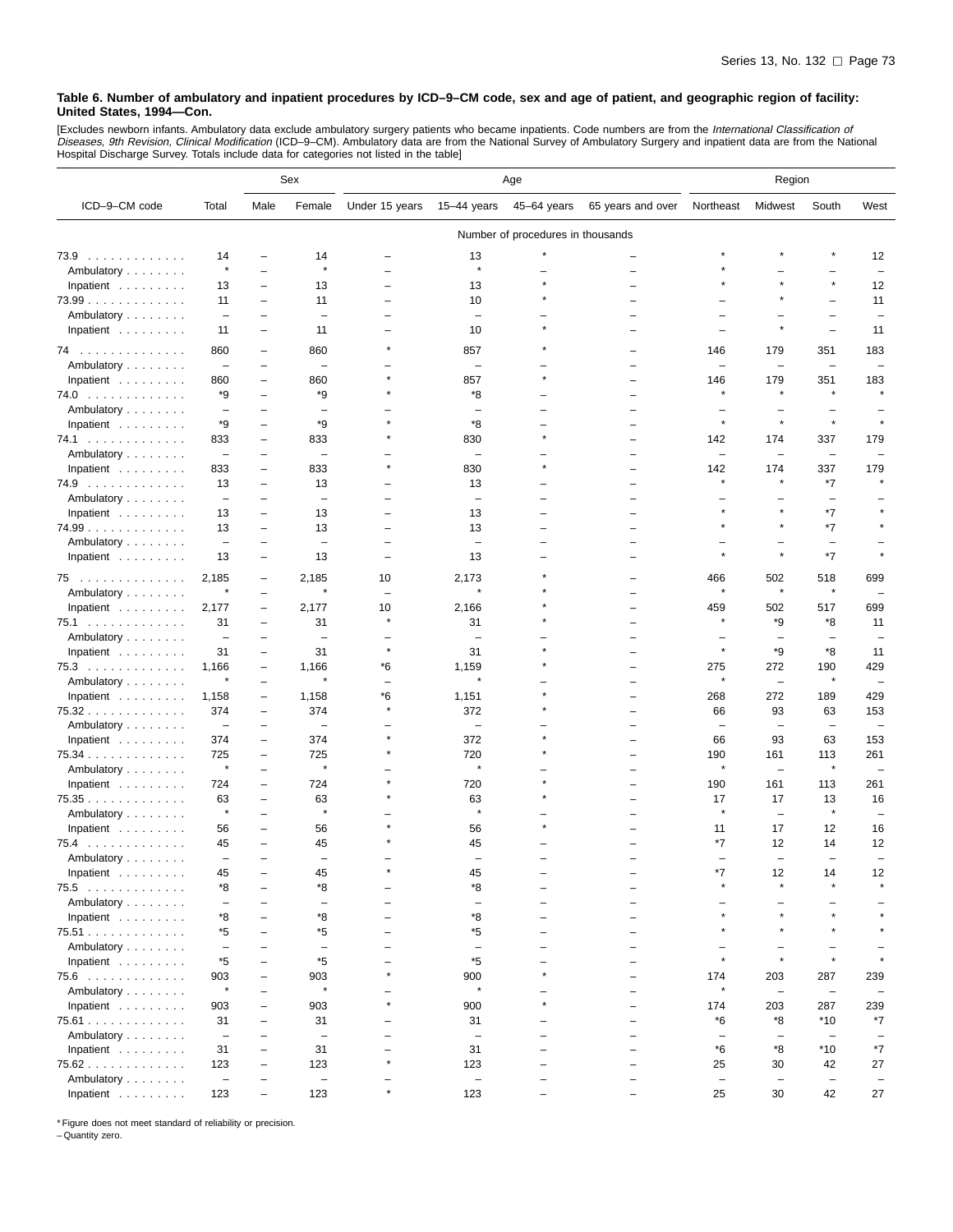[Excludes newborn infants. Ambulatory data exclude ambulatory surgery patients who became inpatients. Code numbers are from the *International Classification of*<br>*Diseases, 9th Revision, Clinical Modification* (ICD–9–CM). Hospital Discharge Survey. Totals include data for categories not listed in the table]

|               |                          |                          | Sex                      | Age            |                          |                                   | Region            |           |                          |                          |       |
|---------------|--------------------------|--------------------------|--------------------------|----------------|--------------------------|-----------------------------------|-------------------|-----------|--------------------------|--------------------------|-------|
| ICD-9-CM code | Total                    | Male                     | Female                   | Under 15 years | 15-44 years              | 45-64 years                       | 65 years and over | Northeast | Midwest                  | South                    | West  |
|               |                          |                          |                          |                |                          | Number of procedures in thousands |                   |           |                          |                          |       |
| $75.69$       | 749                      | -                        | 749                      |                | 746                      |                                   |                   | 143       | 165                      | 236                      | 205   |
| Ambulatory    | $\star$                  | $\overline{\phantom{0}}$ | $\star$                  |                | $\star$                  |                                   |                   | $\star$   | $\overline{\phantom{0}}$ | $\overline{\phantom{0}}$ |       |
| Inpatient     | 749                      | $\overline{\phantom{0}}$ | 749                      |                | 746                      |                                   |                   | 143       | 165                      | 236                      | 205   |
| 75.7          | 27                       | $\overline{\phantom{0}}$ | 27                       |                | 27                       |                                   |                   |           | $\pmb{\ast}$             | 15                       | *6    |
| Ambulatory    | $\overline{\phantom{m}}$ | $\overline{\phantom{0}}$ | $\overline{\phantom{m}}$ |                | $\overline{\phantom{0}}$ |                                   |                   |           |                          |                          |       |
| Inpatient     | 27                       | $\qquad \qquad -$        | 27                       |                | 27                       |                                   |                   |           | $\star$                  | 15                       | *6    |
| $76 - 84$     | 6,827                    | 3,514                    | 3,312                    | 326            | 2,971                    | 1,969                             | 1,561             | 1,574     | 1,603                    | 2,277                    | 1,372 |
| Ambulatory    | 3,660                    | 1,914                    | 1,746                    | 155            | 1,853                    | 1,145                             | 507               | 803       | 859                      | 1,185                    | 813   |
| Inpatient     | 3,167                    | 1,601                    | 1,566                    | 171            | 1,118                    | 824                               | 1,054             | 771       | 744                      | 1,092                    | 559   |
| 76            | 142                      | 86                       | 57                       | 12             | 102                      | 19                                | *9                | 35        | 27                       | 46                       | 35    |
| Ambulatory    | 40                       | 25                       | $*15$                    | $\lambda$      | 27                       |                                   |                   |           | $\pmb{\ast}$             | $*13$                    | *12   |
| Inpatient     | 102                      | 61                       | 41                       | *9             | 75                       | 12                                | *6                | 28        | 19                       | 32                       | 23    |
| 76.2          | $*10$                    | $\star$                  | *6                       |                |                          |                                   |                   |           | $\star$                  | $\star$                  |       |
| Ambulatory    | $\star$                  |                          | $\star$                  |                |                          |                                   |                   |           |                          |                          |       |
| Inpatient     | $\star$                  |                          |                          |                |                          |                                   |                   |           |                          |                          |       |
| 76.5          | 11                       |                          | *7                       |                | *7                       |                                   |                   |           |                          |                          |       |
| Ambulatory    | $\star$                  |                          | $\star$                  |                |                          |                                   |                   |           |                          |                          |       |
| Inpatient     | *6                       |                          | *6                       |                |                          |                                   |                   |           |                          |                          |       |
| 76.6          | 30                       | 14                       | 16                       |                | 26                       |                                   |                   | *7        | *5                       | 11                       | *7    |
| Ambulatory    | $\star$                  | $\star$                  | $\star$                  |                | $\star$                  |                                   |                   |           | $\star$                  | $\star$                  |       |
| Inpatient     | 26                       | 13                       | 13                       |                | 23                       |                                   |                   | *6        |                          | $*10$                    |       |
| $76.62$       | *7                       |                          |                          |                | *6                       |                                   |                   |           |                          | $\star$                  |       |
| Ambulatory    | $\star$                  |                          |                          |                |                          |                                   |                   |           |                          |                          |       |
| Inpatient     | *7                       |                          |                          |                | *6                       |                                   |                   |           |                          |                          |       |
| $76.64$       | *8                       |                          |                          |                | *7                       |                                   |                   |           |                          |                          |       |
| Ambulatory    | $\star$                  |                          |                          |                | $\star$                  |                                   |                   |           |                          |                          |       |
| Inpatient     | *6                       |                          |                          |                | *6                       |                                   |                   |           |                          |                          |       |
| 76.65         | *10                      |                          | *6                       |                | *9                       |                                   |                   |           |                          |                          |       |
| Ambulatory    | $\star$                  |                          | $\star$                  |                |                          |                                   |                   |           |                          |                          |       |
| Inpatient     | *8                       |                          | *5                       |                | *8                       |                                   |                   |           |                          |                          |       |
| 76.7          | 63                       | 47                       | 16                       | *6             | 46                       | *6                                |                   | 16        | 14                       | 20                       | 13    |
| Ambulatory    | *14                      | $*11$                    | $\star$                  |                | *11                      |                                   |                   |           | $\star$                  | $\star$                  |       |
| Inpatient     | 49                       | 37                       | 12                       |                | 35                       | 6'                                |                   | 14        | *10                      | 14                       | 11    |
| 76.72         | 14                       | 11                       | $\star$                  |                | 11                       |                                   |                   |           |                          |                          |       |
| Ambulatory    | $\star$                  | $\star$                  |                          |                | $\star$                  |                                   |                   |           |                          |                          |       |
| Inpatient     | *9                       | *7                       |                          |                | *6                       |                                   |                   |           |                          |                          |       |
| 76.75         | 11                       | *8                       |                          |                | *9                       |                                   |                   |           |                          |                          |       |
| Ambulatory    | $\star$                  | $\star$                  |                          |                | $\star$                  |                                   |                   |           |                          |                          |       |
| Inpatient     | *9                       | $*6$                     |                          |                | $*7$                     |                                   |                   |           |                          |                          |       |
| $76.76$       | 17                       | 13                       |                          |                | 14                       |                                   |                   |           |                          |                          |       |
| Ambulatory    |                          | $\star$                  |                          |                |                          |                                   |                   |           |                          |                          |       |
| Inpatient     | 16                       | 12                       |                          |                | 13                       |                                   |                   |           |                          |                          |       |
| 76.79         | *8                       | *6                       |                          |                |                          |                                   |                   |           |                          |                          |       |
| Ambulatory    | $\star$                  | $\star$                  |                          |                |                          |                                   |                   |           |                          |                          |       |
| Inpatient     | *5                       | $\star$                  |                          |                |                          |                                   |                   |           |                          |                          |       |
| 76.9          | 19                       | 12                       | *7                       |                | 14                       |                                   |                   | ۴5        |                          |                          |       |
| Ambulatory    | $\star$                  | $\star$                  |                          |                |                          |                                   |                   |           |                          |                          |       |
| Inpatient     | 12                       | $*7$                     | *5                       |                | *8                       |                                   |                   |           |                          |                          |       |
| 76.91         | *6                       |                          |                          |                |                          |                                   |                   |           |                          |                          |       |
| Ambulatory    | $\star$                  |                          |                          |                |                          |                                   |                   |           |                          |                          |       |
| Inpatient     | *5                       |                          |                          |                |                          |                                   |                   |           |                          |                          |       |
| 76.92         | *5                       |                          |                          |                |                          |                                   |                   |           |                          |                          |       |
| Ambulatory    |                          |                          |                          |                |                          |                                   |                   |           |                          |                          |       |
| Inpatient     |                          |                          |                          |                |                          |                                   |                   |           |                          |                          |       |
| 76.97         | *6                       |                          |                          |                | *5                       |                                   |                   |           |                          |                          |       |
| Ambulatory    |                          |                          |                          |                |                          |                                   |                   |           |                          |                          |       |
| Inpatient     |                          |                          |                          |                |                          |                                   |                   |           |                          |                          |       |

\* Figure does not meet standard of reliability or precision.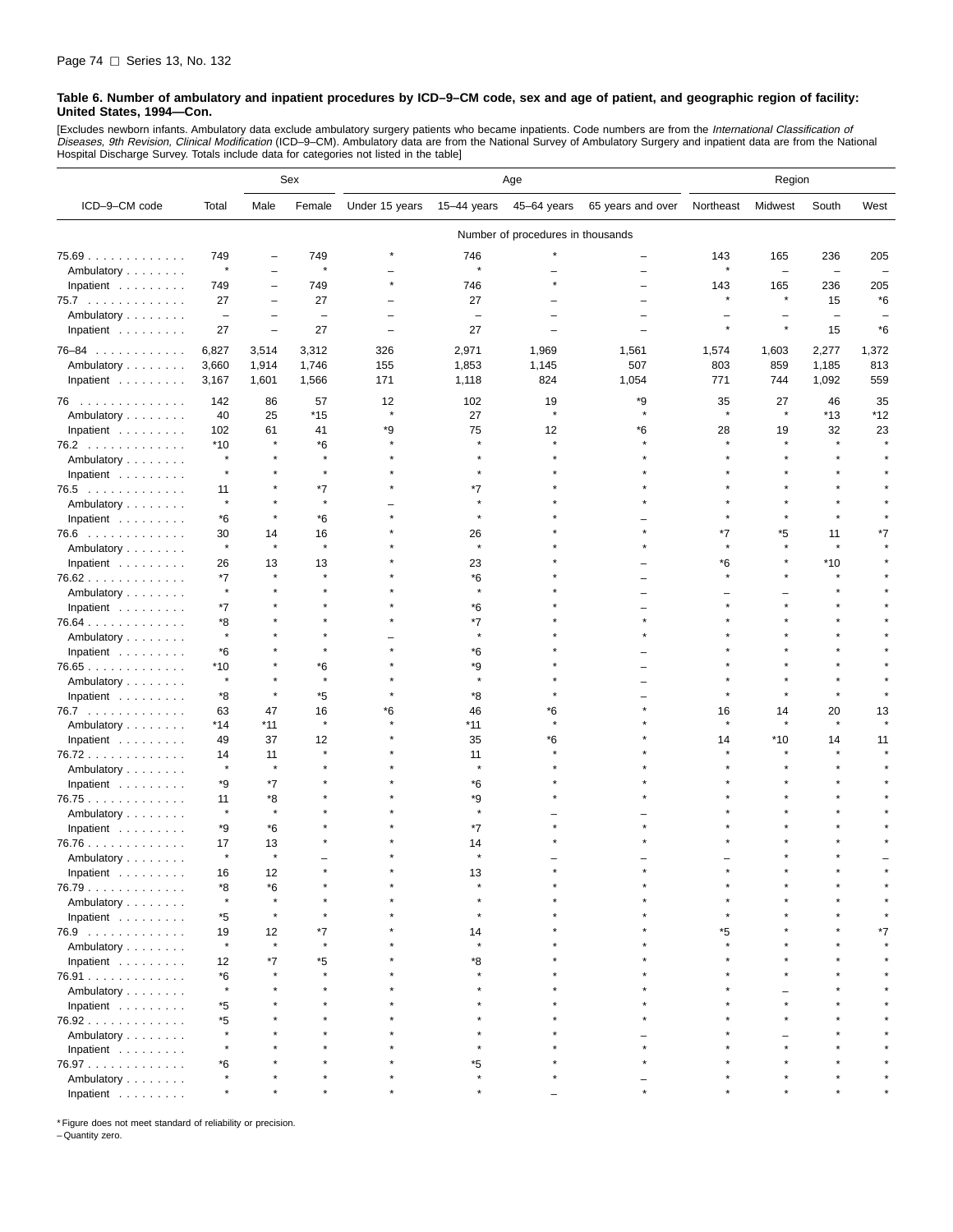[Excludes newborn infants. Ambulatory data exclude ambulatory surgery patients who became inpatients. Code numbers are from the *International Classification of*<br>*Diseases, 9th Revision, Clinical Modification* (ICD–9–CM).

|                                  |         |              | Sex          | Age            |               |                                   | Region            |           |         |              |      |
|----------------------------------|---------|--------------|--------------|----------------|---------------|-----------------------------------|-------------------|-----------|---------|--------------|------|
| ICD-9-CM code                    | Total   | Male         | Female       | Under 15 years | $15-44$ years | 45-64 years                       | 65 years and over | Northeast | Midwest | South        | West |
|                                  |         |              |              |                |               | Number of procedures in thousands |                   |           |         |              |      |
| 77                               | 845     | 317          | 528          | 42             | 344           | 301                               | 159               | 219       | 204     | 264          | 158  |
| Ambulatory                       | 526     | 163          | 363          | $*20$          | 221           | 196                               | 89                | 133       | 135     | 149          | 107  |
| Inpatient                        | 320     | 154          | 165          | 22             | 123           | 105                               | 70                | 86        | 69      | 115          | 50   |
| 77.1                             | 19      | 12           | *7           | $\star$        | *7            | *6                                |                   |           | *8      |              |      |
| Ambulatory                       | *12     | $\star$      |              |                |               |                                   |                   |           |         |              |      |
| Inpatient                        | *7      |              |              |                |               |                                   |                   |           |         |              |      |
| 77.15                            | *5      |              |              |                |               |                                   |                   |           |         |              |      |
| Ambulatory                       |         |              |              |                |               |                                   |                   |           |         |              |      |
| Inpatient                        |         |              |              |                |               |                                   |                   |           |         |              |      |
| 77.2                             | 10      |              | *6           |                |               |                                   |                   |           |         |              |      |
| Ambulatory                       |         |              |              |                |               |                                   |                   |           |         |              |      |
| Inpatient                        | *8      |              |              |                |               |                                   |                   |           |         |              |      |
| 77.27                            | *6      |              |              |                |               |                                   |                   |           |         |              |      |
| Ambulatory                       | $\star$ |              |              |                |               |                                   |                   |           |         |              |      |
| Inpatient                        | *6      |              |              |                |               |                                   |                   | $\star$   |         |              |      |
| 77.3                             | 58      | 24           | 35           | *9             | 25            | 19                                | *6                | 19        | 14      | 14           | 12   |
| Ambulatory                       | 38      | $*12$        | 26           | $\star$        | *18           | *15                               |                   | *10       | $*10$   |              |      |
| Inpatient                        | 21      | 12           | *9           | *7             | *7            |                                   |                   | *8        |         |              |      |
| 77.30                            | *5      | $\pmb{\ast}$ |              |                |               |                                   |                   |           |         |              |      |
| Ambulatory                       |         |              |              |                |               |                                   |                   |           |         |              |      |
| Inpatient                        | $\star$ |              |              |                |               |                                   |                   |           |         |              |      |
| 77.35                            | *6      |              |              |                |               |                                   |                   |           |         |              |      |
| Ambulatory                       |         |              |              |                |               |                                   |                   |           |         |              |      |
| Inpatient                        | *6      |              |              |                |               |                                   |                   |           |         |              |      |
| 77.37                            | *8      | *5           |              |                |               |                                   |                   |           |         |              |      |
| Ambulatory                       | $\star$ | ۸            |              |                |               |                                   |                   |           |         |              |      |
| Inpatient                        | *6      |              |              |                |               |                                   |                   |           |         |              |      |
| 77.38                            | 26      | *5           | 21           |                | 12            | 11                                |                   | 11        | *6      | *5           |      |
| Ambulatory                       | 22      | $\star$      | *18          |                | *11           |                                   |                   |           |         |              |      |
| Inpatient                        | $\star$ |              |              |                |               |                                   |                   |           |         |              |      |
| 77.39                            | *7      |              |              |                |               |                                   |                   |           |         |              |      |
| Ambulatory                       |         |              |              |                |               |                                   |                   |           |         |              |      |
| Inpatient                        | $\star$ | $\star$      |              |                |               |                                   |                   |           |         |              |      |
| 77.4                             | 30      | 11           | 19           |                | 10            | *6                                | 11                | *8        | *7      | 10           | *5   |
| Ambulatory                       | $\star$ | $\star$      | $\star$      |                |               |                                   | $\star$           | $\star$   |         | $\pmb{\ast}$ |      |
| Inpatient                        | 23      | *9           | 14           |                | *7            |                                   | 10                | *5        |         | *9           |      |
| 77.49                            | 16      | *6           | 10           |                | *7            |                                   | *6                |           |         | *6           |      |
| Ambulatory                       | $\star$ | $\star$      | $\star$      |                |               |                                   | $\star$           |           |         | $\pmb{\ast}$ |      |
| Inpatient                        | 13      | *5           | *8           |                |               |                                   | *5                |           |         | *6           |      |
| 77.5                             | 263     | 32           | 231          | 6'             | 86            | 111                               | 60                | 79        | 63      | 72           | 49   |
| Ambulatory                       | 242     | 30           | 212          |                | 82            | 100                               | 55                | 69        | 61      | 65           | 47   |
| Inpatient $\ldots \ldots \ldots$ | 21      | $\star$      | 19           |                |               | 12                                | $\star$           | $*10$     | $\star$ | $*7$         |      |
| 77.51                            | 58      | *6           | 52           |                | 24            | 24                                | *9                | 16        | 16      | 12           | 14   |
| Ambulatory                       | 51      |              | 45           |                | 22            | $*20$                             |                   | *12       | $*15$   | $*11$        | *13  |
| Inpatient                        | $*7$    |              | *7           |                | $\star$       | $\star$                           |                   | $\star$   |         |              |      |
| 77.53                            | 11      |              | $*10$        |                |               | *5                                |                   |           |         |              |      |
| Ambulatory                       |         |              | $\pmb{\ast}$ |                |               | $\star$                           |                   |           |         |              |      |
| Inpatient                        |         |              | $\pmb{\ast}$ |                |               | $\star$                           |                   |           |         |              |      |
| 77.54                            | 10      |              | 10           |                |               | *5                                |                   | *7        |         |              |      |
| Ambulatory                       |         |              | $\star$      |                |               | $\star$                           |                   |           |         |              |      |
| Inpatient                        |         |              | $\star$      |                |               |                                   |                   |           |         |              |      |
| 77.56                            | 63      | *9           | 54           |                | 14            | 30                                | 18                | 24        | 15      | 16           | *8   |
| Ambulatory                       | 59      |              | 51           |                | $*13$         | 28                                | $*17$             | 22        | $*15$   | $*14$        |      |
| Inpatient                        | $\star$ |              | $\star$      |                |               |                                   |                   | $\star$   |         |              |      |
| 77.57                            | *6      |              |              |                |               |                                   |                   |           |         |              |      |
| Ambulatory                       |         |              |              |                |               |                                   |                   |           |         |              |      |
| Inpatient.                       | $\star$ |              |              |                |               |                                   |                   |           |         |              |      |

\* Figure does not meet standard of reliability or precision.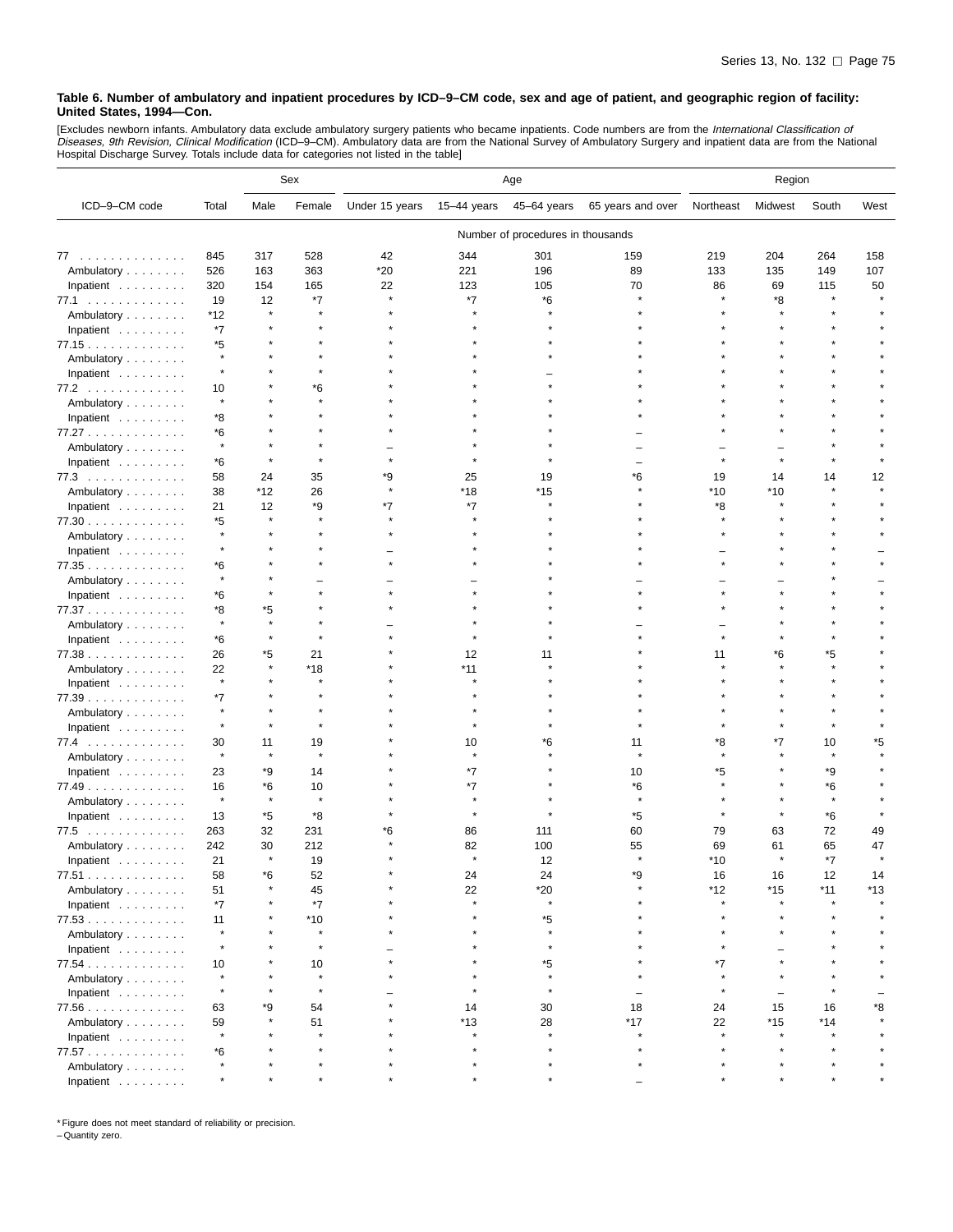[Excludes newborn infants. Ambulatory data exclude ambulatory surgery patients who became inpatients. Code numbers are from the *International Classification of*<br>*Diseases, 9th Revision, Clinical Modification* (ICD–9–CM). Hospital Discharge Survey. Totals include data for categories not listed in the table]

|                                  |               |                    | Sex                      | Age            |              |                                   | Region            |           |                |               |         |
|----------------------------------|---------------|--------------------|--------------------------|----------------|--------------|-----------------------------------|-------------------|-----------|----------------|---------------|---------|
| ICD-9-CM code                    | Total         | Male               | Female                   | Under 15 years | 15-44 years  | 45-64 years                       | 65 years and over | Northeast | Midwest        | South         | West    |
|                                  |               |                    |                          |                |              | Number of procedures in thousands |                   |           |                |               |         |
| 77.58                            | 24            | *5                 | 19                       |                | *8           | *10                               | *6                |           | *6             | *6            |         |
| Ambulatory                       | 23            | $\star$            | *18                      |                | ۸            |                                   |                   |           |                | $\star$       |         |
| Inpatient                        | $\star$       | $\star$            | $\star$                  |                |              |                                   |                   |           |                |               |         |
| 77.59                            | 89            | *9                 | 80                       |                | 30           | 33                                | 23                | 22        | 18             | 31            | 18      |
| Ambulatory                       | 84            | $\star$            | 76                       |                | 30           | 30                                | 22                | 20        | *18            | 29            | *18     |
| Inpatient                        | $\star$       | $\star$            | $\star$                  |                | $\star$      | $\pmb{\ast}$                      | $\pmb{\ast}$      | $\star$   | $\star$        | $\star$       | $\star$ |
| 77.6                             | 190           | 95                 | 94                       | 12             | 88           | 64                                | 26                | 48        | 44             | 57            | 41      |
| Ambulatory                       | 142           | 70                 | 72                       | $\star$        | 68           | 49                                | *16               | 32        | 29             | 46            | 34      |
| Inpatient                        | 48            | 25                 | 23                       |                | 20           | 15                                | 10                | 16        | 14             | 11            | *7      |
|                                  | 21            | *10                | 12                       |                | 11           | *7                                |                   |           |                |               | *8      |
| $77.60$                          |               |                    | *12                      |                | *10          |                                   |                   |           |                |               |         |
| Ambulatory                       | 20<br>$\star$ |                    | $\overline{\phantom{0}}$ |                |              |                                   |                   |           |                |               |         |
| Inpatient                        |               |                    | 大                        |                |              |                                   |                   |           |                |               |         |
| $77.61$                          | *9<br>$\star$ | *7                 |                          |                |              |                                   |                   |           |                |               |         |
| Ambulatory                       |               |                    |                          |                |              |                                   |                   |           |                |               |         |
| Inpatient                        | *6            | *5<br>$\star$      |                          |                |              |                                   |                   |           |                |               |         |
| 77.62                            | *5            |                    |                          |                |              |                                   |                   |           |                |               |         |
| Ambulatory                       | $\star$       |                    |                          |                |              |                                   |                   |           |                |               |         |
| Inpatient                        |               |                    |                          |                |              |                                   |                   |           |                |               |         |
| 77.65                            | 20            | 11                 | *9                       |                | *8           |                                   |                   | *7        |                |               | *5      |
| Ambulatory                       | *15           | $\star$            | $\star$<br>۸             |                |              |                                   |                   |           |                |               |         |
| Inpatient                        | $\star$       |                    |                          |                |              |                                   |                   |           |                |               |         |
| 77.66                            | 41            | 25                 | 16                       |                | 23           | 12                                |                   | 11        | *5             | 16            | *9      |
| Ambulatory                       | 37            | 23                 | *14                      |                | 21           | *12                               |                   |           |                | *15           |         |
| Inpatient                        | $\star$       | $\star$            | $\star$                  |                | $\pmb{\ast}$ |                                   |                   |           |                | $\star$       |         |
| 77.67                            | 18            | $*10$              | *8                       |                | *10          |                                   |                   |           |                | *6            |         |
| Ambulatory                       | *10           | $\star$            | $\star$                  |                | 大            |                                   |                   |           |                | $\star$       |         |
| Inpatient                        | *8            |                    | ۸                        |                |              |                                   |                   |           |                |               |         |
| 77.68                            | 24            | *9                 | 15                       |                | *9           | 11                                |                   |           | *8             | *7            |         |
| Ambulatory                       | 21            | $\star$            | *13                      |                | $\star$      |                                   |                   |           |                | $\star$       |         |
| Inpatient                        | $\star$       |                    | $\star$                  |                |              |                                   |                   |           |                | $\star$       |         |
| 77.69                            | 43            | 16                 | 27                       |                | 18           | 17                                | *5                | 12        | 14             | 11            | *6      |
| Ambulatory                       | 25            | $\pmb{\ast}$       | *18                      |                | $\star$      | *11                               | $\star$           | $\star$   | $\star$        | $\star$       |         |
| Inpatient                        | 18            | *9                 | *9                       |                | *8           | *6                                |                   | $*7$      | *7             | $\star$       |         |
| 77.7                             | 120           | 59                 | 60                       | *6             | 56           | 37                                | 20                | 22        | 26             | 52            | 19      |
| Ambulatory                       | $\star$       | $\star$            | $\star$                  |                | $\star$      | $\star$                           | $\star$           | $\star$   | $\star$        | $\star$       | $\star$ |
| Inpatient                        | 114           | 55                 | 58                       | *6             | 53           | 36                                | 19                | 21        | 24             | 52            | 17      |
| $77.79$                          | 106           | 51                 | 55                       |                | 50           | 34                                | 18                | 18        | 23             | 48            | 17      |
| Ambulatory                       | $\star$       | $\pmb{\ast}$       | $\star$                  |                | $\star$      | $\pmb{\ast}$                      | $\star$           | $\star$   | $\star$        | $\star$       | $\star$ |
| Inpatient                        | 103           | 49                 | 54                       |                | 47           | 33                                | 18                | 18        | 22             | 48            | 16      |
| 77.8                             | 137           | 71                 | 66                       |                | 59           | 48                                | 29                | 32        | 36             | 44            | 25      |
| Ambulatory                       | 68            | 33                 | 35                       |                | 35           | 23                                |                   | *16       | *20            | *19           | *12     |
| Inpatient                        | 69            | 38                 | 31                       |                | 24           | 24                                | 20                | 16        | 16             | 25            | 13      |
| 77.81                            | 46            | 30                 | 16                       |                | 20           | 17                                | *9                | *10       | 12             | 16            | *8      |
| Ambulatory                       | 22            | $*16$              | $\star$                  |                | $*11$        | $\pmb{\ast}$                      | $\star$           | $\star$   | $\star$        | $\star$       |         |
| Inpatient                        | 24            | 14                 | 10                       |                | *9           | *9                                | *6                | *6        | *6             | *8            |         |
| 77.82                            | *6            |                    |                          |                |              |                                   |                   |           |                |               |         |
| Ambulatory                       |               |                    |                          |                |              |                                   |                   |           |                |               |         |
| Inpatient $\ldots \ldots \ldots$ |               |                    | $\star$                  |                |              |                                   |                   |           |                |               |         |
| 77.83                            | 11            |                    | *6                       |                |              |                                   |                   |           |                |               |         |
| Ambulatory                       | $\star$       |                    | $\star$                  |                |              |                                   |                   |           |                |               |         |
| Inpatient                        | $\star$       |                    | $\star$                  |                |              |                                   |                   |           |                |               |         |
| 77.88                            |               | *6                 | *9                       |                |              | *6                                |                   |           |                |               |         |
| Ambulatory                       | 15<br>$\star$ |                    | $\star$                  |                |              |                                   |                   |           |                |               |         |
|                                  | *7            | $\pmb{\ast}$       | $\star$                  |                |              | $\star$                           |                   |           | $\star$        |               |         |
| Inpatient                        |               |                    | 23                       |                |              |                                   | *9                |           |                |               | *7      |
| $77.89$                          | 41            | 18<br>$\pmb{\ast}$ | $*14$                    |                | 15           | 16<br>$\star$                     | $\star$           | 11        | *10<br>$\star$ | 12<br>$\star$ |         |
| Ambulatory                       | $*19$         |                    |                          | $\star$        | $*10$        |                                   |                   |           |                |               |         |
| Inpatient                        | 22            | 13                 | *9                       |                | *5           | 10                                | *6                |           | *5             | *8            |         |

\* Figure does not meet standard of reliability or precision.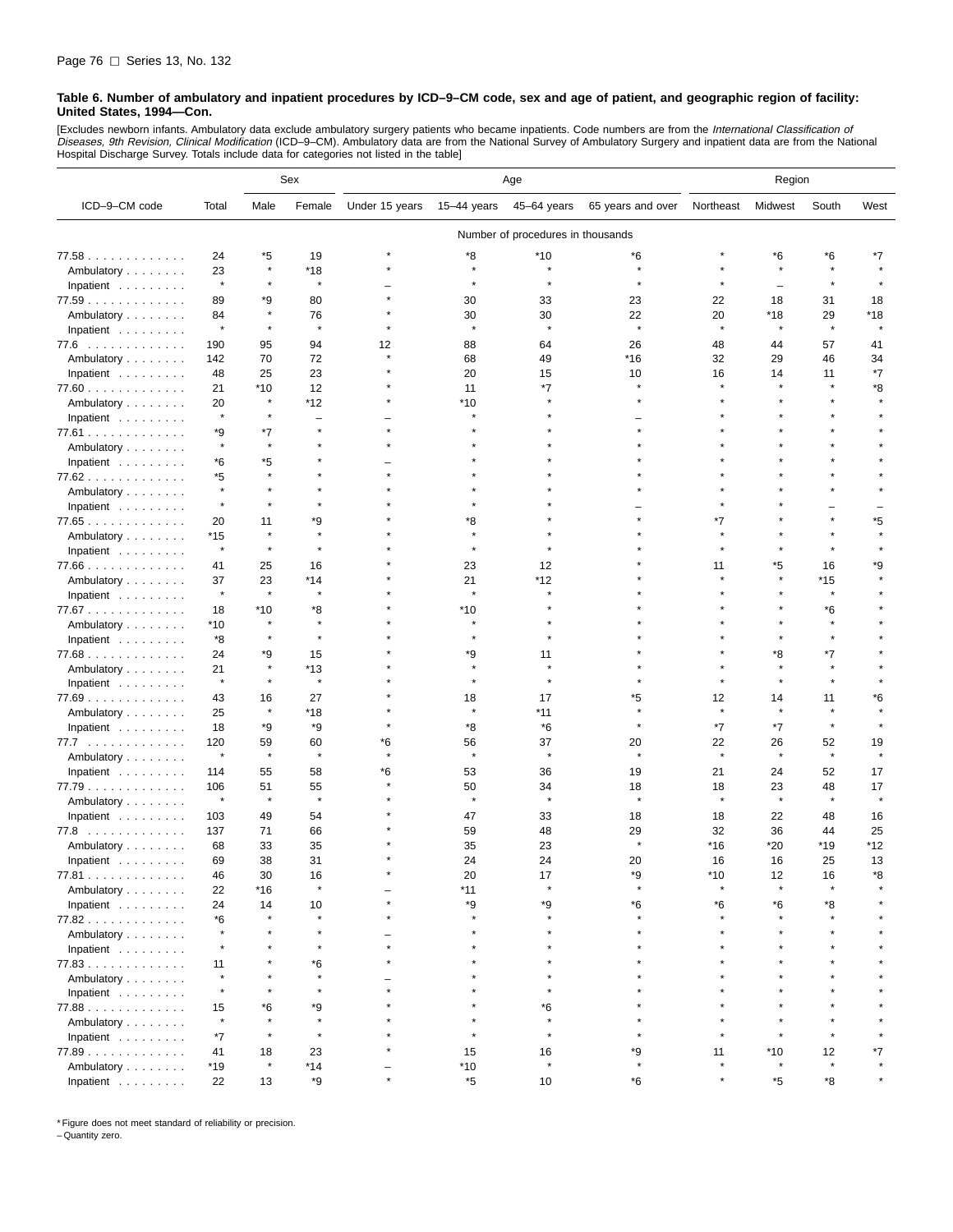[Excludes newborn infants. Ambulatory data exclude ambulatory surgery patients who became inpatients. Code numbers are from the *International Classification of*<br>*Diseases, 9th Revision, Clinical Modification* (ICD–9–CM).

|               |               |               | Sex           | Age            |             |                                   | Region                   |                   |              |              |         |
|---------------|---------------|---------------|---------------|----------------|-------------|-----------------------------------|--------------------------|-------------------|--------------|--------------|---------|
| ICD-9-CM code | Total         | Male          | Female        | Under 15 years | 15-44 years | 45-64 years                       | 65 years and over        | Northeast         | Midwest      | South        | West    |
|               |               |               |               |                |             | Number of procedures in thousands |                          |                   |              |              |         |
| 77.9          | 15            | *7            | *9            |                | *8          |                                   |                          |                   |              | *6           |         |
| Ambulatory    | $\star$       | $\star$       |               |                |             |                                   |                          |                   |              |              |         |
| Inpatient     | $*7$          |               |               |                |             |                                   |                          |                   |              |              |         |
| 77.98         | *7            |               |               |                |             |                                   |                          |                   |              |              |         |
| Ambulatory    | $\star$       | $\star$       |               |                |             |                                   |                          |                   |              |              |         |
| Inpatient     |               |               |               |                |             |                                   |                          |                   |              |              |         |
| 78            | 418           | 213           | 204           | 38             | 190         | 99                                | 90                       | 95                | 89           | 134          | 101     |
| Ambulatory    | 214           | 112           | 102           | $*20$          | 114         | 54                                | 26                       | 44                | 45           | 62           | 63      |
| Inpatient     | 203           | 101           | 102           | 19             | 76          | 45                                | 64                       | 51                | 43           | 71           | 38      |
| 78.0          | 60            | 30            | 30            |                | 28          | 14                                | 14                       | 12                | 14           | 22           | 12      |
| Ambulatory    | $*11$         | $\star$       | $\star$       |                | $\star$     |                                   |                          | $\star$           |              | $\pmb{\ast}$ |         |
| Inpatient     | 49            | 23            | 26            |                | 19          | 13                                | 14                       | 11                | 11           | 20           | *7      |
| 78.00         | *6            | $\star$       |               |                | *5          |                                   |                          |                   |              |              |         |
| Ambulatory    |               |               |               |                |             |                                   |                          |                   |              |              |         |
| Inpatient     |               |               |               |                |             |                                   |                          |                   |              |              |         |
| 78.03         | *6            |               |               |                |             |                                   |                          |                   |              |              |         |
| Ambulatory    |               |               |               |                |             |                                   |                          |                   |              |              |         |
| Inpatient     | *6            |               |               |                |             |                                   |                          |                   |              |              |         |
| 78.05         | *9            |               | *6            |                |             |                                   |                          |                   |              |              |         |
|               |               |               | $\star$       |                |             |                                   |                          |                   |              |              |         |
| Ambulatory    |               |               |               |                |             |                                   |                          |                   |              |              |         |
| Inpatient     | *9            |               | *6            |                |             |                                   |                          |                   |              |              |         |
| 78.07         | 18<br>$\star$ | *8<br>$\star$ | *9<br>$\star$ |                | *6          |                                   | *7                       |                   |              | *8           |         |
| Ambulatory    |               |               |               |                |             |                                   |                          |                   |              |              |         |
| Inpatient     | 17            | *7            | *9            |                | *5          |                                   | *7                       |                   |              | *8           |         |
| 78.09         | 11            |               | *6            |                |             |                                   |                          |                   |              |              |         |
| Ambulatory    | $\star$       |               |               |                |             |                                   |                          |                   |              |              |         |
| Inpatient     | *8            |               |               |                |             |                                   |                          |                   |              |              |         |
| 78.1          | 30            | 16            | 14            |                | 14          | *7                                |                          | *7                | *7           | 10           | *6      |
| Ambulatory    |               | $\star$       |               |                |             |                                   |                          |                   |              |              |         |
| Inpatient     | 23            | 14            | *8            |                | 11          |                                   |                          | *6                | *5           | *8           |         |
| 78.13         | 10            |               | *6            |                |             |                                   |                          |                   |              |              |         |
| Ambulatory    | $\star$       |               |               |                |             |                                   |                          |                   |              |              |         |
| Inpatient     | *6            |               |               |                |             |                                   |                          |                   |              |              |         |
| 78.17         | *10           | *7            |               |                |             |                                   |                          |                   |              |              |         |
| Ambulatory    | $\star$       | $\star$       |               |                |             |                                   |                          |                   |              |              |         |
| Inpatient     | *9            | *6            |               |                |             |                                   |                          |                   |              |              |         |
| 78.2          | *5            |               |               |                |             |                                   |                          |                   |              |              |         |
| Ambulatory    | $\star$       |               |               |                |             |                                   |                          |                   |              |              |         |
| Inpatient     |               |               |               |                |             |                                   |                          |                   |              |              |         |
| 78.4<br>.     | 14            | *9            | *5            |                | *6          |                                   |                          |                   |              |              |         |
| Ambulatory    |               | $\star$       | $\star$       |                |             |                                   |                          |                   |              |              |         |
| Inpatient     | *8            | *6            |               |                |             |                                   |                          |                   |              |              |         |
| 78.5          | 68            | 30            | 38            | *7             | 27          | 11                                | 24                       | 16                | 13           | 22           | 17      |
| Ambulatory    | $*19$         | $\star$       | $*11$         | $\pmb{\ast}$   | $*13$       | $\star$                           | $\star$                  | $\star$           | $\pmb{\ast}$ | $\pmb{\ast}$ | $\star$ |
| Inpatient     | 49            | 22            | 28            | *5             | 14          | *8                                | 22                       | 12                | 10           | 15           | 12      |
| 78.55         | 29            | 11            | 18            |                |             |                                   | 17                       | *5                | *7           | *9           | *7      |
| Ambulatory    | $\star$       | $\star$       | $\pmb{\ast}$  |                |             |                                   | $\overline{\phantom{0}}$ | $\qquad \qquad -$ | $\star$      | $\star$      |         |
| Inpatient     | 28            | 10            | 18            |                |             |                                   | 17                       | *5                | *7           | *8           | *7      |
| 78.57         | *9            | $*7$          | $\star$       |                |             |                                   |                          | $\star$           |              |              |         |
| Ambulatory    | $\star$       | ٠             |               |                |             |                                   |                          |                   |              |              |         |
| Inpatient     | *8            | *6            |               |                |             |                                   |                          |                   |              |              |         |
| 78.58         | *8            |               | *7            |                |             |                                   |                          |                   |              |              |         |
| Ambulatory    |               |               |               |                |             |                                   |                          |                   |              |              |         |
| Inpatient     |               |               |               |                |             |                                   |                          |                   |              |              |         |
| 78.59         | 15            | *8            | *8            |                | 11          |                                   |                          |                   |              | *7           |         |
| Ambulatory    | $\star$       |               |               |                |             |                                   |                          |                   |              |              |         |
|               | $*6$          |               |               |                |             |                                   |                          |                   |              |              |         |
| Inpatient     |               |               |               |                |             |                                   |                          |                   |              |              |         |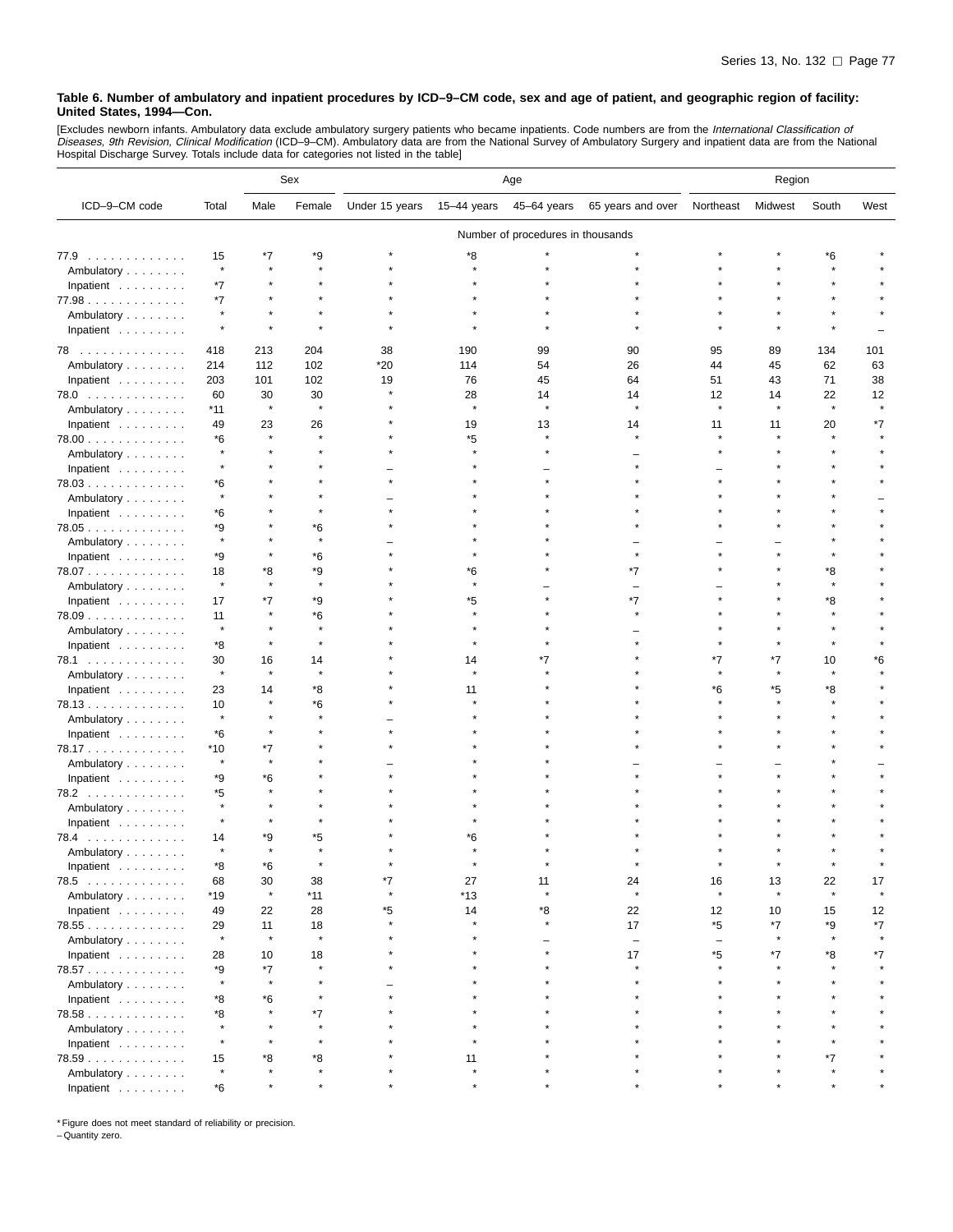[Excludes newborn infants. Ambulatory data exclude ambulatory surgery patients who became inpatients. Code numbers are from the *International Classification of*<br>*Diseases, 9th Revision, Clinical Modification* (ICD–9–CM). Hospital Discharge Survey. Totals include data for categories not listed in the table]

|                                  |                  |               | Sex                | Age            |               |                                   | Region            |               |               |               |               |
|----------------------------------|------------------|---------------|--------------------|----------------|---------------|-----------------------------------|-------------------|---------------|---------------|---------------|---------------|
| ICD-9-CM code                    | Total            | Male          | Female             | Under 15 years | $15-44$ years | 45-64 years                       | 65 years and over | Northeast     | Midwest       | South         | West          |
|                                  |                  |               |                    |                |               | Number of procedures in thousands |                   |               |               |               |               |
| 78.6                             | 230              | 120           | 110                | 19             | 109           | 59                                | 42                | 51            | 49            | 72            | 57            |
| Ambulatory                       | 163              | 88            | 76                 | $*16$          | 82            | 45                                | 20                | 35            | 35            | 48            | 45            |
| Inpatient                        | 66               | 32            | 34                 |                | 27            | 14                                | 22                | 17            | 14            | 24            | 12            |
| $78.60$                          | 11               | *6            | *6                 |                |               |                                   | $\star$           |               |               |               |               |
| Ambulatory                       | $*11$            | $\star$       | $\star$            |                |               |                                   |                   |               |               |               |               |
| Inpatient                        | $\star$          |               |                    |                |               |                                   |                   |               |               |               |               |
|                                  | 10               |               | *5                 |                |               |                                   |                   |               |               |               |               |
| 78.62                            |                  |               |                    |                |               |                                   |                   |               |               |               |               |
| Ambulatory                       | $\star$          |               |                    |                |               |                                   |                   |               |               |               |               |
| Inpatient                        |                  |               |                    |                |               |                                   |                   |               |               | $*7$          |               |
| 78.63                            | 19               | $*10$         | *9                 |                | *7            | *5                                |                   |               |               |               |               |
| Ambulatory                       | $*15$<br>$\star$ |               |                    |                |               |                                   |                   |               |               |               |               |
| Inpatient                        |                  |               |                    |                |               |                                   |                   |               |               |               |               |
| $78.64$                          | *9               | *6<br>$\star$ |                    |                | *6            |                                   |                   |               |               |               |               |
| Ambulatory                       |                  |               |                    |                |               |                                   |                   |               |               |               |               |
| Inpatient $\ldots \ldots \ldots$ | $\star$          | $\star$       |                    |                |               |                                   |                   |               |               |               |               |
| 78.65                            | 44               | 23            | 21                 |                | 14            | *8                                | 17                | 10            | 13            | 15            |               |
| Ambulatory                       | *18              | *12           | $\pmb{\ast}$       |                |               |                                   |                   | $\star$       | $\star$       | $\star$       |               |
| Inpatient                        | 26               | 11            | 15                 |                | *6            |                                   | 15                | *7            | *6            | *10           |               |
| 78.66                            | 14               | $*7$          | $*7$               |                | *8            |                                   |                   |               |               | *6            |               |
| Ambulatory                       | *13              | $\star$       |                    |                |               |                                   |                   |               |               |               |               |
| Inpatient                        | $\star$          | $\star$       | $\star$            |                |               |                                   |                   |               |               | $\star$       |               |
| 78.67                            | 59               | 31            | 27                 |                | 35            | 17                                |                   | 18            | 10            | 13            | 17            |
| Ambulatory                       | 45               | 23            | 22                 |                | 27            | *13                               |                   | *14           |               |               | $*15$         |
| Inpatient                        | 13               | *8            | *5                 |                | *8            |                                   |                   |               |               |               |               |
| 78.68                            | 12               | *5            | *7                 |                | *6            |                                   |                   |               |               |               |               |
| Ambulatory                       | $*11$            | $\star$       |                    |                |               |                                   |                   |               |               |               |               |
| Inpatient                        | $\star$          | $\star$       |                    |                |               |                                   |                   |               |               |               |               |
| 78.69                            | 47               | 25            | 23                 |                | 22            | 14                                | *8                | *9            | *8            | 18            | 13            |
| Ambulatory                       | 30               | $*16$         | $*14$              |                | $*13$         |                                   |                   |               |               | $\star$       | $*11$         |
| Inpatient $\ldots$ ,             | 17               | *9            | *8                 |                | *9            | *5                                |                   |               |               | *8            |               |
| 78.9                             | *5               | ۸             |                    |                |               |                                   |                   |               |               |               |               |
| Ambulatory                       |                  |               |                    |                |               |                                   |                   |               |               |               |               |
| Inpatient                        | $\star$          | $\star$       |                    |                |               |                                   |                   |               |               |               |               |
|                                  |                  |               |                    |                |               |                                   |                   |               |               |               |               |
| 79                               | 837              | 420           | 417                | 109            | 299           | 159                               | 270               | 192           | 217           | 272           | 156           |
| Ambulatory                       | 201              | 119           | 82                 | 46             | 92            | 38                                | 25                | 34            | 60            | 61            | 47            |
| Inpatient                        | 636              | 301           | 335                | 63             | 206           | 121                               | 246               | 158           | 157           | 211           | 110           |
| 79.0                             | 139              | 69            | 70                 | 52             | 32            | 20                                | 35                | 33            | 43            | 43            | 20            |
| Ambulatory                       | 54               | 28            | 26                 | 26             | *12           |                                   | $\star$           | $\star$       | 21            | *17           |               |
| Inpatient                        | 86               | 41            | 45                 | 26             | 20            | 14                                | 25                | 25            | 22            | 26            | 12            |
| 79.01                            | 14               | *6            | *8                 |                |               |                                   | *5                |               |               | $\star$       |               |
| Ambulatory                       | $\star$          | $\star$       | $\star$            |                |               |                                   |                   |               |               |               |               |
| Inpatient                        | 12               | *6            | *7                 |                |               |                                   |                   |               |               |               |               |
| 79.02                            | 59               | 28            | 31                 | 29             | *9            | *8                                | 14                | 12            | 20            | 18            | *9            |
| Ambulatory                       | 34               | $*16$         | *18                | $*19$          | $\star$       |                                   | $\star$           | $\star$       | $*13$         | $*10$         |               |
| Inpatient $\ldots \ldots \ldots$ | 26               | 12            | 13                 | $*10$          |               |                                   | *8                | *8            | *7            | *8            |               |
| $79.03$                          | *7               | *6            | $\star$            | $\star$        |               |                                   | $\star$           |               |               | $\star$       |               |
| Ambulatory                       | $\star$          | $\star$       | $\star$            | $\star$        |               |                                   |                   |               |               | $\star$       |               |
| Inpatient                        | $\star$          | $\star$       | $\star$            |                |               |                                   |                   |               |               |               |               |
| 79.05                            | 13               | *7            | *6                 | *7             |               |                                   |                   |               |               |               |               |
|                                  | $\star$          | $\star$       | $\star$            | $\star$        |               | $\equiv$                          |                   |               |               |               |               |
| Ambulatory                       |                  | $*7$          |                    |                |               | $\star$                           |                   |               | $\star$       | $\star$       |               |
| Inpatient                        | 12               |               | *6                 | *7             |               |                                   |                   |               |               |               |               |
| $79.06$                          | 34<br>$\star$    | 17<br>$\star$ | 17<br>$\pmb{\ast}$ | *9<br>$\star$  | *9<br>$\star$ | $^{\ast}6$<br>$\star$             | *10<br>$\star$    | 10<br>$\star$ | 10<br>$\star$ | 10<br>$\star$ |               |
| Ambulatory                       |                  |               |                    |                |               |                                   |                   |               |               |               |               |
| Inpatient                        | 27               | 12            | 15                 | *6             | *8            | *5                                | *8                | *8            | *8            | *9            |               |
| 79.1                             | 108              | 59            | 49                 | 18             | 40            | 16                                | 34                | 23            | 28            | 35            | 22<br>$\star$ |
| Ambulatory                       | 36               | 20            | $*16$              | $\star$        | $*19$         | $\star$                           | $\star$           | $\star$       | *10           | $\star$       |               |
| Inpatient $\ldots$ ,             | 71               | 38            | 33                 | 12             | 21            | $*10$                             | 29                | 16            | 18            | 25            | 13            |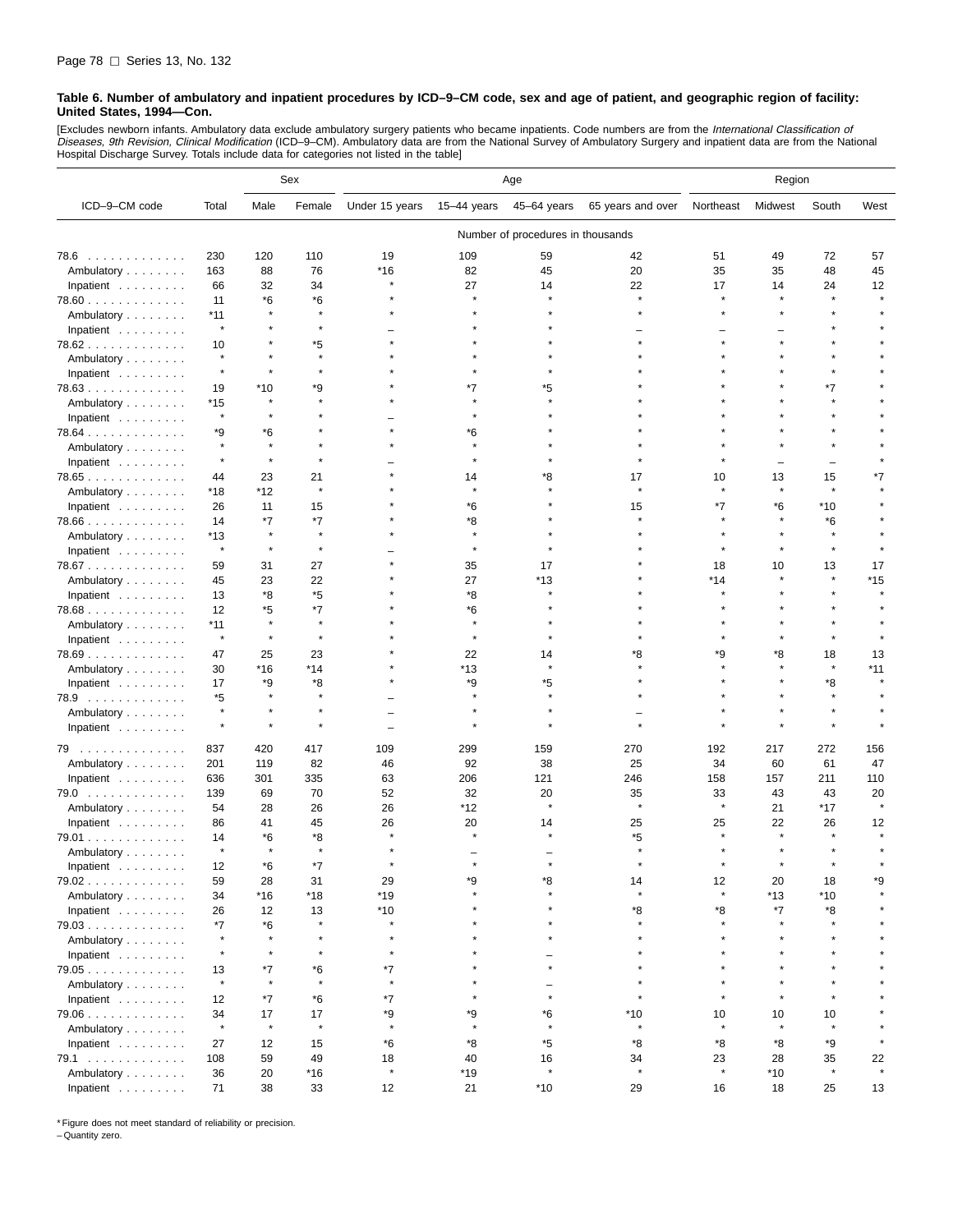[Excludes newborn infants. Ambulatory data exclude ambulatory surgery patients who became inpatients. Code numbers are from the *International Classification of*<br>*Diseases, 9th Revision, Clinical Modification* (ICD–9–CM).

|                                  |                          |                          | Sex                      | Age            |                          |                                   | Region            |                          |                          |                          |                          |
|----------------------------------|--------------------------|--------------------------|--------------------------|----------------|--------------------------|-----------------------------------|-------------------|--------------------------|--------------------------|--------------------------|--------------------------|
| ICD-9-CM code                    | Total                    | Male                     | Female                   | Under 15 years | 15-44 years              | 45-64 years                       | 65 years and over | Northeast                | Midwest                  | South                    | West                     |
|                                  |                          |                          |                          |                |                          | Number of procedures in thousands |                   |                          |                          |                          |                          |
| 79.11                            | 13                       | *8                       |                          | *8             |                          |                                   |                   |                          |                          | *5                       |                          |
| Ambulatory                       | $\star$                  | $\star$                  |                          | $\star$        |                          |                                   |                   |                          |                          | $\pmb{\ast}$             |                          |
| Inpatient                        | 12                       | *8                       |                          | *7             |                          |                                   |                   |                          |                          |                          |                          |
| 79.12                            | 26                       | *9                       | 17                       |                | *9                       | *6                                | *8                | ۴8                       |                          | *6                       | *7                       |
| Ambulatory                       | *14                      | $\star$                  | $\star$                  |                |                          |                                   |                   |                          |                          | $\star$                  |                          |
| Inpatient                        | 11                       |                          | *7                       |                |                          |                                   |                   |                          |                          |                          |                          |
| 79.13                            | *10                      | *7                       |                          |                | *6                       |                                   |                   |                          |                          |                          |                          |
| Ambulatory                       | $\star$                  | $\star$                  |                          |                |                          |                                   |                   |                          |                          |                          |                          |
| Inpatient                        | $\star$                  |                          |                          |                |                          |                                   |                   |                          |                          |                          |                          |
| 79.14                            | 10                       | *8                       |                          |                | *7                       |                                   |                   |                          |                          |                          |                          |
| Ambulatory                       | $\star$                  | $\star$                  |                          |                |                          |                                   |                   |                          |                          |                          |                          |
| Inpatient                        |                          | $\star$                  |                          |                |                          |                                   |                   |                          |                          |                          |                          |
| 79.15                            | 29                       | 13                       | 16                       |                |                          |                                   | 20                | *6                       | *9                       | *9                       | *5                       |
| Ambulatory                       | $\overline{\phantom{m}}$ | $\overline{\phantom{0}}$ | $\overline{\phantom{0}}$ |                |                          |                                   | ÷                 | $\overline{\phantom{a}}$ | $\overline{\phantom{0}}$ | $\overline{\phantom{0}}$ | $\overline{\phantom{0}}$ |
| Inpatient                        | 29                       | 13                       | 16<br>$\star$            |                |                          |                                   | 20                | *6                       | *9                       | *9                       | *5                       |
| 79.16                            | 12<br>$\star$            | *7<br>$\star$            |                          |                | *6<br>$\star$            |                                   |                   |                          |                          |                          |                          |
| Ambulatory                       |                          |                          |                          |                |                          |                                   |                   |                          |                          |                          |                          |
| Inpatient                        | *10                      | *6                       |                          |                | *6                       |                                   |                   |                          |                          |                          |                          |
| 79.2                             | 14<br>$\star$            | $*7$<br>$\star$          | $*7$                     |                | *7                       |                                   |                   |                          |                          |                          |                          |
| Ambulatory                       | *9                       | *5                       | $\pmb{\ast}$             |                | $\star$                  |                                   |                   |                          |                          |                          |                          |
| Inpatient                        | 473                      | 226                      | 247                      | 23             | 175                      | 100                               | 175               | 108                      | 118                      | 159                      | 88                       |
| 79.3<br>Ambulatory               | 74                       | 52                       | 22                       | $\star$        | 43                       | *18                               | $\star$           | $\star$                  | *18                      | 26                       | 22                       |
| Inpatient                        | 399                      | 174                      | 225                      | 14             | 132                      | 82                                | 171               | 99                       | 100                      | 133                      | 66                       |
| 79.31                            | 29                       | 13                       | 16                       | *5             | *7                       | $*7$                              | *9                | *8                       | *7                       | *8                       | *6                       |
| Ambulatory                       | $\star$                  | $\star$                  | $\star$                  |                | $\star$                  | $\star$                           |                   |                          | $\star$                  | $\star$                  | $\star$                  |
| Inpatient                        | 25                       | 12                       | 13                       |                | *6                       | *6                                | *9                | *8                       | *6                       | *5                       | *5                       |
| 79.32                            | 44                       | 24                       | 20                       | *6             | 20                       | *9                                | *8                | *9                       | *8                       | 15                       | 12                       |
| Ambulatory                       | *12                      | $\star$                  | $\star$                  |                | $\star$                  | $\star$                           |                   | $\star$                  | $\star$                  | $\pmb{\ast}$             | $\star$                  |
| Inpatient                        | 32                       | 18                       | 14                       |                | 14                       | *7                                | *8                | *8                       | *5                       | 11                       | *7                       |
| 79.33                            | 19                       | 16                       |                          |                | 15                       |                                   |                   |                          | *5                       |                          | *6                       |
| Ambulatory                       | *14                      | *12                      |                          |                | *11                      |                                   |                   |                          |                          |                          |                          |
| Inpatient                        | *5                       | $\star$                  |                          |                | $\pmb{\ast}$             |                                   |                   |                          | $\star$                  |                          |                          |
| 79.34                            | 29                       | 25                       |                          |                | 17                       | *9                                |                   | *6                       | *7                       | 11                       | *5                       |
| Ambulatory                       | *17                      | *14                      |                          |                | *10                      |                                   |                   |                          |                          |                          |                          |
| Inpatient                        | 12                       | 11                       | $\star$                  |                | *7                       |                                   |                   |                          | $\star$                  |                          |                          |
| 79.35                            | 169                      | 52                       | 117                      |                | 21                       | 19                                | 127               | 39                       | 44                       | 60                       | 27                       |
| Ambulatory                       | $\star$                  | $\overline{\phantom{m}}$ | $\star$                  |                | $\overline{\phantom{0}}$ |                                   |                   | $\overline{\phantom{0}}$ | $\overline{\phantom{a}}$ | $\pmb{\ast}$             | -                        |
| Inpatient                        | 169                      | 52                       | 116                      |                | 21                       | 19                                | 127               | 39                       | 44                       | 60                       | 27                       |
| $79.36$                          | 157                      | 79                       | 77                       | *5             | 81                       | 45                                | 26                | 35                       | 41                       | 54                       | 27                       |
| Ambulatory                       | *19                      | *13                      | $\pmb{\ast}$             |                | *10                      | Å                                 |                   | $\star$                  | $\star$                  | $\pmb{\ast}$             | $\star$                  |
| Inpatient $\ldots \ldots \ldots$ | 138                      | 66                       | 72                       |                | 71                       | 39                                | 24                | 32                       | 37                       | 47                       | 21                       |
| 79.37                            | 14                       | *8                       | *6                       |                | *7                       | *5                                |                   |                          |                          |                          |                          |
| Ambulatory                       |                          |                          |                          |                |                          |                                   |                   |                          |                          |                          |                          |
| Inpatient $\ldots \ldots \ldots$ | *8                       | *6                       |                          |                |                          |                                   |                   |                          |                          |                          |                          |
| 79.39                            | $*10$<br>$\star$         |                          |                          |                | *5                       |                                   |                   |                          |                          |                          |                          |
| Ambulatory                       |                          |                          |                          |                | $\star$                  |                                   |                   |                          |                          |                          |                          |
| Inpatient                        | *9                       |                          |                          |                |                          |                                   |                   |                          |                          |                          |                          |
| 79.6                             | 41<br>$\star$            | 29<br>$\star$            | 11                       | *5             | 22<br>$\star$            | *7                                |                   | 10                       | *9                       | 12                       | *9                       |
| Ambulatory                       |                          |                          |                          |                |                          | *5                                |                   | *8                       |                          |                          |                          |
| Inpatient                        | 33<br>*7                 | 25                       | *8                       |                | 19                       |                                   |                   |                          | *6                       | 11                       | *8                       |
| 79.62<br>Ambulatory              | $\star$                  |                          |                          |                |                          |                                   |                   |                          |                          |                          |                          |
| Inpatient                        | *7                       |                          |                          |                |                          |                                   |                   |                          |                          |                          |                          |
| 79.64                            | *7                       | *6                       |                          |                |                          |                                   |                   |                          |                          |                          |                          |
| Ambulatory                       |                          |                          |                          |                |                          |                                   |                   |                          |                          |                          |                          |
| Inpatient                        | $\star$                  |                          |                          |                |                          |                                   |                   |                          |                          |                          |                          |

\* Figure does not meet standard of reliability or precision.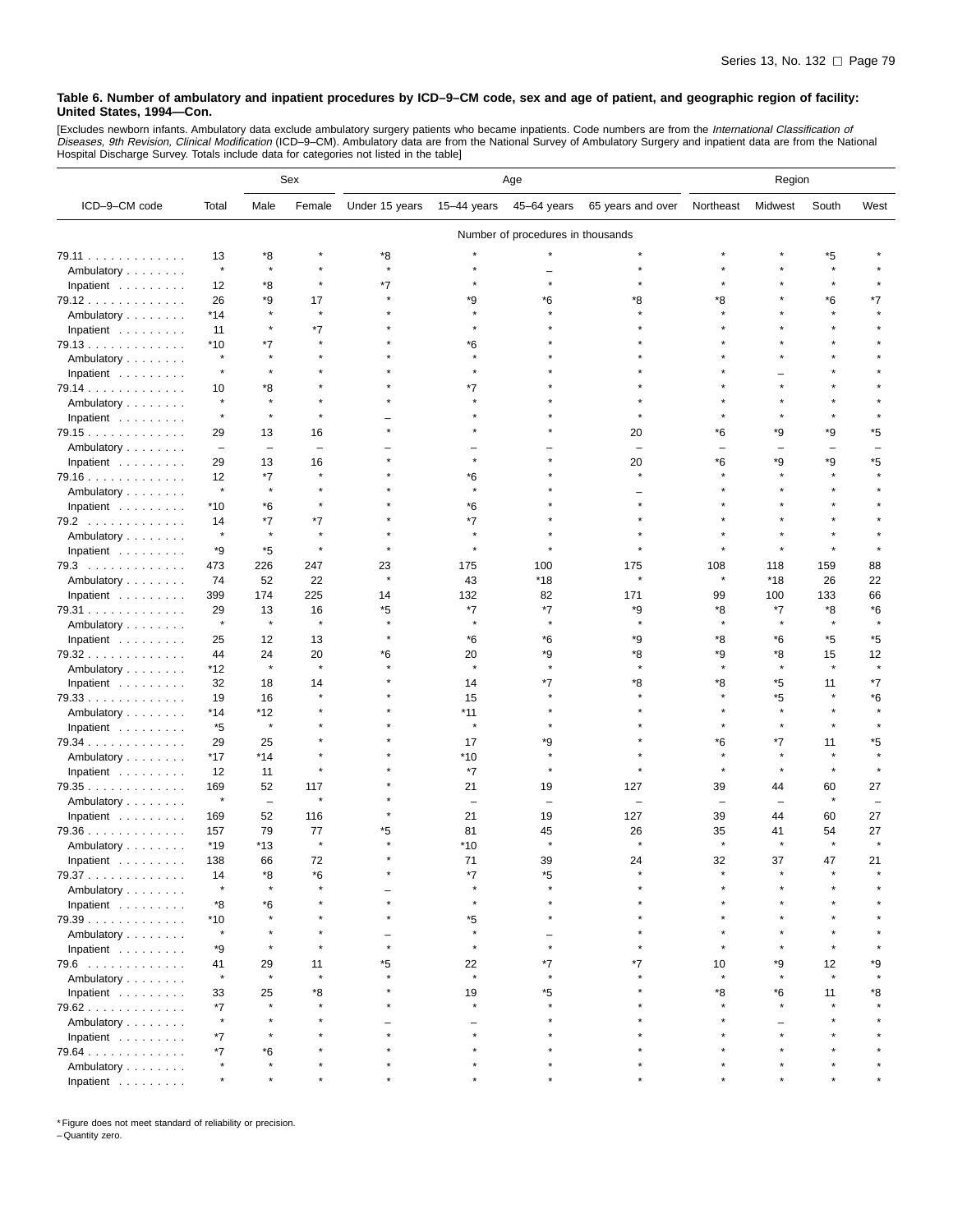[Excludes newborn infants. Ambulatory data exclude ambulatory surgery patients who became inpatients. Code numbers are from the *International Classification of*<br>*Diseases, 9th Revision, Clinical Modification* (ICD–9–CM). Hospital Discharge Survey. Totals include data for categories not listed in the table]

|                                  |               |              | Sex      | Age            |                          |                                   | Region            |                          |         |         |      |
|----------------------------------|---------------|--------------|----------|----------------|--------------------------|-----------------------------------|-------------------|--------------------------|---------|---------|------|
| ICD-9-CM code                    | Total         | Male         | Female   | Under 15 years | 15-44 years              | 45-64 years                       | 65 years and over | Northeast                | Midwest | South   | West |
|                                  |               |              |          |                |                          | Number of procedures in thousands |                   |                          |         |         |      |
| $79.66$                          | 11            | *8           |          |                | *6                       |                                   |                   |                          |         |         |      |
| Ambulatory                       | $\star$       | $\star$      |          |                | $\overline{\phantom{0}}$ |                                   |                   |                          |         |         |      |
| Inpatient                        | 10            | $*7$         |          |                | *6                       |                                   |                   |                          |         |         |      |
| 79.7                             | 43            | 20           | 23       |                | 15                       | 11                                | 13                | 12                       | $*10$   | 12      | *9   |
| Ambulatory                       | *16           | $\pmb{\ast}$ | $\star$  |                | $\star$                  |                                   |                   | $\star$                  | $\star$ | $\star$ |      |
| Inpatient                        | 27            | 11           | 15       |                | *7                       | *6                                | 12                | *6                       | *7      | *9      | *5   |
| 79.71                            | *6            |              |          |                |                          |                                   |                   |                          |         |         |      |
| Ambulatory                       |               |              |          |                |                          |                                   |                   |                          |         |         |      |
| Inpatient                        | $\star$       | $\star$      |          |                |                          |                                   |                   |                          |         |         |      |
| 79.75                            | 22            | *7           | 15       |                |                          | *7                                | *10               | *6                       | *6      | *7      |      |
| Ambulatory                       | $\star$       |              | $\star$  |                |                          |                                   |                   |                          |         | $\star$ |      |
| Inpatient                        | 16            | *6           | 10       |                |                          |                                   | *8                |                          |         | *7      |      |
| 79.8                             | 14            | *7           | *7       |                | 6'                       |                                   |                   |                          | *5      |         |      |
| Ambulatory                       | $\star$       |              |          |                |                          |                                   |                   |                          |         |         |      |
| Inpatient                        | *8            | $\star$      |          |                |                          |                                   |                   |                          |         |         |      |
| 80                               | 2,235         | 1,299        | 936      | 41             | 1,190                    | 706                               | 297               | 517                      | 483     | 772     | 463  |
| Ambulatory                       | 1,662         | 968          | 694      | 30             | 901                      | 521                               | 211               | 384                      | 365     | 559     | 355  |
| Inpatient                        | 573           | 332          | 241      | 12             | 290                      | 185                               | 87                | 133                      | 118     | 214     | 108  |
| 80.0                             | 16            | *9           | *7       |                | *7                       |                                   |                   |                          |         | *6      |      |
| Ambulatory                       | $\star$       | $\star$      | $\star$  |                |                          |                                   |                   |                          |         |         |      |
| Inpatient                        | *8            | $\star$      |          |                |                          |                                   |                   |                          |         |         |      |
| 80.1                             | 93            | 58           | 35       |                | 48                       | 28                                | 12                | 22                       | 22      | 29      | 20   |
| Ambulatory                       | 62            | 37           | 25       |                | 37                       | *19                               | $\star$           | $*13$                    | $*15$   | 21      | *13  |
| Inpatient                        | 31            | 21           | *10      |                | 12                       | *9                                | *7                | *10                      | *7      | *8      | *6   |
| 80.10                            | 17            | *8           | *9       |                | *8                       | $*7$                              |                   | *5                       |         | *6      |      |
| Ambulatory                       | *15           |              |          |                |                          |                                   |                   |                          |         |         |      |
| Inpatient                        | $\star$       |              |          |                |                          |                                   |                   |                          |         |         |      |
| 80.11                            | *7            |              |          |                |                          |                                   |                   |                          |         |         |      |
| Ambulatory                       |               |              |          |                |                          |                                   |                   |                          |         |         |      |
| Inpatient                        |               |              |          |                |                          |                                   |                   |                          |         |         |      |
| 80.12                            | *5            |              |          |                |                          |                                   |                   |                          |         |         |      |
| Ambulatory                       |               |              |          |                |                          |                                   |                   |                          |         |         |      |
| Inpatient                        |               |              |          |                |                          |                                   |                   |                          |         |         |      |
| 80.14                            | *5<br>$\star$ |              |          |                |                          |                                   |                   |                          |         |         |      |
| Ambulatory                       |               |              |          |                |                          |                                   |                   |                          |         |         |      |
| Inpatient<br>80.16               | 42            | 28           | 14       |                | 23                       | 12                                | *6                | 10                       | 12      | 13      |      |
| Ambulatory                       | 29            | *18          | $*10$    |                | *16                      |                                   |                   |                          |         |         |      |
| Inpatient                        | 13            | $*10$        |          |                | *7                       |                                   |                   |                          |         |         |      |
| 80.17                            | $*7$          | $*6$         |          |                |                          |                                   |                   |                          |         |         |      |
| Ambulatory                       |               | $\star$      |          |                |                          |                                   |                   |                          |         |         |      |
| Inpatient                        |               |              |          |                |                          |                                   |                   |                          |         |         |      |
| 80.2                             | 771           | 468          | 303      | 15             | 448                      | 220                               | 89                | 189                      | 159     | 250     | 173  |
| Ambulatory                       | 690           | 413          | 276      | $*11$          | 394                      | 203                               | 82                | 165                      | 142     | 226     | 156  |
| Inpatient $\ldots \ldots \ldots$ | 81            | 55           | 27       | $\star$        | 54                       | 17                                | *7                | 25                       | 16      | 23      | 17   |
| 80.20                            | *7            | $\star$      | $\star$  |                | $\star$                  | $\star$                           | $\star$           | $\star$                  | $\star$ | $\star$ |      |
| Ambulatory                       | $\star$       | $\star$      | $\star$  |                | $\star$                  | $\star$                           | $\star$           | $\star$                  | $\star$ | $\star$ |      |
| Inpatient                        | $\star$       | $\star$      | $\equiv$ |                | $\star$                  | $\equiv$                          |                   | $\overline{\phantom{0}}$ |         | $\star$ |      |
| 80.21                            | 94            | 63           | 31       |                | 52                       | 31                                | 11                | 20                       | 17      | 36      | 22   |
| Ambulatory                       | 80            | 53           | 27       |                | 45                       | 26                                |                   | $*16$                    | $*12$   | 32      | *19  |
| Inpatient                        | 15            | 11           | $\star$  |                | *8                       | *5                                |                   | $\star$                  | $\star$ | $\star$ |      |
| 80.22                            | *6            |              |          |                |                          |                                   |                   | $\star$                  |         |         |      |
| Ambulatory                       | $\star$       |              |          |                |                          |                                   |                   |                          |         |         |      |
| Inpatient                        | $\star$       |              |          |                | $\overline{\phantom{0}}$ | $\star$                           |                   |                          |         |         |      |
| 80.23                            | 18            | *9           | *9       |                | 11                       | *5                                |                   |                          | *5      |         |      |
| Ambulatory                       | *17           |              |          |                | $*11$                    | $\star$                           |                   |                          |         |         |      |
| Inpatient                        | $\star$       |              |          |                | $\qquad \qquad -$        | $\star$                           |                   |                          |         |         |      |

\* Figure does not meet standard of reliability or precision.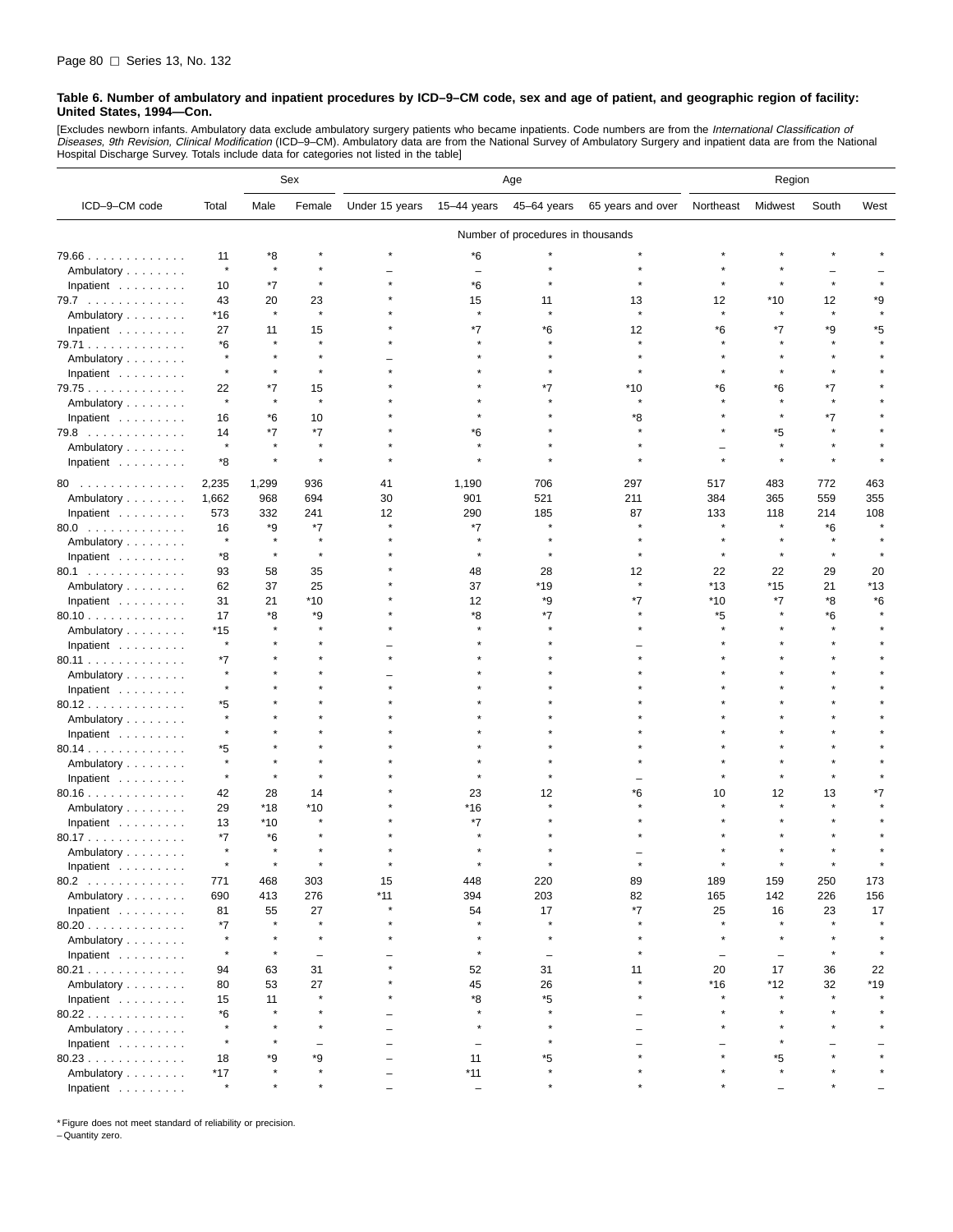[Excludes newborn infants. Ambulatory data exclude ambulatory surgery patients who became inpatients. Code numbers are from the *International Classification of*<br>*Diseases, 9th Revision, Clinical Modification* (ICD–9–CM).

|                    |                  |         | Sex           | Age            |             |                                   | Region            |           |                  |         |         |
|--------------------|------------------|---------|---------------|----------------|-------------|-----------------------------------|-------------------|-----------|------------------|---------|---------|
| ICD-9-CM code      | Total            | Male    | Female        | Under 15 years | 15-44 years | 45-64 years                       | 65 years and over | Northeast | Midwest          | South   | West    |
|                    |                  |         |               |                |             | Number of procedures in thousands |                   |           |                  |         |         |
| 80.26              | 628              | 380     | 248           | 14             | 368         | 173                               | 73                | 157       | 131              | 197     | 142     |
| Ambulatory         | 563              | 337     | 226           | *10            | 323         | 162                               | 68                | 137       | 120              | 178     | 128     |
| Inpatient          | 64               | 42      | 22            |                | 45          | 11                                |                   | 21        | 11               | 18      | 14      |
| 80.27              | 14               | *8      | *6            |                | *8          |                                   |                   | *5        |                  |         |         |
| Ambulatory         | *13              | $\star$ | $\pmb{\ast}$  |                |             |                                   |                   |           |                  |         |         |
| Inpatient          | $\pmb{\ast}$     | $\star$ | $\star$       |                |             |                                   |                   |           |                  |         |         |
| 80.3               | 13               | *6      | *7            |                | *7          |                                   |                   |           |                  | *7      |         |
| Ambulatory         | $\star$          |         | $\pmb{\ast}$  |                |             |                                   |                   |           |                  |         |         |
|                    | $\star$          | $\star$ | $\star$       |                |             |                                   |                   |           |                  | $\star$ |         |
| Inpatient          | 88               | 38      | 50            |                | 47          | 24                                | 14                | 17        | 16               |         | 23      |
| 80.4               |                  |         |               |                |             |                                   |                   | *12       |                  | 32      | $*17$   |
| Ambulatory         | 68               | 29      | 39            |                | 39          | 20                                |                   | *5        | $*13$<br>$\star$ | 26      |         |
| Inpatient          | 20               | *9      | 11<br>$\star$ |                | *8          |                                   | *6                |           |                  | *6      | *6      |
| 80.40              | *7<br>$\star$    |         |               |                |             |                                   |                   |           |                  |         |         |
| Ambulatory         | $\star$          |         |               |                |             |                                   |                   |           |                  |         |         |
| Inpatient          |                  | -       |               |                |             |                                   |                   |           |                  |         |         |
| 80.41              | 13               | *8      | *6            |                | *5          | *6                                |                   |           |                  | *8      |         |
| Ambulatory         | $\star$          |         |               |                |             |                                   |                   |           |                  |         |         |
| Inpatient          | $\star$          |         |               |                |             |                                   |                   |           |                  |         |         |
| 80.42              | *7               |         |               |                |             |                                   |                   |           |                  |         |         |
| Ambulatory         | $\star$          |         |               |                |             |                                   |                   |           |                  |         |         |
| Inpatient          | $\star$          | $\star$ |               |                |             |                                   |                   |           |                  |         |         |
| 80.46              | 42               | 18      | 24            |                | 27          | *7                                | *8                | *7        | *9               | 13      | 13      |
| Ambulatory         | 32               | *14     | *18           |                | 23          |                                   |                   |           |                  | $*11$   |         |
| Inpatient          | $*10$            | $\star$ | *6            |                |             |                                   |                   |           |                  |         |         |
| 80.48              | *9               |         | *7            |                |             | *5                                |                   |           |                  |         |         |
| Ambulatory         | $\star$          |         |               |                |             |                                   |                   |           |                  |         |         |
| Inpatient          | $\star$          | $\star$ |               |                |             |                                   |                   |           |                  |         |         |
| 80.5               | 333              | 183     | 149           |                | 167         | 123                               | 42                | 55        | 72               | 149     | 56      |
| Ambulatory         | *15              | $*11$   |               |                |             |                                   |                   | $\star$   | $\star$          |         |         |
| Inpatient          | 317              | 172     | 145           |                | 157         | 118                               | 41                | 49        | 68               | 144     | 55      |
| 80.50              | *6               | $\star$ | $\star$       |                |             |                                   |                   |           | $\star$          |         |         |
| Ambulatory         | $\star$          | ź,      |               |                |             |                                   |                   |           |                  |         |         |
| Inpatient          | $\star$          | $\star$ | $\star$       |                |             |                                   |                   |           | $\star$          |         |         |
| 80.51              | 324              | 179     | 145           |                | 162         | 119                               | 41                | 54        | 70               | 144     | 56      |
| Ambulatory         | $*13$            | $\star$ | $\pmb{\ast}$  |                | $\star$     | $\star$                           |                   | $\star$   | $\star$          | $\star$ | $\star$ |
| Inpatient          | 311              | 170     | 142           |                | 154         | 115                               | 41                | 49        | 67               | 141     | 55      |
| 80.6               | 430              | 272     | 159           | *6             | 221         | 138                               | 66                | 107       | 99               | 131     | 93      |
| Ambulatory         | 384              | 242     | 142           |                | 191         | 127                               | 61                | 89        | 91               | 120     | 84      |
| Inpatient          | 46               | 29      | 17            |                | 30          | 11                                |                   | 18        | *8               | 12      | *9      |
| 80.7               | 156              | 85      | 71            |                | 80          | 49                                | 23                | 48        | 31               | 49      | 28      |
| Ambulatory         | 136              | 72      | 64            |                | 74          | 42                                | *18               | 40        | 28               | 43      | 25      |
|                    | 20               | 13      | $*7$          |                | $*6$        | *8                                | *6                | *8        |                  | *5      | $\star$ |
| Inpatient<br>80.71 | *6               |         |               |                |             |                                   |                   |           |                  |         |         |
|                    |                  |         |               |                |             |                                   |                   |           |                  |         |         |
| Ambulatory         |                  |         |               |                |             |                                   |                   |           |                  |         |         |
| Inpatient          |                  |         |               |                |             |                                   |                   |           |                  |         |         |
| 80.73              | 13               |         | *9            |                | *9          |                                   |                   |           |                  |         |         |
| Ambulatory         | $*12$<br>$\star$ |         |               |                |             |                                   |                   |           |                  |         |         |
| Inpatient          |                  |         |               |                |             |                                   |                   |           |                  |         |         |
| 80.74              | *7<br>$\star$    |         | *5<br>$\star$ |                |             |                                   |                   |           |                  |         |         |
| Ambulatory         |                  |         |               |                |             |                                   |                   |           |                  |         |         |
| Inpatient          | $\star$          |         |               |                |             |                                   |                   |           |                  |         |         |
| 80.76              | 115              | 66      | 49            |                | 58          | 37                                | 17                | 36        | 21               | 36      | 22      |
| Ambulatory         | 100              | 56      | 44            |                | 54          | 31                                | $*13$             | 29        | $*19$            | 33      | $*20$   |
| Inpatient          | 15               | *9      | *5            |                |             | *6                                |                   | $*7$      |                  |         |         |
| 80.77              | *8               | $\star$ | $\star$       |                |             |                                   |                   |           |                  |         |         |
| Ambulatory         |                  |         |               |                |             |                                   |                   |           |                  |         |         |
| Inpatient          |                  |         |               |                |             |                                   |                   |           |                  |         |         |

\* Figure does not meet standard of reliability or precision.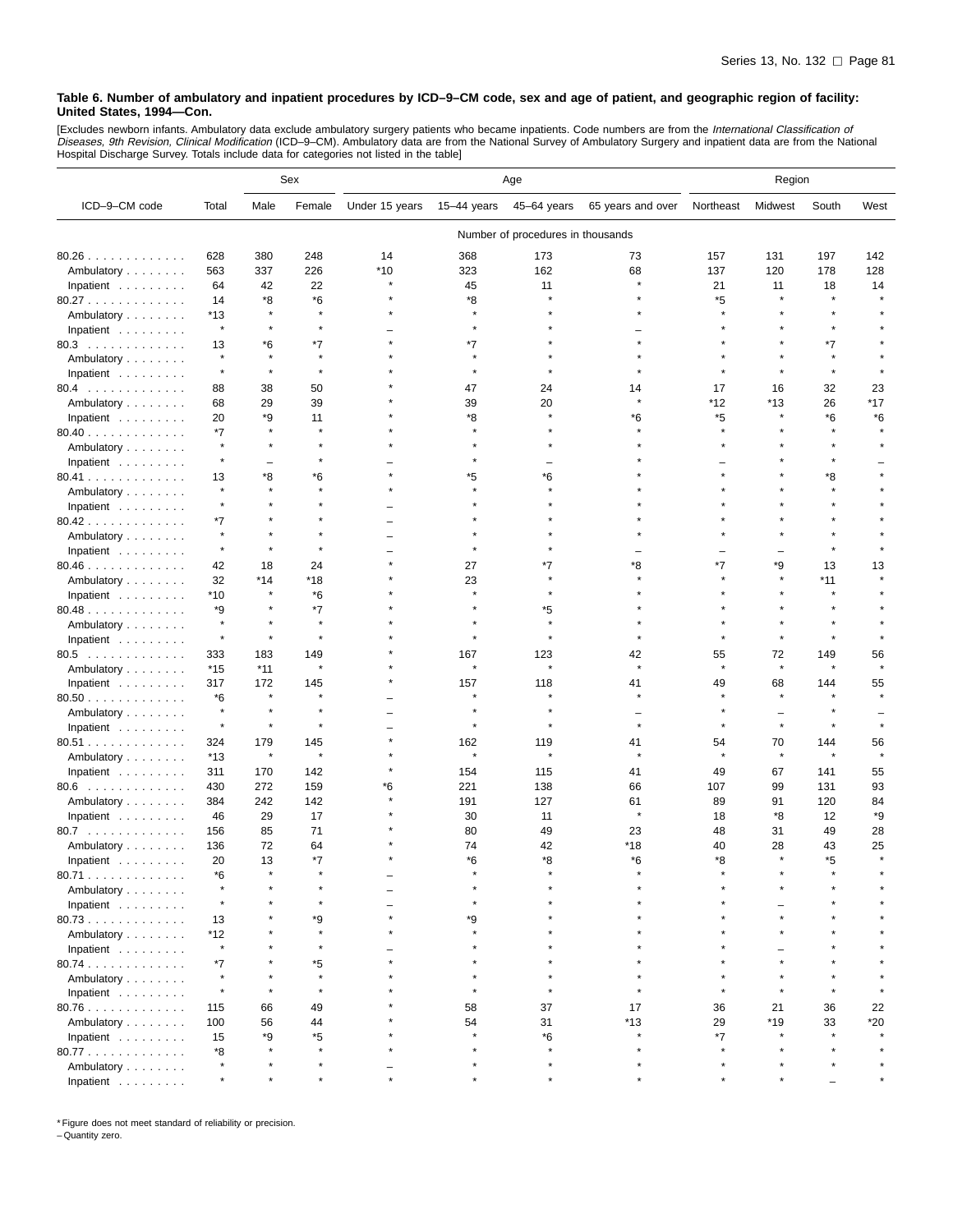[Excludes newborn infants. Ambulatory data exclude ambulatory surgery patients who became inpatients. Code numbers are from the *International Classification of*<br>*Diseases, 9th Revision, Clinical Modification* (ICD–9–CM). Hospital Discharge Survey. Totals include data for categories not listed in the table]

|                      |                          |                          | Sex                      | Age            |                          |                                   |                   | Region            |         |              |      |
|----------------------|--------------------------|--------------------------|--------------------------|----------------|--------------------------|-----------------------------------|-------------------|-------------------|---------|--------------|------|
| ICD-9-CM code        | Total                    | Male                     | Female                   | Under 15 years | $15 - 44$ years          | 45-64 years                       | 65 years and over | Northeast         | Midwest | South        | West |
|                      |                          |                          |                          |                |                          | Number of procedures in thousands |                   |                   |         |              |      |
| 80.8                 | 297                      | 156                      | 141                      | *6             | 145                      | 105                               | 41                | 65                | 69      | 107          | 55   |
| Ambulatory           | 261                      | 136                      | 125                      |                | 130                      | 92                                | 33                | 53                | 62      | 100          | 47   |
| Inpatient            | 36                       | 20                       | 16                       |                | 15                       | 12                                | *8                | 12                | *7      | *8           | *9   |
| 80.81                | 47                       | 29                       | 17                       |                | 20                       | 20                                | *6                | *10               | *9      | 18           | *9   |
| Ambulatory           | 38                       | 25                       | *13                      |                | *18                      | $*16$                             |                   | ÷                 |         | *17          |      |
| Inpatient            | *9                       | $\star$                  |                          |                |                          |                                   |                   |                   |         |              |      |
| 80.82                | 12                       | *7                       |                          |                | *6                       |                                   |                   |                   |         | *6           |      |
| Ambulatory           | *11                      | $\pmb{\ast}$             |                          |                |                          |                                   |                   |                   |         |              |      |
| Inpatient            | $\star$                  |                          |                          |                |                          |                                   |                   |                   |         |              |      |
| 80.83                | 13                       | *5                       | *7                       |                | *7                       |                                   |                   |                   |         | *6           |      |
| Ambulatory           | *11                      | 大                        |                          |                |                          |                                   |                   |                   |         |              |      |
| Inpatient            |                          |                          |                          |                |                          |                                   |                   |                   |         |              |      |
| 80.84                | 11                       |                          | *6                       |                |                          |                                   |                   |                   | *6      |              |      |
| Ambulatory           |                          |                          |                          |                |                          |                                   |                   |                   |         |              |      |
| Inpatient            |                          | ×                        |                          |                |                          |                                   |                   |                   |         |              |      |
| $80.86$              | 184                      | 99                       | 85                       |                | 91                       | 64                                | 25                | 42                | 42      | 69           | 31   |
| Ambulatory           | 166                      | 88                       | 78                       |                | 82                       | 59                                | 22                | 36                | 39      | 64           | 27   |
| Inpatient            | 17                       | 10                       | $*7$                     |                | *9                       | *6                                |                   | *6                |         |              |      |
| 80.87                | 11                       | $\pmb{\ast}$             | *7                       |                | *7                       |                                   |                   |                   |         |              |      |
| Ambulatory           |                          |                          |                          |                |                          |                                   |                   |                   |         |              |      |
| Inpatient            |                          |                          |                          |                |                          |                                   |                   |                   |         |              |      |
| 80.88                | *9                       |                          | *6                       |                |                          |                                   |                   |                   |         |              |      |
| Ambulatory           |                          |                          |                          |                |                          |                                   |                   |                   |         |              |      |
| Inpatient            |                          |                          |                          |                |                          |                                   |                   |                   |         |              |      |
| $80.89$              | *5                       |                          |                          |                |                          |                                   |                   |                   |         |              |      |
| Ambulatory           |                          |                          |                          |                |                          |                                   |                   |                   |         |              |      |
| Inpatient            |                          |                          |                          |                |                          |                                   |                   |                   |         |              |      |
| 80.9                 | 39                       | 24                       | 15                       |                | 20                       | 12                                |                   | *7                | *8      | 13           | *9   |
| Ambulatory           | 29                       | *17                      | *11                      |                | *16                      |                                   |                   |                   |         | *11          |      |
| Inpatient            | *10                      | $*7$                     | $\star$                  |                |                          |                                   |                   |                   |         |              |      |
| 80.91                | *8                       | *5                       |                          |                |                          |                                   |                   |                   |         |              |      |
| Ambulatory           |                          | 大                        |                          |                |                          |                                   |                   |                   |         |              |      |
| Inpatient            |                          | $\star$                  |                          |                |                          |                                   |                   |                   |         |              |      |
| $80.96$              | 10                       | *6                       |                          |                | *7                       |                                   |                   |                   |         |              |      |
| Ambulatory           |                          | $\pmb{\ast}$             |                          |                |                          |                                   |                   |                   |         |              |      |
| Inpatient            |                          | $\pmb{\ast}$             |                          |                |                          |                                   |                   |                   |         |              |      |
| 81                   | 1,320                    | 630                      | 691                      | 23             | 445                      | 354                               | 498               | 292               | 332     | 448          | 249  |
| Ambulatory           | 412                      | 232                      | 180                      | $\star$        | 221                      | 130                               | 55                | 86                | 87      | 147          | 93   |
| Inpatient            | 908                      | 398                      | 510                      | 17             | 224                      | 224                               | 443               | 207               | 245     | 300          | 156  |
| 81.0<br>.            | 164                      | 80                       | 84                       | *6             | 76                       | 60                                | 23                | 25                | 40      | 75           | 25   |
| Ambulatory           |                          | $\star$                  | $\star$                  | $\star$        |                          |                                   |                   |                   |         |              |      |
| Inpatient            | 163                      | 80                       | 83                       | *5             | 75                       | 60                                | 23                | 25                | 40      | 74           | 25   |
| 81.02                | 76                       | 37                       | 39                       |                | 36                       | 32                                | *7                | *8                | 17      | 39           | 11   |
| Ambulatory           |                          | $\star$                  | $\star$                  |                | $\pmb{\ast}$             | $\star$                           |                   | $\qquad \qquad -$ | $\star$ | $\pmb{\ast}$ |      |
| Inpatient            | 75                       | 36                       | 38                       |                | 35                       | 32                                | $*7$              | *8                | 17      | 38           | 11   |
| 81.05                | 11                       | *6                       | *6                       |                | *6                       | $\star$                           |                   | $\star$           | $\star$ | $\star$      |      |
| Ambulatory           | $\overline{\phantom{a}}$ | $\qquad \qquad -$        | $\overline{\phantom{0}}$ |                | $\overline{\phantom{0}}$ |                                   |                   |                   |         |              |      |
| Inpatient            | 11                       | *6                       | *6                       |                | *6                       |                                   |                   | $\star$           |         | $\star$      |      |
| $81.06$              | *9                       | $\star$                  | *6                       |                |                          |                                   |                   |                   |         |              |      |
| Ambulatory           | $\overline{\phantom{a}}$ |                          | $\overline{\phantom{0}}$ |                |                          |                                   |                   |                   |         |              |      |
| Inpatient            | *9                       | $\star$                  | *6                       |                | $\star$                  |                                   |                   |                   |         |              |      |
| 81.07                | 14                       | *8                       | *6                       |                | *6                       |                                   |                   |                   | *6      |              |      |
| Ambulatory           | $\overline{\phantom{0}}$ | $\overline{\phantom{0}}$ | $\overline{\phantom{0}}$ |                | $\overline{\phantom{0}}$ |                                   |                   |                   |         |              |      |
| Inpatient            | 14                       | $^\ast 8$                | *6                       |                | *6                       |                                   |                   |                   | *6      |              |      |
| 81.08                | 29                       | 14                       | 15                       |                | 14                       | *9                                | *5                | *6                | *7      | 12           |      |
| Ambulatory           | $\overline{\phantom{a}}$ | $\overline{\phantom{0}}$ | $\overline{\phantom{a}}$ |                | $\overline{\phantom{0}}$ |                                   |                   | $\qquad \qquad -$ |         |              |      |
| Inpatient $\ldots$ , | 29                       | 14                       | 15                       |                | 14                       | *9                                | $^{\star}5$       | *6                | $*7$    | 12           |      |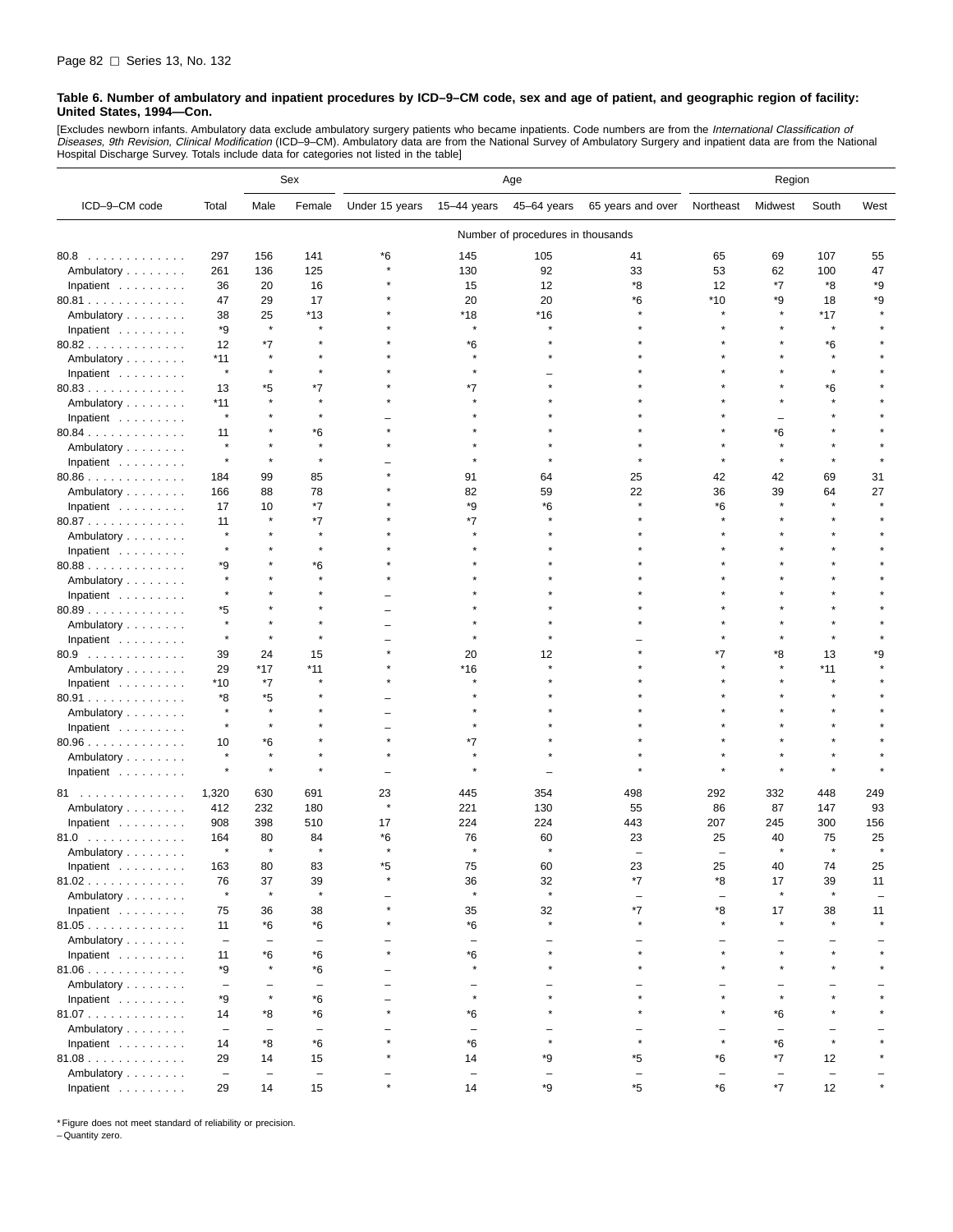[Excludes newborn infants. Ambulatory data exclude ambulatory surgery patients who became inpatients. Code numbers are from the *International Classification of*<br>*Diseases, 9th Revision, Clinical Modification* (ICD–9–CM).

|                                  |                          |                   | Sex                      | Age            |                          |                                   | Region                   |                   |                          |              |                          |
|----------------------------------|--------------------------|-------------------|--------------------------|----------------|--------------------------|-----------------------------------|--------------------------|-------------------|--------------------------|--------------|--------------------------|
| ICD-9-CM code                    | Total                    | Male              | Female                   | Under 15 years | $15-44$ years            | 45-64 years                       | 65 years and over        | Northeast         | Midwest                  | South        | West                     |
|                                  |                          |                   |                          |                |                          | Number of procedures in thousands |                          |                   |                          |              |                          |
| 81.09                            | 12                       | *7                | *5                       |                |                          | *6                                |                          |                   |                          |              |                          |
| Ambulatory                       | $\overline{\phantom{a}}$ | ۰                 | $\overline{\phantom{0}}$ |                |                          |                                   |                          |                   |                          |              |                          |
| Inpatient                        | 12                       | $*7$              | *5                       |                |                          | *6                                |                          |                   |                          |              |                          |
| 81.1                             | 23                       | *10               | 13                       |                | 11                       | *9                                |                          |                   | *6                       | *9           | *5                       |
| Ambulatory                       | $\star$                  | $\star$           | $\star$                  |                | $\star$                  |                                   |                          |                   |                          | $\star$      |                          |
| Inpatient                        | 16                       | *7                | *9                       |                | *8                       |                                   |                          |                   |                          | *7           |                          |
| 81.11                            | *9                       |                   |                          |                |                          |                                   |                          |                   |                          |              |                          |
| Ambulatory                       | $\star$                  |                   |                          |                |                          |                                   |                          |                   |                          |              |                          |
| Inpatient                        | *7                       | $\star$           |                          |                |                          |                                   |                          |                   |                          |              |                          |
| 81.2                             | 22                       | 13                | *8                       |                | *7                       | *9                                | *6                       |                   |                          |              | *8                       |
| Ambulatory                       | *16                      | $\star$           |                          |                |                          |                                   |                          |                   |                          |              |                          |
| Inpatient                        | *6                       |                   |                          |                |                          |                                   |                          |                   |                          |              |                          |
| $81.26$                          | *6                       |                   |                          |                |                          |                                   |                          |                   |                          |              |                          |
| Ambulatory                       |                          |                   |                          |                |                          |                                   |                          |                   |                          |              |                          |
| Inpatient                        | $\star$                  |                   |                          |                |                          |                                   |                          |                   |                          |              |                          |
| 81.28                            | *9                       |                   |                          |                |                          |                                   |                          |                   |                          |              |                          |
| Ambulatory                       | $\star$                  |                   |                          |                |                          |                                   |                          |                   |                          |              |                          |
| Inpatient                        | $\star$                  | $\star$           |                          |                |                          |                                   |                          |                   |                          |              |                          |
| 81.4                             | 282                      | 167               | 115                      | *8             | 186                      | 64                                | 24                       | 71                | 60                       | 97           | 54                       |
| Ambulatory                       | 193                      | 112               | 81                       |                | 117                      | 54                                | *19                      | 44                | 39                       | 73           | 37                       |
| Inpatient                        | 89                       | 55                | 34                       |                | 69                       | 10                                | *5                       | 27                | 21                       | 24           | 16                       |
| 81.40                            | *6                       | ×                 |                          |                |                          |                                   |                          |                   |                          |              |                          |
| Ambulatory                       | $\star$                  |                   |                          |                |                          |                                   |                          |                   |                          |              |                          |
| Inpatient                        | $\star$                  | $\star$           | $\pmb{\ast}$             |                | $\star$                  |                                   |                          |                   | $\star$                  | $\star$      |                          |
| 81.45                            | 84                       | 57                | 27                       |                | 78                       |                                   |                          | 15                | 20                       | 32           | 18                       |
| Ambulatory                       | 35                       | 24                | *11                      |                | 33                       |                                   |                          | $\star$           | $\star$                  | $*16$        |                          |
| Inpatient                        | 50                       | 34                | 16                       |                | 46                       |                                   |                          | 10                | 14                       | 16           | *10                      |
| 81.47                            | 173                      | 97                | 75                       |                | 93                       | 57                                | 20                       | 50                | 34                       | 58           | 30                       |
| Ambulatory                       | 147                      | 82                | 65                       |                | 77                       | 51                                | *16                      | 37                | 29                       | 53           | 26                       |
| Inpatient                        | 26                       | 16                | 10                       |                | 15                       | *7                                |                          | 13                | *5                       |              |                          |
| 81.49                            | *9                       | *6                |                          |                | *6                       |                                   |                          |                   |                          |              |                          |
| Ambulatory                       | $\star$                  |                   |                          |                |                          |                                   |                          |                   |                          |              |                          |
| Inpatient                        | $\star$                  | $\star$           | $\star$                  |                | $\star$                  |                                   |                          |                   | $\star$                  |              |                          |
| 81.5                             | 484                      | 170               | 314                      |                | 29                       | 103                               | 352                      | 105               | 142                      | 151          | 86                       |
| Ambulatory                       | $*10$                    | $\star$           | $\star$                  |                | $\pmb{\ast}$             | $\star$                           | $\star$                  | $\star$           | $\star$                  | $\star$      | $\star$                  |
| Inpatient                        | 474                      | 167               | 307                      |                | 25                       | 99                                | 350                      | 103               | 139                      | 149          | 83                       |
| 81.51                            | 124                      | 49                | 75                       |                | 13                       | 30                                | 82                       | 29                | 38                       | 34           | 23                       |
| Ambulatory                       | $\star$                  | $\star$           | $\overline{\phantom{a}}$ |                | $\overline{\phantom{0}}$ |                                   |                          |                   | $\star$                  | -            |                          |
| Inpatient                        | 124                      | 49                | 75                       |                | 13                       | 29                                | 82                       | 29                | 38                       | 34           | 23                       |
| 81.52                            | 93                       | 18                | 75                       |                |                          |                                   | 87                       | 18                | 23                       | 34           | 18                       |
| Ambulatory                       | $\star$                  | $\pmb{\ast}$      |                          |                |                          |                                   |                          |                   |                          |              |                          |
| Inpatient $\ldots \ldots \ldots$ | 93                       | 18                | 75                       |                |                          |                                   | 87                       | 18                | 23                       | 33           | 18                       |
| 81.53                            | 29                       | 12                | 17                       |                |                          | *7                                | 17                       | *6                | *8                       | *9           | *6                       |
| Ambulatory                       | $\star$                  | $\qquad \qquad -$ | $\star$                  |                |                          | $\qquad \qquad -$                 | ۸                        |                   | $\star$                  |              |                          |
| Inpatient                        | 28                       | 12                | 17                       |                |                          | *7                                | 17                       | *6                | *7                       | *9           | *6                       |
| 81.54                            | 209                      | 78                | 130                      | $\star$        | *6                       | 51                                | 151                      | 43                | 66                       | 68           | 32                       |
| Ambulatory                       | $\star$                  | $\star$           | $\qquad \qquad -$        |                | $\star$                  | $\overline{\phantom{m}}$          | $\qquad \qquad -$        | $\qquad \qquad -$ | $\overline{\phantom{a}}$ | $\pmb{\ast}$ | $\overline{\phantom{0}}$ |
| Inpatient                        | 209                      | 78                | 130                      |                | *6                       | 51                                | 151                      | 43                | 66                       | 68           | 32                       |
| 81.55                            | 19                       | *9                | 10                       |                |                          | *5                                | 13                       | *7                | $\star$                  |              | $\star$                  |
| Ambulatory                       | $\star$                  | -                 | $\star$                  |                |                          | -                                 | $\overline{\phantom{0}}$ | $\qquad \qquad -$ |                          |              |                          |
| Inpatient                        | 19                       | *9                | 10                       |                |                          | *5                                | 13                       | *7                |                          |              |                          |
| 81.57                            | *9                       |                   | *7                       |                |                          | $\star$                           | $\star$                  | $\star$           |                          |              |                          |
| Ambulatory                       | $\star$                  |                   |                          |                |                          | $\star$                           | $\star$                  |                   |                          |              |                          |
| Inpatient                        | $\star$                  | ÷                 | $\pmb{\ast}$             |                |                          |                                   |                          |                   |                          |              |                          |
| 81.7                             | 44                       | 20                | 25                       |                | 20                       | 14                                | *8                       | *9                | *9                       | 12           | 14                       |
| Ambulatory                       | 36                       | *16               | $*20$                    |                | $*17$                    | $*11$                             |                          |                   | $\star$                  | $\pmb{\ast}$ | $*13$                    |
| Inpatient                        | *8                       | $\star$           | $\pmb{\ast}$             |                | $\star$                  | $\star$                           | $\star$                  |                   | $\star$                  | $\star$      | $\star$                  |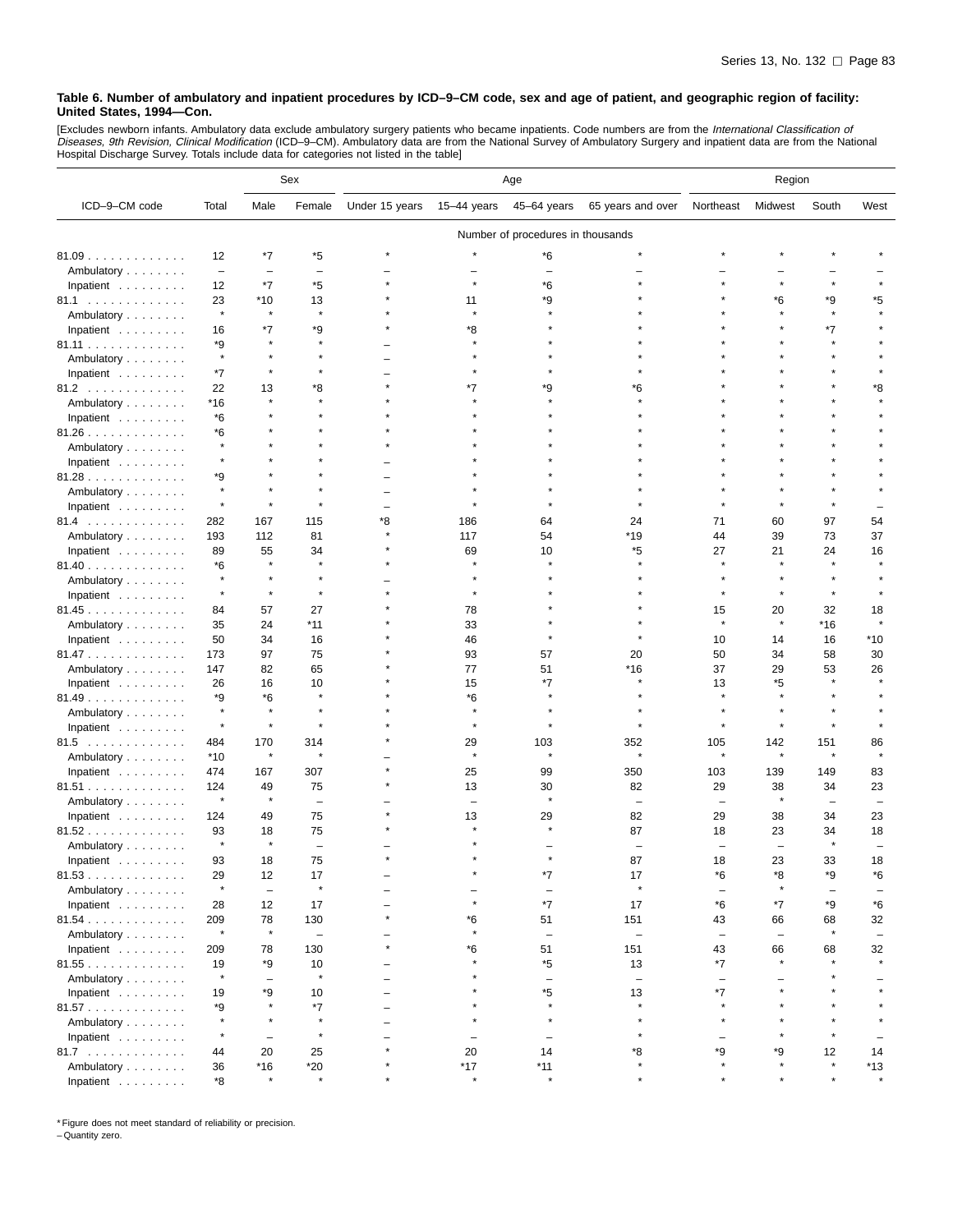[Excludes newborn infants. Ambulatory data exclude ambulatory surgery patients who became inpatients. Code numbers are from the *International Classification of*<br>*Diseases, 9th Revision, Clinical Modification* (ICD–9–CM). Hospital Discharge Survey. Totals include data for categories not listed in the table]

|                                  |               |               | Sex           | Age            |               |                                   |                   | Region        |               |               |         |
|----------------------------------|---------------|---------------|---------------|----------------|---------------|-----------------------------------|-------------------|---------------|---------------|---------------|---------|
| ICD-9-CM code                    | Total         | Male          | Female        | Under 15 years | $15-44$ years | 45-64 years                       | 65 years and over | Northeast     | Midwest       | South         | West    |
|                                  |               |               |               |                |               | Number of procedures in thousands |                   |               |               |               |         |
| 81.71                            | *7            |               |               |                |               |                                   |                   |               |               |               |         |
| Ambulatory                       | $\star$       |               |               |                |               |                                   |                   |               |               |               |         |
| Inpatient                        | $\star$       | $\star$       |               |                |               |                                   |                   |               |               |               |         |
| 81.72                            | 23            | $*10$         | 14            |                | 11            | *8                                |                   |               |               | *7            | *9      |
| Ambulatory                       | 21            | $\star$       | $*13$         |                |               |                                   |                   |               |               |               |         |
| Inpatient                        | $\star$       |               | $\star$       |                |               |                                   |                   |               |               |               |         |
| 81.75                            | 11            |               | *6            |                |               |                                   |                   |               |               |               |         |
| Ambulatory                       |               |               |               |                |               |                                   |                   |               |               |               |         |
| Inpatient                        | $\star$       | $\star$       | $\star$       |                |               |                                   |                   |               |               | $\star$       |         |
| 81.8                             | 166           | 105           | 61            |                | 71            | 64                                | 30                | 44            | 38            | 57            | 27      |
| Ambulatory                       | 88            | 60            | 28            |                | 45            | 33                                | $\star$           | 21            | *15           | 36            | *16     |
| Inpatient                        | 78            | 45            | 33            |                | 26            | 31                                | 21                | 23            | 23            | 21            | 11      |
| 81.81                            | *6            |               | $\star$       |                |               |                                   |                   |               |               |               |         |
| Ambulatory                       | $\star$       |               |               |                |               |                                   |                   |               |               |               |         |
| Inpatient                        | *6            | $\star$       |               |                |               |                                   |                   |               |               |               |         |
| 81.82                            | 22            | 16            | *6            |                | 18            |                                   |                   | *5            |               | *9            |         |
| Ambulatory                       | *12           | $\star$       | $\pmb{\ast}$  |                | *10           |                                   |                   |               |               |               |         |
| Inpatient                        | 10            | $*7$          | $\pmb{\ast}$  |                | *8            |                                   |                   |               |               |               |         |
| 81.83                            | 129           | 80            | 49            |                | 49            | 58                                | 23                | 33            | 32            | 43            | 20      |
|                                  | 72            | 47            | 25            |                | 32            | 31                                |                   | *17           | *13           | 30            | *13     |
| Ambulatory<br>Inpatient          | 57            |               | 24            |                | 17            | 27                                |                   | 17            | 19            |               | *8      |
|                                  | 134           | 33            | 70            | *6             |               | 31                                | 13<br>52          | 30            | 33            | 14            | 29      |
| 81.9                             |               | 64<br>26      | 33            |                | 45<br>29      | *17                               | *12               | $\star$       | *16           | 42<br>21      | *13     |
| Ambulatory                       | 60            |               |               |                |               |                                   |                   |               |               |               |         |
| Inpatient                        | 74            | 38            | 36            | *5             | 15            | 14                                | 40                | 20            | 16            | 21            | 16      |
| 81.91                            | 50<br>$\star$ | 25<br>$\star$ | 25<br>$\star$ | *5             | *9            | *9<br>$\star$                     | 27<br>$\star$     | 12<br>$\star$ | 11<br>$\star$ | 15<br>$\star$ | 11      |
| Ambulatory                       |               |               |               |                |               |                                   |                   |               |               |               |         |
| Inpatient                        | 46            | 23            | 23            | *5             | *8            | *7                                | 26                | 12            | 10            | 14            | *10     |
| 81.92                            | 42            | 18<br>ź,      | 24            |                | 10            | 12                                | 19<br>$\star$     | *9            | 11            | 12            | 10      |
| Ambulatory                       | 23            |               | $*14$         |                |               |                                   |                   |               |               |               |         |
| Inpatient                        | 19            | *8            | 10<br>$\star$ |                |               |                                   | 12<br>$\star$     | *6            |               |               |         |
| 81.93                            | *7<br>$\star$ | *5            |               |                |               |                                   |                   |               |               |               |         |
| Ambulatory                       | $\star$       |               |               |                |               |                                   |                   |               |               |               |         |
| Inpatient                        |               |               |               |                |               |                                   |                   |               |               |               |         |
| 81.96                            | 17            | *8            | *8            |                | 13            |                                   |                   |               |               |               |         |
| Ambulatory                       | $*14$         |               | $\star$       |                | *11           |                                   |                   |               |               |               |         |
| Inpatient                        | $\star$       |               |               |                |               |                                   |                   |               |               |               |         |
| 81.99                            | *9            |               | *6            |                |               |                                   |                   |               |               |               |         |
| Ambulatory                       | $\star$       |               | $\star$       |                |               |                                   |                   |               |               |               |         |
| Inpatient                        |               |               |               |                |               |                                   |                   |               |               |               |         |
| .<br>82                          | 315           | 149           | 166           | 15             | 156           | 94                                | 50                | 71            | 81            | 94            | 69      |
| Ambulatory                       | 275           | 120           | 155           | *11            | 134           | 84                                | 46                | 57            | 75            | 82            | 61      |
| Inpatient                        | 40            | 29            | 11            |                | 22            | 10                                |                   | 14            | *6            | 13            | *8      |
| 82.0                             | 82            | 33            | 50            |                | 24            | 37                                | 18                | 24            | 22            | 22            | 14      |
| Ambulatory                       | 76            | 27            | 48            |                | 22            | 34                                | *18               | 21            | 20            | 21            | *13     |
| Inpatient $\ldots \ldots \ldots$ | $*7$          | *5            | $\star$       |                | $\pmb{\ast}$  | $\star$                           | $\pmb{\ast}$      | $\star$       | $\star$       | $\star$       |         |
| 82.01                            | 78            | 29            | 49            |                | 22            | 36                                | 18                | 22            | 21            | 22            | 13      |
| Ambulatory                       | 74            | 26            | 48            |                | 21            | 33                                | *18               | 20            | *20           | 21            | *13     |
| Inpatient                        | $\star$       | $\star$       | $\pmb{\ast}$  |                | $\star$       | $\star$                           |                   |               |               |               |         |
| 82.1                             | 12            |               | $*7$          |                |               | *6                                |                   |               |               |               |         |
| Ambulatory                       | $\star$       |               | $\star$       |                |               |                                   |                   |               |               |               |         |
| Inpatient $\ldots \ldots \ldots$ | $\star$       |               | $\star$       |                |               |                                   |                   |               |               |               |         |
| 82.11                            | *8            |               | *6            |                |               |                                   |                   |               |               |               |         |
| Ambulatory                       | $\star$       |               | $\star$       |                |               |                                   |                   |               |               |               |         |
| Inpatient $\ldots \ldots \ldots$ | $\star$       | $\star$       | $\star$       |                |               | $\star$                           |                   |               | $\equiv$      |               |         |
| 82.2                             | 110           | 37            | 73            |                | 67            | 23                                | 16                | 17            | 30            | 38            | 25      |
| Ambulatory                       | 108           | 37            | 71            |                | 65            | 23                                | $*16$             | $*16$         | 30            | 38            | 25      |
| Inpatient                        | $\star$       | $\star$       | $\star$       |                | $\star$       | $\star$                           | $\star$           |               |               |               | $\star$ |

\* Figure does not meet standard of reliability or precision.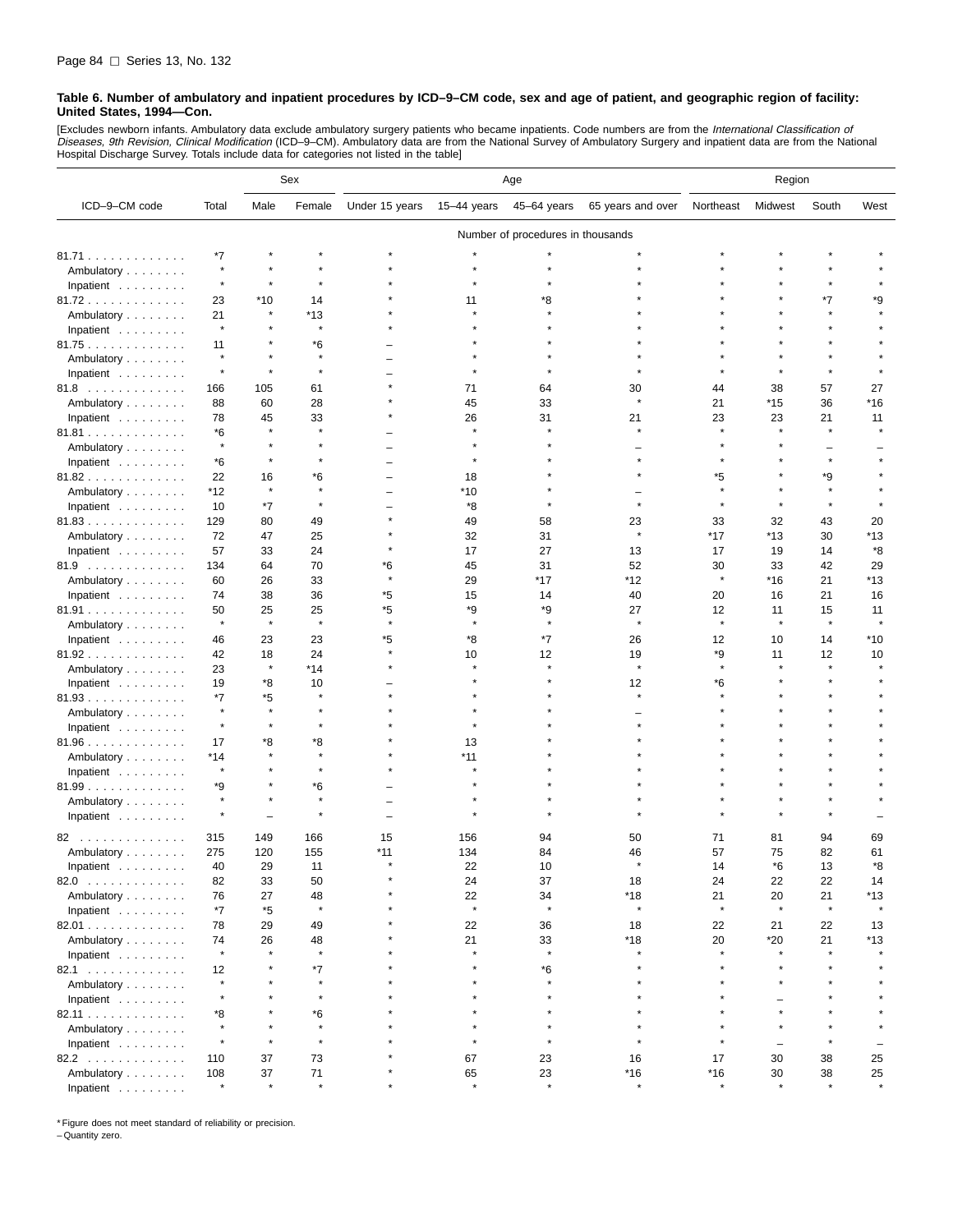[Excludes newborn infants. Ambulatory data exclude ambulatory surgery patients who became inpatients. Code numbers are from the *International Classification of*<br>*Diseases, 9th Revision, Clinical Modification* (ICD–9–CM).

|               |                     |                | Sex          | Age            |              |                                   | Region            |              |         |                      |      |
|---------------|---------------------|----------------|--------------|----------------|--------------|-----------------------------------|-------------------|--------------|---------|----------------------|------|
| ICD-9-CM code | Total               | Male           | Female       | Under 15 years | 15-44 years  | 45–64 years                       | 65 years and over | Northeast    | Midwest | South                | West |
|               |                     |                |              |                |              | Number of procedures in thousands |                   |              |         |                      |      |
| 82.21         | 105                 | 33             | 72           |                | 65           | 21                                | 15                | 15           | 29      | 37                   | 24   |
| Ambulatory    | 103                 | 33             | 70           |                | 63           | 20                                | $*15$             | $*15$        | 29      | 37                   | 23   |
| Inpatient     | $\star$             | $\star$        | $\pmb{\ast}$ |                | $\star$      |                                   |                   | $\star$      | $\star$ | $\star$              |      |
| 82.29         | *5                  |                |              |                |              |                                   |                   |              |         |                      |      |
| Ambulatory    | $\star$             |                |              |                |              |                                   |                   |              |         |                      |      |
| Inpatient     | $\star$             | $\star$        |              |                |              |                                   |                   |              |         |                      |      |
| 82.3          | 34                  | 22             | 13           |                | 11           | 14                                | *10               | *6           | *8      | *10                  | 10   |
| Ambulatory    | 29                  | $*17$          | $*12$        |                |              | $*12$                             |                   |              |         |                      |      |
| Inpatient     | *5                  | $\star$        | $\star$      |                |              |                                   |                   |              |         |                      |      |
| 82.33         | 11                  | *6             | *5           |                | *6           |                                   |                   |              |         |                      |      |
| Ambulatory    | $\star$             | ×              | $\star$      |                |              |                                   |                   |              |         |                      |      |
| Inpatient     | $\star$             | $\star$        |              |                |              |                                   |                   |              |         |                      |      |
| 82.35         | 21                  | 14             | *7           |                |              | *9                                | *8                |              |         | *6                   | *6   |
| Ambulatory    | *19                 | *13            |              |                |              |                                   |                   |              |         |                      |      |
| Inpatient     | $\pmb{\ast}$        | $\pmb{\ast}$   |              |                |              |                                   |                   |              |         |                      |      |
| 82.4          | 38                  | 31             | *6           |                | 27           | *8                                |                   | ٠9           | ٠9      | 14                   | *5   |
| Ambulatory    | 21                  | *17            | $\star$      |                | $*15$        |                                   |                   |              |         | $\star$              |      |
| Inpatient     | 17                  | 14             |              |                | 12           |                                   |                   |              |         | *8                   |      |
| 82.44         | 11                  | *8             |              |                | *8           |                                   |                   |              |         |                      |      |
|               | $\star$             |                |              |                |              |                                   |                   |              |         |                      |      |
| Ambulatory    | $\star$             | $\star$        |              |                |              |                                   |                   |              |         |                      |      |
| Inpatient     |                     |                |              |                |              |                                   |                   |              |         |                      |      |
| 82.45         | 20                  | 17<br>$\star$  |              |                | 14           |                                   |                   |              |         | *8                   |      |
| Ambulatory    | *10                 |                |              |                |              |                                   |                   |              |         |                      |      |
| Inpatient     | $*10$               | *9             |              |                | *7           |                                   |                   |              |         |                      |      |
| 82.8          | 17                  | *10<br>$\star$ | *7           |                | 12           |                                   |                   | *6           | *5      |                      |      |
| Ambulatory    | *15<br>$\pmb{\ast}$ |                |              |                | *11          |                                   |                   |              |         |                      |      |
| Inpatient     |                     |                |              |                |              |                                   |                   |              |         |                      |      |
| 82.86         | 11<br>$\star$       | *6<br>$\star$  |              |                | *7           |                                   |                   |              |         |                      |      |
| Ambulatory    | $\star$             |                |              |                |              |                                   |                   |              |         |                      |      |
| Inpatient     |                     |                |              |                |              |                                   |                   |              |         |                      |      |
| 82.9          | 12<br>$\star$       | *7<br>$\star$  |              |                | *8           |                                   |                   |              |         |                      |      |
| Ambulatory    | $\star$             |                |              |                |              |                                   |                   |              |         |                      |      |
| Inpatient     |                     |                |              |                |              |                                   |                   |              |         |                      |      |
| 82.91         | 11                  | *7<br>$\star$  |              |                | *8           |                                   |                   |              |         |                      |      |
| Ambulatory    | $\star$             | $\star$        |              |                |              |                                   |                   |              |         |                      |      |
| Inpatient     | $\star$             |                |              |                |              |                                   |                   |              |         |                      |      |
| 83            | 531                 | 288            | 243          | 39             | 215          | 181                               | 96                | 118          | 128     | 178                  | 107  |
| Ambulatory    | 294                 | 153            | 141          | *16            | 131          | 105                               | 42                | 54           | 72      | 102                  | 66   |
| Inpatient     | 237                 | 135            | 102          | 23             | 84           | 76                                | 54                | 65           | 56      | 77                   | 41   |
| 83.0<br>.     | 32                  | 18             | 14           |                | 17           | *5                                | *7                | *8           | 11      | *8                   | *5   |
| Ambulatory    | *15                 | $\star$        | $\star$      |                |              |                                   |                   |              |         |                      |      |
| inpatient     | 17                  | *10            | $*$          |                |              |                                   |                   |              |         |                      |      |
| 83.01         | *9                  | *6             |              |                | *5           |                                   |                   |              |         |                      |      |
| Ambulatory    | $\star$             | $\star$        |              |                | $\star$      |                                   |                   |              |         |                      |      |
| Inpatient     | $\star$             |                |              |                |              |                                   |                   |              |         |                      |      |
| 83.09         | 14                  | *7             | *7           |                | *8           |                                   |                   |              |         |                      |      |
| Ambulatory    | $\star$             | $\star$        | $\star$      |                |              |                                   |                   |              |         |                      |      |
| Inpatient     | *9                  | $\star$        | $\star$      |                | $\star$      |                                   |                   |              |         |                      |      |
| 83.1          | 74                  | 34             | 40           | *8             | 35           | 21                                | ٠9                | 16           | 16      | 26                   | 15   |
| Ambulatory    | 42                  | $*14$          | 28           |                | *19          | $*16$                             |                   | $\pmb{\ast}$ | *11     | $*14$                |      |
| Inpatient     | 31                  | 20             | 12           | *6             | 16           | *5                                |                   | *8           | *6      | 12                   | *5   |
| 83.13         | 31                  | 10             | 21           |                | 14           | *9                                | *5                | *7           | *6      | 12                   | *6   |
| Ambulatory    | 21                  | $\star$        | $*16$        |                |              |                                   |                   |              |         | $\star$              |      |
| Inpatient     | 10                  | *5             | $\star$      |                | $\star$      | $\star$                           |                   |              |         | $\star$              |      |
| 83.14         | 34                  | 20             | 14           |                | 17           | 11                                |                   | *7           | *9      | 10                   | *7   |
| Ambulatory    | $*19$               | $\star$        | $*11$        |                | $\pmb{\ast}$ | $\star$                           |                   |              |         |                      |      |
| Inpatient     | 15                  | 12             | $\star$      |                | *9           |                                   |                   |              |         | $\boldsymbol{^{*}5}$ |      |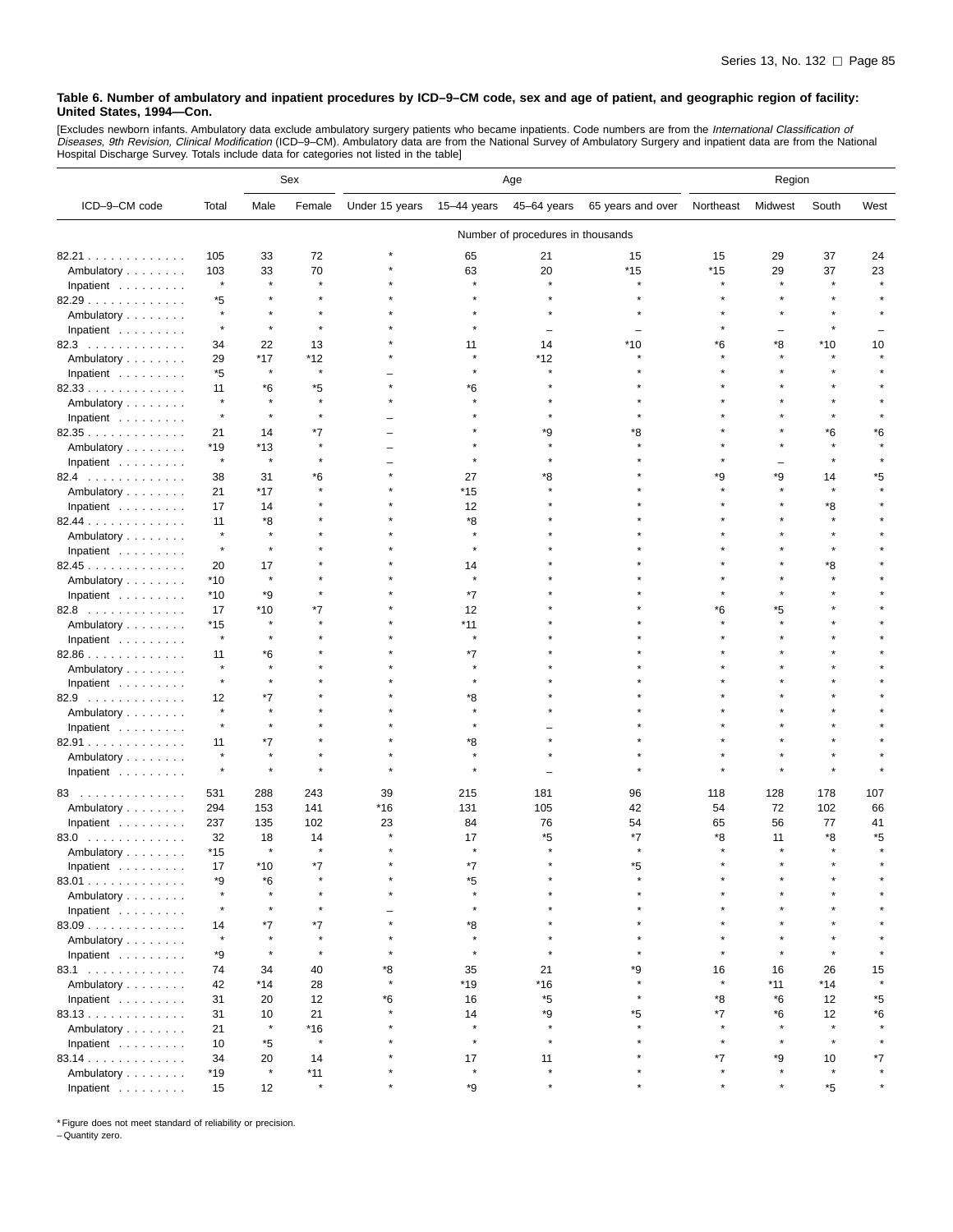[Excludes newborn infants. Ambulatory data exclude ambulatory surgery patients who became inpatients. Code numbers are from the *International Classification of*<br>*Diseases, 9th Revision, Clinical Modification* (ICD–9–CM). Hospital Discharge Survey. Totals include data for categories not listed in the table]

|               |               |                       | Sex            | Age            |                |                                   | Region            |           |         |           |         |
|---------------|---------------|-----------------------|----------------|----------------|----------------|-----------------------------------|-------------------|-----------|---------|-----------|---------|
| ICD-9-CM code | Total         | Male                  | Female         | Under 15 years | $15-44$ years  | 45-64 years                       | 65 years and over | Northeast | Midwest | South     | West    |
|               |               |                       |                |                |                | Number of procedures in thousands |                   |           |         |           |         |
| 83.2          | 28            | 14                    | 14             |                | *7             | $*10$                             | *9                | *6        | *6      | *7        | *9      |
| Ambulatory    | *18           | $*10$                 | $\star$        |                | $\star$        | $\star$                           |                   |           |         |           |         |
| Inpatient     | 10            | $\star$               | *6             |                |                |                                   |                   |           |         |           |         |
| 83.21         | 28            | 14                    | 14             |                | *7             | *9                                | *9                | *6        | *6      | *7        | *9      |
| Ambulatory    | *18           | $\star$               | $\star$        |                | $\star$        |                                   |                   |           |         |           |         |
| Inpatient     | 10            | $\star$               | *6             |                | $\star$        |                                   |                   |           |         |           |         |
| 83.3          | 55            | 25                    | 30             |                | 22             | 20                                | $*10$             | 13        | 14      | 17        | 11      |
| Ambulatory    | 44            | *19                   | 24             |                | *19            | *16                               |                   |           | *12     | *14       |         |
| Inpatient     | 11            | *5                    | *6             |                | $\star$        |                                   |                   |           |         |           |         |
|               | 12            |                       | *7             |                | *6             |                                   |                   |           |         |           |         |
| 83.31         | $\star$       |                       |                |                |                |                                   |                   |           |         |           |         |
| Ambulatory    | $\star$       |                       |                |                |                |                                   |                   |           |         |           |         |
| Inpatient     |               |                       |                |                |                |                                   |                   |           |         |           |         |
| 83.32         | 10<br>$\star$ | *5<br>$\star$         |                |                |                |                                   |                   |           |         |           |         |
| Ambulatory    | $\star$       | $\star$               |                |                |                |                                   |                   |           |         |           |         |
| Inpatient     |               |                       |                |                |                |                                   |                   |           |         |           |         |
| 83.39         | 33            | 15                    | 18             |                | 13             | 11                                |                   | *6        | *10     | 10        | *6      |
| Ambulatory    | 25            | $*12$<br>$\pmb{\ast}$ | *14<br>$\star$ |                | *11<br>$\star$ |                                   |                   |           |         |           |         |
| Inpatient     | *8            |                       |                |                |                |                                   |                   |           |         |           |         |
| 83.4          | 43            | 21                    | 22             |                | 19             | 18                                | *5                | *8        | 12      | 12        | 11      |
| Ambulatory    | 27            | *11                   | *15            |                | *12            | *12                               |                   |           |         |           |         |
| Inpatient     | 16            | *9                    | *7             |                | *7             | *6                                |                   | *6        |         |           |         |
| 83.42         | 16            | *7                    | *9             |                | *7             | *8                                |                   |           | *6      | *5        |         |
| Ambulatory    | *15           |                       | $\star$        |                |                |                                   |                   |           |         | $\bullet$ |         |
| Inpatient     | $\star$       |                       |                |                |                |                                   |                   |           |         |           |         |
| 83.44         | *8            |                       | *5             |                |                |                                   |                   |           |         |           |         |
| Ambulatory    | $\star$       |                       |                |                |                |                                   |                   |           |         |           |         |
| Inpatient     |               |                       |                |                |                |                                   |                   |           |         |           |         |
| 83.45         | *7            |                       |                |                |                |                                   |                   |           |         |           |         |
| Ambulatory    | $\star$       |                       |                |                |                |                                   |                   |           |         |           |         |
| Inpatient     | *6            |                       |                |                |                |                                   |                   |           |         |           |         |
| 83.49         | *7            |                       |                |                |                |                                   |                   |           |         |           |         |
| Ambulatory    | $\star$       |                       |                |                |                |                                   |                   |           |         |           |         |
| Inpatient     | $\star$       | $\pmb{\ast}$          |                |                |                |                                   |                   |           |         |           |         |
| 83.5          | 43            | 31                    | 12             |                | 19             | 16                                | *8                | 15        | *5      | 15        | *8      |
| Ambulatory    | 35            | 25                    | $\star$        |                | *16            | *13                               |                   | *12       |         | *13       |         |
| Inpatient     | *8            | *5                    | $\star$        |                | $\star$        | $\star$                           |                   | $\star$   |         | $\star$   |         |
| 83.6          | 139           | 85                    | 54             |                | 43             | 63                                | 31                | 27        | 41      | 48        | 24      |
| Ambulatory    | 52            | 32                    | $*20$          |                | *18            | 24                                |                   |           | *13     | 22        | *11     |
| Inpatient     | 87            | 53                    | 34             |                | 26             | 39                                | 23                | 20        | 28      | 26        | 13      |
| 83.63         | 97            | 58                    | 38             |                | 19             | 50                                | 27                | 15        | 29      | 36        | 17      |
| Ambulatory    | 37            | 22                    | *15            |                |                | *20                               |                   |           | $\star$ | *15       |         |
| Inpatient     | 60            | 36                    | 24             |                | $*10$          | 31                                | 19                | 12        | 19      | 20        | *9      |
| 83.64         | 26            | 19                    | *7             |                | 15             | *7                                |                   | *9        | *7      | *6        |         |
| Ambulatory    | $*11$         | $\star$               | $\star$        |                | $\star$        |                                   |                   | $\star$   |         |           |         |
| Inpatient     | 15            | 11                    | $\star$        |                | *9             |                                   |                   | *6        |         |           |         |
| 83.65         | 14            | *6                    | *8             |                | *7             | *5                                |                   |           |         | *5        |         |
| Ambulatory    | $\star$       |                       | $\star$        |                | $\star$        |                                   |                   |           |         |           |         |
| Inpatient     | 11            |                       | *7             |                | *6             |                                   |                   |           |         |           |         |
| 83.7          | 14            | *6                    | *8             |                | *5             |                                   |                   |           |         |           |         |
| Ambulatory    | $\star$       |                       | $\star$        |                | $\star$        |                                   |                   |           |         |           |         |
| Inpatient     | *8            |                       |                |                |                |                                   |                   |           |         |           |         |
| 83.75         | *9            |                       |                |                |                |                                   |                   |           |         |           |         |
| Ambulatory    | $\star$       |                       |                |                |                |                                   |                   |           |         |           |         |
| Inpatient     | *5            | $\star$               |                |                |                |                                   |                   |           |         |           |         |
| 83.8          | 76            | 41                    | 35             | 15             | 34             | 18                                | *10               | 18        | 14      | 28        | 16      |
| Ambulatory    | 36            | $*19$                 | $*17$          | $\star$        | 21             | $\star$                           | $\star$           | $\star$   | $\star$ | $*13$     | $\star$ |
| Inpatient     | 40            | 22                    | 18             | 12             | 12             | *9                                | *6                | 11        | *6      | 15        | *8      |
|               |               |                       |                |                |                |                                   |                   |           |         |           |         |

\* Figure does not meet standard of reliability or precision.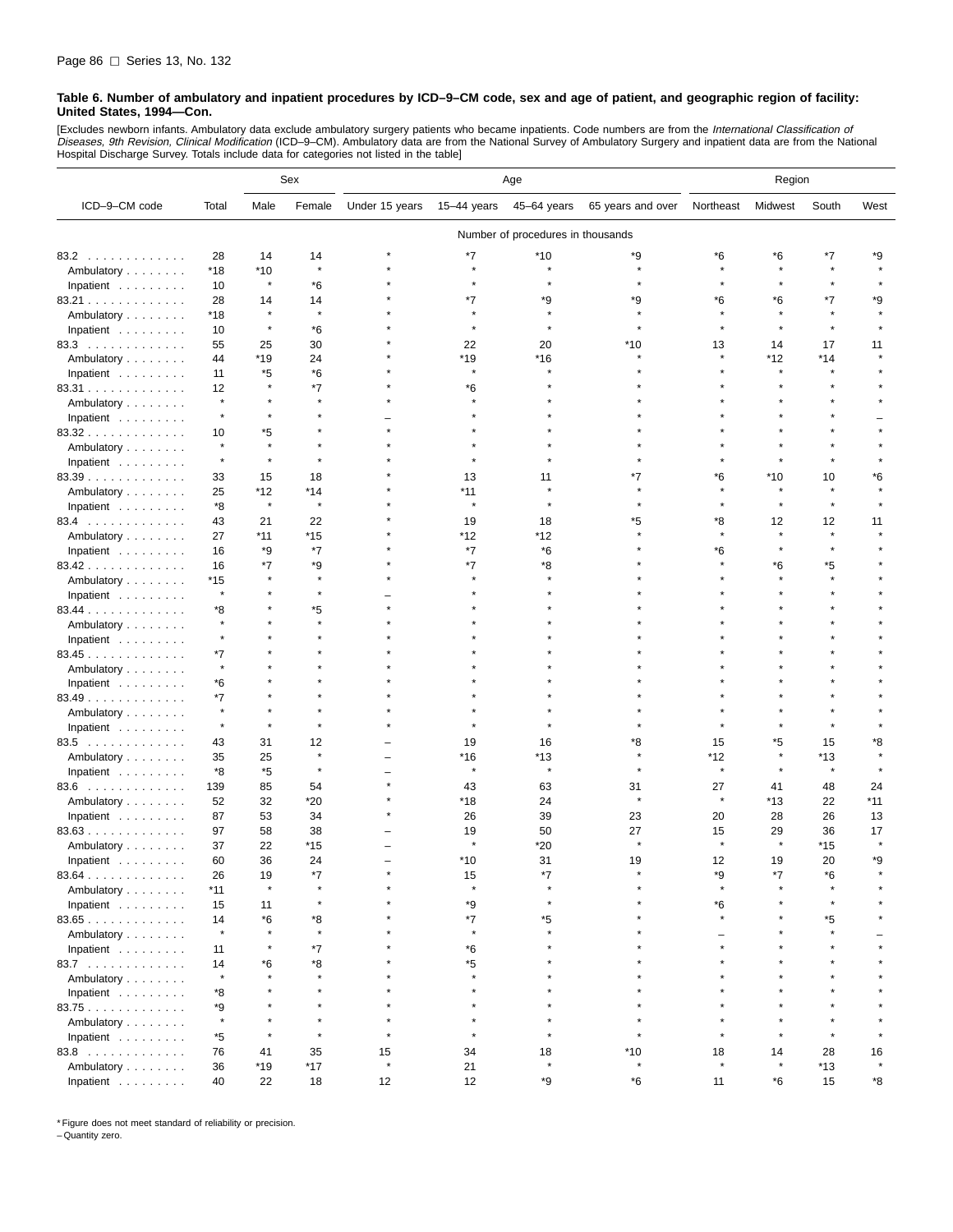[Excludes newborn infants. Ambulatory data exclude ambulatory surgery patients who became inpatients. Code numbers are from the *International Classification of*<br>*Diseases, 9th Revision, Clinical Modification* (ICD–9–CM).

|                         |                          |                          | Sex                | Age                |                 |                                   |                          | Region             |               |                          |            |
|-------------------------|--------------------------|--------------------------|--------------------|--------------------|-----------------|-----------------------------------|--------------------------|--------------------|---------------|--------------------------|------------|
| ICD-9-CM code           | Total                    | Male                     | Female             | Under 15 years     | 15-44 years     | 45-64 years                       | 65 years and over        | Northeast          | Midwest       | South                    | West       |
|                         |                          |                          |                    |                    |                 | Number of procedures in thousands |                          |                    |               |                          |            |
| 83.82                   | *10                      |                          | *5                 |                    |                 |                                   |                          |                    |               |                          |            |
| Ambulatory              |                          |                          |                    |                    |                 |                                   |                          |                    |               |                          |            |
| Inpatient               | *8                       |                          |                    |                    |                 |                                   |                          |                    |               |                          |            |
| 83.85                   | 13                       | *5                       | *8                 | *7                 |                 |                                   |                          |                    |               |                          |            |
| Ambulatory              | $\star$                  |                          |                    |                    |                 |                                   |                          |                    |               |                          |            |
| Inpatient               | *8                       |                          |                    | *6                 |                 |                                   |                          |                    |               |                          |            |
| 83.88                   | 36                       | 20                       | 16                 |                    | 20              |                                   |                          | ٠9                 | *6            | 16                       | *5         |
| Ambulatory              | 21                       | *12                      |                    |                    | *14             |                                   |                          |                    |               |                          |            |
| Inpatient               | 15                       | *9                       | $*7$               |                    | $*6$            |                                   |                          |                    |               | *8                       |            |
| 83.9                    | 28                       | 14                       | 13                 |                    | 14              |                                   | *6                       |                    | *6            | 11                       | *6         |
| Ambulatory              | *19                      | $*11$                    | $\star$            |                    | *11             |                                   |                          |                    |               |                          |            |
| Inpatient               | *8                       |                          | *5                 |                    |                 |                                   |                          |                    |               |                          |            |
| 83.91                   | 10                       |                          | *6                 |                    |                 |                                   |                          |                    |               |                          |            |
| Ambulatory              |                          |                          |                    |                    |                 |                                   |                          |                    |               |                          |            |
| Inpatient               |                          |                          |                    |                    |                 |                                   |                          |                    |               |                          |            |
| 83.98                   | *8                       |                          |                    |                    |                 |                                   |                          |                    |               |                          |            |
| Ambulatory              |                          |                          |                    |                    |                 |                                   |                          |                    |               |                          |            |
| Inpatient               |                          |                          |                    |                    |                 |                                   |                          |                    |               |                          |            |
| 84<br>.                 | 183                      | 112                      | 71                 | *6                 | 31              | 55                                | 91                       | 36                 | 42            | 69                       | 37         |
| Ambulatory              | 36                       | 23                       | $*13$              |                    | *12             | $\star$                           | $*11$                    | $\star$            | $*11$         | $\star$                  | $*10$      |
| Inpatient               | 147                      | 89                       | 58                 |                    | 19              | 46                                | 81                       | 30                 | 31            | 59                       | 27         |
| 84.0                    | 24                       | 19                       | *5                 |                    | 11<br>$\lambda$ | *7                                |                          |                    | *8            | *7                       | *6         |
| Ambulatory              | $*13$                    | $\pmb{\ast}$             |                    |                    |                 |                                   |                          |                    |               |                          |            |
| Inpatient               | 11                       | *9                       |                    |                    | *5              |                                   |                          |                    |               |                          |            |
| 84.01                   | 19                       | 16                       |                    |                    | *9              | *6                                |                          |                    | *7            | *6                       |            |
| Ambulatory              | *11                      |                          |                    |                    |                 |                                   |                          |                    |               |                          |            |
| Inpatient               | *8                       | $*7$                     |                    |                    |                 |                                   |                          |                    |               |                          |            |
| 84.1<br>Ambulatory      | 135<br>*14               | 77<br>$\pmb{\ast}$       | 58<br>$\lambda$    |                    | 12<br>$\lambda$ | 42<br>۸                           | 80                       | 27                 | 29<br>$\star$ | 54                       | 25         |
| Inpatient               | 121                      | 70                       | 51                 |                    | *8              | 39                                | 73                       | 23                 | 26            | 50                       | 21         |
| 84.11                   | 56                       | 34                       | 22                 |                    | *7              | 19                                | 28                       | 12                 | 13            | 21                       | 11         |
| Ambulatory              | $*14$                    | $\star$                  | $\star$            |                    |                 | $\pmb{\ast}$                      | $\star$                  | $\star$            | $\star$       | $\star$                  |            |
| Inpatient               | 42                       | 27                       | 16                 |                    |                 | 16                                | 21                       | *9                 | $*10$         | 17                       | *7         |
| 84.12.                  | 11                       | *7                       |                    |                    |                 |                                   | *6                       |                    |               |                          |            |
| Ambulatory              | $\star$                  | $\pmb{\ast}$             |                    |                    |                 |                                   | $\star$                  |                    |               |                          |            |
| Inpatient               | 11                       | *7                       |                    |                    |                 |                                   | *6                       |                    |               |                          |            |
| 84.15                   | 33                       | 19                       | 14                 |                    |                 | *10                               | 21                       | *6                 | *7            | 13                       | *7         |
| Ambulatory              | $\star$                  | $\pmb{\ast}$             |                    |                    |                 |                                   | $\overline{\phantom{a}}$ |                    |               |                          |            |
| Inpatient               | 33                       | 19                       | 14                 |                    |                 | *10                               | 21                       | *6                 | *7            | 13                       | *7         |
| 84.17                   | 32                       | 16                       | 16                 |                    |                 | *7                                | 24                       |                    | *7            | 15                       | *5         |
| Ambulatory              | $\overline{\phantom{0}}$ | $\overline{\phantom{m}}$ | $\equiv$           |                    |                 |                                   |                          |                    |               | $\overline{\phantom{0}}$ |            |
| Inpatient               | 32                       | 16                       | 16                 |                    |                 |                                   | 24                       |                    |               | 15                       |            |
| 84.3                    | 19                       | 12                       | *7                 |                    | *5              |                                   | *7                       |                    |               | *6                       |            |
| Ambulatory<br>Inpatient | $\star$<br>12            | $\star$<br>*8            | $\star$<br>$\star$ | $\star$<br>$\star$ |                 | $\star$                           | $\star$<br>*6            | $\star$<br>$\star$ |               |                          |            |
|                         |                          |                          |                    |                    |                 |                                   |                          |                    |               |                          |            |
| $85 - 86$               | 3,549                    | 1,233                    | 2,316              | 186                | 1,304           | 1,089                             | 969                      | 931                | 855           | 1,139                    | 625        |
| Ambulatory              | 2,236                    | 659                      | 1,577              | 107                | 864             | 729                               | 536                      | 561                | 571           | 691                      | 414        |
| Inpatient               | 1,313                    | 574                      | 739                | 79                 | 440             | 360                               | 434                      | 370                | 284           | 449                      | 211        |
| 85                      | 1,192                    | 37                       | 1,155              | *9<br>$\star$      | 439             | 466                               | 278                      | 315                | 264           | 385                      | 228        |
| Ambulatory              | 934                      | 35<br>$\star$            | 899                |                    | 373             | 358                               | 195                      | 240                | 209           | 298                      | 187        |
| Inpatient               | 258                      |                          | 256                |                    | 66              | 108<br>$\star$                    | 83<br>$\star$            | 75                 | 55<br>$\star$ | 86                       | 41         |
| 85.0                    | 14<br>$\star$            | $\star$                  | 14<br>$\star$      |                    | *7<br>$\star$   | $\star$                           | $\star$                  | $\star$            |               | *6                       |            |
| Ambulatory              |                          | ÷                        |                    | $\star$            | $\star$         | $\star$                           | $\star$                  | $\star$            | $\star$       | $\star$                  |            |
| Inpatient               | *5                       | *6                       | *5                 |                    |                 |                                   |                          |                    |               |                          |            |
| 85.1                    | 430<br>395               |                          | 424<br>389         |                    | 143<br>136      | 177<br>162                        | 108<br>94                | 101<br>88          | 96<br>90      | 125<br>116               | 108<br>100 |
| Ambulatory<br>Inpatient | 35                       | $\pmb{\ast}$             | 35                 |                    | $^{\star}6$     | 15                                | 14                       | 13                 | *6            | *9                       | $*7$       |
|                         |                          |                          |                    |                    |                 |                                   |                          |                    |               |                          |            |

\* Figure does not meet standard of reliability or precision.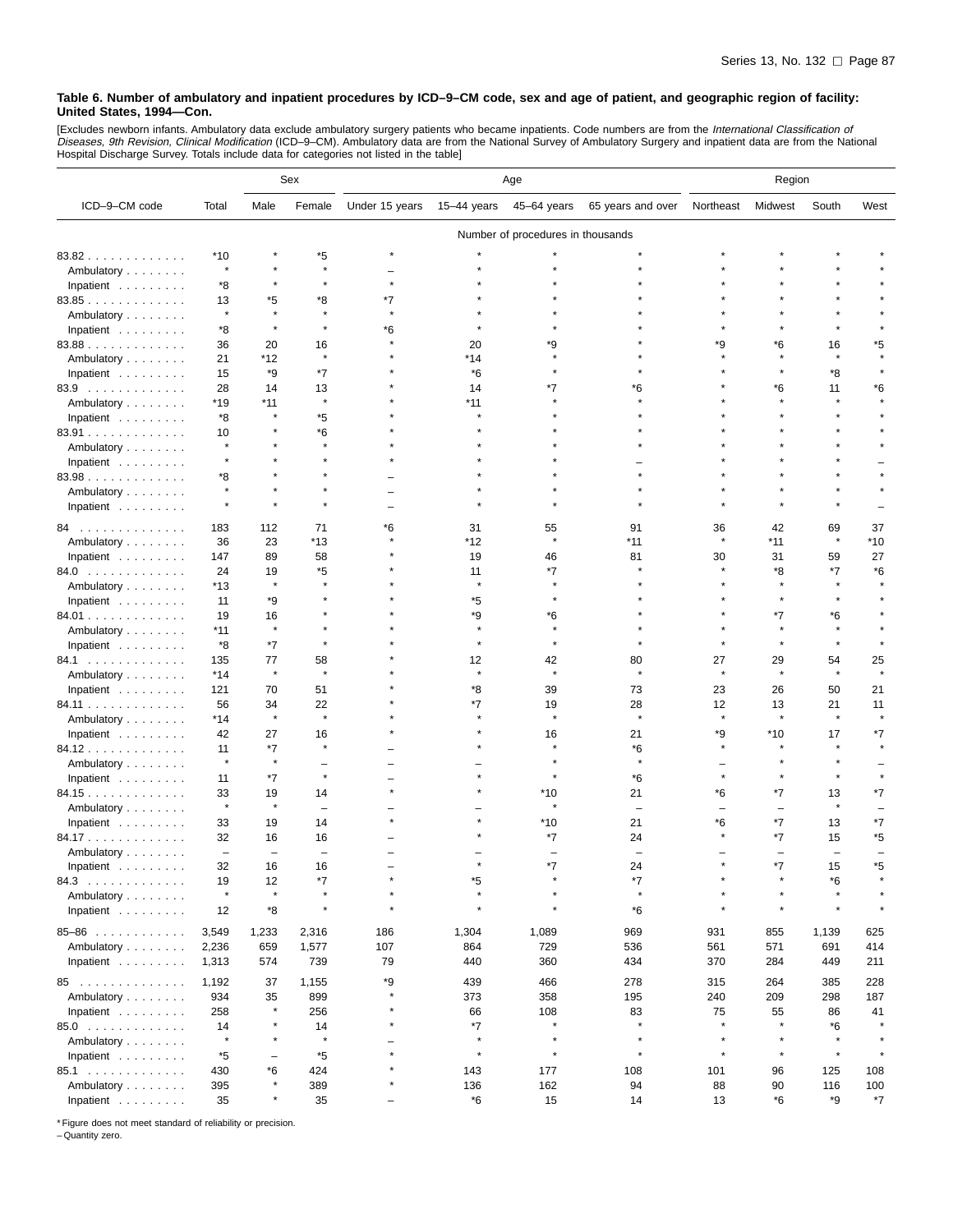[Excludes newborn infants. Ambulatory data exclude ambulatory surgery patients who became inpatients. Code numbers are from the *International Classification of*<br>*Diseases, 9th Revision, Clinical Modification* (ICD–9–CM). Hospital Discharge Survey. Totals include data for categories not listed in the table]

|               |         |                          | Sex                      | Age            |               |                                   | Region            |           |         |              |         |
|---------------|---------|--------------------------|--------------------------|----------------|---------------|-----------------------------------|-------------------|-----------|---------|--------------|---------|
| ICD-9-CM code | Total   | Male                     | Female                   | Under 15 years | $15-44$ years | 45-64 years                       | 65 years and over | Northeast | Midwest | South        | West    |
|               |         |                          |                          |                |               | Number of procedures in thousands |                   |           |         |              |         |
| 85.11         | 273     |                          | 270                      |                | 97            | 113                               | 62                | 70        | 58      | 72           | 74      |
| Ambulatory    | 263     |                          | 259                      |                | 94            | 108                               | 59                | 69        | 56      | 67           | 71      |
| Inpatient     | 11      |                          | 11                       |                | $\pmb{\ast}$  | $\star$                           | $\star$           | $\star$   | $\star$ | *5           | $\star$ |
| 85.12.        | 121     |                          | 119                      |                | 39            | 46                                | 35                | 23        | 29      | 38           | 31      |
| Ambulatory    | 101     |                          | 99                       |                | 36            | 39                                | 25                | *12       | 25      | 36           | 28      |
| Inpatient     | 20      |                          | 20                       |                | $\star$       | *8                                | *9                | 10        | $\star$ | $\star$      |         |
| 85.19         | 36      |                          | 35                       |                | *7            | 18                                | 11                | *9        | *10     | 15           |         |
| Ambulatory    | 31      |                          | 30                       |                |               | *15                               |                   |           | $\star$ | *13          |         |
| Inpatient     | $\star$ | $\overline{\phantom{0}}$ | $\star$                  |                | $\star$       | $\star$                           | $\star$           | $\star$   | $\star$ | $\star$      |         |
| 85.2          | 426     | 15                       | 412                      |                | 167           | 162                               | 96                | 142       | 92      | 136          | 57      |
| Ambulatory    | 384     | *14                      | 370                      |                | 157           | 143                               | 81                | 124       | 85      | 126          | 49      |
| Inpatient     | 42      | $\pmb{\ast}$             | 42                       |                | $*10$         | 18                                | 14                | 18        | *7      | $*10$        | *8      |
| 85.21         | 383     | 12                       | 370                      |                | 153           | 144                               | 84                | 127       | 83      | 123          | 49      |
| Ambulatory    | 353     | $*12$                    | 341                      |                | 146           | 130                               | 75                | 114       | 79      | 117          | 44      |
| Inpatient     | 29      |                          | 29                       |                | *7            | 13                                | *9                | 13        |         | *6           | *5      |
| 85.22         | *9      |                          | *9                       |                |               |                                   |                   | À         |         |              |         |
| Ambulatory    | $\star$ |                          | $\pmb{\ast}$             |                |               |                                   |                   |           |         |              |         |
| Inpatient     | $\star$ | $\pmb{\ast}$             | $\pmb{\ast}$             |                |               |                                   |                   |           |         |              |         |
| 85.23         | 29      | $\star$                  | 28                       |                | *8            | 13                                | *8                | 12        | *6      | *6           |         |
| Ambulatory    | *18     | $\star$                  | *18                      |                |               |                                   |                   |           |         |              |         |
| Inpatient     | 11      | $\overline{\phantom{0}}$ | 11                       |                |               | $\star$                           | *5                | $\star$   |         | $\star$      |         |
| 85.3          | 47      | 12                       | 35                       |                | 32            | 10                                |                   | 13        | *9      | 15           | *9      |
| Ambulatory    | 23      | *12                      | $*12$                    |                | $*17$         | $\star$                           |                   | $\star$   |         | $\star$      |         |
| Inpatient     | 24      | $\star$                  | 23                       |                | 15            | *8                                |                   | *7        |         | *8           |         |
| 85.31         | *6      |                          | $\star$                  |                |               |                                   |                   |           |         |              |         |
| Ambulatory    | $\star$ |                          |                          |                |               |                                   |                   |           |         |              |         |
| Inpatient     |         |                          | $\pmb{\ast}$             |                |               |                                   |                   |           |         |              |         |
| 85.32         | 32      | $\star$                  | 28                       |                | 23            | *7                                |                   | *8        | *6      | 11           | *7      |
| Ambulatory    | *13     |                          | $*10$                    |                | *11           |                                   |                   |           |         |              |         |
| Inpatient     | 19      |                          | 18                       |                | 12            | *6                                |                   |           |         | *7           |         |
| 85.34         | *5      | *5                       | $\star$                  |                |               |                                   |                   |           |         | $\star$      |         |
| Ambulatory    | $\star$ | $\star$                  | $\pmb{\ast}$             |                |               |                                   |                   |           |         |              |         |
| Inpatient     | $\star$ |                          | $\overline{\phantom{0}}$ |                |               |                                   |                   |           |         | $\star$      |         |
| 85.4          | 125     |                          | 121                      |                | 18            | 50                                | 56                | 25        | 35      | 47           | 18      |
| Ambulatory    | $*17$   |                          | $*14$                    |                | $\pmb{\ast}$  | $\star$                           | $\pmb{\ast}$      | $\star$   | $\star$ | $\star$      |         |
| Inpatient     | 108     |                          | 107                      |                | 14            | 43                                | 51                | 22        | 30      | 41           | 15      |
| 85.41         | 26      |                          | 24                       |                |               | 14                                | *7                | *6        | *5      | 11           |         |
| Ambulatory    | $\star$ |                          | $\pmb{\ast}$             |                |               | $\star$                           | $\star$           | À         |         | $\pmb{\ast}$ |         |
| Inpatient     | 16      |                          | 16                       |                |               | *9                                | *5                |           | $\star$ | *7           |         |
| 85.43         | 93      |                          | 92                       |                | 13            | 34                                | 46                | 18        | 28      | 35           | 12      |
| Ambulatory    | $\star$ |                          | $\star$                  |                |               |                                   |                   |           |         |              |         |
| Inpatient     | 86      |                          | 86                       |                | 12            | 31                                | 43                | 17        | 25      | 33           | 11      |
| 85.5          | 41      |                          | 41                       |                | 27            | 12                                |                   | *6        | *10     | 15           | *10     |
| Ambulatory    | 35      |                          | 35                       |                | 24            |                                   |                   |           |         | *13          |         |
| Inpatient     | $*6$    |                          | *6                       |                | $\star$       |                                   |                   |           |         |              |         |
| 85.50         | 12      | $\overline{\phantom{0}}$ | 12                       |                | 11            |                                   |                   |           |         |              |         |
| Ambulatory    | $*12$   |                          | *12                      |                | $*11$         |                                   |                   |           |         |              |         |
| Inpatient     | $\star$ |                          | $\pmb{\ast}$             |                |               |                                   |                   |           |         |              |         |
| 85.53         | *6      |                          | *6                       |                |               |                                   |                   |           |         |              |         |
| Ambulatory    | $\star$ |                          | $\star$                  |                |               |                                   |                   |           |         |              |         |
| Inpatient     | $\star$ |                          |                          |                |               |                                   |                   |           |         |              |         |
| 85.54         | 22      |                          | 22                       |                | 14            | *6                                |                   |           |         | *10          |         |
| Ambulatory    | *19     |                          | *19                      |                | $*12$         |                                   |                   |           |         |              |         |
| Inpatient     | $\star$ |                          | $\pmb{\ast}$             |                | $\pmb{\ast}$  |                                   |                   |           |         |              |         |
| 85.6          | 11      |                          | 11                       |                | $*7$          |                                   |                   |           |         |              |         |
| Ambulatory    | $\star$ |                          | $\pmb{\ast}$             |                |               |                                   |                   |           |         |              |         |
| Inpatient     | *6      |                          | *6                       |                |               |                                   |                   |           |         |              |         |

\* Figure does not meet standard of reliability or precision.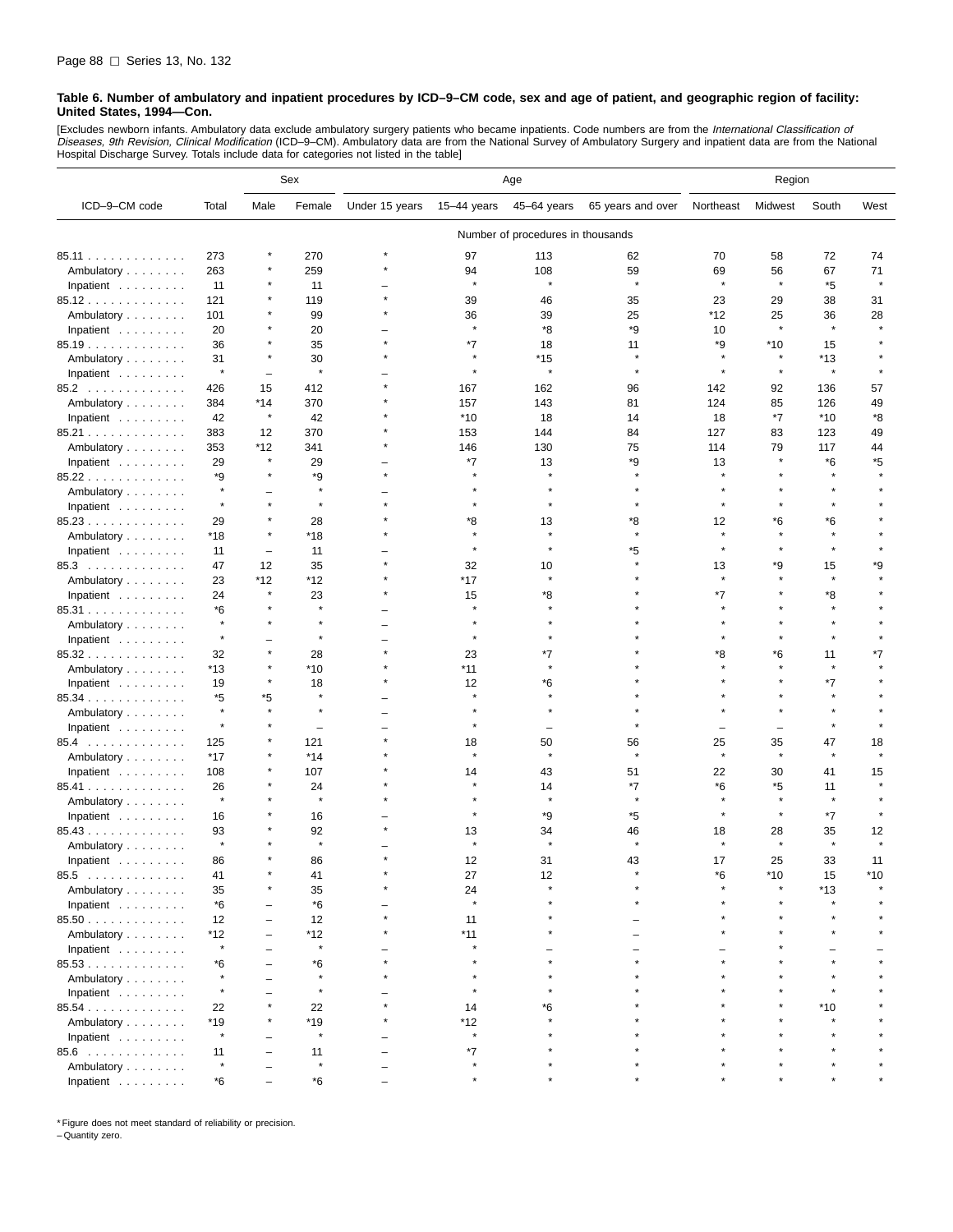[Excludes newborn infants. Ambulatory data exclude ambulatory surgery patients who became inpatients. Code numbers are from the *International Classification of*<br>*Diseases, 9th Revision, Clinical Modification* (ICD–9–CM).

|                                  |               |                          | Sex           | Age            |             | Region                            |                   |           |         |         |         |
|----------------------------------|---------------|--------------------------|---------------|----------------|-------------|-----------------------------------|-------------------|-----------|---------|---------|---------|
| ICD-9-CM code                    | Total         | Male                     | Female        | Under 15 years | 15-44 years | 45-64 years                       | 65 years and over | Northeast | Midwest | South   | West    |
|                                  |               |                          |               |                |             | Number of procedures in thousands |                   |           |         |         |         |
| 85.7                             | 13            |                          | 13            |                |             | *8                                |                   |           |         | *5      |         |
| Ambulatory                       | $\star$       |                          | $\star$       |                |             | $\star$                           |                   |           |         |         |         |
| Inpatient                        | *8            |                          | *8            |                |             | *5                                |                   |           |         |         |         |
| 85.8                             | 22            |                          | 22            |                | *8          | 11                                |                   | *5        | *5      | *8      |         |
| Ambulatory                       | *15           |                          | *15           |                |             |                                   |                   |           |         | $\star$ |         |
| Inpatient                        | *7            |                          | *7            |                |             |                                   |                   |           |         |         |         |
| 85.87                            | *8            |                          | *8            |                |             |                                   |                   |           |         |         |         |
| Ambulatory                       |               |                          | $\star$       |                |             |                                   |                   |           |         |         |         |
| Inpatient                        |               |                          | $\star$       |                |             |                                   |                   |           |         |         |         |
| 85.89                            | 10            |                          | 10            |                |             | *5                                |                   |           |         |         |         |
| Ambulatory                       |               |                          | $\star$       |                |             |                                   |                   |           |         |         |         |
| Inpatient                        |               |                          | $\star$       |                |             |                                   |                   |           |         |         |         |
| 85.9                             | 62            |                          | 62            |                | 26          | 29                                | *8                | 11        | *10     | 26      | 16      |
| Ambulatory                       | 46            |                          | 46            |                | 20          | *20                               |                   |           |         | $*20$   | *14     |
| Inpatient                        | 16            |                          | 16            |                | *6          | *9                                |                   |           |         | *6      |         |
| 85.93                            | *7            |                          | *7            |                |             |                                   |                   |           |         |         |         |
|                                  | $\star$       |                          | $\star$       |                |             |                                   |                   |           |         |         |         |
| Ambulatory<br>Inpatient          |               |                          |               |                |             |                                   |                   |           |         |         |         |
| $85.94$                          | 31            |                          | 31            |                | 12          | 15                                |                   |           | *5      | 14      |         |
|                                  | 25            |                          | 25            |                |             | $*11$                             |                   |           |         | *12     |         |
| Ambulatory                       | *6            |                          | *6            |                |             |                                   |                   |           |         |         |         |
| Inpatient                        |               |                          | *10           |                |             |                                   |                   |           |         |         |         |
| 85.95                            | *10           | $\overline{\phantom{0}}$ | $\star$       |                |             |                                   |                   |           |         |         |         |
| Ambulatory                       | $*7$          |                          | *7            |                |             |                                   |                   |           |         |         |         |
| Inpatient                        |               |                          |               |                |             |                                   |                   |           |         |         |         |
| $85.96$                          | *7            | -                        | *7<br>$\star$ |                |             | *5                                |                   |           |         |         |         |
| Ambulatory                       |               |                          | $\star$       |                |             |                                   |                   |           |         |         |         |
| Inpatient                        |               |                          |               |                |             |                                   |                   |           |         |         |         |
| 85.99                            | *5<br>$\star$ |                          | *5<br>$\star$ |                |             |                                   |                   |           |         |         |         |
| Ambulatory                       |               | $\overline{\phantom{a}}$ |               |                |             |                                   |                   |           |         |         |         |
| Inpatient                        |               |                          |               |                |             |                                   |                   |           |         |         |         |
| 86<br>.                          | 2,357         | 1,196                    | 1,161         | 178            | 865         | 623                               | 691               | 616       | 591     | 755     | 396     |
| Ambulatory                       | 1,302         | 624                      | 678           | 100            | 491         | 371                               | 341               | 321       | 362     | 393     | 227     |
| Inpatient                        | 1,055         | 572                      | 483           | 78             | 374         | 252                               | 351               | 295       | 229     | 362     | 169     |
| 86.0                             | 413           | 199                      | 214           | 31             | 142         | 130                               | 110               | 111       | 87      | 143     | 72      |
| Ambulatory                       | 141           | 63                       | 78            | Å              | 52          | 47                                | 34                | 35        | 31      | 52      | 23      |
| Inpatient                        | 272           | 136                      | 136           | 22             | 90          | 83                                | 76                | 76        | 55      | 91      | 49      |
| 86.01                            | 13            | *8                       | $\star$       |                |             |                                   |                   |           |         |         |         |
| Ambulatory                       | $\star$       | $\star$                  |               |                |             |                                   |                   |           |         |         |         |
| Inpatient                        | *10           | *6                       |               |                |             |                                   |                   |           |         |         |         |
| $86.04$                          | 112           | 63                       | 48            | *9             | 40          | 36                                | 26                | 28        | 22      | 39      | 23      |
| Ambulatory                       | *16           | *11                      | $\star$       |                |             |                                   |                   |           |         |         |         |
| Inpatient                        | 96            | 52                       | 44            |                | 34          | 31                                | 24                | 27        | 18      | 32      | 19      |
| 86.05                            | 50            | 25                       | 26            |                | 27          | 13                                | *5                | 12        | 11      | 19      | *7      |
| Ambulatory                       | 30            | $*14$                    | $*16$         |                | $*18$       | $\star$                           | $\star$           | $\star$   |         | *11     |         |
| Inpatient                        | 20            | 10                       | $*10$         |                | *9          | $^\star 5$                        |                   | *5        |         | *8      |         |
| $86.06$                          | *9            | $\star$                  | $\star$       |                | $\star$     | $\star$                           |                   | $\star$   |         | $\star$ |         |
| Ambulatory                       | $\star$       | $\star$                  | $\star$       |                |             | $\star$                           |                   | $\star$   |         | $\star$ |         |
| Inpatient                        | *7            | $\star$                  | $\star$       |                | $\star$     |                                   |                   | $\star$   |         | $\star$ |         |
| 86.07                            | 173           | 71                       | 102           | *9             | 41          | 61                                | 62                | 49        | 37      | 58      | 30      |
| Ambulatory                       | 64            | 24                       | 41            | $\star$        | *12         | 26                                | 25                | $*15$     | $*15$   | 24      | *11     |
| Inpatient $\ldots \ldots \ldots$ | 109           | 47                       | 62            | *8             | 29          | 35                                | 37                | 34        | 22      | 34      | 19      |
| 86.09                            | 50            | 27                       | 24            |                | 23          | 12                                | 10                | 13        | *9      | 20      | *8      |
| Ambulatory                       | 22            | $*11$                    | *12           |                | *12         | $\star$                           | $\star$           | $\star$   | $\star$ | $\star$ | $\star$ |
| Inpatient                        | 28            | 16                       | 12            |                | 11          | *8                                | $^*6$             | *6        | *6      | 11      | *5      |
| 86.1                             | 53            | 27                       | 27            |                | 17          | 13                                | 20                | 13        | 14      | 18      | *8      |
| Ambulatory                       | 26            | $*13$                    | $*14$         |                | $\star$     | $\star$                           | $\star$           | $\star$   | $\star$ |         |         |
| Inpatient $\ldots$ ,             | 27            | 14                       | 13            | $\star$        | $*10$       | $\star$                           | 11                | *9        | $\star$ | 11      | $\star$ |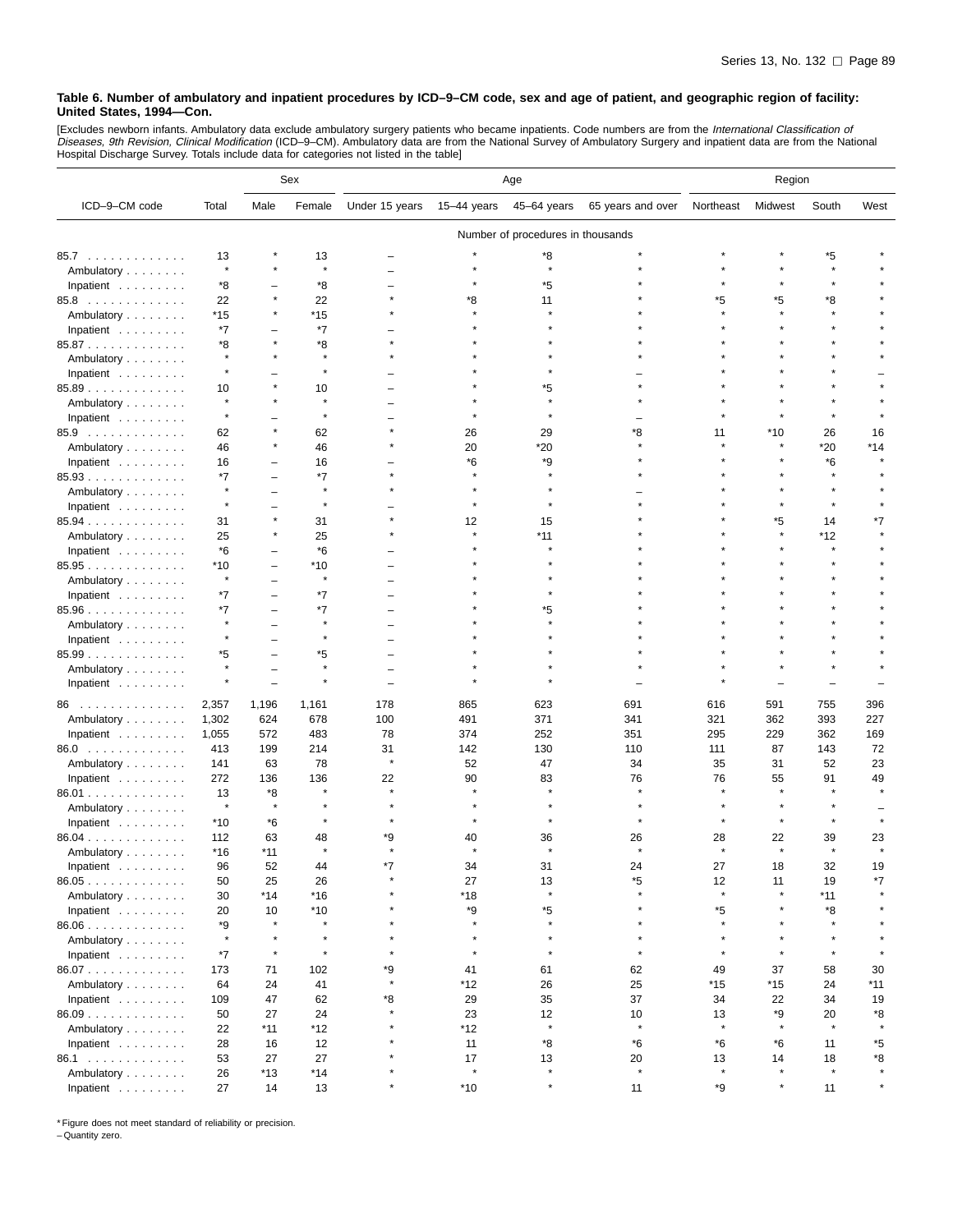[Excludes newborn infants. Ambulatory data exclude ambulatory surgery patients who became inpatients. Code numbers are from the *International Classification of*<br>*Diseases, 9th Revision, Clinical Modification* (ICD–9–CM). Hospital Discharge Survey. Totals include data for categories not listed in the table]

|               |         |         | Sex                | Age            |              |                                   | Region            |                    |               |                |                    |
|---------------|---------|---------|--------------------|----------------|--------------|-----------------------------------|-------------------|--------------------|---------------|----------------|--------------------|
| ICD-9-CM code | Total   | Male    | Female             | Under 15 years | 15-44 years  | 45-64 years                       | 65 years and over | Northeast          | Midwest       | South          | West               |
|               |         |         |                    |                |              | Number of procedures in thousands |                   |                    |               |                |                    |
| 86.11         | 51      | 26      | 26                 |                | 16           | 13                                | 19                | 12                 | 14            | 18             | *8                 |
| Ambulatory    | 25      | *12     | $*13$              |                | $\star$      | $\star$                           | $\star$           | $\star$            | $\star$       | $\star$        |                    |
| Inpatient     | 26      | 14      | 13                 |                | *9           |                                   | 11                | *8                 | $\star$       | 10             |                    |
| 86.2          | 518     | 292     | 227                | 39             | 175          | 110                               | 195               | 137                | 136           | 165            | 80                 |
| Ambulatory    | 156     | 85      | 70                 | *16            | 70           | 32                                | 38                | 36                 | 47            | 45             | 28                 |
| Inpatient     | 363     | 207     | 156                | 23             | 106          | 77                                | 157               | 100                | 90            | 120            | 52                 |
| 86.21         | 34      | 17      | 16                 |                | 28           | $\star$                           | $\star$           | 13                 | *9            | *8             | $\star$            |
| Ambulatory    | 30      | *16     | $*14$              |                | 25           |                                   |                   | *11                |               |                |                    |
| Inpatient     | $\star$ | $\star$ | $\pmb{\ast}$       |                | $\star$      |                                   | $\star$           | $\star$            | $\star$       | $\star$        |                    |
|               |         |         |                    |                |              |                                   |                   |                    |               |                |                    |
| 86.22         | 291     | 173     | 118                | 17<br>$\star$  | 91           | 67<br>$\star$                     | 116<br>$*10$      | 74<br>$\star$      | 71            | 100<br>$\star$ | 46                 |
| Ambulatory    | 30      | $*19$   | $*11$              |                | $*10$        |                                   |                   |                    | $*10$         |                |                    |
| Inpatient     | 261     | 155     | 107                | 15             | 81           | 59                                | 106               | 68                 | 61            | 92             | 41                 |
| 86.23         | 50      | 25      | 25                 | *6             | 17           | 10                                | 16                | *10<br>Å           | 16            | 17             | *6                 |
| Ambulatory    | 41      | 20      | 21<br>$\pmb{\ast}$ |                | $*16$        |                                   | $*11$             |                    | $*14$         | $*14$          |                    |
| Inpatient     | *9      |         |                    |                |              |                                   |                   |                    |               |                |                    |
| 86.24         | *5      |         |                    |                |              |                                   |                   |                    |               |                |                    |
| Ambulatory    | $\star$ |         | $\star$            |                |              |                                   |                   |                    |               |                |                    |
| Inpatient     | $\star$ |         |                    |                |              |                                   |                   |                    |               |                |                    |
| 86.25         | 12      |         | *8                 | $\star$        | *6           |                                   |                   |                    |               |                |                    |
| Ambulatory    | *12     |         | $\pmb{\ast}$       |                |              |                                   |                   |                    |               |                |                    |
| Inpatient     | $\star$ | $\star$ | $\pmb{\ast}$       |                |              |                                   |                   |                    |               |                |                    |
| 86.27         | 25      | 13      | 12                 |                |              |                                   | 19                | 14                 | *7            |                |                    |
| Ambulatory    | $\star$ | $\star$ | $\star$            |                |              |                                   | $\star$           | $\star$            | $\star$       |                |                    |
| Inpatient     | 22      | 11      | 12                 |                |              |                                   | 19                | 14                 | *5            | $\star$        |                    |
| 86.28         | 99      | 55      | 44                 | 10             | 28           | 23                                | 37                | 20                 | 28            | 34             | 17                 |
| Ambulatory    | 33      | 20      | $*13$              | $\star$        | $\star$      | $\star$                           | $*11$             | $\star$            | $\star$       | *12            | $\star$            |
| Inpatient     | 66      | 34      | 31                 | *7             | 19           | 14                                | 26                | 13                 | 20            | 22             | 10                 |
| 86.3          | 768     | 351     | 417                | 55             | 293          | 220                               | 201               | 202                | 227           | 227            | 111                |
| Ambulatory    | 690     | 323     | 367                | 52             | 260          | 201                               | 177               | 180                | 213           | 197            | 100                |
| Inpatient     | 77      | 28      | 50                 | $\star$        | 32           | 19                                | 23                | 22                 | 13            | 31             | 11                 |
| 86.4          | 62      | 36      | 26                 |                | 11           | 19                                | 30                | 21                 | 12            | 21             | *8                 |
| Ambulatory    | 46      | 27      | $*19$              |                |              | *13                               | 23                | *15                | $\star$       | *17            | $\star$            |
| Inpatient     | 16      | *9      | *7                 |                | $\pmb{\ast}$ | *6                                | *8                | *6                 | $\star$       | $\star$        |                    |
| 86.5          | 187     | 121     | 67                 | 13             | 91           | 32                                | 51                | 42                 | 51            | 62             | 33                 |
|               | 33      | 21      | *12                | $\pmb{\ast}$   | *11          | $\star$                           | $\star$           | $\star$            | $*11$         | *11            | $\star$            |
| Ambulatory    | 154     | 100     | 55                 | 10             | 80           | 23                                | 42                | 35                 | 40            | 50             | 29                 |
| Inpatient     |         |         |                    |                |              | 31                                | 51                |                    |               |                |                    |
| 86.59         | 186     | 120     | 66                 | 13<br>$\star$  | 91           | $\star$                           | $\star$           | 41<br>$\pmb{\ast}$ | 51            | 62             | 33<br>$\pmb{\ast}$ |
| Ambulatory    | 33      | 21      | *12                | 10             | *11          | 22                                |                   | 34                 | *11           | *11            |                    |
| Inpatient     | 153     | 99      | 54                 |                | 79           |                                   | 41                |                    | 39            | 50             | 29                 |
| 86.6          | 119     | 74      | 45                 | 17             | 38           | 30                                | 34                | 31<br>$\lambda$    | 23<br>$\star$ | 45             | 21                 |
| Ambulatory    | 43      | 27      | *16                |                | *12          | *12                               | *14               |                    |               | *14            | *10                |
| Inpatient     | 77      | 48      | 29                 | 12             | 26           | 18                                | 20                | 22                 | 13            | 31             | 11                 |
| 86.61         | *6      |         |                    |                |              |                                   |                   |                    |               |                |                    |
| Ambulatory    |         |         |                    |                |              |                                   |                   |                    |               |                |                    |
| Inpatient     |         |         |                    |                |              |                                   |                   |                    |               |                |                    |
| 86.62         | *6      |         |                    |                |              |                                   |                   |                    |               |                |                    |
| Ambulatory    | $\star$ |         |                    |                |              |                                   |                   |                    |               |                |                    |
| Inpatient     | $\star$ |         |                    |                |              |                                   | $\star$           |                    |               |                |                    |
| 86.63         | 17      | 10      | *7                 |                |              |                                   | *9                |                    |               |                | *5                 |
| Ambulatory    | *12     | $\star$ | $\star$            |                |              |                                   | $\star$           |                    |               | $\star$        |                    |
| Inpatient     | $\star$ | $\star$ | $\star$            |                |              |                                   | $\star$           | $\star$            | $\star$       | $\star$        |                    |
| 86.69         | 81      | 49      | 32                 | *9             | 24           | 23                                | 24                | 23                 | 16            | 30             | 12                 |
| Ambulatory    | 23      | *14     | $\star$            |                | $\star$      | $\star$                           | $\star$           | $\star$            | $\star$       |                |                    |
| Inpatient     | 58      | 35      | 23                 | *6             | 18           | 15                                | 18                | 18                 | 11            | 21             | *9                 |
| 86.7          | 86      | 54      | 32                 | *5             | 31           | 22                                | 28                | 26                 | 16            | 25             | 19                 |
| Ambulatory    | 54      | 35      | $*19$              |                | *17          | *13                               | 20                | *16                | $*10$         | *14            | *13                |
| Inpatient     | 33      | 20      | 13                 | $\star$        | 13           | *9                                | *8                | *9                 | *6            | 11             | *6                 |

\* Figure does not meet standard of reliability or precision.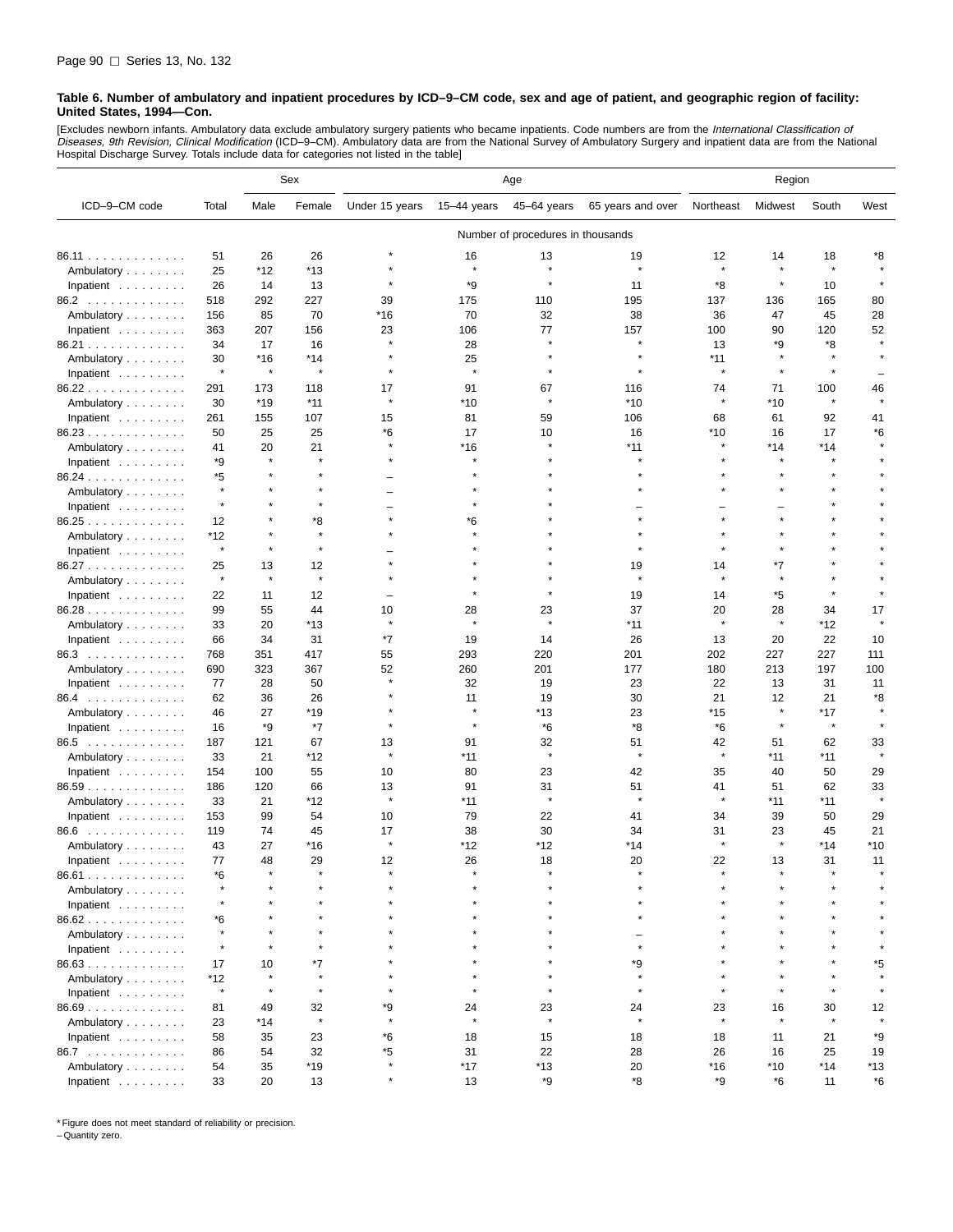[Excludes newborn infants. Ambulatory data exclude ambulatory surgery patients who became inpatients. Code numbers are from the *International Classification of*<br>*Diseases, 9th Revision, Clinical Modification* (ICD–9–CM).

|                                  |                |              | Sex     | Age                      |             |                                   | Region            |           |         |              |       |
|----------------------------------|----------------|--------------|---------|--------------------------|-------------|-----------------------------------|-------------------|-----------|---------|--------------|-------|
| ICD-9-CM code                    | Total          | Male         | Female  | Under 15 years           | 15-44 years | 45-64 years                       | 65 years and over | Northeast | Midwest | South        | West  |
|                                  |                |              |         |                          |             | Number of procedures in thousands |                   |           |         |              |       |
| 86.70                            | 21             | 13           | *7      |                          | $*10$       |                                   | *6                | *6        |         | *6           | 6'    |
| Ambulatory                       | *15            | $\star$      |         |                          |             |                                   |                   |           |         |              |       |
| Inpatient $\ldots \ldots \ldots$ | *6             |              |         |                          |             |                                   |                   |           |         |              |       |
| 86.71                            | *5             |              |         |                          |             |                                   |                   |           |         |              |       |
| Ambulatory                       | $\star$        |              |         |                          |             |                                   |                   |           |         |              |       |
| Inpatient                        | $\star$        |              |         |                          |             |                                   |                   |           |         |              |       |
| 86.72                            | 21             | 12           | *9      |                          | ۴6          |                                   |                   | *6        | *6      | *7           |       |
| Ambulatory                       | *14            |              |         |                          |             |                                   |                   |           |         |              |       |
| Inpatient                        | $*7$           | $\star$      | $\star$ |                          |             |                                   |                   |           |         |              |       |
| 86.74                            | 27             | 16           | 11      |                          | $*10$       |                                   | ٠9                | *7        |         | *8           | *6    |
| Ambulatory                       | *13            | $\star$      | $\star$ |                          |             |                                   |                   |           |         |              |       |
| Inpatient                        | 14             | *8           | *6      |                          |             |                                   |                   |           |         |              |       |
| 86.75                            | *8             | *5           |         |                          |             |                                   |                   |           |         |              |       |
| Ambulatory                       |                |              |         |                          |             |                                   |                   |           |         |              |       |
| Inpatient                        | $\star$        | $\star$      |         |                          |             |                                   |                   |           |         |              |       |
| 86.8                             | 135            | 37           | 98      | 11                       | 61          | 44                                | 20                | 31        | 22      | 42           | 41    |
| Ambulatory                       | 102            | 27           | 75      |                          | 47          | 31                                | *16               | *18       | *18     | 30           | 37    |
| Inpatient                        | 33             | *10          | 23      |                          | 14          | 13                                | $\star$           | 13        |         | 12           |       |
| 86.82                            | 23             | $\star$      | 21      |                          |             | 15                                | *5                |           |         | *5           | 12    |
| Ambulatory                       | 21             |              | *19     |                          |             | *13                               |                   |           |         |              | *11   |
| Inpatient                        | $\star$        |              | $\star$ |                          |             | $\star$                           |                   |           |         |              |       |
| 86.83                            | 45             |              | 40      |                          | 28          | 14                                |                   | *9        | *6      | 16           | 14    |
| Ambulatory                       | 32             |              | 28      |                          | 21          | ×                                 |                   |           |         | *10          | $*13$ |
| Inpatient                        | 13             | $\star$      | 12      |                          | *6          | *6                                |                   |           |         | *6           |       |
| $86.84$                          | 33             | 12           | 21      | *7                       | 16          | *7                                |                   | ۴8        | *7      | *9           | ٠9    |
| Ambulatory                       | 24             | $\star$      | *16     |                          | *12         |                                   |                   |           |         |              |       |
| Inpatient $\ldots$ ,             | *9             | $\star$      | Å       |                          | $\lambda$   |                                   |                   |           |         |              |       |
| 86.89                            | 28             | 15           | 13      |                          | 12          |                                   | *8                | *10       | *5      | *9           |       |
| Ambulatory                       | 21             | $*11$        | Å       |                          |             |                                   |                   |           |         |              |       |
| Inpatient                        | $*7$           | $\pmb{\ast}$ |         |                          |             |                                   |                   |           |         |              |       |
| 86.9                             | 15             | *6           | *10     |                          | *7          |                                   |                   |           |         | *6           |       |
| Ambulatory                       | *12<br>$\star$ |              |         |                          |             |                                   |                   |           |         |              |       |
| Inpatient                        |                |              |         |                          |             |                                   |                   |           |         |              |       |
| 86.93                            | *5             |              |         |                          |             |                                   |                   |           |         |              |       |
| Ambulatory                       |                |              |         |                          |             |                                   |                   |           |         |              |       |
| Inpatient                        |                |              |         |                          |             |                                   |                   |           |         |              |       |
| $86.99$                          | *8             |              |         |                          |             |                                   |                   |           |         |              |       |
| Ambulatory                       |                |              |         |                          |             |                                   |                   |           |         |              |       |
| Inpatient                        |                |              |         |                          |             |                                   |                   |           |         |              |       |
| 87-99<br>.                       | 15,243         | 7,295        | 7,948   | 951                      | 3,485       | 4,131                             | 6,676             | 4,557     | 3,009   | 4,531        | 3,147 |
| Ambulatory                       | 2,398          | 1,122        | 1,276   | 153                      | 647         | 792                               | 806               | 589       | 565     | 857          | 386   |
| Inpatient                        | 12,845         | 6,174        | 6,671   | 798                      | 2,838       | 3,339                             | 5,871             | 3,968     | 2,443   | 3,674        | 2,760 |
| 87                               | 1,817          | 821          | 996     | 81                       | 486         | 486                               | 764               | 499       | 305     | 626          | 387   |
| Ambulatory                       | 446            | 169          | 277     | $*12$                    | 145         | 152                               | 137               | 118       | 90      | 185          | 54    |
| Inpatient                        | 1,371          | 652          | 719     | 69                       | 340         | 335                               | 627               | 381       | 216     | 442          | 333   |
| 87.0                             | 592            | 289          | 303     | 39                       | 126         | 122                               | 305               | 185       | 89      | 170          | 148   |
| Ambulatory                       | $\star$        | $\pmb{\ast}$ | $\star$ | $\star$                  | $\star$     | $\pmb{\ast}$                      | $\star$           | $\star$   | $\star$ | $\pmb{\ast}$ |       |
| Inpatient                        | 584            | 284          | 300     | 37                       | 123         | 121                               | 303               | 184       | 87      | 168          | 144   |
| 87.02                            | 11             | *7           |         | $\star$                  |             |                                   |                   |           |         | *6           |       |
| Ambulatory                       | $\star$        | $\star$      | $\star$ | $\overline{\phantom{0}}$ | $\star$     | $\star$                           | $\star$           | $\star$   |         | $\star$      |       |
| Inpatient $\ldots \ldots \ldots$ | *7             | $\star$      | $\star$ | $\star$                  |             | $\star$                           | $\star$           |           | $\star$ | *6           |       |
| 87.03                            | 578            | 281          | 297     | 37                       | 122         | 118                               | 302               | 183       | 87      | 163          | 145   |
| Ambulatory                       | $\star$        | $\star$      | $\star$ | $\star$                  | $\star$     | $\star$                           | $\star$           | $\star$   | $\star$ | $\star$      |       |
| Inpatient                        | 576            | 280          | 296     | 36                       | 121         | 118                               | 301               | 183       | 86      | 163          | 143   |
| 87.1                             | *7             | $\star$      |         |                          |             |                                   |                   |           |         |              |       |
| Ambulatory                       |                |              | $\star$ |                          |             |                                   |                   |           |         |              |       |
| Inpatient                        | $\star$        | $\star$      | $\star$ | $\star$                  |             |                                   | $\star$           |           |         |              |       |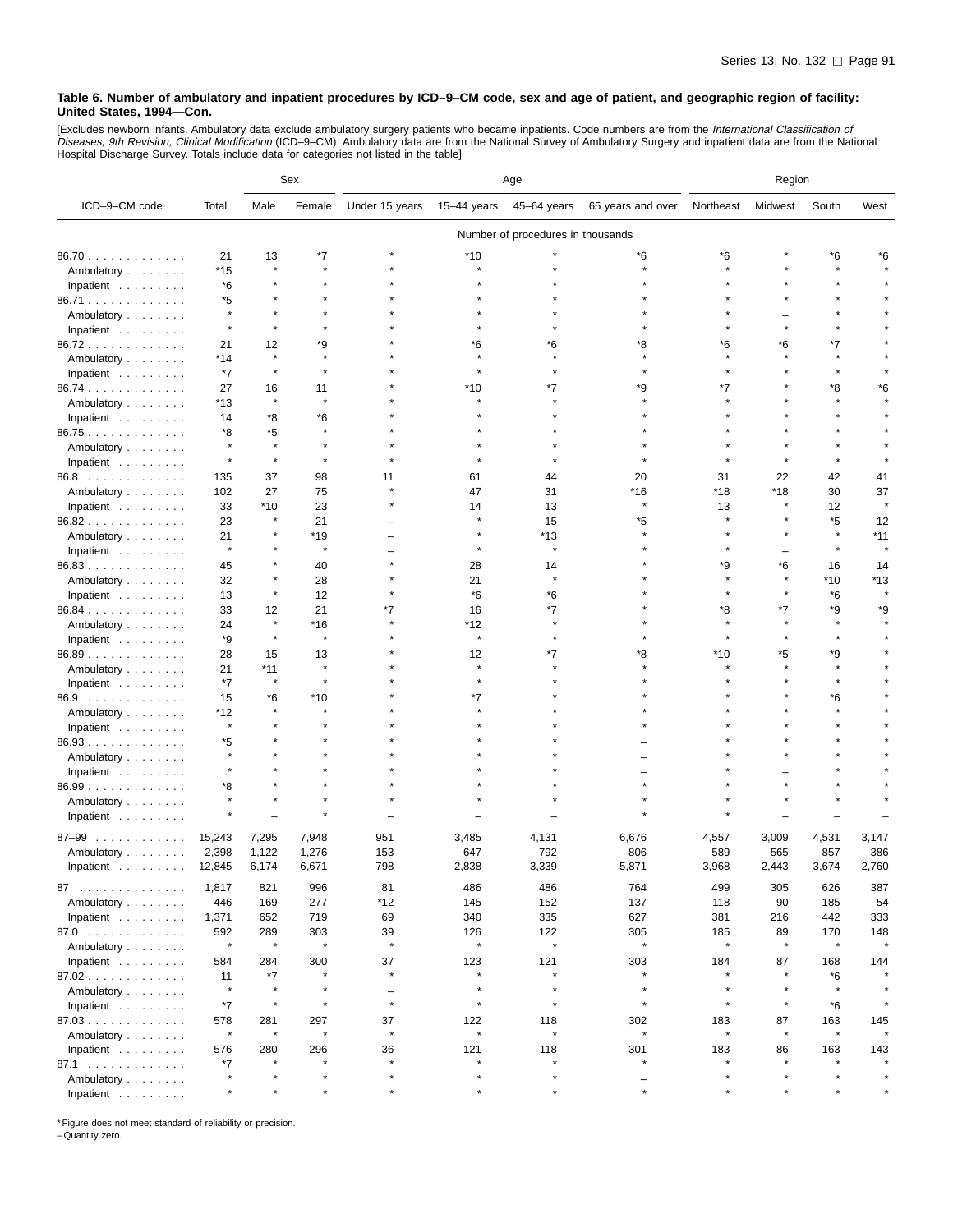[Excludes newborn infants. Ambulatory data exclude ambulatory surgery patients who became inpatients. Code numbers are from the *International Classification of*<br>*Diseases, 9th Revision, Clinical Modification* (ICD–9–CM). Hospital Discharge Survey. Totals include data for categories not listed in the table]

|                                  |                          |                          | Sex               | Age                      |                          |                                   | Region            |               |         |              |                          |
|----------------------------------|--------------------------|--------------------------|-------------------|--------------------------|--------------------------|-----------------------------------|-------------------|---------------|---------|--------------|--------------------------|
| ICD-9-CM code                    | Total                    | Male                     | Female            | Under 15 years           | 15-44 years              | 45-64 years                       | 65 years and over | Northeast     | Midwest | South        | West                     |
|                                  |                          |                          |                   |                          |                          | Number of procedures in thousands |                   |               |         |              |                          |
| 87.2                             | 154                      | 78                       | 76                |                          | 61                       | 57                                | 34                | 50            | 15      | 75           | 14                       |
| Ambulatory                       | 77                       | 39                       | 37                |                          | 34                       | 30                                | *12               | 39            | $\star$ | 26           | $\star$                  |
| Inpatient                        | 77                       | 39                       | 38                |                          | 27                       | 27                                | 22                | 11            | 10      | 50           | *6                       |
| 87.21                            | 141                      | 72                       | 70                |                          | 57                       | 52                                | 31                | 50            | 13      | 67           | 12                       |
| Ambulatory                       | 73                       | 38                       | 35                |                          | 31                       | 29                                | *12               | 39            | $\star$ | 22           |                          |
| Inpatient                        | 68                       | 34                       | 35                |                          | 26                       | 23                                | 19                | 10            | *9      | 45           |                          |
| 87.24                            | *5                       | $\star$                  | $\pmb{\ast}$      |                          | $\pmb{\ast}$             |                                   |                   |               |         | $\pmb{\ast}$ |                          |
| Ambulatory                       | $\star$                  |                          | -                 |                          |                          |                                   |                   |               |         |              |                          |
| Inpatient                        | *5                       |                          | $\pmb{\ast}$      |                          | $\star$                  |                                   | $\star$           |               |         | $\star$      |                          |
| 87.3                             | 74                       | $\star$                  | 71                |                          | 26                       | 27                                | 19                | 15            | *8      | 46           |                          |
| Ambulatory                       | 63                       |                          | 62                |                          | 22                       | 25                                | *16               | *11           |         | 42           |                          |
| Inpatient                        | 11                       | $\star$                  | *9                |                          | $\star$                  | $\star$                           | $\star$           | $\star$       |         | $\star$      |                          |
| 87.37                            | 66                       | $\overline{\phantom{0}}$ | 66                |                          | 25                       | 24                                | 18                | 13            | *6      | 43           |                          |
| Ambulatory                       | 59                       | -                        | 59                |                          | 22                       | 22                                | *15               |               |         | 41           |                          |
| Inpatient                        | *7                       | $\overline{\phantom{a}}$ | *7                | $\overline{\phantom{0}}$ | $\star$                  | $\star$                           | $\star$           | $\star$       | $\star$ | $\star$      |                          |
| 87.4                             | 200                      | 102                      | 98                | 13                       | 28                       | 57                                | 102               | 40            | 23      | 59           | 79                       |
| Ambulatory                       | 23                       | $*11$                    | *12               | $\star$                  | $\star$                  | $\star$                           | $*11$             | $\star$       | $\star$ | *15          | $\star$                  |
| Inpatient                        | 177                      | 91                       | 86                | 13                       | 22                       | 51                                | 91                | 37            | 18      | 43           | 78                       |
| 87.41                            | 99                       | 52                       | 46                | $\star$                  | 11                       | 30                                | 55                | 34            | 14      | 27           | 24                       |
| Ambulatory                       | $\star$                  | $\star$                  | $\pmb{\ast}$      |                          | $\star$                  | $\star$                           | $\pmb{\ast}$      | $\star$       | $\star$ | $\star$      | $\star$                  |
| Inpatient                        | 95                       | 50                       | 45                | $\star$                  | 11                       | 29                                | 53                | 33            | 13      | 25           | 23                       |
| 87.44                            | 81                       | 39                       | 42                | 10                       | 13                       | 19                                | 39                |               | *7      | 19           | 52                       |
| Ambulatory                       | *14                      | $\pmb{\ast}$             | $\pmb{\ast}$      | ÷                        | $\star$                  | $\star$                           | $\star$           |               | $\star$ | *12          | $\star$                  |
| Inpatient                        | 67                       | 32                       | 35                | 10                       | *9                       | 15                                | 32                |               |         | *8           | 51                       |
| 87.49                            | 16                       | *7                       | *9                | ٠                        |                          | *6                                | $*7$              |               |         | *8           |                          |
| Ambulatory                       | $\star$                  | $\star$                  | $\star$           |                          |                          |                                   | $\star$           |               |         | $\star$      |                          |
| Inpatient                        | 11                       | *6                       | *5                |                          | $\star$                  |                                   | *6                |               | $\star$ | *6           |                          |
| 87.5                             | 219                      | 67                       | 151               |                          | 76                       | 64                                | 77                | 34            | 49      | 87           | 49                       |
| Ambulatory                       | 53                       | $\pmb{\ast}$             | 45                |                          | 22                       | *17                               | *13               | $\star$       | *13     | 28           | *12                      |
| Inpatient                        | 166                      | 60                       | 106               |                          | 54                       | 47                                | 64                | 34            | 35      | 60           | 37                       |
| 87.53                            | 189                      | 59                       | 130               |                          | 67                       | 55                                | 66                | 31            | 41      | 76           | 41                       |
| Ambulatory                       | 37                       | $\star$                  | 32                |                          | *15                      | *13                               | ۸                 | $\star$       | $\star$ | 21           |                          |
| Inpatient                        | 152                      | 54                       | 98                |                          | 52                       | 42                                | 58                | 31            | 32      | 56           | 34                       |
| 87.54                            | 16                       |                          | 12                |                          | *5                       | *5                                | $*6$              |               |         | $*7$         |                          |
| Ambulatory                       | *11                      |                          | $\star$           |                          |                          |                                   |                   |               |         |              |                          |
| Inpatient                        | *6                       |                          | $\pmb{\ast}$      |                          |                          |                                   |                   |               |         |              |                          |
| 87.59                            | *7                       |                          | *6                |                          |                          |                                   |                   |               |         |              |                          |
| Ambulatory                       | $\star$                  |                          | $\pmb{\ast}$      |                          |                          |                                   |                   |               |         |              |                          |
| Inpatient                        | $\star$                  | $\star$                  | $\star$           |                          |                          |                                   |                   |               |         |              |                          |
| 87.6                             | 137                      | 63                       | 75                | *9                       | 28                       | 32                                | 68                | 48            | 22      | 32           | 36                       |
| Ambulatory                       |                          |                          | $\pmb{\ast}$      |                          |                          |                                   |                   |               |         |              |                          |
| Inpatient $\ldots \ldots \ldots$ | 128                      | 59                       | 69                | *8                       | 27                       | 31                                | 63                | 46            | 17      | 30           | 35                       |
| $87.61$                          | 24                       | 13<br>$\star$            | 11                |                          |                          |                                   | 14                | *5            |         | $*10$        | *5                       |
| Ambulatory                       | $\star$                  |                          | $\pmb{\ast}$      |                          |                          |                                   | $\qquad \qquad -$ |               |         |              |                          |
| Inpatient $\ldots \ldots \ldots$ | 23                       | 12                       | 10                |                          |                          |                                   | 14                | *5            |         | *9           | *5                       |
| 87.62                            | 57                       | 26                       | 31                |                          | 11                       | 17                                | 24                | 24            | *7      | 11           | 15                       |
| Ambulatory                       | $\star$                  | $\star$                  | $\pmb{\ast}$      |                          | $\star$                  | $\star$                           | $\star$           | $\star$       | $\star$ | $\pmb{\ast}$ | $\overline{\phantom{0}}$ |
| Inpatient                        | 55                       | 25                       | 30                |                          | 11<br>$\star$            | 17<br>$\star$                     | 23                | 23<br>$\star$ | *6      | 11           | 15                       |
| 87.63                            | 16                       | *5                       | 11                |                          |                          |                                   | *8                |               |         |              | $\star$                  |
| Ambulatory                       | $\overline{\phantom{a}}$ | $\overline{\phantom{0}}$ | $\qquad \qquad -$ |                          | $\star$                  | $\star$                           | $\qquad \qquad -$ | $\star$       |         |              |                          |
| Inpatient                        | 16                       | *5                       | 11                |                          |                          |                                   | *8                |               |         |              |                          |
| 87.64                            | 29                       | 13                       | 16                |                          | *6                       | *7                                | 15                | 11            |         | *6           | *9                       |
| Ambulatory                       | $\star$                  | $\star$                  | $\pmb{\ast}$      |                          | $\overline{\phantom{0}}$ |                                   | $\star$           |               |         |              |                          |
| Inpatient $\ldots \ldots \ldots$ | 27                       | 12<br>$\star$            | 15<br>$\star$     |                          | *6<br>$\star$            | *6                                | 14                | 11            |         | *5           | *8                       |
| $87.69$                          | *7                       |                          | $\star$           |                          |                          |                                   |                   |               |         |              |                          |
| Ambulatory                       | $\star$                  |                          | $\star$           |                          |                          |                                   |                   |               |         |              |                          |
| Inpatient                        |                          |                          |                   |                          |                          |                                   |                   |               |         |              |                          |

\* Figure does not meet standard of reliability or precision.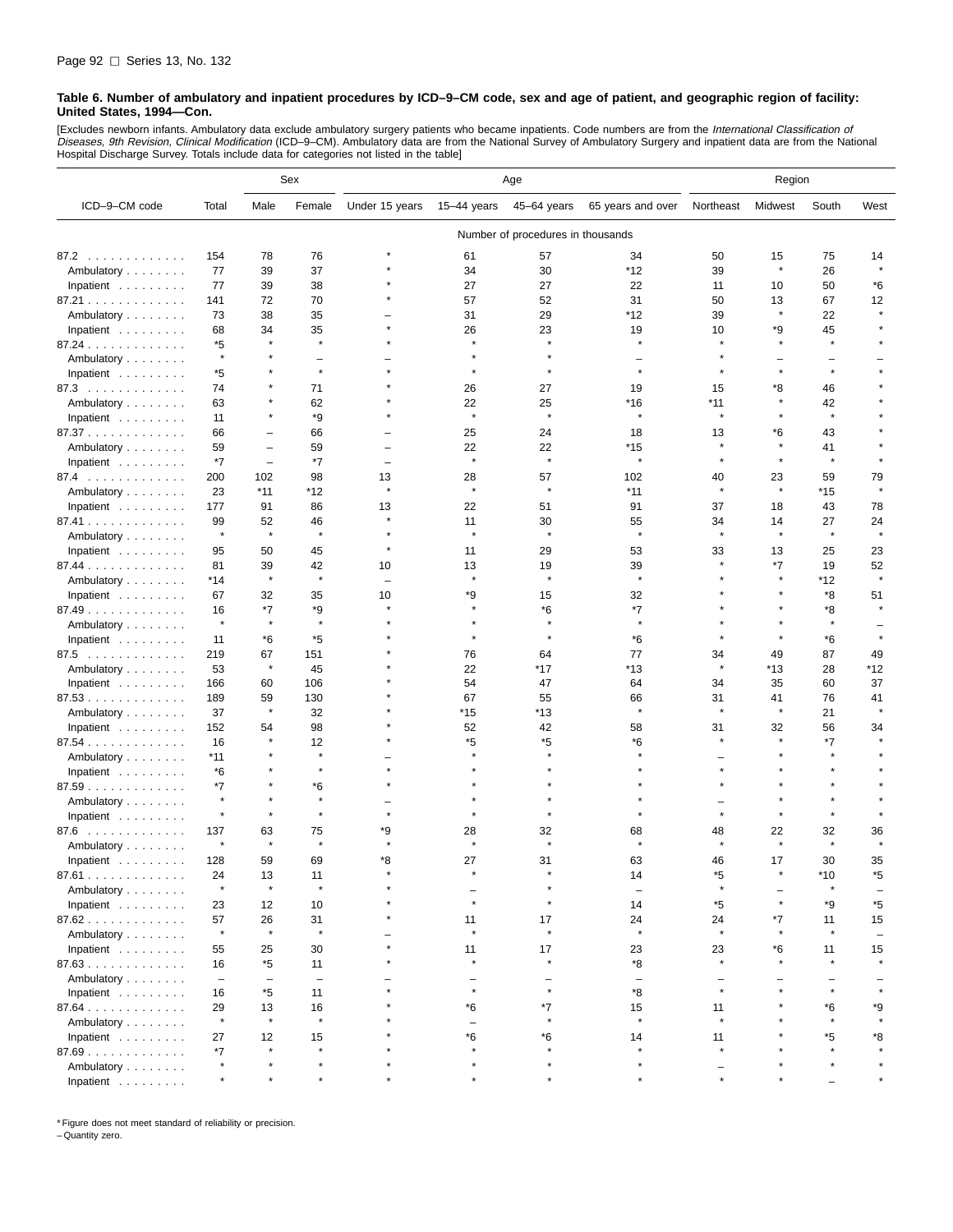[Excludes newborn infants. Ambulatory data exclude ambulatory surgery patients who became inpatients. Code numbers are from the *International Classification of*<br>*Diseases, 9th Revision, Clinical Modification* (ICD–9–CM).

|                                  |                    |              | Sex           | Age            |             |                                   | Region            |           |               |                          |               |
|----------------------------------|--------------------|--------------|---------------|----------------|-------------|-----------------------------------|-------------------|-----------|---------------|--------------------------|---------------|
| ICD-9-CM code                    | Total              | Male         | Female        | Under 15 years | 15-44 years | 45-64 years                       | 65 years and over | Northeast | Midwest       | South                    | West          |
|                                  |                    |              |               |                |             | Number of procedures in thousands |                   |           |               |                          |               |
| 87.7                             | 431                | 214          | 216           | 14             | 135         | 126                               | 157               | 126       | 97            | 155                      | 53            |
| Ambulatory                       | 207                | 99           | 108           | $\star$        | 53          | 70                                | 78                | 64        | 52            | 69                       | 22            |
| Inpatient                        | 224                | 116          | 108           | *7             | 82          | 56                                | 79                | 62        | 46            | 86                       | 30            |
| 87.73                            | 112                | 53           | 59            |                | 49          | 28                                | 33                | 25        | 17            | 52                       | 18            |
| Ambulatory                       | 22                 | $\pmb{\ast}$ | *13           |                | $\star$     | $\star$                           | $*11$             | $\star$   | $\star$       | $*17$                    | $\star$       |
| Inpatient                        | 90                 | 44           | 46            |                | 43          | 24                                | 22                | 24        | 14            | 35                       | 16            |
| 87.74                            | 238                | 132          | 106           |                | 67          | 78                                | 91                | 73        | 63            | 78                       | 25            |
| Ambulatory                       | 145                | 80           | 66            |                | 39          | 51                                | 54                | 46        | 38            | 44                       | *18           |
| Inpatient                        | 93                 | 53           | 40            |                | 28          | 27                                | 37                | 27        | 24            | 34                       | *7            |
| 87.76                            | 13                 | $\star$      | *8            |                |             |                                   |                   |           |               | $\star$                  |               |
| Ambulatory                       | $\star$            |              | $\star$       |                |             |                                   |                   |           |               |                          |               |
| Inpatient                        | $\star$            |              | $\star$       |                |             |                                   |                   |           |               |                          |               |
| 87.77                            | 30                 | *8           | 23            |                | *6          | 11                                | 12                | 15        | *7            | *7                       |               |
| Ambulatory                       | 24                 | $\star$      | *20           |                |             | *11                               |                   | $*13$     |               |                          |               |
| Inpatient                        | *6                 | $\star$      | $\star$       |                |             |                                   |                   |           |               |                          |               |
| 87.79                            | 26                 | 11           | 15            |                | *6          |                                   | 14                | *6        |               | 14                       |               |
| Ambulatory                       | $\star$            | $\star$      | $\star$       |                |             |                                   |                   |           |               |                          |               |
| Inpatient                        | 20                 | *8           | 13            |                |             |                                   | 11                |           | $\star$       | 13                       |               |
| 88<br>.                          | 4,451              | 2,287        | 2,164         | 103            | 768         | 1,495                             | 2,086             | 1,143     | 929           | 1,446                    | 933           |
| Ambulatory                       | 675                | 374          | 300           | $\star$        | 104         | 287                               | 275               | 132       | 167           | 225                      | 151           |
| Inpatient                        | 3,776              | 1,913        | 1,864         | 94             | 663         | 1,208                             | 1,811             | 1,011     | 762           | 1,221                    | 782           |
| 88.0                             | 267                | 128          | 139           | *9             | 73          | 70                                | 115               | 80        | 42            | 77                       | 68            |
| Ambulatory                       | $\star$            | $\pmb{\ast}$ | $\star$       | $\star$        | $\star$     | $\pmb{\ast}$                      | $\star$           |           | $\star$       | $\star$                  | $\pmb{\ast}$  |
| Inpatient                        | 262                | 123          | 138           | *9             | 72          | 70                                | 111               | 79        | 41            | 74                       | 68            |
| 88.01                            | 257                | 123          | 134           | *9             | 71          | 69                                | 108               | 79        | 42            | 72                       | 65            |
| Ambulatory                       | $\star$            | $\star$      | $\star$       |                | $\star$     | $\star$                           | $\star$           |           | $\star$       | $\star$                  |               |
| Inpatient                        | 252                | 118          | 133           | *9             | 70          | 69                                | 104               | 78        | 41            | 69                       | 64            |
| $88.09$                          | *9                 | $\star$      | $\star$       |                |             |                                   | *7                |           |               | *5                       |               |
| Ambulatory                       | $\qquad \qquad -$  |              |               |                |             |                                   |                   |           |               | L.                       |               |
| Inpatient                        | *9                 | $\star$      | $\star$       |                |             |                                   | $*7$              |           | L,            | *5                       |               |
| 88.1                             | 28                 | 12           | 16            |                | *8          |                                   | 14                |           | *5            | $*10$                    | 11            |
| Ambulatory                       | $\star$            | $\star$      | $\star$       |                |             |                                   | $\star$           |           | $\star$       | $\star$                  |               |
| Inpatient                        | 25                 | 11           | 14            |                | $*7$        |                                   | 12                |           |               | $*10$                    | 11            |
| 88.19.                           | 26                 | 11           | 15            |                | *8          |                                   | 13                |           |               | *9                       | 11            |
| Ambulatory                       | $\star$            | $\star$      | $\star$       |                | $\star$     |                                   | $\star$           |           |               | $\overline{\phantom{0}}$ |               |
| Inpatient                        | 24                 | 10           | 13            |                | *7          |                                   | 12                |           |               | *9                       | 11            |
| 88.2                             | 20                 | *9           | 12            |                | *6          |                                   | *8                |           |               | *9                       | *7            |
| Ambulatory                       | $\star$            | $\pmb{\ast}$ | $\star$       |                |             |                                   |                   |           |               |                          |               |
| Inpatient                        | 13                 | $*6$         | *7            |                |             |                                   | *6                |           |               |                          | *6            |
| 88.26                            | $*7$               | $\star$      |               |                |             |                                   |                   |           |               |                          |               |
| Ambulatory                       |                    |              |               |                |             |                                   |                   |           |               |                          |               |
| Inpatient                        |                    |              |               |                |             |                                   |                   |           |               |                          |               |
| 88.28                            | *6                 |              |               |                |             |                                   |                   |           |               |                          |               |
| Ambulatory                       | $\star$<br>$\star$ |              | $\star$       | $\star$        |             |                                   |                   |           |               |                          |               |
| Inpatient                        |                    |              |               |                |             |                                   |                   |           |               |                          |               |
| 88.3                             | 166                | 79           | 87            | *10            | 47          | 57                                | 53                | 70        | 24            | 49                       | 23            |
| Ambulatory                       | 59                 | 25           | 34            | $\star$        | $*19$       | 26                                | $*11$             | 29        | $\star$       | $*19$                    | $\star$       |
| Inpatient                        | 107                | 54           | 54<br>$\star$ | *7             | 29          | 31<br>$\star$                     | 41                | 41        | 15<br>$\star$ | 31                       | 20            |
| 88.32                            | *6                 |              |               |                |             |                                   |                   |           |               |                          |               |
| Ambulatory                       | $\star$            | $\star$      | $\star$       | $\star$        |             | $\star$                           |                   |           |               |                          |               |
| Inpatient                        | $\star$            | $\star$      | $\star$       | $\star$        |             |                                   |                   |           | $\star$       | $\star$                  |               |
| 88.38                            | 144                | 73           | 71            | *5             | 43          | 49                                | 47<br>$\star$     | 68        | 16<br>$\star$ | 39<br>$\star$            | 21<br>$\star$ |
| Ambulatory                       | 42                 | 22           | *19           |                | *14         | *19                               |                   | 28        |               |                          |               |
| Inpatient $\ldots \ldots \ldots$ | 103                | 51           | 52            |                | 28          | 30                                | 39                | 40        | 14            | 30                       | 19            |
| 88.39                            | 12                 |              | 11            |                |             |                                   |                   |           |               | *7                       |               |
| Ambulatory                       | *11                |              | $*10$         |                |             |                                   |                   |           |               |                          |               |
| Inpatient                        | $\star$            |              | $\star$       |                |             |                                   |                   |           |               |                          |               |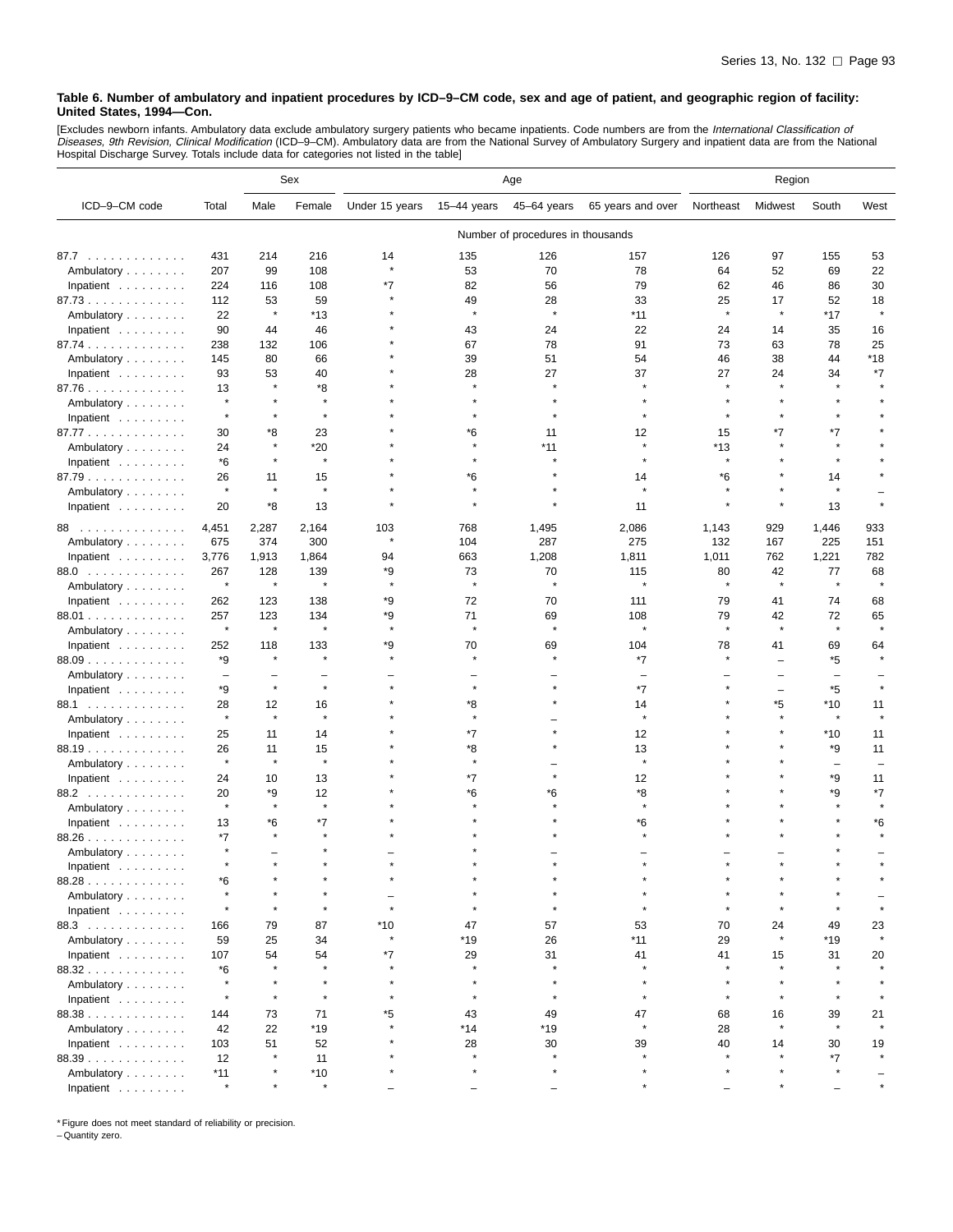[Excludes newborn infants. Ambulatory data exclude ambulatory surgery patients who became inpatients. Code numbers are from the *International Classification of*<br>*Diseases, 9th Revision, Clinical Modification* (ICD–9–CM). Hospital Discharge Survey. Totals include data for categories not listed in the table]

|                                  |               |               | Sex           | Age            |               |                                   | Region            |               |               |               |         |
|----------------------------------|---------------|---------------|---------------|----------------|---------------|-----------------------------------|-------------------|---------------|---------------|---------------|---------|
| ICD-9-CM code                    | Total         | Male          | Female        | Under 15 years | $15-44$ years | 45-64 years                       | 65 years and over | Northeast     | Midwest       | South         | West    |
|                                  |               |               |               |                |               | Number of procedures in thousands |                   |               |               |               |         |
| 88.4<br>.                        | 449           | 238           | 212           | *6             | 46            | 138                               | 259               | 104           | 94            | 165           | 86      |
| Ambulatory                       | 103           | 53            | 50            |                | $\star$       | 41                                | 56                | 20            | *18           | 30            | 35      |
| Inpatient                        | 347           | 185           | 162           | *6             | 40            | 97                                | 203               | 84            | 76            | 135           | 51      |
| 88.40                            | 19            | 12            | *8            |                |               | *6                                | 11                |               | *7            | *7            |         |
| Ambulatory                       | *12           | $\star$       |               |                |               |                                   |                   |               |               |               |         |
| Inpatient                        | *8            | *5            | $\star$       |                |               |                                   |                   |               |               |               |         |
| 88.41                            | 122           | 61            | 62            |                | 11            | 36                                | 74                | 25            | 26            | 52            | 18      |
| Ambulatory                       | *20           | $\star$       | *12           |                |               |                                   | *12               |               | $\star$       | $\star$       |         |
| Inpatient                        | 102           | 52            | 50            |                | 11            | 28                                | 63                | 21            | 23            | 46            | 12      |
| 88.42                            | 137           | 72            | 65            |                | *9            | 40                                | 85                | 31            | 25            | 53            | 27      |
| Ambulatory                       | 39            | *20           | $*20$         |                | $\star$       | *15                               | 22                | $\pmb{\ast}$  | $\star$       | $*11$         | $*15$   |
| Inpatient                        | 97            | 52            | 45            |                | *7            | 25                                | 63                | 23            | 20            | 41            | 13      |
| 88.43                            | 15            | *8            | *7            |                |               |                                   | *5                | $\star$       | $\star$       |               |         |
| Ambulatory                       | $\star$       | $\star$       | $\pmb{\ast}$  |                |               |                                   |                   |               |               |               |         |
| Inpatient                        | 15            | *8            | *7            |                |               |                                   | *5                |               |               |               |         |
|                                  | 15            | *6            | $*10$         |                |               |                                   | *8                |               |               | *5            |         |
| 88.45                            |               |               | $\star$       |                |               |                                   | $\star$           |               |               |               |         |
| Ambulatory                       |               | $\star$       | $*7$          |                |               |                                   |                   |               |               |               |         |
| Inpatient                        | 11            |               |               |                |               |                                   | *6                |               |               |               |         |
| 88.47                            | 12<br>$\star$ | *7            | *6<br>$\star$ |                |               |                                   | *8                |               |               |               |         |
| Ambulatory                       |               |               |               |                |               |                                   |                   |               |               |               |         |
| Inpatient                        | 12            | *7            | *6            |                |               |                                   | *8                |               |               |               |         |
| 88.48                            | 104           | 60            | 44<br>$\star$ |                | 10<br>$\star$ | 35                                | 59<br>$\star$     | 31<br>$\star$ | 21<br>$\star$ | 31<br>$\star$ | 21      |
| Ambulatory                       | 21            | *14           |               |                |               | $*10$                             |                   |               |               |               |         |
| Inpatient                        | 83            | 46            | 37            |                | *9            | 25                                | 49                | 24            | 20<br>$\star$ | 26            | 13      |
| 88.49                            | 22<br>$\star$ | 12<br>$\star$ | 10<br>$\star$ |                | *5<br>$\star$ | *8<br>$\star$                     | *9<br>$\star$     |               |               | *9<br>$\star$ |         |
| Ambulatory                       |               |               |               |                |               |                                   |                   |               |               |               |         |
| Inpatient                        | 17            | 10            | *7            |                |               | *6                                | *6                |               | $\star$       | *7            |         |
| 88.5                             | 1,865         | 1,119         | 746           | 11             | 184           | 807                               | 864               | 365           | 497           | 680           | 324     |
| Ambulatory                       | 409           | 246           | 163           |                | 50            | 192                               | 165               | 70            | 120           | 114           | 104     |
| Inpatient                        | 1,457         | 873           | 584           | *10            | 134           | 615                               | 699               | 295           | 377           | 565           | 220     |
| 88.50                            | 14            | *7            | *6            |                |               |                                   | *8                | $\star$       |               | $\star$       | *7      |
| Ambulatory                       | $\star$       |               |               |                |               |                                   |                   |               |               |               |         |
| Inpatient                        | *6            |               |               |                |               |                                   |                   |               |               |               |         |
| 88.51                            | *5            |               |               |                |               |                                   |                   |               |               |               |         |
| Ambulatory                       |               |               |               |                |               |                                   |                   |               |               |               |         |
| Inpatient                        | *5            |               |               |                |               |                                   |                   |               |               |               |         |
| 88.52                            | *5            |               |               |                |               |                                   |                   |               |               |               |         |
| Ambulatory                       | $\star$       |               |               |                |               |                                   |                   |               |               |               |         |
| Inpatient                        |               |               |               |                |               |                                   |                   |               |               |               |         |
| 88.53                            | 786           | 473           | 312           |                | 76            | 345                               | 362               | 157           | 210           | 289           | 130     |
| Ambulatory                       | 172           | 107           | 65            |                | *19           | 83                                | 70                | 31            | 49            | 51            | 41      |
| Inpatient                        | 614           | 366           | 248           |                | 57            | 262                               | 292               | 125           | 162           | 238           | 89      |
| 88.54                            | 36            | 22            | 14            |                |               | 13                                | 16                | *6            | *9            | 15            | *6      |
| Ambulatory                       | $\star$       | $\star$       | $\star$       |                |               | $\star$                           | $\star$           | $\star$       | $\star$       | $\star$       |         |
| Inpatient $\ldots \ldots \ldots$ | 29            | 18            | 11            |                |               | 11                                | 12                | *6            | *8            | 13            |         |
| 88.55                            | 26            | 17            | *9            |                |               | 11                                | 14                | *5            | 10            | *9            |         |
| Ambulatory                       | $\star$       | $\star$       | $\star$       |                |               | $\star$                           | $\star$           | $\star$       | $\star$       | $\star$       |         |
| Inpatient $\ldots \ldots \ldots$ | 17            | *10           | *7            |                |               | $*7$                              | *9                | $\star$       | *5            | *6            |         |
| 88.56                            | 802           | 478           | 324           |                | 81            | 347                               | 374               | 173           | 215           | 280           | 134     |
| Ambulatory                       | 141           | 83            | 58            |                | *17           | 70                                | 54                | 32            | 37            | 42            | 30      |
| Inpatient                        | 661           | 396           | 266           |                | 64            | 277                               | 320               | 141           | 178           | 238           | 104     |
| 88.57                            | 191           | 115           | 75            |                | 20            | 85                                | 85                | 20            | 45            | 80            | 45      |
| Ambulatory                       | 69            | 38            | 31            |                | *11           | 32                                | 26                | $\star$       | 25            | *15           | 24      |
| Inpatient                        | 122           | 77            | 44            |                | *9            | 53                                | 59                | 16            | 21            | 65            | 21      |
| 88.6                             | 37            | 16            | 22            |                | *6            | 13                                | 18                | *9            | 11            | 12            | *5      |
| Ambulatory                       | $\star$       | $\star$       | $\star$       |                | $\star$       | $\star$                           | $\star$           | $\star$       | $\star$       | $\star$       |         |
| Inpatient                        | 32            | 13            | 19            | $\star$        | *5            | 10                                | 16                | *8            | 11            | *9            | $\star$ |

\* Figure does not meet standard of reliability or precision.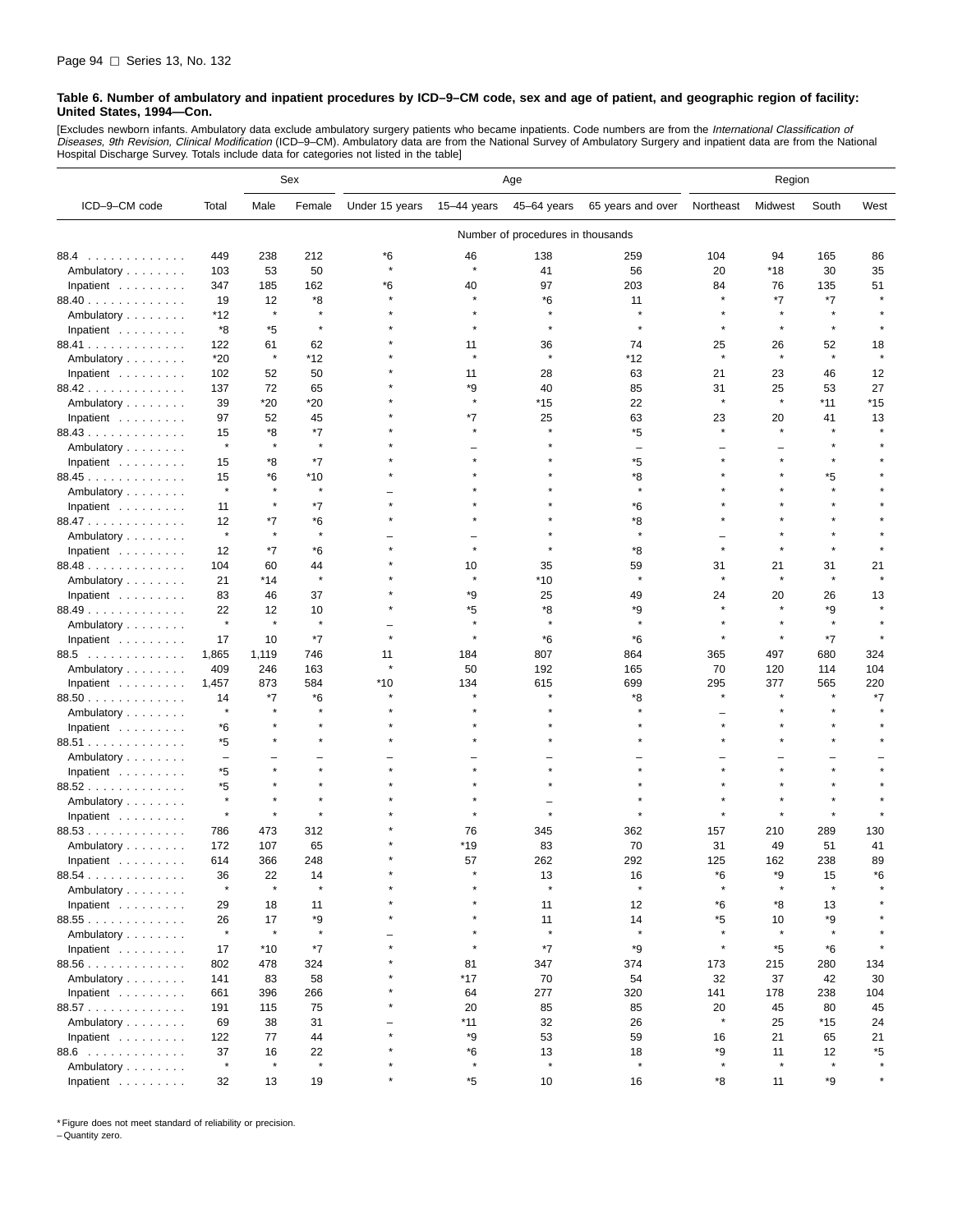[Excludes newborn infants. Ambulatory data exclude ambulatory surgery patients who became inpatients. Code numbers are from the *International Classification of*<br>*Diseases, 9th Revision, Clinical Modification* (ICD–9–CM).

|                                           |               |                          | Sex                     | Age                      |                          |                                   | Region                   |                          |                          |                          |                    |
|-------------------------------------------|---------------|--------------------------|-------------------------|--------------------------|--------------------------|-----------------------------------|--------------------------|--------------------------|--------------------------|--------------------------|--------------------|
| ICD-9-CM code                             | Total         | Male                     | Female                  | Under 15 years           | $15-44$ years            | 45-64 years                       | 65 years and over        | Northeast                | Midwest                  | South                    | West               |
|                                           |               |                          |                         |                          |                          | Number of procedures in thousands |                          |                          |                          |                          |                    |
| 88.66                                     | 20            | *9                       | 11                      |                          |                          | *6                                | 11                       | *6                       | *7                       | *5                       |                    |
| Ambulatory                                | $\star$       | $\overline{\phantom{0}}$ | $\pmb{\ast}$            |                          |                          | $\star$                           | $\equiv$                 | $\overline{\phantom{0}}$ | $\overline{\phantom{m}}$ | $\star$                  |                    |
| Inpatient                                 | 20            | *9                       | 11                      | $\overline{\phantom{0}}$ |                          | *6                                | 11                       | *6                       | *7                       | *5                       |                    |
| 88.67                                     | 11            | *5                       | *6                      |                          |                          |                                   | ×                        |                          |                          | $\star$                  |                    |
| Ambulatory                                | $\star$       | $\star$                  | $\pmb{\ast}$            |                          |                          |                                   | $\star$                  |                          |                          |                          |                    |
| Inpatient                                 | *8            | $\star$                  | *5                      |                          |                          |                                   |                          |                          | $\star$                  | $\star$                  |                    |
| 88.7                                      | 1,376         | 570                      | 806                     | 51                       | 335                      | 328                               | 662                      | 440                      | 213                      | 368                      | 355                |
| Ambulatory                                | 66            | 32                       | 35                      |                          | *11                      | 21                                | 32                       |                          | *16                      | 36                       |                    |
| Inpatient                                 | 1,310         | 538                      | 771                     | 50                       | 323                      | 307                               | 630                      | 431                      | 197                      | 332                      | 350                |
| 88.71                                     | 116           | 48<br>$\star$            | 67<br>$\star$           | *6                       | *6                       | 27<br>$\star$                     | 77<br>$\star$            | 35<br>$\star$            | 19                       | 25                       | 36<br>$\pmb{\ast}$ |
| Ambulatory                                | $\star$       |                          |                         | $\overline{\phantom{m}}$ | $\overline{\phantom{0}}$ |                                   |                          |                          | $\overline{\phantom{0}}$ | $\overline{\phantom{0}}$ |                    |
| Inpatient                                 | 115           | 48                       | 67                      | *6                       | *6                       | 26                                | 77                       | 34                       | 19                       | 25                       | 36                 |
| 88.72                                     | 607           | 280<br>$\star$           | 327                     | 20                       | 76<br>$\star$            | 162<br>$\star$                    | 349<br>$\star$           | 196                      | 95<br>$\star$            | 178                      | 138<br>$\star$     |
| Ambulatory                                | *18           |                          | *13                     |                          |                          |                                   |                          |                          |                          | *11                      |                    |
| Inpatient                                 | 589           | 276                      | 313                     | 19                       | 72                       | 157                               | 341                      | 195                      | 91                       | 167                      | 136                |
| 88.73                                     | 16<br>$\star$ | $\pmb{\ast}$             | 12<br>$\star$           |                          |                          | *8<br>$\star$                     | *5<br>$\star$            |                          |                          | $*7$                     |                    |
| Ambulatory                                | *9            | $\star$                  | *5                      |                          |                          | $\star$                           |                          |                          |                          |                          |                    |
| Inpatient $\ldots$ ,<br>88.74             | 61            | 24                       | 37                      |                          | 17                       | 17                                | 26                       | 14                       | *9                       | 22                       | 16                 |
| Ambulatory                                | $\star$       | $\star$                  | $\star$                 |                          | $\star$                  | $\star$                           |                          |                          | $\star$                  | $\star$                  |                    |
| Inpatient                                 | 58            | 23                       | 35                      |                          | 17                       | 16                                | 24                       | 12                       | *9                       | 21                       | 15                 |
| 88.75                                     | 103           | 58                       | 45                      | *8                       | 22                       | 26                                | 48                       | 39                       | 18                       | 24                       | 23                 |
| Ambulatory                                | *15           | *13                      | $\pmb{\ast}$            |                          | $\overline{\phantom{m}}$ | $\star$                           | *10                      | $\pmb{\ast}$             |                          | $\star$                  | $\star$            |
| Inpatient                                 | 89            | 45                       | 44                      | *8                       | 22                       | 21                                | 38                       | 35                       | 11                       | 19                       | 22                 |
| 88.76                                     | 219           | 88                       | 132                     | 12                       | 82                       | 49                                | 77                       | 69                       | 28                       | 49                       | 73                 |
| Ambulatory                                | $\star$       | $\star$                  | $\star$                 | $\star$                  | $\pmb{\ast}$             | $\star$                           | $\star$                  | $\overline{\phantom{0}}$ | $\star$                  | $\star$                  |                    |
| Inpatient                                 | 213           | 85                       | 129                     | 11                       | 79                       | 48                                | 74                       | 69                       | 27                       | 44                       | 73                 |
| 88.77                                     | 109           | 51                       | 59                      |                          | 19                       | 28                                | 62                       | 41                       | 19                       | 23                       | 26                 |
| Ambulatory                                | $\star$       | $\pmb{\ast}$             | $\pmb{\ast}$            |                          | $\star$                  | $\overline{\phantom{0}}$          | $\pmb{\ast}$             | $\overline{\phantom{0}}$ | $\overline{\phantom{0}}$ | $\pmb{\ast}$             | $\star$            |
| Inpatient                                 | 109           | 50                       | 59                      |                          | 19                       | 28                                | 62                       | 41                       | 19                       | 22                       | 26                 |
| 88.78                                     | 85            | $\qquad \qquad -$        | 85                      |                          | 83                       | $\star$                           |                          | 23                       | 13                       | 23                       | 26                 |
| Ambulatory                                | ×             | $\qquad \qquad -$        | $\pmb{\ast}$            |                          | $\star$                  |                                   |                          |                          | $\overline{\phantom{0}}$ | $\pmb{\ast}$             | $\star$            |
| Inpatient                                 | 84            | $\qquad \qquad -$        | 84                      |                          | 82                       | $\star$                           |                          | 23                       | 13                       | 23                       | 26                 |
| 88.79                                     | 59            | 18                       | 41                      |                          | 28                       | 11                                | 17                       | 20                       | *10                      | 16                       | 13                 |
| Ambulatory                                | *15           | $\star$                  | $\pmb{\ast}$            |                          | $\pmb{\ast}$             | $\star$                           | $\star$                  | $\star$                  |                          | $\star$                  | $\star$            |
| Inpatient                                 | 44            | *9                       | 35                      |                          | 24                       | *7                                | 10                       | 18                       | *6                       | *8                       | 13                 |
| 88.9                                      | 242           | 117                      | 125                     | 12                       | 63                       | 74                                | 92                       | 71                       | 41                       | 77                       | 53                 |
| Ambulatory                                | *17           | $\star$                  | $\star$                 | $\star$                  | *12                      | $\star$                           | $\star$                  | $\star$                  | $\star$                  | *15                      | $\star$            |
| Inpatient                                 | 225           | 110                      | 115                     | 11                       | 51                       | 72                                | 92                       | 71                       | 40                       | 62                       | 51                 |
| 88.91                                     | 146           | 67                       | 79                      | *8                       | 33                       | 44                                | 60                       | 42                       | 25                       | 49                       | 29                 |
| Ambulatory                                | ×             | ×                        | $\pmb{\ast}$            |                          |                          |                                   |                          |                          | $\overline{\phantom{m}}$ |                          |                    |
| Inpatient                                 | 139           | 65                       | 75                      | $*7$                     | 27                       | 44                                | 60                       | 42                       | 25                       | 43                       | 29                 |
| 88.93                                     | 57<br>$\star$ | 29<br>$\star$            | 28<br>$\star$           |                          | 19<br>$\star$            | 17<br>$\star$                     | 20                       | 19<br>$\star$            | *8                       | 17<br>$\star$            | 13<br>$\star$      |
| Ambulatory                                |               |                          |                         |                          |                          |                                   | $\overline{\phantom{0}}$ |                          |                          |                          |                    |
| Inpatient $\ldots \ldots \ldots$          | 52            | 27<br>$\pmb{\ast}$       | 26                      |                          | 15                       | 16                                | 20                       | 19                       | *8                       | 13                       | 13                 |
| 88.94                                     | *9<br>$\star$ |                          |                         |                          |                          | $\star$                           |                          |                          |                          |                          |                    |
| Ambulatory                                | *5            |                          |                         |                          |                          | $\star$                           | $\star$                  | $\star$                  |                          |                          |                    |
| Inpatient $\ldots \ldots \ldots$<br>88.97 | 24            | 14                       | 10                      |                          | *6                       | *8                                | *8                       | *7                       |                          | *5                       | *6                 |
| Ambulatory                                | $\star$       | $\star$                  | $\star$                 |                          | $\star$                  | $\equiv$                          | $\star$                  | $\star$                  |                          | $\star$                  |                    |
| Inpatient                                 | 23            | 13                       | $*10$                   |                          | *5                       | *8                                | *8                       | $*7$                     |                          | *5                       | *6                 |
|                                           |               |                          |                         |                          |                          |                                   |                          |                          |                          |                          |                    |
| 89                                        | 1,674         | 771                      | 903                     | 88                       | 294                      | 470                               | 822                      | 508                      | 305                      | 436                      | 425                |
| Ambulatory                                | 246           | 85                       | 162                     | *12                      | 73                       | 82                                | 79                       | 74                       | 71                       | 91                       | *11                |
| Inpatient                                 | 1,428         | 686                      | 742                     | 76                       | 221                      | 388                               | 743                      | 434                      | 234                      | 345                      | 414                |
| 89.0                                      | *7<br>$\star$ |                          | $\pmb{\ast}$<br>$\star$ |                          |                          | $\star$                           | $\star$                  |                          |                          |                          |                    |
| Ambulatory                                |               |                          | $\star$                 |                          |                          | $\star$                           | $\star$                  |                          |                          |                          |                    |
| Inpatient                                 |               |                          |                         |                          |                          |                                   |                          |                          |                          |                          |                    |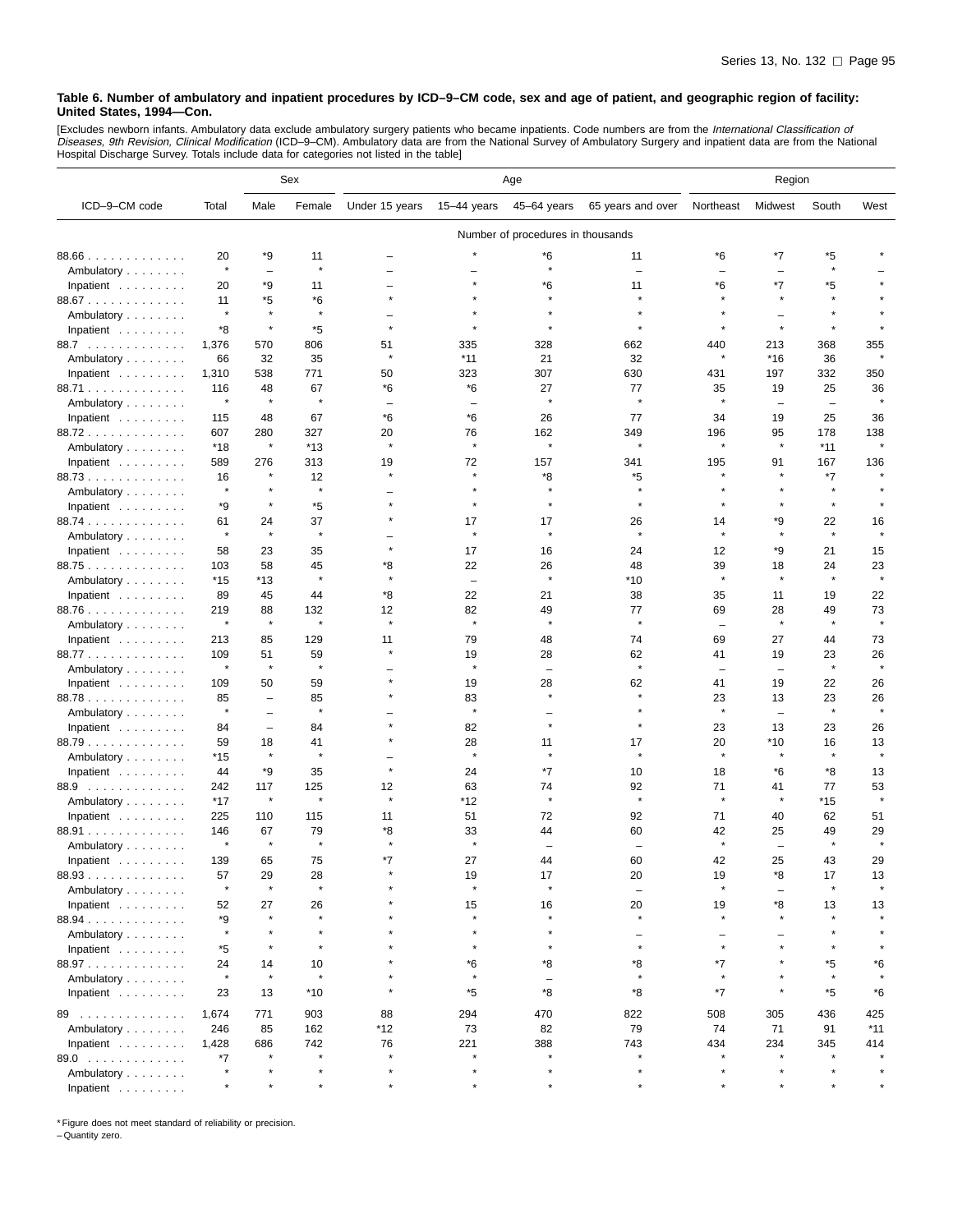[Excludes newborn infants. Ambulatory data exclude ambulatory surgery patients who became inpatients. Code numbers are from the *International Classification of*<br>*Diseases, 9th Revision, Clinical Modification* (ICD–9–CM). Hospital Discharge Survey. Totals include data for categories not listed in the table]

|                                  |              |                          | Sex          | Age            |                          |                                   | Region                   |                          |                          |                          |                          |
|----------------------------------|--------------|--------------------------|--------------|----------------|--------------------------|-----------------------------------|--------------------------|--------------------------|--------------------------|--------------------------|--------------------------|
| ICD-9-CM code                    | Total        | Male                     | Female       | Under 15 years | $15-44$ years            | 45-64 years                       | 65 years and over        | Northeast                | Midwest                  | South                    | West                     |
|                                  |              |                          |              |                |                          | Number of procedures in thousands |                          |                          |                          |                          |                          |
| 89.1                             | 161          | 76                       | 85           | 29             | 35                       | 31                                | 66                       | 66                       | 17                       | 46                       | 32                       |
| Ambulatory                       | $*11$        | $\star$                  | $\star$      | $\star$        | $\star$                  | $\star$                           | $\star$                  | $\star$                  | $\star$                  | $\star$                  | $\overline{\phantom{0}}$ |
| Inpatient                        | 150          | 72                       | 78           | 28             | 28                       | 29                                | 65                       | 63                       | 16                       | 39                       | 32                       |
| 89.14                            | 129          | 58                       | 71           | 20             | 26                       | 23                                | 60                       | 55                       | 13                       | 37                       | 25                       |
| Ambulatory                       | $\pmb{\ast}$ | $\star$                  | $\star$      | $\star$        | $\star$                  |                                   | $\star$                  | $\star$                  | $\overline{\phantom{0}}$ | $\star$                  |                          |
| Inpatient                        | 125          | 57                       | 68           | 20             | 23                       | 23                                | 59                       | 53                       | 13                       | 35                       | 25                       |
| 89.15                            | $*10$        |                          | *6           |                | *6                       |                                   |                          |                          |                          | *6                       |                          |
| Ambulatory                       | $\star$      |                          |              |                |                          |                                   |                          |                          |                          |                          |                          |
| Inpatient                        | $\star$      |                          |              |                |                          |                                   |                          |                          |                          |                          |                          |
| 89.17                            | *7           |                          |              |                |                          |                                   |                          |                          |                          |                          |                          |
| Ambulatory                       | $\star$      |                          |              |                |                          |                                   |                          |                          |                          |                          |                          |
| Inpatient                        | *7           |                          |              |                |                          |                                   |                          |                          |                          |                          |                          |
| 89.19                            | 14           | *9                       |              |                |                          |                                   |                          |                          |                          |                          |                          |
| Ambulatory                       | $\star$      | $\star$                  |              |                |                          |                                   |                          |                          |                          |                          |                          |
| Inpatient                        | 14           | *9                       | $\star$      |                | $\star$                  |                                   |                          |                          |                          | $\star$                  |                          |
| 89.2                             | 200          | 62                       | 138          | *7             | 56                       | 60                                | 76                       | 71                       | 51                       | 70                       | *8                       |
| Ambulatory                       | 160          | 46                       | 114          |                | 45                       | 51                                | 57                       | 60                       | 39                       | 57                       |                          |
| Inpatient                        | 40           | 16                       | 24           |                | 11                       | *9                                | 19                       | 11                       | 12                       | 14                       |                          |
| 89.22                            | 77           | 28                       | 49           |                | 13                       | 28                                | 33                       | 32                       | 20                       | 22                       |                          |
| Ambulatory                       | 57           | *18                      | 39           |                |                          | 24                                | 22                       | 25                       | *14                      | *18                      |                          |
| Inpatient                        | 19           | 10                       | *9           |                |                          |                                   | 11                       | *7                       | *6                       |                          |                          |
| 89.23                            | 12           | *6                       | *6           |                |                          |                                   |                          |                          |                          | *6                       |                          |
| Ambulatory                       | $\star$      | $\star$                  | $\pmb{\ast}$ |                |                          |                                   |                          |                          |                          |                          |                          |
| Inpatient                        | $\star$      | $\pmb{\ast}$             |              |                |                          |                                   |                          |                          |                          | 大                        |                          |
| 89.24                            | 30           | 11                       | 19           |                |                          | 11                                | 15                       | 16                       | *6                       | *7                       |                          |
| Ambulatory                       | 28           | *10                      | *18          |                |                          | *10                               | $*14$                    | *16                      |                          | $\star$                  |                          |
| Inpatient                        | $\star$      |                          |              |                |                          |                                   |                          |                          |                          |                          |                          |
| 89.25                            | *9           |                          |              |                |                          |                                   |                          |                          |                          | *5                       |                          |
| Ambulatory                       | $\star$      |                          |              |                |                          |                                   |                          |                          |                          | $\star$                  |                          |
| Inpatient                        | $\star$      |                          |              |                |                          |                                   |                          |                          |                          |                          |                          |
| 89.26                            | 40           | -                        | 40           |                | 27                       | *5                                | *7                       | 12                       | 13                       | 13                       |                          |
| Ambulatory                       | 33           | $\qquad \qquad -$        | 33           |                | 22                       |                                   |                          |                          | *11                      | *11                      |                          |
| Inpatient                        | *7           | $\overline{\phantom{0}}$ | *7           |                | $\pmb{\ast}$             |                                   |                          |                          | $\star$                  | $\star$                  |                          |
| 89.29                            | 32           | 11                       | 21           |                | *8                       | *9                                | 14                       | *7                       | *6                       | 17                       |                          |
| Ambulatory                       | 26           | $\pmb{\ast}$             | $*16$        |                |                          |                                   |                          |                          |                          | *13                      |                          |
| Inpatient                        | $*7$         | $\star$                  | $\pmb{\ast}$ |                |                          |                                   |                          | $\star$                  | $\star$                  | $\star$                  |                          |
| 89.3                             | 105          | 45                       | 60           | 18             | 30                       | 26                                | 31                       | 33                       | 29                       | 23                       | 20                       |
| Ambulatory                       | 32           | *13                      | $*20$        |                | *12                      | *10                               |                          |                          | $*13$                    | $\pmb{\ast}$             | Å                        |
| Inpatient                        | 73           | 33                       | 40           | 14             | 18                       | 16                                | 26                       | 25                       | 16                       | 14                       | 17                       |
| 89.32                            | *9           |                          | *6           |                |                          |                                   |                          |                          |                          |                          |                          |
| Ambulatory                       |              |                          |              |                |                          |                                   |                          |                          |                          |                          |                          |
| Inpatient                        |              |                          |              |                |                          |                                   |                          |                          |                          |                          |                          |
| 89.37                            | 36           | 14                       | 22           |                | 12                       | *8                                | 13                       | 11                       | 10                       | *5                       | *9                       |
| Ambulatory                       | $\star$      | $\overline{\phantom{0}}$ | $\pmb{\ast}$ |                | $\star$                  | $\overline{\phantom{0}}$          | $\overline{\phantom{0}}$ | $\star$                  | $\overline{\phantom{0}}$ | L,                       |                          |
| Inpatient $\ldots \ldots \ldots$ | 35           | 14                       | 22           |                | 12                       | *8                                | 13                       | 11                       | 10                       | *5                       | *9                       |
| 89.38                            | 20           | 12                       | *8           |                | $\star$                  | *7                                | *7                       | 10                       |                          | *6                       |                          |
| Ambulatory                       | $\star$      | $\star$                  | $\pmb{\ast}$ | $\equiv$       | $\overline{\phantom{0}}$ | $\pmb{\ast}$                      | $\overline{\phantom{a}}$ | $\star$                  |                          | $\overline{\phantom{0}}$ |                          |
| Inpatient $\ldots \ldots \ldots$ | 19           | 11                       | $*7$         | $\star$        | $\star$                  | *5                                | $*7$                     | *9                       |                          | $*6$                     | $\star$                  |
| 89.39                            | 34           | 12                       | 21           | *10            | 10                       | *8                                | $^*6$                    | *8                       | *10                      | *8                       | *8                       |
| Ambulatory                       | *18          | $\star$                  | $*12$        | $\star$        | $\star$                  | $\star$                           | $\star$                  | $\star$                  | $\star$                  | $\star$                  | $\star$                  |
| Inpatient                        | 15           | $*6$                     | *9           | *7             | $\star$                  | $\star$                           | $\star$                  | $\star$                  | $\star$                  | $\star$                  | *6                       |
| 89.4                             | 164          | 88                       | 76           |                | 22                       | 71                                | 71                       | 55                       | 25                       | 50                       | 34                       |
| Ambulatory                       | $\star$      | $\pmb{\ast}$             | $\pmb{\ast}$ |                | $\star$                  | $\star$                           | $\star$                  | $\star$                  | $\star$                  | $\star$                  | $\star$                  |
| Inpatient                        | 155          | 82                       | 73           | $\star$        | 19                       | 69                                | 67                       | 55                       | 24                       | 42                       | 34                       |
| 89.41                            | 66           | 37                       | 29           |                | 12                       | 27                                | 27                       | 21                       | *9                       | 17                       | 19                       |
| Ambulatory                       | $\star$      | $\star$                  | $\star$      |                | $\star$                  | $\star$                           | $\star$                  | $\overline{\phantom{m}}$ | $\qquad \qquad -$        | $\star$                  | $\overline{\phantom{0}}$ |
| Inpatient                        | 63           | 35                       | 27           |                | 10                       | 27                                | 26                       | 21                       | *9                       | 14                       | 19                       |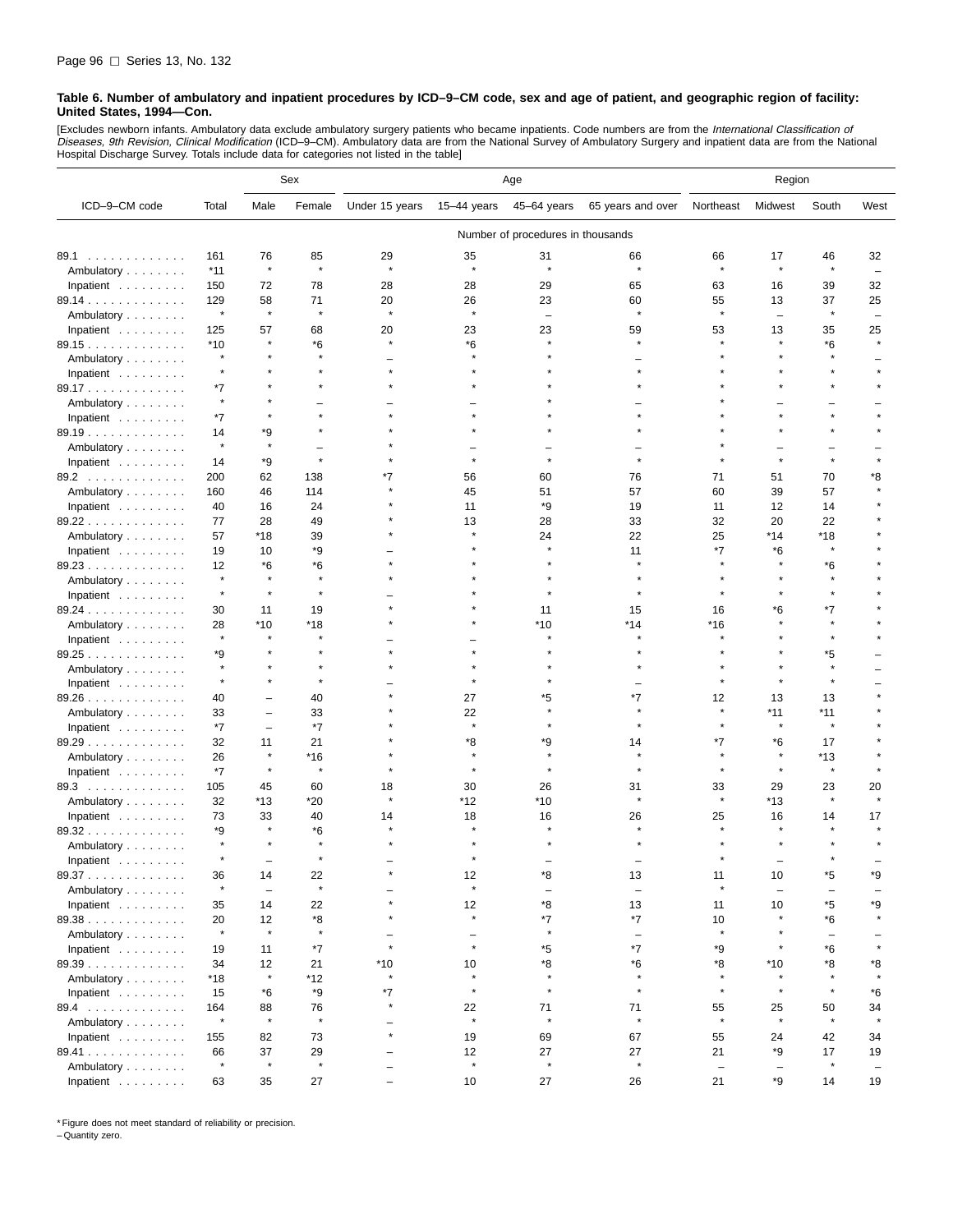[Excludes newborn infants. Ambulatory data exclude ambulatory surgery patients who became inpatients. Code numbers are from the *International Classification of*<br>*Diseases, 9th Revision, Clinical Modification* (ICD–9–CM).

|                                  |                          |                   | Sex                      | Age            |                          |                                   | Region                   |                          |                          |                          |         |
|----------------------------------|--------------------------|-------------------|--------------------------|----------------|--------------------------|-----------------------------------|--------------------------|--------------------------|--------------------------|--------------------------|---------|
| ICD-9-CM code                    | Total                    | Male              | Female                   | Under 15 years | $15-44$ years            | 45-64 years                       | 65 years and over        | Northeast                | Midwest                  | South                    | West    |
|                                  |                          |                   |                          |                |                          | Number of procedures in thousands |                          |                          |                          |                          |         |
| 89.44                            | 96                       | 50                | 46                       |                | *9                       | 44                                | 43                       | 34                       | 15                       | 32                       | 15      |
| Ambulatory                       | $\star$                  | $\star$           | $\star$                  |                | $\star$                  | $\star$                           | $\star$                  | $\star$                  | $\star$                  | $\star$                  | $\star$ |
| Inpatient                        | 91                       | 46                | 44                       |                | *9                       | 41                                | 40                       | 33                       | 14                       | 28                       | 15      |
| 89.5                             | 605                      | 286               | 319                      | 15             | 73                       | 173                               | 344                      | 157                      | 86                       | 154                      | 208     |
| Ambulatory                       | 27                       | *13               | *14                      | $\star$        | $\pmb{\ast}$             | $*14$                             | $\star$                  | $\star$                  | *15                      | $\pmb{\ast}$             |         |
| Inpatient                        | 578                      | 273               | 305                      | 15             | 70                       | 159                               | 335                      | 154                      | 71                       | 146                      | 207     |
| 89.50                            | 41                       | 17                | 24                       |                |                          | *6                                | 29                       | 28                       | Å                        | *8                       |         |
| Ambulatory                       | $\star$                  | $\star$           | $\star$                  |                |                          | À                                 | ٨                        | $\overline{\phantom{0}}$ |                          |                          |         |
| Inpatient                        | 40                       | 16                | 24                       |                |                          | *6                                | 29                       | 28                       |                          | *8                       |         |
| 89.51                            | 12                       | *5                | *6                       |                |                          |                                   | $*7$                     |                          |                          | $\overline{\phantom{0}}$ | 11      |
| Ambulatory                       | $\overline{\phantom{m}}$ | $\qquad \qquad -$ | $\overline{\phantom{0}}$ |                |                          |                                   | $\overline{\phantom{0}}$ |                          |                          | $\overline{\phantom{0}}$ |         |
| Inpatient                        | 12                       | *5                | *6                       |                |                          | $\star$                           | *7                       | $\star$                  | $\star$                  | $\overline{\phantom{0}}$ | 11      |
| 89.52                            | 182                      | 85                | 97                       | *6             | 23                       | 49                                | 105                      | 30                       | 18                       | 59                       | 74      |
| Ambulatory                       | *18                      | $\star$           | $\star$                  |                | $\star$                  | $\star$                           | $\star$                  | $\star$                  | $\star$                  | $\star$                  |         |
| Inpatient                        | 164                      | 76                | 88                       | *6             | 19                       | 42                                | 98                       | 28                       | *10                      | 53                       | 74      |
| 89.54                            | 356                      | 169               | 186                      | *7             | 42                       | 110                               | 197                      | 95                       | 59                       | 84                       | 118     |
| Ambulatory                       | $\star$                  | $\star$           | $\star$                  |                | $\qquad \qquad -$        | $\star$                           | $\star$                  | $\star$                  | $\star$                  | $\star$                  | $\star$ |
| Inpatient                        | 349                      | 167               | 183                      | *7             | 42                       | 106                               | 195                      | 95                       | 54                       | 83                       | 118     |
| 89.59                            | 14                       | *8                | *6                       |                | $\star$                  | $\star$                           | *6                       | $\star$                  | $\star$                  | $\star$                  |         |
| Ambulatory                       | $\star$                  | $\star$           | $\pmb{\ast}$             |                |                          |                                   |                          |                          |                          |                          |         |
| Inpatient                        | 12                       | *8                | $\pmb{\ast}$             |                | $\star$                  | $\star$                           | *6                       |                          | $\star$                  |                          |         |
| 89.6                             | 431                      | 210               | 221                      | 18             | 74                       | 106                               | 232                      | 124                      | 96                       | 90                       | 120     |
| Ambulatory                       | $\star$                  | $\star$           |                          | $\star$        | $\star$                  | $\star$                           | $\star$                  | $\star$                  | $\star$                  | $\pmb{\ast}$             |         |
| Inpatient                        | 427                      | 208               | 219                      | 18             | 74                       | 106                               | 229                      | 124                      | 94                       | 90                       | 119     |
| 89.61                            | $*10$                    | *6                | $\pmb{\ast}$             |                | $\star$                  | $\star$                           | *5                       | $\star$                  | $\star$                  | $\star$                  |         |
| Ambulatory                       | $\overline{\phantom{a}}$ | -                 |                          |                |                          |                                   |                          |                          |                          |                          |         |
| Inpatient                        | *10                      | *6                | $\star$                  |                | $\star$                  | $\star$                           | *5                       |                          | $\star$                  |                          |         |
| 89.62                            | 32                       | 15                | 17                       |                | $*7$                     | *5                                | 18                       | 11                       | *8                       | *8                       |         |
| Ambulatory                       | $\star$                  | ×                 |                          |                | $\overline{\phantom{0}}$ | $\overline{\phantom{0}}$          | ×                        |                          | $\star$                  | ÷                        |         |
| Inpatient                        | 31                       | 15                | 16                       |                | $*7$                     | *5                                | 17                       | 11                       | *8                       | *8                       | $\star$ |
| $89.64$                          | 96                       | 51                | 45                       |                | *9                       | 27                                | 60                       | 26                       | 31                       | 26                       | 13      |
| Ambulatory                       |                          | $\pmb{\ast}$      | $\qquad \qquad -$        |                | -                        | Å                                 |                          | $\overline{\phantom{0}}$ | $\overline{\phantom{a}}$ | $\pmb{\ast}$             |         |
| Inpatient                        | 96                       | 51                | 45                       |                | *9                       | 27                                | 60                       | 26                       | 31                       | 26                       | 13      |
| 89.65                            | 274                      | 128               | 146                      | 13             | 55                       | 66                                | 141                      | 78                       | 45                       | 53                       | 99      |
| Ambulatory                       | $\star$                  | $\star$           | $\pmb{\ast}$             |                | $\star$                  | $\overline{\phantom{0}}$          | $\star$                  | $\qquad \qquad -$        | $\star$                  | $\star$                  |         |
| Inpatient                        | 273                      | 128               | 146                      | 13             | 55                       | 66                                | 140                      | 78                       | 44                       | 53                       | 99      |
| 89.68                            | 12                       | *6                | *6                       |                | $\star$                  | $\star$                           | *6                       | $\star$                  |                          |                          |         |
|                                  | $\star$                  | $\pmb{\ast}$      | $\pmb{\ast}$             |                |                          |                                   |                          |                          |                          |                          |         |
| Ambulatory<br>Inpatient          | *10                      | $\pmb{\ast}$      |                          |                |                          |                                   |                          |                          |                          |                          |         |
|                                  |                          |                   |                          |                |                          |                                   |                          |                          |                          |                          |         |
| 90<br>.                          | 86                       | 43                | 44                       | 14             | 17                       | 21                                | 35                       | *8                       | 31                       | 41                       | *6      |
| Ambulatory                       | 55                       | 30                | 25                       | *10            | *11                      | *13                               | 21                       | $\star$                  | 25                       | 21                       | $\star$ |
| Inpatient                        | 31                       | 12                | 19                       |                | $*_{6}$                  | *R                                | 13                       |                          | $*7$                     | 20                       |         |
| 90.3                             | 13                       | *9                |                          | *9             |                          |                                   |                          |                          |                          | *5                       |         |
| Ambulatory                       | $*11$                    |                   |                          |                |                          |                                   |                          |                          |                          |                          |         |
| Inpatient $\ldots \ldots \ldots$ | $\pmb{\ast}$             |                   |                          |                |                          |                                   |                          |                          |                          |                          |         |
| 90.39                            | 12                       | *8                |                          | *8             |                          |                                   |                          |                          |                          |                          |         |
| Ambulatory                       | $*10$                    |                   |                          |                |                          |                                   |                          |                          |                          |                          |         |
| Inpatient                        |                          |                   |                          |                |                          |                                   |                          |                          |                          |                          |         |
| 90.4                             | *9                       |                   |                          |                |                          |                                   |                          |                          |                          | *6                       |         |
| Ambulatory                       |                          |                   |                          |                |                          |                                   |                          |                          |                          |                          |         |
| Inpatient                        | *8                       |                   |                          |                |                          |                                   |                          |                          |                          | *6                       |         |
| $90.5$                           | 25                       | 11                | 14                       |                | *6                       | *8                                | *8                       |                          |                          | 22                       |         |
| Ambulatory                       | $*14$                    |                   | $\star$                  |                |                          |                                   |                          |                          |                          | $*13$                    |         |
| Inpatient $\ldots \ldots \ldots$ | 11                       |                   | *8                       |                |                          |                                   |                          |                          |                          | *9                       |         |
| 90.53                            | *7                       |                   | *6                       |                |                          |                                   |                          |                          |                          | *7                       |         |
| Ambulatory                       | $\overline{\phantom{m}}$ |                   |                          |                |                          |                                   |                          |                          |                          |                          |         |
| Inpatient                        | *7                       |                   | *6                       |                |                          |                                   |                          |                          |                          | $*7$                     |         |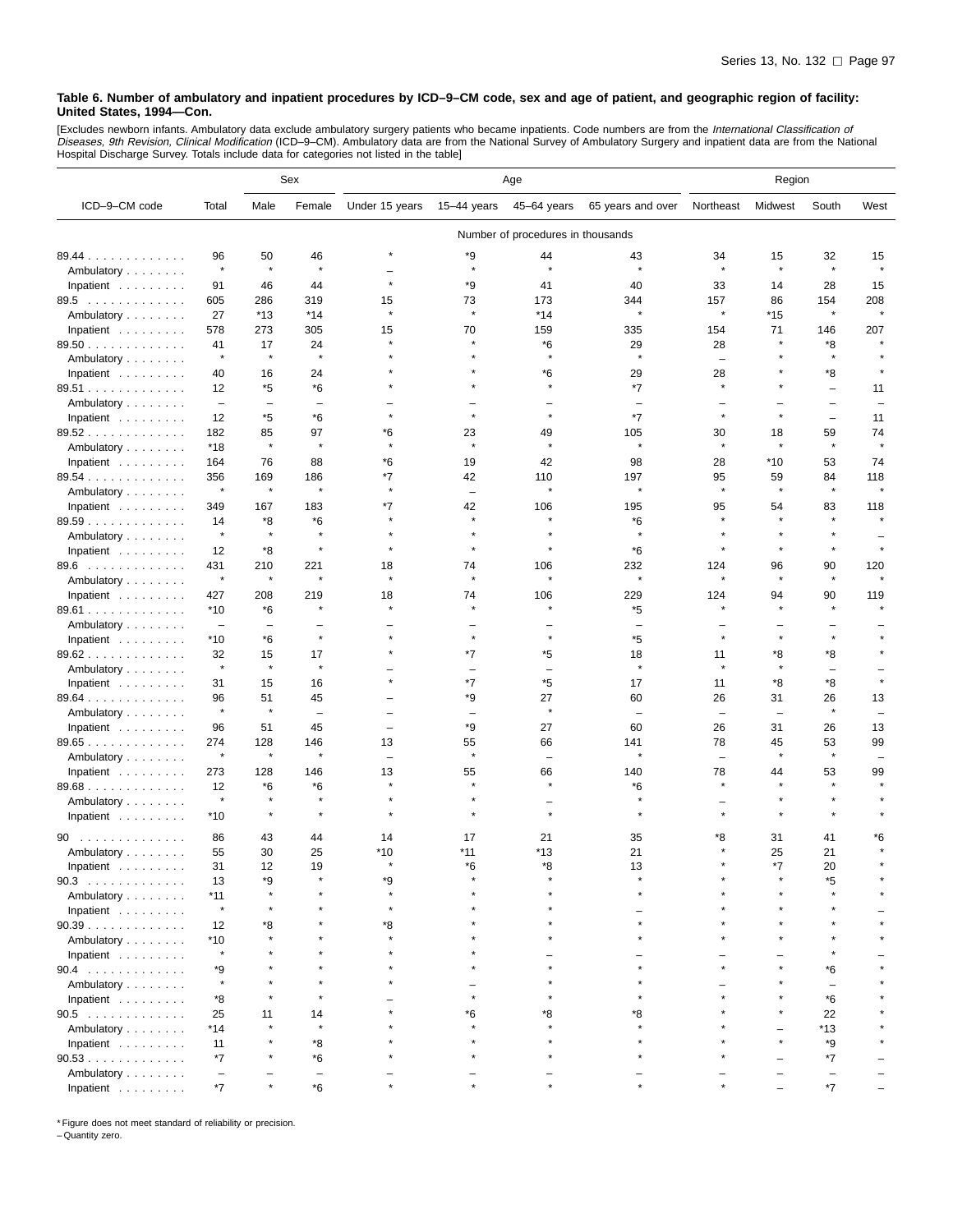[Excludes newborn infants. Ambulatory data exclude ambulatory surgery patients who became inpatients. Code numbers are from the *International Classification of*<br>*Diseases, 9th Revision, Clinical Modification* (ICD–9–CM). Hospital Discharge Survey. Totals include data for categories not listed in the table]

|                                  |                          |                          | Sex          | Age            |                          |                                   | Region                   |                          |                          |                          |                          |
|----------------------------------|--------------------------|--------------------------|--------------|----------------|--------------------------|-----------------------------------|--------------------------|--------------------------|--------------------------|--------------------------|--------------------------|
| ICD-9-CM code                    | Total                    | Male                     | Female       | Under 15 years | 15-44 years              | 45-64 years                       | 65 years and over        | Northeast                | Midwest                  | South                    | West                     |
|                                  |                          |                          |              |                |                          | Number of procedures in thousands |                          |                          |                          |                          |                          |
| 90.59                            | 14                       | *7                       | *7           |                |                          | *5                                |                          |                          |                          | 13                       |                          |
| Ambulatory                       | $*14$                    | $\star$                  | $\pmb{\ast}$ |                |                          | $\star$                           |                          |                          |                          | *13                      |                          |
| Inpatient                        | $\pmb{\ast}$             | $\star$                  | $\star$      |                |                          |                                   |                          |                          | $\overline{\phantom{a}}$ | $\overline{\phantom{0}}$ |                          |
| 90.8                             | 31                       | 16                       | 15           |                |                          | $*7$                              | 19                       |                          | 24                       |                          |                          |
| Ambulatory                       | 23                       | *13                      | $*10$        |                |                          |                                   | *14                      |                          | *19                      |                          |                          |
| Inpatient                        | *8                       | $\pmb{\ast}$             | *5           |                |                          |                                   | *5                       |                          | $\star$                  |                          |                          |
| $90.81$                          | 29                       | 14                       | 15           |                |                          | $*7$                              | 18                       |                          | 23                       |                          |                          |
| Ambulatory                       | 22                       | *12                      | $\star$      |                |                          |                                   | *13                      |                          | *19                      |                          |                          |
| Inpatient                        | *7                       | $\star$                  | $\star$      |                |                          |                                   | $\star$                  |                          | $\star$                  |                          |                          |
| 91                               | 36                       | 17                       | 19           |                | 11                       | *8                                | 15                       | *7                       | *7                       | 18                       |                          |
| Ambulatory                       | 22                       | $*11$                    | *11          |                |                          |                                   | $\star$                  |                          |                          | *10                      |                          |
| Inpatient                        | 14                       | *5                       | *8           |                |                          |                                   | *9                       |                          |                          | *8                       |                          |
| 91.3                             | 17                       | *8                       | *8           |                |                          |                                   | *9                       |                          |                          | 12                       |                          |
| Ambulatory                       | $\star$                  |                          | $\star$      |                |                          |                                   | $\star$                  |                          |                          | $\star$                  |                          |
| Inpatient                        | *9                       |                          | *5           |                |                          |                                   | *7                       |                          |                          | *6                       |                          |
| 91.33                            | *8                       |                          | $\star$      |                |                          |                                   | *7                       |                          |                          | *7                       |                          |
| Ambulatory                       | $\star$                  |                          |              |                |                          |                                   | $\equiv$                 |                          |                          | $\star$                  |                          |
| Inpatient                        | *7                       |                          |              |                |                          |                                   | $*7$                     |                          |                          | *6                       |                          |
| 91.39                            | *7                       |                          |              |                |                          |                                   |                          |                          |                          |                          |                          |
| Ambulatory                       | $\star$                  | $\star$                  |              |                |                          |                                   |                          |                          |                          | $\star$                  |                          |
| Inpatient                        | $\star$                  | $\star$                  |              |                |                          |                                   |                          |                          |                          |                          |                          |
| 92                               | 528                      | 234                      | 294          | 11             | 82                       | 170                               | 265                      | 155                      | 81                       | 180                      | 112                      |
| Ambulatory                       | 52                       | 25                       | 27           | $\star$        | *11                      | *18                               | 22                       | $\star$                  | $\star$                  | 49                       |                          |
| Inpatient                        | 476                      | 208                      | 267          | 10             | 71                       | 152                               | 242                      | 154                      | 80                       | 131                      | 111                      |
| 92.0                             | 173                      | 84                       | 89           |                | 30                       | 55                                | 86                       | 54                       | 27                       | 52                       | 40                       |
| Ambulatory                       | *12                      | $\pmb{\ast}$             | $\star$      |                | $\star$                  | $\star$                           | $\star$                  | $\star$                  | $\overline{\phantom{0}}$ | $\star$                  | $\star$                  |
| Inpatient                        | 162                      | 76                       | 85           |                | 27                       | 50                                | 82                       | 53                       | 27                       | 42                       | 39                       |
| 92.02                            | 25                       | 11                       | 14           |                | *6                       | *8                                | 11                       | *8                       |                          | *7                       | *8                       |
| Ambulatory                       | $\star$                  | $\star$                  | $\star$      |                | $\star$                  | $\star$                           | $\overline{\phantom{0}}$ | $\overline{\phantom{0}}$ |                          | $\pmb{\ast}$             |                          |
| Inpatient                        | 25                       | 11                       | 14           |                | *6                       | *8                                | 11                       | *8                       |                          | *7                       | *7                       |
| $92.03$                          | 16                       | *9                       | $*7$         |                |                          | $*7$                              | $\star$                  | $\star$                  |                          | *8                       |                          |
| Ambulatory                       | $\pmb{\ast}$             | $\star$                  | L.           |                |                          | $\star$                           |                          |                          |                          | $\star$                  |                          |
| Inpatient                        | 13                       | *6                       | $*7$         |                |                          | *5                                | $\star$                  |                          |                          |                          |                          |
| $92.04$                          | 21                       | *8                       | 13           |                | *6                       |                                   | *10                      |                          |                          | *6                       | *7                       |
| Ambulatory                       | $\star$                  | $\qquad \qquad -$        | $\star$      |                |                          |                                   | $\overline{\phantom{0}}$ |                          |                          |                          |                          |
| Inpatient                        | 21                       | *8                       | 12           |                | *5                       | $\star$                           | *10                      | $\star$                  | $\star$                  | *6                       | *7                       |
| 92.05                            | 106                      | 54                       | 52           |                | 12                       | 33                                | 61                       | 36                       | 19                       | 28                       | 22                       |
| Ambulatory                       | $\star$                  | $\star$                  | $\pmb{\ast}$ |                | $\star$                  | $\star$                           | $\star$                  | $\star$                  | $\overline{\phantom{0}}$ | $\star$                  | $\star$                  |
| Inpatient                        | 99                       | 49                       | 50           |                | *10                      | 32                                | 57                       | 36                       | 19                       | 24                       | 21                       |
| 92.1                             | 209                      | 83                       | 127          | *6             | 37                       | 58                                | 109                      | 64                       | 29                       | 66                       | 50                       |
| Ambulatory                       | *16                      | $\star$                  | $*12$        |                | $\star$                  | $\star$                           | $\star$                  | $\star$                  | $\star$                  | *16                      |                          |
| Inpatient                        | 193                      | 78                       | 115          | *6             | 30                       | 56                                | 100                      | 64                       | 29                       | 50                       | 50                       |
| 92.12                            | *7                       | $\star$                  | $\star$      |                | $\star$                  | $\star$                           | $\star$                  | $\star$                  | $\star$                  | $\star$                  |                          |
| Ambulatory                       | $\overline{\phantom{m}}$ | $\overline{\phantom{0}}$ | Ē,           |                | $\overline{\phantom{0}}$ | $\overline{\phantom{0}}$          | $\overline{\phantom{0}}$ | $\overline{\phantom{0}}$ |                          |                          |                          |
| Inpatient                        | *7                       | $\star$                  | $\star$      |                | $\star$                  | $\star$                           | $\star$                  | $\star$                  | $\star$                  | $\star$                  | $\star$                  |
| 92.14                            | 74                       | 29                       | 45           |                | *8                       | 17                                | 45                       | 26                       | 12                       | 19                       | 16                       |
| Ambulatory                       | $\star$                  | $\overline{\phantom{a}}$ | $\star$      |                | $\star$                  | $\star$                           | $\star$                  | $\qquad \qquad -$        | $\qquad \qquad -$        | $\pmb{\ast}$             |                          |
| Inpatient $\ldots \ldots \ldots$ | 67                       | 29                       | 39           |                | *7                       | 15                                | 42                       | 26                       | 12                       | 13                       | 16                       |
| 92.15                            | 94                       | 36                       | 59           |                | 18                       | 32                                | 44                       | 25                       | 14                       | 30                       | 25                       |
| Ambulatory                       | $\star$                  | $\overline{\phantom{0}}$ | $\pmb{\ast}$ |                | $\star$                  | $\qquad \qquad -$                 | $\overline{\phantom{0}}$ | $\qquad \qquad -$        | $\overline{\phantom{0}}$ | $\pmb{\ast}$             | $\overline{\phantom{0}}$ |
| Inpatient $\ldots \ldots \ldots$ | 93                       | 36                       | 57           |                | 16                       | 32                                | 44                       | 25                       | 14                       | 28                       | 25                       |
| 92.18                            | *10                      | $\star$                  | $\star$      |                | $\star$                  | $\star$                           | $\star$                  | $\star$                  | $\star$                  |                          | $\star$                  |
| Ambulatory                       | $\star$                  |                          |              |                |                          |                                   | $\star$                  |                          |                          |                          |                          |
| Inpatient                        | *8                       |                          | $\star$      |                | $\star$                  |                                   | $\star$                  |                          |                          |                          |                          |
| 92.19                            | 20                       | *9                       | 11           |                | *7                       |                                   | *8                       |                          |                          | 11                       |                          |
| Ambulatory                       | $\star$                  |                          | $\pmb{\ast}$ |                |                          |                                   | $\star$                  |                          |                          |                          |                          |
| Inpatient                        | 16                       | *7                       | *9           | $\star$        |                          |                                   | *6                       |                          |                          | $*7$                     |                          |

\* Figure does not meet standard of reliability or precision.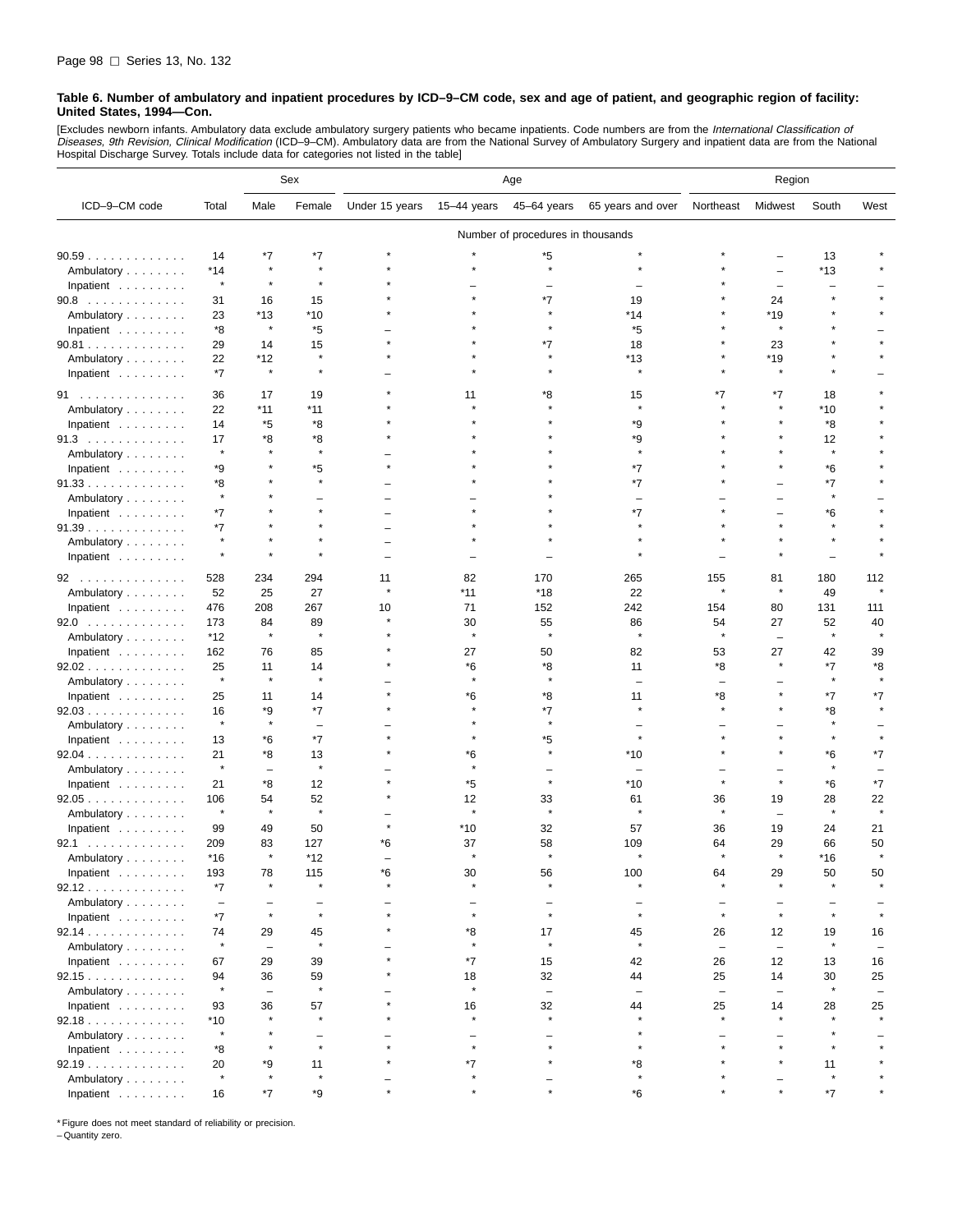[Excludes newborn infants. Ambulatory data exclude ambulatory surgery patients who became inpatients. Code numbers are from the *International Classification of*<br>*Diseases, 9th Revision, Clinical Modification* (ICD–9–CM).

|                                    |                          |                          | Sex                      |                |               | Age                               |                          | Region                         |               |              |         |
|------------------------------------|--------------------------|--------------------------|--------------------------|----------------|---------------|-----------------------------------|--------------------------|--------------------------------|---------------|--------------|---------|
| ICD-9-CM code                      | Total                    | Male                     | Female                   | Under 15 years | 15–44 years   | 45-64 years                       | 65 years and over        | Northeast                      | Midwest       | South        | West    |
|                                    |                          |                          |                          |                |               | Number of procedures in thousands |                          |                                |               |              |         |
| 92.2                               | 145                      | 67                       | 78                       |                | 16            | 57                                | 70                       | 37                             | 25            | 61           | 22      |
| Ambulatory                         | 24                       | $*13$                    | $*11$                    |                | $\star$       | $*10$                             | $*11$                    | $\star$                        | $\star$       | 23           |         |
| Inpatient                          | 121                      | 54                       | 68                       |                | 14            | 46                                | 59                       | 36                             | 24            | 39           | 22      |
| 92.23                              | 13                       | *7                       | *6                       |                |               | *6                                | *7                       | *9                             | $\star$       | $\star$      | $\star$ |
| Ambulatory                         | $\qquad \qquad -$        | ۳                        | $\overline{\phantom{0}}$ |                |               |                                   |                          |                                |               |              |         |
| Inpatient                          | 13                       | *7                       | *6                       |                |               | *6                                | $*7$                     | *9                             |               |              |         |
| 92.24                              | 28                       | 14                       | 14                       |                |               | 10                                | 15                       | *8                             | *8            |              | *9      |
| Ambulatory                         | $\qquad \qquad -$        | $\qquad \qquad -$        | $\qquad \qquad -$        |                |               | $\overline{\phantom{m}}$          | $\overline{\phantom{m}}$ | -                              |               |              |         |
| Inpatient                          | 28                       | 14                       | 14                       |                |               | 10                                | 15                       | *8                             | *8            |              | *9      |
| 92.27                              | 22                       | $\star$                  | 17                       |                |               | 10                                | *9                       |                                |               | *9           |         |
| Ambulatory                         | $\star$                  | $\star$                  | $\pmb{\ast}$             |                |               | $\star$                           | $\star$                  |                                |               | $\star$      |         |
| Inpatient                          | 21                       | $\star$                  | 16                       |                |               | 10                                | *8                       | $\star$                        |               | *9           |         |
| 92.29                              | 71                       | 36                       | 35                       |                | *8            | 27<br>$\star$                     | 34                       | 12                             | *9            | 42           | *8      |
| Ambulatory                         | 22                       | *12                      | $\pmb{\ast}$             |                |               |                                   | $\star$                  | $\overline{\phantom{0}}$       | $\star$       | 21           |         |
| Inpatient                          | 49                       | 24                       | 25                       |                | *6            | 17                                | 24                       | 12                             | *9            | 20           | *8      |
| 93                                 | 1,718                    | 780                      | 938                      | 197            | 330           | 330                               | 860                      | 510                            | 342           | 445          | 421     |
| Ambulatory                         | 115                      | 56                       | 59                       | $*11$          | 52            | 34                                | *17                      | 30                             | 33            | 40           | *12     |
| Inpatient                          | 1,603                    | 724                      | 880                      | 186            | 278           | 296                               | 843                      | 480                            | 309           | 405          | 409     |
| 93.0                               | 35                       | 15                       | 20                       |                | 12            | *10                               | 10                       | *6                             | 15            | 12           |         |
| Ambulatory                         | *17                      | $\pmb{\ast}$             | $\star$                  |                |               | $\star$                           | $\star$                  |                                | $\star$       |              |         |
| Inpatient                          | 18                       | *8                       | 10                       |                |               | *5                                | *7                       |                                | *8            |              |         |
| $93.01$                            | 11                       | *5                       | *6                       |                |               |                                   |                          |                                | *9            |              |         |
| Ambulatory                         | $\star$                  | $\star$                  |                          |                |               |                                   |                          |                                | $\star$       |              |         |
| Inpatient                          | *9                       |                          |                          |                |               |                                   |                          |                                | *6            |              |         |
| $93.08$                            | 22                       | *8<br>$\star$            | 13<br>$\star$            |                | *8            | *6                                | *6                       |                                | *5<br>$\star$ | 10           |         |
| Ambulatory                         | *14                      | $\star$                  | $\star$                  |                |               |                                   | $\star$                  |                                |               |              |         |
| Inpatient $\ldots$ ,               | *7                       | *9                       |                          |                |               |                                   |                          |                                | *8            |              |         |
| 93.1                               | 22<br>$\star$            | $\star$                  | 13<br>$\star$            |                |               |                                   | 13                       | 10<br>$\overline{\phantom{0}}$ |               |              |         |
| Ambulatory<br>Inpatient $\ldots$ , | 20                       | *8                       | 12                       |                |               |                                   | 12                       | 10                             | *6            |              |         |
| 93.2                               | 106                      | 47                       | 59                       |                | 21            | 26                                | 57                       | 41                             | 29            | 14           | 23      |
| Ambulatory                         | 22                       | *12                      | $\star$                  |                | $\star$       | $\star$                           | $\star$                  | $\star$                        | $\star$       | $\star$      |         |
| Inpatient $\ldots$ ,               | 84                       | 35                       | 50                       |                | 12            | 16                                | 55                       | 36                             | 22            | *8           | 18      |
| 93.22                              | 66                       | 28                       | 38                       |                | *6            | 12                                | 47                       | 30                             | 16            |              | 16      |
| Ambulatory                         | $\overline{\phantom{0}}$ | ۳                        | $\overline{\phantom{0}}$ |                |               | -                                 |                          |                                |               |              |         |
| Inpatient $\ldots$ ,               | 66                       | 28                       | 38                       |                | *6            | 12                                | 47                       | 30                             | 16            |              | 16      |
| 93.24                              | *8                       | $\star$                  | *5                       |                |               | $\star$                           |                          |                                | $\star$       |              |         |
| Ambulatory                         | $\overline{\phantom{0}}$ | ۳                        | $\overline{\phantom{0}}$ |                |               |                                   |                          |                                |               |              |         |
| Inpatient                          | *8                       | $\star$                  | *5                       |                |               |                                   |                          |                                |               | $\star$      |         |
| 93.26                              | 26                       | 13                       | 12                       |                | 10            | 11                                |                          | *7                             | *7            | *8           |         |
| Ambulatory                         | 20                       | *11                      | $\pmb{\ast}$             |                |               |                                   |                          |                                |               |              |         |
| Inpatient                          | *6                       |                          |                          |                |               |                                   |                          |                                |               |              |         |
| 93.3                               | 362                      | 150                      | 212                      | *6             | 60            | 60                                | 237                      | 104                            | 65            | 116          | 77      |
| Ambulatory                         | $\star$                  | $\star$                  | $\star$                  |                | $\pmb{\ast}$  | $\star$                           | $\star$                  | $\star$                        | $\star$       | $\star$      | $\star$ |
| Inpatient                          | 354                      | 147                      | 207                      | *6<br>$\star$  | 55<br>$\star$ | 57<br>$\star$                     | 236                      | 102<br>$\star$                 | 64            | 110          | 77      |
| 93.32                              | 13<br>$\star$            | *7                       | *6<br>$\star$            |                |               |                                   | *5                       |                                |               |              |         |
| Ambulatory                         |                          | $\overline{\phantom{0}}$ |                          |                |               |                                   |                          |                                |               |              |         |
| Inpatient<br>93.35                 | 12<br>*5                 | *7<br>$\star$            | *5<br>$\star$            |                |               |                                   |                          |                                |               |              |         |
| Ambulatory                         | $\star$                  |                          |                          |                |               |                                   |                          |                                |               |              |         |
| Inpatient                          |                          |                          |                          |                |               |                                   |                          |                                |               |              |         |
| 93.38                              | *6                       |                          |                          |                |               |                                   |                          |                                |               |              |         |
| Ambulatory                         | $\qquad \qquad -$        |                          |                          |                |               |                                   |                          |                                |               |              |         |
| Inpatient                          | *6                       | $\star$                  | $\star$                  |                |               |                                   |                          |                                | $\star$       |              |         |
| 93.39                              | 330                      | 135                      | 195                      |                | 52            | 49                                | 225                      | 97                             | 58            | 104          | 71      |
| Ambulatory                         | $\star$                  | $\star$                  | $\pmb{\ast}$             |                | $\star$       |                                   | $\star$                  | $\star$                        | $\star$       | $\pmb{\ast}$ |         |
| Inpatient $\ldots$ ,               | 328                      | 133                      | 195                      |                | 50            | 48                                | 225                      | 97                             | 58            | 102          | 71      |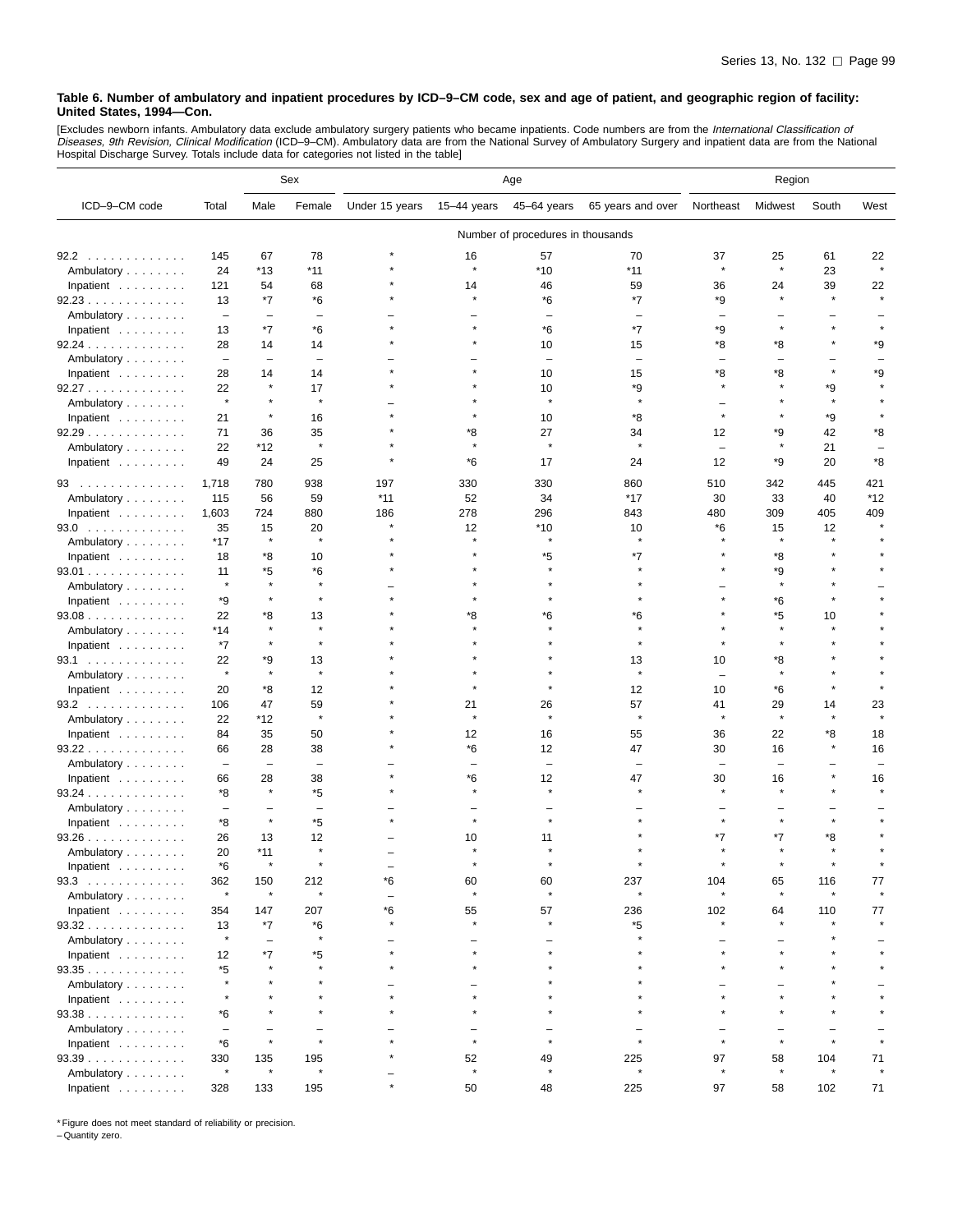[Excludes newborn infants. Ambulatory data exclude ambulatory surgery patients who became inpatients. Code numbers are from the *International Classification of*<br>*Diseases, 9th Revision, Clinical Modification* (ICD–9–CM). Hospital Discharge Survey. Totals include data for categories not listed in the table]

|                                  |                          |                          | Sex                      | Age            |                          |                                   | Region                   |                          |                          |                          |                          |
|----------------------------------|--------------------------|--------------------------|--------------------------|----------------|--------------------------|-----------------------------------|--------------------------|--------------------------|--------------------------|--------------------------|--------------------------|
| ICD-9-CM code                    | Total                    | Male                     | Female                   | Under 15 years | 15-44 years              | 45-64 years                       | 65 years and over        | Northeast                | Midwest                  | South                    | West                     |
|                                  |                          |                          |                          |                |                          | Number of procedures in thousands |                          |                          |                          |                          |                          |
| 93.4                             | 25                       | 13                       | 12                       |                | *7                       |                                   | *9                       | 11                       | *6                       |                          |                          |
| Ambulatory                       | $\star$                  | $\star$                  | $\pmb{\ast}$             |                | $\star$                  |                                   | $\star$                  | $\star$                  |                          |                          |                          |
| Inpatient                        | 20                       | 10                       | $*10$                    |                |                          |                                   | *9                       | *9                       |                          |                          |                          |
| $93.44$                          | 14                       | *8                       | *6                       |                | *5                       |                                   |                          | *6                       |                          |                          |                          |
| Ambulatory                       | $\star$                  | $\star$                  |                          |                |                          |                                   |                          |                          |                          |                          |                          |
| Inpatient                        | *9                       | *6                       |                          |                |                          |                                   |                          |                          |                          |                          |                          |
| 93.46                            | *7                       | $\star$                  |                          |                |                          |                                   | *5                       |                          |                          |                          |                          |
| Ambulatory                       | $\overline{\phantom{m}}$ | -                        |                          |                |                          |                                   |                          |                          |                          |                          |                          |
| Inpatient                        | $*7$                     | $\star$                  | $\star$                  |                |                          |                                   | *5                       |                          |                          | $\star$                  |                          |
| 93.5                             | 132                      | 71                       | 61                       | 22             | 49                       | 24                                | 37                       | 41                       | 38                       | 33                       | 19                       |
| Ambulatory                       | 41                       | 22                       | $*19$                    | $\star$        | *18                      | $\star$                           | $\star$                  | $\star$                  | $*15$                    | $*12$                    | $\star$                  |
| Inpatient                        | 91                       | 48                       | 42                       | 14             | 31                       | 16                                | 30                       | 33                       | 22                       | 22                       | 14                       |
| 93.51                            | *5                       |                          | $\star$                  |                |                          |                                   |                          |                          |                          |                          |                          |
| Ambulatory                       | $\star$                  | $\star$                  |                          |                |                          |                                   |                          |                          |                          |                          |                          |
| Inpatient                        | $\star$                  | $\star$                  | $\star$                  |                | $\star$                  |                                   |                          |                          |                          |                          |                          |
| 93.53                            | 44                       | 23                       | 22                       | 11             | 16                       | *6                                | 11                       | 15                       | 11                       | 12                       | *6                       |
| Ambulatory                       | *17                      | $\star$                  | $\star$                  |                | $\star$                  |                                   | $\star$                  | $\star$                  | $\star$                  | $\pmb{\ast}$             |                          |
| Inpatient                        | 27                       | 14                       | 13                       | *6             | *7                       |                                   | *9                       | $*10$                    | *6                       | *8                       |                          |
| 93.54                            | 28                       | 14                       | 14                       |                | 13                       | *6                                | *7                       | *7                       | *8                       | *8                       | *5                       |
| Ambulatory                       | *11                      | $\star$                  | $\star$                  |                |                          |                                   |                          |                          |                          |                          |                          |
| Inpatient                        | 17                       | *8                       | *8                       |                | *6                       |                                   | *7                       |                          |                          | *6                       |                          |
| 93.55                            | *6                       | $\star$                  | $\star$                  |                |                          |                                   |                          |                          |                          |                          |                          |
| Ambulatory                       | $\star$                  | $\star$                  |                          |                |                          |                                   |                          |                          |                          |                          |                          |
| Inpatient                        | *5                       | $\star$                  | $\star$                  |                |                          |                                   |                          |                          |                          |                          |                          |
| 93.57                            | 18                       | 12                       | *7                       |                | *7                       |                                   |                          |                          | *6                       | *6                       |                          |
| Ambulatory                       | $\star$                  | $\star$                  | $\star$                  |                |                          |                                   |                          |                          |                          |                          |                          |
| Inpatient                        | 12                       | *8                       |                          |                | *6                       |                                   |                          |                          |                          |                          |                          |
| 93.59                            | 23                       | 12                       | 12                       |                | *7                       | *7                                | *10                      | 11                       | *8                       |                          |                          |
| Ambulatory                       | $\star$                  | $\star$                  | $\pmb{\ast}$             |                |                          |                                   |                          |                          |                          |                          |                          |
| Inpatient                        | 20                       | *9                       | 12                       |                | *5                       |                                   | *10                      | *10                      | *6                       |                          |                          |
| 93.6                             | 15                       | *5                       | $*10$                    |                | *8                       |                                   |                          | *6                       |                          | *6                       |                          |
| Ambulatory                       | $\star$                  |                          | $\star$                  |                |                          |                                   |                          |                          |                          |                          |                          |
| Inpatient                        | *8                       |                          | *5                       |                |                          |                                   |                          |                          |                          |                          |                          |
| $93.61$                          | *5                       |                          |                          |                |                          |                                   |                          |                          |                          |                          |                          |
| Ambulatory                       | $\star$                  |                          |                          |                |                          |                                   |                          |                          |                          |                          |                          |
| Inpatient                        |                          |                          |                          |                |                          |                                   |                          |                          |                          |                          |                          |
| 93.67                            | *8                       |                          | *6                       |                | *6                       |                                   |                          | *5                       |                          |                          |                          |
| Ambulatory                       | $\star$                  |                          | $\pmb{\ast}$             |                |                          |                                   |                          |                          |                          |                          |                          |
| Inpatient                        |                          |                          |                          |                |                          |                                   |                          |                          |                          |                          |                          |
| 93.7                             | 40                       | 18                       | 22                       |                |                          | Έ6                                | 30                       | 10                       | *10                      | 10                       | *9                       |
| Ambulatory                       | $\overline{\phantom{0}}$ | $\overline{\phantom{0}}$ | $\overline{\phantom{0}}$ |                |                          |                                   |                          |                          |                          |                          |                          |
| Inpatient                        | 40                       | 18                       | 22                       |                |                          | *6                                | 30                       | 10                       | $*10$                    | 10                       | *9                       |
| 93.75                            | 39                       | 18                       | 22                       |                |                          | *6                                | 29                       | 10                       | *10                      | 10                       | *9                       |
| Ambulatory                       | $\overline{\phantom{a}}$ | $\overline{\phantom{a}}$ | $\overline{\phantom{0}}$ |                |                          | $\equiv$                          | $\overline{\phantom{a}}$ | $\overline{\phantom{m}}$ | $\overline{\phantom{a}}$ | $\qquad \qquad -$        | $\overline{\phantom{0}}$ |
| Inpatient $\ldots \ldots \ldots$ | 39                       | 18                       | 22                       |                | $\star$                  | *6                                | 29                       | 10                       | *10                      | 10                       | *9                       |
| $93.8$                           | 221                      | 91                       | 130                      | *7             | 56                       | 35                                | 123                      | 67                       | 48                       | 69                       | 37                       |
| Ambulatory                       | $\star$                  | $\star$                  | $\pmb{\ast}$             | $\star$        | $\overline{\phantom{m}}$ | $\star$                           | $\overline{\phantom{m}}$ | $\overline{\phantom{m}}$ | $\overline{\phantom{m}}$ | $\star$                  | $\star$                  |
| Inpatient                        | 220                      | 91                       | 129                      | *6             | 56                       | 35                                | 123                      | 67                       | 48                       | 68                       | 37                       |
| 93.81                            | 39                       | 16                       | 23                       | $\star$        | 14                       | *6                                | 17                       | 14                       | *7                       | 14                       | $\star$                  |
| Ambulatory                       | $\overline{\phantom{a}}$ | $\overline{\phantom{m}}$ | $\overline{\phantom{a}}$ |                | $\overline{\phantom{a}}$ | $\equiv$                          | $\overline{\phantom{m}}$ | $\overline{\phantom{m}}$ | $\overline{\phantom{0}}$ | $\overline{\phantom{0}}$ |                          |
| Inpatient                        | 39                       | 16                       | 23                       |                | 14                       | *6                                | 17                       | 14                       | *7                       | 14                       | $\star$                  |
| 93.83                            | 169                      | 70                       | 99                       |                | 39                       | 26                                | 100                      | 51                       | 40                       | 49                       | 29                       |
| Ambulatory                       | $\equiv$                 | $\overline{\phantom{m}}$ | $\overline{\phantom{a}}$ |                | $\overline{\phantom{m}}$ | $\overline{\phantom{m}}$          | $\overline{\phantom{m}}$ | $\overline{\phantom{m}}$ | $\overline{\phantom{m}}$ | $\overline{\phantom{m}}$ | $\overline{\phantom{0}}$ |
| Inpatient                        | 169                      | 70                       | 99                       |                | 39                       | 26                                | 100                      | 51                       | 40                       | 49                       | 29                       |
| 93.89                            | 11                       | $\star$                  | *6                       |                | $\star$                  |                                   | *5                       | $\pmb{\ast}$             | $\star$                  | $*5$                     | $\star$                  |
| Ambulatory                       | $\star$                  | $\star$                  | $\star$                  |                |                          | $\star$                           | $\overline{\phantom{a}}$ |                          |                          | $\star$                  | $\star$                  |
| Inpatient                        | $*10$                    | $\star$                  | $^\star 5$               |                | $\star$                  |                                   | *5                       | $\star$                  | $\star$                  |                          | $\star$                  |
|                                  |                          |                          |                          |                |                          |                                   |                          |                          |                          |                          |                          |

\* Figure does not meet standard of reliability or precision.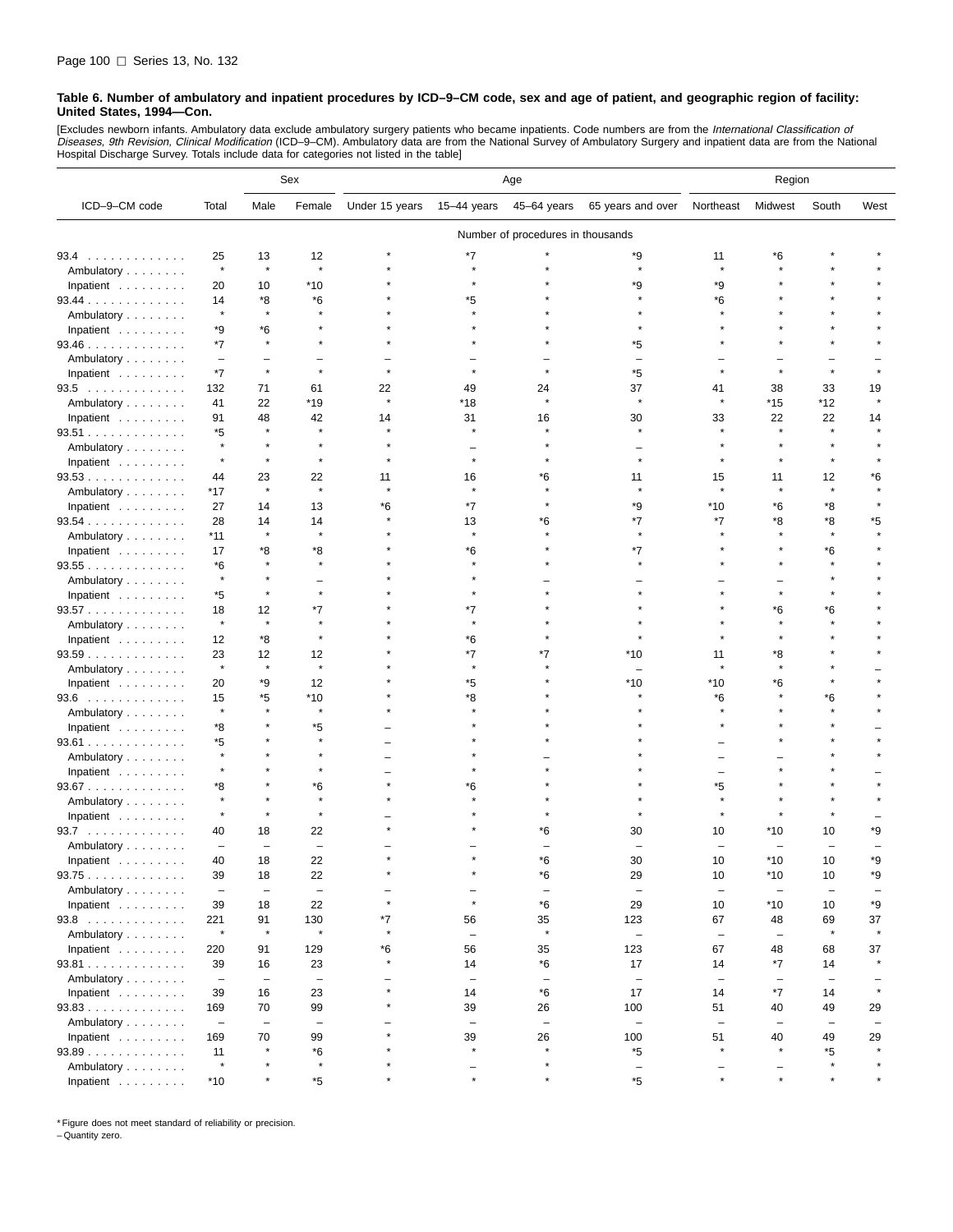[Excludes newborn infants. Ambulatory data exclude ambulatory surgery patients who became inpatients. Code numbers are from the *International Classification of*<br>*Diseases, 9th Revision, Clinical Modification* (ICD–9–CM).

|                                  |                                |                          | Sex                      | Age            |                          |                                   | Region                   |                          |                          |                                |                          |
|----------------------------------|--------------------------------|--------------------------|--------------------------|----------------|--------------------------|-----------------------------------|--------------------------|--------------------------|--------------------------|--------------------------------|--------------------------|
| ICD-9-CM code                    | Total                          | Male                     | Female                   | Under 15 years | 15-44 years              | 45-64 years                       | 65 years and over        | Northeast                | Midwest                  | South                          | West                     |
|                                  |                                |                          |                          |                |                          | Number of procedures in thousands |                          |                          |                          |                                |                          |
| 93.9                             | 761                            | 361                      | 400                      | 152            | 111                      | 159                               | 340                      | 213                      | 122                      | 179                            | 247                      |
| Ambulatory                       | $*12$                          | $\star$                  | $\star$                  | $\star$        | $\pmb{\ast}$             | $\star$                           | $\star$                  | $\star$                  | $\star$                  | $\star$                        | $\overline{\phantom{a}}$ |
| Inpatient                        | 749                            | 356                      | 393                      | 151            | 107                      | 153                               | 338                      | 208                      | 120                      | 173                            | 247                      |
| $93.90$                          | 20                             | 12                       | *8                       | $\star$        | $\star$                  | *6                                | *7                       | *7                       | *7                       | $\star$                        |                          |
| Ambulatory                       | $\overline{\phantom{m}}$       | $\equiv$                 |                          |                |                          | $\equiv$                          |                          | $\overline{\phantom{0}}$ |                          |                                |                          |
| Inpatient                        | 20                             | 12                       | *8                       |                |                          | *6                                | $*7$                     | *7                       | *7                       |                                |                          |
| 93.91                            | *6                             | $\star$                  |                          |                |                          |                                   |                          |                          |                          |                                |                          |
| Ambulatory                       | $\overline{\phantom{m}}$       | -                        |                          |                |                          |                                   |                          |                          |                          |                                |                          |
| Inpatient                        | *6                             | $\star$                  | $\pmb{\ast}$             |                |                          | $\star$                           | $\star$                  | $\star$                  | $\star$                  |                                |                          |
| $93.94$                          | 256                            | 123                      | 133                      | 76             | 36                       | 49<br>$\star$                     | 96                       | 92                       | 28                       | 56                             | 81                       |
| Ambulatory                       | $\star$                        | $\star$                  | $\star$                  | $\star$        | $\star$                  |                                   |                          | $\star$                  | $\overline{\phantom{0}}$ | $\overline{\phantom{0}}$       |                          |
| Inpatient                        | 253                            | 122                      | 131                      | 76             | 34                       | 47                                | 96                       | 88                       | 28                       | 56                             | 81                       |
| 93.96                            | 364<br>$\star$                 | 170<br>$\star$           | 194<br>$\star$           | 57<br>$\star$  | 48                       | 80<br>$\star$                     | 178                      | 67<br>$\star$            | 68<br>$\star$            | 101                            | 128                      |
| Ambulatory                       |                                |                          |                          |                | $\overline{\phantom{0}}$ |                                   | $\overline{\phantom{m}}$ |                          |                          | $\overline{\phantom{0}}$       |                          |
| Inpatient                        | 362                            | 169                      | 193                      | 57             | 48                       | 78                                | 178                      | 66                       | 67                       | 101                            | 128                      |
| $93.99$<br>Ambulatory            | 110<br>$\star$                 | 51<br>$\star$            | 60<br>$\star$            | 14<br>$\star$  | 22<br>$\star$            | 21<br>$\star$                     | 53<br>$\star$            | 47<br>$\star$            | 16<br>÷                  | 14<br>$\star$                  | 33                       |
| Inpatient                        | 104                            | 48                       | 55                       | 14             | 20                       | 19                                | 50                       | 46                       | 16                       | *9                             | 33                       |
|                                  |                                |                          |                          |                |                          |                                   |                          |                          |                          |                                |                          |
| 94<br>.                          | 726                            | 430                      | 296                      | 33             | 463                      | 156                               | 73                       | 349                      | 201                      | 128                            | 48                       |
| Ambulatory                       | $*18$                          | $\star$                  | $*13$                    | $\star$        | $\pmb{\ast}$             | $\star$                           | $\star$                  | $\star$                  | $\star$                  | $\star$                        |                          |
| Inpatient                        | 708                            | 425                      | 283                      | 32             | 457                      | 152                               | 68                       | 346                      | 193                      | 125                            | 44                       |
| 94.0                             | 15                             | *7                       | *8                       | $\star$        | *8                       | $\star$                           |                          |                          | $\star$                  | 11                             |                          |
| Ambulatory                       | $\overline{\phantom{a}}$       | $\overline{\phantom{0}}$ | $\overline{\phantom{0}}$ |                |                          |                                   |                          |                          | $\star$                  | $\overline{\phantom{0}}$       |                          |
| Inpatient                        | 15                             | *7<br>$\star$            | *8<br>$\pmb{\ast}$       | $\star$        | *8<br>$\star$            |                                   |                          |                          |                          | 11                             |                          |
| 94.01                            | *8                             |                          |                          |                |                          |                                   |                          |                          |                          | *8                             |                          |
| Ambulatory<br>Inpatient          | $\overline{\phantom{m}}$<br>*8 | $\star$                  |                          |                |                          |                                   |                          |                          |                          | *8                             |                          |
| 94.1                             | *7                             | $\star$                  |                          |                |                          |                                   |                          |                          |                          | $\star$                        |                          |
| Ambulatory                       | $\overline{\phantom{0}}$       |                          |                          |                |                          |                                   |                          |                          |                          |                                |                          |
| Inpatient                        | *7                             | $\star$                  | $\pmb{\ast}$             |                |                          |                                   |                          |                          | $\star$                  | $\star$                        |                          |
| 94.2                             | 150                            | 71                       | 79                       | *8             | 78                       | 38                                | 27                       | 84                       | 32                       | 14                             | 20                       |
| Ambulatory                       | $*16$                          | $\star$                  | *11                      | $\star$        | $\pmb{\ast}$             | $\star$                           | $\star$                  | $\star$                  | $\star$                  | $\star$                        |                          |
| Inpatient                        | 135                            | 67                       | 68                       | *7             | 73                       | 33                                | 22                       | 83                       | 24                       | 12                             | 15                       |
| 94.22                            | 10                             | *6                       | $\star$                  |                | *7                       |                                   | $\star$                  | *8                       | $\star$                  | $\star$                        |                          |
| Ambulatory                       | $\overline{\phantom{m}}$       | $\overline{\phantom{0}}$ |                          |                | $\overline{\phantom{0}}$ |                                   |                          | $\overline{\phantom{0}}$ |                          |                                |                          |
| Inpatient                        | 10                             | *6                       | $\pmb{\ast}$             |                | *7                       |                                   |                          | *8                       |                          |                                |                          |
| 94.23                            | 14                             | *9                       | *6                       |                | *8                       |                                   |                          | 12                       |                          |                                |                          |
| Ambulatory                       | $\overline{\phantom{m}}$       | $\overline{\phantom{0}}$ | $\overline{\phantom{0}}$ |                | $\overline{\phantom{0}}$ |                                   |                          | $\overline{\phantom{0}}$ |                          |                                |                          |
| Inpatient                        | 14                             | *9                       | *6                       |                | *8                       |                                   |                          | 12                       |                          |                                |                          |
| 94.25                            | 80                             | 43                       | 37                       |                | 52                       | 16                                | *6                       | 54                       | 14                       |                                | *7                       |
| Ambulatory                       | $\star$                        | $\overline{\phantom{0}}$ | $\star$                  |                |                          |                                   |                          |                          |                          |                                |                          |
| Inpatient                        | 80                             | 43                       | 37                       |                | 52                       | 16                                | *6                       | 54                       | 14                       |                                |                          |
| 94.27                            | 46                             | 14                       | 32                       | $\star$        | 10                       | 15                                | 19                       | 10                       | 18                       | *9                             | *9                       |
| Ambulatory                       | $*15$                          | $\star$                  | $*11$                    |                | $\star$                  | $\star$                           | $\star$                  | $\star$                  | $\star$                  | $\pmb{\ast}$                   |                          |
| Inpatient $\ldots \ldots \ldots$ | 30                             | $*10$                    | 21                       |                | *6                       | 11                                | 14                       | *9                       | $*10$                    | *6                             | *5                       |
| 94.3                             | 111<br>$\star$                 | 54                       | 58<br>$\star$            | 10             | 65<br>$\pmb{\ast}$       | 22                                | 14                       | 57<br>$\star$            | 35                       | 18                             |                          |
| Ambulatory                       |                                | $\equiv$                 |                          | $\equiv$<br>10 | 64                       | $\overline{\phantom{m}}$<br>22    | $\equiv$<br>14           |                          | $\overline{\phantom{a}}$ | $\overline{\phantom{0}}$<br>18 |                          |
| Inpatient<br>94.37               | 110<br>*7                      | 54<br>$\star$            | 56<br>$\star$            | $\star$        | $\star$                  | $\overline{\phantom{0}}$          | $\qquad \qquad$          | 55<br>*7                 | 35                       | $\overline{\phantom{0}}$       |                          |
| Ambulatory                       | $\overline{\phantom{m}}$       | $\overline{\phantom{0}}$ | $\overline{\phantom{0}}$ | $\equiv$       | $\overline{\phantom{0}}$ | $\equiv$                          | $\equiv$                 | $\overline{\phantom{a}}$ |                          | $\equiv$                       |                          |
| Inpatient $\ldots \ldots \ldots$ | $*7$                           | $\star$                  | $\pmb{\ast}$             | $\star$        | $\pmb{\ast}$             |                                   |                          | $*7$                     |                          |                                |                          |
| 94.38                            | 38                             | 17                       | 20                       | $\star$        | 24                       | *10                               | $\star$                  | 34                       |                          |                                |                          |
| Ambulatory                       | $\overline{\phantom{a}}$       | $\overline{\phantom{m}}$ | $\overline{\phantom{a}}$ |                | $\overline{\phantom{m}}$ | $\overline{\phantom{0}}$          |                          | $\overline{\phantom{m}}$ |                          |                                |                          |
| Inpatient $\ldots \ldots \ldots$ | 38                             | 17                       | 20                       | $\star$        | 24                       | $*10$                             | $\star$                  | 34                       | $\star$                  | $\star$                        |                          |
| 94.39                            | 66                             | 31                       | 35                       | *6             | 37                       | 12                                | 11                       | 17                       | 31                       | 18                             |                          |
| Ambulatory                       | $\star$                        | $\overline{\phantom{m}}$ | $\star$                  |                | $\star$                  | $\overline{\phantom{0}}$          | $\overline{\phantom{0}}$ | $\star$                  | $\overline{\phantom{m}}$ | $\overline{\phantom{0}}$       |                          |
| Inpatient                        | 64                             | 31                       | 34                       | *6             | 36                       | 12                                | 11                       | 15                       | 31                       | 18                             |                          |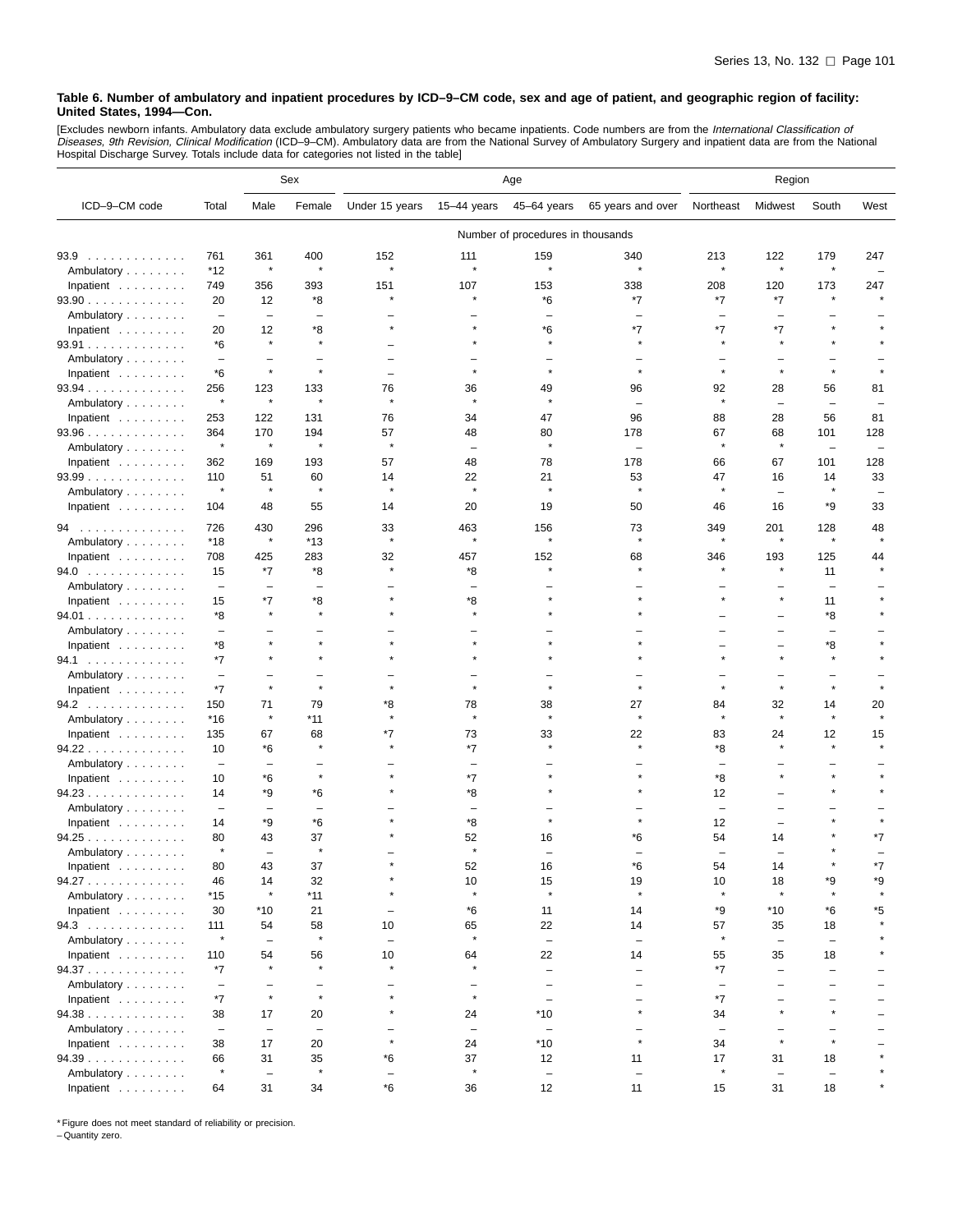[Excludes newborn infants. Ambulatory data exclude ambulatory surgery patients who became inpatients. Code numbers are from the *International Classification of*<br>*Diseases, 9th Revision, Clinical Modification* (ICD–9–CM). Hospital Discharge Survey. Totals include data for categories not listed in the table]

|                                  |                          |                          | Sex                      | Age                      |                          |                                   | Region                   |                          |                          |                          |      |
|----------------------------------|--------------------------|--------------------------|--------------------------|--------------------------|--------------------------|-----------------------------------|--------------------------|--------------------------|--------------------------|--------------------------|------|
| ICD-9-CM code                    | Total                    | Male                     | Female                   | Under 15 years           | $15-44$ years            | 45-64 years                       | 65 years and over        | Northeast                | Midwest                  | South                    | West |
|                                  |                          |                          |                          |                          |                          | Number of procedures in thousands |                          |                          |                          |                          |      |
| 94.4<br>.                        | 96                       | 49                       | 47                       | *9                       | 58                       | 18                                | 11                       | 54                       | 29                       | 11                       |      |
| Ambulatory                       | $\overline{\phantom{m}}$ | $\overline{\phantom{m}}$ | $\overline{\phantom{0}}$ |                          | $\overline{\phantom{0}}$ | $\overline{\phantom{0}}$          |                          | $\overline{\phantom{0}}$ | $\overline{\phantom{0}}$ | $\overline{\phantom{0}}$ |      |
| Inpatient                        | 96                       | 49                       | 47                       | *9                       | 58                       | 18                                | 11                       | 54                       | 29                       | 11                       |      |
| $94.44$                          | 83                       | 41                       | 42                       | *7                       | 51                       | 15                                | $*10$                    | 46                       | 26                       | *9                       |      |
| Ambulatory                       | $\overline{\phantom{a}}$ | $\overline{\phantom{0}}$ | L.                       | $\overline{\phantom{0}}$ | $\overline{\phantom{0}}$ | $\overline{\phantom{0}}$          | $\overline{\phantom{0}}$ | $\overline{\phantom{0}}$ | $\overline{\phantom{0}}$ | $\overline{\phantom{0}}$ |      |
| Inpatient                        | 83                       | 41                       | 42                       | *7                       | 51                       | 15                                | $*10$                    | 46                       | 26                       | *9                       |      |
| 94.46                            | $*6$                     | $\pmb{\ast}$             | $\star$                  |                          |                          | $\star$                           |                          |                          | $\bullet$                |                          |      |
| Ambulatory                       | $\overline{\phantom{0}}$ | $\overline{\phantom{0}}$ |                          |                          |                          | -                                 |                          |                          |                          |                          |      |
| Inpatient                        | *6                       | $\star$                  | $\star$                  |                          | $\star$                  | $\star$                           | $\star$                  | $\star$                  | $\star$                  | $\star$                  |      |
| $94.6$                           | 344                      | 245                      | 99                       | $\star$                  | 247                      | 77                                | 18                       | 148                      | 104                      | 68                       | 24   |
| Ambulatory                       | $\star$                  | $\star$                  | L.                       |                          | L,                       |                                   |                          | L.                       | $\star$                  | $\overline{\phantom{0}}$ |      |
| Inpatient                        | 343                      | 244                      | 99                       |                          | 247                      | 77                                | 18                       | 148                      | 104                      | 68                       | 24   |
| 94.61                            | 14                       | *9                       | $\pmb{\ast}$             |                          | 11                       |                                   |                          | *6                       | *6                       |                          |      |
| Ambulatory                       | $\overline{\phantom{0}}$ | $\overline{\phantom{0}}$ |                          |                          | ÷                        |                                   |                          |                          |                          |                          |      |
| Inpatient                        | 14                       | *9                       | $\star$                  |                          | 11                       | $\star$                           | $\star$                  | *6                       | *6                       | $\star$                  |      |
| 94.62                            | 110                      | 86                       | 24                       |                          | 63                       | 36                                | 11                       | 48                       | 30                       | 23                       | *8   |
| Ambulatory                       | $\overline{\phantom{m}}$ | $\equiv$                 | ÷,                       |                          | $\overline{\phantom{0}}$ | $\overline{\phantom{0}}$          |                          | $\overline{\phantom{0}}$ | ÷,                       | $\overline{\phantom{0}}$ |      |
| Inpatient                        | 110                      | 86                       | 24                       |                          | 63                       | 36                                | 11                       | 48                       | 30                       | 23                       | *8   |
| 94.63                            | 47                       | 35                       | 13                       |                          | 25                       | 18                                |                          | 10                       | 20                       | 12                       |      |
| Ambulatory                       | $\star$                  | $\star$                  | $\overline{\phantom{0}}$ |                          | $\overline{\phantom{0}}$ |                                   |                          | $\overline{\phantom{0}}$ | $\star$                  | $\overline{\phantom{m}}$ |      |
| Inpatient                        | 47                       | 34                       | 13                       |                          | 25                       | 18                                |                          | 10                       | 20                       | 12                       |      |
| 94.65                            | 46                       | 27                       | 20                       |                          | 38                       | *8                                |                          | 34                       |                          | *6                       |      |
| Ambulatory                       | $\overline{\phantom{0}}$ | $\qquad \qquad -$        | $\overline{\phantom{0}}$ |                          | $\overline{\phantom{0}}$ | $\overline{\phantom{0}}$          |                          | $\overline{\phantom{0}}$ |                          | $\overline{\phantom{0}}$ |      |
| Inpatient                        | 46                       | 27                       | 20                       |                          | 38                       | *8                                |                          | 34                       |                          | *6                       |      |
| $94.66$                          | 16                       | 10                       | *6                       |                          | 13                       |                                   |                          | $\star$                  | *7                       | $\star$                  |      |
| Ambulatory                       | $\overline{\phantom{a}}$ | $\qquad \qquad -$        | L,                       |                          |                          |                                   |                          |                          |                          |                          |      |
| Inpatient                        | 16                       | 10                       | *6                       |                          | 13                       |                                   |                          |                          | *7                       |                          |      |
| 94.67                            | 19                       | 13                       | *6                       | $\star$                  | 16                       |                                   |                          | $\star$                  | 12                       | $\star$                  |      |
| Ambulatory                       | $\overline{\phantom{m}}$ | $\overline{\phantom{m}}$ | L.                       |                          | $\overline{\phantom{0}}$ |                                   |                          |                          | $\overline{\phantom{0}}$ |                          |      |
| Inpatient                        | 19                       | 13                       | *6                       |                          | 16                       |                                   |                          | $\star$                  | 12                       | $\star$                  |      |
| 94.68                            | 57                       | 44                       | 14                       |                          | 52                       |                                   |                          | 35                       | 11                       | 10                       |      |
| Ambulatory                       | $\overline{\phantom{a}}$ | $\qquad \qquad -$        |                          |                          | $\overline{\phantom{0}}$ |                                   |                          |                          | $\overline{\phantom{0}}$ |                          |      |
| Inpatient                        | 57                       | 44                       | 14                       |                          | 52                       |                                   |                          | 35                       | 11                       | 10                       |      |
| 94.69                            | 30                       | 21                       | *9                       | $\star$                  | 23                       | *5                                |                          | $\star$                  | 13                       | 11                       |      |
| Ambulatory                       |                          | $\overline{\phantom{0}}$ | -                        | $\star$                  | $\overline{\phantom{0}}$ |                                   |                          | $\star$                  | $\overline{\phantom{0}}$ |                          |      |
| Inpatient                        | 30                       | 21                       | *9                       |                          | 23                       | *5                                |                          |                          | 13                       | 11                       |      |
| 95                               | 30                       | 15                       | 15                       | 16                       |                          |                                   | *6                       | 12                       | *6                       | *7                       |      |
| Ambulatory                       | 22                       | *10                      | *11                      | *11                      |                          |                                   |                          |                          |                          |                          |      |
| Inpatient                        | *8                       | ×                        | $\pmb{\ast}$             | $\star$                  |                          |                                   |                          |                          |                          |                          |      |
| 95.0<br>.                        | 14                       | *8                       | *6                       | *9                       |                          |                                   |                          |                          |                          |                          |      |
| Ambulatory                       | *13                      | $\star$                  |                          |                          |                          |                                   |                          |                          |                          |                          |      |
| Inpatient                        | $\star$                  |                          |                          |                          |                          |                                   |                          |                          |                          |                          |      |
| 95.04                            | 11                       | *6                       |                          | *8                       |                          |                                   |                          |                          |                          |                          |      |
| Ambulatory                       |                          | $\star$                  | $\star$                  |                          |                          |                                   |                          |                          |                          |                          |      |
| Inpatient $\ldots \ldots \ldots$ | $\star$                  |                          |                          | $\star$                  |                          |                                   |                          |                          |                          |                          |      |
| 95.1                             | *6                       |                          |                          |                          |                          |                                   |                          |                          |                          |                          |      |
| Ambulatory                       |                          |                          |                          | $\star$                  |                          |                                   |                          |                          |                          |                          |      |
| Inpatient                        |                          |                          |                          | $\star$                  |                          |                                   |                          |                          |                          |                          |      |
| 95.4                             | *8                       |                          |                          | *6                       |                          |                                   |                          |                          |                          |                          |      |
| Ambulatory                       | $\star$                  |                          | $\star$                  | $\star$                  |                          |                                   | $\overline{\phantom{0}}$ |                          |                          |                          |      |
| Inpatient $\ldots \ldots \ldots$ | *6                       | $\star$                  | $\star$                  | $\star$                  | $\star$                  | $\star$                           | $\star$                  | $\star$                  | $\star$                  | $\star$                  |      |
| 96                               | 1,190                    | 566                      | 623                      | 131                      | 233                      | 253                               | 573                      | 347                      | 261                      | 352                      | 230  |
| Ambulatory                       | 125                      | 57                       | 68                       | 32                       | 35                       | 23                                | 35                       | 34                       | 30                       | 34                       | 27   |
| Inpatient                        | 1,065                    | 510                      | 555                      | 99                       | 198                      | 230                               | 538                      | 313                      | 231                      | 317                      | 204  |
| 96.0                             | 458                      | 224                      | 234                      | 36                       | 74                       | 108                               | 240                      | 134                      | 97                       | 134                      | 92   |
| Ambulatory                       | $\star$                  | $\star$                  | $\pmb{\ast}$             | $\star$                  | $\pmb{\ast}$             | $\star$                           | $\star$                  | $\pmb{\ast}$             | $\pmb{\ast}$             | $\pmb{\ast}$             |      |
| Inpatient                        | 453                      | 221                      | 232                      | 35                       | 72                       | 107                               | 239                      | 134                      | 96                       | 133                      | 90   |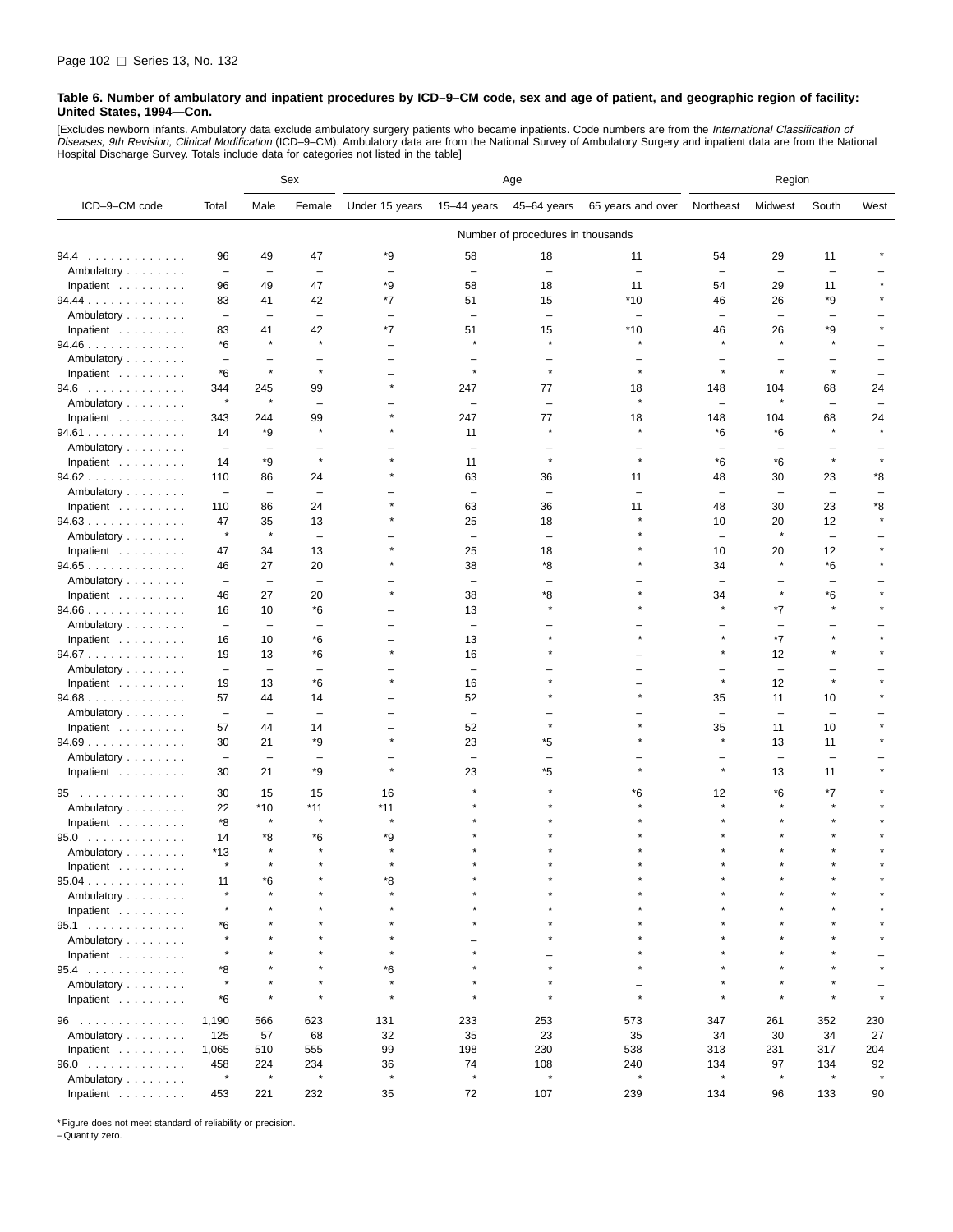[Excludes newborn infants. Ambulatory data exclude ambulatory surgery patients who became inpatients. Code numbers are from the *International Classification of*<br>*Diseases, 9th Revision, Clinical Modification* (ICD–9–CM).

|                                  |                          |                   | Sex                      | Age                      |                          |                                   |                          | Region                   |                          |                          |         |
|----------------------------------|--------------------------|-------------------|--------------------------|--------------------------|--------------------------|-----------------------------------|--------------------------|--------------------------|--------------------------|--------------------------|---------|
| ICD-9-CM code                    | Total                    | Male              | Female                   | Under 15 years           | 15-44 years              | 45-64 years                       | 65 years and over        | Northeast                | Midwest                  | South                    | West    |
|                                  |                          |                   |                          |                          |                          | Number of procedures in thousands |                          |                          |                          |                          |         |
| $96.04$                          | 340                      | 170               | 169                      | 31                       | 51                       | 78                                | 180                      | 92                       | 73                       | 113                      | 62      |
| Ambulatory                       | $\star$                  | $\star$           | $\pmb{\ast}$             | $\star$                  | $\star$                  | $\star$                           | $\star$                  | $\overline{\phantom{m}}$ | $\star$                  | $\pmb{\ast}$             | $\star$ |
| Inpatient                        | 338                      | 170               | 169                      | 31                       | 50                       | 77                                | 180                      | 92                       | 72                       | 113                      | 61      |
| 96.05                            | 10                       | $\star$           | *7                       | $\star$                  | $\star$                  | $\star$                           | *7                       |                          | $\star$                  |                          |         |
| Ambulatory                       | $\star$                  | $\star$           | $\overline{\phantom{0}}$ |                          |                          |                                   | $\star$                  |                          | $\star$                  |                          |         |
| Inpatient                        | *9                       | ×                 | $*7$                     |                          |                          | $\star$                           | *6                       |                          |                          |                          |         |
| 96.07                            | 98                       | 45                | 53                       |                          | 20                       | 27                                | 47                       | 38                       | 18                       | 14                       | 28      |
| Ambulatory                       | $\star$                  | $\pmb{\ast}$      | $\pmb{\ast}$             |                          | $\star$                  | À                                 |                          |                          | $\overline{\phantom{0}}$ |                          |         |
| Inpatient                        | 97                       | 44                | 53                       |                          | 20                       | 27                                | 47                       | 37                       | 18                       | 14                       | 27      |
| 96.2                             | 39                       | *9                | 30                       |                          | 17                       | *8                                | 12                       | *8                       | *9                       | 14                       | *8      |
| Ambulatory                       | 30                       |                   | 25                       |                          | *14                      |                                   | ۸                        |                          |                          |                          |         |
| Inpatient                        | *8                       |                   | *6                       |                          | $\star$                  |                                   |                          |                          |                          |                          |         |
| 96.23                            | *8                       |                   | *6                       |                          |                          |                                   |                          |                          |                          |                          |         |
| Ambulatory                       |                          |                   |                          |                          |                          |                                   |                          |                          |                          |                          |         |
| Inpatient                        | $\star$                  |                   | $\star$                  |                          |                          |                                   |                          |                          |                          |                          |         |
| 96.25                            | 23                       |                   | 20                       |                          | 11                       | *6                                | *6                       | *6                       | *6                       | *7                       |         |
| Ambulatory                       | 22                       |                   | *19                      |                          | $\star$                  |                                   |                          |                          |                          |                          |         |
| Inpatient                        | $\star$                  | $\star$           | $\pmb{\ast}$             |                          |                          |                                   |                          |                          |                          |                          |         |
| 96.3                             | 35                       | 17                | 18                       |                          | 18                       | *6                                | *8                       | *7                       | *8                       | 14                       | *6      |
| Ambulatory                       | $\star$                  | $\star$           | $\pmb{\ast}$             |                          | $\pmb{\ast}$             |                                   |                          |                          | $\star$                  | $\lambda$                |         |
| Inpatient $\ldots$ ,             | 32                       | 15                | 17                       |                          | 17                       | *5                                | *6                       | *6                       | *8                       | 12                       | *5      |
| 96.33                            | 26                       | 11                | 15                       |                          | 17                       |                                   |                          | *5                       | *5                       | 10                       |         |
| Ambulatory                       | $\star$                  | $\star$           | $\star$                  |                          | ÷                        |                                   |                          |                          | L.                       | $\star$                  |         |
| Inpatient                        | 25                       | 10                | 14                       |                          | 17                       |                                   |                          | $\star$                  | *5                       | 10                       |         |
| 96.4                             | 66                       | 17                | 49                       |                          | 38                       | *8                                | 19                       | 23                       | 15                       | 12                       | 16      |
| Ambulatory                       | 28                       | *13               | *14                      |                          | $\star$                  |                                   | *16                      | *17                      | $\star$                  | $\star$                  |         |
| Inpatient                        | 38                       | $\star$           | 34                       |                          | 34                       |                                   | $\star$                  | *6                       | *9                       | *8                       | 15      |
| 96.49                            | 57                       | 13                | 44                       |                          | 38                       |                                   | 16                       | 20                       | 11                       | 11                       | 15      |
| Ambulatory                       | 22                       | *11               | $*11$                    |                          | $\star$                  |                                   | $*14$                    | *15                      | $\star$                  | $\star$                  | $\star$ |
| Inpatient                        | 35                       | $\star$           | 33                       |                          | 33                       |                                   | $\star$                  | *5                       | *8                       | *8                       | 14      |
| $96.5$                           | 92                       | 52                | 39                       | 33                       | 24                       | 12                                | 23                       | 17                       | 26                       | 27                       | 22      |
| Ambulatory                       | 53                       | 31                | 23                       | 28                       | *12                      |                                   | ٨                        |                          | *14                      | *16                      | *16     |
| Inpatient                        | 38                       | 22                | 17                       |                          | 13                       | *6                                | 15                       | *9                       | 12                       | 12                       | *6      |
| 96.52                            | 16                       | $*10$             | $*7$                     | 10                       |                          |                                   |                          | *6                       | *8                       |                          |         |
| Ambulatory                       | *12                      | $\star$           | $\pmb{\ast}$             |                          |                          |                                   |                          |                          |                          |                          |         |
| Inpatient                        | $\star$                  | $\star$           |                          |                          |                          |                                   |                          |                          |                          |                          |         |
| 96.54                            | 21                       | 12                | *9                       | 18                       |                          |                                   |                          |                          |                          | *8                       | 10      |
| Ambulatory                       | 21                       | *12               | $\star$                  | *18                      |                          |                                   |                          |                          |                          | $\star$                  | *10     |
| Inpatient                        | $\star$                  | $\star$           |                          |                          |                          |                                   |                          |                          |                          | $\overline{\phantom{0}}$ |         |
| $96.56$                          | 22                       | 12                | 10                       |                          |                          |                                   | 12                       |                          |                          | 10                       | *5      |
| Ambulatory                       |                          | $\star$           |                          |                          |                          |                                   |                          |                          |                          |                          |         |
| Inpatient $\ldots \ldots \ldots$ | 14                       | *7                | *6                       |                          |                          |                                   | *8                       |                          |                          | $*7$                     |         |
| 96.59                            | 29                       | 17                | 12                       |                          | 15                       | *6                                | *5                       | *6                       | 11                       | *7                       |         |
| Ambulatory                       | $\star$                  | $\star$           | $\star$                  |                          | $\star$                  | $\star$                           | $\star$                  |                          | $\star$                  |                          |         |
| Inpatient $\ldots \ldots \ldots$ | 19                       | 11                | *8                       |                          | 10                       | $\star$                           | $\star$                  | $\star$                  | *8                       | $\star$                  |         |
| $96.6$                           | 71                       | 26                | 45                       | *6                       | $\star$                  | $*10$                             | 51                       | 39                       | 11                       | 16                       | *6      |
| Ambulatory                       | $\star$                  | $\star$           | $\star$                  | $\overline{\phantom{m}}$ |                          | $\star$                           | $\star$                  | $\pmb{\ast}$             | $\star$                  | $\star$                  |         |
| Inpatient                        | 68                       | 25                | 43                       | *6                       | $\star$                  | *9                                | 50                       | 37                       | 11                       | 14                       | *6      |
| 96.7                             | 424                      | 220               | 204                      | 50                       | 55                       | 101                               | 218                      | 119                      | 93                       | 132                      | 80      |
| Ambulatory                       | $\star$                  | $\star$           | $\overline{\phantom{0}}$ | $\star$                  | $\overline{\phantom{0}}$ | $\overline{\phantom{m}}$          |                          | $\star$                  | $\overline{\phantom{a}}$ | $\overline{\phantom{0}}$ |         |
| Inpatient                        | 424                      | 220               | 204                      | 50                       | 55                       | 101                               | 218                      | 119                      | 93                       | 132                      | 80      |
| 96.70                            | 11                       | $*7$              | $\star$                  | $\star$                  | $\star$                  | $\star$                           | $\star$                  | $\star$                  | $\star$                  | $\star$                  |         |
| Ambulatory                       | $\overline{\phantom{a}}$ | $\qquad \qquad -$ | $\overline{\phantom{0}}$ | $\overline{\phantom{0}}$ | $\overline{\phantom{0}}$ | $\overline{\phantom{0}}$          | $\overline{\phantom{m}}$ | $\overline{\phantom{0}}$ | $\overline{\phantom{0}}$ | Ē,                       |         |
| Inpatient $\ldots \ldots \ldots$ | 11                       | $*7$              | $\star$                  | $\star$                  | $\star$                  | $\star$                           | $\star$                  | $\star$                  | $\star$                  | $\star$                  |         |
| 96.71                            | 272                      | 141               | 131                      | 27                       | 39                       | 63                                | 143                      | 77                       | 64                       | 81                       | 50      |
| Ambulatory                       | $\star$                  | $\star$           | $\qquad \qquad -$        | $\star$                  | $\overline{\phantom{a}}$ | $\overline{\phantom{a}}$          | $\overline{\phantom{a}}$ | $\pmb{\ast}$             | $\overline{\phantom{a}}$ |                          |         |
| Inpatient                        | 272                      | 141               | 131                      | 27                       | 39                       | 63                                | 143                      | 77                       | 64                       | 81                       | 50      |

\* Figure does not meet standard of reliability or precision. – Quantity zero.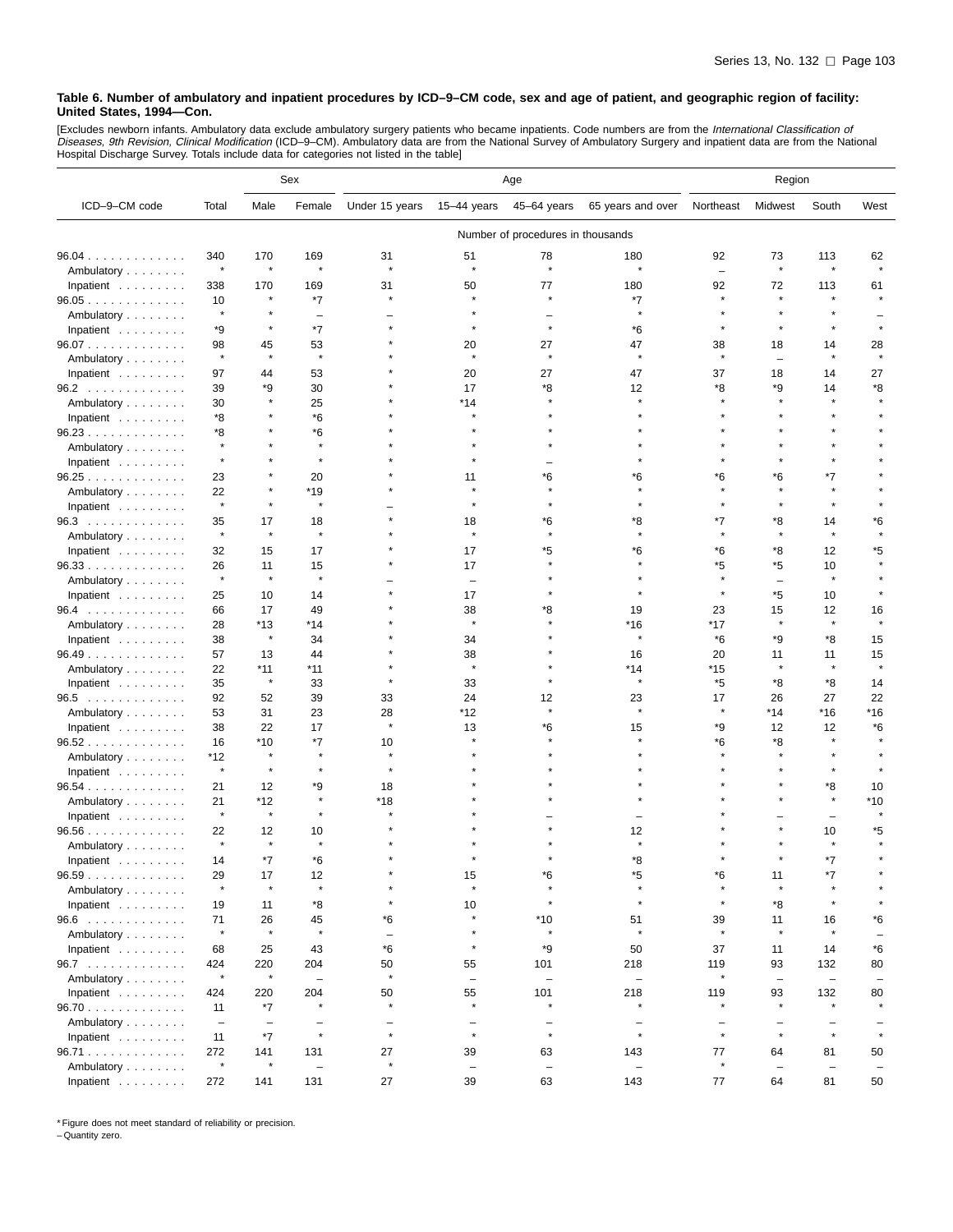[Excludes newborn infants. Ambulatory data exclude ambulatory surgery patients who became inpatients. Code numbers are from the *International Classification of*<br>*Diseases, 9th Revision, Clinical Modification* (ICD–9–CM). Hospital Discharge Survey. Totals include data for categories not listed in the table]

|                             |                          |                          | Sex                      | Age                      |                          |                                   |                   | Region            |                          |                          |      |
|-----------------------------|--------------------------|--------------------------|--------------------------|--------------------------|--------------------------|-----------------------------------|-------------------|-------------------|--------------------------|--------------------------|------|
| ICD-9-CM code               | Total                    | Male                     | Female                   | Under 15 years           | 15-44 years              | 45-64 years                       | 65 years and over | Northeast         | Midwest                  | South                    | West |
|                             |                          |                          |                          |                          |                          | Number of procedures in thousands |                   |                   |                          |                          |      |
| 96.72                       | 141                      | 72                       | 69                       | 20                       | 13                       | 37                                | 71                | 40                | 26                       | 47                       | 29   |
| Ambulatory                  | $\overline{\phantom{a}}$ | $\overline{\phantom{m}}$ | $\overline{\phantom{0}}$ | $\overline{\phantom{0}}$ | $\overline{\phantom{m}}$ | $\overline{\phantom{0}}$          | L.                | $\qquad \qquad -$ | $\overline{\phantom{a}}$ | $\overline{\phantom{0}}$ | Ē,   |
| Inpatient                   | 141                      | 72                       | 69                       | 20                       | 13                       | 37                                | 71                | 40                | 26                       | 47                       | 29   |
| 97                          | 224                      | 103                      | 121                      | 26                       | 66                       | 51                                | 81                | 56                | 61                       | 68                       | 39   |
| Ambulatory                  | 151                      | 71                       | 80                       | *18                      | 50                       | 35                                | 47                | 32                | 46                       | 45                       | 27   |
| Inpatient                   | 74                       | 33                       | 41                       | *7                       | 16                       | 16                                | 34                | 24                | 14                       | 22                       | 12   |
| 97.0                        | 42                       | 14                       | 28                       |                          | $\star$                  | *5                                | 30                | 11                | *10                      | 15                       | *7   |
| Ambulatory                  | *19                      | $\star$                  | $*13$                    |                          |                          |                                   | *15               |                   |                          | $\star$                  |      |
| Inpatient                   | 23                       | *8                       | 16                       |                          |                          |                                   | 15                | *6                |                          | *9                       |      |
| 97.02                       | 30                       | *9                       | 21                       |                          |                          |                                   | 22                | *9                | *6                       | *9                       | *6   |
| Ambulatory                  | *14                      | $\star$                  | $\star$                  |                          |                          |                                   | *11               |                   |                          | $\star$                  |      |
| Inpatient                   | 16                       |                          | 11                       |                          |                          |                                   | 10                |                   |                          | *6                       |      |
| 97.05                       | *7                       |                          |                          |                          |                          |                                   |                   |                   |                          |                          |      |
| Ambulatory                  | $\star$                  |                          |                          |                          |                          |                                   |                   |                   |                          |                          |      |
| Inpatient                   | *5                       |                          |                          |                          |                          |                                   |                   |                   |                          |                          |      |
| 97.1                        | *8                       |                          |                          |                          |                          |                                   |                   |                   |                          |                          |      |
| Ambulatory                  | $\star$                  |                          |                          |                          |                          |                                   |                   |                   |                          |                          |      |
| Inpatient                   |                          |                          |                          |                          |                          |                                   |                   |                   |                          |                          |      |
| 97.2                        | *8                       |                          |                          |                          |                          |                                   |                   |                   |                          |                          |      |
| Ambulatory                  | $\star$                  |                          |                          |                          |                          |                                   |                   |                   |                          |                          |      |
| Inpatient                   | *5                       |                          |                          |                          |                          |                                   |                   |                   |                          |                          |      |
| 97.23                       | *7                       |                          |                          |                          |                          |                                   |                   |                   |                          |                          |      |
| Ambulatory                  | $\star$                  |                          |                          |                          |                          |                                   |                   |                   |                          |                          |      |
| Inpatient                   | *5                       |                          |                          |                          |                          |                                   |                   |                   |                          |                          |      |
| 97.3                        | 11                       | *8                       |                          |                          |                          |                                   |                   |                   |                          |                          |      |
| Ambulatory                  | $\star$                  |                          |                          |                          |                          |                                   |                   |                   |                          |                          |      |
| Inpatient                   |                          |                          |                          |                          |                          |                                   |                   |                   |                          |                          |      |
| 97.4                        | *7                       |                          |                          |                          |                          |                                   |                   |                   |                          |                          |      |
| Ambulatory                  | $\star$                  |                          |                          |                          |                          |                                   |                   |                   |                          |                          |      |
| Inpatient                   | *6                       |                          |                          |                          |                          |                                   |                   |                   |                          |                          |      |
| 97.5                        | 18                       | *6                       | 11                       |                          |                          |                                   | *9                |                   |                          | *7                       |      |
| Ambulatory                  | *12                      |                          | $\star$                  |                          |                          |                                   |                   |                   |                          |                          |      |
| Inpatient                   | *5                       |                          | $\star$                  |                          |                          |                                   | $\star$           |                   |                          |                          |      |
| 97.51                       | *9                       |                          | *5                       |                          |                          |                                   | *6                |                   |                          |                          |      |
| Ambulatory                  | $\star$                  |                          | $\star$                  |                          |                          |                                   |                   |                   |                          |                          |      |
| Inpatient                   | $\star$                  | $\star$                  | $\star$                  |                          |                          |                                   |                   |                   |                          |                          |      |
| $97.6$                      | 68                       | 40                       | 28                       |                          | 25                       | 22                                | 20                | 20                | 18                       | 21                       | *10  |
| Ambulatory                  | 56                       | 34                       | 22                       |                          | 22                       | *17                               | *16               | $*15$             | *16                      | *18                      |      |
| Inpatient                   | 12                       | *6                       | *6                       |                          | $\star$                  | $\star$                           | $\star$           | $\star$           | $\star$                  |                          |      |
| 97.62                       | 57                       | 32                       | 25                       |                          | 20                       | 18                                | 17                | 17                | 15                       | 19                       | *6   |
| Ambulatory                  | 48                       | 27                       | 20                       |                          | *18                      | $*15$                             | $*14$             | $*13$             | *13                      | $*17$                    |      |
| Inpatient $\dots\dots\dots$ | *9                       | $\star$                  | $\star$                  |                          | $\star$                  | $\star$                           | $\star$           | $\star$           | $\star$                  | $\star$                  |      |
| 97.65                       | *7                       | *6                       |                          |                          |                          |                                   |                   |                   |                          |                          |      |
| Ambulatory                  |                          |                          |                          |                          |                          |                                   |                   |                   |                          |                          |      |
| Inpatient                   | $\star$                  |                          |                          |                          |                          |                                   |                   |                   |                          |                          |      |
| 97.7                        | 15                       |                          | 14                       |                          | 11                       |                                   |                   |                   |                          |                          |      |
| Ambulatory                  | *12                      |                          | *11                      |                          |                          |                                   |                   |                   |                          |                          |      |
| Inpatient                   | $\star$                  |                          | $\star$                  |                          |                          |                                   |                   |                   |                          |                          |      |
| 97.71                       | 12                       |                          | 12                       |                          | *9                       |                                   |                   |                   |                          |                          |      |
| Ambulatory                  | $*10$                    |                          | $\star$                  |                          |                          |                                   |                   |                   |                          |                          |      |
| Inpatient                   | $\pmb{\ast}$             | -                        | $\star$                  |                          |                          |                                   |                   |                   |                          |                          |      |
| 97.8                        | 48                       | 22                       | 26                       | 11                       | 14                       | 11                                | 11                | ۴8                | 15                       | 13                       | 11   |
| Ambulatory                  | 35                       | $*15$                    | $*20$                    |                          | *11                      |                                   |                   |                   | *12                      |                          |      |
| Inpatient                   | 13                       | *7                       | *6                       |                          |                          |                                   |                   |                   |                          |                          |      |
| 97.82                       | *5                       | $\star$                  | $\star$                  |                          |                          |                                   |                   |                   |                          |                          |      |
| Ambulatory                  |                          |                          |                          |                          |                          |                                   |                   |                   |                          |                          |      |
| Inpatient                   |                          |                          |                          |                          |                          |                                   |                   |                   |                          |                          |      |

\* Figure does not meet standard of reliability or precision. – Quantity zero.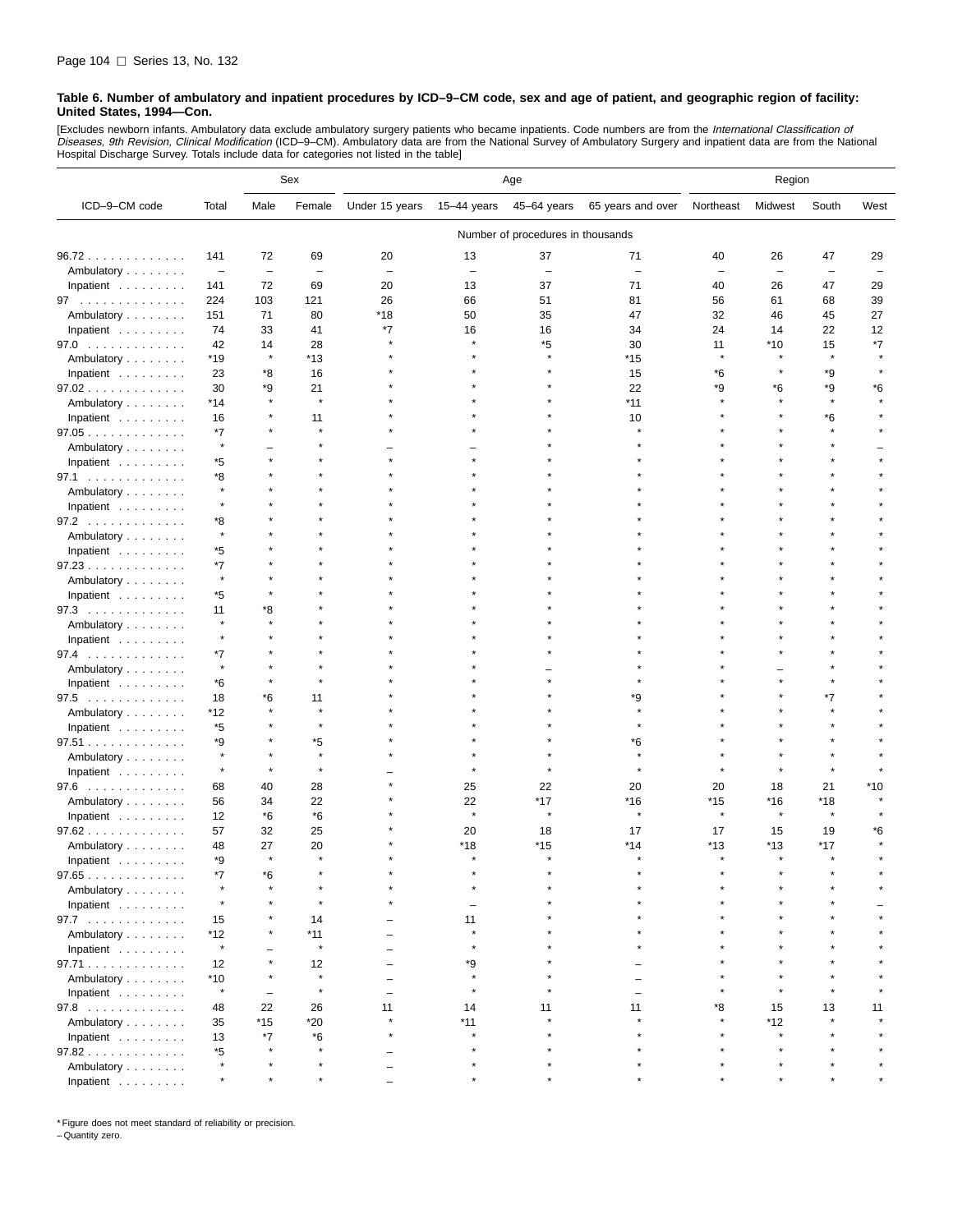[Excludes newborn infants. Ambulatory data exclude ambulatory surgery patients who became inpatients. Code numbers are from the *International Classification of*<br>*Diseases, 9th Revision, Clinical Modification* (ICD–9–CM).

|                                                                                                                                                                                                                                      |               |                     | Sex                      | Age                                 |                          |                                   |                                | Region         |                          |                          |                       |
|--------------------------------------------------------------------------------------------------------------------------------------------------------------------------------------------------------------------------------------|---------------|---------------------|--------------------------|-------------------------------------|--------------------------|-----------------------------------|--------------------------------|----------------|--------------------------|--------------------------|-----------------------|
| ICD-9-CM code                                                                                                                                                                                                                        | Total         | Male                | Female                   | Under 15 years                      | $15-44$ years            | 45-64 years                       | 65 years and over              | Northeast      | Midwest                  | South                    | West                  |
|                                                                                                                                                                                                                                      |               |                     |                          |                                     |                          | Number of procedures in thousands |                                |                |                          |                          |                       |
| 97.88                                                                                                                                                                                                                                | 18            | *8                  | 10                       | *7                                  | *6                       |                                   |                                |                | *7                       |                          |                       |
| Ambulatory                                                                                                                                                                                                                           | *15           | $\star$             | $\star$                  |                                     | $\star$                  |                                   |                                |                |                          |                          |                       |
| Inpatient                                                                                                                                                                                                                            | $\star$       | $\star$             | A                        |                                     |                          |                                   |                                |                |                          |                          |                       |
| 97.89                                                                                                                                                                                                                                | 21            | *10                 | 11                       |                                     |                          | *5                                |                                |                | *6                       | *5                       |                       |
| Ambulatory                                                                                                                                                                                                                           | *14           | $\star$             | $\star$                  |                                     |                          |                                   |                                |                |                          |                          |                       |
| Inpatient                                                                                                                                                                                                                            | *7            | $\star$             |                          |                                     |                          |                                   |                                |                |                          |                          |                       |
| 98<br>$\sim$ 100 km and 100 km and 100 km and 100 km and 100 km and 100 km and 100 km and 100 km and 100 km and 100 km and 100 km and 100 km and 100 km and 100 km and 100 km and 100 km and 100 km and 100 km and 100 km and 100 km | 160           | 99                  | 61                       | 20                                  | 58                       | 47                                | 34                             | 33             | 26                       | 61                       | 38                    |
| Ambulatory                                                                                                                                                                                                                           | 134           | 83                  | 52                       | *16                                 | 52                       | 41                                | 26                             | 26             | 21                       | 54                       | 34                    |
| Inpatient                                                                                                                                                                                                                            | 25            | 16                  | *9                       | $\star$                             | *7                       | *5                                | *9                             | *8             | *5                       | *7                       |                       |
| 98.0                                                                                                                                                                                                                                 | 21            | 12                  | *8                       |                                     |                          | *6                                | *8                             | *6             |                          | *8                       |                       |
| Ambulatory                                                                                                                                                                                                                           | $*11$         | $\star$             | A                        |                                     |                          |                                   |                                |                |                          |                          |                       |
| Inpatient                                                                                                                                                                                                                            | *10           | *6                  |                          |                                     |                          |                                   |                                |                |                          |                          |                       |
| 98.02                                                                                                                                                                                                                                | 15            | *9                  | *6                       |                                     |                          |                                   | *6                             | *5             |                          |                          |                       |
| Ambulatory                                                                                                                                                                                                                           | $\star$       | $\star$             | $\star$                  |                                     |                          |                                   |                                |                |                          |                          |                       |
| Inpatient $\ldots$ ,                                                                                                                                                                                                                 | *7            | $\star$             | ×                        |                                     |                          |                                   |                                |                |                          |                          |                       |
| 98.1                                                                                                                                                                                                                                 | 18            | *9                  | *9                       | 13                                  |                          |                                   |                                |                |                          | *8                       |                       |
| Ambulatory                                                                                                                                                                                                                           | *14           |                     | $\star$                  | *11                                 |                          |                                   |                                |                |                          |                          |                       |
| Inpatient                                                                                                                                                                                                                            | $\star$       |                     | $\star$                  | $\star$                             |                          |                                   |                                |                |                          |                          |                       |
| 98.11                                                                                                                                                                                                                                | *9            |                     | *6                       | *8                                  |                          |                                   |                                |                |                          | *5                       |                       |
| Ambulatory                                                                                                                                                                                                                           |               |                     | $\star$                  |                                     |                          |                                   |                                |                |                          | $\star$                  |                       |
| Inpatient                                                                                                                                                                                                                            | $\star$       | $\star$             | $\star$                  |                                     |                          |                                   |                                |                |                          | $\star$                  |                       |
| 98.2                                                                                                                                                                                                                                 | 22            | 17                  | *5                       |                                     | 14                       |                                   |                                |                |                          | *9                       |                       |
| Ambulatory                                                                                                                                                                                                                           | *18           | *14                 |                          |                                     | *11                      |                                   |                                |                |                          |                          |                       |
| Inpatient                                                                                                                                                                                                                            | $\star$       | $\pmb{\ast}$        |                          |                                     |                          |                                   |                                |                |                          |                          |                       |
| 98.20                                                                                                                                                                                                                                | *7            | *6                  |                          |                                     |                          |                                   |                                |                |                          |                          |                       |
| Ambulatory                                                                                                                                                                                                                           | $\star$       | $\star$<br>$\star$  |                          |                                     |                          |                                   |                                |                |                          |                          |                       |
| Inpatient                                                                                                                                                                                                                            |               |                     |                          |                                     |                          |                                   |                                |                |                          |                          |                       |
| 98.5                                                                                                                                                                                                                                 | 98            | 60                  | 38                       |                                     | 39                       | 37                                | 22                             | 21             | 17                       | 37                       | 24                    |
| Ambulatory                                                                                                                                                                                                                           | 91            | 55<br>$\star$       | 36<br>À                  |                                     | 36<br>$\pmb{\ast}$       | 35<br>$\star$                     | *19<br>$\star$                 | *19<br>$\star$ | *14<br>$\star$           | 34<br>$\star$            | 23                    |
| Inpatient                                                                                                                                                                                                                            | *7            |                     |                          |                                     |                          |                                   |                                |                |                          |                          |                       |
| 98.51                                                                                                                                                                                                                                | 84            | 50                  | 34                       |                                     | 35                       | 31                                | 19                             | 17             | 16                       | 32                       | 18                    |
| Ambulatory                                                                                                                                                                                                                           | 77<br>$*7$    | 46<br>$\star$       | 31<br>A                  |                                     | 32<br>$\star$            | 29<br>$\star$                     | *16                            | *16            | $*14$                    | 30                       | *18<br>$\star$        |
| Inpatient                                                                                                                                                                                                                            |               | *10                 |                          |                                     |                          | *7                                |                                |                |                          |                          | *5                    |
| 98.59                                                                                                                                                                                                                                | 14<br>*14     | $\star$             | $\star$                  |                                     |                          |                                   |                                |                |                          |                          |                       |
| Ambulatory                                                                                                                                                                                                                           | ۸             | $\star$             |                          |                                     |                          |                                   |                                |                |                          |                          |                       |
| Inpatient                                                                                                                                                                                                                            |               |                     |                          |                                     |                          |                                   |                                |                |                          |                          |                       |
| 99<br>.                                                                                                                                                                                                                              | 2,604         | 1,132               | 1,473                    | 229                                 | 672                      | 640                               | 1,064                          | 931            | 453                      | 724                      | 497                   |
| Ambulatory                                                                                                                                                                                                                           | 337           | 145                 | 192                      | *18                                 | 96                       | 94                                | 129                            | 122            | 64                       | 97                       | 54                    |
| Inpatient $\ldots$ ,                                                                                                                                                                                                                 | 2,267         | 987                 | 1,280                    | 210                                 | 577                      | 546                               | 934                            | 808            | 388                      | 627                      | 443                   |
| 99.0                                                                                                                                                                                                                                 | 767           | 329                 | 438                      | 26<br>$\star$                       | 122<br>$\star$           | 170                               | 449                            | 261            | 121<br>$\star$           | 255<br>$\star$           | 130<br>$\star$        |
| Ambulatory                                                                                                                                                                                                                           | 50            | *18                 | 32                       |                                     |                          | *12                               | 30                             | 37             |                          |                          |                       |
| Inpatient $\ldots \ldots \ldots$                                                                                                                                                                                                     | 717           | 311                 | 406                      | 24<br>$\star$                       | 116                      | 158                               | 419                            | 224            | 118                      | 251                      | 124                   |
| 99.02                                                                                                                                                                                                                                | 47<br>$\star$ | 20<br>$\star$       | 27                       |                                     | *6                       | 14                                | 26<br>$\pmb{\ast}$             | 12             | *9                       | 16                       | $*10$<br>$\pmb{\ast}$ |
| Ambulatory                                                                                                                                                                                                                           |               |                     | $\overline{\phantom{a}}$ | L,<br>$\star$                       | $\overline{\phantom{a}}$ | $\overline{\phantom{0}}$          |                                | $\equiv$       | $\overline{\phantom{0}}$ | $\overline{\phantom{0}}$ |                       |
| Inpatient                                                                                                                                                                                                                            | 47            | 20                  | 27                       | $\star$                             | *6                       | 14                                | 26                             | 12             | *9<br>$\star$            | 16                       | *9                    |
| 99.03                                                                                                                                                                                                                                | 32            | 18<br>$\pmb{\ast}$  | 14<br>$\star$            |                                     | *9<br>$\star$            | *5<br>$\star$                     | 16<br>$\star$                  | 11<br>$\star$  |                          | 13<br>$\star$            | *7                    |
| Ambulatory                                                                                                                                                                                                                           | *10           |                     |                          | $\overline{\phantom{0}}$<br>$\star$ |                          | $\star$                           |                                | $\star$        | $\star$                  |                          |                       |
| Inpatient                                                                                                                                                                                                                            | 22            | 12                  | 10                       |                                     | $*7$                     |                                   | $*10$                          |                |                          | 12                       | *5                    |
| 99.04                                                                                                                                                                                                                                | 609           | 250<br>$\pmb{\ast}$ | 360                      | 19<br>$\star$                       | 91<br>$\star$            | 129<br>$\star$                    | 371                            | 208            | 98<br>$\star$            | 202<br>$\pmb{\ast}$      | 101                   |
| Ambulatory                                                                                                                                                                                                                           | 31            |                     | 21                       |                                     |                          |                                   | 22                             | 24             |                          |                          |                       |
| Inpatient                                                                                                                                                                                                                            | 579           | 240                 | 338                      | 17<br>$\star$                       | 88                       | 125                               | 349                            | 184            | 96                       | 200                      | 98                    |
| 99.05                                                                                                                                                                                                                                | 40<br>$\star$ | 17<br>$\pmb{\ast}$  | 23<br>$\star$            | $\star$                             | *7<br>$\star$            | 13<br>$\star$                     | 17<br>$\pmb{\ast}$             | 17<br>$\star$  | *5<br>$\star$            | 12<br>$\pmb{\ast}$       | *6                    |
| Ambulatory                                                                                                                                                                                                                           |               |                     |                          |                                     |                          |                                   |                                |                | $\star$                  |                          |                       |
| Inpatient                                                                                                                                                                                                                            | 33            | 17                  | 17                       |                                     | *6                       | *8                                | 16                             | 11             |                          | 12                       | *5                    |
| 99.07                                                                                                                                                                                                                                | 32<br>$\star$ | 19<br>$\pmb{\ast}$  | 13<br>$\star$            |                                     | *7<br>$\pmb{\ast}$       | *8<br>$\star$                     | 17                             | 11<br>$\star$  | *6<br>$\star$            | 11                       |                       |
| Ambulatory<br>Inpatient                                                                                                                                                                                                              | 31            | 19                  | 13                       | $\star$                             | *7                       | *7                                | $\overline{\phantom{a}}$<br>17 | 10             | *6                       | $\qquad \qquad -$<br>11  | $\star$               |
|                                                                                                                                                                                                                                      |               |                     |                          |                                     |                          |                                   |                                |                |                          |                          |                       |

\* Figure does not meet standard of reliability or precision. – Quantity zero.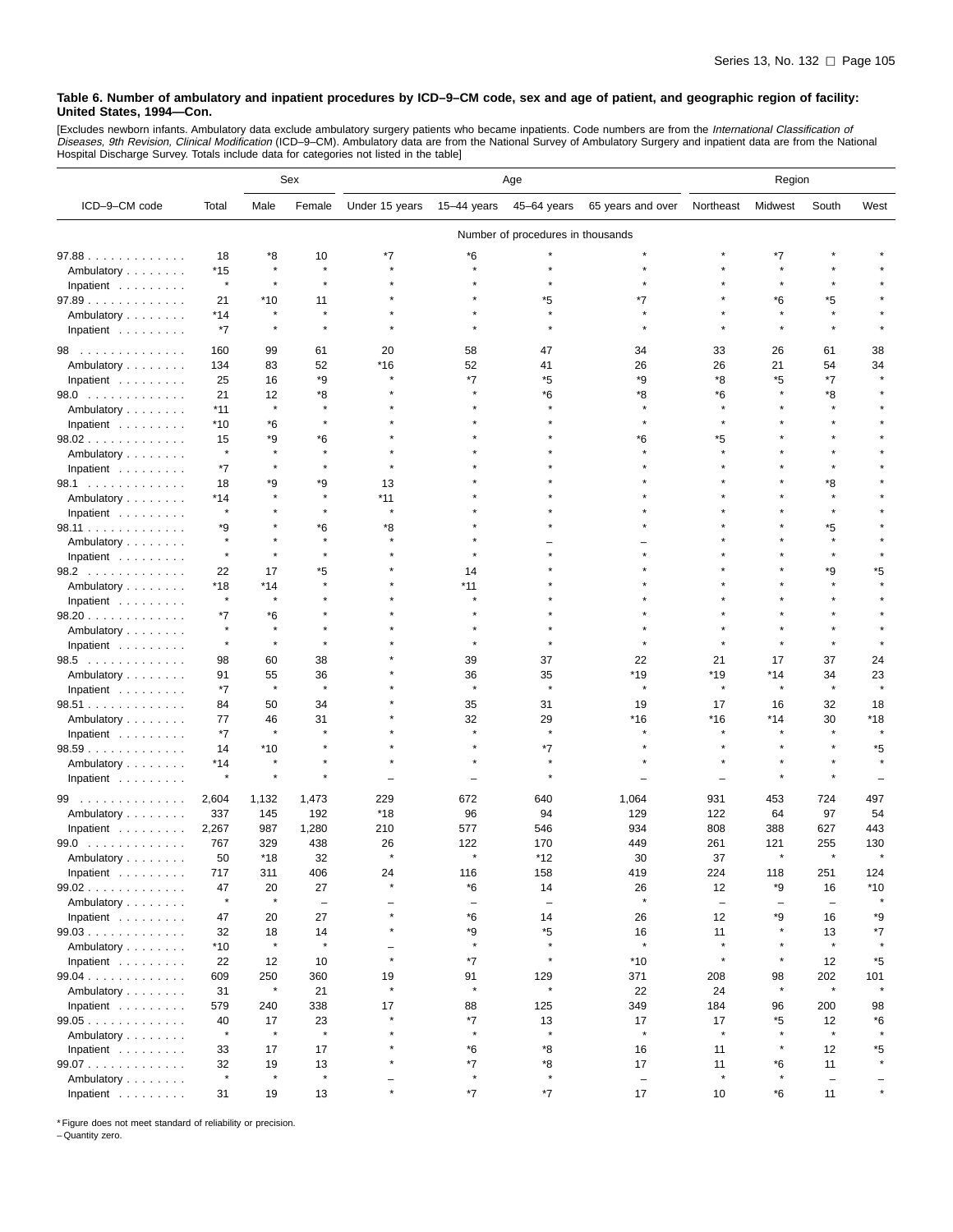[Excludes newborn infants. Ambulatory data exclude ambulatory surgery patients who became inpatients. Code numbers are from the *International Classification of*<br>*Diseases, 9th Revision, Clinical Modification* (ICD–9–CM). Hospital Discharge Survey. Totals include data for categories not listed in the table]

|                                  |                                |                                 | Sex                      | Age                      |                          |                                   |                          | Region                   |                          |                          |               |
|----------------------------------|--------------------------------|---------------------------------|--------------------------|--------------------------|--------------------------|-----------------------------------|--------------------------|--------------------------|--------------------------|--------------------------|---------------|
| ICD-9-CM code                    | Total                          | Male                            | Female                   | Under 15 years           | 15-44 years              | 45-64 years                       | 65 years and over        | Northeast                | Midwest                  | South                    | West          |
|                                  |                                |                                 |                          |                          |                          | Number of procedures in thousands |                          |                          |                          |                          |               |
| 99.1                             | 312                            | 110                             | 202                      | 30                       | 123                      | 64                                | 95                       | 151                      | 48                       | 49                       | 64            |
| Ambulatory                       | *14                            | $\star$                         | $*11$                    | $\star$                  | $\pmb{\ast}$             | $\star$                           | $\star$                  | $*11$                    | $\star$                  | $\star$                  | $\star$       |
| Inpatient                        | 297                            | 106                             | 191                      | 24                       | 120                      | 62                                | 92                       | 140                      | 46                       | 48                       | 63            |
| 99.11                            | 66                             | $\star$                         | 66                       | $\star$                  | 65                       | $\star$                           | $\star$                  | 16                       | 14                       | 19                       | 18            |
| Ambulatory                       | $\star$                        | $\star$                         | $\pmb{\ast}$             |                          | $\star$                  |                                   | $\star$                  | $\star$                  | $\star$                  | $\star$                  | $\star$       |
| Inpatient                        | 63                             |                                 | 63                       | $\star$                  | 63                       |                                   |                          | 14                       | 13                       | 19                       | 17            |
| 99.14                            | 15                             |                                 | 11                       | *9                       |                          |                                   |                          | 11                       | $\star$                  |                          |               |
| Ambulatory                       | $\star$                        | $\star$                         | $\star$                  |                          |                          |                                   |                          |                          |                          |                          |               |
| Inpatient                        | *6                             | $\star$                         | $\star$                  | $\star$                  |                          |                                   |                          | $\star$                  | $\star$                  | $\star$                  |               |
| 99.15                            | 81                             | 40                              | 41                       | 14                       | 19                       | 15                                | 34                       | 37                       | 18                       | 13                       | 13            |
| Ambulatory                       | $\star$                        | $\star$                         | $\star$                  | $\overline{\phantom{0}}$ | $\overline{\phantom{0}}$ | $\star$                           | $\star$                  | $\star$                  | $\overline{\phantom{0}}$ | $\star$                  |               |
| Inpatient                        | 80                             | 38                              | 41                       | 14                       | 19                       | 15                                | 32                       | 36                       | 18                       | 13                       | 13            |
| 99.17                            | 44                             | 16                              | 27                       |                          | 12                       | 13                                | 17                       | 20                       | $\star$                  | *8                       | 12            |
| Ambulatory                       | $\overline{\phantom{m}}$       | $\overline{\phantom{m}}$        | $\overline{\phantom{0}}$ | $\star$                  | $\overline{\phantom{m}}$ | $\overline{\phantom{0}}$          | $\overline{\phantom{m}}$ | $\overline{\phantom{0}}$ |                          | $\overline{\phantom{0}}$ |               |
| Inpatient                        | 44                             | 16                              | 27                       |                          | 12                       | 13                                | 17                       | 20                       |                          | *8<br>$\star$            | 12            |
| 99.18                            | 42<br>$\star$                  | 16<br>$\star$                   | 26<br>$\star$            |                          | 15<br>$\star$            | 10<br>$\star$                     | 12                       | 27                       |                          | $\star$                  | *10           |
| Ambulatory                       |                                |                                 |                          |                          |                          |                                   | $\equiv$                 | $\overline{\phantom{0}}$ |                          |                          |               |
| Inpatient                        | 42<br>63                       | 16<br>32                        | 26<br>31                 |                          | 15<br>*10                | *10<br>23                         | 12<br>29                 | 27<br>39                 | *6                       | *6                       | *10<br>11     |
| 99.19                            |                                |                                 | $\overline{\phantom{a}}$ |                          | $\overline{\phantom{0}}$ | $\overline{\phantom{0}}$          | $\overline{\phantom{m}}$ | $\overline{\phantom{0}}$ | -                        | $\overline{\phantom{0}}$ |               |
| Ambulatory<br>Inpatient          | $\overline{\phantom{a}}$<br>63 | $\overline{\phantom{a}}$<br>32  | 31                       | $\star$                  | $*10$                    | 23                                | 29                       | 39                       | *6                       | *6                       | 11            |
| 99.2                             | 1,238                          | 550                             | 688                      | 133                      | 369                      | 345                               | 392                      | 450                      | 219                      | 332                      | 237           |
| Ambulatory                       | 192                            | 88                              | 103                      | $\star$                  | 62                       | 57                                | 68                       | 59                       | 41                       | 72                       | *20           |
| Inpatient                        | 1,046                          | 462                             | 584                      | 128                      | 307                      | 288                               | 324                      | 391                      | 178                      | 260                      | 218           |
| 99.21                            | 348                            | 154                             | 194                      | 54                       | 123                      | 72                                | 99                       | 147                      | 40                       | 79                       | 82            |
| Ambulatory                       | *16                            | $\star$                         | $\pmb{\ast}$             | $\star$                  | $\star$                  | $\star$                           | $\star$                  | $\pmb{\ast}$             | $\star$                  | $\star$                  | $\star$       |
| Inpatient                        | 332                            | 145                             | 187                      | 53                       | 120                      | 65                                | 94                       | 143                      | 37                       | 75                       | 78            |
| 99.23                            | 143                            | 62                              | 81                       | *10                      | 51                       | 39                                | 43                       | 55                       | 24                       | 50                       | 14            |
| Ambulatory                       | 80                             | 35                              | 46                       | $\star$                  | 32                       | 23                                | 24                       | 23                       | *14                      | 36                       | $\star$       |
| Inpatient                        | 62                             | 27                              | 35                       | *9                       | 18                       | 15                                | 20                       | 32                       | 10                       | 14                       | *6            |
| 99.24                            | 11                             | $\star$                         | $*10$                    |                          | *9                       |                                   |                          | $\star$                  | $\star$                  | *8                       |               |
| Ambulatory                       | $\star$                        | $\star$                         | $\star$                  |                          |                          |                                   |                          |                          |                          |                          |               |
| Inpatient                        | *9                             | $\star$                         | *9                       | $\star$                  | *8                       | $\star$                           | $\star$                  | $\star$                  | $\star$                  | *8                       |               |
| 99.25                            | 389                            | 173                             | 216                      | 35<br>$\star$            | 71<br>$\star$            | 142                               | 141                      | 130                      | 76                       | 118                      | 64<br>$\star$ |
| Ambulatory                       | 35                             | $*18$                           | $*18$                    |                          |                          | $*10$                             | *19                      | *18                      | $\star$                  | $*10$                    |               |
| Inpatient                        | 353                            | 155                             | 198                      | 34                       | 66                       | 132                               | 121                      | 112                      | 72                       | 108                      | 62            |
| 99.29                            | 342                            | 160                             | 182                      | 33<br>$\star$            | 112                      | 90                                | 107                      | 116                      | 77                       | 74                       | 75<br>$\star$ |
| Ambulatory<br>Inpatient          | 59                             | 27                              | 31<br>151                | 31                       | 21<br>91                 | *16<br>74                         | *20<br>87                | $*14$<br>102             | *18<br>59                | 21                       | 70            |
| 99.4                             | 283<br>15                      | 133<br>$\overline{\phantom{0}}$ | 15                       |                          | 15                       |                                   |                          | *6                       |                          | 53<br>$\star$            |               |
| Ambulatory                       | $\overline{\phantom{a}}$       | ۳                               | $\overline{\phantom{0}}$ |                          |                          |                                   |                          |                          |                          |                          |               |
| Inpatient $\ldots \ldots \ldots$ | 15                             | $\overline{\phantom{0}}$        | 15                       |                          | 15                       |                                   |                          | *6                       |                          |                          |               |
| 99.47                            | 12                             |                                 | 12                       |                          | 12                       |                                   |                          | *5                       |                          |                          |               |
| Ambulatory                       | $\overline{\phantom{0}}$       |                                 | $\qquad \qquad -$        |                          | $\overline{\phantom{a}}$ |                                   |                          | -                        |                          |                          |               |
| Inpatient $\ldots \ldots \ldots$ | 12                             |                                 | 12                       |                          | 12                       |                                   |                          | *5                       |                          |                          |               |
| 99.5                             | *6                             | $\star$                         | $\star$                  |                          | $\star$                  | $\star$                           | $\star$                  | $\star$                  |                          |                          |               |
| Ambulatory                       | $\star$                        |                                 |                          |                          |                          |                                   |                          |                          |                          |                          |               |
| Inpatient                        | *6                             | $\star$                         | $\star$                  |                          | $\star$                  | $\star$                           | $\star$                  | $\star$                  | $\star$                  |                          |               |
| 99.6                             | 135                            | 75                              | 60                       |                          | *8                       | 32                                | 93                       | 40                       | 35                       | 39                       | 21            |
| Ambulatory                       | $*11$                          | $\pmb{\ast}$                    | $\pmb{\ast}$             |                          |                          | $\star$                           | $\star$                  | $\star$                  | $\star$                  | $\star$                  |               |
| Inpatient                        | 124                            | 72                              | 53                       |                          | *6                       | 31                                | 86                       | 36                       | 33                       | 36                       | 20            |
| $99.60$                          | 35                             | 19                              | 17                       |                          |                          | *7                                | 26                       | *9                       | 11                       | *9                       | *6            |
| Ambulatory                       | $\star$                        | $\star$                         | $\overline{\phantom{a}}$ |                          |                          | $\qquad \qquad -$                 | $\star$                  | $\qquad \qquad -$        |                          | $\qquad \qquad -$        |               |
| Inpatient                        | 35                             | 19                              | 17                       |                          |                          | *7                                | 25                       | *9                       | 10                       | *9                       | *6            |
| 99.61                            | 27<br>$\star$                  | 16<br>$\star$                   | 11<br>$\pmb{\ast}$       |                          |                          | *8<br>$\star$                     | 18<br>$\star$            | *8<br>$\star$            | *5                       | *10                      |               |
| Ambulatory<br>Inpatient          | 24                             | 15                              | *8                       |                          |                          | *7                                | 16                       | $*6$                     | $\qquad \qquad -$<br>*5  | $*10$                    |               |
|                                  |                                |                                 |                          |                          |                          |                                   |                          |                          |                          |                          |               |

\* Figure does not meet standard of reliability or precision.

– Quantity zero.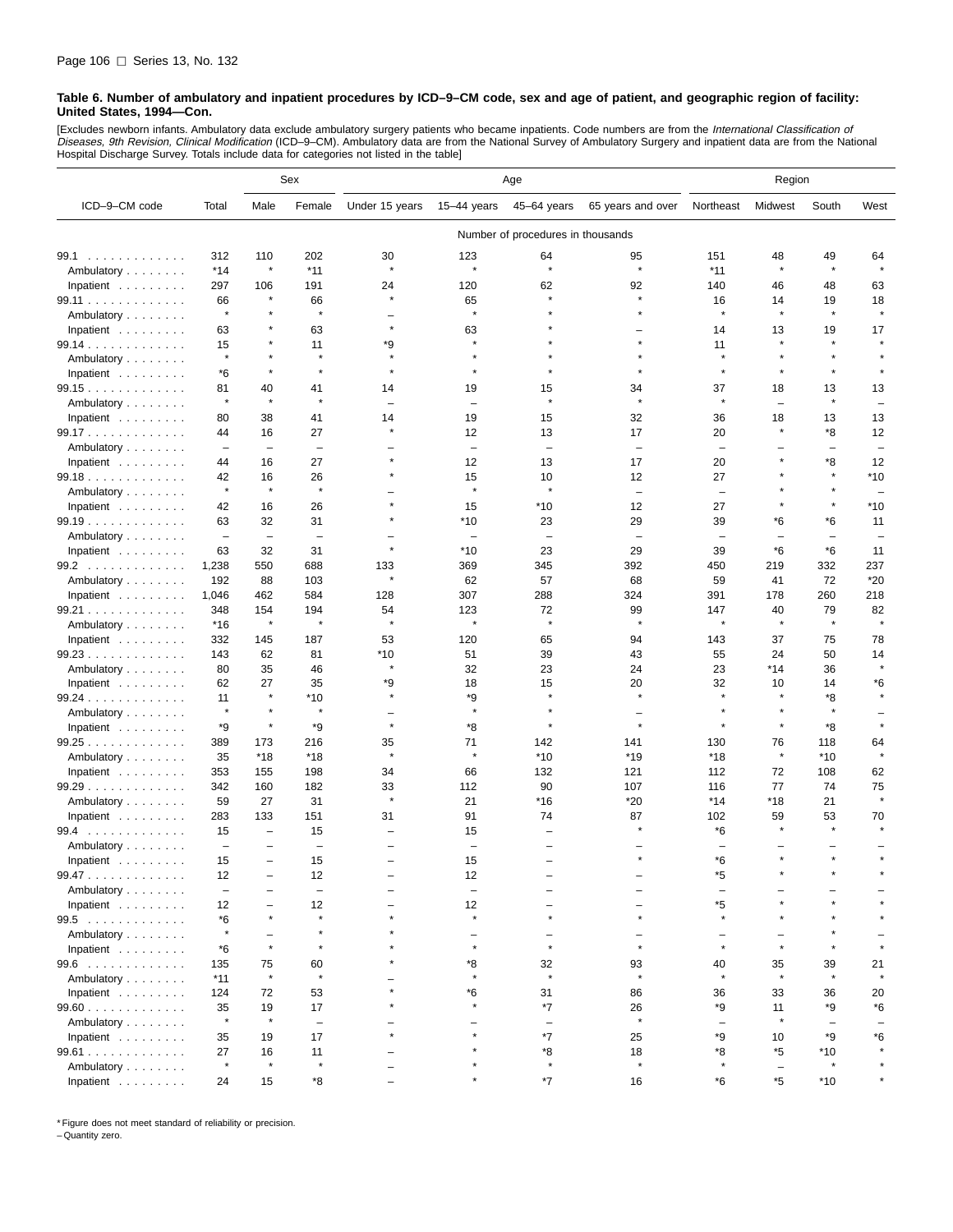[Excludes newborn infants. Ambulatory data exclude ambulatory surgery patients who became inpatients. Code numbers are from the *International Classification of*<br>*Diseases, 9th Revision, Clinical Modification* (ICD–9–CM).

|                                   | Sex     |           |         |                | Age           |                                   | Region            |           |         |           |      |
|-----------------------------------|---------|-----------|---------|----------------|---------------|-----------------------------------|-------------------|-----------|---------|-----------|------|
| ICD-9-CM code                     | Total   | Male      | Female  | Under 15 years | $15-44$ years | 45-64 years                       | 65 years and over | Northeast | Midwest | South     | West |
|                                   |         |           |         |                |               | Number of procedures in thousands |                   |           |         |           |      |
| 99.62                             | 65      | 38        | 27      |                |               | 16                                | 45                | 22        | 17      | 18        |      |
| Ambulatory                        | $\star$ | $\star$   | $\star$ |                |               |                                   |                   | $\star$   | $\star$ | $\bullet$ |      |
| Inpatient                         | 58      | 35        | 23      |                |               | 16                                | 40                | 20        | 15      | 15        | *8   |
| 99.7<br>.                         | *9      |           |         |                |               |                                   |                   |           |         |           |      |
| Ambulatory                        | 4       |           |         |                |               |                                   |                   |           |         |           |      |
| Inpatient                         | *8      |           |         |                |               |                                   |                   |           |         |           |      |
| 99.71                             | *6      |           |         |                |               |                                   |                   |           |         |           |      |
| Ambulatory                        | 4       | ٠         |         |                |               |                                   |                   |           |         |           |      |
| Inpatient                         | *6      | $\star$   |         |                |               |                                   |                   |           |         |           |      |
| 99.8<br>distribution distribution | 37      | 23        | 14      | 29             |               |                                   |                   |           | *7      | 14        | 11   |
| Ambulatory                        | $\star$ | $\bullet$ |         |                |               |                                   |                   |           |         |           |      |
| Inpatient                         | 34      | 21        | 13      | 29             |               |                                   |                   |           | *7      | 12        | 11   |
| 99.83                             | 28      | 18        | 10      | 28             |               |                                   |                   |           | $*7$    | $*q$      | *9   |
| Ambulatory                        | $\star$ | $\star$   |         |                |               |                                   |                   |           |         |           |      |
| Inpatient                         | 28      | 17        | 10      | 28             |               |                                   |                   |           | $*7$    | *9        | *9   |
| 99.9<br>.                         | 82      | 35        | 47      | *5             | 27            | 24                                | 26                | 13        | 17      | 26        | 25   |
| Ambulatory                        | 66      | 29        | 37      |                | 22            | 20                                | $*19$             | $*11$     | $*16$   | $*14$     | 25   |
| Inpatient                         | 15      | $*6$      | $*10$   |                | *5            | $\bullet$                         | $*7$              |           |         | 12        |      |
| 99.99<br>.                        | 79      | 33        | 46      |                | 25            | 23                                | 26                | 11        | 16      | 26        | 25   |
| Ambulatory                        | 66      | 29        | 37      |                | 21            | 20                                | $*19$             | $*11$     | $*16$   | $*14$     | 25   |
| Inpatient                         | 13      |           | *9      |                |               |                                   | $*6$              |           |         | 12        |      |

\* Figure does not meet standard of reliability or precision.

– Quantity zero.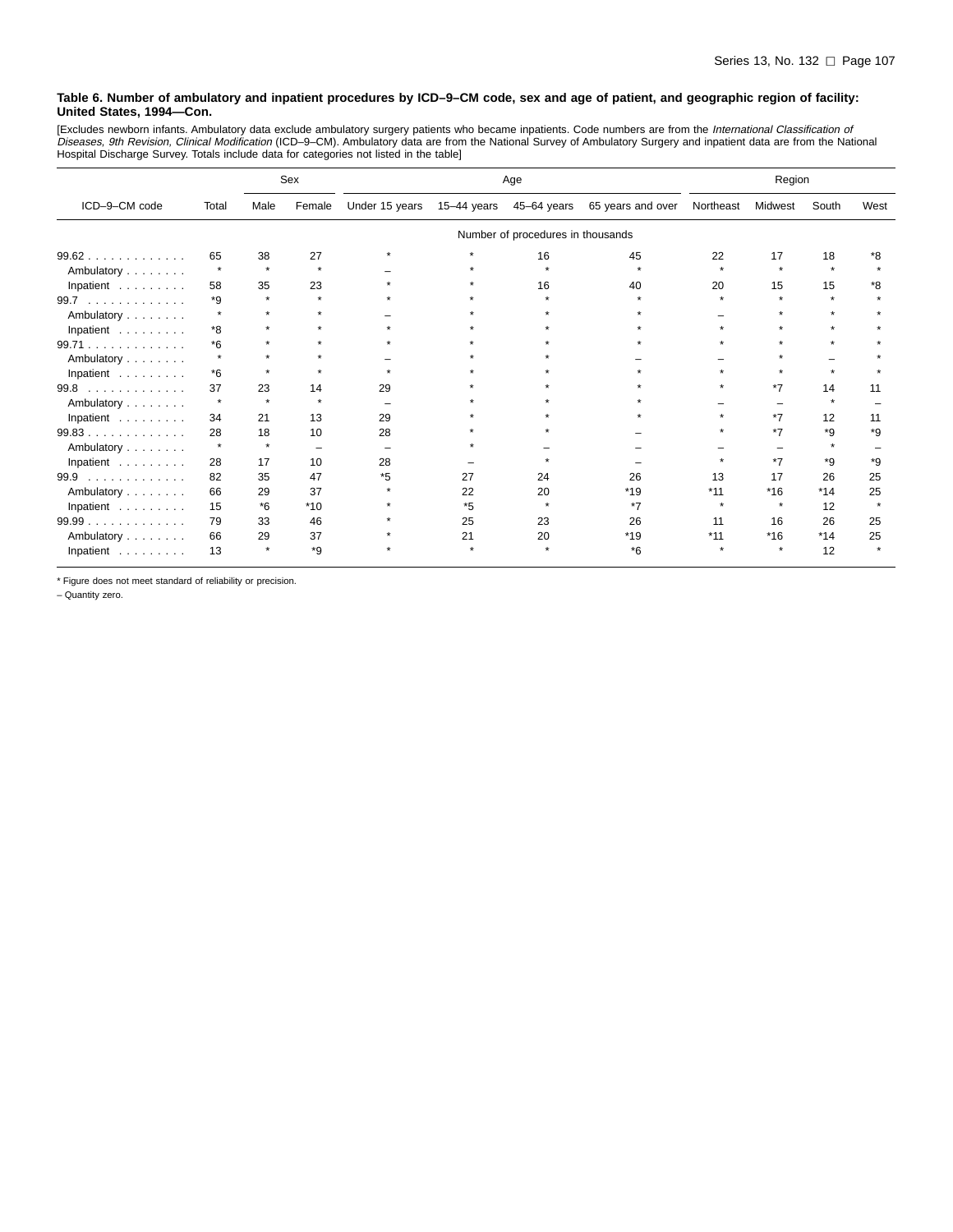# Appendix

## **Technical Notes**

## **Abstract Forms**

[Figure I](#page-114-0) shows the medical abstract<br>form used for the 1994 NHDS<br>and [figure II](#page-116-0) shows the form used<br>for the 1004 NSAS. The hequital or form used for the 1994 NHDS for the 1994 NSAS. The hospital or facility number, medical record number, date of birth, and patient ZIP code are confidential information and are not released to the public.

## **Classification of Procedures**

The procedures classified as nonsurgical in this report are listed by ICD–9–CM code numbers in table I. All other procedures are considered surgical procedures.

## **Population Estimates**

The population estimates used to compute rates, shown in [table II, a](#page-117-0)re for the U.S. civilian population, including institutionalized persons, as of July 1, 1994. These estimates were provided by the U.S. Bureau of the Census and are consistent with population estimates published in *Current Population Reports.*

## **Reliability of Estimates**

The statistics presented in this report are based on sample surveys, and therefore may differ from the figures that would be obtained if complete censuses had been taken. The standard error is primarily a measure of sampling variability that occurs by chance because only a sample rather than an entire universe is surveyed. Standard errors for the estimates from the NSAS and the NHDS were calculated with SUDAAN software, which takes into account their complex sample designs. A description of the software and the approach it uses has been published (22).

The chances are about 32 in 100 that an estimate from the samples would differ from a complete census by more than the standard error. The chances are 5 in 100 that the difference would be more than twice the standard error, and about 1 in 100 that the difference would be more than 2.5 times as large as the standard error.

The relative standard error (RSE) expresses the standard error as a percent of the estimate and can be multiplied by the estimate to obtain the standard error. Parameters for approximate relative standard error equations are shown for estimates from the NSAS and the NHDS in [table III. T](#page-118-0)he approximate RSE of an estimate *X* from either NSAS

alone or NHDS alone, expressed as a percent of *X,* may be estimated from the formula:

$$
RSE(X) = 100 \sqrt{a + b / X}
$$

where *a* and *b* are defined in [table III.](#page-118-0)

The approximate standard error (SE) for a combined estimate  $(X + Y)$  of data from the NSAS (*X*) and the NHDS (*Y*) is calculated using the formula:

$$
SE(X + Y) = \sqrt{[SE(X)]^{2} + [SE(Y)]^{2}}
$$

The approximate RSE for a combined estimate is obtained by dividing the standard error by the estimate. The resulting value is multiplied by 100, which expresses the RSE as a percent of the estimate.

The approximate RSE for a percent *p* in which the numerator and denominator are both from the same survey and the numerator is a subclass of the denominator, expressed as a percent of *p*, may be calculated directly using the formula:

$$
RSE(p) = 100 \sqrt{\frac{b(1-p)}{(pX)}}
$$

where 100*p* is the percent of interest, *X* is the denominator of the percent, and *b* is the parameter *b* in the formula for approximating the RSE *(X)*. The values for *b* are given in [table III. T](#page-118-0)his approximation is valid if the RSE of the denominator is less than 5 percent or the RSE's of the numerator and

**Table I. Code numbers for procedures considered nonsurgical in the National Survey of Ambulatory Surgery and the National Hospital Discharge Survey by ICD–9–CM category, 1994**

[Procedure categories and code numbers are based on the International Classification of Diseases, 9th Revision, Clinical Modification (ICD-9-CM)]

| Procedure category and ICD-9-CM code                |           | Nonsurgical codes                                                                                                                                                         |
|-----------------------------------------------------|-----------|---------------------------------------------------------------------------------------------------------------------------------------------------------------------------|
| Operations on the nervous system                    | $01 - 05$ | 01.18-01.19, 03.31, 03.39, 04.19, 05.19                                                                                                                                   |
| Operations on the endocrine system                  | $06 - 07$ | 06.19, 07.19                                                                                                                                                              |
|                                                     | $08 - 16$ | 08.19, 09.19, 09.41–09.49, 10.29, 11.29, 12.29, 14.19, 15.09, 16.21, 16.29                                                                                                |
|                                                     | 18-20     | 18.01, 18.11, 18.19, 20.31, 20.39                                                                                                                                         |
| Operations on the nose, mouth, and pharynx          | $21 - 29$ | 21.00-21.02, 21.21, 21.29, 22.19, 24.19, 25.09, 26.19, 27.29, 28.19, 29.11, 29.19                                                                                         |
| Operations on the respiratory system                | $30 - 34$ | 31.41-31.42, 31.48-31.49, 33.21-33.23, 33.29, 34.21-34.22, 34.28-34.29                                                                                                    |
| Operations on the cardiovascular system             | $35 - 39$ | 37.26-37.27, 37.29, 38.29, 39.95                                                                                                                                          |
| Operations on the hemic and lymphatic system        | 40–41     | 40.19, 41.38-41.39                                                                                                                                                        |
| Operations on the digestive system                  | 42–54     | 42.22–42.23, 42.29, 44.11–44.13, 44.19, 45.11–45.13, 45.19, 45.21–45.24,<br>45.28-45.29, 48.21-48.23, 48.29, 49.21, 49.29, 50.19, 51.10-51.11, 51.19, 52.19, 54.21, 54.29 |
| Operations on the urinary system                    | $55 - 59$ | 55.21-55.22, 55.29, 56.31, 56.35, 56.39, 57.31-57.32, 57.39, 57.94-57.95,<br>58.21-58.22, 58.29, 59.29                                                                    |
| Operations on the male genital organs $\ldots$ ,    | 60-64     | 60.18-60.19, 61.19, 62.19, 63.09, 64.19, 64.94                                                                                                                            |
| Operations on the female genial organs              | $65 - 71$ | 65.19, 66.19, 67.19, 68.11, 68.19, 69.92, 70.21-70.22, 70.29, 71.19                                                                                                       |
|                                                     | $72 - 75$ | 73.4-73.59, 73.91-73.92, 75.31-75.32, 75.34-75.35, 75.94                                                                                                                  |
| Operations on the musculoskeletal system            | 76–84     | 76.19, 78.80-78.89, 80.20-80.29, 81.98, 83.29, 84.41-84.43, 84.45-84.47                                                                                                   |
| Operations on the integumentary system              | 85–86     | 85.19, 86.19, 86.92                                                                                                                                                       |
| Miscellaneous diagnostic and therapeutic procedures | $87 - 99$ | 87.01-99.99                                                                                                                                                               |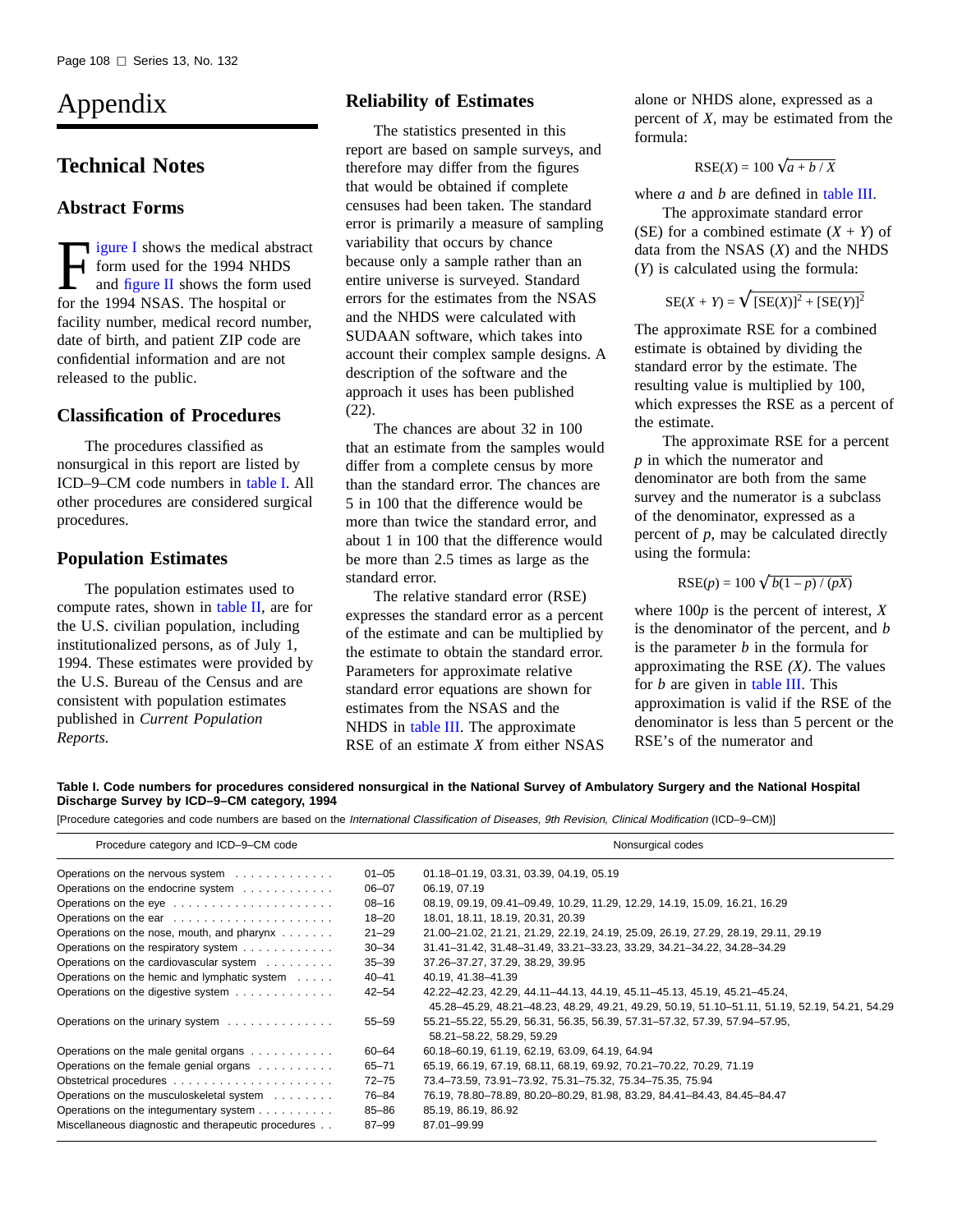$\overline{\phantom{a}}$ 

### OMB No. 0920-0334: Approval Expires 12/31/96

<span id="page-114-0"></span>

|                                                                            | Management and Budget; Paper Reduction Project (0920-0334), Washington, DC 20503.                                                                                                        | NOTICE - All information which would permit identification of an individual or an establishment will be held confidential, will be used only by<br>persons engaged in and for the purposes of the survey, and will not be disclosed or released to other persons or used for any other purpose.<br>Public reporting burden for this collection of information is estimated to average 12 minutes per response. Send comments regarding this<br>burden estimate or any other aspect of this collection of information including suggestions for reducing this burden to PHS Reports Clearance<br>Officer: Atten: PRA: Hubert H. Humphrey Building, Room 721-B; 200 Independence Avenue, SW; Washington, DC 20201, and to the Office of |  |
|----------------------------------------------------------------------------|------------------------------------------------------------------------------------------------------------------------------------------------------------------------------------------|---------------------------------------------------------------------------------------------------------------------------------------------------------------------------------------------------------------------------------------------------------------------------------------------------------------------------------------------------------------------------------------------------------------------------------------------------------------------------------------------------------------------------------------------------------------------------------------------------------------------------------------------------------------------------------------------------------------------------------------|--|
| FORM NSAS-5<br>$(12-14-93)$                                                |                                                                                                                                                                                          | U.S. DEPARTMENT OF COMMERCE<br><b>BUREAU OF THE CENSUS</b><br>ACTING AS COLLECTING AGENT FOR<br>DEPARTMENT OF HEALTH AND HUMAN SERVICES<br>U.S. PUBLIC HEALTH SERVICE<br>CENTERS FOR DISEASE CONTROL AND PREVENTION<br>NATIONAL CENTER FOR HEALTH STATISTICS<br><b>NATIONAL SURVEY OF AMBULATORY SURGERY</b><br><b>MEDICAL ABSTRACT</b>                                                                                                                                                                                                                                                                                                                                                                                               |  |
|                                                                            |                                                                                                                                                                                          | A. PATIENT IDENTIFICATION                                                                                                                                                                                                                                                                                                                                                                                                                                                                                                                                                                                                                                                                                                             |  |
| 1. Facility number                                                         | 2. NSAS number and list used                                                                                                                                                             | 3. Medical record number                                                                                                                                                                                                                                                                                                                                                                                                                                                                                                                                                                                                                                                                                                              |  |
| 4. Date of surgery<br>Month                                                | Day<br>Year                                                                                                                                                                              | 5. Residence ZIP Code                                                                                                                                                                                                                                                                                                                                                                                                                                                                                                                                                                                                                                                                                                                 |  |
|                                                                            |                                                                                                                                                                                          | <b>B. PATIENT CHARACTERISTICS</b>                                                                                                                                                                                                                                                                                                                                                                                                                                                                                                                                                                                                                                                                                                     |  |
| 6. Date of birth                                                           |                                                                                                                                                                                          | 7. Age (Complete only if date of birth not given)                                                                                                                                                                                                                                                                                                                                                                                                                                                                                                                                                                                                                                                                                     |  |
| Month                                                                      | Day<br>Year                                                                                                                                                                              | 1 <sup>1</sup> Years 2 <sup>1</sup> Months 3 <sup>1</sup> Days<br>Units                                                                                                                                                                                                                                                                                                                                                                                                                                                                                                                                                                                                                                                               |  |
| 8. Sex (Mark $(X)$ one)<br>1□ Male<br>$2 \square$ Female<br>3 □ Not stated | 9. Race<br>1□ White<br>$_2 \square$ Black<br>3 □ American Indian/<br>Eskimo/Aleut                                                                                                        | 10. Ethnicity (Mark (X) one)<br>4 Asian/Pacific Islander<br>1 □ Hispanic origin<br>$5 \Box$ Other - Specify _<br>2 □ Non-Hispanic<br>$6 \square$ Not stated<br>$3 \Box$ Not stated                                                                                                                                                                                                                                                                                                                                                                                                                                                                                                                                                    |  |
| residence                                                                  | 11. Status/Disposition of patient (Mark (X) appropriate box)<br>1 Routine discharge to customary<br>$2 \square$ Discharge to observation status<br>3 □ Discharge to recovery care center | $4 \square$ Admitted to hospital as inpatient<br>7 □ Status/Disposition<br>not stated<br>5 Surgery canceled or terminated<br>6 Other – Specify $\mathbf{z}$                                                                                                                                                                                                                                                                                                                                                                                                                                                                                                                                                                           |  |
|                                                                            |                                                                                                                                                                                          | <b>C. PAYMENT DATA</b>                                                                                                                                                                                                                                                                                                                                                                                                                                                                                                                                                                                                                                                                                                                |  |
| <b>12.</b> Expected source(s) of payment                                   |                                                                                                                                                                                          | Principal<br>Other additional sources<br>(Mark $(X)$ one only)<br>(Mark $(X)$ all that apply)                                                                                                                                                                                                                                                                                                                                                                                                                                                                                                                                                                                                                                         |  |
| Government<br><b>sources</b>                                               |                                                                                                                                                                                          | <b>a.</b> Worker's compensation $\ldots \ldots \ldots \ldots \ldots \ldots \ldots \ldots$<br>⊔<br>$\overline{\phantom{a}}$<br>$\Box$<br>□<br>$d.$ CHAMPUS $\ldots \ldots \ldots \ldots \ldots \ldots \ldots \ldots \ldots \ldots \ldots$<br>П<br>$\Box$                                                                                                                                                                                                                                                                                                                                                                                                                                                                               |  |
| <b>Private</b><br><b>sources</b><br>Other                                  |                                                                                                                                                                                          | $\Box$<br>$\Box$<br>$\Box$<br>h. Other private or commercial insurance<br>□<br>П<br>□<br>□<br>$\mathbf{i}$ . No charge $\ldots \ldots \ldots \ldots \ldots \ldots \ldots \ldots \ldots \ldots \ldots$<br>$\Box$                                                                                                                                                                                                                                                                                                                                                                                                                                                                                                                       |  |
| sources                                                                    | $\square$ No source of payment indicated                                                                                                                                                 | ⊓                                                                                                                                                                                                                                                                                                                                                                                                                                                                                                                                                                                                                                                                                                                                     |  |
| <b>13a.</b> Billing number (If necessary)                                  | 13b. Total charges:                                                                                                                                                                      |                                                                                                                                                                                                                                                                                                                                                                                                                                                                                                                                                                                                                                                                                                                                       |  |
|                                                                            | \$__                                                                                                                                                                                     | $\Box$ Not available<br>.00                                                                                                                                                                                                                                                                                                                                                                                                                                                                                                                                                                                                                                                                                                           |  |
|                                                                            |                                                                                                                                                                                          | (OVER)                                                                                                                                                                                                                                                                                                                                                                                                                                                                                                                                                                                                                                                                                                                                |  |

**Figure I. Medical abstract for the National Survey of Ambulatory Surgery, 1994**

 $\bar{z}$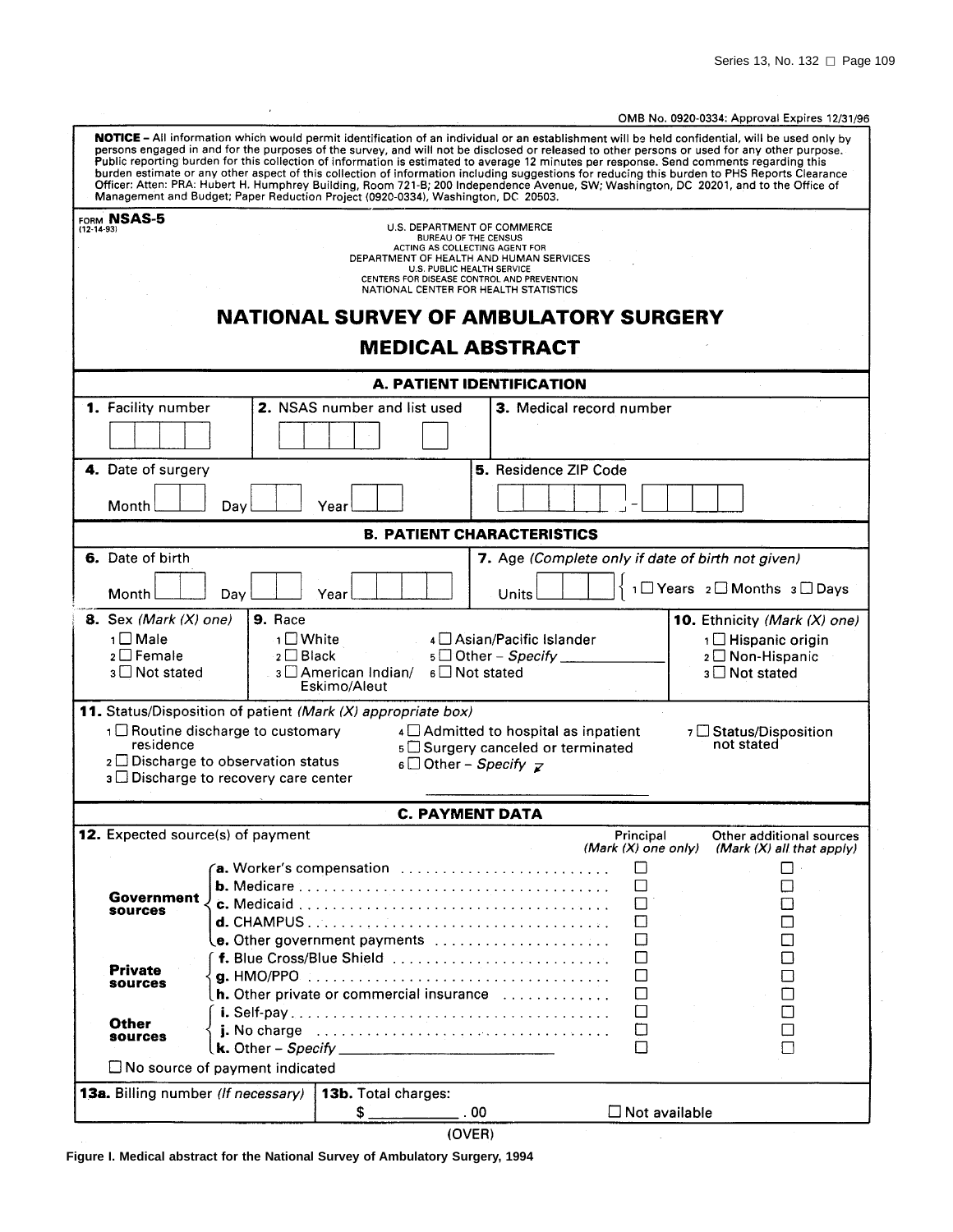$\tilde{\mathbf{r}}$ 

|                                 |                                                                                                                        | <b>D. SURGICAL VISIT DATA</b> |                         |                                                                                              |                              |                         |         |  |           |                            |  |
|---------------------------------|------------------------------------------------------------------------------------------------------------------------|-------------------------------|-------------------------|----------------------------------------------------------------------------------------------|------------------------------|-------------------------|---------|--|-----------|----------------------------|--|
| <b>14. Time</b>                 |                                                                                                                        |                               | <b>Not</b><br>available | 15. Type of anesthesia<br>(Mark $(X)$ all that apply)                                        |                              |                         |         |  |           |                            |  |
|                                 | a. Time in to operating room                                                                                           | a.m.<br>p.m.                  | П                       |                                                                                              |                              |                         |         |  |           |                            |  |
|                                 | <b>b.</b> Time surgery began                                                                                           | a.m.<br>p.m.                  | П                       | d. Regional<br>(1) Epidural $\ldots \ldots \ldots \ldots \ldots \ldots \square$              |                              |                         |         |  |           |                            |  |
|                                 | c. Time surgery ended                                                                                                  | a.m.<br>p.m.                  | П                       | (2) Spinal $\ldots \ldots \ldots \ldots \ldots \ldots \ldots \square$                        |                              |                         |         |  |           |                            |  |
|                                 | d. Time out of operating room                                                                                          | a.m.<br>p.m.                  | П                       | (4) Peribulbar block<br>(5) Block $\ldots \ldots \ldots \ldots \ldots \ldots \ldots \square$ |                              |                         |         |  |           |                            |  |
|                                 | e. Time in to postoperative care                                                                                       | a.m.<br>p.m.                  | П                       |                                                                                              |                              |                         |         |  |           |                            |  |
|                                 | f. Time out of postoperative care                                                                                      | a.m.<br>p.m.                  | П                       |                                                                                              |                              |                         |         |  |           |                            |  |
| 1 <sup>1</sup> Anesthesiologist | <b>16.</b> Anesthesia administered by $-$ (Mark (X) all that apply)<br>2 CRNA 'Certified Registered Nurse Anesthetist) |                               |                         | 3 Surgeon/Other physician<br>4 Not stated/Not specified                                      |                              |                         |         |  |           |                            |  |
|                                 |                                                                                                                        |                               | <b>E. MEDICAL DATA</b>  |                                                                                              |                              |                         |         |  |           |                            |  |
|                                 | 17. Final diagnoses (including E- code diagnoses) - Narrative description                                              |                               |                         |                                                                                              |                              |                         |         |  | Optional- | ICD-9-CM Nos.              |  |
| Principal                       | 1.                                                                                                                     |                               |                         |                                                                                              |                              |                         |         |  |           |                            |  |
| Other/<br>Additional            | 2.1                                                                                                                    |                               |                         |                                                                                              |                              |                         |         |  |           |                            |  |
|                                 | 3.                                                                                                                     |                               |                         |                                                                                              |                              |                         |         |  |           |                            |  |
|                                 | 4.<br>5.                                                                                                               |                               |                         |                                                                                              |                              |                         |         |  |           |                            |  |
|                                 | 6.                                                                                                                     |                               |                         |                                                                                              |                              |                         |         |  |           |                            |  |
|                                 | ι.                                                                                                                     |                               |                         |                                                                                              |                              |                         |         |  |           |                            |  |
|                                 | 18. Surgical and diagnostic procedures - Narrative description                                                         |                               |                         |                                                                                              |                              | Optional-<br>CPT-4 Nos. |         |  |           | Optional-<br>ICD-9-CM Nos. |  |
| Principal<br>Other/             | 1.                                                                                                                     |                               |                         |                                                                                              |                              |                         |         |  |           |                            |  |
| Additional                      | 2.                                                                                                                     |                               |                         |                                                                                              |                              |                         |         |  |           |                            |  |
|                                 | 3.<br>4.                                                                                                               |                               |                         |                                                                                              |                              |                         |         |  |           |                            |  |
|                                 | 5.                                                                                                                     |                               |                         |                                                                                              |                              |                         |         |  |           |                            |  |
|                                 | 6.                                                                                                                     |                               |                         |                                                                                              |                              |                         |         |  |           |                            |  |
| $\square$ None                  |                                                                                                                        |                               |                         |                                                                                              |                              |                         |         |  |           |                            |  |
| Completed by                    |                                                                                                                        |                               |                         | Date<br><b>USE</b>                                                                           | <b>OFFICE</b><br><b>ONLY</b> |                         | FR code |  |           |                            |  |
| Page 2<br>$\infty$ .            |                                                                                                                        |                               |                         |                                                                                              |                              |                         |         |  |           | FORM NSAS-5 (12-14-93)     |  |

**Figure I. Medical abstract for the National Survey of Ambulatory Surgery, 1994—Con.**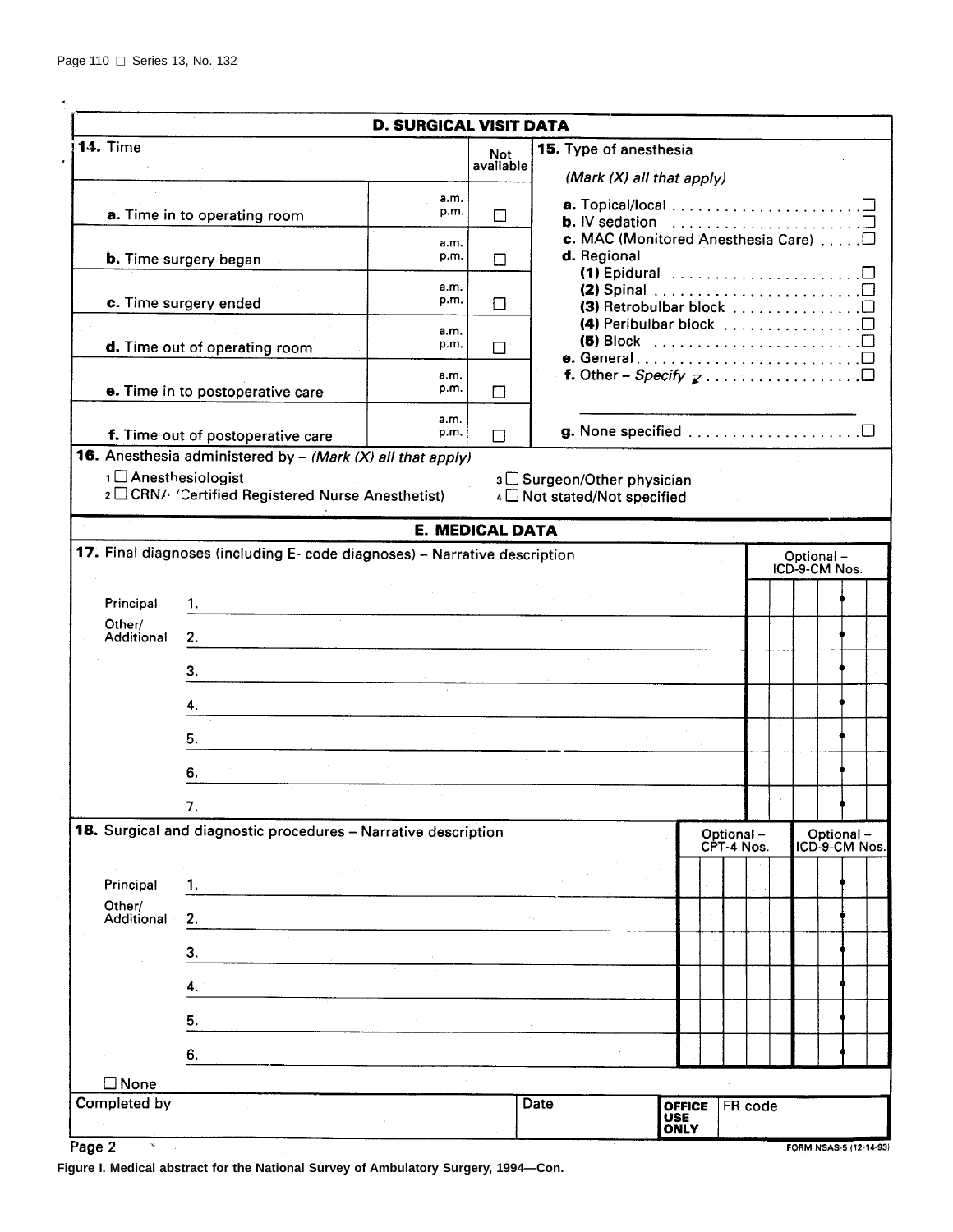| OMB No. 0920-0212: Approval Expires 2/28/96 |  |  |
|---------------------------------------------|--|--|
|                                             |  |  |

<span id="page-116-0"></span>

| <b>CONFIDENTIAL</b> - All information which would permit identification of an individual or of an establishment will be held confidential, will be<br>used only by persons engaged in and for the purposes of the survey, and will not be disclosed or released to other persons or used for any other<br>purpose. |                                                  |                                                                                                                                                                                                                                                              |                                                                               |                                    | OMB No. 0920-0212: Approval Expires 2/28/96   |  |
|--------------------------------------------------------------------------------------------------------------------------------------------------------------------------------------------------------------------------------------------------------------------------------------------------------------------|--------------------------------------------------|--------------------------------------------------------------------------------------------------------------------------------------------------------------------------------------------------------------------------------------------------------------|-------------------------------------------------------------------------------|------------------------------------|-----------------------------------------------|--|
| FORM HDS-1<br>$(3-12-93)$                                                                                                                                                                                                                                                                                          |                                                  | U.S. DEPARTMENT OF HEALTH AND HUMAN SERVICES<br>U.S. PUBLIC HEALTH SERVICE<br>CENTERS FOR DISEASE CONTROL<br>NATIONAL CENTER FOR HEALTH STATISTICS                                                                                                           |                                                                               |                                    |                                               |  |
| <b>MEDICAL ABSTRACT - NATIONAL HOSPITAL DISCHARGE SURVEY</b>                                                                                                                                                                                                                                                       |                                                  |                                                                                                                                                                                                                                                              |                                                                               |                                    |                                               |  |
| A. PATIENT IDENTIFICATION                                                                                                                                                                                                                                                                                          |                                                  |                                                                                                                                                                                                                                                              | Month                                                                         | Day                                | Year                                          |  |
| <b>1.</b> Hospital number $\ldots$ , $\ldots$ , $\ldots$                                                                                                                                                                                                                                                           |                                                  | 4. Date of admission                                                                                                                                                                                                                                         |                                                                               |                                    |                                               |  |
| 2. HDS number                                                                                                                                                                                                                                                                                                      |                                                  | 5. Date of discharge                                                                                                                                                                                                                                         |                                                                               |                                    |                                               |  |
| 3. Medical record number _                                                                                                                                                                                                                                                                                         |                                                  | 6. Residence ZIP Code                                                                                                                                                                                                                                        |                                                                               |                                    |                                               |  |
| <b>B. PATIENT CHARACTERISTICS</b><br>Month<br>7. Date of birth                                                                                                                                                                                                                                                     | Day<br>Year<br>-                                 |                                                                                                                                                                                                                                                              | 8. Age (Complete only if date of<br>birth not given) $\ldots$ , $\ldots$      | Units                              | 1 ∐ Years<br>$2 \Box$ Months<br>$3 \Box$ Days |  |
| <b>9.</b> Sex (Mark $(X)$ one)                                                                                                                                                                                                                                                                                     | 1 Male                                           | $2 \square$ Female                                                                                                                                                                                                                                           |                                                                               | 3 □ Not stated                     |                                               |  |
| <b>10. Race</b>                                                                                                                                                                                                                                                                                                    | $\sqcup$ White<br>$\mathbf{1}$<br>$2 \Box$ Black | 3 American Indian/Eskimo/Aleut<br>4 Asian/Pacific Islander                                                                                                                                                                                                   |                                                                               | 6 J Not stated                     |                                               |  |
| 11. Ethnicity (Mark (X) one)                                                                                                                                                                                                                                                                                       | 1 □ Hispanic origin                              | 2 Non-Hispanic                                                                                                                                                                                                                                               |                                                                               | 3 ⊔ Not stated                     |                                               |  |
| <b>12.</b> Marital status (Mark (X) one)                                                                                                                                                                                                                                                                           | $1 \Box$ Married<br>$2 \square$ Single           | 3 ∟ Widowed<br>4 □ Divorced                                                                                                                                                                                                                                  |                                                                               | $5 \Box$ Separated<br>6 Not stated |                                               |  |
| <b>13.</b> Expected source(s) of payment                                                                                                                                                                                                                                                                           |                                                  | Principal<br>Other additional<br>(Mark<br>sources<br>one only) (Mark accordingly)                                                                                                                                                                            | 14. Status/Disposition of patient<br>(Mark (X) appropriate box(es))<br>Status |                                    | Disposition                                   |  |
| Government<br>sources<br>4. Title V<br>5. Other government payments<br><b>Private</b><br>sources<br>7. Other private or commercial insurance<br>Other<br><b>9.</b> No charge $\ldots \ldots \ldots \ldots \ldots$<br>sources<br>No source of payment indicated                                                     | $2$ Died                                         | <b>b.</b> $\Box$ Left against medical advice<br><b>c.</b> $\Box$ Discharged, transferred to<br>another short-term hospital<br>$d.$ Discharged, transferred to<br>long-term care institution<br>e. $\Box$ Other disposition/not stated<br>3 Status not stated |                                                                               |                                    |                                               |  |
| C. FINAL DIAGNOSES (including E-code diagnoses)                                                                                                                                                                                                                                                                    |                                                  |                                                                                                                                                                                                                                                              |                                                                               |                                    | Optional - ICD-9-CM Nos.                      |  |
| Principal:                                                                                                                                                                                                                                                                                                         |                                                  |                                                                                                                                                                                                                                                              |                                                                               |                                    |                                               |  |
| Other/additional:                                                                                                                                                                                                                                                                                                  |                                                  |                                                                                                                                                                                                                                                              |                                                                               |                                    |                                               |  |
|                                                                                                                                                                                                                                                                                                                    |                                                  |                                                                                                                                                                                                                                                              |                                                                               |                                    |                                               |  |
|                                                                                                                                                                                                                                                                                                                    |                                                  |                                                                                                                                                                                                                                                              |                                                                               |                                    |                                               |  |
|                                                                                                                                                                                                                                                                                                                    |                                                  |                                                                                                                                                                                                                                                              |                                                                               |                                    |                                               |  |
|                                                                                                                                                                                                                                                                                                                    |                                                  |                                                                                                                                                                                                                                                              |                                                                               |                                    |                                               |  |
|                                                                                                                                                                                                                                                                                                                    | See reverse side for additional diagnoses        |                                                                                                                                                                                                                                                              |                                                                               |                                    |                                               |  |
| <b>D. SURGICAL AND DIAGNOSTIC PROCEDURES</b>                                                                                                                                                                                                                                                                       |                                                  |                                                                                                                                                                                                                                                              | Date                                                                          |                                    |                                               |  |
|                                                                                                                                                                                                                                                                                                                    |                                                  |                                                                                                                                                                                                                                                              | Month<br>Day                                                                  | Year                               |                                               |  |
| Principal: _                                                                                                                                                                                                                                                                                                       |                                                  |                                                                                                                                                                                                                                                              |                                                                               |                                    |                                               |  |
|                                                                                                                                                                                                                                                                                                                    |                                                  |                                                                                                                                                                                                                                                              |                                                                               |                                    |                                               |  |
|                                                                                                                                                                                                                                                                                                                    |                                                  |                                                                                                                                                                                                                                                              |                                                                               |                                    |                                               |  |
|                                                                                                                                                                                                                                                                                                                    | ∐ NONE                                           | $\Box$ See reverse side for additional diagnoses                                                                                                                                                                                                             |                                                                               |                                    |                                               |  |
| Completed by                                                                                                                                                                                                                                                                                                       |                                                  |                                                                                                                                                                                                                                                              |                                                                               |                                    |                                               |  |

★U.S.GPO:1993-0-750-064/80032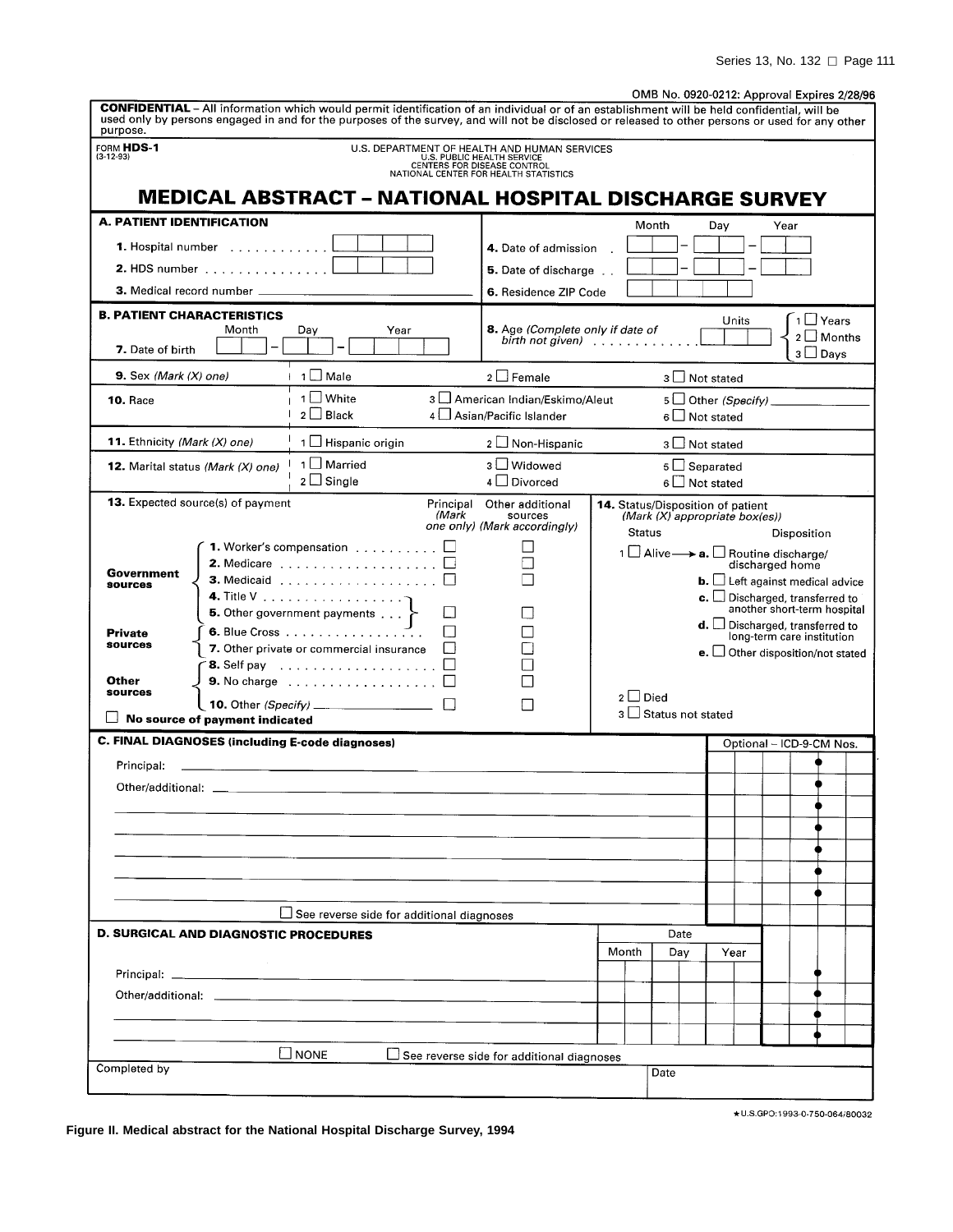<span id="page-117-0"></span>denominator are both less than 10 percent (23, 24).

The approximate RSE of a population-based rate is equivalent to the approximate RSE of the numerator (obtained from [table III\), i](#page-118-0)f the denominator is an estimate produced by the U.S. Bureau of the Census for the

total population or one or more of the age-sex groups of the total population.

The approximate RSE of a ratio *(X/Y)* in which the numerator *(X)* and the denominator *(Y)* are both estimated from the same survey, but the numerator is not a subclass of the denominator, expressed as a percent of *X/Y*, is

calculated using the formula:

$$
RSE(X/Y) = 100 \sqrt{[RSE(X)]^{2} + [RSE(Y)]^{2}}
$$

This approximation is valid if the RSE of the denominator is less than 5 percent or the RSE's of both the numerator and denominator are both less than 10 percent (23, 24).

#### **Table II. Civilian population by age, region, and sex: United States, 1994**

[Population estimates consistent with Series P-25, Current Population Reports, U.S. Bureau of the Census]

| Age and region                                   | <b>Both</b><br>sexes | Male                    | Female  |
|--------------------------------------------------|----------------------|-------------------------|---------|
| All ages                                         |                      | Population in thousands |         |
|                                                  | 258,932              | 125,836                 | 133,096 |
| Region:                                          |                      |                         |         |
| Northeast                                        | 51,319               | 24,697                  | 26,622  |
| Midwest                                          | 61,290               | 29,777                  | 31,513  |
| South $\ldots \ldots \ldots \ldots \ldots$       | 89,918               | 43,391                  | 46,527  |
| West                                             | 56,405               | 27,970                  | 28,435  |
| Under 15 years                                   |                      |                         |         |
|                                                  | 57,338               | 29,354                  | 27,985  |
| Under 1 year $\dots\dots\dots\dots$              | 3,870                | 1,981                   | 1,889   |
| $1-4$ years                                      | 15,857               | 8,114                   | 7,743   |
| $5-14$ years $\ldots$ $\ldots$ $\ldots$ $\ldots$ | 37,611               | 19,260                  | 18,352  |
| Region:                                          |                      |                         |         |
| Northeast                                        | 10,593               | 5,425                   | 5,168   |
| Midwest                                          | 13,513               | 6,921                   | 6,592   |
| South                                            | 19,830               | 10,142                  | 9,689   |
| West                                             | 13,402               | 6,866                   | 6,536   |
|                                                  |                      |                         |         |
| 15-44 years                                      |                      |                         |         |
|                                                  | 117,585              | 58,467                  | 59,118  |
| 15-24 years                                      | 35,397               | 17,872                  | 17,525  |
| 25-34 years                                      | 40,811               | 20,199                  | 20,612  |
| 35-44 years                                      | 41,377               | 20,396                  | 20,981  |
| Region:                                          |                      |                         |         |
| Northeast                                        | 23,066               | 11,430                  | 11,635  |
| Midwest                                          | 27,634               | 13,757                  | 13,877  |
| South                                            | 40,671               | 19,998                  | 20,673  |
| West                                             | 26,214               | 13,281                  | 12,933  |
| 45-64 years                                      |                      |                         |         |
|                                                  | 50,850               | 24,540                  | 26,311  |
|                                                  | 29,834               | 14,557                  | 15,277  |
| 45-54 years                                      | 21,016               | 9,982                   | 11,034  |
| 55-64 years                                      |                      |                         |         |
| Region:                                          |                      |                         |         |
| Northeast                                        | 10,422               | 4,977                   | 5,446   |
| Midwest                                          | 12,035               | 5,833                   | 6,202   |
| South                                            | 17,887               | 8,570                   | 9,317   |
| West                                             | 10,506               | 5,160                   | 5,346   |
| 65 years and over                                |                      |                         |         |
|                                                  | 33,158               | 13,475                  | 19,683  |
| 65-74 years                                      | 18,712               | 8,290                   | 10,422  |
| 75-84 years                                      | 10,925               | 4,206                   | 6,719   |
| 85 years and over                                | 3,522                | 980                     | 2,542   |
| Region:                                          |                      |                         |         |
| Northeast                                        | 7,238                | 2,865                   | 4,373   |
| Midwest                                          | 8,107                | 3,266                   | 4,841   |
| South $\ldots \ldots \ldots \ldots \ldots$       | 11,530               | 4,681                   | 6,849   |
| West                                             | 6,283                | 2,663                   | 3,620   |
|                                                  |                      |                         |         |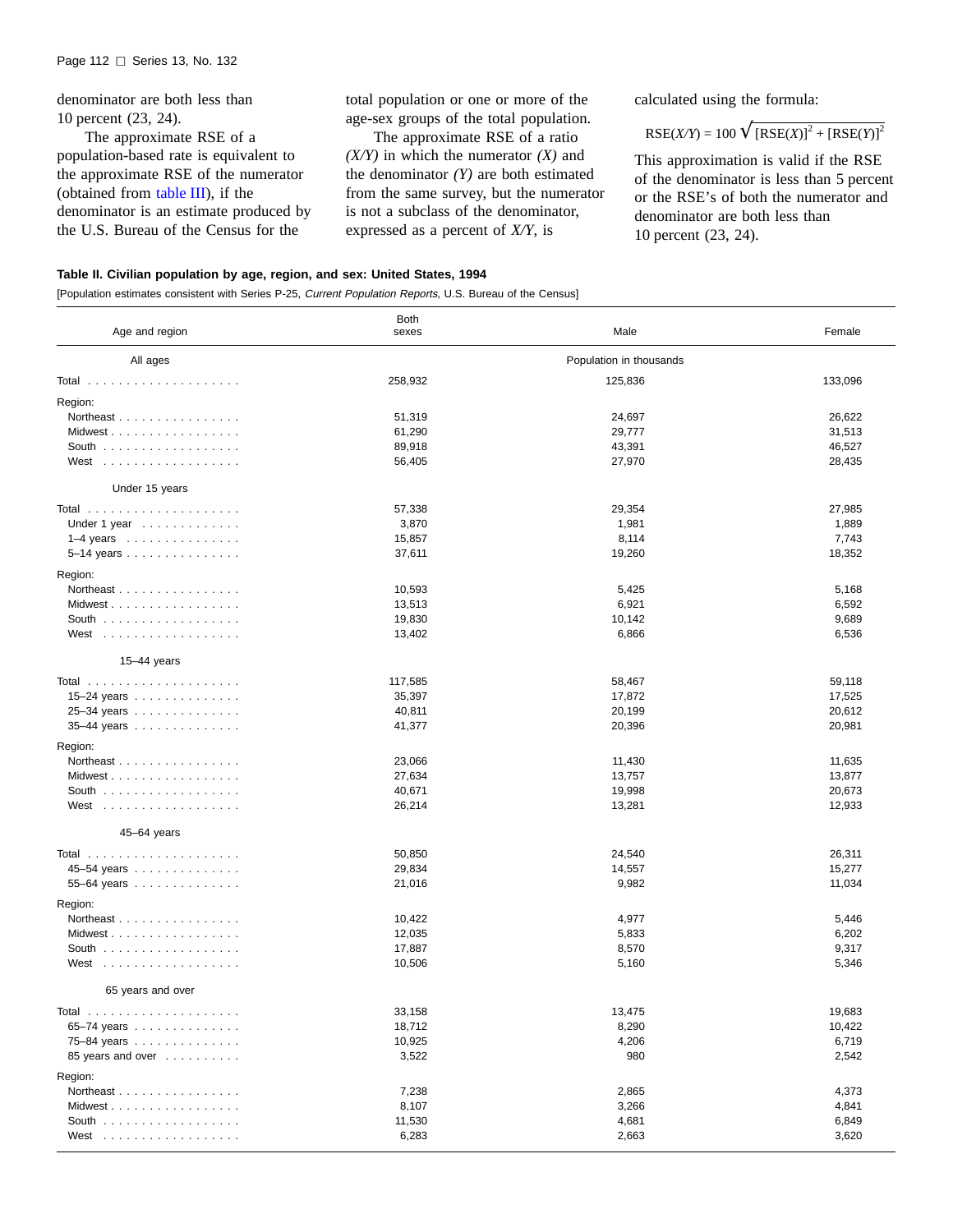#### <span id="page-118-0"></span>**Table III. Estimated parameters for relative standard error equations for estimates of ambulatory and inpatient discharges and procedures by selected characteristics, 1994**

|                                                  |         |                         | Number of discharges |                        |         | Number of procedures    |                      |                        |
|--------------------------------------------------|---------|-------------------------|----------------------|------------------------|---------|-------------------------|----------------------|------------------------|
|                                                  |         | Ambulatory <sup>1</sup> |                      | Inpatient <sup>2</sup> |         | Ambulatory <sup>1</sup> |                      | Inpatient <sup>2</sup> |
| Characteristic                                   | a       | b                       | a                    | b                      | a       | b                       | a                    | b                      |
| Total                                            | 0.00300 | 936.205                 | 0.00164              | 807.099                | 0.00314 | 1.042.899               | 0.00175              | 435.521                |
| Sex                                              |         |                         |                      |                        |         |                         |                      |                        |
| Male                                             | 0.00584 | 243.411                 | 0.00420              | 232.683                | 0.00523 | 374.805                 | 0.00595              | 215.062                |
| Female                                           | 0.00322 | 744.535                 | 0.00120              | 407.831                | 0.00376 | 617.095                 | 0.00240              | 453.275                |
| Age                                              |         |                         |                      |                        |         |                         |                      |                        |
| Under 15 years                                   | 0.01611 | 65.118                  | 0.03390              | 88.459                 | 0.00971 | 221.957                 | 0.02385              | 195.642                |
| 15-44 years $\ldots \ldots \ldots \ldots \ldots$ | 0.00465 | 422.787                 | 0.00136              | 325.536                | 0.00402 | 650.560                 | 0.00472              | 392.802                |
|                                                  | 0.00556 | 376.824                 | 0.00344              | 144.077                | 0.00749 | 168.935                 | 0.02115              | 78.880                 |
| 65 years and over                                | 0.00641 | 406.832                 | 0.00366              | 213.177                | 0.00434 | 572.577                 | 0.00630              | 252.090                |
| Region                                           |         |                         |                      |                        |         |                         |                      |                        |
|                                                  | 0.01351 | 985.293                 | 0.00370              | 231.538                | 0.01372 | 857.242                 | 0.00908              | 170.128                |
|                                                  | 0.01064 | 644.607                 | 0.01114              | 199.629                | 0.01286 | 551.970                 | 0.01466              | 447.980                |
| South                                            | 0.00982 | 404.800                 | 0.00598              | 851.312                | 0.00978 | 527.583                 | 0.01235              | 775.159                |
|                                                  | 0.01790 | 457.195                 | 0.00411              | 444.032                | 0.01691 | 649.374                 | 0.01250              | 508.682                |
| Ambulatory surgery location                      |         |                         |                      |                        |         |                         |                      |                        |
|                                                  | 0.00365 | 937.294                 | $\sim$ $\sim$ $\sim$ | $\sim 100$             | 0.00398 | 979.808                 | $\sim$ $\sim$ $\sim$ | $\cdots$               |
| Freestanding center                              | 0.01812 | 246.302                 | $\sim$ $\sim$ $\sim$ | $\sim$ $\sim$ $\sim$   | 0.01420 | 756.815                 | $\cdots$             | $\cdots$               |

. . . Category not applicable. 1Data from the National Survey of Ambulatory Surgery.

2Data from the National Hospital Discharge Survey.

NOTE: The relative standard error (RSE) for an estimate (x) can be determined from the equation RSE(X) = 100  $\sqrt{a+b}$ .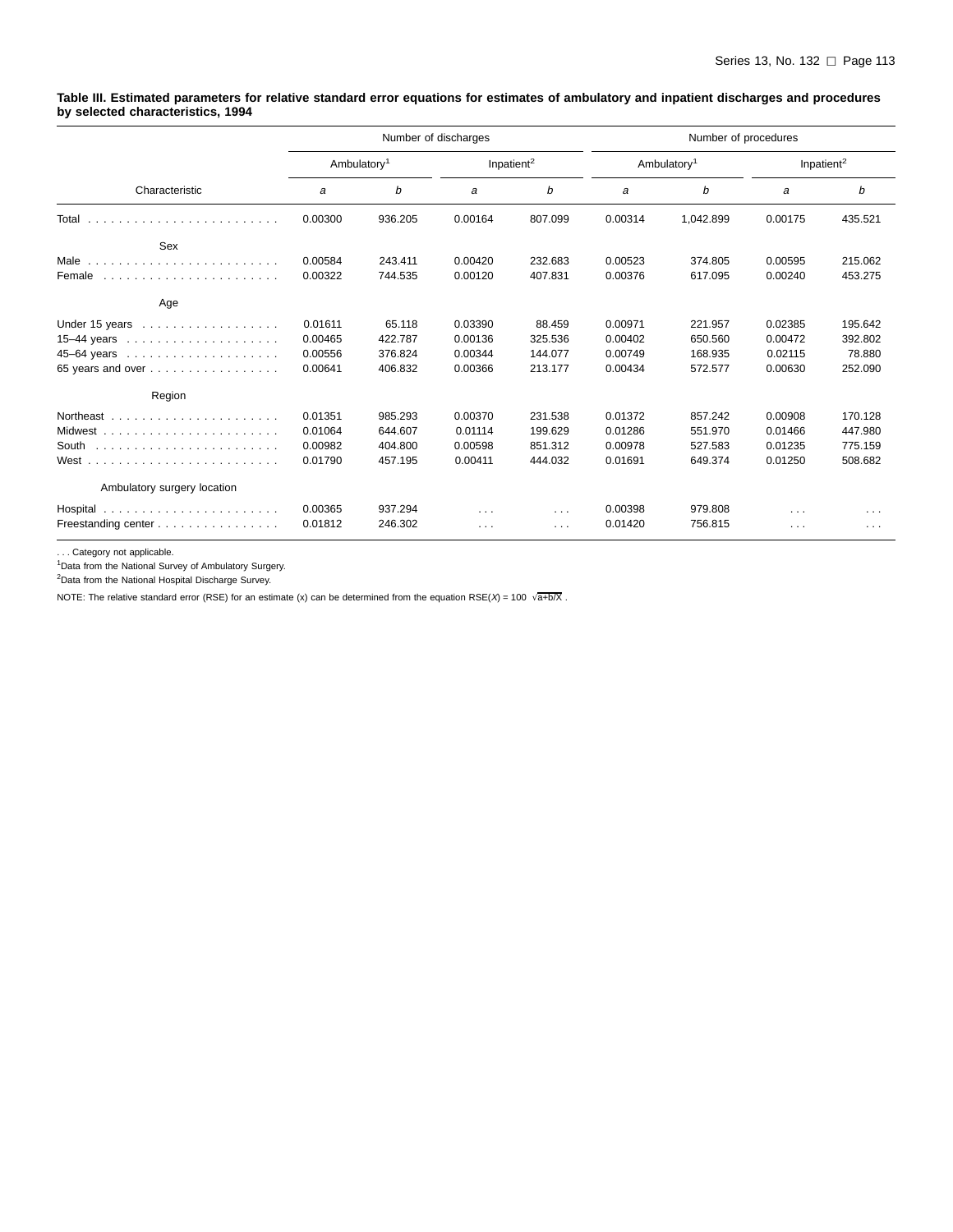## **Vital and Health Statistics series descriptions**

- SERIES 1. **Programs and Collection Procedures**—These reports describe the data collection programs of the National Center for Health Statistics. They include descriptions of the methods used to collect and process the data, definitions, and other material necessary for understanding the data.
- SERIES 2. **Data Evaluation and Methods Research**—These reports are studies of new statistical methods and include analytical techniques, objective evaluations of reliability of collected data, and contributions to statistical theory. These studies also include experimental tests of new survey methods and comparisons of U.S. methodology with those of other countries.
- SERIES 3. **Analytical and Epidemiological Studies**—These reports present analytical or interpretive studies based on vital and health statistics. These reports carry the analyses further than the expository types of reports in the other series.
- SERIES 4. **Documents and Committee Reports**—These are final reports of major committees concerned with vital and health statistics and documents such as recommended model vital registration laws and revised birth and death certificates.
- SERIES 5. **International Vital and Health Statistics Reports**—These reports are analytical or descriptive reports that compare U.S. vital and health statistics with those of other countries or present other international data of relevance to the health statistics system of the United States.
- SERIES 6. **Cognition and Survey Measurement**—These reports are from the National Laboratory for Collaborative Research in Cognition and Survey Measurement. They use methods of cognitive science to design, evaluate, and test survey instruments.
- SERIES 10. **Data From the National Health Interview Survey**—These reports contain statistics on illness; unintentional injuries; disability; use of hospital, medical, and other health services; and a wide range of special current health topics covering many aspects of health behaviors, health status, and health care utilization. They are based on data collected in a continuing national household interview survey.
- SERIES 11. **Data From the National Health Examination Survey, the National Health and Nutrition Examination Surveys, and the Hispanic Health and Nutrition Examination Survey**— Data from direct examination, testing, and measurement on representative samples of the civilian noninstitutionalized population provide the basis for (1) medically defined total prevalence of specific diseases or conditions in the United States and the distributions of the population with respect to physical, physiological, and psychological characteristics, and (2) analyses of trends and relationships among various measurements and between survey periods.
- SERIES 12. **Data From the Institutionalized Population Surveys** Discontinued in 1975. Reports from these surveys are included in Series 13.
- SERIES 13. **Data From the National Health Care Survey**—These reports contain statistics on health resources and the public's use of health care resources including ambulatory, hospital, and long-term care services based on data collected directly from health care providers and provider records.
- SERIES 14. **Data on Health Resources: Manpower and Facilities** Discontinued in 1990. Reports on the numbers, geographic distribution, and characteristics of health resources are now included in Series 13.
- SERIES 15. **Data From Special Surveys**—These reports contain statistics on health and health-related topics collected in special surveys that are not part of the continuing data systems of the National Center for Health Statistics.
- SERIES 16. **Compilations of Advance Data From Vital and Health Statistics**—Advance Data Reports provide early release of information from the National Center for Health Statistics' health and demographic surveys. They are compiled in the order in which they are published. Some of these releases may be followed by detailed reports in Series 10–13.
- SERIES 20. **Data on Mortality**—These reports contain statistics on mortality that are not included in regular, annual, or monthly reports. Special analyses by cause of death, age, other demographic variables, and geographic and trend analyses are included.
- SERIES 21. **Data on Natality, Marriage, and Divorce**—These reports contain statistics on natality, marriage, and divorce that are not included in regular, annual, or monthly reports. Special analyses by health and demographic variables and geographic and trend analyses are included.
- SERIES 22. **Data From the National Mortality and Natality Surveys** Discontinued in 1975. Reports from these sample surveys, based on vital records, are now published in Series 20 or 21.
- SERIES 23. **Data From the National Survey of Family Growth** These reports contain statistics on factors that affect birth rates, including contraception, infertility, cohabitation, marriage, divorce, and remarriage; adoption; use of medical care for family planning and infertility; and related maternal and infant health topics. These statistics are based on national surveys of women of childbearing age.
- SERIES 24. **Compilations of Data on Natality, Mortality, Marriage, Divorce, and Induced Terminations of Pregnancy**— These include advance reports of births, deaths, marriages, and divorces based on final data from the National Vital Statistics System that were published as supplements to the Monthly Vital Statistics Report (MVSR). These reports provide highlights and summaries of detailed data subsequently published in Vital Statistics of the United States. Other supplements to the MVSR published here provide selected findings based on final data from the National Vital Statistics System and may be followed by detailed reports in Series 20 or 21.

For answers to questions about this report or for a list of reports published in these series, contact:

> Data Dissemination Branch National Center for Health Statistics Centers for Disease Control and Prevention 6525 Belcrest Road, Room 1064 Hyattsville, MD 20782-2003 (301) 436–8500 E-mail: [nchsquery@cdc.gov](http://www.cdc.gov/nchswww/qscf/qscf.htm) Internet: [www.cdc.gov/nchswww/nchshome.htm](http://www.cdc.gov/nchswww/nchshome.htm)